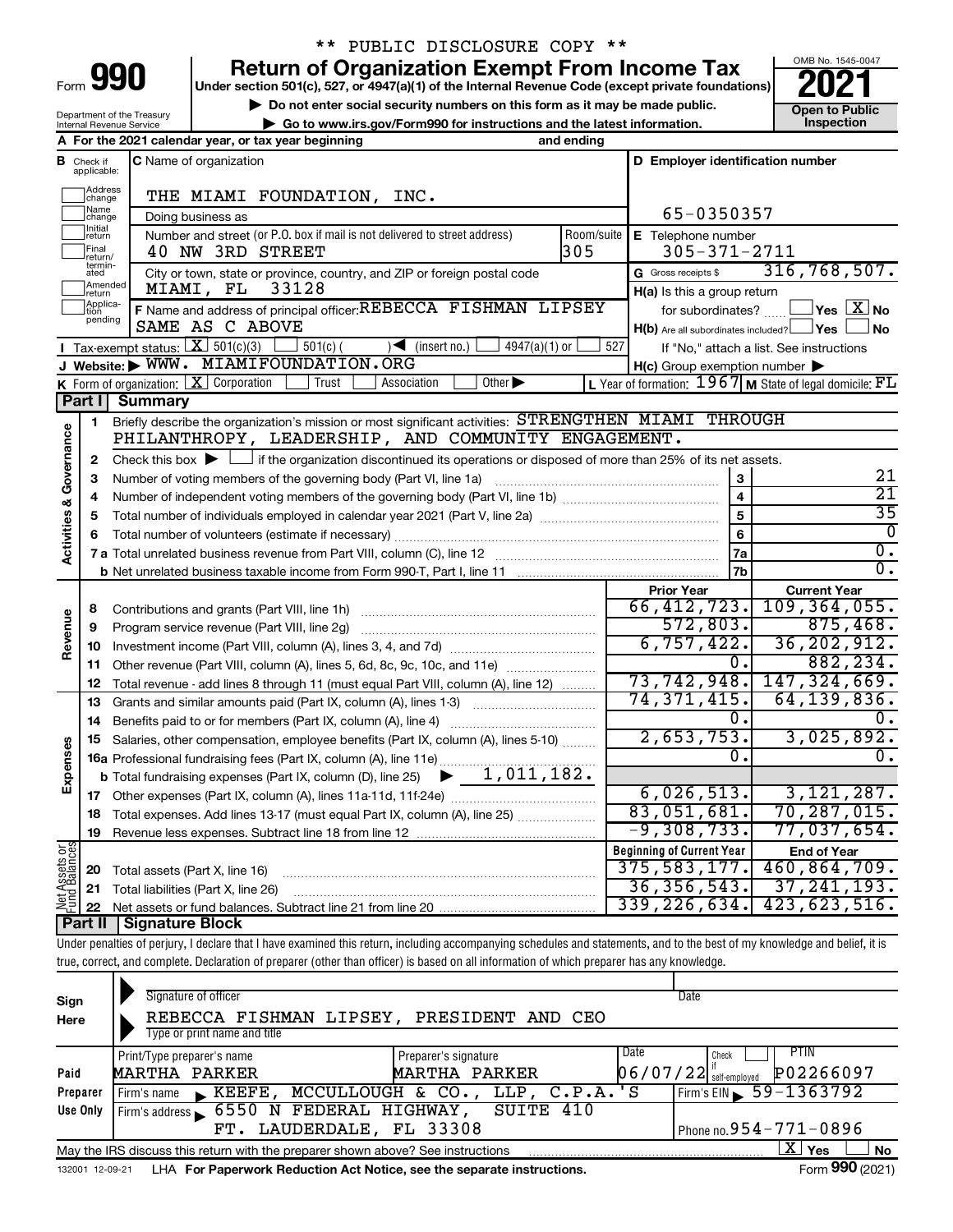|    | THE MIAMI FOUNDATION, INC.<br>Form 990 (2021)                                                                                                                                                                                                                                        | 65-0350357 | Page 2                              |
|----|--------------------------------------------------------------------------------------------------------------------------------------------------------------------------------------------------------------------------------------------------------------------------------------|------------|-------------------------------------|
|    | <b>Statement of Program Service Accomplishments</b><br>Part III                                                                                                                                                                                                                      |            |                                     |
|    |                                                                                                                                                                                                                                                                                      |            | $\boxed{\text{X}}$                  |
| 1  | Briefly describe the organization's mission:                                                                                                                                                                                                                                         |            |                                     |
|    | THE MIAMI FOUNDATION SERVES AS A PHILANTHROPIC AND COMMUNITY BACKBONE<br>FOR GREATER MIAMI, BRINGING TOGETHER PARTNERS FROM ACROSS SECTORS TO                                                                                                                                        |            |                                     |
|    | TACKLE ISSUES OF CONCERN IN OUR COMMUNITY. ESTABLISHED IN 1967, THE                                                                                                                                                                                                                  |            |                                     |
|    | MIAMI FOUNDATION, FORMERLY THE DADE COMMUNITY FOUNDATION, HAS INVESTED                                                                                                                                                                                                               |            |                                     |
| 2  | Did the organization undertake any significant program services during the year which were not listed on the                                                                                                                                                                         |            |                                     |
|    | prior Form 990 or 990-EZ?                                                                                                                                                                                                                                                            |            | $\exists$ Yes $\boxed{\text{X}}$ No |
|    | If "Yes," describe these new services on Schedule O.                                                                                                                                                                                                                                 |            |                                     |
| 3  | Did the organization cease conducting, or make significant changes in how it conducts, any program services?                                                                                                                                                                         |            | $\gamma$ es $\boxed{X}$ No          |
|    | If "Yes," describe these changes on Schedule O.                                                                                                                                                                                                                                      |            |                                     |
| 4  | Describe the organization's program service accomplishments for each of its three largest program services, as measured by expenses.<br>Section 501(c)(3) and 501(c)(4) organizations are required to report the amount of grants and allocations to others, the total expenses, and |            |                                     |
|    | revenue, if any, for each program service reported.                                                                                                                                                                                                                                  |            |                                     |
|    | $64, 139, 836.$ (Revenue \$<br>$\overline{65}$ , $\overline{456}$ , $\overline{375}$ a including grants of \$<br>) (Expenses \$<br>4a (Code:                                                                                                                                         |            | 1,481,927.                          |
|    | THE MIAMI FOUNDATION INVESTS IN A STRONGER MIAMI, GRANTMAKING ACROSS A                                                                                                                                                                                                               |            |                                     |
|    | WIDE RANGE OF ISSUE AREAS RANGING FROM THE ARTS TO THE ECONOMY, WITH A                                                                                                                                                                                                               |            |                                     |
|    | FOCUS ON BUILDING A MORE EQUITABLE, MORE RESILIENT COMMUNITY FOR ALL                                                                                                                                                                                                                 |            |                                     |
|    | WHO CALL MIAMI HOME. THE FOUNDATION LEADS SIGNATURE GRANT PROGRAMS THAT                                                                                                                                                                                                              |            |                                     |
|    | SUSTAIN OUR NONPROFIT ECOSYSTEM, AND MOBILIZES THE REGION TO TACKLE<br>CRITICAL ISSUES LIKE THE DIGITAL DIVIDE AND CLIMATE RESILIENCE.                                                                                                                                               |            |                                     |
|    |                                                                                                                                                                                                                                                                                      |            |                                     |
|    |                                                                                                                                                                                                                                                                                      |            |                                     |
|    |                                                                                                                                                                                                                                                                                      |            |                                     |
|    |                                                                                                                                                                                                                                                                                      |            |                                     |
|    |                                                                                                                                                                                                                                                                                      |            |                                     |
|    |                                                                                                                                                                                                                                                                                      |            |                                     |
| 4b | ) (Expenses \$<br>including grants of \$<br>(Code: will be a face of $\sim$                                                                                                                                                                                                          | Revenue \$ |                                     |
|    |                                                                                                                                                                                                                                                                                      |            |                                     |
|    |                                                                                                                                                                                                                                                                                      |            |                                     |
|    |                                                                                                                                                                                                                                                                                      |            |                                     |
|    |                                                                                                                                                                                                                                                                                      |            |                                     |
|    |                                                                                                                                                                                                                                                                                      |            |                                     |
|    |                                                                                                                                                                                                                                                                                      |            |                                     |
|    |                                                                                                                                                                                                                                                                                      |            |                                     |
|    |                                                                                                                                                                                                                                                                                      |            |                                     |
|    |                                                                                                                                                                                                                                                                                      |            |                                     |
|    |                                                                                                                                                                                                                                                                                      |            |                                     |
| 4с | (Code: ) (Expenses \$                                                                                                                                                                                                                                                                |            |                                     |
|    |                                                                                                                                                                                                                                                                                      |            |                                     |
|    |                                                                                                                                                                                                                                                                                      |            |                                     |
|    |                                                                                                                                                                                                                                                                                      |            |                                     |
|    |                                                                                                                                                                                                                                                                                      |            |                                     |
|    |                                                                                                                                                                                                                                                                                      |            |                                     |
|    |                                                                                                                                                                                                                                                                                      |            |                                     |
|    |                                                                                                                                                                                                                                                                                      |            |                                     |
|    |                                                                                                                                                                                                                                                                                      |            |                                     |
|    |                                                                                                                                                                                                                                                                                      |            |                                     |
|    |                                                                                                                                                                                                                                                                                      |            |                                     |
|    |                                                                                                                                                                                                                                                                                      |            |                                     |
|    |                                                                                                                                                                                                                                                                                      |            |                                     |
|    | 4d Other program services (Describe on Schedule O.)                                                                                                                                                                                                                                  |            |                                     |
|    | (Expenses \$<br>(Revenue \$<br>including grants of \$                                                                                                                                                                                                                                |            |                                     |
| 4e | 65, 456, 375.<br>Total program service expenses                                                                                                                                                                                                                                      |            |                                     |
|    | 132002 12-09-21                                                                                                                                                                                                                                                                      |            | Form 990 (2021)                     |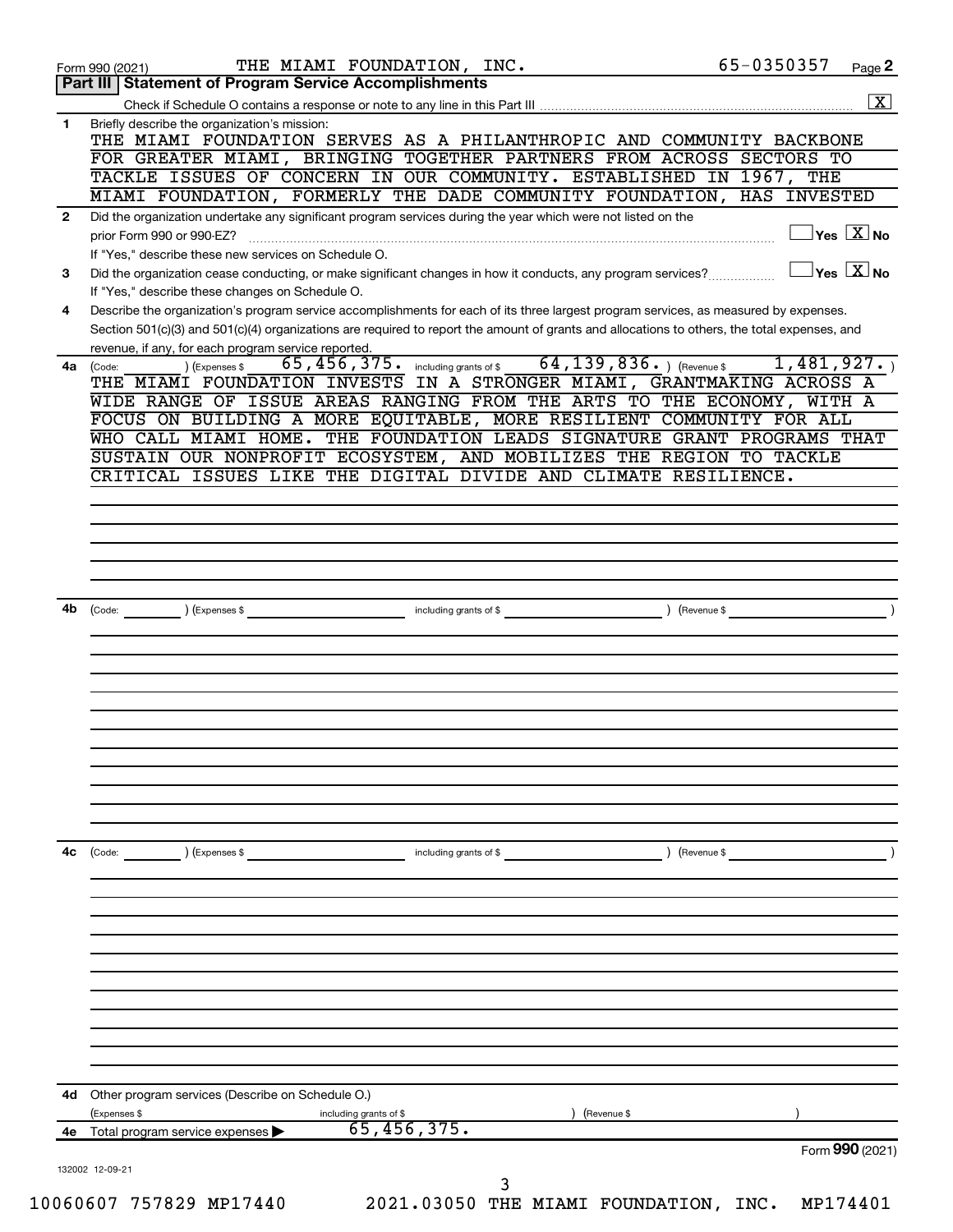|  | Form 990 (2021) |
|--|-----------------|

Form 990 (2021) THE MIAMI FOUNDATION, INC.  $65-0350357$  Page

**Part IV Checklist of Required Schedules**

|     |                                                                                                                                                                                                                                     |                          | Yes                     | No                      |
|-----|-------------------------------------------------------------------------------------------------------------------------------------------------------------------------------------------------------------------------------------|--------------------------|-------------------------|-------------------------|
| 1   | Is the organization described in section $501(c)(3)$ or $4947(a)(1)$ (other than a private foundation)?                                                                                                                             |                          |                         |                         |
|     | If "Yes," complete Schedule A                                                                                                                                                                                                       | 1                        | х                       |                         |
| 2   |                                                                                                                                                                                                                                     | $\mathbf{2}$             | $\overline{\textbf{x}}$ |                         |
| З   | Did the organization engage in direct or indirect political campaign activities on behalf of or in opposition to candidates for                                                                                                     |                          |                         |                         |
|     | public office? If "Yes," complete Schedule C, Part I                                                                                                                                                                                | 3                        |                         | x.                      |
| 4   | Section 501(c)(3) organizations. Did the organization engage in lobbying activities, or have a section 501(h) election in effect                                                                                                    | 4                        | х                       |                         |
| 5   | Is the organization a section 501(c)(4), 501(c)(5), or 501(c)(6) organization that receives membership dues, assessments, or                                                                                                        |                          |                         |                         |
|     |                                                                                                                                                                                                                                     | 5                        |                         | х                       |
| 6   | Did the organization maintain any donor advised funds or any similar funds or accounts for which donors have the right to                                                                                                           |                          | х                       |                         |
|     | provide advice on the distribution or investment of amounts in such funds or accounts? If "Yes," complete Schedule D, Part I                                                                                                        | 6                        |                         |                         |
| 7   | Did the organization receive or hold a conservation easement, including easements to preserve open space,                                                                                                                           | $\overline{\phantom{a}}$ |                         | x.                      |
| 8   | .<br>Did the organization maintain collections of works of art, historical treasures, or other similar assets? If "Yes," complete                                                                                                   |                          |                         |                         |
|     | Schedule D, Part III <b>Marting Communities</b> and the contract of the contract of the contract of the contract of the contract of the contract of the contract of the contract of the contract of the contract of the contract of | 8                        |                         | x                       |
| 9   | Did the organization report an amount in Part X, line 21, for escrow or custodial account liability, serve as a custodian for                                                                                                       |                          |                         |                         |
|     | amounts not listed in Part X; or provide credit counseling, debt management, credit repair, or debt negotiation services?                                                                                                           | 9                        | х                       |                         |
| 10  | Did the organization, directly or through a related organization, hold assets in donor-restricted endowments                                                                                                                        |                          |                         |                         |
|     |                                                                                                                                                                                                                                     | 10                       |                         | x.                      |
| 11  | If the organization's answer to any of the following questions is "Yes," then complete Schedule D, Parts VI, VII, VIII, IX, or X,<br>as applicable.                                                                                 |                          |                         |                         |
|     | a Did the organization report an amount for land, buildings, and equipment in Part X, line 10? If "Yes," complete Schedule D,                                                                                                       |                          |                         |                         |
|     | Part VI                                                                                                                                                                                                                             | 11a                      | х                       |                         |
|     | Did the organization report an amount for investments - other securities in Part X, line 12, that is 5% or more of its total                                                                                                        |                          |                         |                         |
|     |                                                                                                                                                                                                                                     | 11 <sub>b</sub>          | х                       |                         |
|     | c Did the organization report an amount for investments - program related in Part X, line 13, that is 5% or more of its total                                                                                                       |                          |                         |                         |
|     |                                                                                                                                                                                                                                     | 11c                      |                         | x.                      |
|     | d Did the organization report an amount for other assets in Part X, line 15, that is 5% or more of its total assets reported in                                                                                                     |                          |                         |                         |
|     |                                                                                                                                                                                                                                     | 11d                      |                         | x                       |
|     |                                                                                                                                                                                                                                     | 11e                      | х                       |                         |
| f   | Did the organization's separate or consolidated financial statements for the tax year include a footnote that addresses                                                                                                             |                          |                         |                         |
|     | the organization's liability for uncertain tax positions under FIN 48 (ASC 740)? If "Yes," complete Schedule D, Part X                                                                                                              | 11f                      | х                       |                         |
|     | 12a Did the organization obtain separate, independent audited financial statements for the tax year? If "Yes," complete<br>Schedule D, Parts XI and XII                                                                             | 12a                      |                         | x                       |
|     | <b>b</b> Was the organization included in consolidated, independent audited financial statements for the tax year?                                                                                                                  |                          |                         |                         |
|     | If "Yes," and if the organization answered "No" to line 12a, then completing Schedule D, Parts XI and XII is optional                                                                                                               | 12 <sub>b</sub>          | X                       |                         |
| 13  | Is the organization a school described in section $170(b)(1)(A)(ii)$ ? If "Yes," complete Schedule E                                                                                                                                | 13                       |                         | $\overline{\textbf{X}}$ |
| 14a |                                                                                                                                                                                                                                     | 14a                      |                         | x                       |
| b   | Did the organization have aggregate revenues or expenses of more than \$10,000 from grantmaking, fundraising, business,                                                                                                             |                          |                         |                         |
|     | investment, and program service activities outside the United States, or aggregate foreign investments valued at \$100,000                                                                                                          |                          | х                       |                         |
|     |                                                                                                                                                                                                                                     | 14b                      |                         |                         |
| 15  | Did the organization report on Part IX, column (A), line 3, more than \$5,000 of grants or other assistance to or for any                                                                                                           | 15                       | х                       |                         |
| 16  | Did the organization report on Part IX, column (A), line 3, more than \$5,000 of aggregate grants or other assistance to                                                                                                            |                          |                         |                         |
|     |                                                                                                                                                                                                                                     | 16                       |                         | х                       |
| 17  | Did the organization report a total of more than \$15,000 of expenses for professional fundraising services on Part IX,                                                                                                             |                          |                         |                         |
|     |                                                                                                                                                                                                                                     | 17                       |                         | х                       |
| 18  | Did the organization report more than \$15,000 total of fundraising event gross income and contributions on Part VIII, lines                                                                                                        |                          |                         |                         |
|     |                                                                                                                                                                                                                                     | 18                       |                         | х                       |
| 19  | Did the organization report more than \$15,000 of gross income from gaming activities on Part VIII, line 9a? If "Yes,"<br>complete Schedule G, Part III                                                                             | 19                       |                         | x                       |
| 20a |                                                                                                                                                                                                                                     | 20a                      |                         | x                       |
| b   |                                                                                                                                                                                                                                     | 20 <sub>b</sub>          |                         |                         |
| 21  | Did the organization report more than \$5,000 of grants or other assistance to any domestic organization or                                                                                                                         |                          |                         |                         |
|     |                                                                                                                                                                                                                                     | 21                       | х                       |                         |
|     | 132003 12-09-21                                                                                                                                                                                                                     |                          |                         | Form 990 (2021)         |

10060607 757829 MP17440 2021.03050 THE MIAMI FOUNDATION, INC. MP174401

4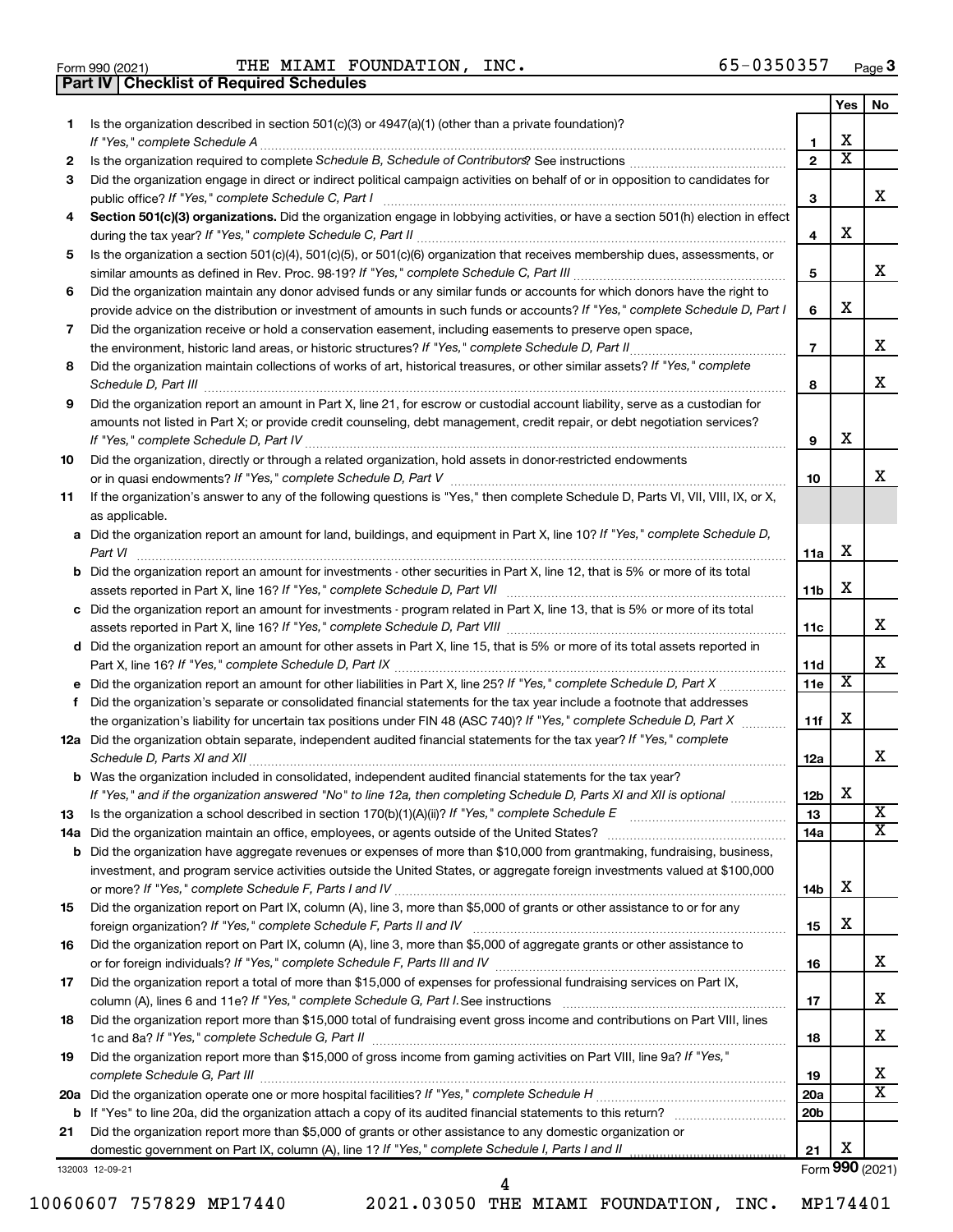|  | Form 990 (2021) |
|--|-----------------|
|  |                 |

Form 990 (2021) THE MIAMI FOUNDATION, INC.  $65-0350357$  Page

*(continued)* **Part IV Checklist of Required Schedules**

| 22            | Did the organization report more than \$5,000 of grants or other assistance to or for domestic individuals on                                                                                                                                                                                                                                             |                 | <b>Yes</b>      | No |
|---------------|-----------------------------------------------------------------------------------------------------------------------------------------------------------------------------------------------------------------------------------------------------------------------------------------------------------------------------------------------------------|-----------------|-----------------|----|
|               |                                                                                                                                                                                                                                                                                                                                                           | 22              | X               |    |
| 23            | Did the organization answer "Yes" to Part VII, Section A, line 3, 4, or 5, about compensation of the organization's current                                                                                                                                                                                                                               |                 |                 |    |
|               | and former officers, directors, trustees, key employees, and highest compensated employees? If "Yes," complete<br>Schedule J <b>Example 2 Constant Constructs</b> 2 <b>Constant Constant Constant Constant Constant Constant Constant Constant Constant Constant Constant Constant Constant Constant Constant Constant Constant Constant Constant Con</b> | 23              | X               |    |
|               | 24a Did the organization have a tax-exempt bond issue with an outstanding principal amount of more than \$100,000 as of the                                                                                                                                                                                                                               |                 |                 |    |
|               | last day of the year, that was issued after December 31, 2002? If "Yes," answer lines 24b through 24d and complete                                                                                                                                                                                                                                        | 24a             |                 | X  |
|               | <b>b</b> Did the organization invest any proceeds of tax-exempt bonds beyond a temporary period exception?                                                                                                                                                                                                                                                | 24 <sub>b</sub> |                 |    |
|               | c Did the organization maintain an escrow account other than a refunding escrow at any time during the year to defease                                                                                                                                                                                                                                    |                 |                 |    |
|               |                                                                                                                                                                                                                                                                                                                                                           | 24c             |                 |    |
|               |                                                                                                                                                                                                                                                                                                                                                           | 24d             |                 |    |
|               | 25a Section 501(c)(3), 501(c)(4), and 501(c)(29) organizations. Did the organization engage in an excess benefit                                                                                                                                                                                                                                          |                 |                 |    |
|               |                                                                                                                                                                                                                                                                                                                                                           | 25a             |                 |    |
|               | <b>b</b> Is the organization aware that it engaged in an excess benefit transaction with a disqualified person in a prior year, and<br>that the transaction has not been reported on any of the organization's prior Forms 990 or 990-EZ? If "Yes," complete<br>Schedule L, Part I                                                                        | 25b             |                 |    |
| 26            | Did the organization report any amount on Part X, line 5 or 22, for receivables from or payables to any current                                                                                                                                                                                                                                           |                 |                 |    |
|               | or former officer, director, trustee, key employee, creator or founder, substantial contributor, or 35%                                                                                                                                                                                                                                                   |                 |                 |    |
|               | controlled entity or family member of any of these persons? If "Yes," complete Schedule L, Part II                                                                                                                                                                                                                                                        | 26              |                 |    |
| 27            | Did the organization provide a grant or other assistance to any current or former officer, director, trustee, key employee,                                                                                                                                                                                                                               |                 |                 |    |
|               | creator or founder, substantial contributor or employee thereof, a grant selection committee member, or to a 35% controlled                                                                                                                                                                                                                               |                 |                 |    |
|               | entity (including an employee thereof) or family member of any of these persons? If "Yes," complete Schedule L, Part III                                                                                                                                                                                                                                  | 27              |                 |    |
| 28            | Was the organization a party to a business transaction with one of the following parties (see the Schedule L, Part IV,                                                                                                                                                                                                                                    |                 |                 |    |
|               | instructions for applicable filing thresholds, conditions, and exceptions):                                                                                                                                                                                                                                                                               |                 |                 |    |
|               | a A current or former officer, director, trustee, key employee, creator or founder, or substantial contributor? If                                                                                                                                                                                                                                        | 28a             |                 |    |
|               |                                                                                                                                                                                                                                                                                                                                                           | 28 <sub>b</sub> |                 |    |
|               | c A 35% controlled entity of one or more individuals and/or organizations described in line 28a or 28b?/f                                                                                                                                                                                                                                                 |                 |                 |    |
|               |                                                                                                                                                                                                                                                                                                                                                           | 28c             |                 |    |
| 29            |                                                                                                                                                                                                                                                                                                                                                           | 29              | X               |    |
| 30            | Did the organization receive contributions of art, historical treasures, or other similar assets, or qualified conservation                                                                                                                                                                                                                               | 30              |                 |    |
| 31            | Did the organization liquidate, terminate, or dissolve and cease operations? If "Yes," complete Schedule N, Part I                                                                                                                                                                                                                                        | 31              |                 |    |
| 32            | Did the organization sell, exchange, dispose of, or transfer more than 25% of its net assets? If "Yes," complete                                                                                                                                                                                                                                          | 32              |                 |    |
| 33            | Did the organization own 100% of an entity disregarded as separate from the organization under Regulations                                                                                                                                                                                                                                                |                 |                 |    |
|               |                                                                                                                                                                                                                                                                                                                                                           | 33              |                 |    |
| 34            | Was the organization related to any tax-exempt or taxable entity? If "Yes," complete Schedule R, Part II, III, or IV, and<br>Part V, line 1                                                                                                                                                                                                               | 34              | х               |    |
|               |                                                                                                                                                                                                                                                                                                                                                           | <b>35a</b>      |                 |    |
|               | <b>b</b> If "Yes" to line 35a, did the organization receive any payment from or engage in any transaction with a controlled entity                                                                                                                                                                                                                        |                 |                 |    |
|               |                                                                                                                                                                                                                                                                                                                                                           | 35b             |                 |    |
| 36            | Section 501(c)(3) organizations. Did the organization make any transfers to an exempt non-charitable related organization?                                                                                                                                                                                                                                | 36              |                 |    |
| 37            | Did the organization conduct more than 5% of its activities through an entity that is not a related organization                                                                                                                                                                                                                                          |                 |                 |    |
| 38            | Did the organization complete Schedule O and provide explanations on Schedule O for Part VI, lines 11b and 19?                                                                                                                                                                                                                                            | 37              |                 |    |
| <b>Part V</b> |                                                                                                                                                                                                                                                                                                                                                           | 38              | X               |    |
|               |                                                                                                                                                                                                                                                                                                                                                           |                 |                 |    |
|               |                                                                                                                                                                                                                                                                                                                                                           |                 |                 |    |
|               | 473                                                                                                                                                                                                                                                                                                                                                       |                 | Yes             | No |
|               | 1a<br>0                                                                                                                                                                                                                                                                                                                                                   |                 |                 |    |
|               | 1b                                                                                                                                                                                                                                                                                                                                                        |                 |                 |    |
|               | c Did the organization comply with backup withholding rules for reportable payments to vendors and reportable gaming                                                                                                                                                                                                                                      |                 | х               |    |
|               |                                                                                                                                                                                                                                                                                                                                                           | 1c              |                 |    |
|               | 132004 12-09-21                                                                                                                                                                                                                                                                                                                                           |                 | Form 990 (2021) |    |
|               | 10060607 757829 MP17440<br>2021.03050 THE MIAMI FOUNDATION, INC.                                                                                                                                                                                                                                                                                          |                 | MP174401        |    |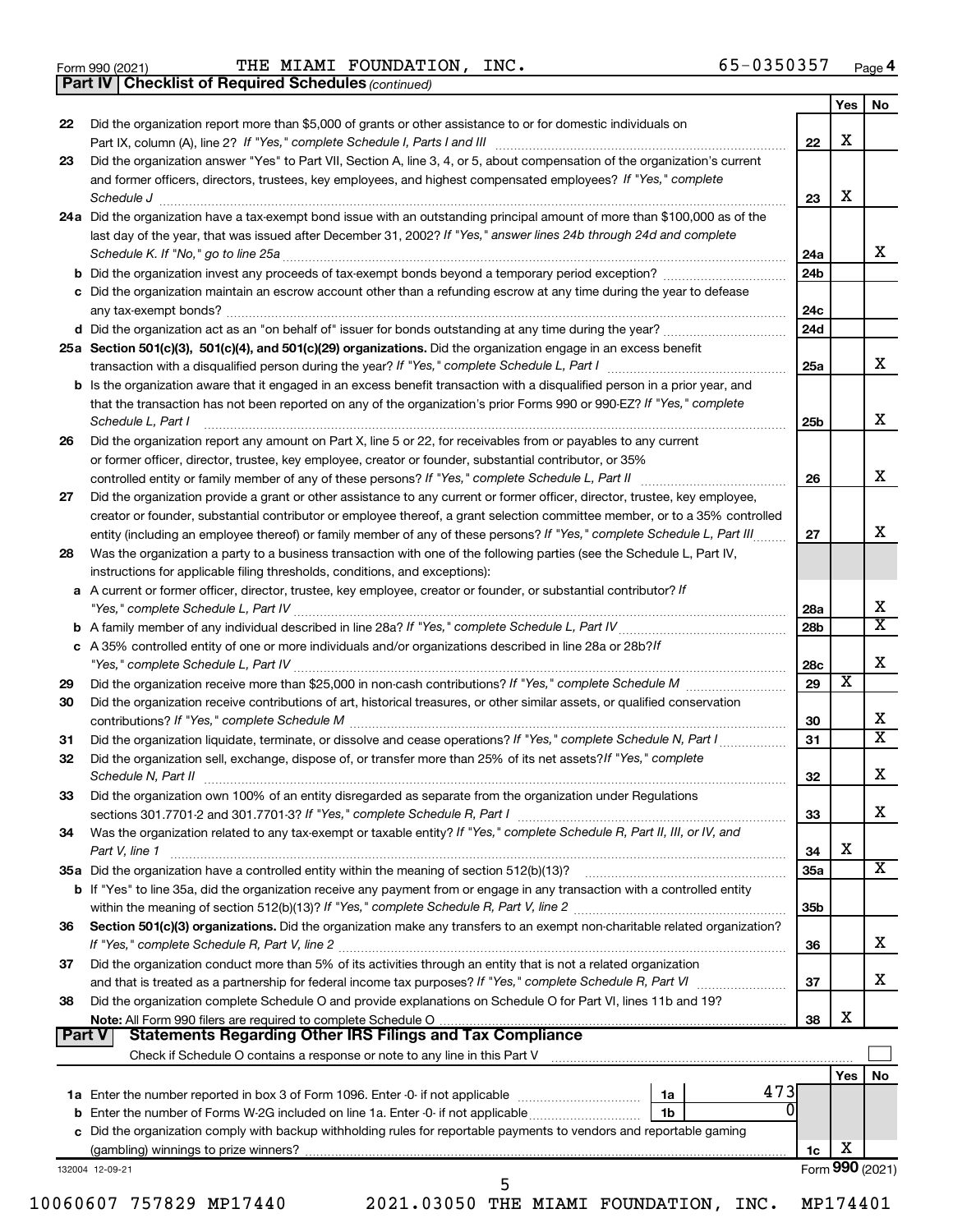|  | Form 990 (2021) |
|--|-----------------|
|  |                 |

**Part V Statements Regarding Other IRS Filings and Tax Compliance**

*(continued)*

|    |                                                                                                                                                 |                 |    |                | Yes | No                      |
|----|-------------------------------------------------------------------------------------------------------------------------------------------------|-----------------|----|----------------|-----|-------------------------|
|    | 2a Enter the number of employees reported on Form W-3, Transmittal of Wage and Tax Statements,                                                  |                 |    |                |     |                         |
|    | filed for the calendar year ending with or within the year covered by this return                                                               | 2a              | 35 |                |     |                         |
|    |                                                                                                                                                 |                 |    | 2 <sub>b</sub> | X   |                         |
|    |                                                                                                                                                 |                 |    |                |     |                         |
|    | 3a Did the organization have unrelated business gross income of \$1,000 or more during the year?                                                |                 |    | 3a             |     | x                       |
|    |                                                                                                                                                 |                 |    | 3 <sub>b</sub> |     |                         |
|    | 4a At any time during the calendar year, did the organization have an interest in, or a signature or other authority over, a                    |                 |    |                |     |                         |
|    | financial account in a foreign country (such as a bank account, securities account, or other financial account)?                                |                 |    | 4a             |     | х                       |
|    | <b>b</b> If "Yes," enter the name of the foreign country $\blacktriangleright$                                                                  |                 |    |                |     |                         |
|    | See instructions for filing requirements for FinCEN Form 114, Report of Foreign Bank and Financial Accounts (FBAR).                             |                 |    |                |     | х                       |
|    |                                                                                                                                                 |                 |    | 5a<br>5b       |     | $\overline{\mathtt{x}}$ |
|    |                                                                                                                                                 |                 |    | 5c             |     |                         |
|    | 6a Does the organization have annual gross receipts that are normally greater than \$100,000, and did the organization solicit                  |                 |    |                |     |                         |
|    |                                                                                                                                                 |                 |    | 6a             |     | X                       |
|    | b If "Yes," did the organization include with every solicitation an express statement that such contributions or gifts                          |                 |    |                |     |                         |
|    |                                                                                                                                                 |                 |    | 6b             |     |                         |
| 7  | Organizations that may receive deductible contributions under section 170(c).                                                                   |                 |    |                |     |                         |
| а  | Did the organization receive a payment in excess of \$75 made partly as a contribution and partly for goods and services provided to the payor? |                 |    | 7a             |     | x                       |
|    |                                                                                                                                                 |                 |    | 7b             |     |                         |
|    | c Did the organization sell, exchange, or otherwise dispose of tangible personal property for which it was required                             |                 |    |                |     |                         |
|    |                                                                                                                                                 |                 |    | 7c             | х   |                         |
|    |                                                                                                                                                 | 7d              | 1  |                |     |                         |
|    | e Did the organization receive any funds, directly or indirectly, to pay premiums on a personal benefit contract?                               |                 |    | 7е             |     | х                       |
| f. | Did the organization, during the year, pay premiums, directly or indirectly, on a personal benefit contract?                                    |                 |    | 7f             |     | $\overline{\textbf{x}}$ |
| g  | If the organization received a contribution of qualified intellectual property, did the organization file Form 8899 as required?                |                 |    | 7g             |     | $\overline{\text{x}}$   |
|    | h If the organization received a contribution of cars, boats, airplanes, or other vehicles, did the organization file a Form 1098-C?            |                 |    | 7h             |     | $\overline{\text{x}}$   |
| 8  | Sponsoring organizations maintaining donor advised funds. Did a donor advised fund maintained by the                                            |                 |    |                |     |                         |
|    |                                                                                                                                                 |                 |    | 8              |     | х                       |
| 9  | Sponsoring organizations maintaining donor advised funds.                                                                                       |                 |    |                |     |                         |
| а  | Did the sponsoring organization make any taxable distributions under section 4966?                                                              |                 |    | 9а             |     | х                       |
|    |                                                                                                                                                 |                 |    | 9b             |     | $\overline{\text{x}}$   |
| 10 | Section 501(c)(7) organizations. Enter:                                                                                                         |                 |    |                |     |                         |
|    |                                                                                                                                                 | 10a             |    |                |     |                         |
|    | <b>b</b> Gross receipts, included on Form 990, Part VIII, line 12, for public use of club facilities <i>manameron</i> ,                         | 10 <sub>b</sub> |    |                |     |                         |
|    | 11 Section 501(c)(12) organizations. Enter:                                                                                                     |                 |    |                |     |                         |
|    |                                                                                                                                                 | 11a             |    |                |     |                         |
|    | b Gross income from other sources. (Do not net amounts due or paid to other sources against                                                     |                 |    |                |     |                         |
|    |                                                                                                                                                 | 11b             |    |                |     |                         |
|    | 12a Section 4947(a)(1) non-exempt charitable trusts. Is the organization filing Form 990 in lieu of Form 1041?                                  |                 |    | 12a            |     |                         |
|    | <b>b</b> If "Yes," enter the amount of tax-exempt interest received or accrued during the year                                                  | 12b             |    |                |     |                         |
| 13 | Section 501(c)(29) qualified nonprofit health insurance issuers.                                                                                |                 |    |                |     |                         |
|    |                                                                                                                                                 |                 |    | 1За            |     |                         |
|    | Note: See the instructions for additional information the organization must report on Schedule O.                                               |                 |    |                |     |                         |
|    | <b>b</b> Enter the amount of reserves the organization is required to maintain by the states in which the                                       |                 |    |                |     |                         |
|    |                                                                                                                                                 | 13b             |    |                |     |                         |
|    |                                                                                                                                                 |                 |    |                |     |                         |
|    |                                                                                                                                                 |                 |    | 14a            |     | $\overline{\text{X}}$   |
|    |                                                                                                                                                 |                 |    | 14b            |     |                         |
| 15 | Is the organization subject to the section 4960 tax on payment(s) of more than \$1,000,000 in remuneration or                                   |                 |    |                |     |                         |
|    |                                                                                                                                                 |                 |    | 15             |     | х                       |
|    | If "Yes," see the instructions and file Form 4720, Schedule N.                                                                                  |                 |    |                |     |                         |
|    |                                                                                                                                                 |                 |    | 16             |     | х                       |
|    | Is the organization an educational institution subject to the section 4968 excise tax on net investment income?                                 |                 |    |                |     |                         |
| 16 | If "Yes," complete Form 4720, Schedule O.                                                                                                       |                 |    |                |     |                         |
| 17 | Section 501(c)(21) organizations. Did the trust, any disqualified person, or mine operator engage in any                                        |                 |    |                |     |                         |
|    | If "Yes," complete Form 6069.                                                                                                                   |                 |    | 17             |     |                         |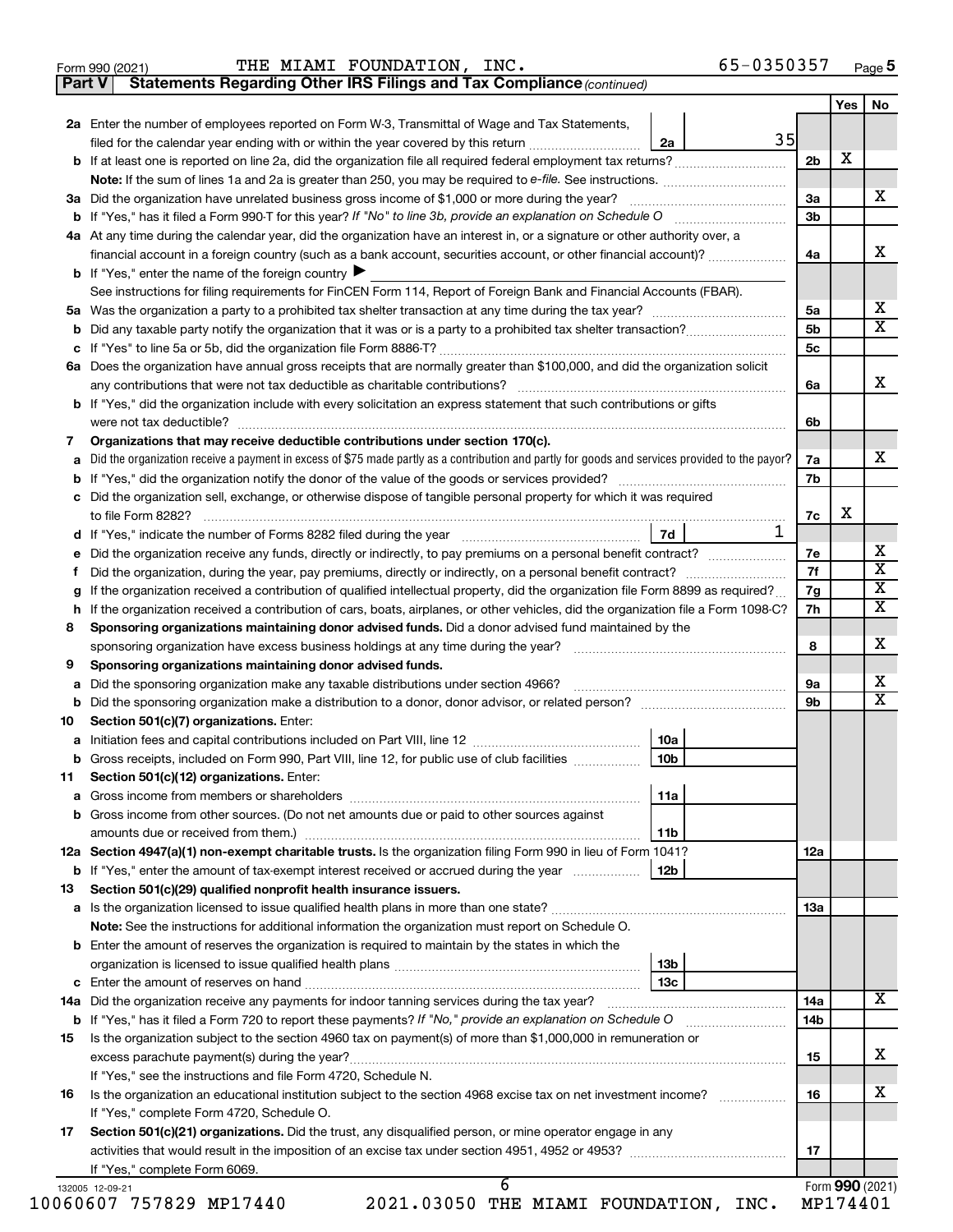| Form 990 (2021) |  |
|-----------------|--|
|-----------------|--|

Form 990 (2021) THE MIAMI FOUNDATION, INC.  $65-0350357$  Page

**Part VI** Governance, Management, and Disclosure. For each "Yes" response to lines 2 through 7b below, and for a "No" response *to line 8a, 8b, or 10b below, describe the circumstances, processes, or changes on Schedule O. See instructions.*

|     | Check if Schedule O contains a response or note to any line in this Part VI [11] [12] Check if Schedule O contains a response or note to any line in this Part VI |    |    |                 |                         | $\overline{\mathbf{x}}$ |
|-----|-------------------------------------------------------------------------------------------------------------------------------------------------------------------|----|----|-----------------|-------------------------|-------------------------|
|     | <b>Section A. Governing Body and Management</b>                                                                                                                   |    |    |                 |                         | No                      |
|     |                                                                                                                                                                   |    | 21 |                 | Yes                     |                         |
|     | 1a Enter the number of voting members of the governing body at the end of the tax year                                                                            | 1a |    |                 |                         |                         |
|     | If there are material differences in voting rights among members of the governing body, or if the governing                                                       |    |    |                 |                         |                         |
|     | body delegated broad authority to an executive committee or similar committee, explain on Schedule O.                                                             |    | 21 |                 |                         |                         |
|     | <b>b</b> Enter the number of voting members included on line 1a, above, who are independent                                                                       | 1b |    |                 |                         |                         |
| 2   | Did any officer, director, trustee, or key employee have a family relationship or a business relationship with any other                                          |    |    |                 |                         |                         |
|     | officer, director, trustee, or key employee?                                                                                                                      |    |    | $\mathbf{2}$    | х                       |                         |
| 3   | Did the organization delegate control over management duties customarily performed by or under the direct supervision                                             |    |    |                 |                         |                         |
|     |                                                                                                                                                                   |    |    | 3               |                         |                         |
| 4   | Did the organization make any significant changes to its governing documents since the prior Form 990 was filed?                                                  |    |    | 4               |                         |                         |
| 5   |                                                                                                                                                                   |    |    | 5               |                         |                         |
| 6   |                                                                                                                                                                   |    |    | 6               |                         |                         |
| 7a  | Did the organization have members, stockholders, or other persons who had the power to elect or appoint one or                                                    |    |    |                 |                         |                         |
|     |                                                                                                                                                                   |    |    | 7a              |                         |                         |
|     | <b>b</b> Are any governance decisions of the organization reserved to (or subject to approval by) members, stockholders, or                                       |    |    |                 |                         |                         |
|     | persons other than the governing body?                                                                                                                            |    |    | 7b              |                         |                         |
| 8   | Did the organization contemporaneously document the meetings held or written actions undertaken during the year by the following:                                 |    |    |                 |                         |                         |
|     |                                                                                                                                                                   |    |    | 8a              | х                       |                         |
|     |                                                                                                                                                                   |    |    | 8b              | $\overline{\textbf{x}}$ |                         |
| 9   | Is there any officer, director, trustee, or key employee listed in Part VII, Section A, who cannot be reached at the                                              |    |    |                 |                         |                         |
|     | organization's mailing address? If "Yes," provide the names and addresses on Schedule O manual content content                                                    |    |    | 9               |                         |                         |
|     | Section B. Policies (This Section B requests information about policies not required by the Internal Revenue Code.)                                               |    |    |                 |                         |                         |
|     |                                                                                                                                                                   |    |    |                 | Yes                     |                         |
|     |                                                                                                                                                                   |    |    | 10a             |                         |                         |
|     | <b>b</b> If "Yes," did the organization have written policies and procedures governing the activities of such chapters, affiliates,                               |    |    |                 |                         |                         |
|     |                                                                                                                                                                   |    |    | 10b             |                         |                         |
|     | 11a Has the organization provided a complete copy of this Form 990 to all members of its governing body before filing the form?                                   |    |    | 11a             | X                       |                         |
|     | <b>b</b> Describe on Schedule O the process, if any, used by the organization to review this Form 990.                                                            |    |    |                 |                         |                         |
| 12a |                                                                                                                                                                   |    |    | 12a             | х                       |                         |
| b   |                                                                                                                                                                   |    |    | 12 <sub>b</sub> | $\overline{\textbf{x}}$ |                         |
| c   | Did the organization regularly and consistently monitor and enforce compliance with the policy? If "Yes," describe                                                |    |    |                 |                         |                         |
|     |                                                                                                                                                                   |    |    | 12c             | х                       |                         |
| 13  |                                                                                                                                                                   |    |    | 13              | $\overline{\mathbf{x}}$ |                         |
| 14  | Did the organization have a written document retention and destruction policy? [11] manufaction manufaction in                                                    |    |    | 14              | $\overline{\mathbf{x}}$ |                         |
| 15  | Did the process for determining compensation of the following persons include a review and approval by independent                                                |    |    |                 |                         |                         |
|     | persons, comparability data, and contemporaneous substantiation of the deliberation and decision?                                                                 |    |    |                 |                         |                         |
|     |                                                                                                                                                                   |    |    | <b>15a</b>      | х                       |                         |
|     |                                                                                                                                                                   |    |    | 15b             | $\overline{\textbf{x}}$ |                         |
|     | If "Yes" to line 15a or 15b, describe the process on Schedule O. See instructions.                                                                                |    |    |                 |                         |                         |
|     |                                                                                                                                                                   |    |    |                 |                         |                         |
|     | 16a Did the organization invest in, contribute assets to, or participate in a joint venture or similar arrangement with a                                         |    |    |                 |                         |                         |
|     | taxable entity during the year?                                                                                                                                   |    |    | 16a             |                         |                         |
|     | b If "Yes," did the organization follow a written policy or procedure requiring the organization to evaluate its participation                                    |    |    |                 |                         |                         |
|     | in joint venture arrangements under applicable federal tax law, and take steps to safeguard the organization's                                                    |    |    |                 |                         |                         |
|     | exempt status with respect to such arrangements?                                                                                                                  |    |    | 16b             |                         |                         |
|     | <b>Section C. Disclosure</b>                                                                                                                                      |    |    |                 |                         |                         |
| 17  | List the states with which a copy of this Form 990 is required to be filed <b>&gt;AL</b> , AR, CA, FL, GA, HI, IL, KS, KY, MD, MA, MI                             |    |    |                 |                         |                         |
|     | Section 6104 requires an organization to make its Forms 1023 (1024 or 1024-A, if applicable), 990, and 990-T (section 501(c)(3)s only) available                  |    |    |                 |                         |                         |
|     |                                                                                                                                                                   |    |    |                 |                         |                         |
| 18  | for public inspection. Indicate how you made these available. Check all that apply.                                                                               |    |    |                 |                         |                         |
|     | $X$ Own website<br>$\lfloor x \rfloor$ Upon request<br>Another's website<br>Other (explain on Schedule O)                                                         |    |    |                 |                         |                         |
| 19  | Describe on Schedule O whether (and if so, how) the organization made its governing documents, conflict of interest policy, and financial                         |    |    |                 |                         |                         |
|     | statements available to the public during the tax year.                                                                                                           |    |    |                 |                         |                         |
| 20  | State the name, address, and telephone number of the person who possesses the organization's books and records                                                    |    |    |                 |                         |                         |
|     | TOBY DOUTHWRIGHT, VICE PRESIDENT FOR FINANCE & CFO - 305-371-2711                                                                                                 |    |    |                 |                         |                         |
|     | 40 NW 3RD STREET, 305, MIAMI, FL<br>33128<br>SEE SCHEDULE O FOR FULL LIST OF STATES                                                                               |    |    |                 | Form 990 (2021)         |                         |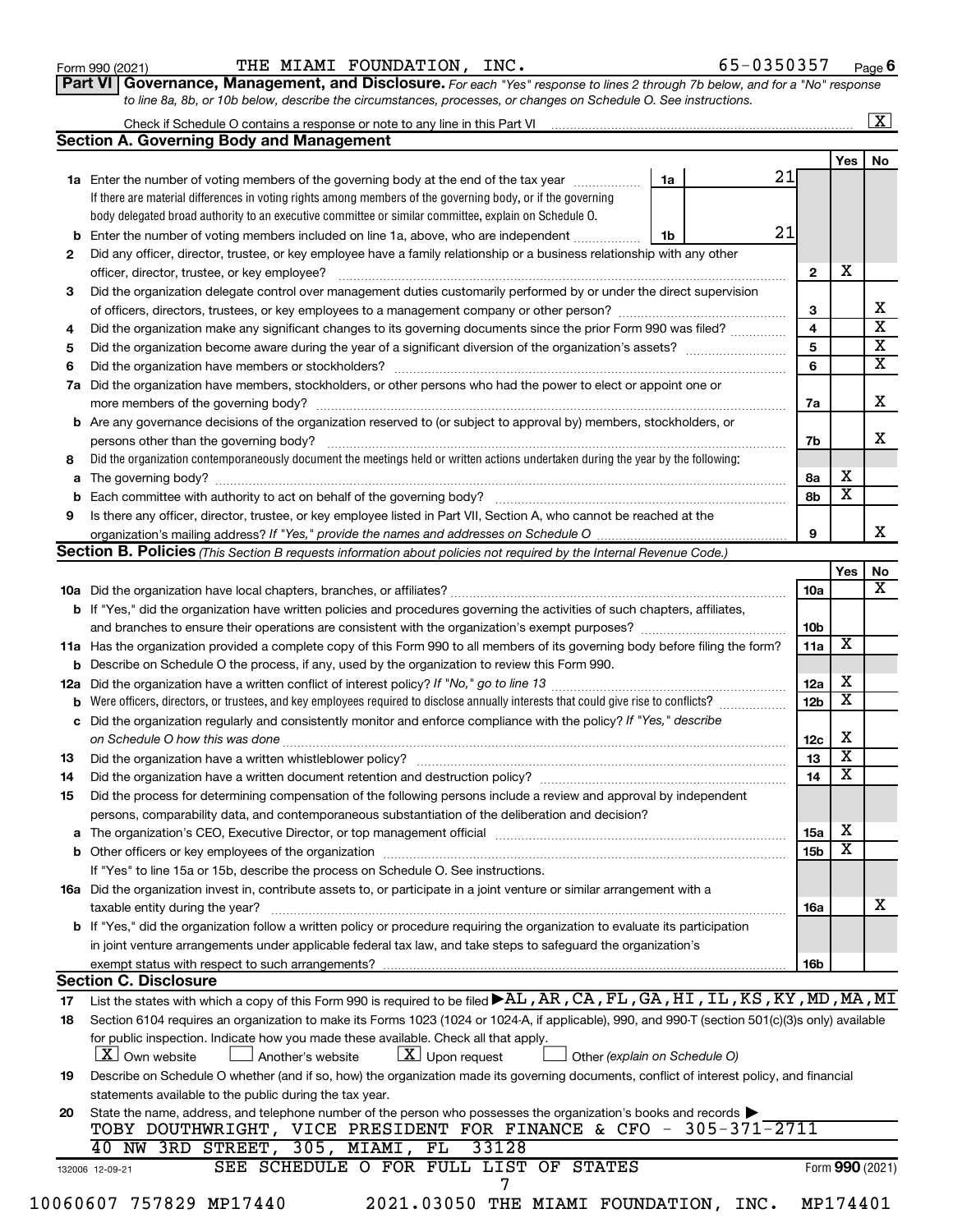$\Box$ 

| Part VII Compensation of Officers, Directors, Trustees, Key Employees, Highest Compensated |  |  |
|--------------------------------------------------------------------------------------------|--|--|
| <b>Employees, and Independent Contractors</b>                                              |  |  |

Check if Schedule O contains a response or note to any line in this Part VII

**Section A. Officers, Directors, Trustees, Key Employees, and Highest Compensated Employees**

**1a**  Complete this table for all persons required to be listed. Report compensation for the calendar year ending with or within the organization's tax year.  $\bullet$  List all of the organization's current officers, directors, trustees (whether individuals or organizations), regardless of amount of compensation.

Enter -0- in columns (D), (E), and (F) if no compensation was paid.

**•** List all of the organization's **current** key employees, if any. See the instructions for definition of "key employee."

• List the organization's five *current* highest compensated employees (other than an officer, director, trustee, or key employee) who received reportable compensation (box 5 of Form W-2, Form 1099-MISC, and/or box 1 of Form 1099-NEC) of more than \$100,000 from the organization and any related organizations.

 $\bullet$  List all of the organization's former officers, key employees, and highest compensated employees who received more than \$100,000 of reportable compensation from the organization and any related organizations.

**•** List all of the organization's former directors or trustees that received, in the capacity as a former director or trustee of the organization, more than \$10,000 of reportable compensation from the organization and any related organizations.

See the instructions for the order in which to list the persons above.

Check this box if neither the organization nor any related organization compensated any current officer, director, or trustee.  $\Box$ 

| (A)                                  | (B)                    |                                                                  |                             | (C)         |              |                                   |              | (D)                 | (E)                              | (F)                      |
|--------------------------------------|------------------------|------------------------------------------------------------------|-----------------------------|-------------|--------------|-----------------------------------|--------------|---------------------|----------------------------------|--------------------------|
| Name and title                       | Average                |                                                                  | (do not check more than one | Position    |              |                                   |              | Reportable          | Reportable                       | Estimated                |
|                                      | hours per              | box, unless person is both an<br>officer and a director/trustee) |                             |             |              | compensation                      | compensation | amount of           |                                  |                          |
|                                      | week                   |                                                                  |                             |             |              |                                   |              | from                | from related                     | other                    |
|                                      | (list any<br>hours for |                                                                  |                             |             |              |                                   |              | the<br>organization | organizations<br>(W-2/1099-MISC/ | compensation<br>from the |
|                                      | related                |                                                                  | trustee                     |             |              |                                   |              | (W-2/1099-MISC/     | 1099-NEC)                        | organization             |
|                                      | organizations          |                                                                  |                             |             |              |                                   |              | 1099-NEC)           |                                  | and related              |
|                                      | below                  | ndividual trustee or director                                    | Institutional t             |             | Key employee |                                   |              |                     |                                  | organizations            |
|                                      | line)                  |                                                                  |                             | Officer     |              | Highest compensated<br>  employee | Former       |                     |                                  |                          |
| (1)<br>REBECCA FISHMAN LIPSEY        | 50.00                  |                                                                  |                             |             |              |                                   |              |                     |                                  |                          |
| PRESIDENT AND CEO                    |                        |                                                                  |                             | $\mathbf X$ |              |                                   |              | 300,772.            | $\mathbf 0$ .                    | 32,836.                  |
| (2)<br>CHARISSE L. GRANT             | 50.00                  |                                                                  |                             |             |              |                                   |              |                     |                                  |                          |
| SR. VP AND STRATEGY ADVISOR          |                        |                                                                  |                             |             | X            |                                   |              | 164,069.            | $\mathbf 0$ .                    | 22,988.                  |
| TOBY DOUTHWRIGHT<br>(3)              | 50.00                  |                                                                  |                             |             |              |                                   |              |                     |                                  |                          |
| VP FOR FINANCE AND CFO EFF. 3/21     |                        |                                                                  |                             | $\mathbf X$ |              |                                   |              | 121,675.            | $\mathbf 0$ .                    | 12,937.                  |
| LINDSEY LINZER<br>(4)                | 50.00                  |                                                                  |                             |             |              |                                   |              |                     |                                  |                          |
| MANAGING DIRECTOR OF COMMUNITY INVES |                        |                                                                  |                             |             |              | $\mathbf X$                       |              | 102,845.            | $\mathbf 0$ .                    | 20,016.                  |
| (5)<br><b>JULIA VIVES</b>            | 50.00                  |                                                                  |                             |             |              |                                   |              |                     |                                  |                          |
| VP AND CHIEF OPERATING OFFICER       |                        |                                                                  |                             | X           |              |                                   |              | 96,980.             | $\mathbf 0$ .                    | 25,544.                  |
| (6)<br>RICHARD BERKOWITZ             | 1.00                   |                                                                  |                             |             |              |                                   |              |                     |                                  |                          |
| CHAIRMAN                             |                        | X                                                                |                             | X           |              |                                   |              | $\mathbf 0$ .       | $\mathbf 0$ .                    | 0.                       |
| JULIE NEITZEL<br>(7)                 | 1.00                   |                                                                  |                             |             |              |                                   |              |                     |                                  |                          |
| VICE CHAIR                           |                        | X                                                                |                             | X           |              |                                   |              | $\mathbf 0$ .       | $\mathbf 0$ .                    | $\mathbf 0$ .            |
| MARK SCOTT<br>(8)                    | 1.00                   |                                                                  |                             |             |              |                                   |              |                     |                                  |                          |
| SECRETARY                            |                        | $\mathbf X$                                                      |                             | $\mathbf X$ |              |                                   |              | $\mathbf 0$ .       | $\mathbf 0$ .                    | $\mathbf 0$ .            |
| (9)<br><b>BEN BEAVERS</b>            | 1.00                   |                                                                  |                             |             |              |                                   |              |                     |                                  |                          |
| TREASURER                            |                        | $\mathbf X$                                                      |                             | $\mathbf X$ |              |                                   |              | $\mathbf 0$ .       | $\mathbf 0$ .                    | $\mathbf 0$ .            |
| (10) ALISON MILLER                   | 1.00                   |                                                                  |                             |             |              |                                   |              |                     |                                  |                          |
| <b>BOARD MEMBER</b>                  |                        | $\mathbf X$                                                      |                             |             |              |                                   |              | $\mathbf{0}$ .      | $\mathbf 0$ .                    | $\mathbf 0$ .            |
| (11) GARY RESSLER                    | 1.00                   |                                                                  |                             |             |              |                                   |              |                     |                                  |                          |
| BOARD MEMBER                         |                        | X                                                                |                             |             |              |                                   |              | $\mathbf 0$ .       | $\mathbf 0$ .                    | $\mathbf 0$ .            |
| (12) JOSE HERNANDEZ-SOLAUN           | 1.00                   |                                                                  |                             |             |              |                                   |              |                     |                                  |                          |
| <b>BOARD MEMBER</b>                  |                        | X                                                                |                             |             |              |                                   |              | 0.                  | $\mathbf 0$ .                    | $\mathbf 0$ .            |
| (13) DR. NELSON L. ADAMS, III        | 1.00                   |                                                                  |                             |             |              |                                   |              |                     |                                  |                          |
| <b>BOARD MEMBER</b>                  |                        | Χ                                                                |                             |             |              |                                   |              | 0.                  | О.                               | 0.                       |
| (14) SHELDON T. ANDERSON             | 1.00                   |                                                                  |                             |             |              |                                   |              |                     |                                  |                          |
| <b>BOARD MEMBER</b>                  |                        | X                                                                |                             |             |              |                                   |              | 0.                  | $\mathbf 0$ .                    | $\mathbf 0$ .            |
| (15) YOLANDA BERKOWITZ               | 1.00                   |                                                                  |                             |             |              |                                   |              |                     |                                  |                          |
| <b>BOARD MEMBER</b>                  |                        | X                                                                |                             |             |              |                                   |              | 0.                  | $\mathbf 0$ .                    | 0.                       |
| (16) KAREEM T. BRANTLEY              | 1.00                   |                                                                  |                             |             |              |                                   |              |                     |                                  |                          |
| <b>BOARD MEMBER</b>                  |                        | X                                                                |                             |             |              |                                   |              | 0.                  | $\mathbf 0$ .                    | $\mathbf 0$ .            |
| (17) NED DUGGAN                      | 1.00                   |                                                                  |                             |             |              |                                   |              |                     |                                  |                          |
| BOARD MEMBER                         |                        | X                                                                |                             |             |              |                                   |              | $\mathbf 0$ .       | $\mathbf 0$ .                    | 0.                       |
|                                      |                        |                                                                  |                             |             |              |                                   |              |                     |                                  |                          |

132007 12-09-21

10060607 757829 MP17440 2021.03050 THE MIAMI FOUNDATION, INC. MP174401

8

Form (2021) **990**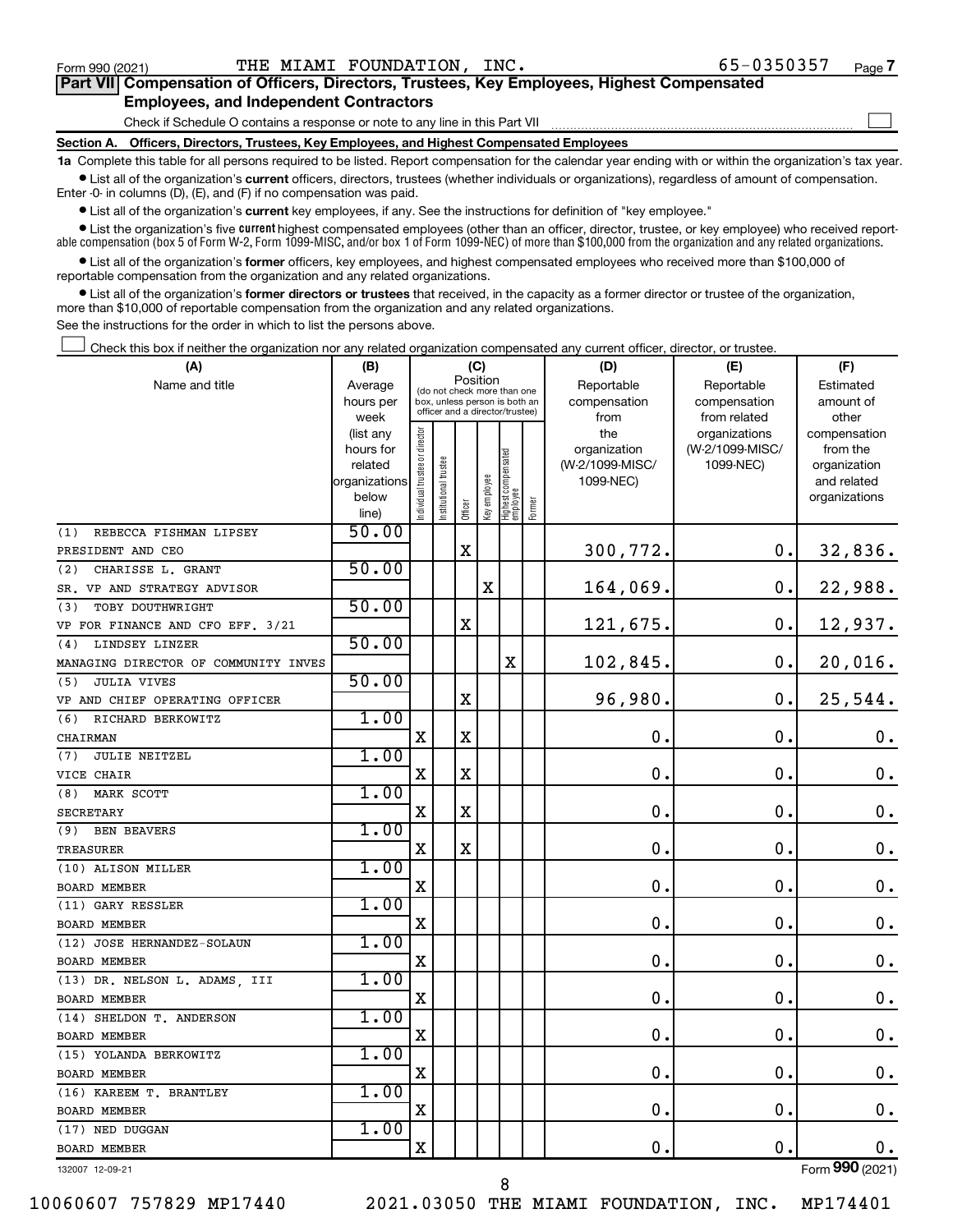|  | Form 990 (2021) |
|--|-----------------|
|  |                 |

| Part VII Section A. Officers, Directors, Trustees, Key Employees, and Highest Compensated Employees (continued)                                                                                                                                              |                   |                                |                                                                  |          |              |                                   |        |                         |                                  |                             |              |                          |               |
|--------------------------------------------------------------------------------------------------------------------------------------------------------------------------------------------------------------------------------------------------------------|-------------------|--------------------------------|------------------------------------------------------------------|----------|--------------|-----------------------------------|--------|-------------------------|----------------------------------|-----------------------------|--------------|--------------------------|---------------|
| (A)                                                                                                                                                                                                                                                          | (B)               |                                |                                                                  | (C)      |              |                                   |        | (D)                     | (E)                              |                             | (F)          |                          |               |
| Name and title                                                                                                                                                                                                                                               | Average           |                                | (do not check more than one                                      | Position |              |                                   |        | Reportable              | Reportable                       |                             |              | Estimated                |               |
|                                                                                                                                                                                                                                                              | hours per         |                                | box, unless person is both an<br>officer and a director/trustee) |          |              |                                   |        | compensation            | compensation                     |                             |              | amount of                |               |
|                                                                                                                                                                                                                                                              | week<br>(list any |                                |                                                                  |          |              |                                   |        | from                    | from related                     |                             |              | other                    |               |
|                                                                                                                                                                                                                                                              | hours for         |                                |                                                                  |          |              |                                   |        | the<br>organization     | organizations<br>(W-2/1099-MISC/ |                             |              | compensation<br>from the |               |
|                                                                                                                                                                                                                                                              | related           |                                |                                                                  |          |              |                                   |        | (W-2/1099-MISC/         | 1099-NEC)                        |                             |              | organization             |               |
|                                                                                                                                                                                                                                                              | organizations     |                                |                                                                  |          |              |                                   |        | 1099-NEC)               |                                  |                             |              | and related              |               |
|                                                                                                                                                                                                                                                              | below<br>line)    | Individual trustee or director | Institutional trustee                                            | Officer  | Key employee | Highest compensated<br>  employee | Former |                         |                                  |                             |              | organizations            |               |
|                                                                                                                                                                                                                                                              |                   |                                |                                                                  |          |              |                                   |        |                         |                                  |                             |              |                          |               |
| (18) CAROLE F. HALL<br><b>BOARD MEMBER</b>                                                                                                                                                                                                                   | 1.00              | X                              |                                                                  |          |              |                                   |        | 0.                      |                                  | 0.                          |              |                          | 0.            |
| (19) AVRA JAIN                                                                                                                                                                                                                                               | 1.00              |                                |                                                                  |          |              |                                   |        |                         |                                  |                             |              |                          |               |
| <b>BOARD MEMBER</b>                                                                                                                                                                                                                                          |                   | X                              |                                                                  |          |              |                                   |        | 0.                      |                                  | О.                          |              |                          | $\mathbf 0$ . |
| (20) ERIN KNIGHT                                                                                                                                                                                                                                             | 1.00              |                                |                                                                  |          |              |                                   |        |                         |                                  |                             |              |                          |               |
| <b>BOARD MEMBER</b>                                                                                                                                                                                                                                          |                   | X                              |                                                                  |          |              |                                   |        | $\mathbf 0$ .           |                                  | О.                          |              |                          | $\mathbf 0$ . |
| (21) ROBEKAH MONSON                                                                                                                                                                                                                                          | 1.00              |                                |                                                                  |          |              |                                   |        |                         |                                  |                             |              |                          |               |
| <b>BOARD MEMBER</b>                                                                                                                                                                                                                                          |                   | X                              |                                                                  |          |              |                                   |        | $\mathbf 0$ .           |                                  | О.                          |              |                          | 0.            |
| (22) JOE NATOLI                                                                                                                                                                                                                                              | 1.00              |                                |                                                                  |          |              |                                   |        |                         |                                  |                             |              |                          |               |
| <b>BOARD MEMBER</b>                                                                                                                                                                                                                                          |                   | X                              |                                                                  |          |              |                                   |        | $\mathbf 0$ .           |                                  | О.                          |              |                          | 0.            |
| (23) PATRICIA M. NEAL                                                                                                                                                                                                                                        | 1.00              |                                |                                                                  |          |              |                                   |        |                         |                                  |                             |              |                          |               |
| <b>BOARD MEMBER</b>                                                                                                                                                                                                                                          |                   | X                              |                                                                  |          |              |                                   |        | $\mathbf 0$ .           |                                  | О.                          |              |                          | $\mathbf 0$ . |
| (24) MADELINE PUMARIEGA                                                                                                                                                                                                                                      | 1.00              |                                |                                                                  |          |              |                                   |        |                         |                                  |                             |              |                          |               |
| <b>BOARD MEMBER</b>                                                                                                                                                                                                                                          |                   | X                              |                                                                  |          |              |                                   |        | 0.                      |                                  | О.                          |              |                          | 0.            |
| (25) VICTORIA ROGERS                                                                                                                                                                                                                                         | 1.00              |                                |                                                                  |          |              |                                   |        |                         |                                  |                             |              |                          |               |
| <b>BOARD MEMBER</b>                                                                                                                                                                                                                                          | 1.00              | X                              |                                                                  |          |              |                                   |        | 0.                      |                                  | 0.                          |              |                          | 0.            |
| (26) ABIGAIL C. WATTS-FITZGERALD<br><b>BOARD MEMBER</b>                                                                                                                                                                                                      |                   | $\mathbf x$                    |                                                                  |          |              |                                   |        | $\mathbf 0$ .           |                                  | 0.                          |              |                          | 0.            |
| 1b Subtotal                                                                                                                                                                                                                                                  |                   |                                |                                                                  |          |              |                                   |        | 786,341.                |                                  | $\overline{\mathfrak{o}}$ . |              | 114,321.                 |               |
|                                                                                                                                                                                                                                                              |                   |                                |                                                                  |          |              |                                   |        | о.                      |                                  | $\overline{0}$ .            |              |                          | Ο.            |
|                                                                                                                                                                                                                                                              |                   |                                |                                                                  |          |              |                                   |        | 786,341.                |                                  | σ.                          |              | 114,321.                 |               |
| Total number of individuals (including but not limited to those listed above) who received more than \$100,000 of reportable<br>$\mathbf{2}$                                                                                                                 |                   |                                |                                                                  |          |              |                                   |        |                         |                                  |                             |              |                          |               |
| compensation from the organization $\blacktriangleright$                                                                                                                                                                                                     |                   |                                |                                                                  |          |              |                                   |        |                         |                                  |                             |              |                          | 4             |
|                                                                                                                                                                                                                                                              |                   |                                |                                                                  |          |              |                                   |        |                         |                                  |                             |              | Yes                      | No            |
| Did the organization list any former officer, director, trustee, key employee, or highest compensated employee on<br>3                                                                                                                                       |                   |                                |                                                                  |          |              |                                   |        |                         |                                  |                             |              |                          |               |
| line 1a? If "Yes," complete Schedule J for such individual                                                                                                                                                                                                   |                   |                                |                                                                  |          |              |                                   |        |                         |                                  |                             | 3            |                          | х             |
| For any individual listed on line 1a, is the sum of reportable compensation and other compensation from the organization<br>4                                                                                                                                |                   |                                |                                                                  |          |              |                                   |        |                         |                                  |                             |              |                          |               |
|                                                                                                                                                                                                                                                              |                   |                                |                                                                  |          |              |                                   |        |                         |                                  |                             | 4            | X                        |               |
| Did any person listed on line 1a receive or accrue compensation from any unrelated organization or individual for services<br>5                                                                                                                              |                   |                                |                                                                  |          |              |                                   |        |                         |                                  |                             |              |                          |               |
|                                                                                                                                                                                                                                                              |                   |                                |                                                                  |          |              |                                   |        |                         |                                  |                             | 5            |                          | X             |
| <b>Section B. Independent Contractors</b>                                                                                                                                                                                                                    |                   |                                |                                                                  |          |              |                                   |        |                         |                                  |                             |              |                          |               |
| Complete this table for your five highest compensated independent contractors that received more than \$100,000 of compensation from<br>1.<br>the organization. Report compensation for the calendar year ending with or within the organization's tax year. |                   |                                |                                                                  |          |              |                                   |        |                         |                                  |                             |              |                          |               |
| (A)                                                                                                                                                                                                                                                          |                   |                                |                                                                  |          |              |                                   |        | (B)                     |                                  |                             | (C)          |                          |               |
| Name and business address                                                                                                                                                                                                                                    |                   |                                |                                                                  |          |              |                                   |        | Description of services |                                  |                             | Compensation |                          |               |
| SEI INVESTMENTS                                                                                                                                                                                                                                              |                   |                                |                                                                  |          |              |                                   |        |                         |                                  |                             |              |                          |               |
| PO BOX 945794, ATLANTA, GA 30394-5794<br>1,058,277.<br><b>INVESTMENT ADVISORY</b>                                                                                                                                                                            |                   |                                |                                                                  |          |              |                                   |        |                         |                                  |                             |              |                          |               |
| BRYAN CLONTZ & ASSOCIATES, LLC, D/B/A CHARICONSULTING SERVICES                                                                                                                                                                                               |                   |                                |                                                                  |          |              |                                   |        |                         |                                  |                             |              |                          |               |
| 3713 PINE STREET, JACKSONVILLE, FL 32205<br>FOR ANNUITY PROGRAM<br>264, 115.                                                                                                                                                                                 |                   |                                |                                                                  |          |              |                                   |        |                         |                                  |                             |              |                          |               |
| NEON ONE, LLC                                                                                                                                                                                                                                                |                   |                                |                                                                  |          |              |                                   |        | CLOUD-BASED             |                                  |                             |              |                          |               |
| PO BOX 123978, DALLAS, TX 75312                                                                                                                                                                                                                              |                   |                                |                                                                  |          |              |                                   |        | SOLUTIONS FOR NON-PR    |                                  |                             |              | 135, 250.                |               |
|                                                                                                                                                                                                                                                              |                   |                                |                                                                  |          |              |                                   |        |                         |                                  |                             |              |                          |               |
|                                                                                                                                                                                                                                                              |                   |                                |                                                                  |          |              |                                   |        |                         |                                  |                             |              |                          |               |
|                                                                                                                                                                                                                                                              |                   |                                |                                                                  |          |              |                                   |        |                         |                                  |                             |              |                          |               |

**2** Total number of independent contractors (including but not limited to those listed above) who received more than \$100,000 of compensation from the organization 3

9

Form (2021) **990**

132008 12-09-21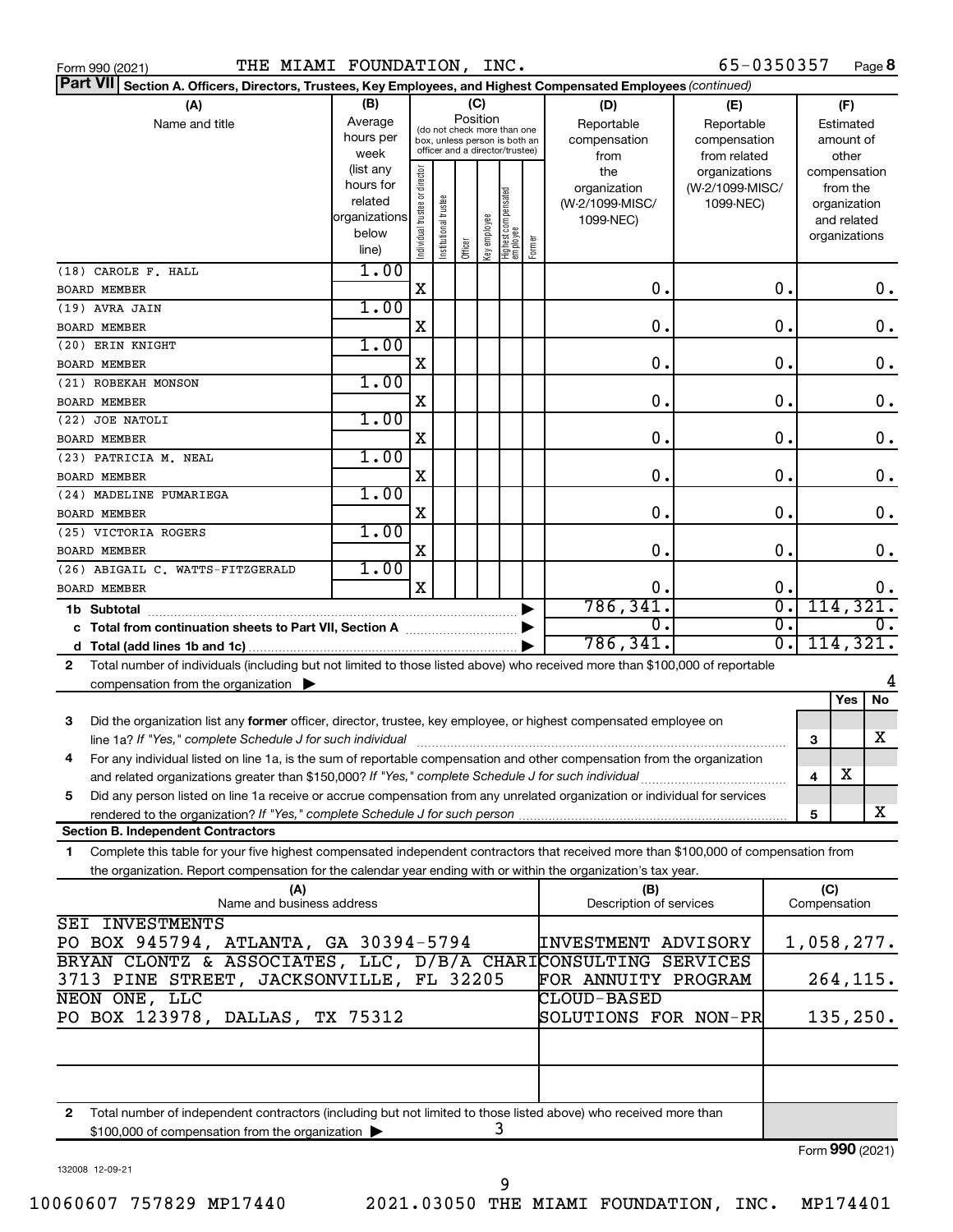|                                                           | <b>Part VIII</b> |        | <b>Statement of Revenue</b>                                                                                                                                                                                                                                                                    |                      |                |                                                        |           |                                                                 |
|-----------------------------------------------------------|------------------|--------|------------------------------------------------------------------------------------------------------------------------------------------------------------------------------------------------------------------------------------------------------------------------------------------------|----------------------|----------------|--------------------------------------------------------|-----------|-----------------------------------------------------------------|
|                                                           |                  |        |                                                                                                                                                                                                                                                                                                |                      |                |                                                        |           |                                                                 |
|                                                           |                  |        |                                                                                                                                                                                                                                                                                                |                      | Total revenue  | Related or exempt<br>function revenue business revenue | Unrelated | (D)<br>Revenue excluded<br>from tax under<br>sections 512 - 514 |
|                                                           |                  | b<br>с | 1 a Federated campaigns<br>1a<br>1 <sub>b</sub><br>Membership dues<br>$\ldots \ldots \ldots \ldots$<br>Fundraising events<br>1c                                                                                                                                                                |                      |                |                                                        |           |                                                                 |
| Contributions, Gifts, Grants<br>and Other Similar Amounts |                  |        | 1 <sub>d</sub><br>d Related organizations<br>Government grants (contributions)<br>1e<br>f All other contributions, gifts, grants, and<br>similar amounts not included above<br>1f                                                                                                              | 109, 364, 055.       |                |                                                        |           |                                                                 |
|                                                           |                  |        | Noncash contributions included in lines 1a-1f<br>1g $ $ \$                                                                                                                                                                                                                                     | 37, 275, 149.        | 109, 364, 055. |                                                        |           |                                                                 |
|                                                           |                  |        |                                                                                                                                                                                                                                                                                                | <b>Business Code</b> |                |                                                        |           |                                                                 |
| Program Service<br>Revenue                                | 2a               | b      | ADMINISTRATIVE FEES                                                                                                                                                                                                                                                                            | 900099               | 875,468.       | 875,468.                                               |           |                                                                 |
|                                                           |                  | с      |                                                                                                                                                                                                                                                                                                |                      |                |                                                        |           |                                                                 |
|                                                           |                  | d      | the control of the control of the control of the control of the                                                                                                                                                                                                                                |                      |                |                                                        |           |                                                                 |
|                                                           |                  | е      |                                                                                                                                                                                                                                                                                                |                      |                |                                                        |           |                                                                 |
|                                                           |                  | f      |                                                                                                                                                                                                                                                                                                |                      |                |                                                        |           |                                                                 |
|                                                           |                  |        |                                                                                                                                                                                                                                                                                                |                      | 875,468.       |                                                        |           |                                                                 |
|                                                           | 3                |        | Investment income (including dividends, interest, and                                                                                                                                                                                                                                          |                      | 7,863,593.     |                                                        |           | 7,863,593.                                                      |
|                                                           | 4                |        | Income from investment of tax-exempt bond proceeds                                                                                                                                                                                                                                             |                      |                |                                                        |           |                                                                 |
|                                                           | 5                |        |                                                                                                                                                                                                                                                                                                |                      | 275,775.       |                                                        |           | 275,775.                                                        |
|                                                           |                  |        | (i) Real                                                                                                                                                                                                                                                                                       | (ii) Personal        |                |                                                        |           |                                                                 |
|                                                           |                  |        | 6a<br>6 a Gross rents<br>.                                                                                                                                                                                                                                                                     |                      |                |                                                        |           |                                                                 |
|                                                           |                  | b      | 6b<br>Less: rental expenses                                                                                                                                                                                                                                                                    |                      |                |                                                        |           |                                                                 |
|                                                           |                  | с      | 6с<br>Rental income or (loss)                                                                                                                                                                                                                                                                  |                      |                |                                                        |           |                                                                 |
|                                                           |                  | d      | Net rental income or (loss)                                                                                                                                                                                                                                                                    |                      |                |                                                        |           |                                                                 |
|                                                           |                  |        | (i) Securities<br>7 a Gross amount from sales of                                                                                                                                                                                                                                               | (ii) Other           |                |                                                        |           |                                                                 |
|                                                           |                  |        | <b>7a</b> 197, 783, 157.<br>assets other than inventory                                                                                                                                                                                                                                        |                      |                |                                                        |           |                                                                 |
|                                                           |                  |        | <b>b</b> Less: cost or other basis<br>7b 169, 443, 838.<br>and sales expenses                                                                                                                                                                                                                  |                      |                |                                                        |           |                                                                 |
| Revenue                                                   |                  |        | c Gain or (loss)  7c 28, 339, 319.                                                                                                                                                                                                                                                             |                      |                |                                                        |           |                                                                 |
|                                                           |                  |        |                                                                                                                                                                                                                                                                                                |                      | 28, 339, 319.  |                                                        |           | 28, 339, 319.                                                   |
| Ĕ                                                         |                  |        | 8 a Gross income from fundraising events (not<br>including \$<br>оf<br>$\mathcal{L}^{\mathcal{L}}(\mathcal{L}^{\mathcal{L}})$ and $\mathcal{L}^{\mathcal{L}}(\mathcal{L}^{\mathcal{L}})$ and $\mathcal{L}^{\mathcal{L}}(\mathcal{L}^{\mathcal{L}})$<br>contributions reported on line 1c). See |                      |                |                                                        |           |                                                                 |
|                                                           |                  |        | 8a                                                                                                                                                                                                                                                                                             |                      |                |                                                        |           |                                                                 |
|                                                           |                  |        | 8b                                                                                                                                                                                                                                                                                             |                      |                |                                                        |           |                                                                 |
|                                                           |                  |        | c Net income or (loss) from fundraising events                                                                                                                                                                                                                                                 |                      |                |                                                        |           |                                                                 |
|                                                           |                  |        | 9 a Gross income from gaming activities. See                                                                                                                                                                                                                                                   |                      |                |                                                        |           |                                                                 |
|                                                           |                  |        | 9a                                                                                                                                                                                                                                                                                             |                      |                |                                                        |           |                                                                 |
|                                                           |                  |        | 9b                                                                                                                                                                                                                                                                                             |                      |                |                                                        |           |                                                                 |
|                                                           |                  |        | c Net income or (loss) from gaming activities                                                                                                                                                                                                                                                  |                      |                |                                                        |           |                                                                 |
|                                                           |                  |        | 10 a Gross sales of inventory, less returns<br> 10a                                                                                                                                                                                                                                            |                      |                |                                                        |           |                                                                 |
|                                                           |                  |        | l10bl<br><b>b</b> Less: cost of goods sold                                                                                                                                                                                                                                                     |                      |                |                                                        |           |                                                                 |
|                                                           |                  |        | c Net income or (loss) from sales of inventory                                                                                                                                                                                                                                                 |                      |                |                                                        |           |                                                                 |
|                                                           |                  |        |                                                                                                                                                                                                                                                                                                | <b>Business Code</b> |                |                                                        |           |                                                                 |
|                                                           |                  |        | 11 a PPP LOAN FORGIVENESS                                                                                                                                                                                                                                                                      | 900099               | 431,204.       | 431,204.                                               |           |                                                                 |
| Miscellaneous<br>Revenue                                  |                  | b      | FUNDING AND OTHER REVENUES                                                                                                                                                                                                                                                                     | 900099               | 175, 255.      | 175,255.                                               |           |                                                                 |
|                                                           |                  | с      |                                                                                                                                                                                                                                                                                                |                      |                |                                                        |           |                                                                 |
|                                                           |                  |        |                                                                                                                                                                                                                                                                                                |                      |                |                                                        |           |                                                                 |
|                                                           |                  |        |                                                                                                                                                                                                                                                                                                |                      | 606,459.       |                                                        |           |                                                                 |
|                                                           | 12               |        |                                                                                                                                                                                                                                                                                                |                      | 147, 324, 669. | 1,481,927.                                             | 0.        | 36,478,687.                                                     |
| 122000 12.00.21                                           |                  |        |                                                                                                                                                                                                                                                                                                |                      |                |                                                        |           | <b>Enrm 990</b> (2021)                                          |

132009 12-09-21

10060607 757829 MP17440 2021.03050 THE MIAMI FOUNDATION, INC. MP174401

10

Form (2021) **990**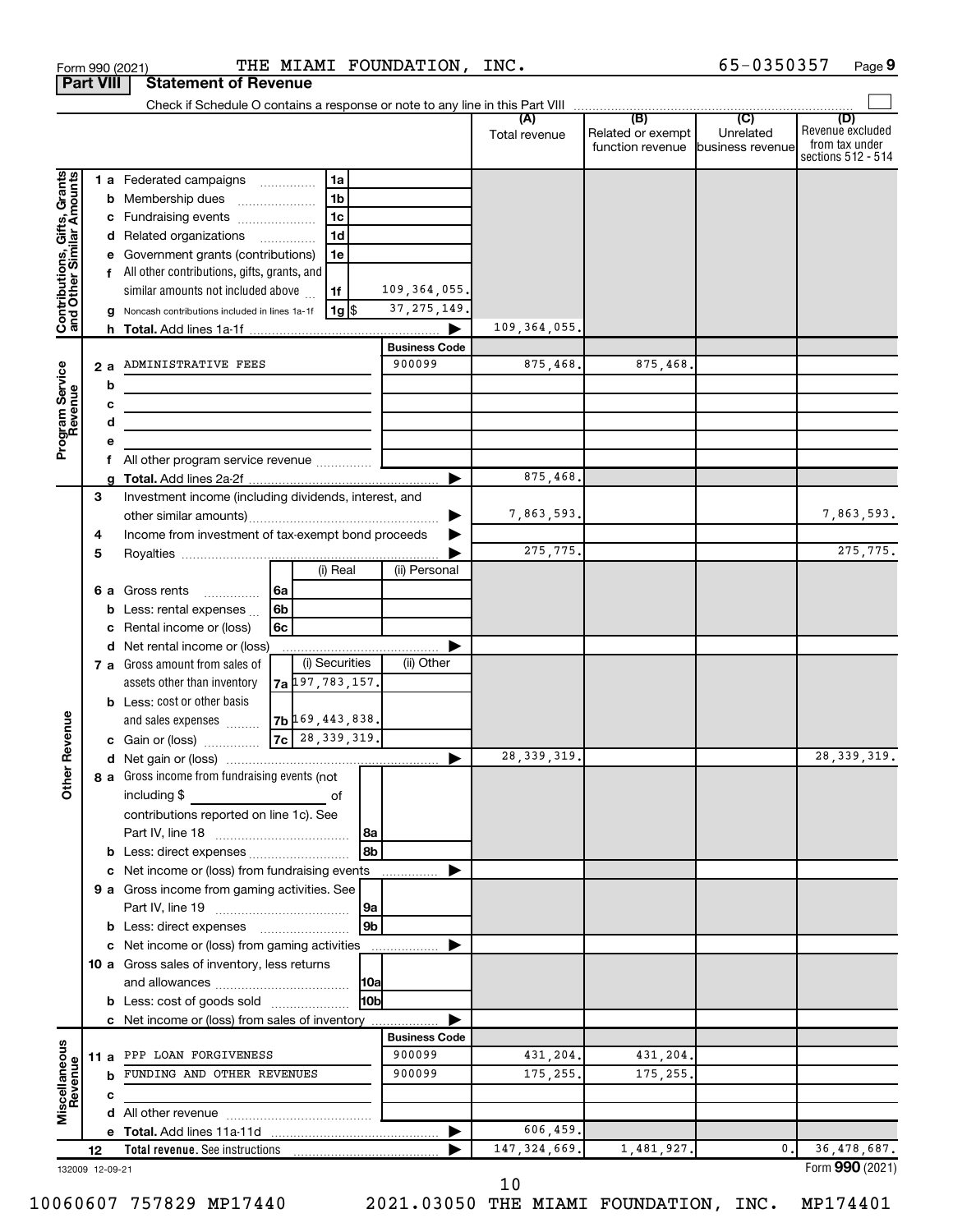Form 990 (2021) THE MIAMI FOUNDATION, INC.  $65-0350357$  Page

65-0350357 Page 10

| <b>Part IX Statement of Functional Expenses</b> |  |
|-------------------------------------------------|--|
|                                                 |  |

*Section 501(c)(3) and 501(c)(4) organizations must complete all columns. All other organizations must complete column (A).*

|              | Check if Schedule O contains a response or note to any line in this Part IX                                                                                                                                                                                         |                      |                                    |                                    |                                |  |
|--------------|---------------------------------------------------------------------------------------------------------------------------------------------------------------------------------------------------------------------------------------------------------------------|----------------------|------------------------------------|------------------------------------|--------------------------------|--|
|              | Do not include amounts reported on lines 6b,<br>7b, 8b, 9b, and 10b of Part VIII.                                                                                                                                                                                   | Total expenses       | (B)<br>Program service<br>expenses | Management and<br>general expenses | (D)<br>Fundraising<br>expenses |  |
| 1.           | Grants and other assistance to domestic organizations                                                                                                                                                                                                               |                      |                                    |                                    |                                |  |
|              | and domestic governments. See Part IV, line 21                                                                                                                                                                                                                      | 62,903,281.          | 62,903,281.                        |                                    |                                |  |
| $\mathbf{2}$ | Grants and other assistance to domestic                                                                                                                                                                                                                             |                      |                                    |                                    |                                |  |
|              | individuals. See Part IV, line 22<br>and a complete the complete state of the state of the state of the state of the state of the state of the state of the state of the state of the state of the state of the state of the state of the state of the state of the | 862,071.             | 862,071.                           |                                    |                                |  |
| 3            | Grants and other assistance to foreign                                                                                                                                                                                                                              |                      |                                    |                                    |                                |  |
|              | organizations, foreign governments, and foreign                                                                                                                                                                                                                     |                      |                                    |                                    |                                |  |
|              | individuals. See Part IV, lines 15 and 16                                                                                                                                                                                                                           | 374,484.             | 374,484.                           |                                    |                                |  |
| 4            | Benefits paid to or for members                                                                                                                                                                                                                                     |                      |                                    |                                    |                                |  |
| 5            | Compensation of current officers, directors,                                                                                                                                                                                                                        |                      |                                    |                                    |                                |  |
|              | trustees, and key employees                                                                                                                                                                                                                                         | 683,496.             | 175,540.                           | 364,731.                           | 143,225.                       |  |
| 6            | Compensation not included above to disqualified                                                                                                                                                                                                                     |                      |                                    |                                    |                                |  |
|              | persons (as defined under section 4958(f)(1)) and                                                                                                                                                                                                                   |                      |                                    |                                    |                                |  |
|              | persons described in section 4958(c)(3)(B)                                                                                                                                                                                                                          |                      |                                    |                                    |                                |  |
| 7            |                                                                                                                                                                                                                                                                     | 1,659,730.           | 426, 264.                          | 885, 673.                          | 347,793.                       |  |
| 8            | Pension plan accruals and contributions (include                                                                                                                                                                                                                    |                      |                                    |                                    |                                |  |
|              | section 401(k) and 403(b) employer contributions)                                                                                                                                                                                                                   | 156,061.<br>364,017. | 41,659.<br>97,170.                 | 95,735.<br>$\overline{223,304}$ .  | 18,667.<br>43,543.             |  |
| 9            |                                                                                                                                                                                                                                                                     | 162,588.             | 43,401.                            | 99,739.                            | 19,448.                        |  |
| 10           |                                                                                                                                                                                                                                                                     |                      |                                    |                                    |                                |  |
| 11           | Fees for services (nonemployees):                                                                                                                                                                                                                                   |                      |                                    |                                    |                                |  |
| a            |                                                                                                                                                                                                                                                                     | 39,216.              |                                    | 39,216.                            |                                |  |
| b            |                                                                                                                                                                                                                                                                     | 84,000.              |                                    | 84,000.                            |                                |  |
| c<br>d       |                                                                                                                                                                                                                                                                     |                      |                                    |                                    |                                |  |
| e            | Professional fundraising services. See Part IV, line 17                                                                                                                                                                                                             |                      |                                    |                                    |                                |  |
| f            | Investment management fees                                                                                                                                                                                                                                          | 1,448,831.           |                                    | 1,448,831.                         |                                |  |
|              | Other. (If line 11g amount exceeds 10% of line 25,                                                                                                                                                                                                                  |                      |                                    |                                    |                                |  |
|              | column (A), amount, list line 11g expenses on Sch O.)                                                                                                                                                                                                               | 604,984.             | 262,183.                           | 61,451.                            | 281,350.                       |  |
| 12           |                                                                                                                                                                                                                                                                     |                      |                                    |                                    |                                |  |
| 13           |                                                                                                                                                                                                                                                                     | 294, 282.            | 83,729.                            | 161, 129.                          | 49, 424.                       |  |
| 14           |                                                                                                                                                                                                                                                                     |                      |                                    |                                    |                                |  |
| 15           |                                                                                                                                                                                                                                                                     |                      |                                    |                                    |                                |  |
| 16           |                                                                                                                                                                                                                                                                     | 191, 733.            | 50,825.                            | 105, 665.                          | 35, 243.                       |  |
| 17           | Travel                                                                                                                                                                                                                                                              |                      |                                    |                                    |                                |  |
| 18           | Payments of travel or entertainment expenses                                                                                                                                                                                                                        |                      |                                    |                                    |                                |  |
|              | for any federal, state, or local public officials                                                                                                                                                                                                                   |                      |                                    |                                    |                                |  |
| 19           | Conferences, conventions, and meetings                                                                                                                                                                                                                              | 15,443.              | 3, 273.                            | 12, 170.                           |                                |  |
| 20           | Interest                                                                                                                                                                                                                                                            |                      |                                    |                                    |                                |  |
| 21           |                                                                                                                                                                                                                                                                     |                      |                                    |                                    |                                |  |
| 22           | Depreciation, depletion, and amortization                                                                                                                                                                                                                           | 112, 735.<br>48,341  |                                    | 112,735.                           |                                |  |
| 23           | Insurance                                                                                                                                                                                                                                                           |                      |                                    | 48,341                             |                                |  |
| 24           | Other expenses. Itemize expenses not covered<br>above. (List miscellaneous expenses on line 24e. If<br>line 24e amount exceeds 10% of line 25, column (A),<br>amount, list line 24e expenses on Schedule O.)                                                        |                      |                                    |                                    |                                |  |
| a            | DONOR AND COMMUNITY REL                                                                                                                                                                                                                                             | 158, 218.            | 82, 225.                           | 4,191.                             | 71,802.                        |  |
| b            | MEMBERSHIPS, SUBSCRIPTI                                                                                                                                                                                                                                             | 76,769.              | 3,535.                             | 72,547.                            | 687.                           |  |
| C            | OTHER PROGRAM EXPENSES                                                                                                                                                                                                                                              | 46,735.              | 46,735.                            |                                    |                                |  |
| d            |                                                                                                                                                                                                                                                                     |                      |                                    |                                    |                                |  |
| е            | All other expenses                                                                                                                                                                                                                                                  |                      |                                    |                                    |                                |  |
| 25           | Total functional expenses. Add lines 1 through 24e                                                                                                                                                                                                                  | 70, 287, 015.        | 65, 456, 375.                      | 3,819,458.                         | 1,011,182.                     |  |
| 26           | Joint costs. Complete this line only if the organization                                                                                                                                                                                                            |                      |                                    |                                    |                                |  |
|              | reported in column (B) joint costs from a combined                                                                                                                                                                                                                  |                      |                                    |                                    |                                |  |
|              | educational campaign and fundraising solicitation.                                                                                                                                                                                                                  |                      |                                    |                                    |                                |  |
|              | Check here $\blacktriangleright$<br>if following SOP 98-2 (ASC 958-720)                                                                                                                                                                                             |                      |                                    |                                    |                                |  |

132010 12-09-21

10060607 757829 MP17440 2021.03050 THE MIAMI FOUNDATION, INC. MP174401

11

Form (2021) **990**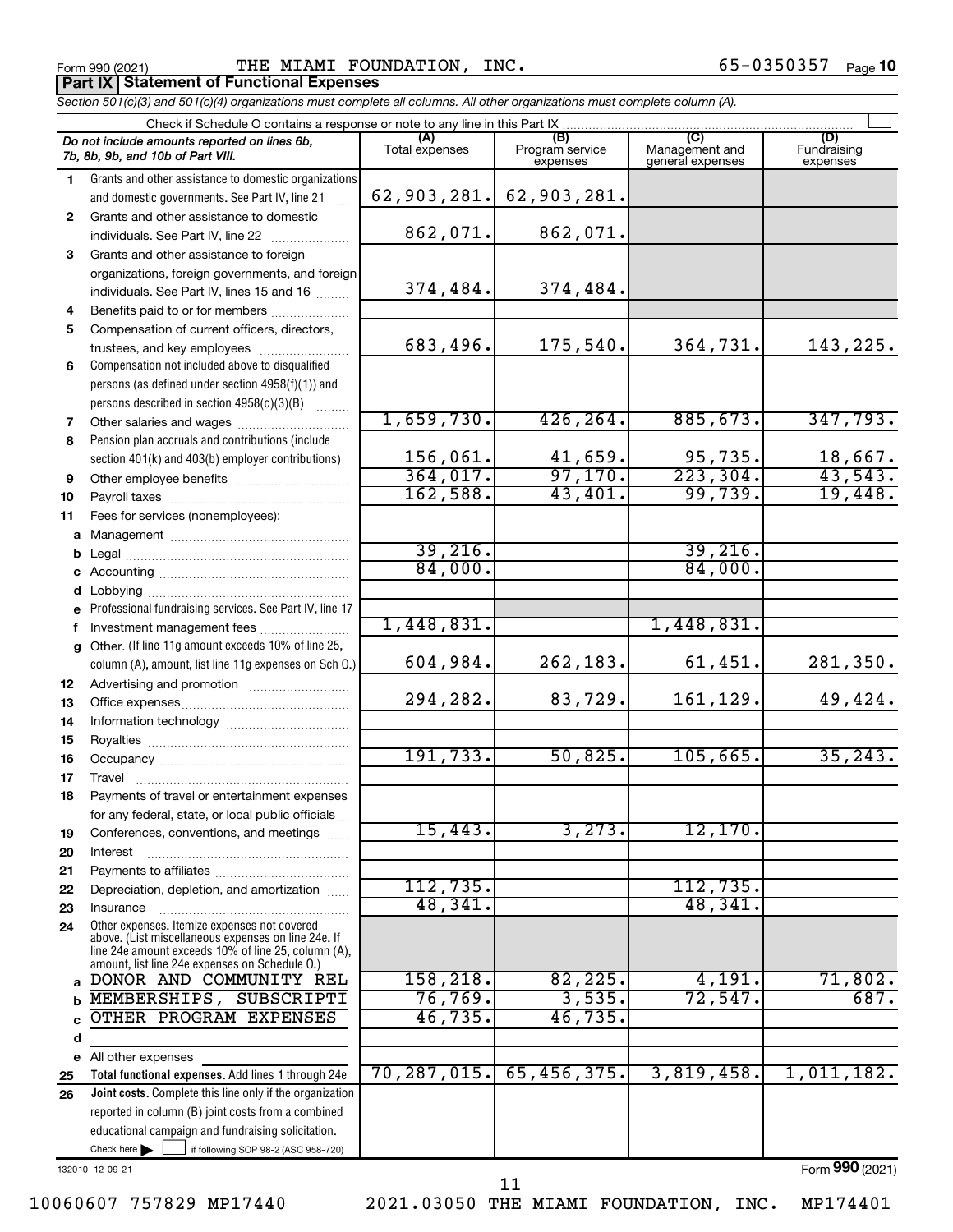Form 990 (2021) THE MIAMI FOUNDATION, INC.  $65-0350357$  Page

65-0350357 Page 11

|                             |          |                                                                                                                                                                                                                                |                             |                | (A)<br>Beginning of year   |                 | (B)<br>End of year |
|-----------------------------|----------|--------------------------------------------------------------------------------------------------------------------------------------------------------------------------------------------------------------------------------|-----------------------------|----------------|----------------------------|-----------------|--------------------|
|                             | 1        |                                                                                                                                                                                                                                |                             |                |                            | 1.              | 1,460,297.         |
|                             | 2        |                                                                                                                                                                                                                                |                             |                | 5, 257, 452.               | $\overline{2}$  | 2, 174, 123.       |
|                             | 3        |                                                                                                                                                                                                                                |                             |                | 839,089.                   | 3               | 731, 341.          |
|                             | 4        |                                                                                                                                                                                                                                |                             |                |                            | 4               | 1,471,280.         |
|                             | 5        | Loans and other receivables from any current or former officer, director,                                                                                                                                                      |                             |                |                            |                 |                    |
|                             |          | trustee, key employee, creator or founder, substantial contributor, or 35%                                                                                                                                                     |                             |                |                            |                 |                    |
|                             |          | controlled entity or family member of any of these persons <i>manufolder in the controlled</i>                                                                                                                                 |                             |                |                            | 5               |                    |
|                             | 6        | Loans and other receivables from other disqualified persons (as defined                                                                                                                                                        |                             |                |                            |                 |                    |
|                             |          | under section $4958(f)(1)$ , and persons described in section $4958(c)(3)(B)$                                                                                                                                                  |                             |                |                            | 6               |                    |
| Assets                      | 7        |                                                                                                                                                                                                                                |                             |                |                            | 7               |                    |
|                             | 8        |                                                                                                                                                                                                                                |                             |                |                            | 8               |                    |
|                             | 9        | Prepaid expenses and deferred charges [11] [11] Prepaid expenses and deferred charges [11] [11] Martin Martin (11] (11] Arthur Martin (11] (11] Arthur Martin (11] Arthur Martin (11] Arthur Martin (11] Arthur Martin (11] Ar |                             |                | 378,805.                   | 9               | 422, 201.          |
|                             |          | 10a Land, buildings, and equipment: cost or other                                                                                                                                                                              |                             |                |                            |                 |                    |
|                             |          | basis. Complete Part VI of Schedule D  10a                                                                                                                                                                                     |                             | 1,178,501.     |                            |                 |                    |
|                             |          |                                                                                                                                                                                                                                |                             | 864,220.       | 395,949.                   | 10 <sub>c</sub> | 314, 281.          |
|                             | 11       |                                                                                                                                                                                                                                | $\overline{307, 716, 086.}$ | 11             | 386, 425, 239.             |                 |                    |
|                             | 12       |                                                                                                                                                                                                                                | 41, 231, 776.               | 12             | 50, 417, 497.              |                 |                    |
|                             | 13       |                                                                                                                                                                                                                                |                             | 13             |                            |                 |                    |
|                             | 14       |                                                                                                                                                                                                                                | 19,764,020.                 | 14             | 17,448,450.                |                 |                    |
|                             | 15       |                                                                                                                                                                                                                                |                             |                | 375, 583, 177.             | 15              | 460,864,709.       |
|                             | 16       |                                                                                                                                                                                                                                |                             |                | 1,933,849.                 | 16              | 879,060.           |
|                             | 17       |                                                                                                                                                                                                                                |                             | 17             |                            |                 |                    |
|                             | 18       |                                                                                                                                                                                                                                | 149,539.                    | 18             | 1,108,999.                 |                 |                    |
|                             | 19<br>20 |                                                                                                                                                                                                                                |                             | 19             |                            |                 |                    |
|                             | 21       | Escrow or custodial account liability. Complete Part IV of Schedule D                                                                                                                                                          |                             |                | 24,999,152.                | 20<br>21        | 28,501,453.        |
|                             | 22       | Loans and other payables to any current or former officer, director,                                                                                                                                                           |                             |                |                            |                 |                    |
| Liabilities                 |          | trustee, key employee, creator or founder, substantial contributor, or 35%                                                                                                                                                     |                             |                |                            |                 |                    |
|                             |          |                                                                                                                                                                                                                                |                             |                |                            | 22              |                    |
|                             | 23       | Secured mortgages and notes payable to unrelated third parties                                                                                                                                                                 |                             |                | 431, 204.                  | 23              | $\overline{0}$ .   |
|                             | 24       |                                                                                                                                                                                                                                |                             |                |                            | 24              |                    |
|                             | 25       | Other liabilities (including federal income tax, payables to related third                                                                                                                                                     |                             |                |                            |                 |                    |
|                             |          | parties, and other liabilities not included on lines 17-24). Complete Part X                                                                                                                                                   |                             |                |                            |                 |                    |
|                             |          | of Schedule D                                                                                                                                                                                                                  |                             |                | $8,842,799$ $\cdot$ 25     |                 | 6,751,681.         |
|                             | 26       | Total liabilities. Add lines 17 through 25                                                                                                                                                                                     |                             |                | $\overline{36, 356, 543.}$ | 26              | 37, 241, 193.      |
|                             |          | Organizations that follow FASB ASC 958, check here $\blacktriangleright \lfloor \underline{X} \rfloor$                                                                                                                         |                             |                |                            |                 |                    |
|                             |          | and complete lines 27, 28, 32, and 33.                                                                                                                                                                                         |                             |                |                            |                 |                    |
|                             | 27       |                                                                                                                                                                                                                                |                             |                | 317,712,460.               | 27              | 397,556,464.       |
|                             | 28       |                                                                                                                                                                                                                                |                             |                | 21, 514, 174.              | 28              | 26,067,052.        |
|                             |          | Organizations that do not follow FASB ASC 958, check here $\blacktriangleright$                                                                                                                                                |                             |                |                            |                 |                    |
|                             |          | and complete lines 29 through 33.                                                                                                                                                                                              |                             |                |                            |                 |                    |
|                             | 29       |                                                                                                                                                                                                                                |                             |                |                            | 29              |                    |
|                             | 30       | Paid-in or capital surplus, or land, building, or equipment fund                                                                                                                                                               |                             |                |                            | 30              |                    |
| Net Assets or Fund Balances | 31       | Retained earnings, endowment, accumulated income, or other funds                                                                                                                                                               |                             |                |                            | 31              |                    |
|                             | 32       |                                                                                                                                                                                                                                |                             | 339, 226, 634. | 32                         | 423,623,516.    |                    |
|                             | 33       |                                                                                                                                                                                                                                |                             |                | 375, 583, 177.             | 33              | 460,864,709.       |

Form (2021) **990**

# **Part X Balance Sheet**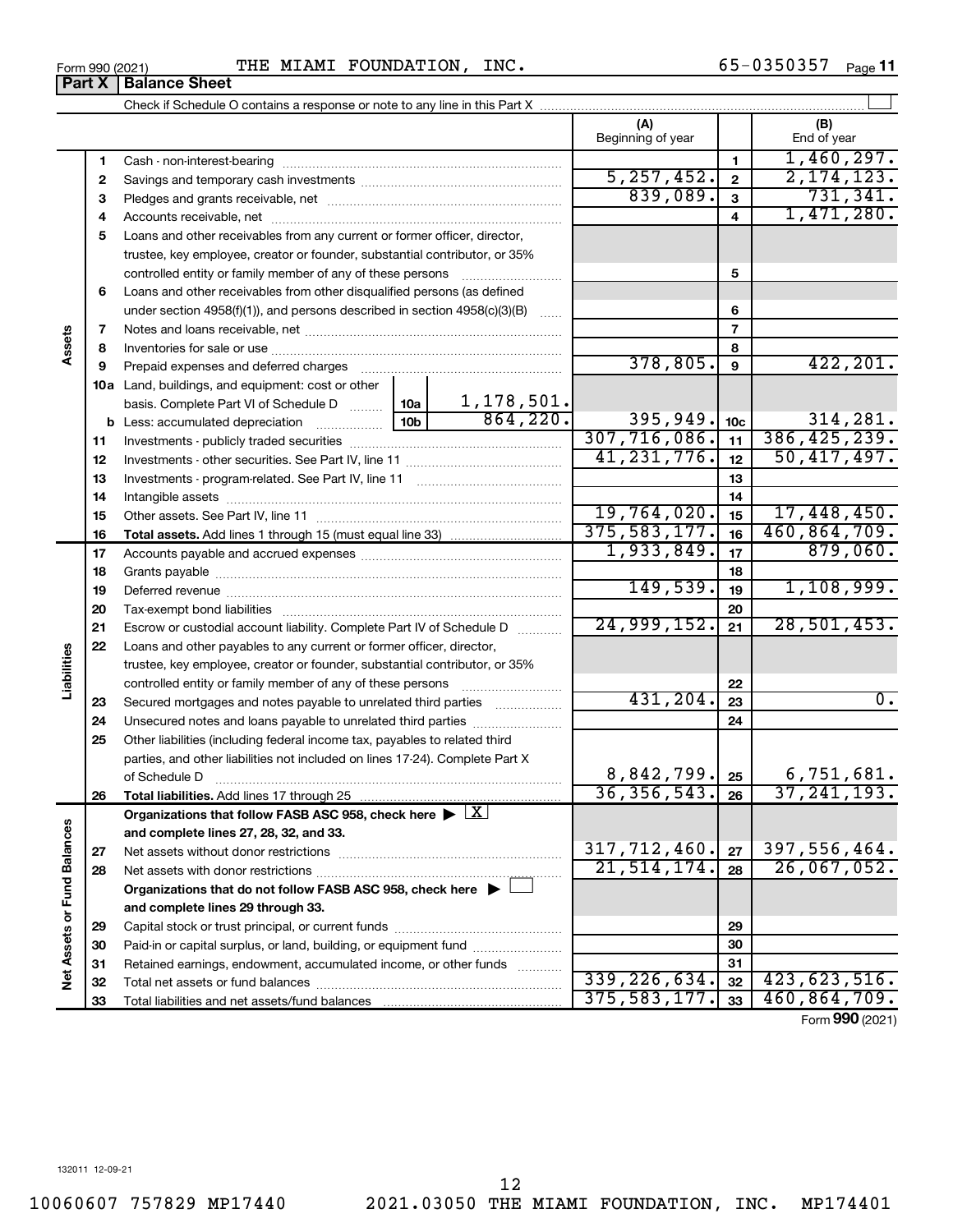|    | THE MIAMI FOUNDATION, INC.<br>Form 990 (2021)                                                                                   |                | 65-0350357 |                |     | Page 12                   |
|----|---------------------------------------------------------------------------------------------------------------------------------|----------------|------------|----------------|-----|---------------------------|
|    | Part XII<br><b>Reconciliation of Net Assets</b>                                                                                 |                |            |                |     |                           |
|    |                                                                                                                                 |                |            |                |     | $\overline{\mathbf{x}}$ . |
|    |                                                                                                                                 |                |            |                |     |                           |
| 1  |                                                                                                                                 | $\blacksquare$ |            | 147, 324, 669. |     |                           |
| 2  |                                                                                                                                 | $\overline{2}$ |            | 70, 287, 015.  |     |                           |
| З  |                                                                                                                                 | $\mathbf{3}$   |            | 77,037,654.    |     |                           |
| 4  |                                                                                                                                 | $\overline{a}$ |            | 339, 226, 634. |     |                           |
| 5  |                                                                                                                                 | 5              |            | 7,018,792.     |     |                           |
| 6  |                                                                                                                                 | $6\phantom{1}$ |            |                |     |                           |
| 7  | Investment expenses www.communication.com/www.communication.com/www.communication.com/www.com                                   | $\overline{7}$ |            |                |     |                           |
| 8  | Prior period adjustments www.communication.communication.com/news/communication.com/news/communication.com/new                  | 8              |            |                |     |                           |
| 9  | Other changes in net assets or fund balances (explain on Schedule O)                                                            | 9              |            |                |     | 340, 436.                 |
| 10 | Net assets or fund balances at end of year. Combine lines 3 through 9 (must equal Part X, line 32,                              |                |            |                |     |                           |
|    |                                                                                                                                 | 10             |            | 423,623,516.   |     |                           |
|    | Part XII Financial Statements and Reporting                                                                                     |                |            |                |     |                           |
|    |                                                                                                                                 |                |            |                |     | ΙX.                       |
| 1  | $\lfloor x \rfloor$ Accrual $\lfloor x \rfloor$<br>Accounting method used to prepare the Form 990: $\Box$ Cash<br>Other         |                |            |                | Yes | <b>No</b>                 |
|    | If the organization changed its method of accounting from a prior year or checked "Other," explain on Schedule O.               |                |            |                |     |                           |
|    |                                                                                                                                 |                |            | 2a             |     | х                         |
|    | If "Yes," check a box below to indicate whether the financial statements for the year were compiled or reviewed on a            |                |            |                |     |                           |
|    | separate basis, consolidated basis, or both:                                                                                    |                |            |                |     |                           |
|    | Separate basis<br><b>Consolidated basis</b><br><b>Both consolidated and separate basis</b>                                      |                |            |                |     |                           |
|    |                                                                                                                                 |                |            | 2 <sub>b</sub> | х   |                           |
|    | If "Yes," check a box below to indicate whether the financial statements for the year were audited on a separate basis,         |                |            |                |     |                           |
|    | consolidated basis, or both:                                                                                                    |                |            |                |     |                           |
|    | $\boxed{\mathbf{X}}$ Consolidated basis<br>Both consolidated and separate basis<br>Separate basis                               |                |            |                |     |                           |
|    | c If "Yes" to line 2a or 2b, does the organization have a committee that assumes responsibility for oversight of the audit,     |                |            |                |     |                           |
|    |                                                                                                                                 |                |            | 2c             | х   |                           |
|    | If the organization changed either its oversight process or selection process during the tax year, explain on Schedule O.       |                |            |                |     |                           |
|    | 3a As a result of a federal award, was the organization required to undergo an audit or audits as set forth in the Single Audit |                |            |                |     |                           |
|    |                                                                                                                                 |                |            | За             | х   |                           |
|    | b If "Yes," did the organization undergo the required audit or audits? If the organization did not undergo the required audit   |                |            |                |     |                           |
|    |                                                                                                                                 |                |            | 3b             | х   |                           |
|    |                                                                                                                                 |                |            |                |     | Form 990 (2021)           |

Form 990 (2021)

132012 12-09-21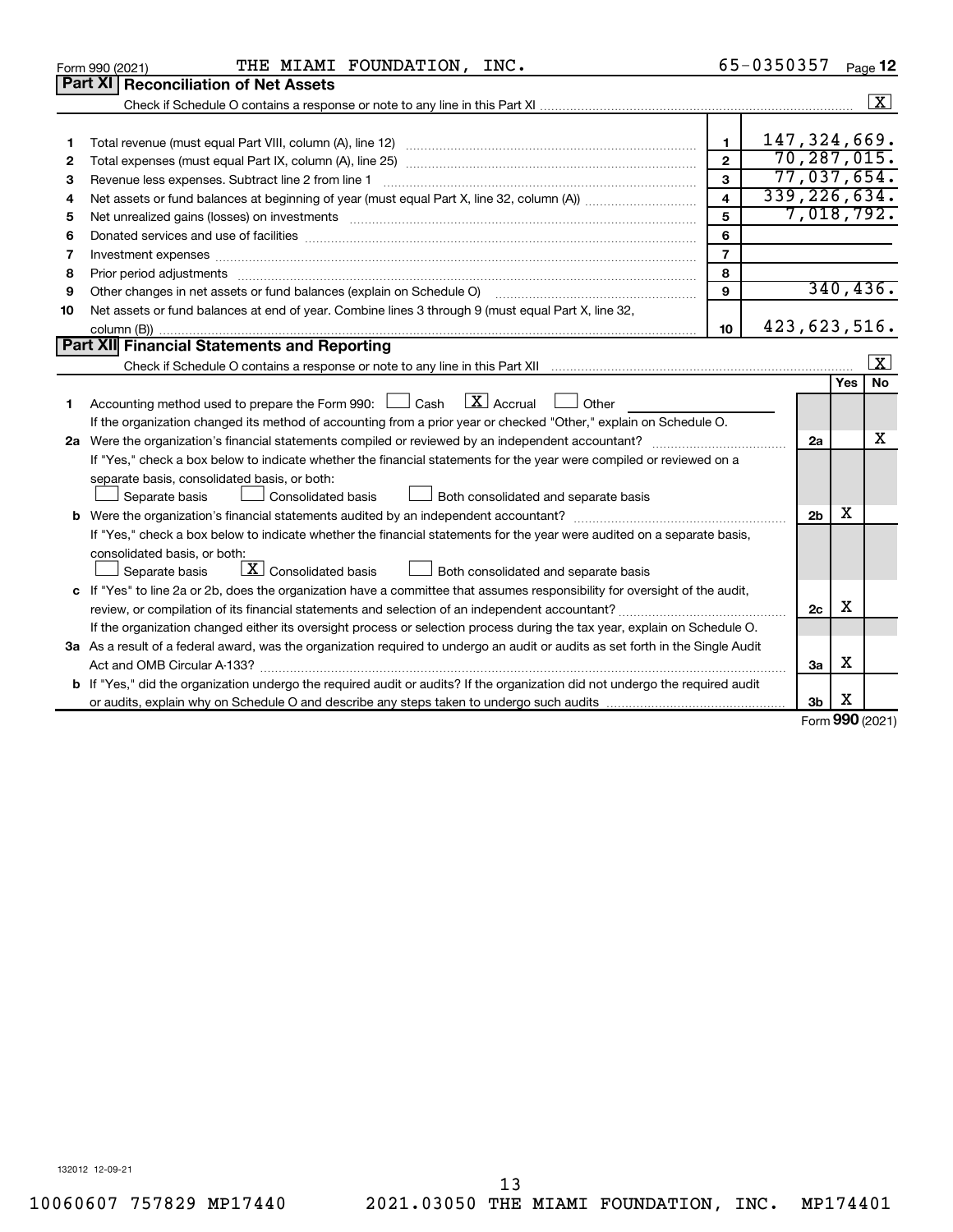| <b>SCHEDULE A</b> |
|-------------------|
|-------------------|

**Total**

# Form 990)<br>
Complete if the organization is a section 501(c)(3) organization or a section<br> **Public Charity Status and Public Support**

**4947(a)(1) nonexempt charitable trust.**

| OMB No. 1545-0047                   |  |  |  |  |  |  |
|-------------------------------------|--|--|--|--|--|--|
|                                     |  |  |  |  |  |  |
| <b>Open to Public</b><br>Inspection |  |  |  |  |  |  |
|                                     |  |  |  |  |  |  |

| Attach to Form 990 or Form 990-EZ.<br>Department of the Treasury<br>Internal Revenue Service<br>$\blacktriangleright$ Go to www.irs.gov/Form990 for instructions and the latest information. |                     |                                                                                                                                                                            |  |                                                                        |                                                                                                                                              |                                       | <b>Open to Public</b><br>Inspection                            |                            |  |                            |
|----------------------------------------------------------------------------------------------------------------------------------------------------------------------------------------------|---------------------|----------------------------------------------------------------------------------------------------------------------------------------------------------------------------|--|------------------------------------------------------------------------|----------------------------------------------------------------------------------------------------------------------------------------------|---------------------------------------|----------------------------------------------------------------|----------------------------|--|----------------------------|
|                                                                                                                                                                                              |                     | Name of the organization                                                                                                                                                   |  |                                                                        |                                                                                                                                              | <b>Employer identification number</b> |                                                                |                            |  |                            |
|                                                                                                                                                                                              |                     |                                                                                                                                                                            |  |                                                                        | THE MIAMI FOUNDATION, INC.                                                                                                                   |                                       |                                                                |                            |  | 65-0350357                 |
| Part I                                                                                                                                                                                       |                     |                                                                                                                                                                            |  |                                                                        | Reason for Public Charity Status. (All organizations must complete this part.) See instructions.                                             |                                       |                                                                |                            |  |                            |
|                                                                                                                                                                                              |                     |                                                                                                                                                                            |  |                                                                        | The organization is not a private foundation because it is: (For lines 1 through 12, check only one box.)                                    |                                       |                                                                |                            |  |                            |
| 1                                                                                                                                                                                            |                     |                                                                                                                                                                            |  |                                                                        | A church, convention of churches, or association of churches described in section 170(b)(1)(A)(i).                                           |                                       |                                                                |                            |  |                            |
| 2                                                                                                                                                                                            |                     |                                                                                                                                                                            |  |                                                                        | A school described in section 170(b)(1)(A)(ii). (Attach Schedule E (Form 990).)                                                              |                                       |                                                                |                            |  |                            |
| 3                                                                                                                                                                                            |                     |                                                                                                                                                                            |  |                                                                        | A hospital or a cooperative hospital service organization described in section 170(b)(1)(A)(iii).                                            |                                       |                                                                |                            |  |                            |
| 4                                                                                                                                                                                            |                     |                                                                                                                                                                            |  |                                                                        |                                                                                                                                              |                                       |                                                                |                            |  |                            |
|                                                                                                                                                                                              |                     | A medical research organization operated in conjunction with a hospital described in section 170(b)(1)(A)(iii). Enter the hospital's name,<br>city, and state:             |  |                                                                        |                                                                                                                                              |                                       |                                                                |                            |  |                            |
| 5                                                                                                                                                                                            |                     |                                                                                                                                                                            |  |                                                                        |                                                                                                                                              |                                       |                                                                |                            |  |                            |
|                                                                                                                                                                                              |                     | An organization operated for the benefit of a college or university owned or operated by a governmental unit described in<br>section 170(b)(1)(A)(iv). (Complete Part II.) |  |                                                                        |                                                                                                                                              |                                       |                                                                |                            |  |                            |
| 6                                                                                                                                                                                            |                     |                                                                                                                                                                            |  |                                                                        | A federal, state, or local government or governmental unit described in section 170(b)(1)(A)(v).                                             |                                       |                                                                |                            |  |                            |
| 7                                                                                                                                                                                            |                     |                                                                                                                                                                            |  |                                                                        | An organization that normally receives a substantial part of its support from a governmental unit or from the general public described in    |                                       |                                                                |                            |  |                            |
|                                                                                                                                                                                              |                     |                                                                                                                                                                            |  | section 170(b)(1)(A)(vi). (Complete Part II.)                          |                                                                                                                                              |                                       |                                                                |                            |  |                            |
| 8                                                                                                                                                                                            | $\lfloor x \rfloor$ |                                                                                                                                                                            |  |                                                                        | A community trust described in section 170(b)(1)(A)(vi). (Complete Part II.)                                                                 |                                       |                                                                |                            |  |                            |
| 9                                                                                                                                                                                            |                     |                                                                                                                                                                            |  |                                                                        | An agricultural research organization described in section 170(b)(1)(A)(ix) operated in conjunction with a land-grant college                |                                       |                                                                |                            |  |                            |
|                                                                                                                                                                                              |                     |                                                                                                                                                                            |  |                                                                        | or university or a non-land-grant college of agriculture (see instructions). Enter the name, city, and state of the college or               |                                       |                                                                |                            |  |                            |
|                                                                                                                                                                                              |                     | university:                                                                                                                                                                |  |                                                                        |                                                                                                                                              |                                       |                                                                |                            |  |                            |
| 10                                                                                                                                                                                           |                     |                                                                                                                                                                            |  |                                                                        | An organization that normally receives (1) more than 33 1/3% of its support from contributions, membership fees, and gross receipts from     |                                       |                                                                |                            |  |                            |
|                                                                                                                                                                                              |                     |                                                                                                                                                                            |  |                                                                        | activities related to its exempt functions, subject to certain exceptions; and (2) no more than 33 1/3% of its support from gross investment |                                       |                                                                |                            |  |                            |
|                                                                                                                                                                                              |                     |                                                                                                                                                                            |  |                                                                        | income and unrelated business taxable income (less section 511 tax) from businesses acquired by the organization after June 30, 1975.        |                                       |                                                                |                            |  |                            |
|                                                                                                                                                                                              |                     |                                                                                                                                                                            |  | See section 509(a)(2). (Complete Part III.)                            |                                                                                                                                              |                                       |                                                                |                            |  |                            |
| 11                                                                                                                                                                                           |                     |                                                                                                                                                                            |  |                                                                        | An organization organized and operated exclusively to test for public safety. See section 509(a)(4).                                         |                                       |                                                                |                            |  |                            |
| 12                                                                                                                                                                                           |                     |                                                                                                                                                                            |  |                                                                        | An organization organized and operated exclusively for the benefit of, to perform the functions of, or to carry out the purposes of one or   |                                       |                                                                |                            |  |                            |
|                                                                                                                                                                                              |                     |                                                                                                                                                                            |  |                                                                        | more publicly supported organizations described in section 509(a)(1) or section 509(a)(2). See section 509(a)(3). Check the box on           |                                       |                                                                |                            |  |                            |
|                                                                                                                                                                                              |                     |                                                                                                                                                                            |  |                                                                        | lines 12a through 12d that describes the type of supporting organization and complete lines 12e, 12f, and 12g.                               |                                       |                                                                |                            |  |                            |
| а                                                                                                                                                                                            |                     |                                                                                                                                                                            |  |                                                                        | Type I. A supporting organization operated, supervised, or controlled by its supported organization(s), typically by giving                  |                                       |                                                                |                            |  |                            |
|                                                                                                                                                                                              |                     |                                                                                                                                                                            |  |                                                                        | the supported organization(s) the power to regularly appoint or elect a majority of the directors or trustees of the supporting              |                                       |                                                                |                            |  |                            |
|                                                                                                                                                                                              |                     |                                                                                                                                                                            |  | organization. You must complete Part IV, Sections A and B.             |                                                                                                                                              |                                       |                                                                |                            |  |                            |
| b                                                                                                                                                                                            |                     |                                                                                                                                                                            |  |                                                                        | Type II. A supporting organization supervised or controlled in connection with its supported organization(s), by having                      |                                       |                                                                |                            |  |                            |
|                                                                                                                                                                                              |                     |                                                                                                                                                                            |  |                                                                        | control or management of the supporting organization vested in the same persons that control or manage the supported                         |                                       |                                                                |                            |  |                            |
|                                                                                                                                                                                              |                     |                                                                                                                                                                            |  | organization(s). You must complete Part IV, Sections A and C.          |                                                                                                                                              |                                       |                                                                |                            |  |                            |
| с                                                                                                                                                                                            |                     |                                                                                                                                                                            |  |                                                                        | Type III functionally integrated. A supporting organization operated in connection with, and functionally integrated with,                   |                                       |                                                                |                            |  |                            |
|                                                                                                                                                                                              |                     |                                                                                                                                                                            |  |                                                                        | its supported organization(s) (see instructions). You must complete Part IV, Sections A, D, and E.                                           |                                       |                                                                |                            |  |                            |
| d                                                                                                                                                                                            |                     |                                                                                                                                                                            |  |                                                                        | Type III non-functionally integrated. A supporting organization operated in connection with its supported organization(s)                    |                                       |                                                                |                            |  |                            |
|                                                                                                                                                                                              |                     |                                                                                                                                                                            |  |                                                                        | that is not functionally integrated. The organization generally must satisfy a distribution requirement and an attentiveness                 |                                       |                                                                |                            |  |                            |
|                                                                                                                                                                                              |                     |                                                                                                                                                                            |  |                                                                        | requirement (see instructions). You must complete Part IV, Sections A and D, and Part V.                                                     |                                       |                                                                |                            |  |                            |
|                                                                                                                                                                                              |                     |                                                                                                                                                                            |  |                                                                        | Check this box if the organization received a written determination from the IRS that it is a Type I, Type II, Type III                      |                                       |                                                                |                            |  |                            |
|                                                                                                                                                                                              |                     |                                                                                                                                                                            |  |                                                                        | functionally integrated, or Type III non-functionally integrated supporting organization.                                                    |                                       |                                                                |                            |  |                            |
|                                                                                                                                                                                              |                     | f Enter the number of supported organizations                                                                                                                              |  |                                                                        |                                                                                                                                              |                                       |                                                                |                            |  |                            |
|                                                                                                                                                                                              |                     |                                                                                                                                                                            |  | Provide the following information about the supported organization(s). |                                                                                                                                              |                                       |                                                                |                            |  |                            |
|                                                                                                                                                                                              |                     | (i) Name of supported                                                                                                                                                      |  | (ii) EIN                                                               | (iii) Type of organization<br>(described on lines 1-10)                                                                                      |                                       | (iv) Is the organization listed<br>in vour aovernina document? | (v) Amount of monetary     |  | (vi) Amount of other       |
|                                                                                                                                                                                              |                     | organization                                                                                                                                                               |  |                                                                        | above (see instructions))                                                                                                                    | Yes                                   | No                                                             | support (see instructions) |  | support (see instructions) |
|                                                                                                                                                                                              |                     |                                                                                                                                                                            |  |                                                                        |                                                                                                                                              |                                       |                                                                |                            |  |                            |
|                                                                                                                                                                                              |                     |                                                                                                                                                                            |  |                                                                        |                                                                                                                                              |                                       |                                                                |                            |  |                            |
|                                                                                                                                                                                              |                     |                                                                                                                                                                            |  |                                                                        |                                                                                                                                              |                                       |                                                                |                            |  |                            |
|                                                                                                                                                                                              |                     |                                                                                                                                                                            |  |                                                                        |                                                                                                                                              |                                       |                                                                |                            |  |                            |
|                                                                                                                                                                                              |                     |                                                                                                                                                                            |  |                                                                        |                                                                                                                                              |                                       |                                                                |                            |  |                            |
|                                                                                                                                                                                              |                     |                                                                                                                                                                            |  |                                                                        |                                                                                                                                              |                                       |                                                                |                            |  |                            |
|                                                                                                                                                                                              |                     |                                                                                                                                                                            |  |                                                                        |                                                                                                                                              |                                       |                                                                |                            |  |                            |
|                                                                                                                                                                                              |                     |                                                                                                                                                                            |  |                                                                        |                                                                                                                                              |                                       |                                                                |                            |  |                            |
|                                                                                                                                                                                              |                     |                                                                                                                                                                            |  |                                                                        |                                                                                                                                              |                                       |                                                                |                            |  |                            |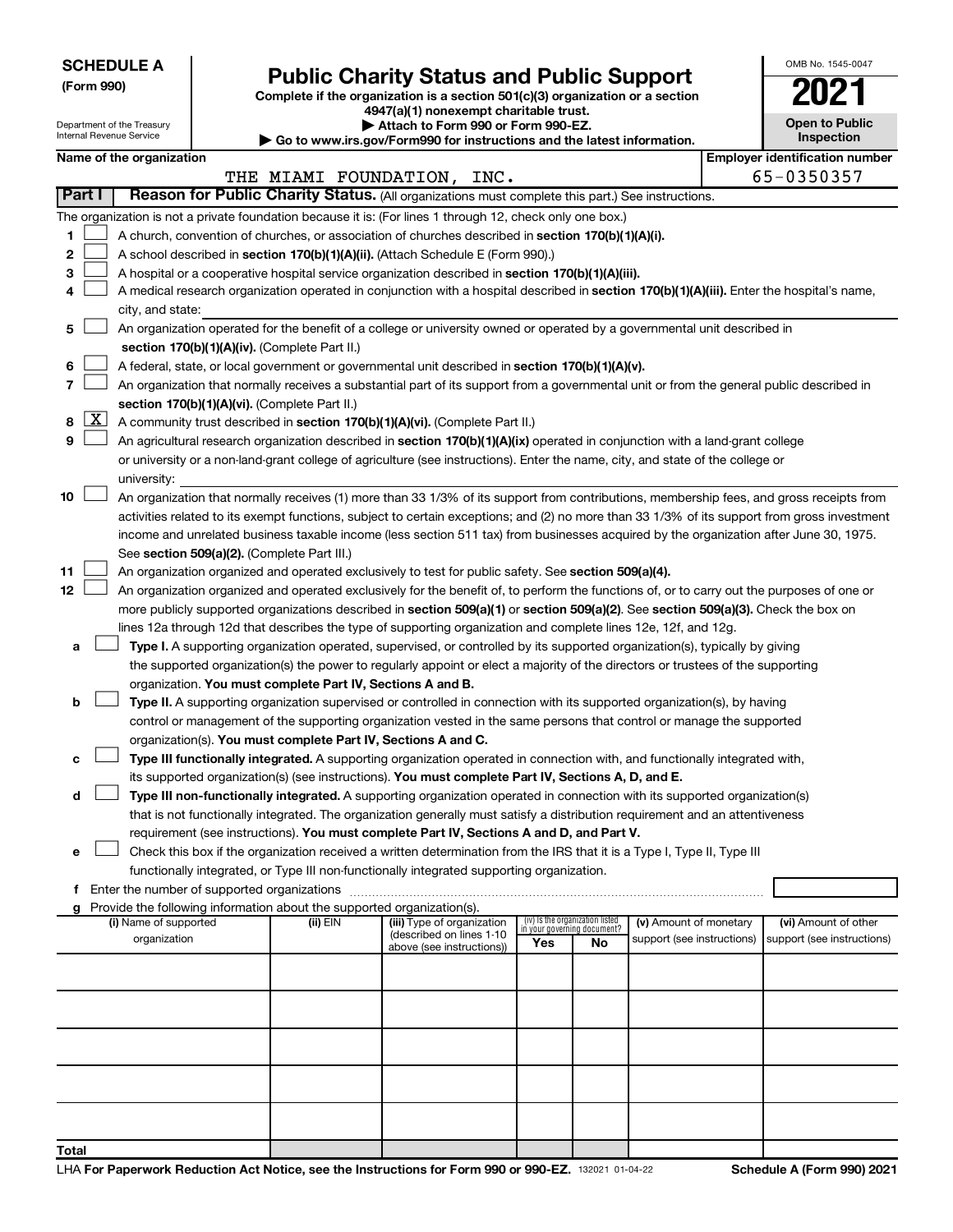Schedule A (Form 990) 2021  $\,$  THE MIAMI FOUNDATION, INC  $\,$  65  $-$  0350357  $\,$   $_{\rm{Page}}$ 

(Complete only if you checked the box on line 5, 7, or 8 of Part I or if the organization failed to qualify under Part III. If the organization **Part II Support Schedule for Organizations Described in Sections 170(b)(1)(A)(iv) and 170(b)(1)(A)(vi)**

fails to qualify under the tests listed below, please complete Part III.)

|     | <b>Section A. Public Support</b>                                                                                                                                                                                               |              |               |               |               |                 |                                          |  |
|-----|--------------------------------------------------------------------------------------------------------------------------------------------------------------------------------------------------------------------------------|--------------|---------------|---------------|---------------|-----------------|------------------------------------------|--|
|     | Calendar year (or fiscal year beginning in)                                                                                                                                                                                    | (a) 2017     | (b) 2018      | $(c)$ 2019    | $(d)$ 2020    | (e) 2021        | (f) Total                                |  |
|     | 1 Gifts, grants, contributions, and                                                                                                                                                                                            |              |               |               |               |                 |                                          |  |
|     | membership fees received. (Do not                                                                                                                                                                                              |              |               |               |               |                 |                                          |  |
|     | include any "unusual grants.")                                                                                                                                                                                                 | 106,436,267. | 61, 615, 897. | 58,708,792.   | 66, 412, 723. | 109, 364, 055.  | 402, 537, 734.                           |  |
|     | 2 Tax revenues levied for the organ-                                                                                                                                                                                           |              |               |               |               |                 |                                          |  |
|     | ization's benefit and either paid to                                                                                                                                                                                           |              |               |               |               |                 |                                          |  |
|     | or expended on its behalf                                                                                                                                                                                                      |              |               |               |               |                 |                                          |  |
|     | 3 The value of services or facilities                                                                                                                                                                                          |              |               |               |               |                 |                                          |  |
|     | furnished by a governmental unit to                                                                                                                                                                                            |              |               |               |               |                 |                                          |  |
|     | the organization without charge                                                                                                                                                                                                |              |               |               |               |                 |                                          |  |
|     | <b>Total.</b> Add lines 1 through 3                                                                                                                                                                                            | 106,436,267. | 61, 615, 897. | 58, 708, 792. | 66, 412, 723. | 109, 364, 055.  | 402, 537, 734.                           |  |
|     | The portion of total contributions                                                                                                                                                                                             |              |               |               |               |                 |                                          |  |
|     | by each person (other than a                                                                                                                                                                                                   |              |               |               |               |                 |                                          |  |
|     | governmental unit or publicly                                                                                                                                                                                                  |              |               |               |               |                 |                                          |  |
|     | supported organization) included                                                                                                                                                                                               |              |               |               |               |                 |                                          |  |
|     | on line 1 that exceeds 2% of the                                                                                                                                                                                               |              |               |               |               |                 |                                          |  |
|     | amount shown on line 11,                                                                                                                                                                                                       |              |               |               |               |                 |                                          |  |
|     | column (f)                                                                                                                                                                                                                     |              |               |               |               |                 |                                          |  |
|     | 6 Public support. Subtract line 5 from line 4.                                                                                                                                                                                 |              |               |               |               |                 | 402,537,734.                             |  |
|     | <b>Section B. Total Support</b>                                                                                                                                                                                                |              |               |               |               |                 |                                          |  |
|     | Calendar year (or fiscal year beginning in)                                                                                                                                                                                    | (a) 2017     | (b) 2018      | $(c)$ 2019    | $(d)$ 2020    | (e) 2021        | (f) Total                                |  |
|     | <b>7</b> Amounts from line 4                                                                                                                                                                                                   | 106,436,267. | 61, 615, 897, | 58,708,792.   | 66, 412, 723  | 109, 364, 055.  | 402, 537, 734.                           |  |
|     | 8 Gross income from interest,                                                                                                                                                                                                  |              |               |               |               |                 |                                          |  |
|     | dividends, payments received on                                                                                                                                                                                                |              |               |               |               |                 |                                          |  |
|     | securities loans, rents, royalties,                                                                                                                                                                                            |              |               |               |               |                 |                                          |  |
|     | and income from similar sources                                                                                                                                                                                                |              |               |               |               | 8,139,368.      | 8,139,368.                               |  |
|     | <b>9</b> Net income from unrelated business                                                                                                                                                                                    |              |               |               |               |                 |                                          |  |
|     | activities, whether or not the                                                                                                                                                                                                 |              |               |               |               |                 |                                          |  |
|     | business is regularly carried on                                                                                                                                                                                               |              |               |               |               |                 |                                          |  |
|     | 10 Other income. Do not include gain                                                                                                                                                                                           |              |               |               |               |                 |                                          |  |
|     | or loss from the sale of capital                                                                                                                                                                                               |              |               |               |               |                 |                                          |  |
|     | assets (Explain in Part VI.)                                                                                                                                                                                                   |              |               |               |               |                 | $175, 255.$ 175, 255.                    |  |
|     | 11 Total support. Add lines 7 through 10                                                                                                                                                                                       |              |               |               |               |                 | 410,852,357.                             |  |
| 12  | Gross receipts from related activities, etc. (see instructions)                                                                                                                                                                |              |               |               |               | 12 <sup>2</sup> | 875,468.                                 |  |
|     | 13 First 5 years. If the Form 990 is for the organization's first, second, third, fourth, or fifth tax year as a section 501(c)(3)                                                                                             |              |               |               |               |                 |                                          |  |
|     | organization, check this box and stop here                                                                                                                                                                                     |              |               |               |               |                 |                                          |  |
|     | Section C. Computation of Public Support Percentage                                                                                                                                                                            |              |               |               |               |                 |                                          |  |
| 14. |                                                                                                                                                                                                                                |              |               |               |               | 14              | 97.98<br>%                               |  |
| 15. |                                                                                                                                                                                                                                |              |               |               |               | 15              | 53.00<br>%                               |  |
|     | 16a 33 1/3% support test - 2021. If the organization did not check the box on line 13, and line 14 is 33 1/3% or more, check this box and                                                                                      |              |               |               |               |                 |                                          |  |
|     | stop here. The organization qualifies as a publicly supported organization manufaction manufacture content and the support of the state of the state of the state of the state of the state of the state of the state of the s |              |               |               |               |                 | $\blacktriangleright$ $\boxed{\text{X}}$ |  |
|     | b 33 1/3% support test - 2020. If the organization did not check a box on line 13 or 16a, and line 15 is 33 1/3% or more, check this box                                                                                       |              |               |               |               |                 |                                          |  |
|     |                                                                                                                                                                                                                                |              |               |               |               |                 |                                          |  |
|     | 17a 10% -facts-and-circumstances test - 2021. If the organization did not check a box on line 13, 16a, or 16b, and line 14 is 10% or more,                                                                                     |              |               |               |               |                 |                                          |  |
|     | and if the organization meets the facts-and-circumstances test, check this box and stop here. Explain in Part VI how the organization                                                                                          |              |               |               |               |                 |                                          |  |
|     | meets the facts-and-circumstances test. The organization qualifies as a publicly supported organization                                                                                                                        |              |               |               |               |                 |                                          |  |
|     | b 10% -facts-and-circumstances test - 2020. If the organization did not check a box on line 13, 16a, 16b, or 17a, and line 15 is 10% or                                                                                        |              |               |               |               |                 |                                          |  |
|     | more, and if the organization meets the facts-and-circumstances test, check this box and stop here. Explain in Part VI how the                                                                                                 |              |               |               |               |                 |                                          |  |
|     | organization meets the facts-and-circumstances test. The organization qualifies as a publicly supported organization                                                                                                           |              |               |               |               |                 |                                          |  |
| 18  | Private foundation. If the organization did not check a box on line 13, 16a, 16b, 17a, or 17b, check this box and see instructions.                                                                                            |              |               |               |               |                 |                                          |  |
|     |                                                                                                                                                                                                                                |              |               |               |               |                 | Schedule A (Form 990) 2021               |  |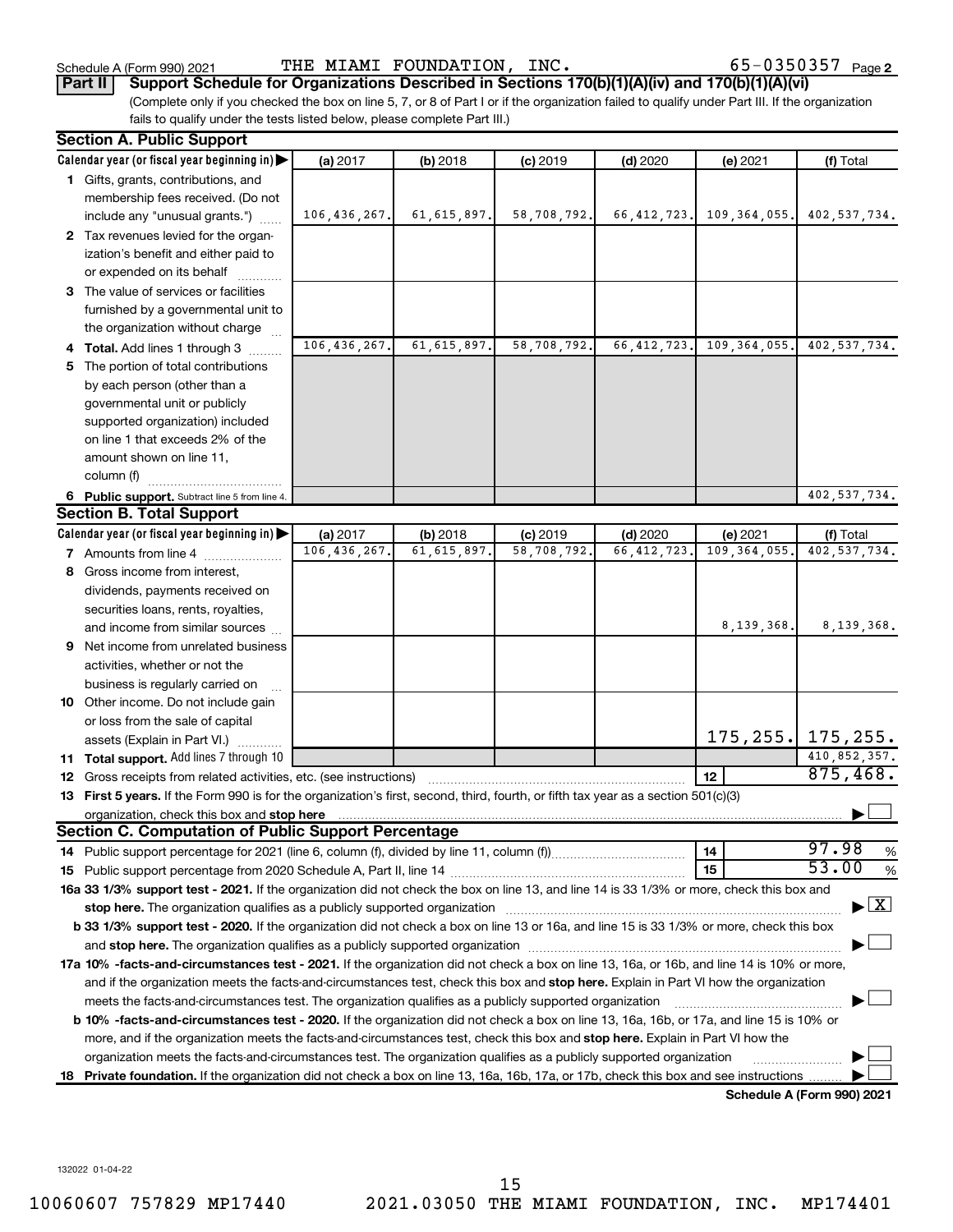| Schedule A (Form 990) 2021 |  |  | THE MIAMI FOUNDATION, INC.                                                        |  |
|----------------------------|--|--|-----------------------------------------------------------------------------------|--|
|                            |  |  | <b>Part III Support Schedule for Organizations Described in Section 509(a)(2)</b> |  |

|  | Schedule A (Form 990) 2021 |  | THE MIAMI FOUNDATION, INC. |  | 65-0350357 $_{Page}$ 3 |
|--|----------------------------|--|----------------------------|--|------------------------|
|--|----------------------------|--|----------------------------|--|------------------------|

(Complete only if you checked the box on line 10 of Part I or if the organization failed to qualify under Part II. If the organization fails to qualify under the tests listed below, please complete Part II.)

|                 | Calendar year (or fiscal year beginning in)                                                                                                                                            | (a) 2017 | (b) 2018 | $(c)$ 2019                            | $(d)$ 2020 |    | (e) 2021 | (f) Total                  |   |
|-----------------|----------------------------------------------------------------------------------------------------------------------------------------------------------------------------------------|----------|----------|---------------------------------------|------------|----|----------|----------------------------|---|
|                 | 1 Gifts, grants, contributions, and                                                                                                                                                    |          |          |                                       |            |    |          |                            |   |
|                 | membership fees received. (Do not                                                                                                                                                      |          |          |                                       |            |    |          |                            |   |
|                 | include any "unusual grants.")                                                                                                                                                         |          |          |                                       |            |    |          |                            |   |
| $\mathbf{2}$    | Gross receipts from admissions,<br>merchandise sold or services per-<br>formed, or facilities furnished in<br>any activity that is related to the<br>organization's tax-exempt purpose |          |          |                                       |            |    |          |                            |   |
| 3.              | Gross receipts from activities that                                                                                                                                                    |          |          |                                       |            |    |          |                            |   |
|                 | are not an unrelated trade or bus-                                                                                                                                                     |          |          |                                       |            |    |          |                            |   |
|                 | iness under section 513                                                                                                                                                                |          |          |                                       |            |    |          |                            |   |
| 4               | Tax revenues levied for the organ-                                                                                                                                                     |          |          |                                       |            |    |          |                            |   |
|                 | ization's benefit and either paid to<br>or expended on its behalf<br>.                                                                                                                 |          |          |                                       |            |    |          |                            |   |
| 5               | The value of services or facilities                                                                                                                                                    |          |          |                                       |            |    |          |                            |   |
|                 | furnished by a governmental unit to<br>the organization without charge                                                                                                                 |          |          |                                       |            |    |          |                            |   |
| 6               | Total. Add lines 1 through 5                                                                                                                                                           |          |          |                                       |            |    |          |                            |   |
|                 | 7a Amounts included on lines 1, 2, and                                                                                                                                                 |          |          |                                       |            |    |          |                            |   |
|                 | 3 received from disqualified persons                                                                                                                                                   |          |          |                                       |            |    |          |                            |   |
|                 | <b>b</b> Amounts included on lines 2 and 3 received                                                                                                                                    |          |          |                                       |            |    |          |                            |   |
|                 | from other than disqualified persons that<br>exceed the greater of \$5,000 or 1% of the<br>amount on line 13 for the year                                                              |          |          |                                       |            |    |          |                            |   |
|                 | c Add lines 7a and 7b                                                                                                                                                                  |          |          |                                       |            |    |          |                            |   |
|                 | 8 Public support. (Subtract line 7c from line 6.)                                                                                                                                      |          |          |                                       |            |    |          |                            |   |
|                 | <b>Section B. Total Support</b>                                                                                                                                                        |          |          |                                       |            |    |          |                            |   |
|                 | Calendar year (or fiscal year beginning in)                                                                                                                                            | (a) 2017 | (b) 2018 | $(c)$ 2019                            | $(d)$ 2020 |    | (e) 2021 | (f) Total                  |   |
|                 | 9 Amounts from line 6                                                                                                                                                                  |          |          |                                       |            |    |          |                            |   |
|                 | <b>10a</b> Gross income from interest,<br>dividends, payments received on<br>securities loans, rents, royalties,<br>and income from similar sources                                    |          |          |                                       |            |    |          |                            |   |
|                 | <b>b</b> Unrelated business taxable income                                                                                                                                             |          |          |                                       |            |    |          |                            |   |
|                 | (less section 511 taxes) from businesses<br>acquired after June 30, 1975                                                                                                               |          |          |                                       |            |    |          |                            |   |
|                 | c Add lines 10a and 10b                                                                                                                                                                |          |          |                                       |            |    |          |                            |   |
| 11              | Net income from unrelated business<br>activities not included on line 10b.<br>whether or not the business is<br>regularly carried on                                                   |          |          |                                       |            |    |          |                            |   |
|                 | <b>12</b> Other income. Do not include gain<br>or loss from the sale of capital<br>assets (Explain in Part VI.)                                                                        |          |          |                                       |            |    |          |                            |   |
|                 | <b>13</b> Total support. (Add lines 9, 10c, 11, and 12.)                                                                                                                               |          |          |                                       |            |    |          |                            |   |
|                 | 14 First 5 years. If the Form 990 is for the organization's first, second, third, fourth, or fifth tax year as a section 501(c)(3) organization,                                       |          |          |                                       |            |    |          |                            |   |
|                 |                                                                                                                                                                                        |          |          |                                       |            |    |          |                            |   |
|                 | <b>Section C. Computation of Public Support Percentage</b>                                                                                                                             |          |          |                                       |            |    |          |                            |   |
|                 |                                                                                                                                                                                        |          |          |                                       |            | 15 |          |                            | % |
|                 |                                                                                                                                                                                        |          |          |                                       |            | 16 |          |                            | % |
|                 | Section D. Computation of Investment Income Percentage                                                                                                                                 |          |          |                                       |            |    |          |                            |   |
|                 |                                                                                                                                                                                        |          |          |                                       |            | 17 |          |                            | % |
|                 |                                                                                                                                                                                        |          |          |                                       |            | 18 |          |                            | % |
|                 | 19a 33 1/3% support tests - 2021. If the organization did not check the box on line 14, and line 15 is more than 33 1/3%, and line 17 is not                                           |          |          |                                       |            |    |          |                            |   |
|                 | more than 33 1/3%, check this box and stop here. The organization qualifies as a publicly supported organization                                                                       |          |          |                                       |            |    |          |                            |   |
|                 | <b>b 33 1/3% support tests - 2020.</b> If the organization did not check a box on line 14 or line 19a, and line 16 is more than 33 1/3%, and                                           |          |          |                                       |            |    |          |                            |   |
|                 | line 18 is not more than 33 1/3%, check this box and stop here. The organization qualifies as a publicly supported organization                                                        |          |          |                                       |            |    |          |                            |   |
|                 |                                                                                                                                                                                        |          |          |                                       |            |    |          |                            |   |
|                 |                                                                                                                                                                                        |          |          |                                       |            |    |          | Schedule A (Form 990) 2021 |   |
| 132023 01-04-22 |                                                                                                                                                                                        |          |          | 16                                    |            |    |          |                            |   |
|                 | 10060607 757829 MP17440                                                                                                                                                                |          |          | 2021.03050 THE MIAMI FOUNDATION, INC. |            |    |          | MP174401                   |   |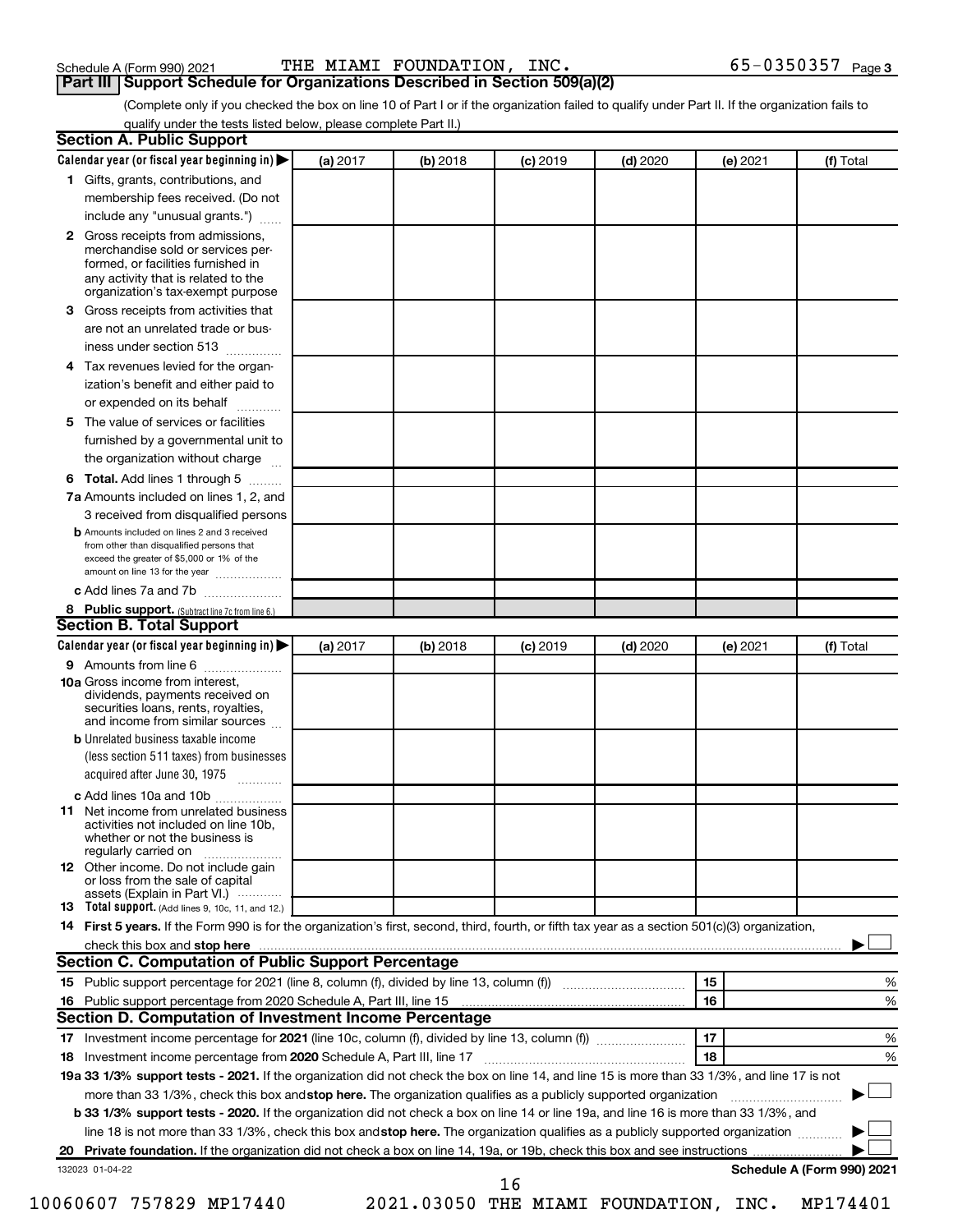### Schedule A (Form 990) 2021  $\,$  THE MIAMI FOUNDATION, INC  $\,$  65  $-$  0350357  $\,$   $_{\rm{Page}}$

**1**

**2**

**3a**

**3b**

**3c**

**4a**

**4b**

**4c**

**Yes No**

# **Part IV Supporting Organizations**

(Complete only if you checked a box in line 12 on Part I. If you checked box 12a, Part I, complete Sections A and B. If you checked box 12b, Part I, complete Sections A and C. If you checked box 12c, Part I, complete Sections A, D, and E. If you checked box 12d, Part I, complete Sections A and D, and complete Part V.)

### **Section A. All Supporting Organizations**

- **1** Are all of the organization's supported organizations listed by name in the organization's governing documents? If "No," describe in Part VI how the supported organizations are designated. If designated by *class or purpose, describe the designation. If historic and continuing relationship, explain.*
- **2** Did the organization have any supported organization that does not have an IRS determination of status under section 509(a)(1) or (2)? If "Yes," explain in Part **VI** how the organization determined that the supported *organization was described in section 509(a)(1) or (2).*
- **3a** Did the organization have a supported organization described in section 501(c)(4), (5), or (6)? If "Yes," answer *lines 3b and 3c below.*
- **b** Did the organization confirm that each supported organization qualified under section 501(c)(4), (5), or (6) and satisfied the public support tests under section 509(a)(2)? If "Yes," describe in Part VI when and how the *organization made the determination.*
- **c** Did the organization ensure that all support to such organizations was used exclusively for section 170(c)(2)(B) purposes? If "Yes," explain in Part VI what controls the organization put in place to ensure such use.
- **4 a** *If* Was any supported organization not organized in the United States ("foreign supported organization")? *"Yes," and if you checked box 12a or 12b in Part I, answer lines 4b and 4c below.*
- **b** Did the organization have ultimate control and discretion in deciding whether to make grants to the foreign supported organization? If "Yes," describe in Part VI how the organization had such control and discretion *despite being controlled or supervised by or in connection with its supported organizations.*
- **c** Did the organization support any foreign supported organization that does not have an IRS determination under sections 501(c)(3) and 509(a)(1) or (2)? If "Yes," explain in Part VI what controls the organization used *to ensure that all support to the foreign supported organization was used exclusively for section 170(c)(2)(B) purposes.*
- **5a** Did the organization add, substitute, or remove any supported organizations during the tax year? If "Yes," answer lines 5b and 5c below (if applicable). Also, provide detail in **Part VI,** including (i) the names and EIN *numbers of the supported organizations added, substituted, or removed; (ii) the reasons for each such action; (iii) the authority under the organization's organizing document authorizing such action; and (iv) how the action was accomplished (such as by amendment to the organizing document).*
- **b Type I or Type II only.** Was any added or substituted supported organization part of a class already designated in the organization's organizing document?
- **c Substitutions only.**  Was the substitution the result of an event beyond the organization's control?
- **6** Did the organization provide support (whether in the form of grants or the provision of services or facilities) to **Part VI.** support or benefit one or more of the filing organization's supported organizations? If "Yes," provide detail in anyone other than (i) its supported organizations, (ii) individuals that are part of the charitable class benefited by one or more of its supported organizations, or (iii) other supporting organizations that also
- **7** Did the organization provide a grant, loan, compensation, or other similar payment to a substantial contributor regard to a substantial contributor? If "Yes," complete Part I of Schedule L (Form 990). (as defined in section 4958(c)(3)(C)), a family member of a substantial contributor, or a 35% controlled entity with
- **8** Did the organization make a loan to a disqualified person (as defined in section 4958) not described on line 7? *If "Yes," complete Part I of Schedule L (Form 990).*
- **9 a** Was the organization controlled directly or indirectly at any time during the tax year by one or more in section 509(a)(1) or (2))? If "Yes," provide detail in **Part VI.** disqualified persons, as defined in section 4946 (other than foundation managers and organizations described
- **b** Did one or more disqualified persons (as defined on line 9a) hold a controlling interest in any entity in which the supporting organization had an interest? If "Yes," provide detail in Part VI.
- **c** Did a disqualified person (as defined on line 9a) have an ownership interest in, or derive any personal benefit from, assets in which the supporting organization also had an interest? If "Yes," provide detail in Part VI.
- **10 a** Was the organization subject to the excess business holdings rules of section 4943 because of section supporting organizations)? If "Yes," answer line 10b below. 4943(f) (regarding certain Type II supporting organizations, and all Type III non-functionally integrated
	- **b** Did the organization have any excess business holdings in the tax year? (Use Schedule C, Form 4720, to *determine whether the organization had excess business holdings.)*

132024 01-04-21

10060607 757829 MP17440 2021.03050 THE MIAMI FOUNDATION, INC. MP174401

**5a 5b 5c 6 7 8 9a 9b 9c 10a 10b Schedule A (Form 990) 2021**

17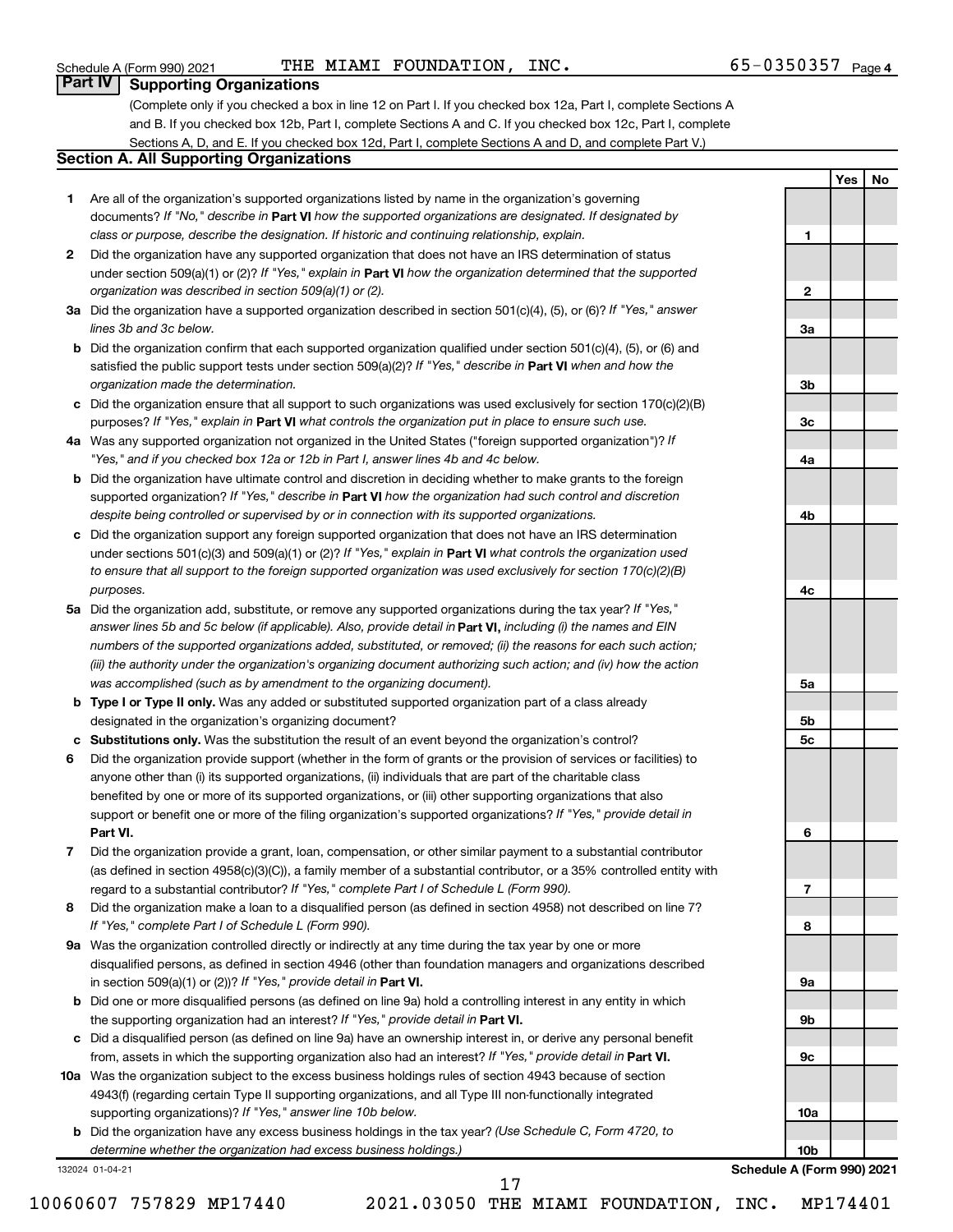| Schedule A (Form 990) 2021                            |  | THE MIAMI FOUNDATION, | INC. | 65-0350357 | Page 5 |
|-------------------------------------------------------|--|-----------------------|------|------------|--------|
| <b>Part IV   Supporting Organizations (continued)</b> |  |                       |      |            |        |
|                                                       |  |                       |      |            |        |

|              |                                                                                                                                                                                                                         |                            | Yes |    |
|--------------|-------------------------------------------------------------------------------------------------------------------------------------------------------------------------------------------------------------------------|----------------------------|-----|----|
|              |                                                                                                                                                                                                                         |                            |     | No |
| 11           | Has the organization accepted a gift or contribution from any of the following persons?                                                                                                                                 |                            |     |    |
|              | a A person who directly or indirectly controls, either alone or together with persons described on lines 11b and                                                                                                        |                            |     |    |
|              | 11c below, the governing body of a supported organization?                                                                                                                                                              | 11a<br>11 <sub>b</sub>     |     |    |
|              | <b>b</b> A family member of a person described on line 11a above?                                                                                                                                                       |                            |     |    |
|              | c A 35% controlled entity of a person described on line 11a or 11b above?If "Yes" to line 11a, 11b, or 11c, provide<br>detail in <b>Part VI.</b>                                                                        | 11c                        |     |    |
|              | <b>Section B. Type I Supporting Organizations</b>                                                                                                                                                                       |                            |     |    |
|              |                                                                                                                                                                                                                         |                            | Yes | No |
| 1            | Did the governing body, members of the governing body, officers acting in their official capacity, or membership of one or                                                                                              |                            |     |    |
|              | more supported organizations have the power to regularly appoint or elect at least a majority of the organization's officers,                                                                                           |                            |     |    |
|              | directors, or trustees at all times during the tax year? If "No," describe in Part VI how the supported organization(s)                                                                                                 |                            |     |    |
|              | effectively operated, supervised, or controlled the organization's activities. If the organization had more than one supported                                                                                          |                            |     |    |
|              | organization, describe how the powers to appoint and/or remove officers, directors, or trustees were allocated among the                                                                                                |                            |     |    |
| $\mathbf{2}$ | supported organizations and what conditions or restrictions, if any, applied to such powers during the tax year.<br>Did the organization operate for the benefit of any supported organization other than the supported | 1                          |     |    |
|              |                                                                                                                                                                                                                         |                            |     |    |
|              | organization(s) that operated, supervised, or controlled the supporting organization? If "Yes," explain in                                                                                                              |                            |     |    |
|              | Part VI how providing such benefit carried out the purposes of the supported organization(s) that operated,                                                                                                             |                            |     |    |
|              | supervised, or controlled the supporting organization.<br><b>Section C. Type II Supporting Organizations</b>                                                                                                            | $\mathbf{2}$               |     |    |
|              |                                                                                                                                                                                                                         |                            |     |    |
|              |                                                                                                                                                                                                                         |                            | Yes | No |
| 1            | Were a majority of the organization's directors or trustees during the tax year also a majority of the directors                                                                                                        |                            |     |    |
|              | or trustees of each of the organization's supported organization(s)? If "No," describe in Part VI how control                                                                                                           |                            |     |    |
|              | or management of the supporting organization was vested in the same persons that controlled or managed                                                                                                                  |                            |     |    |
|              | the supported organization(s).<br><b>Section D. All Type III Supporting Organizations</b>                                                                                                                               | 1                          |     |    |
|              |                                                                                                                                                                                                                         |                            |     |    |
|              |                                                                                                                                                                                                                         |                            | Yes | No |
| 1            | Did the organization provide to each of its supported organizations, by the last day of the fifth month of the                                                                                                          |                            |     |    |
|              | organization's tax year, (i) a written notice describing the type and amount of support provided during the prior tax                                                                                                   |                            |     |    |
|              | year, (ii) a copy of the Form 990 that was most recently filed as of the date of notification, and (iii) copies of the                                                                                                  |                            |     |    |
|              | organization's governing documents in effect on the date of notification, to the extent not previously provided?                                                                                                        | 1                          |     |    |
| $\mathbf{2}$ | Were any of the organization's officers, directors, or trustees either (i) appointed or elected by the supported                                                                                                        |                            |     |    |
|              | organization(s) or (ii) serving on the governing body of a supported organization? If "No," explain in <b>Part VI</b> how                                                                                               |                            |     |    |
|              | the organization maintained a close and continuous working relationship with the supported organization(s).                                                                                                             | $\mathbf{2}$               |     |    |
| 3            | By reason of the relationship described on line 2, above, did the organization's supported organizations have a                                                                                                         |                            |     |    |
|              | significant voice in the organization's investment policies and in directing the use of the organization's                                                                                                              |                            |     |    |
|              | income or assets at all times during the tax year? If "Yes," describe in Part VI the role the organization's                                                                                                            |                            |     |    |
|              | supported organizations played in this regard.                                                                                                                                                                          | 3                          |     |    |
|              | Section E. Type III Functionally Integrated Supporting Organizations                                                                                                                                                    |                            |     |    |
| 1            | Check the box next to the method that the organization used to satisfy the Integral Part Test during the yealsee instructions).                                                                                         |                            |     |    |
| a            | The organization satisfied the Activities Test. Complete line 2 below.                                                                                                                                                  |                            |     |    |
| b            | The organization is the parent of each of its supported organizations. Complete line 3 below.                                                                                                                           |                            |     |    |
| с            | The organization supported a governmental entity. Describe in Part VI how you supported a governmental entity (see instructions).                                                                                       |                            |     |    |
| 2            | Activities Test. Answer lines 2a and 2b below.                                                                                                                                                                          |                            | Yes | No |
| а            | Did substantially all of the organization's activities during the tax year directly further the exempt purposes of                                                                                                      |                            |     |    |
|              | the supported organization(s) to which the organization was responsive? If "Yes," then in Part VI identify                                                                                                              |                            |     |    |
|              | those supported organizations and explain how these activities directly furthered their exempt purposes,                                                                                                                |                            |     |    |
|              | how the organization was responsive to those supported organizations, and how the organization determined                                                                                                               |                            |     |    |
|              | that these activities constituted substantially all of its activities.                                                                                                                                                  | 2a                         |     |    |
| b            | Did the activities described on line 2a, above, constitute activities that, but for the organization's involvement,                                                                                                     |                            |     |    |
|              | one or more of the organization's supported organization(s) would have been engaged in? If "Yes," explain in                                                                                                            |                            |     |    |
|              | Part VI the reasons for the organization's position that its supported organization(s) would have engaged in                                                                                                            |                            |     |    |
|              | these activities but for the organization's involvement.                                                                                                                                                                | 2b                         |     |    |
| 3            | Parent of Supported Organizations. Answer lines 3a and 3b below.                                                                                                                                                        |                            |     |    |
| а            | Did the organization have the power to regularly appoint or elect a majority of the officers, directors, or                                                                                                             |                            |     |    |
|              | trustees of each of the supported organizations? If "Yes" or "No" provide details in Part VI.                                                                                                                           | За                         |     |    |
| b            | Did the organization exercise a substantial degree of direction over the policies, programs, and activities of each                                                                                                     |                            |     |    |
|              | of its supported organizations? If "Yes," describe in Part VI the role played by the organization in this regard.                                                                                                       | 3b                         |     |    |
|              | 132025 01-04-22                                                                                                                                                                                                         | Schedule A (Form 990) 2021 |     |    |
|              | 18                                                                                                                                                                                                                      |                            |     |    |

10060607 757829 MP17440 2021.03050 THE MIAMI FOUNDATION, INC. MP174401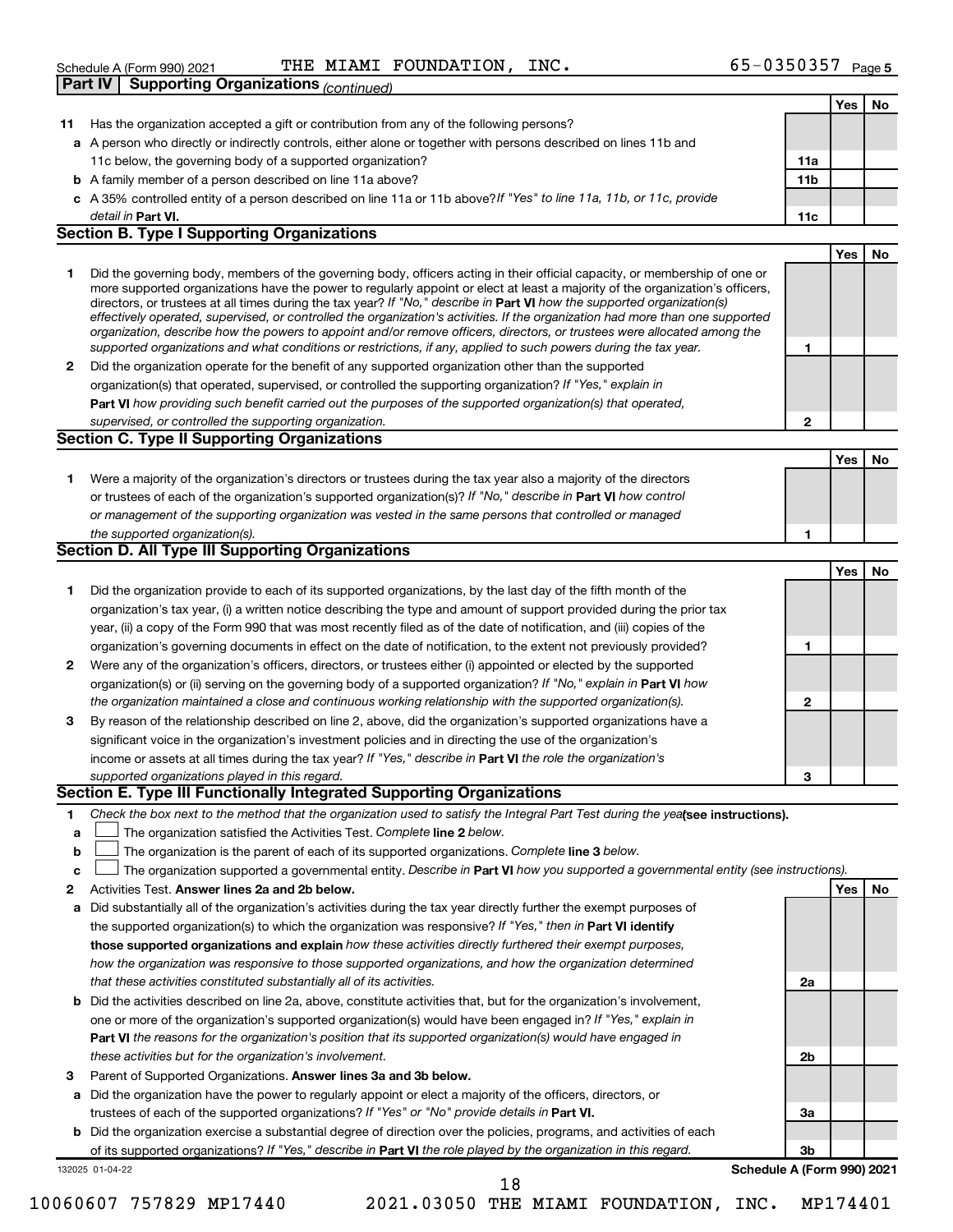| Schedule A (Form 990) 202 |  |  |
|---------------------------|--|--|
|---------------------------|--|--|

Schedule A (Form 990) 2021  $\,$  THE MIAMI FOUNDATION, INC  $\,$  65  $-$  0350357  $\,$   $_{\rm{Page}}$ 

|              | Part V<br>  Type III Non-Functionally Integrated 509(a)(3) Supporting Organizations                                                            |                |                |                                |  |  |  |  |  |
|--------------|------------------------------------------------------------------------------------------------------------------------------------------------|----------------|----------------|--------------------------------|--|--|--|--|--|
| 1            | Check here if the organization satisfied the Integral Part Test as a qualifying trust on Nov. 20, 1970 (explain in Part VI). See instructions. |                |                |                                |  |  |  |  |  |
|              | All other Type III non-functionally integrated supporting organizations must complete Sections A through E.                                    |                |                |                                |  |  |  |  |  |
|              | Section A - Adjusted Net Income                                                                                                                |                | (A) Prior Year | (B) Current Year<br>(optional) |  |  |  |  |  |
| 1            | Net short-term capital gain                                                                                                                    | 1              |                |                                |  |  |  |  |  |
| 2            | Recoveries of prior-year distributions                                                                                                         | $\mathbf{2}$   |                |                                |  |  |  |  |  |
| з            | Other gross income (see instructions)                                                                                                          | 3              |                |                                |  |  |  |  |  |
| 4            | Add lines 1 through 3.                                                                                                                         | 4              |                |                                |  |  |  |  |  |
| 5            | Depreciation and depletion                                                                                                                     | 5              |                |                                |  |  |  |  |  |
| 6            | Portion of operating expenses paid or incurred for production or                                                                               |                |                |                                |  |  |  |  |  |
|              | collection of gross income or for management, conservation, or                                                                                 |                |                |                                |  |  |  |  |  |
|              | maintenance of property held for production of income (see instructions)                                                                       | 6              |                |                                |  |  |  |  |  |
| 7            | Other expenses (see instructions)                                                                                                              | $\overline{7}$ |                |                                |  |  |  |  |  |
| 8            | Adjusted Net Income (subtract lines 5, 6, and 7 from line 4)                                                                                   | 8              |                |                                |  |  |  |  |  |
|              | <b>Section B - Minimum Asset Amount</b>                                                                                                        |                | (A) Prior Year | (B) Current Year<br>(optional) |  |  |  |  |  |
| 1            | Aggregate fair market value of all non-exempt-use assets (see                                                                                  |                |                |                                |  |  |  |  |  |
|              | instructions for short tax year or assets held for part of year):                                                                              |                |                |                                |  |  |  |  |  |
|              | <b>a</b> Average monthly value of securities                                                                                                   | 1a             |                |                                |  |  |  |  |  |
|              | <b>b</b> Average monthly cash balances                                                                                                         | 1 <sub>b</sub> |                |                                |  |  |  |  |  |
|              | c Fair market value of other non-exempt-use assets                                                                                             | 1c             |                |                                |  |  |  |  |  |
|              | <b>d</b> Total (add lines 1a, 1b, and 1c)                                                                                                      | 1d             |                |                                |  |  |  |  |  |
|              | e Discount claimed for blockage or other factors                                                                                               |                |                |                                |  |  |  |  |  |
|              | (explain in detail in <b>Part VI</b> ):                                                                                                        |                |                |                                |  |  |  |  |  |
| 2            | Acquisition indebtedness applicable to non-exempt-use assets                                                                                   | $\mathbf{2}$   |                |                                |  |  |  |  |  |
| 3            | Subtract line 2 from line 1d.                                                                                                                  | 3              |                |                                |  |  |  |  |  |
| 4            | Cash deemed held for exempt use. Enter 0.015 of line 3 (for greater amount,                                                                    |                |                |                                |  |  |  |  |  |
|              | see instructions).                                                                                                                             | 4              |                |                                |  |  |  |  |  |
| 5            | Net value of non-exempt-use assets (subtract line 4 from line 3)                                                                               | 5              |                |                                |  |  |  |  |  |
| 6            | Multiply line 5 by 0.035.                                                                                                                      | 6              |                |                                |  |  |  |  |  |
| 7            | Recoveries of prior-year distributions                                                                                                         | $\overline{7}$ |                |                                |  |  |  |  |  |
| 8            | Minimum Asset Amount (add line 7 to line 6)                                                                                                    | 8              |                |                                |  |  |  |  |  |
|              | <b>Section C - Distributable Amount</b>                                                                                                        |                |                | <b>Current Year</b>            |  |  |  |  |  |
| 1            | Adjusted net income for prior year (from Section A, line 8, column A)                                                                          | 1              |                |                                |  |  |  |  |  |
| $\mathbf{2}$ | Enter 0.85 of line 1.                                                                                                                          | $\mathbf{2}$   |                |                                |  |  |  |  |  |
| 3            | Minimum asset amount for prior year (from Section B, line 8, column A)                                                                         | 3              |                |                                |  |  |  |  |  |
| 4            | Enter greater of line 2 or line 3.                                                                                                             | 4              |                |                                |  |  |  |  |  |
| 5            | Income tax imposed in prior year                                                                                                               | 5              |                |                                |  |  |  |  |  |
| 6            | <b>Distributable Amount.</b> Subtract line 5 from line 4, unless subject to                                                                    |                |                |                                |  |  |  |  |  |
|              | emergency temporary reduction (see instructions).                                                                                              | 6              |                |                                |  |  |  |  |  |
|              |                                                                                                                                                |                |                |                                |  |  |  |  |  |

**7** Let Check here if the current year is the organization's first as a non-functionally integrated Type III supporting organization (see instructions).

**Schedule A (Form 990) 2021**

132026 01-04-22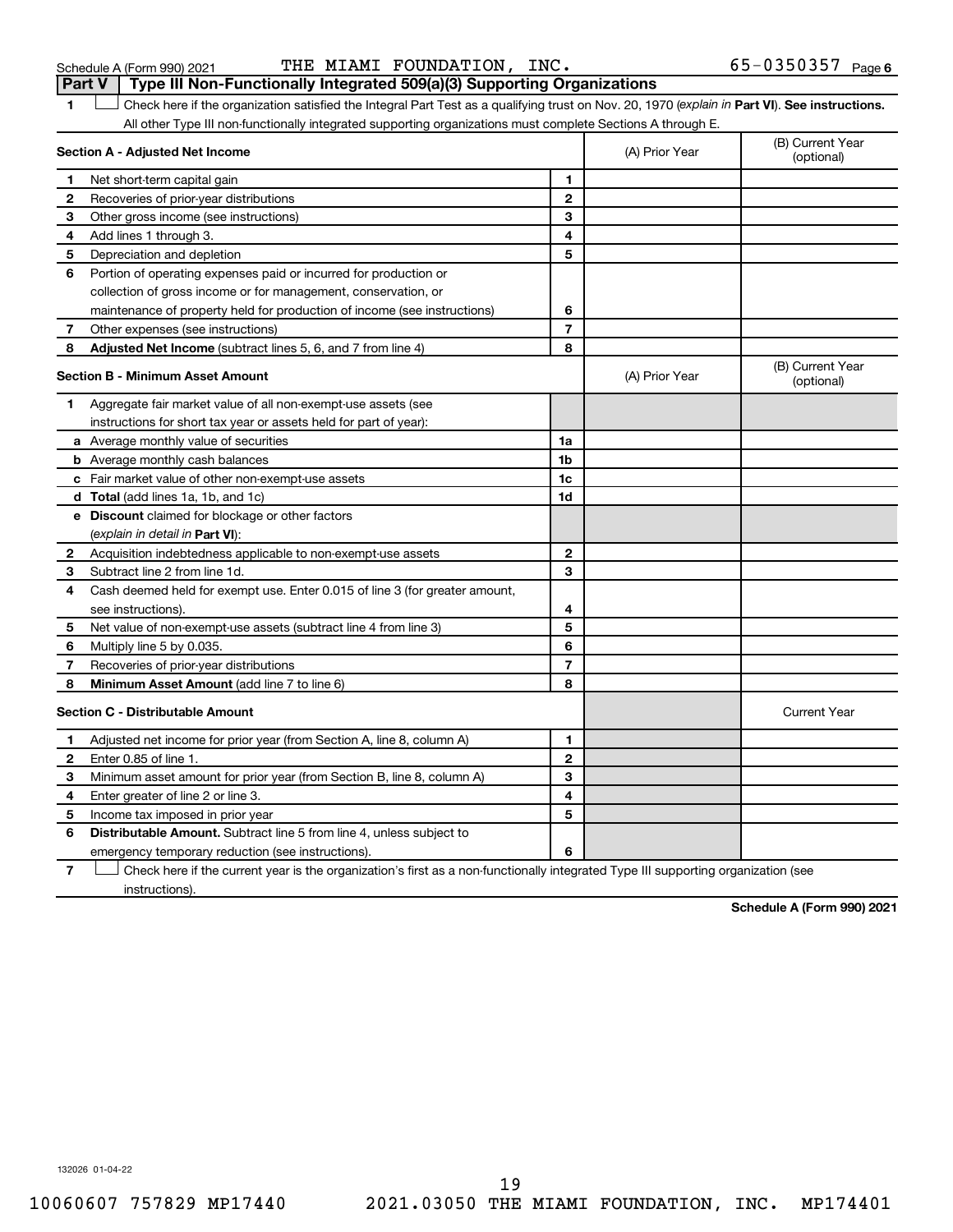|    | Type III Non-Functionally Integrated 509(a)(3) Supporting Organizations (continued)<br><b>Part V</b> |                                    |                                               |                                                         |  |  |  |  |
|----|------------------------------------------------------------------------------------------------------|------------------------------------|-----------------------------------------------|---------------------------------------------------------|--|--|--|--|
|    | <b>Current Year</b><br><b>Section D - Distributions</b>                                              |                                    |                                               |                                                         |  |  |  |  |
| 1  | Amounts paid to supported organizations to accomplish exempt purposes                                | 1                                  |                                               |                                                         |  |  |  |  |
| 2  | Amounts paid to perform activity that directly furthers exempt purposes of supported                 |                                    |                                               |                                                         |  |  |  |  |
|    | organizations, in excess of income from activity                                                     |                                    | 2                                             |                                                         |  |  |  |  |
| 3  | Administrative expenses paid to accomplish exempt purposes of supported organizations                |                                    | 3                                             |                                                         |  |  |  |  |
| 4  | Amounts paid to acquire exempt-use assets                                                            |                                    | 4                                             |                                                         |  |  |  |  |
| 5  | Qualified set-aside amounts (prior IRS approval required - provide details in Part VI)               |                                    | 5                                             |                                                         |  |  |  |  |
| 6  | Other distributions (describe in Part VI). See instructions.                                         |                                    | 6                                             |                                                         |  |  |  |  |
| 7  | Total annual distributions. Add lines 1 through 6.                                                   |                                    | 7                                             |                                                         |  |  |  |  |
| 8  | Distributions to attentive supported organizations to which the organization is responsive           |                                    |                                               |                                                         |  |  |  |  |
|    | (provide details in Part VI). See instructions.                                                      |                                    | 8                                             |                                                         |  |  |  |  |
| 9  | Distributable amount for 2021 from Section C, line 6                                                 |                                    | 9                                             |                                                         |  |  |  |  |
| 10 | Line 8 amount divided by line 9 amount                                                               |                                    | 10                                            |                                                         |  |  |  |  |
|    | <b>Section E - Distribution Allocations (see instructions)</b>                                       | (i)<br><b>Excess Distributions</b> | (ii)<br><b>Underdistributions</b><br>Pre-2021 | (iii)<br><b>Distributable</b><br><b>Amount for 2021</b> |  |  |  |  |
| 1  | Distributable amount for 2021 from Section C, line 6                                                 |                                    |                                               |                                                         |  |  |  |  |
| 2  | Underdistributions, if any, for years prior to 2021 (reason-                                         |                                    |                                               |                                                         |  |  |  |  |
|    | able cause required - explain in Part VI). See instructions.                                         |                                    |                                               |                                                         |  |  |  |  |
| 3  | Excess distributions carryover, if any, to 2021                                                      |                                    |                                               |                                                         |  |  |  |  |
|    | a From 2016                                                                                          |                                    |                                               |                                                         |  |  |  |  |
|    | <b>b</b> From 2017                                                                                   |                                    |                                               |                                                         |  |  |  |  |
|    | c From 2018                                                                                          |                                    |                                               |                                                         |  |  |  |  |
|    | d From 2019                                                                                          |                                    |                                               |                                                         |  |  |  |  |
|    | e From 2020                                                                                          |                                    |                                               |                                                         |  |  |  |  |
|    | f Total of lines 3a through 3e                                                                       |                                    |                                               |                                                         |  |  |  |  |
|    | g Applied to underdistributions of prior years                                                       |                                    |                                               |                                                         |  |  |  |  |
|    | <b>h</b> Applied to 2021 distributable amount                                                        |                                    |                                               |                                                         |  |  |  |  |
| Ť. | Carryover from 2016 not applied (see instructions)                                                   |                                    |                                               |                                                         |  |  |  |  |
|    | Remainder. Subtract lines 3g, 3h, and 3i from line 3f.                                               |                                    |                                               |                                                         |  |  |  |  |
| 4  | Distributions for 2021 from Section D,                                                               |                                    |                                               |                                                         |  |  |  |  |
|    | line $7:$                                                                                            |                                    |                                               |                                                         |  |  |  |  |
|    | a Applied to underdistributions of prior years                                                       |                                    |                                               |                                                         |  |  |  |  |
|    | <b>b</b> Applied to 2021 distributable amount                                                        |                                    |                                               |                                                         |  |  |  |  |
|    | c Remainder. Subtract lines 4a and 4b from line 4.                                                   |                                    |                                               |                                                         |  |  |  |  |
| 5  | Remaining underdistributions for years prior to 2021, if                                             |                                    |                                               |                                                         |  |  |  |  |
|    | any. Subtract lines 3g and 4a from line 2. For result greater                                        |                                    |                                               |                                                         |  |  |  |  |
|    | than zero, explain in Part VI. See instructions.                                                     |                                    |                                               |                                                         |  |  |  |  |
| 6  | Remaining underdistributions for 2021. Subtract lines 3h                                             |                                    |                                               |                                                         |  |  |  |  |
|    | and 4b from line 1. For result greater than zero, explain in                                         |                                    |                                               |                                                         |  |  |  |  |
|    | <b>Part VI.</b> See instructions.                                                                    |                                    |                                               |                                                         |  |  |  |  |
| 7  | Excess distributions carryover to 2022. Add lines 3j                                                 |                                    |                                               |                                                         |  |  |  |  |
|    | and 4c.                                                                                              |                                    |                                               |                                                         |  |  |  |  |
| 8  | Breakdown of line 7:                                                                                 |                                    |                                               |                                                         |  |  |  |  |
|    | a Excess from 2017                                                                                   |                                    |                                               |                                                         |  |  |  |  |
|    | <b>b</b> Excess from 2018                                                                            |                                    |                                               |                                                         |  |  |  |  |
|    | c Excess from 2019                                                                                   |                                    |                                               |                                                         |  |  |  |  |
|    | d Excess from 2020                                                                                   |                                    |                                               |                                                         |  |  |  |  |
|    | e Excess from 2021                                                                                   |                                    |                                               |                                                         |  |  |  |  |

**Schedule A (Form 990) 2021**

132027 01-04-22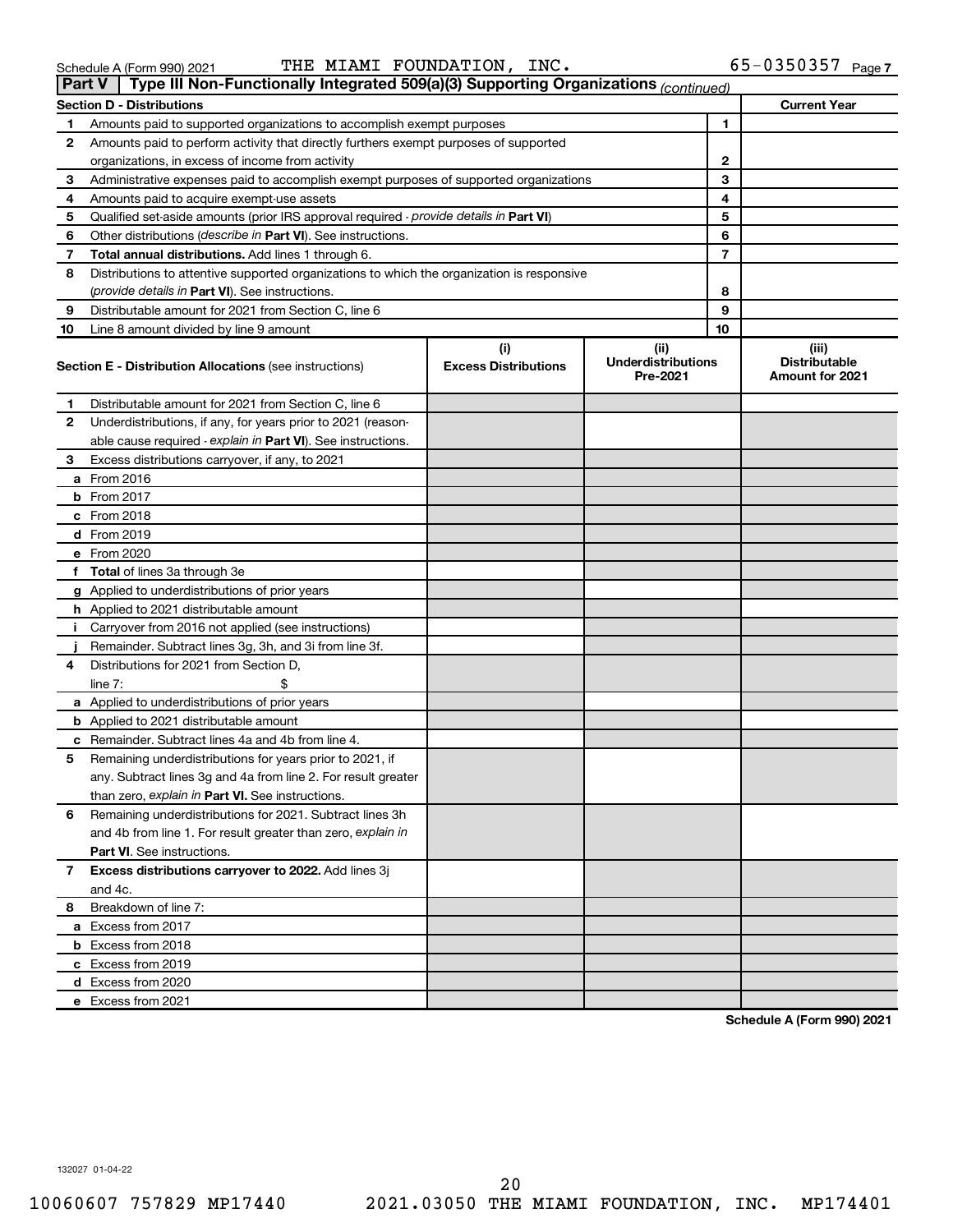| Part VI         | Schedule A (Form 990) 2021 |  | THE MIAMI FOUNDATION, INC. |    |                                                                                                                                                                                                                                                                                                                                                                                                                                                                                                      | 65-0350357 Page 8          |
|-----------------|----------------------------|--|----------------------------|----|------------------------------------------------------------------------------------------------------------------------------------------------------------------------------------------------------------------------------------------------------------------------------------------------------------------------------------------------------------------------------------------------------------------------------------------------------------------------------------------------------|----------------------------|
|                 |                            |  |                            |    | Supplemental Information. Provide the explanations required by Part II, line 10; Part II, line 17a or 17b; Part III, line 12;<br>Part IV, Section A, lines 1, 2, 3b, 3c, 4b, 4c, 5a, 6, 9a, 9b, 9c, 11a, 11b, and 11c; Part IV, Section B, lines 1 and 2; Part IV, Section C,<br>line 1; Part IV, Section D, lines 2 and 3; Part IV, Section E, lines 1c, 2a, 2b,<br>Section D, lines 5, 6, and 8; and Part V, Section E, lines 2, 5, and 6. Also complete this part for any additional information. |                            |
|                 | (See instructions.)        |  |                            |    |                                                                                                                                                                                                                                                                                                                                                                                                                                                                                                      |                            |
|                 |                            |  |                            |    |                                                                                                                                                                                                                                                                                                                                                                                                                                                                                                      |                            |
|                 |                            |  |                            |    |                                                                                                                                                                                                                                                                                                                                                                                                                                                                                                      |                            |
|                 |                            |  |                            |    |                                                                                                                                                                                                                                                                                                                                                                                                                                                                                                      |                            |
|                 |                            |  |                            |    |                                                                                                                                                                                                                                                                                                                                                                                                                                                                                                      |                            |
|                 |                            |  |                            |    |                                                                                                                                                                                                                                                                                                                                                                                                                                                                                                      |                            |
|                 |                            |  |                            |    |                                                                                                                                                                                                                                                                                                                                                                                                                                                                                                      |                            |
|                 |                            |  |                            |    |                                                                                                                                                                                                                                                                                                                                                                                                                                                                                                      |                            |
|                 |                            |  |                            |    |                                                                                                                                                                                                                                                                                                                                                                                                                                                                                                      |                            |
|                 |                            |  |                            |    |                                                                                                                                                                                                                                                                                                                                                                                                                                                                                                      |                            |
|                 |                            |  |                            |    |                                                                                                                                                                                                                                                                                                                                                                                                                                                                                                      |                            |
|                 |                            |  |                            |    |                                                                                                                                                                                                                                                                                                                                                                                                                                                                                                      |                            |
|                 |                            |  |                            |    |                                                                                                                                                                                                                                                                                                                                                                                                                                                                                                      |                            |
|                 |                            |  |                            |    |                                                                                                                                                                                                                                                                                                                                                                                                                                                                                                      |                            |
|                 |                            |  |                            |    |                                                                                                                                                                                                                                                                                                                                                                                                                                                                                                      |                            |
|                 |                            |  |                            |    |                                                                                                                                                                                                                                                                                                                                                                                                                                                                                                      |                            |
|                 |                            |  |                            |    |                                                                                                                                                                                                                                                                                                                                                                                                                                                                                                      |                            |
|                 |                            |  |                            |    |                                                                                                                                                                                                                                                                                                                                                                                                                                                                                                      |                            |
|                 |                            |  |                            |    |                                                                                                                                                                                                                                                                                                                                                                                                                                                                                                      |                            |
|                 |                            |  |                            |    |                                                                                                                                                                                                                                                                                                                                                                                                                                                                                                      |                            |
|                 |                            |  |                            |    |                                                                                                                                                                                                                                                                                                                                                                                                                                                                                                      |                            |
|                 |                            |  |                            |    |                                                                                                                                                                                                                                                                                                                                                                                                                                                                                                      |                            |
|                 |                            |  |                            |    |                                                                                                                                                                                                                                                                                                                                                                                                                                                                                                      |                            |
|                 |                            |  |                            |    |                                                                                                                                                                                                                                                                                                                                                                                                                                                                                                      |                            |
|                 |                            |  |                            |    |                                                                                                                                                                                                                                                                                                                                                                                                                                                                                                      |                            |
|                 |                            |  |                            |    |                                                                                                                                                                                                                                                                                                                                                                                                                                                                                                      |                            |
|                 |                            |  |                            |    |                                                                                                                                                                                                                                                                                                                                                                                                                                                                                                      |                            |
|                 |                            |  |                            |    |                                                                                                                                                                                                                                                                                                                                                                                                                                                                                                      |                            |
|                 |                            |  |                            |    |                                                                                                                                                                                                                                                                                                                                                                                                                                                                                                      |                            |
|                 |                            |  |                            |    |                                                                                                                                                                                                                                                                                                                                                                                                                                                                                                      |                            |
|                 |                            |  |                            |    |                                                                                                                                                                                                                                                                                                                                                                                                                                                                                                      |                            |
|                 |                            |  |                            |    |                                                                                                                                                                                                                                                                                                                                                                                                                                                                                                      |                            |
|                 |                            |  |                            |    |                                                                                                                                                                                                                                                                                                                                                                                                                                                                                                      |                            |
|                 |                            |  |                            |    |                                                                                                                                                                                                                                                                                                                                                                                                                                                                                                      |                            |
|                 |                            |  |                            |    |                                                                                                                                                                                                                                                                                                                                                                                                                                                                                                      |                            |
| 132028 01-04-22 |                            |  |                            | 21 |                                                                                                                                                                                                                                                                                                                                                                                                                                                                                                      | Schedule A (Form 990) 2021 |
|                 | 10060607 757829 MP17440    |  |                            |    | 2021.03050 THE MIAMI FOUNDATION, INC.                                                                                                                                                                                                                                                                                                                                                                                                                                                                | MP174401                   |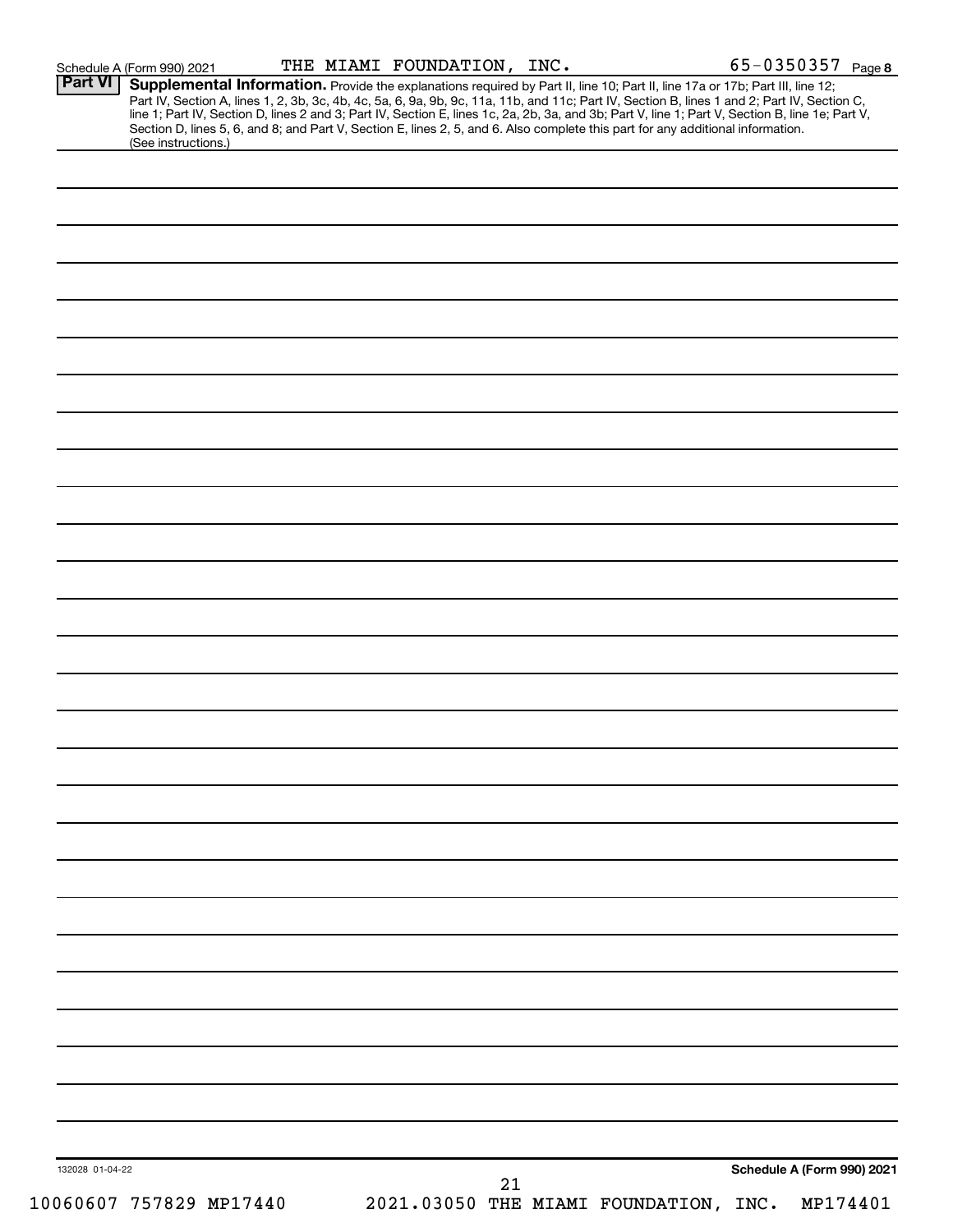Department of the Treasury Internal Revenue Service

Name of the organization

#### \*\* PUBLIC DISCLOSURE COPY \*\*

## **Schedule B Schedule of Contributors**

**(Form 990) | Attach to Form 990 or Form 990-PF. | Go to www.irs.gov/Form990 for the latest information.** OMB No. 1545-0047

**2021**

**Employer identification number**

|                                                                                       | THE MIAMI FOUNDATION, INC.                                                                                                                                                                                                | 65-0350357 |  |  |  |  |  |  |
|---------------------------------------------------------------------------------------|---------------------------------------------------------------------------------------------------------------------------------------------------------------------------------------------------------------------------|------------|--|--|--|--|--|--|
| Organization type (check one):                                                        |                                                                                                                                                                                                                           |            |  |  |  |  |  |  |
| Filers of:                                                                            | Section:                                                                                                                                                                                                                  |            |  |  |  |  |  |  |
| $\underline{\mathbf{X}}$ 501(c)( 3) (enter number) organization<br>Form 990 or 990-EZ |                                                                                                                                                                                                                           |            |  |  |  |  |  |  |
|                                                                                       | $4947(a)(1)$ nonexempt charitable trust not treated as a private foundation                                                                                                                                               |            |  |  |  |  |  |  |
|                                                                                       | 527 political organization                                                                                                                                                                                                |            |  |  |  |  |  |  |
| Form 990-PF                                                                           | 501(c)(3) exempt private foundation                                                                                                                                                                                       |            |  |  |  |  |  |  |
|                                                                                       | 4947(a)(1) nonexempt charitable trust treated as a private foundation                                                                                                                                                     |            |  |  |  |  |  |  |
|                                                                                       | 501(c)(3) taxable private foundation                                                                                                                                                                                      |            |  |  |  |  |  |  |
|                                                                                       |                                                                                                                                                                                                                           |            |  |  |  |  |  |  |
|                                                                                       | Check if your organization is covered by the General Rule or a Special Rule.<br>Note: Only a section 501(c)(7), (8), or (10) organization can check boxes for both the General Rule and a Special Rule. See instructions. |            |  |  |  |  |  |  |
| <b>General Rule</b>                                                                   |                                                                                                                                                                                                                           |            |  |  |  |  |  |  |

For an organization filing Form 990, 990-EZ, or 990-PF that received, during the year, contributions totaling \$5,000 or more (in money or property) from any one contributor. Complete Parts I and II. See instructions for determining a contributor's total contributions.

#### **Special Rules**

 $\Box$ 

 $\Box$ 

contributor, during the year, total contributions of the greater of (1) \$5,000; or (2) 2% of the amount on (i) Form 990, Part VIII, line 1h;  $\boxed{\text{X}}$  For an organization described in section 501(c)(3) filing Form 990 or 990-EZ that met the 33 1/3% support test of the regulations under sections 509(a)(1) and 170(b)(1)(A)(vi), that checked Schedule A (Form 990), Part II, line 13, 16a, or 16b, and that received from any one or (ii) Form 990-EZ, line 1. Complete Parts I and II.

For an organization described in section 501(c)(7), (8), or (10) filing Form 990 or 990-EZ that received from any one contributor, during the year, total contributions of more than \$1,000 exclusively for religious, charitable, scientific, literary, or educational purposes, or for the prevention of cruelty to children or animals. Complete Parts I (entering "N/A" in column (b) instead of the contributor name and address), II, and III.  $\Box$ 

purpose. Don't complete any of the parts unless the General Rule applies to this organization because it received nonexclusively year, contributions exclusively for religious, charitable, etc., purposes, but no such contributions totaled more than \$1,000. If this box is checked, enter here the total contributions that were received during the year for an exclusively religious, charitable, etc., For an organization described in section 501(c)(7), (8), or (10) filing Form 990 or 990-EZ that received from any one contributor, during the religious, charitable, etc., contributions totaling \$5,000 or more during the year  $\ldots$  $\ldots$  $\ldots$  $\ldots$  $\ldots$  $\ldots$ 

Caution: An organization that isn't covered by the General Rule and/or the Special Rules doesn't file Schedule B (Form 990), but it must answer "No" on Part IV, line 2, of its Form 990; or check the box on line H of its Form 990-EZ or on its Form 990-PF, Part I, line 2, to certify that it doesn't meet the filing requirements of Schedule B (Form 990).

LHA For Paperwork Reduction Act Notice, see the instructions for Form 990, 990-EZ, or 990-PF. **Schell B (Form 990)** (2021)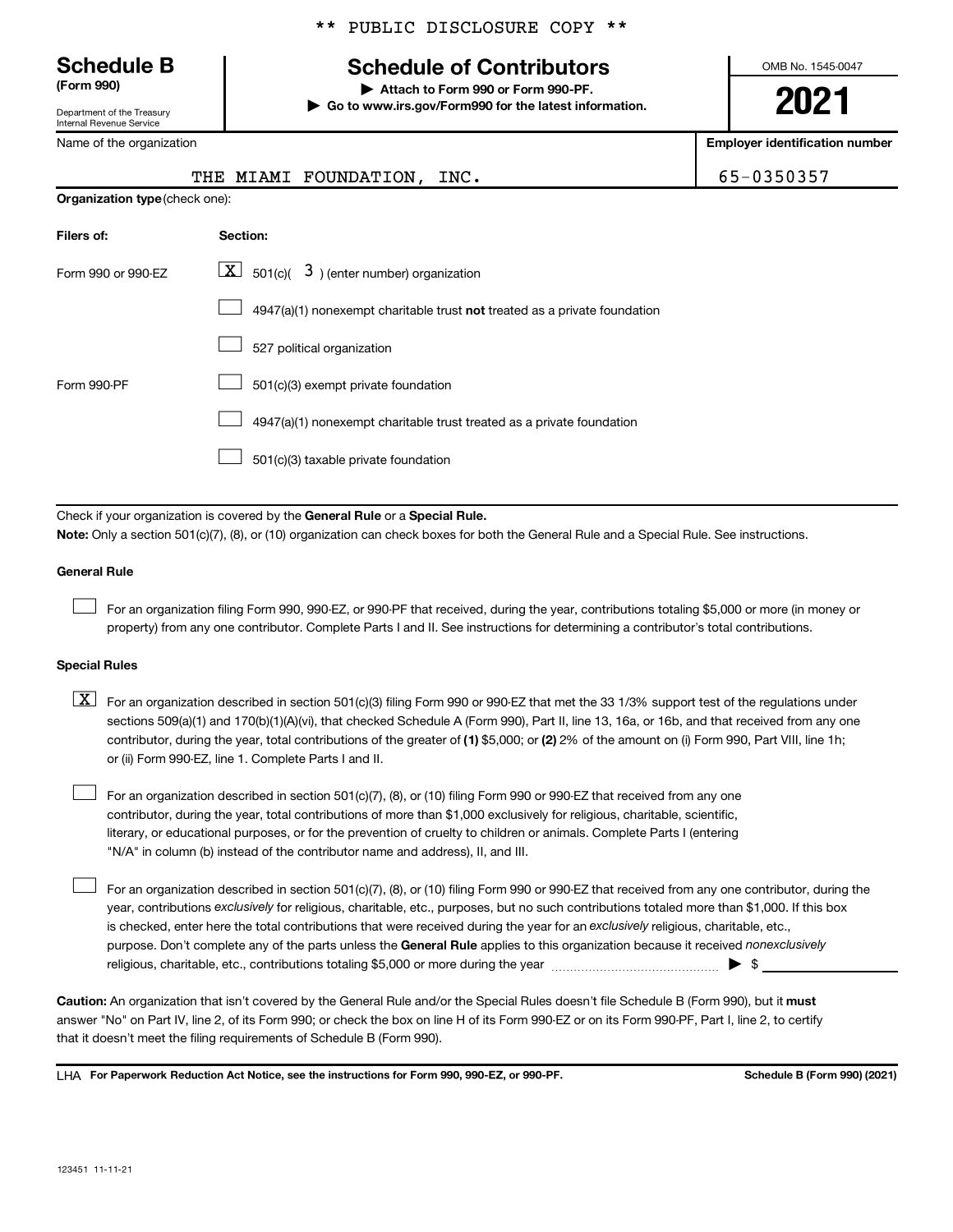Name of organization

### THE MIAMI FOUNDATION, INC. 65-0350357

| Part I          | <b>Contributors</b> (see instructions). Use duplicate copies of Part I if additional space is needed. |                                   |                                                                                                                                     |
|-----------------|-------------------------------------------------------------------------------------------------------|-----------------------------------|-------------------------------------------------------------------------------------------------------------------------------------|
| (a)<br>No.      | (b)<br>Name, address, and ZIP + 4                                                                     | (c)<br><b>Total contributions</b> | (d)<br>Type of contribution                                                                                                         |
| 1               |                                                                                                       | 33,079,375.<br>\$                 | $\boxed{\textbf{X}}$<br>Person<br>Payroll<br>$\overline{\mathbf{x}}$<br>Noncash<br>(Complete Part II for<br>noncash contributions.) |
| (a)<br>No.      | (b)<br>Name, address, and ZIP + 4                                                                     | (c)<br><b>Total contributions</b> | (d)<br>Type of contribution                                                                                                         |
| 2               |                                                                                                       | 14,706,067.<br>\$                 | $\mathbf{X}$<br>Person<br>Payroll<br>Noncash<br>(Complete Part II for<br>noncash contributions.)                                    |
| (a)<br>No.      | (b)<br>Name, address, and ZIP + 4                                                                     | (c)<br><b>Total contributions</b> | (d)<br>Type of contribution                                                                                                         |
| 3               |                                                                                                       | 10, 150, 000.<br>\$               | $\overline{\mathbf{X}}$<br>Person<br>Payroll<br>Noncash<br>(Complete Part II for<br>noncash contributions.)                         |
| (a)<br>No.      | (b)<br>Name, address, and ZIP + 4                                                                     | (c)<br><b>Total contributions</b> | (d)<br>Type of contribution                                                                                                         |
| 4               |                                                                                                       | 2,847,000.<br>\$                  | $\boxed{\text{X}}$<br>Person<br>Payroll<br>Noncash<br>(Complete Part II for<br>noncash contributions.)                              |
| (a)<br>No.      | (b)<br>Name, address, and ZIP + 4                                                                     | (c)<br><b>Total contributions</b> | (d)<br>Type of contribution                                                                                                         |
|                 |                                                                                                       | \$                                | Person<br>Payroll<br>Noncash<br>(Complete Part II for<br>noncash contributions.)                                                    |
| (a)<br>No.      | (b)<br>Name, address, and ZIP + 4                                                                     | (c)<br><b>Total contributions</b> | (d)<br>Type of contribution                                                                                                         |
|                 |                                                                                                       | \$                                | Person<br>Payroll<br>Noncash<br>(Complete Part II for<br>noncash contributions.)                                                    |
| 123452 11-11-21 |                                                                                                       | 23                                | Schedule B (Form 990) (2021)                                                                                                        |

10060607 757829 MP17440 2021.03050 THE MIAMI FOUNDATION, INC. MP174401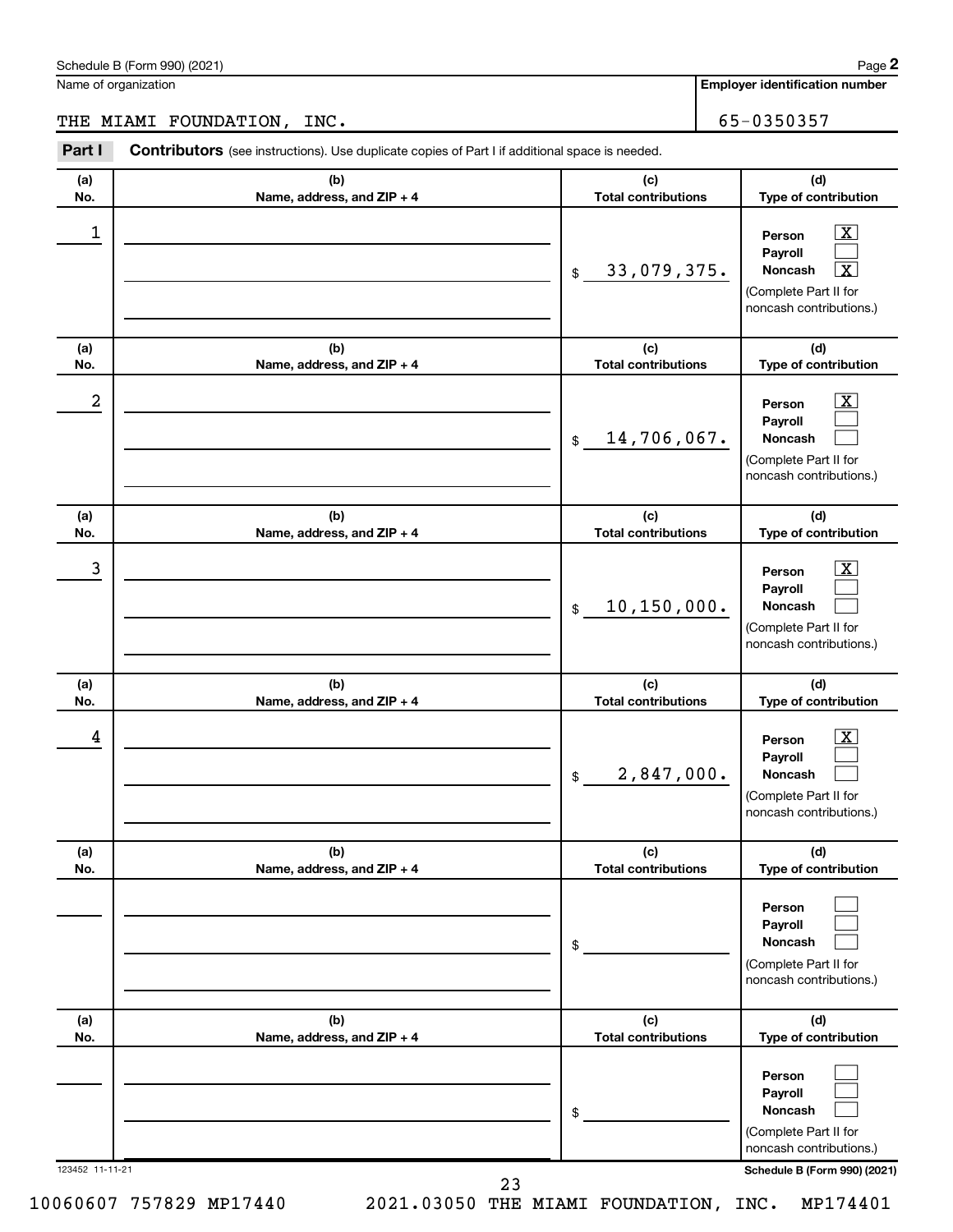| Schedule B (Form 990) (2021) | Paɑe |
|------------------------------|------|
|------------------------------|------|

Name of organization

**Employer identification number**

THE MIAMI FOUNDATION, INC. 65-0350357

Part II Noncash Property (see instructions). Use duplicate copies of Part II if additional space is needed.

| No.<br>from<br>Part I | (b)<br>Description of noncash property given | (c)<br>FMV (or estimate)<br>(See instructions.) | (d)<br>Date received         |
|-----------------------|----------------------------------------------|-------------------------------------------------|------------------------------|
|                       | REAL ESTATE PROPERTY                         |                                                 |                              |
| 1                     |                                              |                                                 |                              |
|                       |                                              |                                                 |                              |
|                       |                                              | 33,000,000.<br>\$                               | 07/29/21                     |
| (a)                   |                                              |                                                 |                              |
| No.                   | (b)                                          | (c)                                             | (d)                          |
| from                  | Description of noncash property given        | FMV (or estimate)<br>(See instructions.)        | Date received                |
| Part I                |                                              |                                                 |                              |
|                       |                                              |                                                 |                              |
|                       |                                              |                                                 |                              |
|                       |                                              | \$                                              |                              |
| (a)                   |                                              |                                                 |                              |
| No.                   | (b)                                          | (c)<br>FMV (or estimate)                        | (d)                          |
| from<br>Part I        | Description of noncash property given        | (See instructions.)                             | Date received                |
|                       |                                              |                                                 |                              |
|                       |                                              |                                                 |                              |
|                       |                                              |                                                 |                              |
|                       |                                              | \$                                              |                              |
| (a)                   |                                              | (c)                                             |                              |
| No.                   | (b)                                          | FMV (or estimate)                               | (d)                          |
| from<br>Part I        | Description of noncash property given        | (See instructions.)                             | Date received                |
|                       |                                              |                                                 |                              |
|                       |                                              |                                                 |                              |
|                       |                                              | \$                                              |                              |
|                       |                                              |                                                 |                              |
| (a)<br>No.            | (b)                                          | (c)                                             | (d)                          |
| from                  | Description of noncash property given        | FMV (or estimate)<br>(See instructions.)        | Date received                |
| Part I                |                                              |                                                 |                              |
|                       |                                              |                                                 |                              |
|                       |                                              |                                                 |                              |
|                       |                                              | \$                                              |                              |
| (a)                   |                                              | (c)                                             |                              |
| No.<br>from           | (b)                                          | FMV (or estimate)                               | (d)                          |
| Part I                | Description of noncash property given        | (See instructions.)                             | Date received                |
|                       |                                              |                                                 |                              |
|                       |                                              |                                                 |                              |
|                       |                                              | \$                                              |                              |
| 123453 11-11-21       |                                              |                                                 | Schedule B (Form 990) (2021) |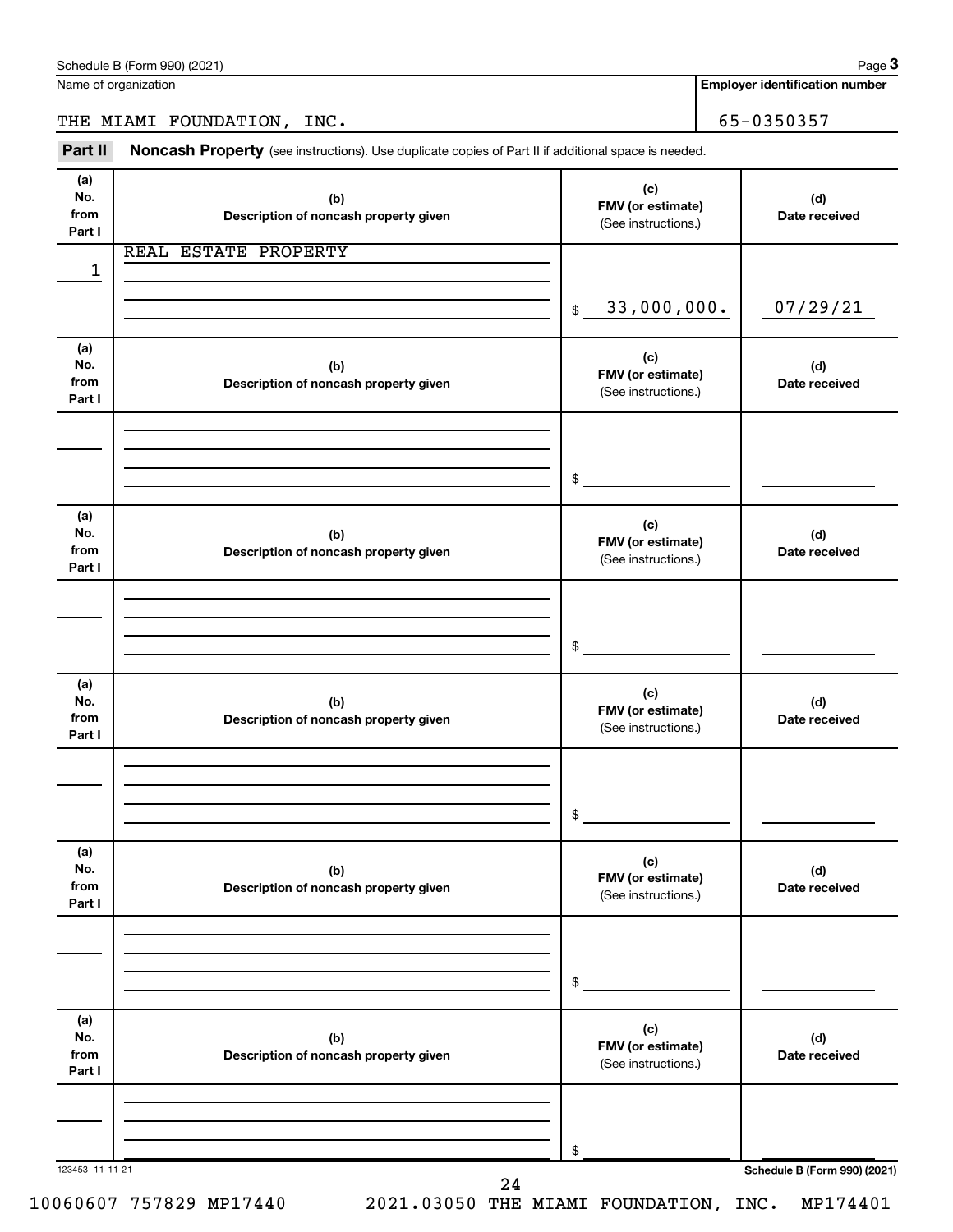|                                        | Schedule B (Form 990) (2021)                                                                                                                                                                                                                                                                                                              |                      | Page 4                                                                                                                                                         |
|----------------------------------------|-------------------------------------------------------------------------------------------------------------------------------------------------------------------------------------------------------------------------------------------------------------------------------------------------------------------------------------------|----------------------|----------------------------------------------------------------------------------------------------------------------------------------------------------------|
|                                        | Name of organization                                                                                                                                                                                                                                                                                                                      |                      | <b>Employer identification number</b>                                                                                                                          |
|                                        | THE MIAMI FOUNDATION, INC.                                                                                                                                                                                                                                                                                                                |                      | 65-0350357                                                                                                                                                     |
| Part III                               | from any one contributor. Complete columns (a) through (e) and the following line entry. For organizations<br>completing Part III, enter the total of exclusively religious, charitable, etc., contributions of \$1,000 or less for the year. (Enter this info. once.)<br>Use duplicate copies of Part III if additional space is needed. |                      | Exclusively religious, charitable, etc., contributions to organizations described in section 501(c)(7), (8), or (10) that total more than \$1,000 for the year |
| $\overline{a}$ ) No.<br>from           |                                                                                                                                                                                                                                                                                                                                           |                      |                                                                                                                                                                |
| Part I                                 | (b) Purpose of gift                                                                                                                                                                                                                                                                                                                       | (c) Use of gift      | (d) Description of how gift is held                                                                                                                            |
|                                        |                                                                                                                                                                                                                                                                                                                                           | (e) Transfer of gift |                                                                                                                                                                |
|                                        | Transferee's name, address, and ZIP + 4                                                                                                                                                                                                                                                                                                   |                      | Relationship of transferor to transferee                                                                                                                       |
| $\overline{a}$ ) No.<br>from<br>Part I | (b) Purpose of gift                                                                                                                                                                                                                                                                                                                       | (c) Use of gift      | (d) Description of how gift is held                                                                                                                            |
|                                        | Transferee's name, address, and ZIP + 4                                                                                                                                                                                                                                                                                                   | (e) Transfer of gift | Relationship of transferor to transferee                                                                                                                       |
|                                        |                                                                                                                                                                                                                                                                                                                                           |                      |                                                                                                                                                                |
| (a) No.<br>from<br>Part I              | (b) Purpose of gift                                                                                                                                                                                                                                                                                                                       | (c) Use of gift      | (d) Description of how gift is held                                                                                                                            |
|                                        |                                                                                                                                                                                                                                                                                                                                           | (e) Transfer of gift |                                                                                                                                                                |
|                                        | Transferee's name, address, and ZIP + 4                                                                                                                                                                                                                                                                                                   |                      | Relationship of transferor to transferee                                                                                                                       |
|                                        |                                                                                                                                                                                                                                                                                                                                           |                      |                                                                                                                                                                |
| (a) No.<br>from<br>Part I              | (b) Purpose of gift                                                                                                                                                                                                                                                                                                                       | (c) Use of gift      | (d) Description of how gift is held                                                                                                                            |
|                                        |                                                                                                                                                                                                                                                                                                                                           |                      |                                                                                                                                                                |
|                                        |                                                                                                                                                                                                                                                                                                                                           | (e) Transfer of gift |                                                                                                                                                                |
|                                        | Transferee's name, address, and ZIP + 4                                                                                                                                                                                                                                                                                                   |                      | Relationship of transferor to transferee                                                                                                                       |
| 123454 11-11-21                        |                                                                                                                                                                                                                                                                                                                                           |                      | Schedule B (Form 990) (2021)                                                                                                                                   |
|                                        |                                                                                                                                                                                                                                                                                                                                           | 25                   |                                                                                                                                                                |

10060607 757829 MP17440 2021.03050 THE MIAMI FOUNDATION, INC. MP174401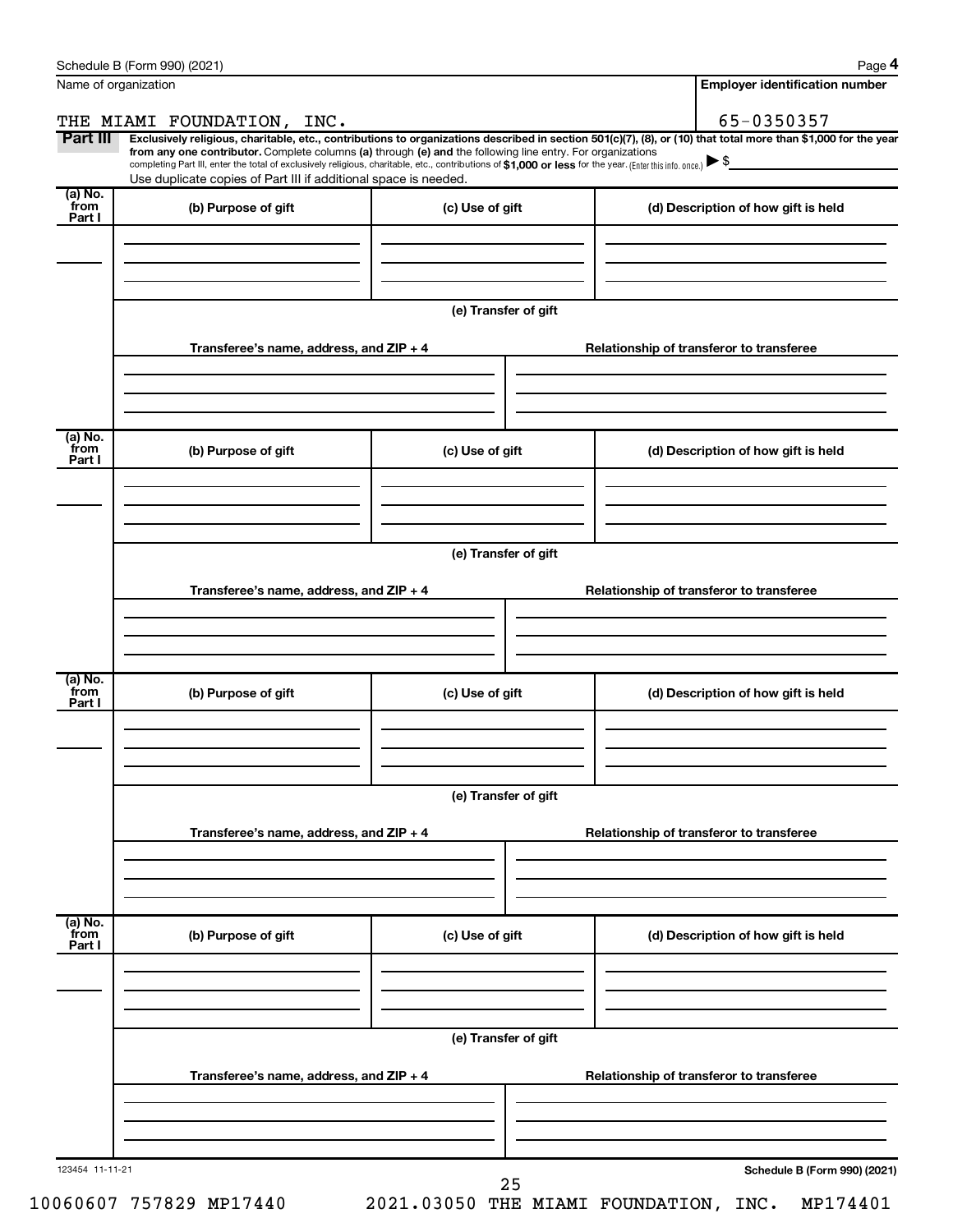| <b>Political Campaign and Lobbying Activities</b><br><b>SCHEDULE C</b><br>(Form 990) |  |                                                                                                                                                               |           |                                                     | OMB No. 1545-0047                                     |
|--------------------------------------------------------------------------------------|--|---------------------------------------------------------------------------------------------------------------------------------------------------------------|-----------|-----------------------------------------------------|-------------------------------------------------------|
|                                                                                      |  | For Organizations Exempt From Income Tax Under section 501(c) and section 527                                                                                 |           |                                                     |                                                       |
| Department of the Treasury<br>Internal Revenue Service                               |  | Complete if the organization is described below. Attach to Form 990 or Form 990-EZ.<br>Go to www.irs.gov/Form990 for instructions and the latest information. |           |                                                     | <b>Open to Public</b><br>Inspection                   |
|                                                                                      |  | If the organization answered "Yes," on Form 990, Part IV, line 3, or Form 990-EZ, Part V, line 46 (Political Campaign Activities), then                       |           |                                                     |                                                       |
|                                                                                      |  | • Section 501(c)(3) organizations: Complete Parts I-A and B. Do not complete Part I-C.                                                                        |           |                                                     |                                                       |
|                                                                                      |  | • Section 501(c) (other than section 501(c)(3)) organizations: Complete Parts I-A and C below. Do not complete Part I-B.                                      |           |                                                     |                                                       |
| • Section 527 organizations: Complete Part I-A only.                                 |  |                                                                                                                                                               |           |                                                     |                                                       |
|                                                                                      |  | If the organization answered "Yes," on Form 990, Part IV, line 4, or Form 990-EZ, Part VI, line 47 (Lobbying Activities), then                                |           |                                                     |                                                       |
|                                                                                      |  | ● Section 501(c)(3) organizations that have filed Form 5768 (election under section 501(h)): Complete Part II-A. Do not complete Part II-B.                   |           |                                                     |                                                       |
|                                                                                      |  | • Section 501(c)(3) organizations that have NOT filed Form 5768 (election under section 501(h)): Complete Part II-B. Do not complete Part II-A.               |           |                                                     |                                                       |
| Tax) (See separate instructions), then                                               |  | If the organization answered "Yes," on Form 990, Part IV, line 5 (Proxy Tax) (See separate instructions) or Form 990-EZ, Part V, line 35c (Proxy              |           |                                                     |                                                       |
|                                                                                      |  | • Section 501(c)(4), (5), or (6) organizations: Complete Part III.                                                                                            |           |                                                     |                                                       |
| Name of organization                                                                 |  |                                                                                                                                                               |           |                                                     | <b>Employer identification number</b>                 |
|                                                                                      |  | THE MIAMI FOUNDATION, INC.                                                                                                                                    |           |                                                     | 65-0350357                                            |
| Part I-A                                                                             |  | Complete if the organization is exempt under section 501(c) or is a section 527 organization.                                                                 |           |                                                     |                                                       |
|                                                                                      |  |                                                                                                                                                               |           |                                                     |                                                       |
| 1.                                                                                   |  | Provide a description of the organization's direct and indirect political campaign activities in Part IV.                                                     |           |                                                     |                                                       |
| Political campaign activity expenditures<br>2                                        |  |                                                                                                                                                               |           |                                                     | $\blacktriangleright$ \$                              |
| Volunteer hours for political campaign activities<br>з                               |  |                                                                                                                                                               |           |                                                     |                                                       |
|                                                                                      |  |                                                                                                                                                               |           |                                                     |                                                       |
| Part I-B                                                                             |  | Complete if the organization is exempt under section 501(c)(3).                                                                                               |           |                                                     |                                                       |
| 1.                                                                                   |  | Enter the amount of any excise tax incurred by the organization under section 4955                                                                            |           |                                                     | $\blacktriangleright$ \$                              |
| 2                                                                                    |  |                                                                                                                                                               |           |                                                     | $\blacktriangleright$ \$                              |
| З                                                                                    |  |                                                                                                                                                               |           |                                                     | Yes<br><b>No</b>                                      |
|                                                                                      |  |                                                                                                                                                               |           |                                                     | Yes<br><b>No</b>                                      |
| <b>b</b> If "Yes," describe in Part IV.                                              |  |                                                                                                                                                               |           |                                                     |                                                       |
| Part I-C                                                                             |  | Complete if the organization is exempt under section 501(c), except section 501(c)(3).                                                                        |           |                                                     |                                                       |
|                                                                                      |  | 1 Enter the amount directly expended by the filing organization for section 527 exempt function activities                                                    |           |                                                     | $\blacktriangleright$ \$                              |
| 2                                                                                    |  | Enter the amount of the filing organization's funds contributed to other organizations for section 527                                                        |           |                                                     |                                                       |
|                                                                                      |  |                                                                                                                                                               |           |                                                     | ▶ \$                                                  |
|                                                                                      |  | 3 Total exempt function expenditures. Add lines 1 and 2. Enter here and on Form 1120-POL,                                                                     |           |                                                     | $\blacktriangleright$ \$                              |
| line 17b                                                                             |  | Did the filing organization file Form 1120-POL for this year?                                                                                                 |           |                                                     | Yes<br><b>No</b>                                      |
| 5                                                                                    |  | Enter the names, addresses and employer identification number (EIN) of all section 527 political organizations to which the filing organization               |           |                                                     |                                                       |
|                                                                                      |  | made payments. For each organization listed, enter the amount paid from the filing organization's funds. Also enter the amount of political                   |           |                                                     |                                                       |
|                                                                                      |  | contributions received that were promptly and directly delivered to a separate political organization, such as a separate segregated fund or a                |           |                                                     |                                                       |
|                                                                                      |  | political action committee (PAC). If additional space is needed, provide information in Part IV.                                                              |           |                                                     |                                                       |
| (a) Name                                                                             |  | (b) Address                                                                                                                                                   | $(c)$ EIN | (d) Amount paid from                                | (e) Amount of political<br>contributions received and |
|                                                                                      |  |                                                                                                                                                               |           | filing organization's<br>funds. If none, enter -0-. | promptly and directly                                 |
|                                                                                      |  |                                                                                                                                                               |           |                                                     | delivered to a separate                               |
|                                                                                      |  |                                                                                                                                                               |           |                                                     | political organization.<br>If none, enter -0-.        |
|                                                                                      |  |                                                                                                                                                               |           |                                                     |                                                       |
|                                                                                      |  |                                                                                                                                                               |           |                                                     |                                                       |
|                                                                                      |  |                                                                                                                                                               |           |                                                     |                                                       |
|                                                                                      |  |                                                                                                                                                               |           |                                                     |                                                       |
|                                                                                      |  |                                                                                                                                                               |           |                                                     |                                                       |
|                                                                                      |  |                                                                                                                                                               |           |                                                     |                                                       |
|                                                                                      |  |                                                                                                                                                               |           |                                                     |                                                       |
|                                                                                      |  |                                                                                                                                                               |           |                                                     |                                                       |
|                                                                                      |  |                                                                                                                                                               |           |                                                     |                                                       |
|                                                                                      |  |                                                                                                                                                               |           |                                                     |                                                       |
|                                                                                      |  |                                                                                                                                                               |           |                                                     |                                                       |
|                                                                                      |  |                                                                                                                                                               |           |                                                     |                                                       |
| LHA                                                                                  |  | For Paperwork Reduction Act Notice, see the Instructions for Form 990 or 990-EZ.                                                                              |           |                                                     | Schedule C (Form 990) 2021                            |

132041 11-03-21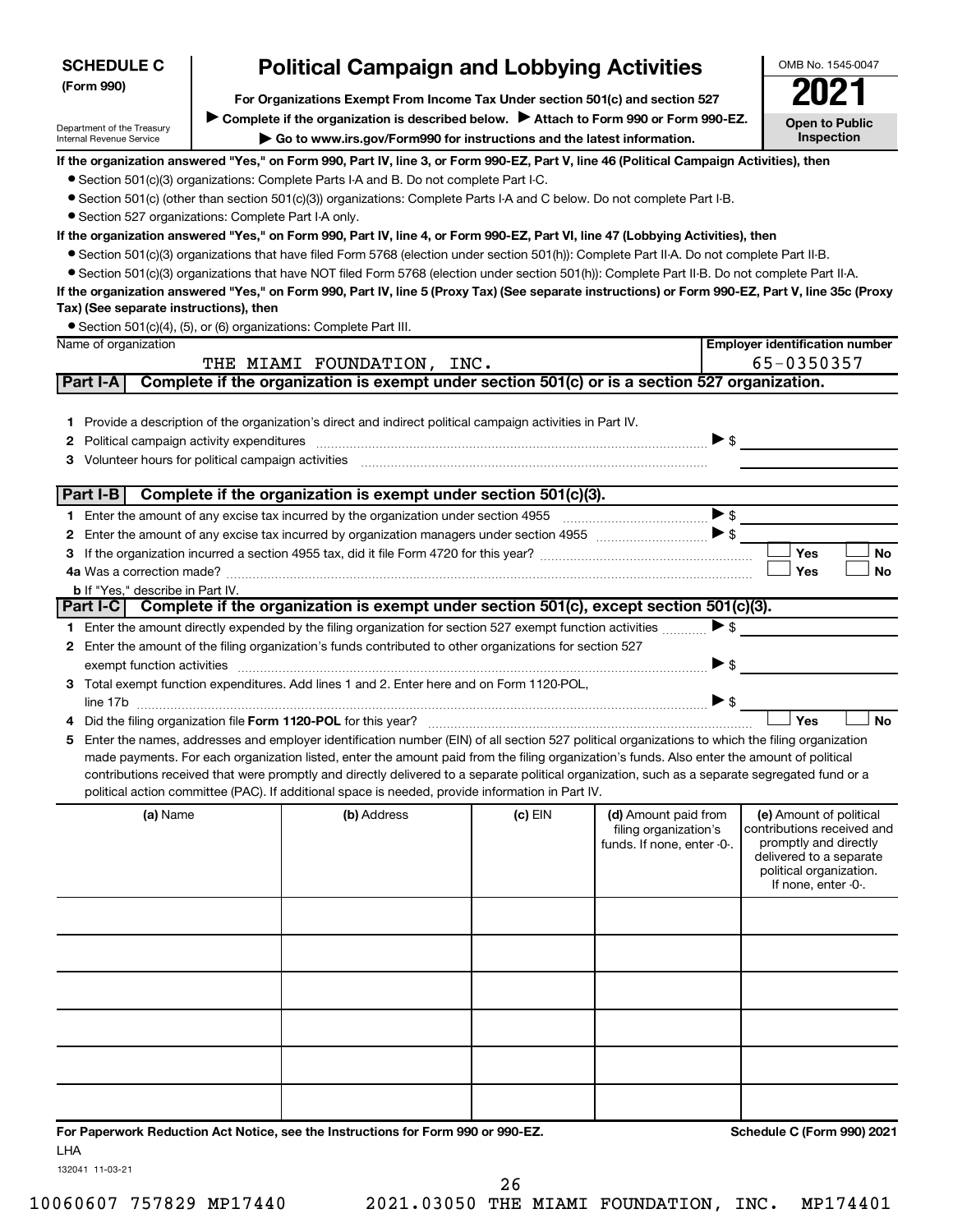| Schedule C (Form 990) 2021                                                                                      |                                        | THE MIAMI FOUNDATION, INC.                                                                                                                                                |            |                | 65-0350357 Page 2          |
|-----------------------------------------------------------------------------------------------------------------|----------------------------------------|---------------------------------------------------------------------------------------------------------------------------------------------------------------------------|------------|----------------|----------------------------|
| Complete if the organization is exempt under section 501(c)(3) and filed Form 5768 (election under<br>Part II-A |                                        |                                                                                                                                                                           |            |                |                            |
| section 501(h)).                                                                                                |                                        |                                                                                                                                                                           |            |                |                            |
| A Check $\blacktriangleright$                                                                                   |                                        | if the filing organization belongs to an affiliated group (and list in Part IV each affiliated group member's name, address, EIN,                                         |            |                |                            |
| expenses, and share of excess lobbying expenditures).                                                           |                                        |                                                                                                                                                                           |            |                |                            |
| <b>B</b> Check <b>D</b>                                                                                         |                                        | if the filing organization checked box A and "limited control" provisions apply.                                                                                          |            | (a) Filing     | (b) Affiliated group       |
|                                                                                                                 | <b>Limits on Lobbying Expenditures</b> |                                                                                                                                                                           |            | organization's | totals                     |
|                                                                                                                 |                                        | (The term "expenditures" means amounts paid or incurred.)                                                                                                                 |            | totals         |                            |
| <b>1a</b> Total lobbying expenditures to influence public opinion (grassroots lobbying)                         |                                        |                                                                                                                                                                           |            |                |                            |
| <b>b</b> Total lobbying expenditures to influence a legislative body (direct lobbying) <i>manumumumum</i>       |                                        |                                                                                                                                                                           |            |                |                            |
| с                                                                                                               |                                        |                                                                                                                                                                           |            |                |                            |
| <b>d</b> Other exempt purpose expenditures                                                                      |                                        |                                                                                                                                                                           |            |                |                            |
|                                                                                                                 |                                        |                                                                                                                                                                           |            |                |                            |
| f Lobbying nontaxable amount. Enter the amount from the following table in both columns.                        |                                        |                                                                                                                                                                           |            |                |                            |
| If the amount on line 1e, column $(a)$ or $(b)$ is:                                                             |                                        | The lobbying nontaxable amount is:                                                                                                                                        |            |                |                            |
| Not over \$500,000                                                                                              |                                        | 20% of the amount on line 1e.                                                                                                                                             |            |                |                            |
| Over \$500,000 but not over \$1,000,000                                                                         |                                        | \$100,000 plus 15% of the excess over \$500,000.                                                                                                                          |            |                |                            |
| Over \$1,000,000 but not over \$1,500,000<br>Over \$1,500,000 but not over \$17,000,000                         |                                        | \$175,000 plus 10% of the excess over \$1,000,000<br>\$225,000 plus 5% of the excess over \$1,500,000.                                                                    |            |                |                            |
| Over \$17,000,000                                                                                               |                                        | \$1,000,000.                                                                                                                                                              |            |                |                            |
|                                                                                                                 |                                        |                                                                                                                                                                           |            |                |                            |
| g Grassroots nontaxable amount (enter 25% of line 1f)                                                           |                                        |                                                                                                                                                                           |            |                |                            |
| h Subtract line 1g from line 1a. If zero or less, enter -0-                                                     |                                        |                                                                                                                                                                           |            |                |                            |
|                                                                                                                 |                                        |                                                                                                                                                                           |            |                |                            |
| If there is an amount other than zero on either line 1h or line 1i, did the organization file Form 4720         |                                        |                                                                                                                                                                           |            |                |                            |
| reporting section 4911 tax for this year?                                                                       |                                        |                                                                                                                                                                           |            |                | Yes<br>No                  |
|                                                                                                                 |                                        | 4-Year Averaging Period Under Section 501(h)                                                                                                                              |            |                |                            |
|                                                                                                                 |                                        | (Some organizations that made a section 501(h) election do not have to complete all of the five columns below.<br>See the separate instructions for lines 2a through 2f.) |            |                |                            |
|                                                                                                                 |                                        | Lobbying Expenditures During 4-Year Averaging Period                                                                                                                      |            |                |                            |
| Calendar year                                                                                                   |                                        |                                                                                                                                                                           |            |                |                            |
| (or fiscal year beginning in)                                                                                   | (a) 2018                               | (b) 2019                                                                                                                                                                  | $(c)$ 2020 | $(d)$ 2021     | (e) Total                  |
|                                                                                                                 |                                        |                                                                                                                                                                           |            |                |                            |
|                                                                                                                 |                                        |                                                                                                                                                                           |            |                |                            |
| 2a Lobbying nontaxable amount                                                                                   |                                        |                                                                                                                                                                           |            |                |                            |
| <b>b</b> Lobbying ceiling amount<br>(150% of line 2a, column(e))                                                |                                        |                                                                                                                                                                           |            |                |                            |
|                                                                                                                 |                                        |                                                                                                                                                                           |            |                |                            |
| c Total lobbying expenditures                                                                                   |                                        |                                                                                                                                                                           |            |                |                            |
|                                                                                                                 |                                        |                                                                                                                                                                           |            |                |                            |
| d Grassroots nontaxable amount                                                                                  |                                        |                                                                                                                                                                           |            |                |                            |
| e Grassroots ceiling amount                                                                                     |                                        |                                                                                                                                                                           |            |                |                            |
| (150% of line 2d, column (e))                                                                                   |                                        |                                                                                                                                                                           |            |                |                            |
|                                                                                                                 |                                        |                                                                                                                                                                           |            |                |                            |
| f Grassroots lobbying expenditures                                                                              |                                        |                                                                                                                                                                           |            |                | Schedule C (Form 990) 2021 |
|                                                                                                                 |                                        |                                                                                                                                                                           |            |                |                            |

**Schedule C (Form 990) 2021**

132042 11-03-21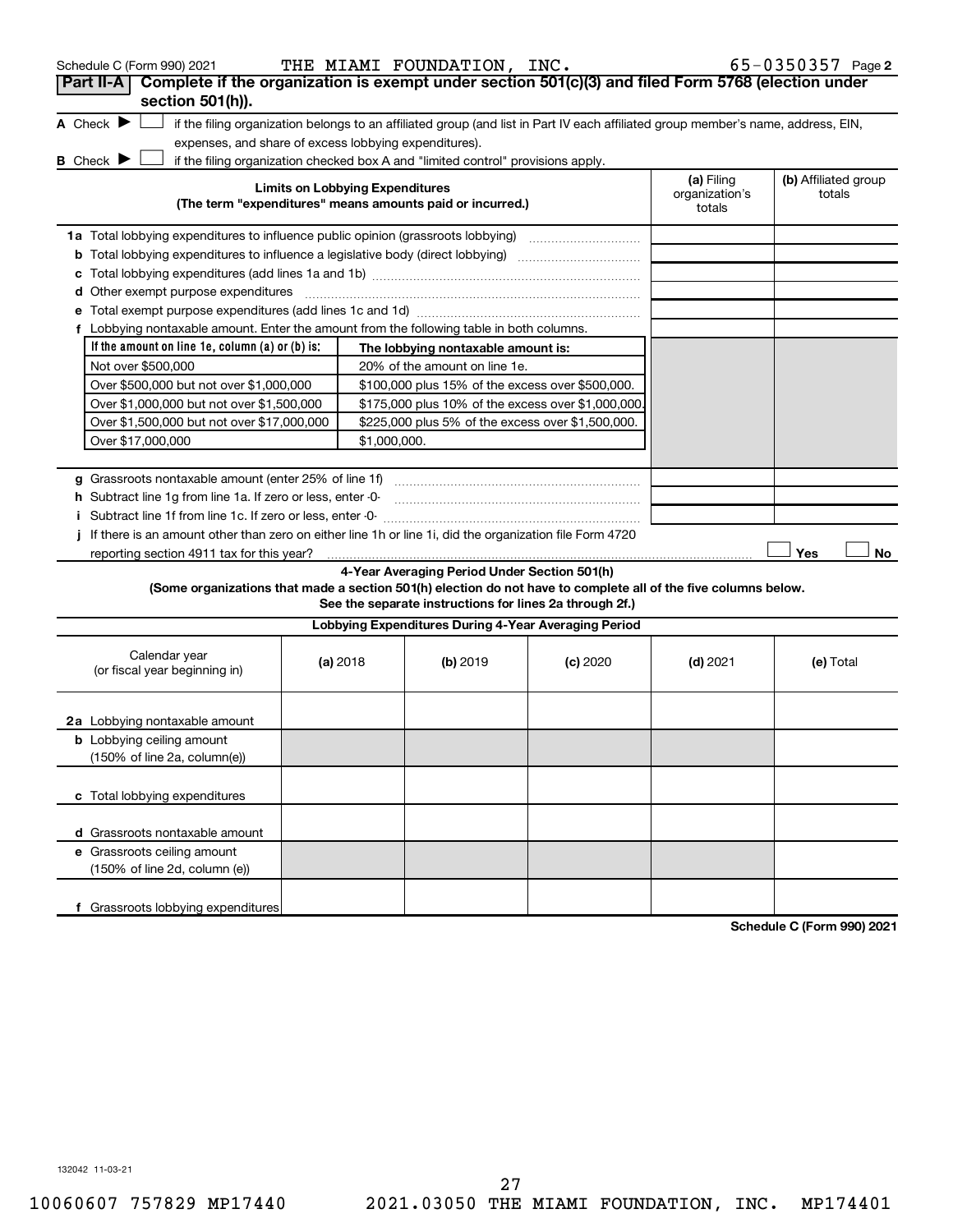#### **Part II-B Complete if the organization is exempt under section 501(c)(3) and has NOT filed Form 5768 (election under section 501(h)).**

|                | For each "Yes" response on lines 1a through 1i below, provide in Part IV a detailed description                                                              |                       | (a)                        | (b)        |                  |
|----------------|--------------------------------------------------------------------------------------------------------------------------------------------------------------|-----------------------|----------------------------|------------|------------------|
|                | of the lobbying activity.                                                                                                                                    | Yes                   | No                         | Amount     |                  |
| 1              | During the year, did the filing organization attempt to influence foreign, national, state, or                                                               |                       |                            |            |                  |
|                | local legislation, including any attempt to influence public opinion on a legislative matter                                                                 |                       |                            |            |                  |
|                | or referendum, through the use of:                                                                                                                           |                       |                            |            |                  |
|                |                                                                                                                                                              |                       | х                          |            |                  |
|                | <b>b</b> Paid staff or management (include compensation in expenses reported on lines 1c through 1i)?                                                        | $\overline{\text{x}}$ |                            |            |                  |
|                |                                                                                                                                                              |                       | х<br>$\overline{\text{x}}$ |            |                  |
|                |                                                                                                                                                              |                       | $\overline{\text{x}}$      |            |                  |
|                |                                                                                                                                                              |                       | х                          |            |                  |
|                |                                                                                                                                                              | X                     |                            |            |                  |
|                | g Direct contact with legislators, their staffs, government officials, or a legislative body?                                                                |                       | X                          |            |                  |
|                | h Rallies, demonstrations, seminars, conventions, speeches, lectures, or any similar means?                                                                  |                       | $\overline{\text{x}}$      |            |                  |
|                | <i>i</i> Other activities?                                                                                                                                   |                       |                            |            | $\overline{0}$ . |
|                | 2a Did the activities in line 1 cause the organization to be not described in section 501(c)(3)?                                                             |                       | x                          |            |                  |
|                |                                                                                                                                                              |                       |                            |            |                  |
|                | c If "Yes," enter the amount of any tax incurred by organization managers under section 4912                                                                 |                       |                            |            |                  |
|                | d If the filing organization incurred a section 4912 tax, did it file Form 4720 for this year?                                                               |                       |                            |            |                  |
|                | $501(c)(6)$ .                                                                                                                                                |                       |                            | <b>Yes</b> | No               |
|                |                                                                                                                                                              |                       | $\mathbf{1}$               |            |                  |
| 1.<br>2        |                                                                                                                                                              |                       | $\overline{2}$             |            |                  |
| 3              | Did the organization agree to carry over lobbying and political campaign activity expenditures from the prior year?                                          |                       | 3                          |            |                  |
|                | Part III-B Complete if the organization is exempt under section 501(c)(4), section 501(c)(5), or section                                                     |                       |                            |            |                  |
|                | 501(c)(6) and if either (a) BOTH Part III-A, lines 1 and 2, are answered "No" OR (b) Part III-A, line 3, is<br>answered "Yes."                               |                       |                            |            |                  |
| 1.             | Dues, assessments and similar amounts from members [11,11] was accommodated by the system of the system of the                                               |                       | 1                          |            |                  |
| $\mathbf{2}$   | Section 162(e) nondeductible lobbying and political expenditures (do not include amounts of political                                                        |                       |                            |            |                  |
|                | expenses for which the section 527(f) tax was paid).                                                                                                         |                       |                            |            |                  |
|                |                                                                                                                                                              |                       | 2a                         |            |                  |
|                | <b>b</b> Carryover from last year <b>contract to contract the contract of contract to contract the contract of contract to</b>                               |                       | 2 <sub>b</sub>             |            |                  |
|                |                                                                                                                                                              |                       | 2c                         |            |                  |
| з              | Aggregate amount reported in section 6033(e)(1)(A) notices of nondeductible section 162(e) dues manufaction of                                               |                       | 3                          |            |                  |
| 4              | If notices were sent and the amount on line 2c exceeds the amount on line 3, what portion of the excess                                                      |                       |                            |            |                  |
|                | does the organization agree to carryover to the reasonable estimate of nondeductible lobbying and political                                                  |                       |                            |            |                  |
|                |                                                                                                                                                              |                       | 4                          |            |                  |
|                |                                                                                                                                                              |                       | 5                          |            |                  |
| <b>Part IV</b> | <b>Supplemental Information</b>                                                                                                                              |                       |                            |            |                  |
|                | Provide the descriptions required for Part I-A, line 1; Part I-B, line 4; Part I-C, line 5; Part II-A (affiliated group list); Part II-A, lines 1 and 2 (See |                       |                            |            |                  |
|                | instructions); and Part II-B, line 1. Also, complete this part for any additional information.                                                               |                       |                            |            |                  |

PART II-B, LINE 1, LOBBYING ACTIVITIES:

LOCAL FUNDING ALLOCATIONS TOWARDS PARKS AND COVID RECOVERY PROGRAMS.

132043 11-03-21

**Schedule C (Form 990) 2021**

28

10060607 757829 MP17440 2021.03050 THE MIAMI FOUNDATION, INC. MP174401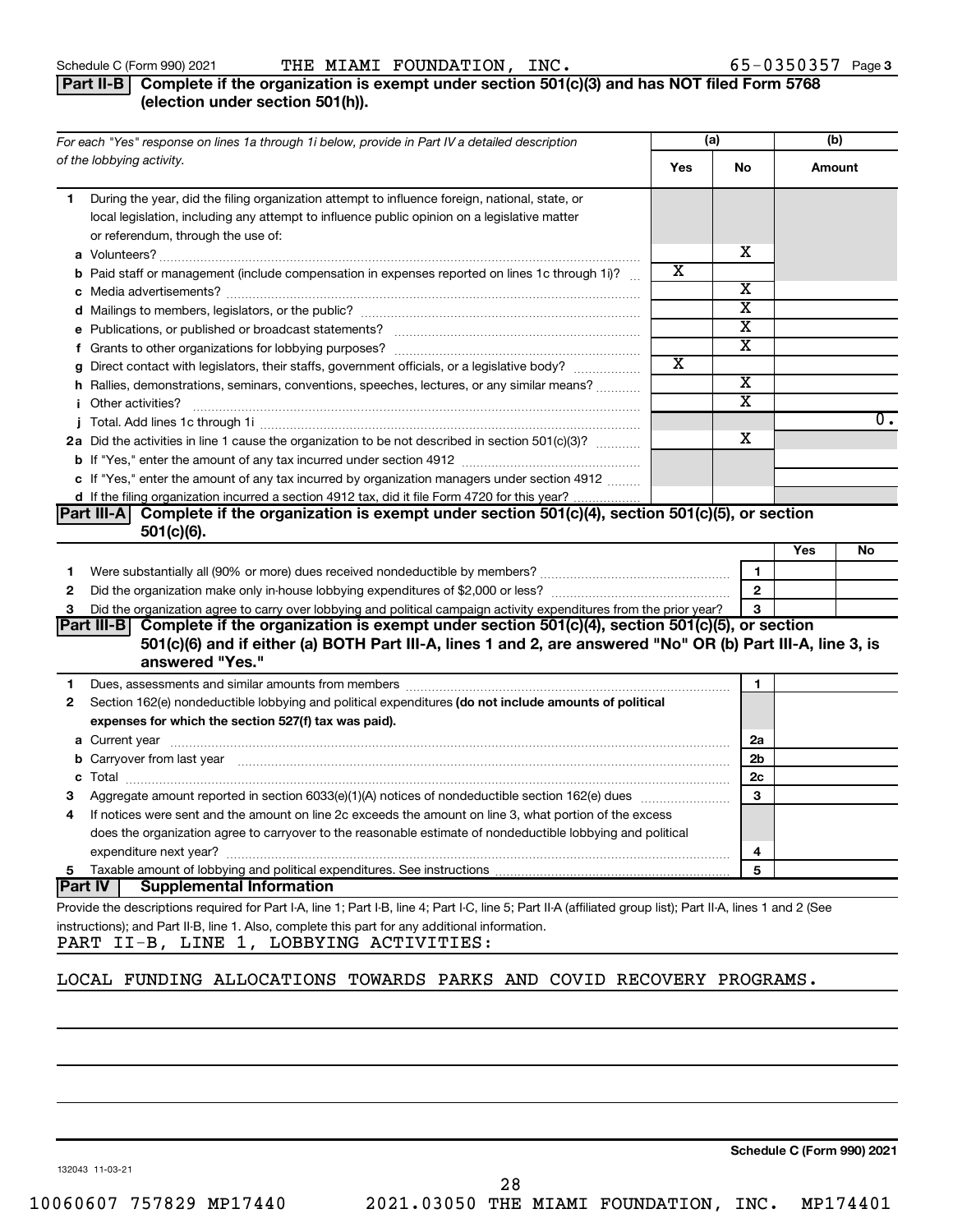Department of the Treasury Internal Revenue Service

| (Form 990) |  |
|------------|--|
|------------|--|

**| Complete if the organization answered "Yes" on Form 990, Part IV, line 6, 7, 8, 9, 10, 11a, 11b, 11c, 11d, 11e, 11f, 12a, or 12b. SCHEDULE D Supplemental Financial Statements**<br> **Form 990 Example 5 2021**<br>
Part IV. line 6, 7, 8, 9, 10, 11a, 11b, 11c, 11d, 11e, 11f, 12a, or 12b.

**| Attach to Form 990. |Go to www.irs.gov/Form990 for instructions and the latest information.** OMB No. 1545-0047 **Open to Public Inspection**

Name of the organization<br> **Employer identification number**<br> **Employer identification number**<br> **Employer identification number**<br> **Employer identification number**<br> **Employer identification number** THE MIAMI FOUNDATION, INC.

| 1                |                                                                                                                                                                                                                                | (a) Donor advised funds                                                                                                             | (b) Funds and other accounts                       |
|------------------|--------------------------------------------------------------------------------------------------------------------------------------------------------------------------------------------------------------------------------|-------------------------------------------------------------------------------------------------------------------------------------|----------------------------------------------------|
|                  |                                                                                                                                                                                                                                | 262                                                                                                                                 |                                                    |
| 2                | Aggregate value of contributions to (during year)                                                                                                                                                                              | 57,938,511.                                                                                                                         |                                                    |
| 3                | Aggregate value of grants from (during year)                                                                                                                                                                                   | 28,867,464.                                                                                                                         |                                                    |
| 4                |                                                                                                                                                                                                                                | 179,482,965.                                                                                                                        |                                                    |
| 5                | Did the organization inform all donors and donor advisors in writing that the assets held in donor advised funds                                                                                                               |                                                                                                                                     |                                                    |
|                  |                                                                                                                                                                                                                                |                                                                                                                                     | $\boxed{\text{X}}$ Yes                             |
| 6                | Did the organization inform all grantees, donors, and donor advisors in writing that grant funds can be used only                                                                                                              |                                                                                                                                     |                                                    |
|                  | for charitable purposes and not for the benefit of the donor or donor advisor, or for any other purpose conferring                                                                                                             |                                                                                                                                     |                                                    |
|                  |                                                                                                                                                                                                                                |                                                                                                                                     | $\overline{\text{X}}$ Yes                          |
|                  | Part II<br>Conservation Easements. Complete if the organization answered "Yes" on Form 990, Part IV, line 7.                                                                                                                   |                                                                                                                                     |                                                    |
| 1.               | Purpose(s) of conservation easements held by the organization (check all that apply).                                                                                                                                          |                                                                                                                                     |                                                    |
|                  | Preservation of land for public use (for example, recreation or education)                                                                                                                                                     |                                                                                                                                     | Preservation of a historically important land area |
|                  | Protection of natural habitat                                                                                                                                                                                                  |                                                                                                                                     | Preservation of a certified historic structure     |
|                  | Preservation of open space                                                                                                                                                                                                     |                                                                                                                                     |                                                    |
| 2                | Complete lines 2a through 2d if the organization held a qualified conservation contribution in the form of a conservation easement on the last                                                                                 |                                                                                                                                     |                                                    |
|                  | day of the tax year.                                                                                                                                                                                                           |                                                                                                                                     | Held at the End of the Tax Year                    |
| а                |                                                                                                                                                                                                                                |                                                                                                                                     | 2a                                                 |
|                  | Total acreage restricted by conservation easements [11] matter continuum matter of the stricture of the stricture of the stricture of the stricture of the stricture of the stricture of the stricture of the stricture of the |                                                                                                                                     | 2 <sub>b</sub>                                     |
|                  |                                                                                                                                                                                                                                |                                                                                                                                     | 2c                                                 |
| d                | Number of conservation easements included in (c) acquired after 7/25/06, and not on a historic structure                                                                                                                       |                                                                                                                                     |                                                    |
|                  | listed in the National Register [11, 120] and the National Register [11, 120] and the National Register [11, 1                                                                                                                 |                                                                                                                                     | 2d                                                 |
| 3                | Number of conservation easements modified, transferred, released, extinguished, or terminated by the organization during the tax                                                                                               |                                                                                                                                     |                                                    |
|                  | year                                                                                                                                                                                                                           |                                                                                                                                     |                                                    |
| 4                | Number of states where property subject to conservation easement is located >                                                                                                                                                  |                                                                                                                                     |                                                    |
| 5                | Does the organization have a written policy regarding the periodic monitoring, inspection, handling of                                                                                                                         |                                                                                                                                     |                                                    |
|                  | violations, and enforcement of the conservation easements it holds?                                                                                                                                                            |                                                                                                                                     | Yes                                                |
| 6                | Staff and volunteer hours devoted to monitoring, inspecting, handling of violations, and enforcing conservation easements during the year                                                                                      |                                                                                                                                     |                                                    |
|                  |                                                                                                                                                                                                                                |                                                                                                                                     |                                                    |
|                  |                                                                                                                                                                                                                                |                                                                                                                                     |                                                    |
|                  |                                                                                                                                                                                                                                |                                                                                                                                     |                                                    |
|                  |                                                                                                                                                                                                                                | Amount of expenses incurred in monitoring, inspecting, handling of violations, and enforcing conservation easements during the year |                                                    |
|                  | $\blacktriangleright$ s                                                                                                                                                                                                        |                                                                                                                                     |                                                    |
|                  | Does each conservation easement reported on line 2(d) above satisfy the requirements of section 170(h)(4)(B)(i)                                                                                                                |                                                                                                                                     |                                                    |
|                  |                                                                                                                                                                                                                                |                                                                                                                                     | Yes                                                |
|                  | In Part XIII, describe how the organization reports conservation easements in its revenue and expense statement and                                                                                                            |                                                                                                                                     |                                                    |
|                  | balance sheet, and include, if applicable, the text of the footnote to the organization's financial statements that describes the                                                                                              |                                                                                                                                     |                                                    |
|                  | organization's accounting for conservation easements.<br>Part III                                                                                                                                                              |                                                                                                                                     |                                                    |
|                  | Organizations Maintaining Collections of Art, Historical Treasures, or Other Similar Assets.                                                                                                                                   |                                                                                                                                     |                                                    |
|                  | Complete if the organization answered "Yes" on Form 990, Part IV, line 8.                                                                                                                                                      |                                                                                                                                     |                                                    |
|                  | 1a If the organization elected, as permitted under FASB ASC 958, not to report in its revenue statement and balance sheet works                                                                                                |                                                                                                                                     |                                                    |
|                  | of art, historical treasures, or other similar assets held for public exhibition, education, or research in furtherance of public                                                                                              |                                                                                                                                     |                                                    |
|                  | service, provide in Part XIII the text of the footnote to its financial statements that describes these items.                                                                                                                 |                                                                                                                                     |                                                    |
|                  | b If the organization elected, as permitted under FASB ASC 958, to report in its revenue statement and balance sheet works of                                                                                                  |                                                                                                                                     |                                                    |
|                  | art, historical treasures, or other similar assets held for public exhibition, education, or research in furtherance of public service,                                                                                        |                                                                                                                                     |                                                    |
|                  | provide the following amounts relating to these items:                                                                                                                                                                         |                                                                                                                                     |                                                    |
|                  |                                                                                                                                                                                                                                |                                                                                                                                     |                                                    |
|                  |                                                                                                                                                                                                                                |                                                                                                                                     | $\blacktriangleright$ \$                           |
|                  | If the organization received or held works of art, historical treasures, or other similar assets for financial gain, provide                                                                                                   |                                                                                                                                     |                                                    |
|                  | the following amounts required to be reported under FASB ASC 958 relating to these items:                                                                                                                                      |                                                                                                                                     |                                                    |
|                  |                                                                                                                                                                                                                                |                                                                                                                                     | $\blacktriangleright$ \$                           |
|                  |                                                                                                                                                                                                                                |                                                                                                                                     | $\blacktriangleright$ s                            |
| 7<br>8<br>9<br>2 | LHA For Paperwork Reduction Act Notice, see the Instructions for Form 990.<br>132051 10-28-21                                                                                                                                  |                                                                                                                                     | Schedule D (Form 990) 2021                         |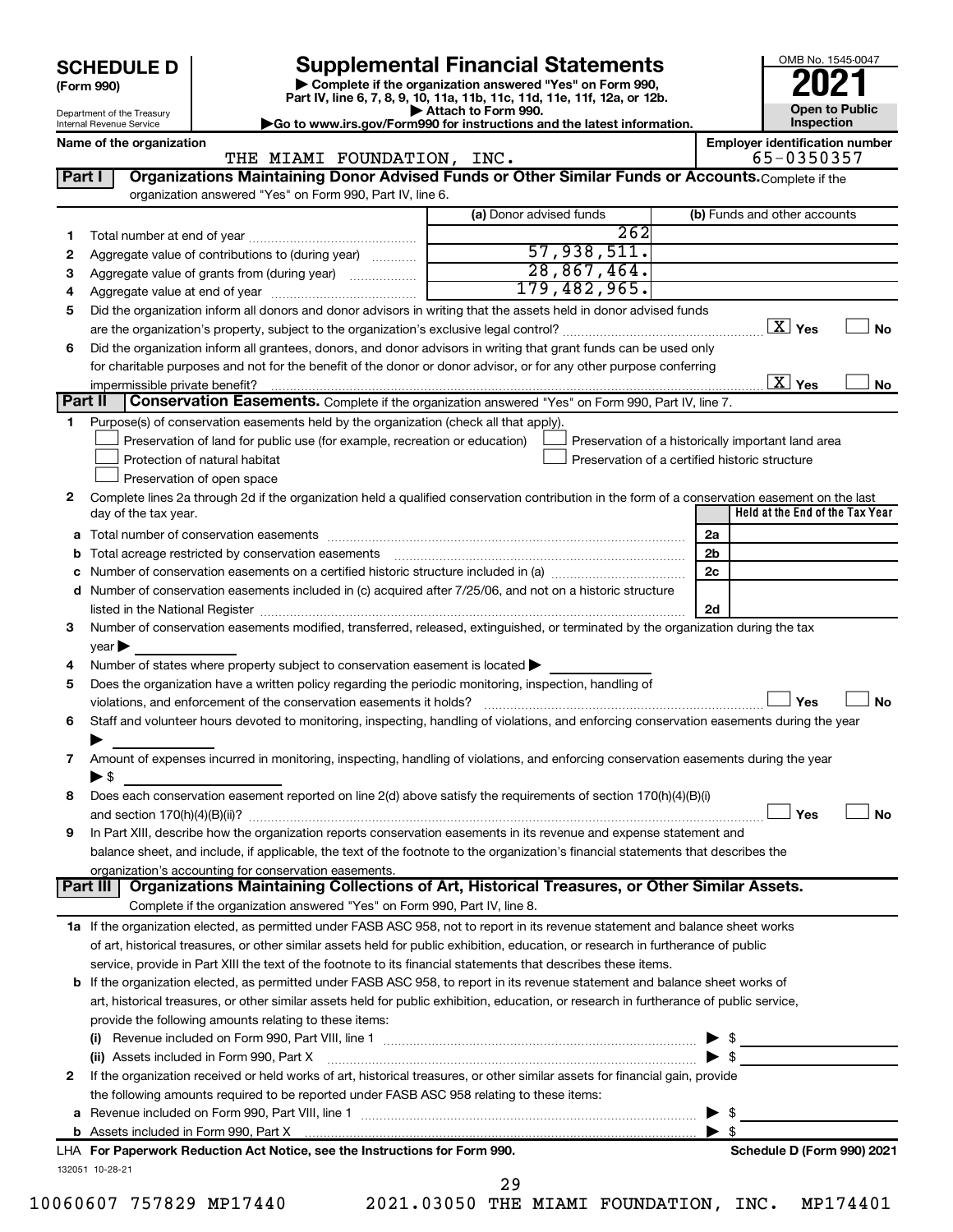|        | Schedule D (Form 990) 2021<br>Part III   Organizations Maintaining Collections of Art, Historical Treasures, or Other Similar Assets (continued)                                                                              | THE MIAMI FOUNDATION, INC. |   |                |                                                                                                                                                                                                                               |                 |                | 65-0350357 Page 2       |
|--------|-------------------------------------------------------------------------------------------------------------------------------------------------------------------------------------------------------------------------------|----------------------------|---|----------------|-------------------------------------------------------------------------------------------------------------------------------------------------------------------------------------------------------------------------------|-----------------|----------------|-------------------------|
|        |                                                                                                                                                                                                                               |                            |   |                |                                                                                                                                                                                                                               |                 |                |                         |
| 3      | Using the organization's acquisition, accession, and other records, check any of the following that make significant use of its                                                                                               |                            |   |                |                                                                                                                                                                                                                               |                 |                |                         |
|        | collection items (check all that apply):                                                                                                                                                                                      |                            |   |                |                                                                                                                                                                                                                               |                 |                |                         |
| a      | Public exhibition                                                                                                                                                                                                             |                            | d |                | Loan or exchange program                                                                                                                                                                                                      |                 |                |                         |
| b      | Scholarly research                                                                                                                                                                                                            | e                          |   |                | Other and the contract of the contract of the contract of the contract of the contract of the contract of the contract of the contract of the contract of the contract of the contract of the contract of the contract of the |                 |                |                         |
| c      | Preservation for future generations                                                                                                                                                                                           |                            |   |                |                                                                                                                                                                                                                               |                 |                |                         |
| 4      | Provide a description of the organization's collections and explain how they further the organization's exempt purpose in Part XIII.                                                                                          |                            |   |                |                                                                                                                                                                                                                               |                 |                |                         |
| 5      | During the year, did the organization solicit or receive donations of art, historical treasures, or other similar assets                                                                                                      |                            |   |                |                                                                                                                                                                                                                               |                 |                |                         |
|        |                                                                                                                                                                                                                               |                            |   |                |                                                                                                                                                                                                                               |                 | Yes            | No                      |
|        | Part IV<br><b>Escrow and Custodial Arrangements.</b> Complete if the organization answered "Yes" on Form 990, Part IV, line 9, or<br>reported an amount on Form 990, Part X, line 21.                                         |                            |   |                |                                                                                                                                                                                                                               |                 |                |                         |
|        |                                                                                                                                                                                                                               |                            |   |                |                                                                                                                                                                                                                               |                 |                |                         |
|        | 1a Is the organization an agent, trustee, custodian or other intermediary for contributions or other assets not included                                                                                                      |                            |   |                |                                                                                                                                                                                                                               |                 |                | $\boxed{\text{X}}$ No   |
|        |                                                                                                                                                                                                                               |                            |   |                |                                                                                                                                                                                                                               |                 | Yes            |                         |
|        | b If "Yes," explain the arrangement in Part XIII and complete the following table:                                                                                                                                            |                            |   |                |                                                                                                                                                                                                                               |                 |                |                         |
|        |                                                                                                                                                                                                                               |                            |   |                |                                                                                                                                                                                                                               |                 | Amount         |                         |
|        |                                                                                                                                                                                                                               |                            |   |                |                                                                                                                                                                                                                               | 1c              |                | 24,999,152.             |
|        |                                                                                                                                                                                                                               |                            |   |                |                                                                                                                                                                                                                               | 1d              |                | 5,061,223.              |
|        | e Distributions during the year manufactured and continuum control of the control of the control of the state of the control of the control of the control of the control of the control of the control of the control of the |                            |   |                |                                                                                                                                                                                                                               | 1e              |                | 1,558,922.              |
| f.     |                                                                                                                                                                                                                               |                            |   |                |                                                                                                                                                                                                                               | 1f              |                | 28,501,453.             |
|        | 2a Did the organization include an amount on Form 990, Part X, line 21, for escrow or custodial account liability?                                                                                                            |                            |   |                |                                                                                                                                                                                                                               |                 | $X$ Yes        | $\Box$ No               |
|        |                                                                                                                                                                                                                               |                            |   |                |                                                                                                                                                                                                                               |                 |                | $\overline{\mathbf{x}}$ |
| Part V | <b>Endowment Funds.</b> Complete if the organization answered "Yes" on Form 990, Part IV, line 10.                                                                                                                            |                            |   |                |                                                                                                                                                                                                                               |                 |                |                         |
|        |                                                                                                                                                                                                                               | (a) Current year           |   | (b) Prior year | (c) Two years back (d) Three years back (e) Four years back                                                                                                                                                                   |                 |                |                         |
|        | 1a Beginning of year balance                                                                                                                                                                                                  |                            |   |                |                                                                                                                                                                                                                               |                 |                |                         |
|        |                                                                                                                                                                                                                               |                            |   |                |                                                                                                                                                                                                                               |                 |                |                         |
|        | c Net investment earnings, gains, and losses                                                                                                                                                                                  |                            |   |                |                                                                                                                                                                                                                               |                 |                |                         |
|        |                                                                                                                                                                                                                               |                            |   |                |                                                                                                                                                                                                                               |                 |                |                         |
|        | e Other expenditures for facilities                                                                                                                                                                                           |                            |   |                |                                                                                                                                                                                                                               |                 |                |                         |
|        | and programs                                                                                                                                                                                                                  |                            |   |                |                                                                                                                                                                                                                               |                 |                |                         |
|        |                                                                                                                                                                                                                               |                            |   |                |                                                                                                                                                                                                                               |                 |                |                         |
| g      |                                                                                                                                                                                                                               |                            |   |                |                                                                                                                                                                                                                               |                 |                |                         |
| 2      | Provide the estimated percentage of the current year end balance (line 1g, column (a)) held as:                                                                                                                               |                            |   |                |                                                                                                                                                                                                                               |                 |                |                         |
|        | a Board designated or quasi-endowment                                                                                                                                                                                         |                            | % |                |                                                                                                                                                                                                                               |                 |                |                         |
|        | <b>b</b> Permanent endowment $\blacktriangleright$                                                                                                                                                                            | %                          |   |                |                                                                                                                                                                                                                               |                 |                |                         |
|        | <b>c</b> Term endowment $\blacktriangleright$                                                                                                                                                                                 | %                          |   |                |                                                                                                                                                                                                                               |                 |                |                         |
|        | The percentages on lines 2a, 2b, and 2c should equal 100%.                                                                                                                                                                    |                            |   |                |                                                                                                                                                                                                                               |                 |                |                         |
|        | 3a Are there endowment funds not in the possession of the organization that are held and administered for the organization                                                                                                    |                            |   |                |                                                                                                                                                                                                                               |                 |                |                         |
|        | by:                                                                                                                                                                                                                           |                            |   |                |                                                                                                                                                                                                                               |                 |                | Yes<br>No               |
|        | (i)                                                                                                                                                                                                                           |                            |   |                |                                                                                                                                                                                                                               |                 | 3a(i)          |                         |
|        |                                                                                                                                                                                                                               |                            |   |                |                                                                                                                                                                                                                               |                 | 3a(ii)         |                         |
|        |                                                                                                                                                                                                                               |                            |   |                |                                                                                                                                                                                                                               |                 | 3b             |                         |
| 4      | Describe in Part XIII the intended uses of the organization's endowment funds.                                                                                                                                                |                            |   |                |                                                                                                                                                                                                                               |                 |                |                         |
|        | Land, Buildings, and Equipment.<br><b>Part VI</b>                                                                                                                                                                             |                            |   |                |                                                                                                                                                                                                                               |                 |                |                         |
|        | Complete if the organization answered "Yes" on Form 990, Part IV, line 11a. See Form 990, Part X, line 10.                                                                                                                    |                            |   |                |                                                                                                                                                                                                                               |                 |                |                         |
|        | Description of property                                                                                                                                                                                                       | (a) Cost or other          |   |                | (b) Cost or other                                                                                                                                                                                                             | (c) Accumulated | (d) Book value |                         |
|        |                                                                                                                                                                                                                               | basis (investment)         |   | basis (other)  |                                                                                                                                                                                                                               | depreciation    |                |                         |
|        |                                                                                                                                                                                                                               |                            |   |                |                                                                                                                                                                                                                               |                 |                |                         |
|        |                                                                                                                                                                                                                               |                            |   |                |                                                                                                                                                                                                                               |                 |                |                         |
|        |                                                                                                                                                                                                                               |                            |   |                | 705,975.                                                                                                                                                                                                                      | 481,388.        |                | 224,587.                |
|        |                                                                                                                                                                                                                               |                            |   |                | 472,526.                                                                                                                                                                                                                      | 382,832.        |                | 89,694.                 |
|        |                                                                                                                                                                                                                               |                            |   |                |                                                                                                                                                                                                                               |                 |                |                         |
|        | Total. Add lines 1a through 1e. (Column (d) must equal Form 990, Part X, column (B), line 10c.)                                                                                                                               |                            |   |                |                                                                                                                                                                                                                               | ▶               |                | 314, 281.               |
|        |                                                                                                                                                                                                                               |                            |   |                |                                                                                                                                                                                                                               |                 |                |                         |

**Schedule D (Form 990) 2021**

132052 10-28-21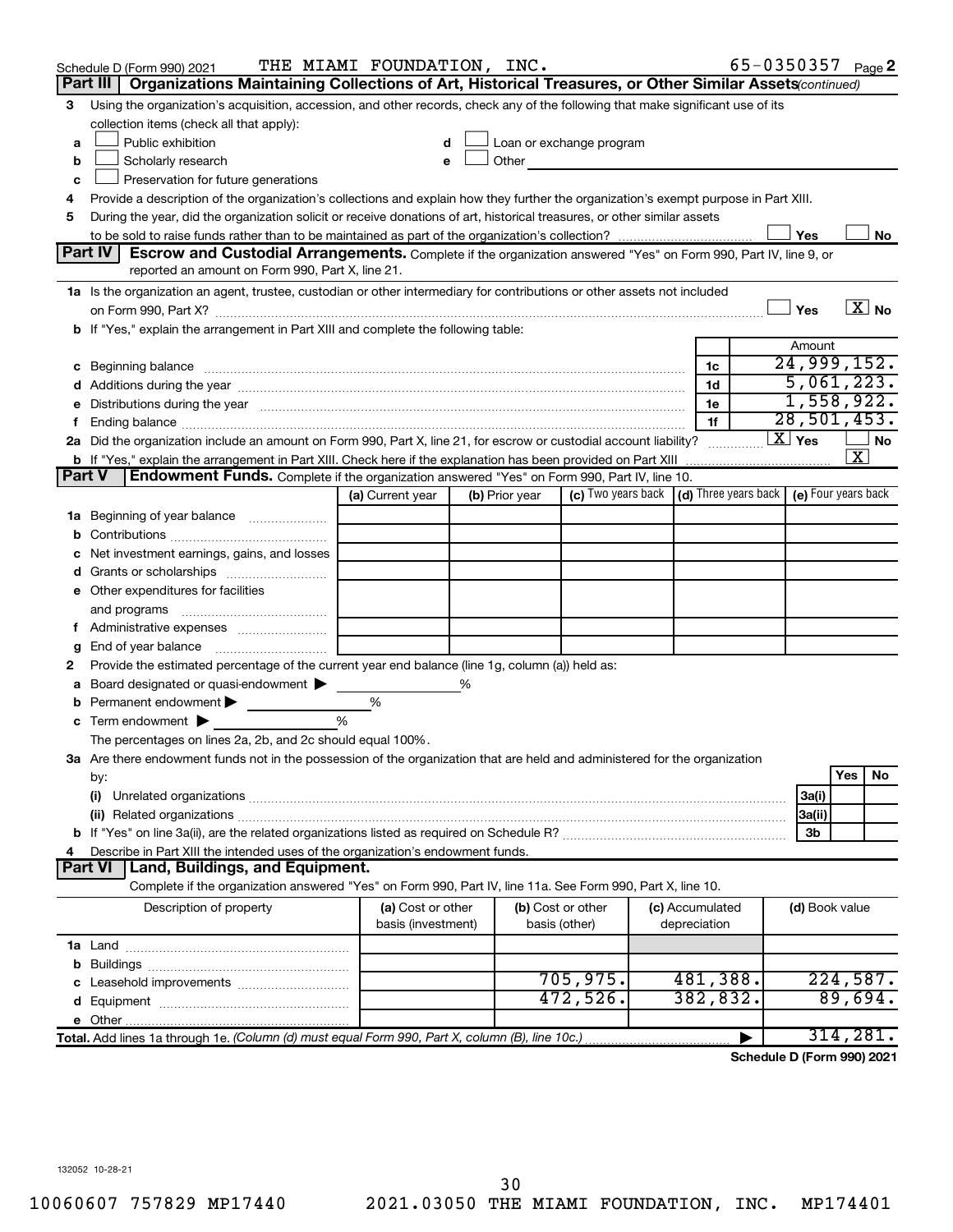| Schedule D (Form 990) 2021                                                                                                                           | THE MIAMI FOUNDATION, INC. |                                                           | 65-0350357 Page 3   |
|------------------------------------------------------------------------------------------------------------------------------------------------------|----------------------------|-----------------------------------------------------------|---------------------|
| <b>Investments - Other Securities.</b><br><b>Part VII</b>                                                                                            |                            |                                                           |                     |
| Complete if the organization answered "Yes" on Form 990, Part IV, line 11b. See Form 990, Part X, line 12.                                           |                            |                                                           |                     |
| (a) Description of security or category (including name of security)                                                                                 | (b) Book value             | (c) Method of valuation: Cost or end-of-year market value |                     |
| (1) Financial derivatives                                                                                                                            |                            |                                                           |                     |
| (2) Closely held equity interests                                                                                                                    |                            |                                                           |                     |
| (3) Other                                                                                                                                            |                            |                                                           |                     |
| ALTERNATIVES & PRIVATE<br>(A)                                                                                                                        |                            |                                                           |                     |
| EQUITIES<br>(B)                                                                                                                                      | 50,417,497.                | END-OF-YEAR MARKET VALUE                                  |                     |
| (C)                                                                                                                                                  |                            |                                                           |                     |
| (D)                                                                                                                                                  |                            |                                                           |                     |
| (E)                                                                                                                                                  |                            |                                                           |                     |
| (F)                                                                                                                                                  |                            |                                                           |                     |
| (G)                                                                                                                                                  |                            |                                                           |                     |
| (H)                                                                                                                                                  |                            |                                                           |                     |
| <b>Total.</b> (Col. (b) must equal Form 990, Part X, col. (B) line 12.) $\blacktriangleright$<br>Part VIII Investments - Program Related.            | 50,417,497.                |                                                           |                     |
| Complete if the organization answered "Yes" on Form 990, Part IV, line 11c. See Form 990, Part X, line 13.                                           |                            |                                                           |                     |
| (a) Description of investment                                                                                                                        | (b) Book value             | (c) Method of valuation: Cost or end-of-year market value |                     |
|                                                                                                                                                      |                            |                                                           |                     |
| (1)                                                                                                                                                  |                            |                                                           |                     |
| (2)                                                                                                                                                  |                            |                                                           |                     |
| (3)                                                                                                                                                  |                            |                                                           |                     |
| (4)<br>(5)                                                                                                                                           |                            |                                                           |                     |
| (6)                                                                                                                                                  |                            |                                                           |                     |
| (7)                                                                                                                                                  |                            |                                                           |                     |
| (8)                                                                                                                                                  |                            |                                                           |                     |
| (9)                                                                                                                                                  |                            |                                                           |                     |
| <b>Total.</b> (Col. (b) must equal Form 990, Part X, col. (B) line 13.)                                                                              |                            |                                                           |                     |
| <b>Other Assets.</b><br>Part $ X $                                                                                                                   |                            |                                                           |                     |
| Complete if the organization answered "Yes" on Form 990, Part IV, line 11d. See Form 990, Part X, line 15.                                           |                            |                                                           |                     |
|                                                                                                                                                      | (a) Description            |                                                           | (b) Book value      |
| (1)                                                                                                                                                  |                            |                                                           |                     |
| (2)                                                                                                                                                  |                            |                                                           |                     |
| (3)                                                                                                                                                  |                            |                                                           |                     |
| (4)                                                                                                                                                  |                            |                                                           |                     |
| (5)                                                                                                                                                  |                            |                                                           |                     |
| (6)                                                                                                                                                  |                            |                                                           |                     |
| (7)                                                                                                                                                  |                            |                                                           |                     |
| (8)                                                                                                                                                  |                            |                                                           |                     |
| (9)                                                                                                                                                  |                            |                                                           |                     |
| Total. (Column (b) must equal Form 990, Part X, col. (B) line 15.)                                                                                   |                            |                                                           |                     |
| <b>Other Liabilities.</b><br>Part X                                                                                                                  |                            |                                                           |                     |
| Complete if the organization answered "Yes" on Form 990, Part IV, line 11e or 11f. See Form 990, Part X, line 25.                                    |                            |                                                           |                     |
| (a) Description of liability<br>1.                                                                                                                   |                            |                                                           | (b) Book value      |
| (1)<br>Federal income taxes                                                                                                                          |                            |                                                           |                     |
| LIABILITIES UNDER ANNUITIES<br>(2)                                                                                                                   |                            |                                                           | 6,751,681.          |
| (3)                                                                                                                                                  |                            |                                                           |                     |
| (4)                                                                                                                                                  |                            |                                                           |                     |
| (5)                                                                                                                                                  |                            |                                                           |                     |
| (6)                                                                                                                                                  |                            |                                                           |                     |
| (7)                                                                                                                                                  |                            |                                                           |                     |
| (8)                                                                                                                                                  |                            |                                                           |                     |
| (9)                                                                                                                                                  |                            |                                                           | 6,751,681.          |
| 2. Liability for uncertain tax positions. In Part XIII, provide the text of the footnote to the organization's financial statements that reports the |                            |                                                           |                     |
| organization's liability for uncertain tax positions under FASB ASC 740. Check here if the text of the footnote has been provided in Part XIII       |                            |                                                           | $\lfloor x \rfloor$ |

**Schedule D (Form 990) 2021**

132053 10-28-21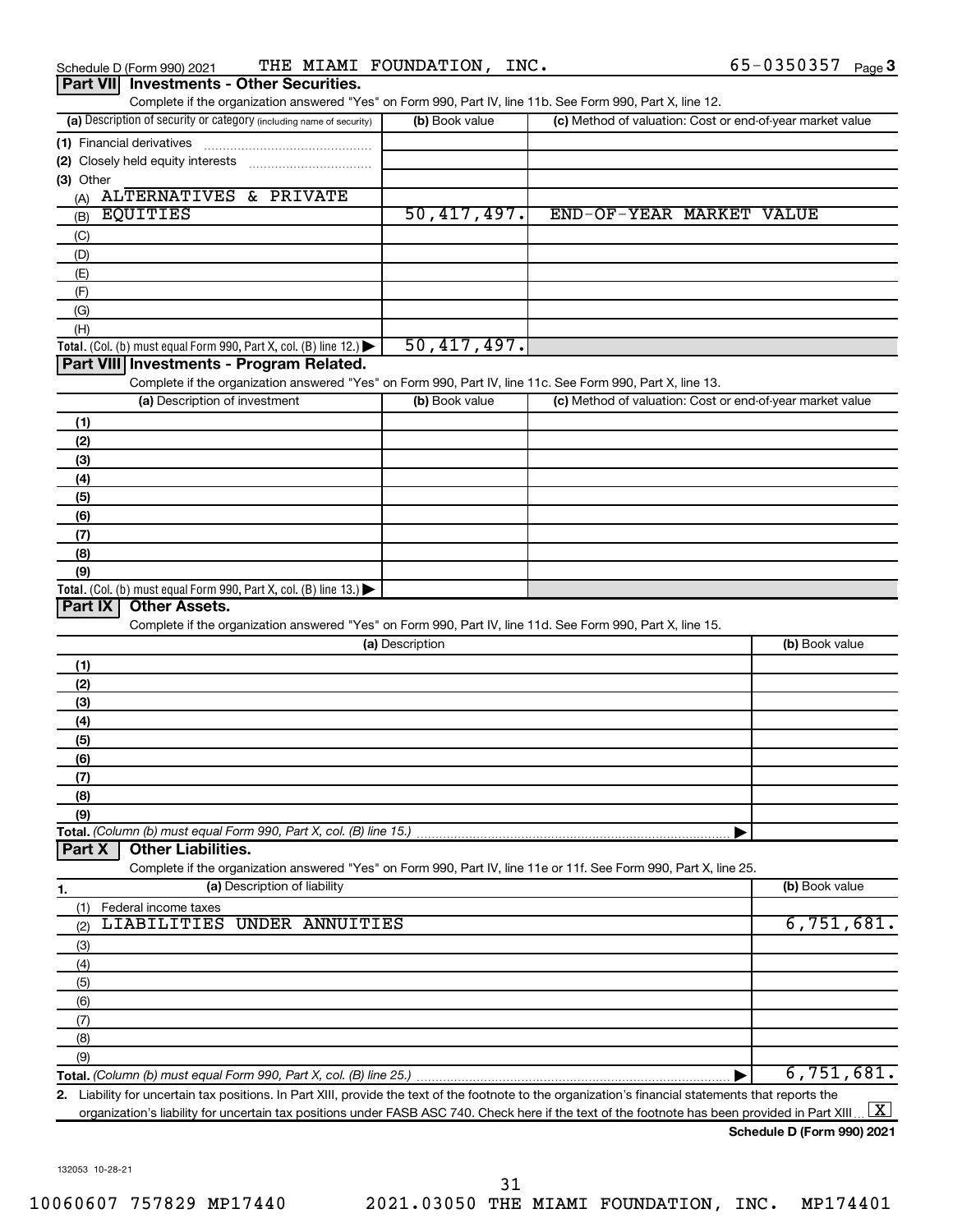|    | THE MIAMI FOUNDATION, INC.<br>Schedule D (Form 990) 2021                                                                                                                                                                       |                | 65-0350357     | Page 4 |
|----|--------------------------------------------------------------------------------------------------------------------------------------------------------------------------------------------------------------------------------|----------------|----------------|--------|
|    | Part XI   Reconciliation of Revenue per Audited Financial Statements With Revenue per Return.                                                                                                                                  |                |                |        |
|    | Complete if the organization answered "Yes" on Form 990, Part IV, line 12a.                                                                                                                                                    |                |                |        |
| 1  | Total revenue, gains, and other support per audited financial statements [111] [11] Total revenue, gains, and other support per audited financial statements                                                                   |                | $\mathbf{1}$   |        |
| 2  | Amounts included on line 1 but not on Form 990, Part VIII, line 12:                                                                                                                                                            |                |                |        |
| a  | Net unrealized gains (losses) on investments [111] [12] matter contracts and the unrealized gains (losses) on investments [11] matter contracts and the unrealized gains (losses) on investments [11] matter contracts and the | 2a             |                |        |
|    |                                                                                                                                                                                                                                | 2 <sub>b</sub> |                |        |
| c  |                                                                                                                                                                                                                                | 2c             |                |        |
| d  |                                                                                                                                                                                                                                |                |                |        |
| е  |                                                                                                                                                                                                                                |                | 2е             |        |
| 3  |                                                                                                                                                                                                                                |                | 3              |        |
|    | Amounts included on Form 990, Part VIII, line 12, but not on line 1:                                                                                                                                                           |                |                |        |
| а  |                                                                                                                                                                                                                                |                |                |        |
| b  | Other (Describe in Part XIII.) <b>Construction (COSET ACTES)</b> (Describe in Part XIII.)                                                                                                                                      | 4 <sub>b</sub> |                |        |
| c. | Add lines 4a and 4b                                                                                                                                                                                                            |                | 4c             |        |
| 5  |                                                                                                                                                                                                                                |                | 5              |        |
|    | Part XII Reconciliation of Expenses per Audited Financial Statements With Expenses per Return.                                                                                                                                 |                |                |        |
|    | Complete if the organization answered "Yes" on Form 990, Part IV, line 12a.                                                                                                                                                    |                |                |        |
| 1  |                                                                                                                                                                                                                                |                | $\blacksquare$ |        |
| 2  | Amounts included on line 1 but not on Form 990, Part IX, line 25:                                                                                                                                                              |                |                |        |
| a  |                                                                                                                                                                                                                                | 2a             |                |        |
| b  |                                                                                                                                                                                                                                | 2 <sub>b</sub> |                |        |
|    |                                                                                                                                                                                                                                | 2c             |                |        |
|    |                                                                                                                                                                                                                                | 2d             |                |        |
| е  | Add lines 2a through 2d <b>must be a constructed as the constant of the constant of the constant of the construction</b>                                                                                                       |                | 2e             |        |
| 3  | Subtract line 2e from line 1                                                                                                                                                                                                   |                | 3              |        |
| 4  | Amounts included on Form 990, Part IX, line 25, but not on line 1:                                                                                                                                                             |                |                |        |
| a  |                                                                                                                                                                                                                                |                |                |        |
| b  |                                                                                                                                                                                                                                | 4b l           |                |        |
|    | Add lines 4a and 4b                                                                                                                                                                                                            |                | 4c             |        |
|    |                                                                                                                                                                                                                                |                | 5              |        |
|    | Part XIII Supplemental Information.                                                                                                                                                                                            |                |                |        |

Provide the descriptions required for Part II, lines 3, 5, and 9; Part III, lines 1a and 4; Part IV, lines 1b and 2b; Part V, line 4; Part X, line 2; Part XI, lines 2d and 4b; and Part XII, lines 2d and 4b. Also complete this part to provide any additional information.

#### PART IV, LINE 2B:

## THE FOUNDATION IS CUSTODIAN FOR FUNDS HELD IN TRUST AND AS ORGANIZATION ENDOWMENTS.

PART X, LINE 2:

THE FOUNDATION ACCOUNTS FOR UNCERTAINTY IN INCOME TAXES IN ACCORDANCE WITH

GAAP, WHICH REQUIRES RECOGNITION IN THE CONSOLIDATED FINANCIAL STATEMENTS

OF A TAX POSITION ONLY AFTER DETERMINING THAT THE RELEVANT TAX AUTHORITY

WOULD MORE LIKELY THAN NOT SUSTAIN THE POSITION FOLLOWING AN AUDIT. FOR

TAX POSITIONS MEETING THE MORE LIKELY THAN NOT THRESHOLD, THE AMOUNT

RECOGNIZED IN THE CONSOLIDATED FINANCIAL STATEMENTS IS THE LARGEST BENEFIT

132054 10-28-21 **Schedule D (Form 990) 2021** THAT HAS A GREATER THAN 50 PERCENT LIKELIHOOD OF BEING REALIZED UPON

10060607 757829 MP17440 2021.03050 THE MIAMI FOUNDATION, INC. MP174401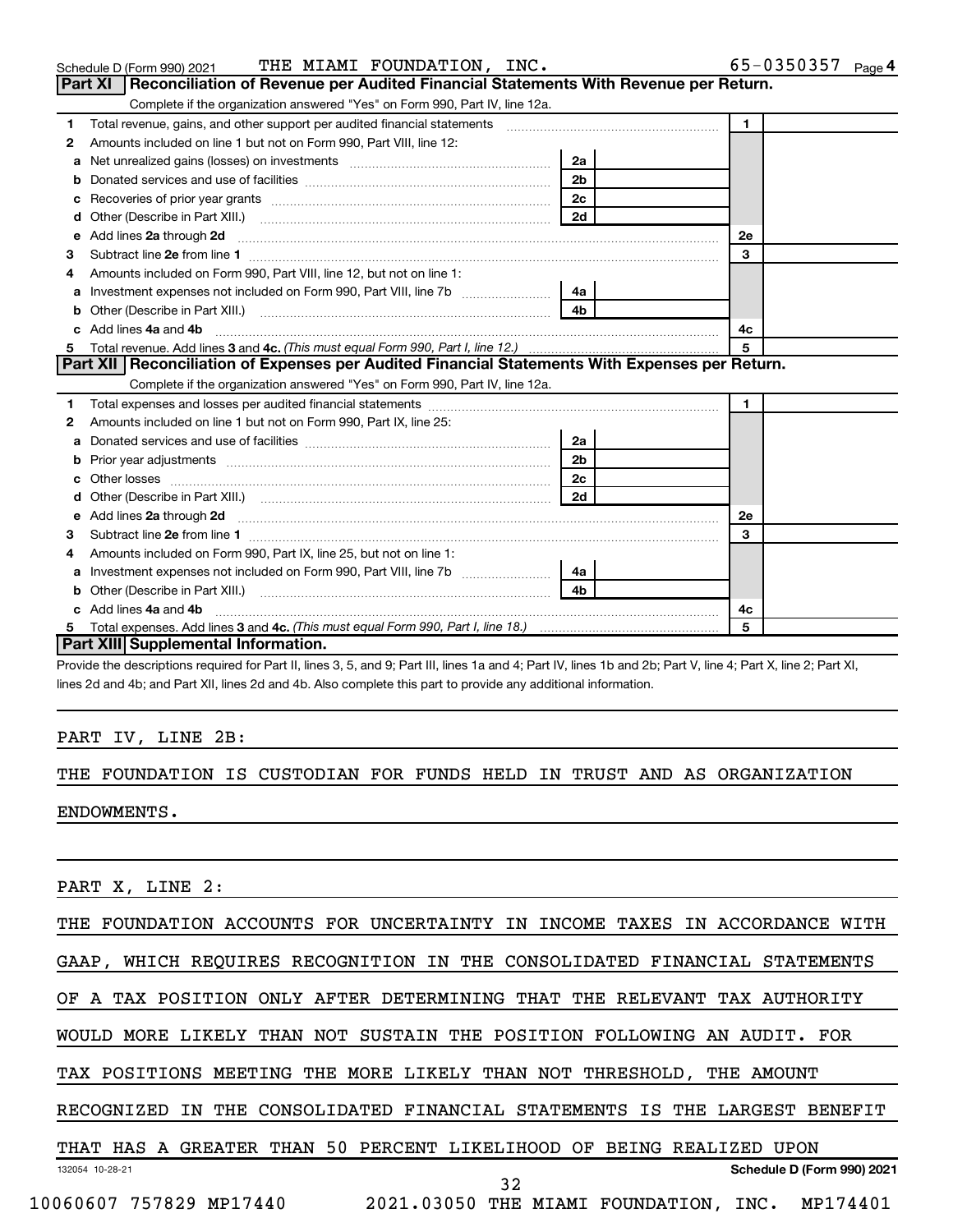*(continued)* **Part XIII Supplemental Information** 

ULTIMATE SETTLEMENT WITH THE RELEVANT TAX AUTHORITY.

THE FOUNDATION HAD NO MATERIAL UNRECOGNIZED TAX BENEFITS AND NO ADJUSTMENTS TO ITS CONSOLIDATED FINANCIAL POSITION, ACTIVITIES OR CASH FLOWS WERE REQUIRED AS OF DECEMBER 31, 2021. THE FOUNDATION DOES NOT EXPECT THAT UNRECOGNIZED TAX BENEFITS WILL INCREASE WITHIN THE NEXT TWELVE MONTHS. THE FOUNDATION'S TAX RETURNS FOR THE YEARS ENDED DECEMBR 31, 2015 THROUGH 2021 REMAIN SUBJECT TO EXAMNINATION BY MAJOR TAX JURISDICTIONS. THE FOUNDATION RECOGNIZES ACCRUED INTEREST AND PENALITIES, IF ANY, RELATED TO UNCERTAIN TAX POSITIONS AS INCOME TAX EXPENSE.

**Schedule D (Form 990) 2021**

132055 10-28-21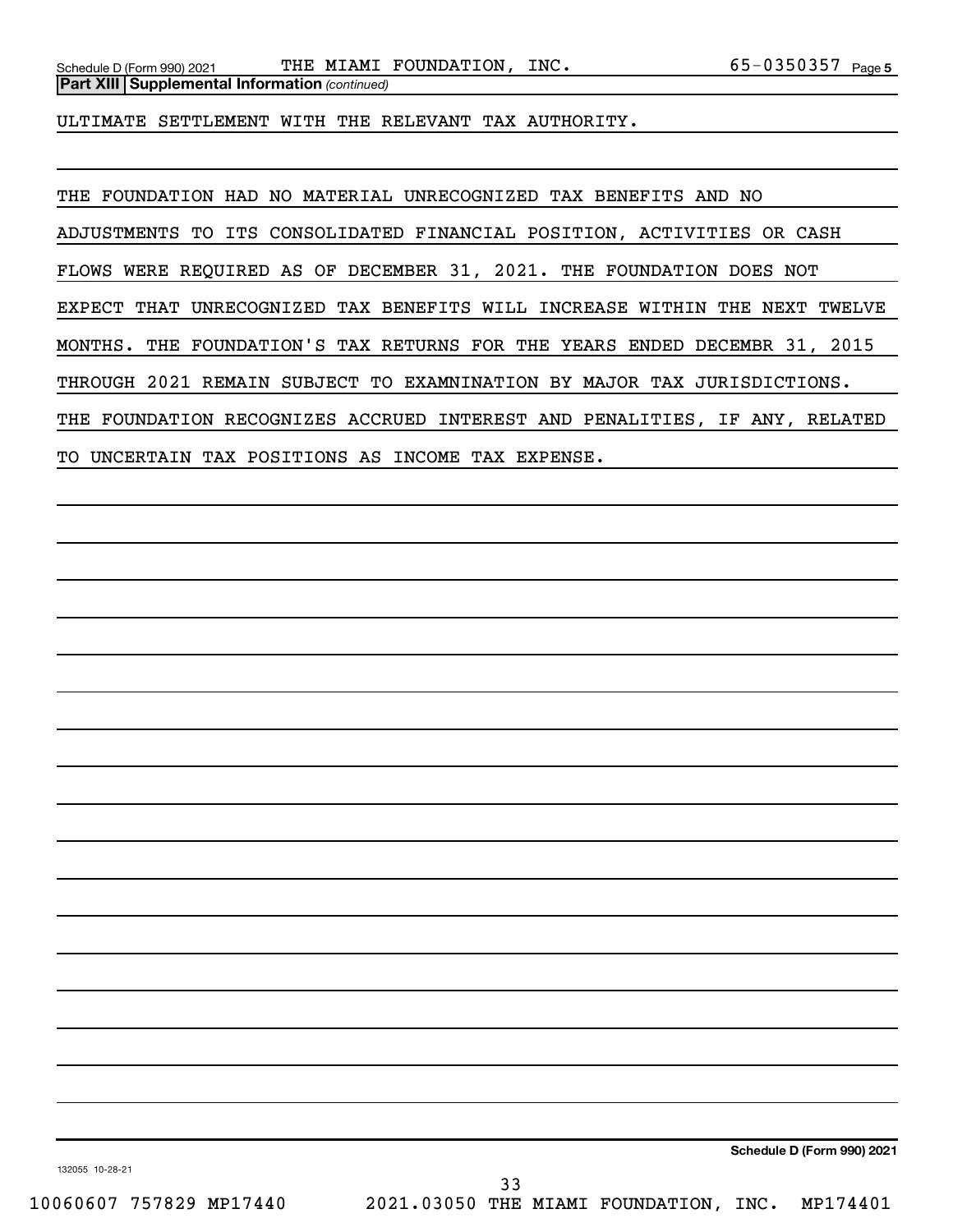| Department of the Treasury<br>Internal Revenue Service |               |                            | Go to www.irs.gov/Form990 for instructions and the latest information.                                                                  |                      |                               | <b>Open to Public</b><br>Inspection   |
|--------------------------------------------------------|---------------|----------------------------|-----------------------------------------------------------------------------------------------------------------------------------------|----------------------|-------------------------------|---------------------------------------|
| Name of the organization                               |               |                            |                                                                                                                                         |                      |                               | <b>Employer identification number</b> |
| THE MIAMI FOUNDATION, INC.                             |               |                            |                                                                                                                                         |                      | 65-0350357                    |                                       |
| Part I                                                 |               |                            | General Information on Activities Outside the United States. Complete if the organization answered "Yes" on                             |                      |                               |                                       |
| Form 990, Part IV, line 14b.                           |               |                            |                                                                                                                                         |                      |                               |                                       |
| 1.                                                     |               |                            | For grantmakers. Does the organization maintain records to substantiate the amount of its grants and other assistance,                  |                      |                               |                                       |
|                                                        |               |                            | the grantees' eligibility for the grants or assistance, and the selection criteria used to award the grants or assistance?              |                      |                               | $\boxed{\text{X}}$ No<br>Yes          |
| 2<br>United States.                                    |               |                            | For grantmakers. Describe in Part V the organization's procedures for monitoring the use of its grants and other assistance outside the |                      |                               |                                       |
| З.                                                     |               |                            | Activities per Region. (The following Part I, line 3 table can be duplicated if additional space is needed.)                            |                      |                               |                                       |
| (a) Region                                             | (b) Number of | (c) Number of              | (d) Activities conducted in the region                                                                                                  |                      | (e) If activity listed in (d) | (f) Total                             |
|                                                        | offices       | employees,<br>agents, and  | (by type) (such as, fundraising, pro-                                                                                                   |                      | is a program service,         | expenditures<br>for and               |
|                                                        | in the region | independent<br>contractors | gram services, investments, grants to                                                                                                   |                      | describe specific type        | investments                           |
|                                                        |               | in the region              | recipients located in the region)                                                                                                       |                      | of service(s) in the region   | in the region                         |
|                                                        |               |                            |                                                                                                                                         | ORGANIZE AND INVOLVE |                               |                                       |
|                                                        |               |                            |                                                                                                                                         | THOUSANDS OF PEOPLE  |                               |                                       |
|                                                        |               |                            | GRANTS TO RECIPIENTS                                                                                                                    | INTERNATIONALLY IN   |                               |                                       |
| EUROPE                                                 | 0             | 0                          | LOCATED IN THE REGION                                                                                                                   | PRACTICAL, CAUSAL    |                               | 244,674.                              |
|                                                        |               |                            |                                                                                                                                         | ORGANIZE AND INVOLVE |                               |                                       |
|                                                        |               |                            |                                                                                                                                         | THOUSANDS OF PEOPLE  |                               |                                       |
|                                                        |               |                            | GRANTS TO RECIPIENTS                                                                                                                    | INTERNATIONALLY IN   |                               |                                       |
| NORTH AMERICAN                                         | 0             | 0                          | LOCATED IN THE REGION                                                                                                                   | PRACTICAL, CAUSAL    |                               | 30,500.                               |
|                                                        |               |                            |                                                                                                                                         | ORGANIZE AND INVOLVE |                               |                                       |
|                                                        |               |                            |                                                                                                                                         | THOUSANDS OF PEOPLE  |                               |                                       |
| EAST ASIA AND                                          |               |                            | GRANTS TO RECIPIENTS                                                                                                                    | INTERNATIONALLY IN   |                               |                                       |
| FACIFIC                                                | 0             | 0                          | LOCATED IN THE REGION                                                                                                                   | PRACTICAL, CAUSAL    |                               | 99,310.                               |
|                                                        |               |                            |                                                                                                                                         |                      |                               |                                       |
|                                                        |               |                            |                                                                                                                                         |                      |                               |                                       |
|                                                        |               |                            |                                                                                                                                         |                      |                               |                                       |
|                                                        |               |                            |                                                                                                                                         |                      |                               |                                       |
|                                                        |               |                            |                                                                                                                                         |                      |                               |                                       |
|                                                        |               |                            |                                                                                                                                         |                      |                               |                                       |
|                                                        |               |                            |                                                                                                                                         |                      |                               |                                       |
|                                                        |               |                            |                                                                                                                                         |                      |                               |                                       |
|                                                        |               |                            |                                                                                                                                         |                      |                               |                                       |
|                                                        |               |                            |                                                                                                                                         |                      |                               |                                       |
|                                                        |               |                            |                                                                                                                                         |                      |                               |                                       |
|                                                        |               |                            |                                                                                                                                         |                      |                               |                                       |
|                                                        |               |                            |                                                                                                                                         |                      |                               |                                       |
|                                                        |               |                            |                                                                                                                                         |                      |                               |                                       |
|                                                        |               |                            |                                                                                                                                         |                      |                               |                                       |
|                                                        |               |                            |                                                                                                                                         |                      |                               |                                       |
|                                                        |               |                            |                                                                                                                                         |                      |                               |                                       |
|                                                        |               |                            |                                                                                                                                         |                      |                               |                                       |
|                                                        |               |                            |                                                                                                                                         |                      |                               |                                       |
|                                                        |               |                            |                                                                                                                                         |                      |                               |                                       |
| <b>3 a</b> Subtotal<br>.                               | $\Omega$      | 0                          |                                                                                                                                         |                      |                               | 374,484.                              |
| <b>b</b> Total from continuation                       |               |                            |                                                                                                                                         |                      |                               |                                       |
| sheets to Part I                                       |               |                            |                                                                                                                                         |                      |                               | 0.                                    |
| c Totals (add lines 3a                                 |               |                            |                                                                                                                                         |                      |                               |                                       |
| and 3b)                                                |               | 0                          |                                                                                                                                         |                      |                               | 374,484.                              |

**| Complete if the organization answered "Yes" on Form 990, Part IV, line 14b, 15, or 16. | Attach to Form 990.**

**SCHEDULE F Statement of Activities Outside the United States 2021**

**For Paperwork Reduction Act Notice, see the Instructions for Form 990. Schedule F (Form 990) 2021** LHA

OMB No. 1545-0047

**Open to Public** 

132071 12-20-21

**(Form 990)**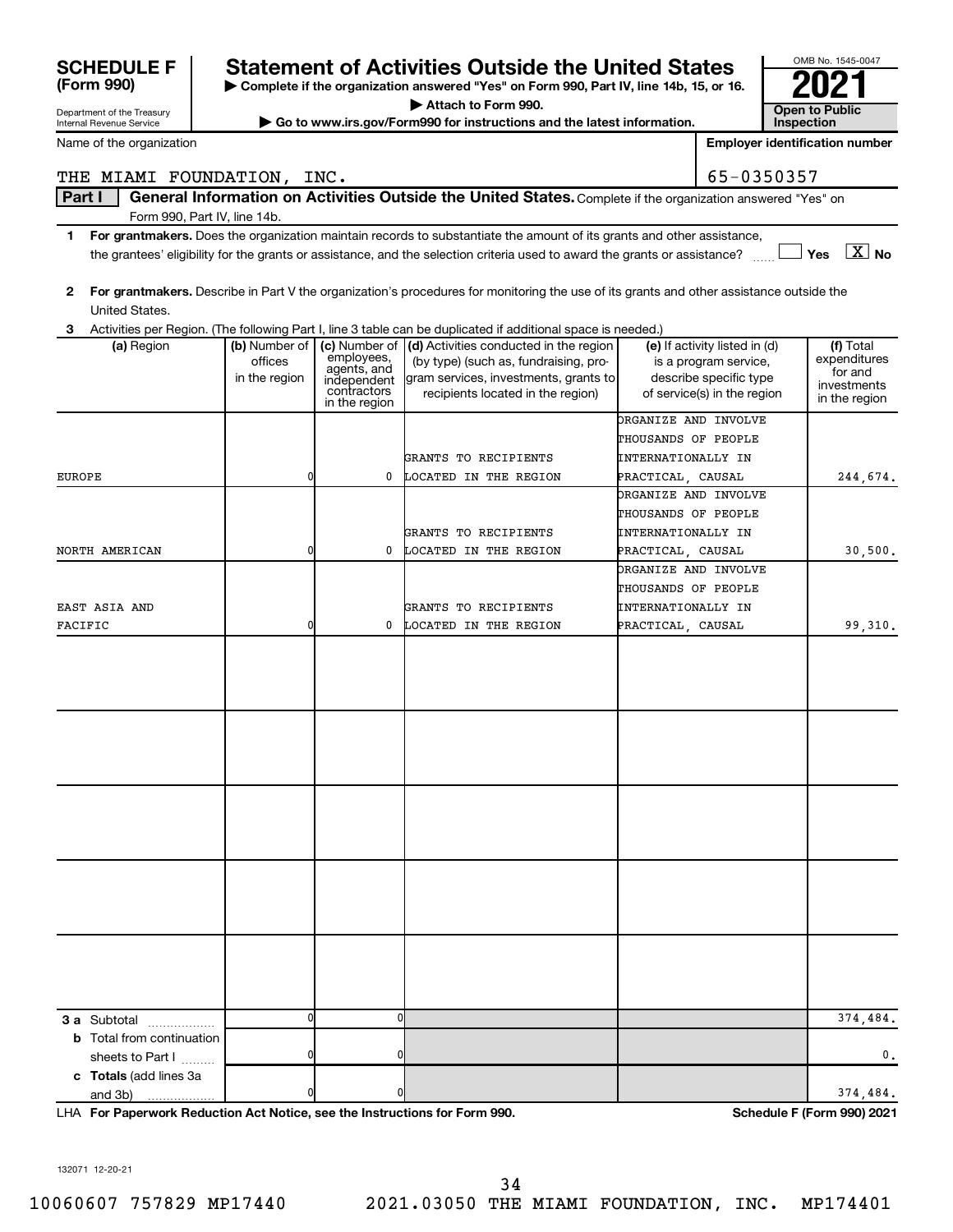Schedule F (Form 990) 2021 THE MIAMI FOUNDATION, INC. 65-0350357 Fage Page

Part II | Grants and Other Assistance to Organizations or Entities Outside the United States. Complete if the organization answered "Yes" on Form 990, Part IV, line 15, for any recipient who received more than \$5,000. Part II can be duplicated if additional space is needed.

| $\blacksquare$<br>(a) Name of organization                                                                                                   | (b) IRS code section<br>and EIN (if applicable) | (c) Region                      | (d) Purpose of<br>grant              | (e) Amount<br>of cash grant | (f) Manner of<br>cash disbursement | (g) Amount of<br>noncash<br>assistance | (h) Description<br>of noncash<br>assistance | (i) Method of<br>valuation (book, FMV,<br>appraisal, other) |
|----------------------------------------------------------------------------------------------------------------------------------------------|-------------------------------------------------|---------------------------------|--------------------------------------|-----------------------------|------------------------------------|----------------------------------------|---------------------------------------------|-------------------------------------------------------------|
|                                                                                                                                              |                                                 |                                 |                                      |                             |                                    |                                        |                                             |                                                             |
|                                                                                                                                              |                                                 |                                 |                                      |                             |                                    |                                        |                                             |                                                             |
|                                                                                                                                              |                                                 | EUROPE - FRANCE                 | PROGRAM SUPPORT                      | 157,132.                    |                                    | 0                                      |                                             |                                                             |
|                                                                                                                                              |                                                 |                                 |                                      |                             |                                    |                                        |                                             |                                                             |
|                                                                                                                                              |                                                 |                                 |                                      |                             |                                    |                                        |                                             |                                                             |
|                                                                                                                                              |                                                 | EUROPE - UK                     | PROGRAM SUPPORT                      | 87,542.                     |                                    | 0                                      |                                             |                                                             |
|                                                                                                                                              |                                                 |                                 |                                      |                             |                                    |                                        |                                             |                                                             |
|                                                                                                                                              |                                                 |                                 |                                      |                             |                                    |                                        |                                             |                                                             |
|                                                                                                                                              |                                                 | NORTH AMERICAN -<br>PUERTO RICO | PROGRAM SUPPORT                      | 30,500                      |                                    | 0                                      |                                             |                                                             |
|                                                                                                                                              |                                                 |                                 |                                      |                             |                                    |                                        |                                             |                                                             |
|                                                                                                                                              |                                                 | EAST ASIA AND                   | COLLEGE EDUCATION                    |                             |                                    |                                        |                                             |                                                             |
|                                                                                                                                              |                                                 | PACIFIC -                       | SCHOLARSHIPS FOR                     |                             |                                    |                                        |                                             |                                                             |
|                                                                                                                                              |                                                 | PHILIPPINES                     | STUDENTS IN NEED                     | 25,340                      |                                    | 0                                      |                                             |                                                             |
|                                                                                                                                              |                                                 |                                 |                                      |                             |                                    |                                        |                                             |                                                             |
|                                                                                                                                              |                                                 | EAST ASIA AND                   |                                      |                             |                                    |                                        |                                             |                                                             |
|                                                                                                                                              |                                                 | PACIFIC -<br>PHILIPPINES        | PROGRAM SUPPORT                      | 15,310                      |                                    | 0                                      |                                             |                                                             |
|                                                                                                                                              |                                                 |                                 |                                      |                             |                                    |                                        |                                             |                                                             |
|                                                                                                                                              |                                                 | EAST ASIA AND                   | COLLEGE EDUCATION                    |                             |                                    |                                        |                                             |                                                             |
|                                                                                                                                              |                                                 | PACIFIC -                       | SCHOLARSHIPS FOR                     |                             |                                    |                                        |                                             |                                                             |
|                                                                                                                                              |                                                 | PHILIPPINES                     | STUDENTS IN NEED                     | 14,350                      |                                    | 0                                      |                                             |                                                             |
|                                                                                                                                              |                                                 |                                 |                                      |                             |                                    |                                        |                                             |                                                             |
|                                                                                                                                              |                                                 | EAST ASIA AND                   | COLLEGE EDUCATION                    |                             |                                    |                                        |                                             |                                                             |
|                                                                                                                                              |                                                 | PACIFIC -<br>PHILIPPINES        | SCHOLARSHIPS FOR<br>STUDENTS IN NEED | 9,900                       |                                    | 0                                      |                                             |                                                             |
|                                                                                                                                              |                                                 |                                 |                                      |                             |                                    |                                        |                                             |                                                             |
|                                                                                                                                              |                                                 | EAST ASIA AND                   | COLLEGE EDUCATION                    |                             |                                    |                                        |                                             |                                                             |
|                                                                                                                                              |                                                 | PACIFIC -                       | SCHOLARSHIPS FOR                     |                             |                                    |                                        |                                             |                                                             |
|                                                                                                                                              |                                                 | PHILIPPINES                     | STUDENTS IN NEED                     | 8,560.                      |                                    | 0                                      |                                             |                                                             |
| 2<br>Enter total number of recipient organizations listed above that are recognized as charities by the foreign country, recognized as a tax |                                                 |                                 |                                      |                             |                                    |                                        |                                             |                                                             |
| 12                                                                                                                                           |                                                 |                                 |                                      |                             |                                    |                                        |                                             |                                                             |

**3** Enter total number of other organizations or entities |

**Schedule F (Form 990) 2021**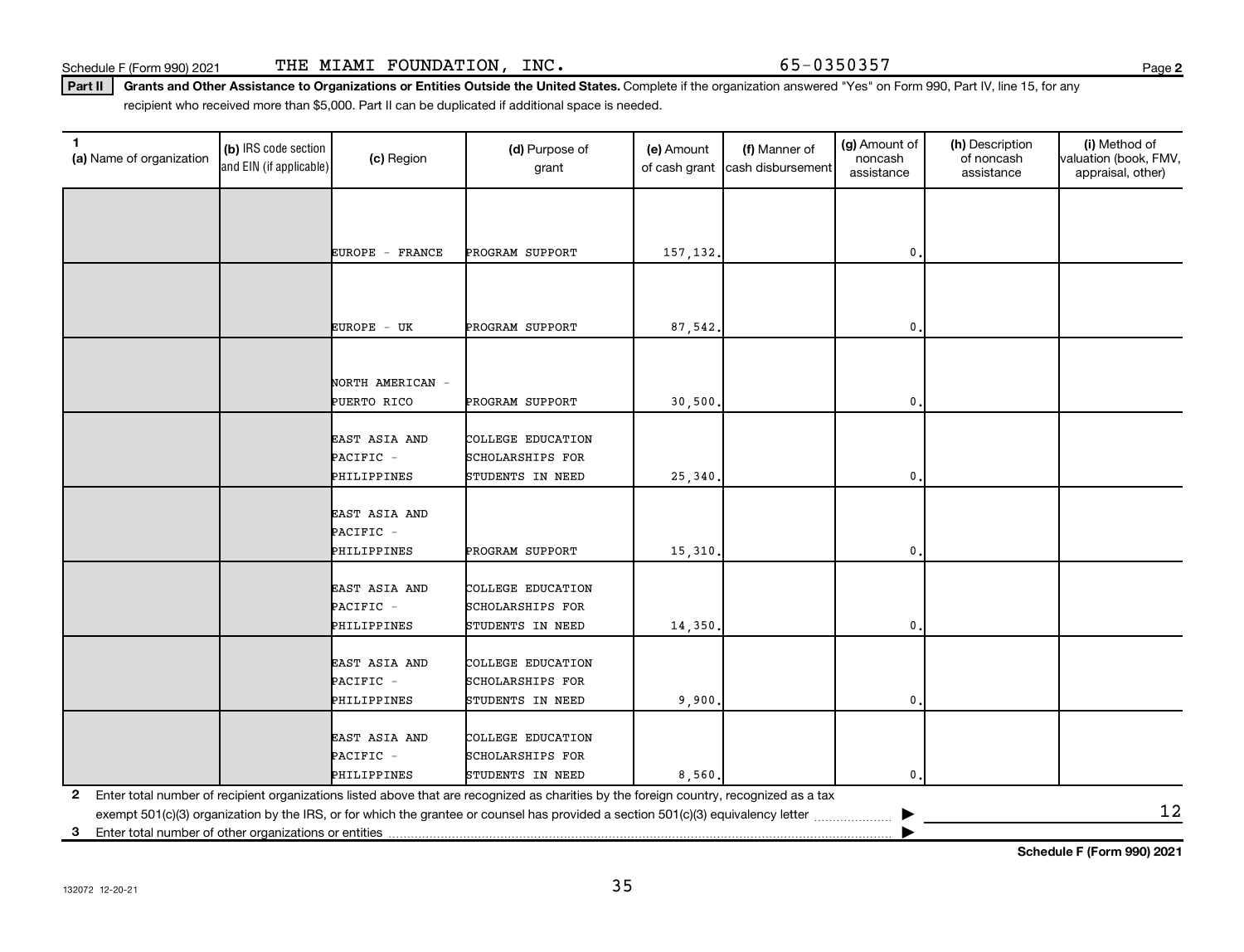Schedule F (Form 990) **THE MIAMI FOUNDATION, INC.** 65-0350357 65-0350357 Page

**2**

| Part II<br>Continuation of Grants and Other Assistance to Organizations or Entities Outside the United States. (Schedule F (Form 990), Part II, line 1) |                          |                                                 |                                           |                                                           |                             |                                    |                                         |                                              |                                                             |
|---------------------------------------------------------------------------------------------------------------------------------------------------------|--------------------------|-------------------------------------------------|-------------------------------------------|-----------------------------------------------------------|-----------------------------|------------------------------------|-----------------------------------------|----------------------------------------------|-------------------------------------------------------------|
| $\mathbf 1$                                                                                                                                             | (a) Name of organization | (b) IRS code section<br>and EIN (if applicable) | (c) Region                                | (d) Purpose of<br>grant                                   | (e) Amount<br>of cash grant | (f) Manner of<br>cash disbursement | (g) Amount of<br>non-cash<br>assistance | (h) Description<br>of non-cash<br>assistance | (i) Method of<br>valuation (book, FMV,<br>appraisal, other) |
|                                                                                                                                                         |                          |                                                 | EAST ASIA AND<br>PACIFIC -<br>PHILIPPINES | COLLEGE EDUCATION<br>SCHOLARSHIPS FOR<br>STUDENTS IN NEED | 8,410.                      |                                    | $\mathbf 0$ .                           |                                              |                                                             |
|                                                                                                                                                         |                          |                                                 | EAST ASIA AND<br>PACIFIC -<br>PHILIPPINES | COLLEGE EDUCATION<br>SCHOLARSHIPS FOR<br>STUDENTS IN NEED | 6,270.                      |                                    | $\mathbf 0$ .                           |                                              |                                                             |
|                                                                                                                                                         |                          |                                                 | EAST ASIA AND<br>PACIFIC -<br>PHILIPPINES | COLLEGE EDUCATION<br>SCHOLARSHIPS FOR<br>STUDENTS IN NEED | 5,950.                      |                                    | $\mathbf 0$ .                           |                                              |                                                             |
|                                                                                                                                                         |                          |                                                 | EAST ASIA AND<br>PACIFIC -<br>PHILIPPINES | COLLEGE EDUCATION<br>SCHOLARSHIPS FOR<br>STUDENTS IN NEED | 5,220.                      |                                    | $\mathbf 0$ .                           |                                              |                                                             |
|                                                                                                                                                         |                          |                                                 |                                           |                                                           |                             |                                    |                                         |                                              |                                                             |
|                                                                                                                                                         |                          |                                                 |                                           |                                                           |                             |                                    |                                         |                                              |                                                             |
|                                                                                                                                                         |                          |                                                 |                                           |                                                           |                             |                                    |                                         |                                              |                                                             |
|                                                                                                                                                         |                          |                                                 |                                           |                                                           |                             |                                    |                                         |                                              |                                                             |
|                                                                                                                                                         |                          |                                                 |                                           |                                                           |                             |                                    |                                         |                                              |                                                             |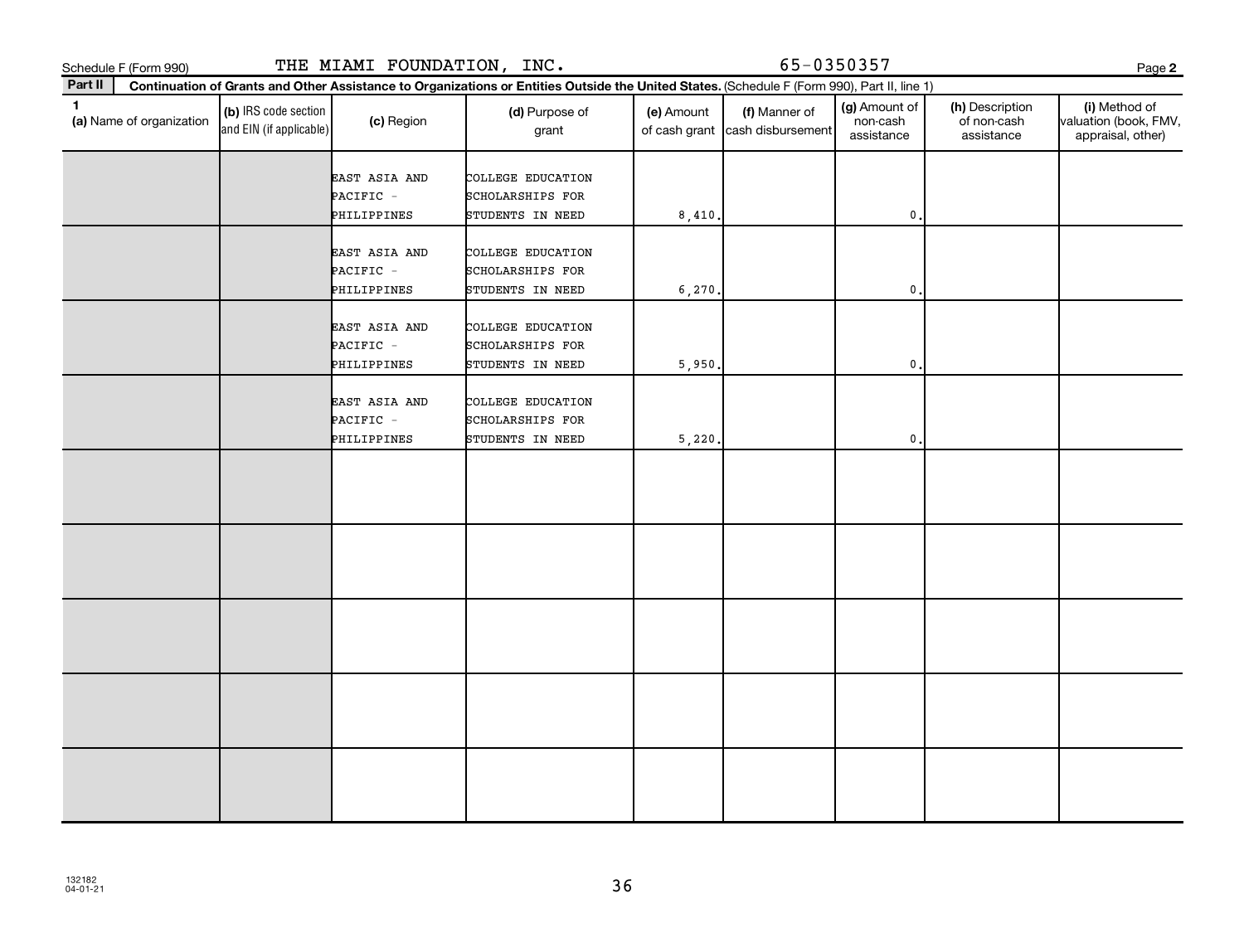| (a) Type of grant or assistance | (b) Region | (c) Number of (d) Amount of<br>recipients | cash grant | (e) Manner of<br>cash disbursement | (f) Amount of<br>noncash<br>assistance | (a) Description of<br>noncash assistance | (h)<br>(b<br>appr |
|---------------------------------|------------|-------------------------------------------|------------|------------------------------------|----------------------------------------|------------------------------------------|-------------------|
|                                 |            |                                           |            |                                    |                                        |                                          |                   |

Part III can be duplicated if additional space is needed.

Part III Grants and Other Assistance to Individuals Outside the United States. Complete if the organization answered "Yes" on Form 990, Part IV, line 16.

Page 3

**(h)** Method of<br>valuation<br>(book, FMV,<br>appraisal, other)

**Schedule F (Form 990) 2021**

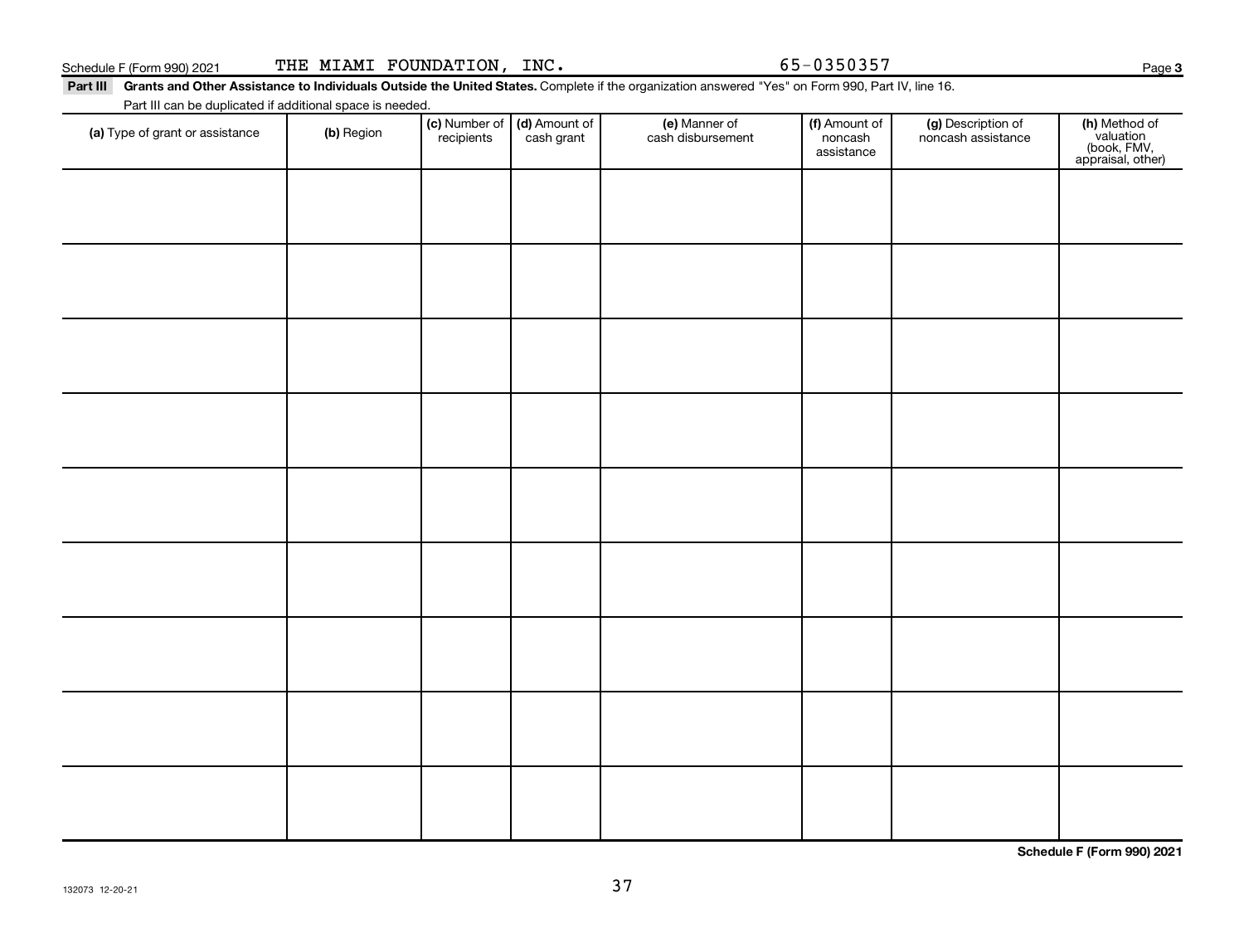| Schedule F (Form 990) 2021 |                                |  | THE MIAMI FOUNDATION, | INC. | 65-0350357 | Page |
|----------------------------|--------------------------------|--|-----------------------|------|------------|------|
|                            | <b>Part IV   Foreign Forms</b> |  |                       |      |            |      |

| 1              | Was the organization a U.S. transferor of property to a foreign corporation during the tax year? If "Yes,"<br>the organization may be required to file Form 926, Return by a U.S. Transferor of Property to a Foreign<br>Corporation (see Instructions for Form 926)                                                              | <b>Yes</b> | $X$ No                |
|----------------|-----------------------------------------------------------------------------------------------------------------------------------------------------------------------------------------------------------------------------------------------------------------------------------------------------------------------------------|------------|-----------------------|
| $\overline{2}$ | Did the organization have an interest in a foreign trust during the tax year? If "Yes," the organization may<br>be required to separately file Form 3520, Annual Return To Report Transactions With Foreign Trusts and<br>Receipt of Certain Foreign Gifts, and/or Form 3520-A, Annual Information Return of Foreign Trust With a | Yes        | $X _{\mathsf{No}}$    |
| 3              | Did the organization have an ownership interest in a foreign corporation during the tax year? If "Yes,"<br>the organization may be required to file Form 5471, Information Return of U.S. Persons With Respect to                                                                                                                 | Yes        | $X _{N_{\Omega}}$     |
| 4              | Was the organization a direct or indirect shareholder of a passive foreign investment company or a<br>qualified electing fund during the tax year? If "Yes," the organization may be required to file Form 8621,<br>Information Return by a Shareholder of a Passive Foreign Investment Company or Qualified Electing             | Yes        | $\boxed{\text{X}}$ No |
| 5              | Did the organization have an ownership interest in a foreign partnership during the tax year? If "Yes,"<br>the organization may be required to file Form 8865, Return of U.S. Persons With Respect to Certain                                                                                                                     | Yes        | $\boxed{\text{X}}$ No |
| 6              | Did the organization have any operations in or related to any boycotting countries during the tax year? If<br>"Yes," the organization may be required to separately file Form 5713, International Boycott Report (see                                                                                                             | Yes        | ΧI<br><b>No</b>       |

**Schedule F (Form 990) 2021**

132074 12-20-21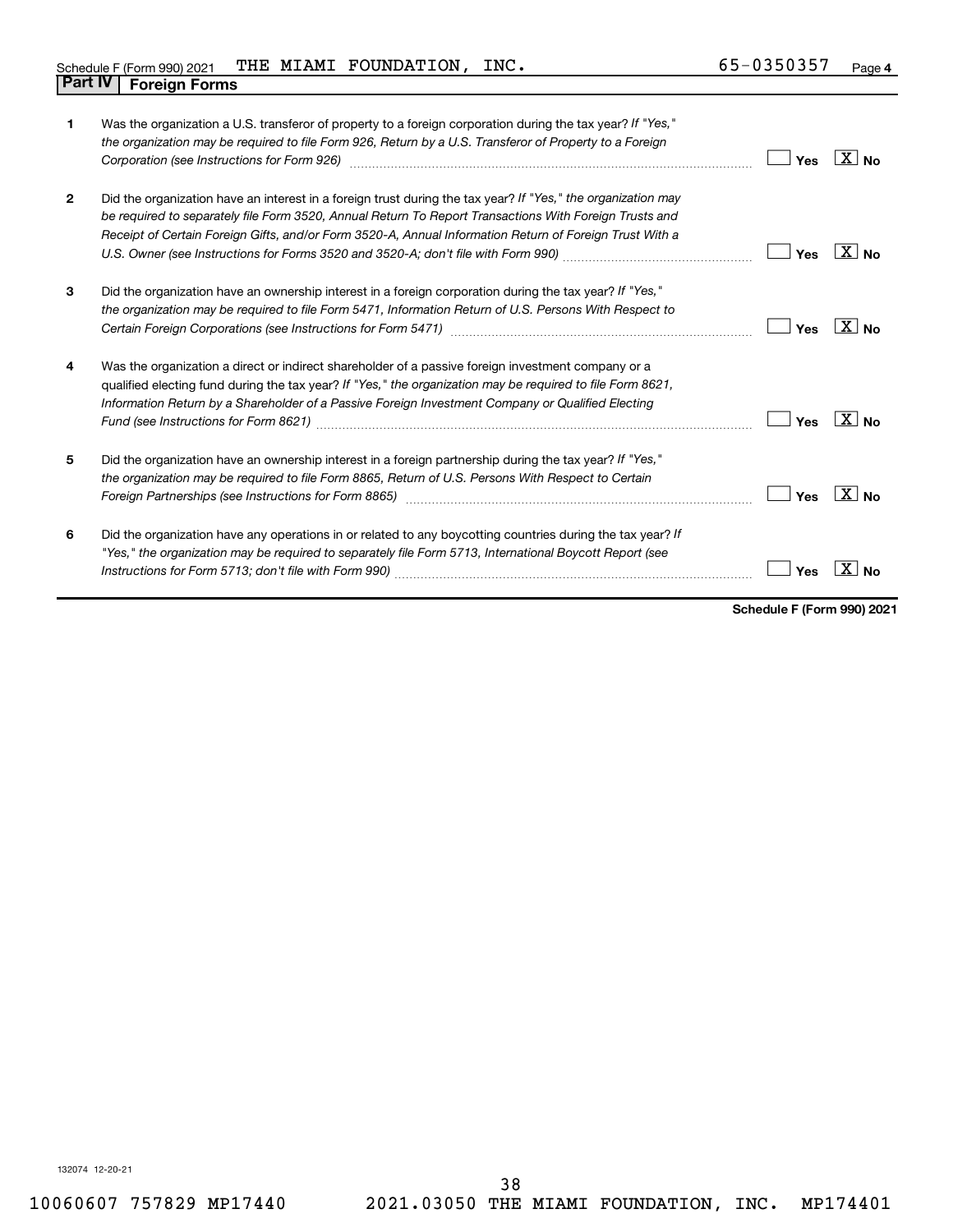Provide the information required by Part I, line 2 (monitoring of funds); Part I, line 3, column (f) (accounting method; amounts of investments vs. expenditures per region); Part II, line 1 (accounting method); Part III (accounting method); and Part III, column (c) (estimated number of recipients), as applicable. Also complete this part to provide any additional information. See instructions.

| 132075 12-20-21         |                                       |  | Schedule F (Form 990) 2021 |
|-------------------------|---------------------------------------|--|----------------------------|
|                         | 39                                    |  |                            |
| 10060607 757829 MP17440 | 2021.03050 THE MIAMI FOUNDATION, INC. |  | MP174401                   |
|                         |                                       |  |                            |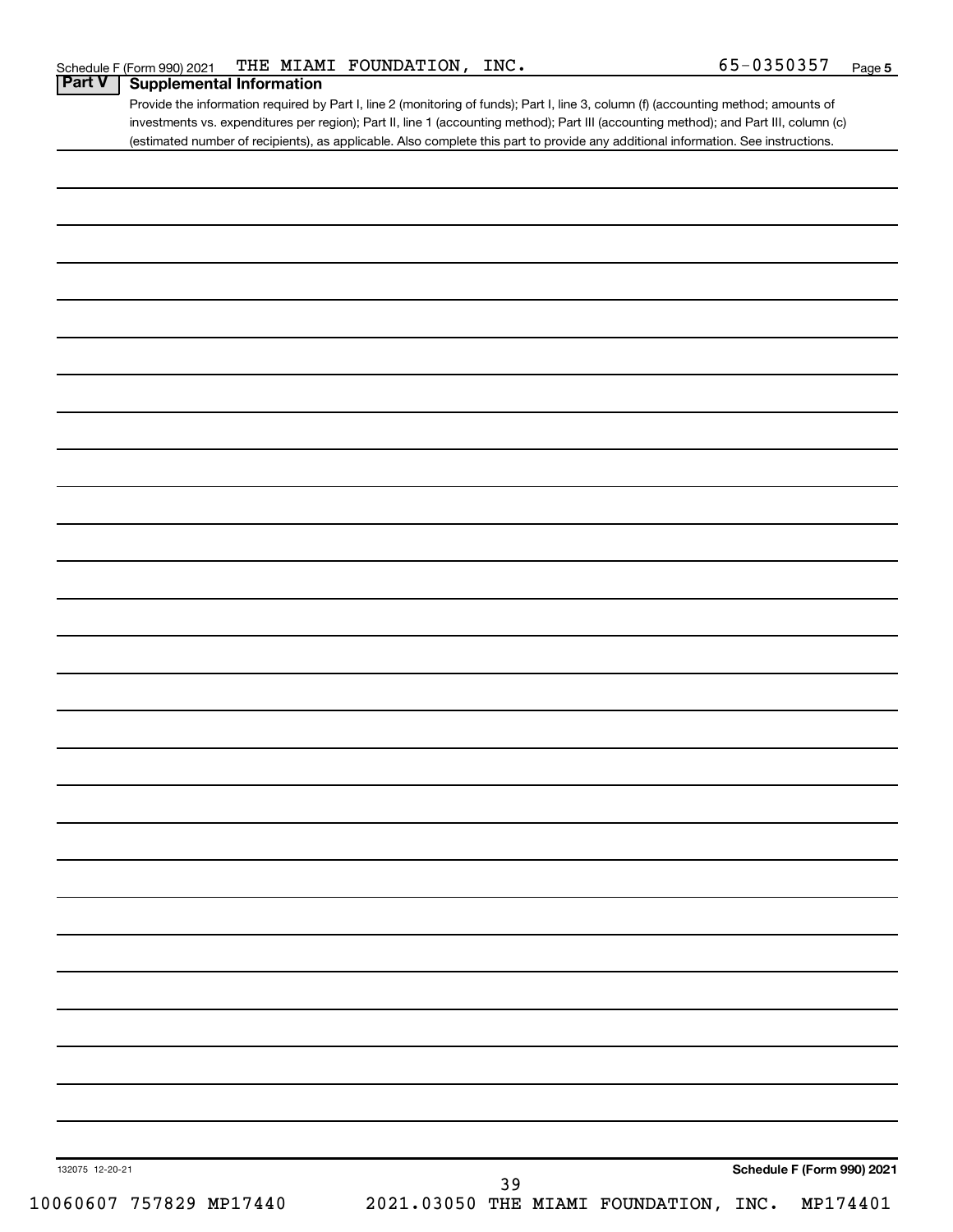| <b>SCHEDULE I</b>                                                                                                                                                             |                            | <b>Grants and Other Assistance to Organizations,</b>                                                                                  |                                                       |                                        |                                               |                                          | OMB No. 1545-0047                                   |
|-------------------------------------------------------------------------------------------------------------------------------------------------------------------------------|----------------------------|---------------------------------------------------------------------------------------------------------------------------------------|-------------------------------------------------------|----------------------------------------|-----------------------------------------------|------------------------------------------|-----------------------------------------------------|
| (Form 990)                                                                                                                                                                    |                            | Governments, and Individuals in the United States<br>Complete if the organization answered "Yes" on Form 990, Part IV, line 21 or 22. |                                                       |                                        |                                               |                                          |                                                     |
| Department of the Treasury                                                                                                                                                    |                            |                                                                                                                                       | Attach to Form 990.                                   |                                        |                                               |                                          | <b>Open to Public</b>                               |
| Internal Revenue Service                                                                                                                                                      |                            |                                                                                                                                       | Go to www.irs.gov/Form990 for the latest information. |                                        |                                               |                                          | Inspection                                          |
| Name of the organization                                                                                                                                                      | THE MIAMI FOUNDATION, INC. |                                                                                                                                       |                                                       |                                        |                                               |                                          | <b>Employer identification number</b><br>65-0350357 |
| Part I<br><b>General Information on Grants and Assistance</b>                                                                                                                 |                            |                                                                                                                                       |                                                       |                                        |                                               |                                          |                                                     |
| 1 Does the organization maintain records to substantiate the amount of the grants or assistance, the grantees' eligibility for the grants or assistance, and the selection    |                            |                                                                                                                                       |                                                       |                                        |                                               |                                          |                                                     |
|                                                                                                                                                                               |                            |                                                                                                                                       |                                                       |                                        |                                               |                                          | $\boxed{\text{X}}$ Yes<br>l No                      |
| 2 Describe in Part IV the organization's procedures for monitoring the use of grant funds in the United States.                                                               |                            |                                                                                                                                       |                                                       |                                        |                                               |                                          |                                                     |
| Grants and Other Assistance to Domestic Organizations and Domestic Governments. Complete if the organization answered "Yes" on Form 990, Part IV, line 21, for any<br>Part II |                            |                                                                                                                                       |                                                       |                                        |                                               |                                          |                                                     |
| recipient that received more than \$5,000. Part II can be duplicated if additional space is needed.                                                                           |                            |                                                                                                                                       |                                                       |                                        | (f) Method of                                 |                                          |                                                     |
| 1 (a) Name and address of organization<br>or government                                                                                                                       | $(b)$ EIN                  | (c) IRC section<br>(if applicable)                                                                                                    | (d) Amount of<br>cash grant                           | (e) Amount of<br>noncash<br>assistance | valuation (book,<br>FMV, appraisal,<br>other) | (g) Description of<br>noncash assistance | (h) Purpose of grant<br>or assistance               |
| 100 BLACK MEN OF SOUTH FLORIDA,<br>INC. - 10022 HAMMOCKS BLVD. SUITE                                                                                                          |                            |                                                                                                                                       |                                                       |                                        |                                               |                                          |                                                     |
| 201 - MIAMI, FL 33196                                                                                                                                                         | 65-0138060                 |                                                                                                                                       | 20,000                                                | $\mathbf{0}$                           |                                               |                                          | PROGRAM SUPPORT                                     |
|                                                                                                                                                                               |                            |                                                                                                                                       |                                                       |                                        |                                               |                                          |                                                     |
| 1000 FRIENDS OF FLORIDA, INC.                                                                                                                                                 |                            |                                                                                                                                       |                                                       |                                        |                                               |                                          |                                                     |
| P.O. BOX 5948                                                                                                                                                                 |                            |                                                                                                                                       |                                                       |                                        |                                               |                                          |                                                     |
| TALLAHASSEE, FL 32314                                                                                                                                                         | 59-2761163                 |                                                                                                                                       | 21,000                                                | $\mathbf{0}$                           |                                               |                                          | PROGRAM SUPPORT                                     |
|                                                                                                                                                                               |                            |                                                                                                                                       |                                                       |                                        |                                               |                                          |                                                     |
| 100REPORTERS                                                                                                                                                                  |                            |                                                                                                                                       |                                                       |                                        |                                               |                                          |                                                     |
| 910 17TH STREET NW, SUITE 700                                                                                                                                                 |                            |                                                                                                                                       |                                                       |                                        |                                               |                                          |                                                     |
| WASHINGTON, DC 20006                                                                                                                                                          | 90-0702671                 |                                                                                                                                       | 15,000                                                | $\mathbf{0}$                           |                                               |                                          | PROGRAM SUPPORT                                     |
|                                                                                                                                                                               |                            |                                                                                                                                       |                                                       |                                        |                                               |                                          |                                                     |
| 20 BOOKS, INC.                                                                                                                                                                |                            |                                                                                                                                       |                                                       |                                        |                                               |                                          |                                                     |
| 14443 ELMDALE STREET                                                                                                                                                          |                            |                                                                                                                                       |                                                       |                                        |                                               |                                          |                                                     |
| DETROIT, MI 48213                                                                                                                                                             | 45-2446424                 |                                                                                                                                       | 22,000                                                | $\mathbf 0$                            |                                               |                                          | PROGRAM SUPPORT                                     |
|                                                                                                                                                                               |                            |                                                                                                                                       |                                                       |                                        |                                               |                                          |                                                     |
| 305 PINK PACK                                                                                                                                                                 |                            |                                                                                                                                       |                                                       |                                        |                                               |                                          |                                                     |
| 432 NAVARRE AVE                                                                                                                                                               |                            |                                                                                                                                       |                                                       |                                        |                                               |                                          |                                                     |
| CORAL GABLES, FL 33134                                                                                                                                                        | 84-3414585                 |                                                                                                                                       | 12,500                                                | $\mathbf{0}$                           |                                               |                                          | PROGRAM SUPPORT                                     |
|                                                                                                                                                                               |                            |                                                                                                                                       |                                                       |                                        |                                               |                                          |                                                     |
| 365 MEDIA FOUNDATION, INC.,                                                                                                                                                   |                            |                                                                                                                                       |                                                       |                                        |                                               |                                          |                                                     |
| PO BOX 842                                                                                                                                                                    |                            |                                                                                                                                       |                                                       |                                        |                                               |                                          |                                                     |
| MADISON, WI 53701                                                                                                                                                             | 47-4608248                 |                                                                                                                                       | 22,000.                                               | $\mathbf{0}$ .                         |                                               |                                          | PROGRAM SUPPORT                                     |
|                                                                                                                                                                               |                            |                                                                                                                                       |                                                       |                                        |                                               |                                          | 904.                                                |
|                                                                                                                                                                               |                            |                                                                                                                                       |                                                       |                                        |                                               |                                          |                                                     |

**For Paperwork Reduction Act Notice, see the Instructions for Form 990. Schedule I (Form 990) 2021** LHA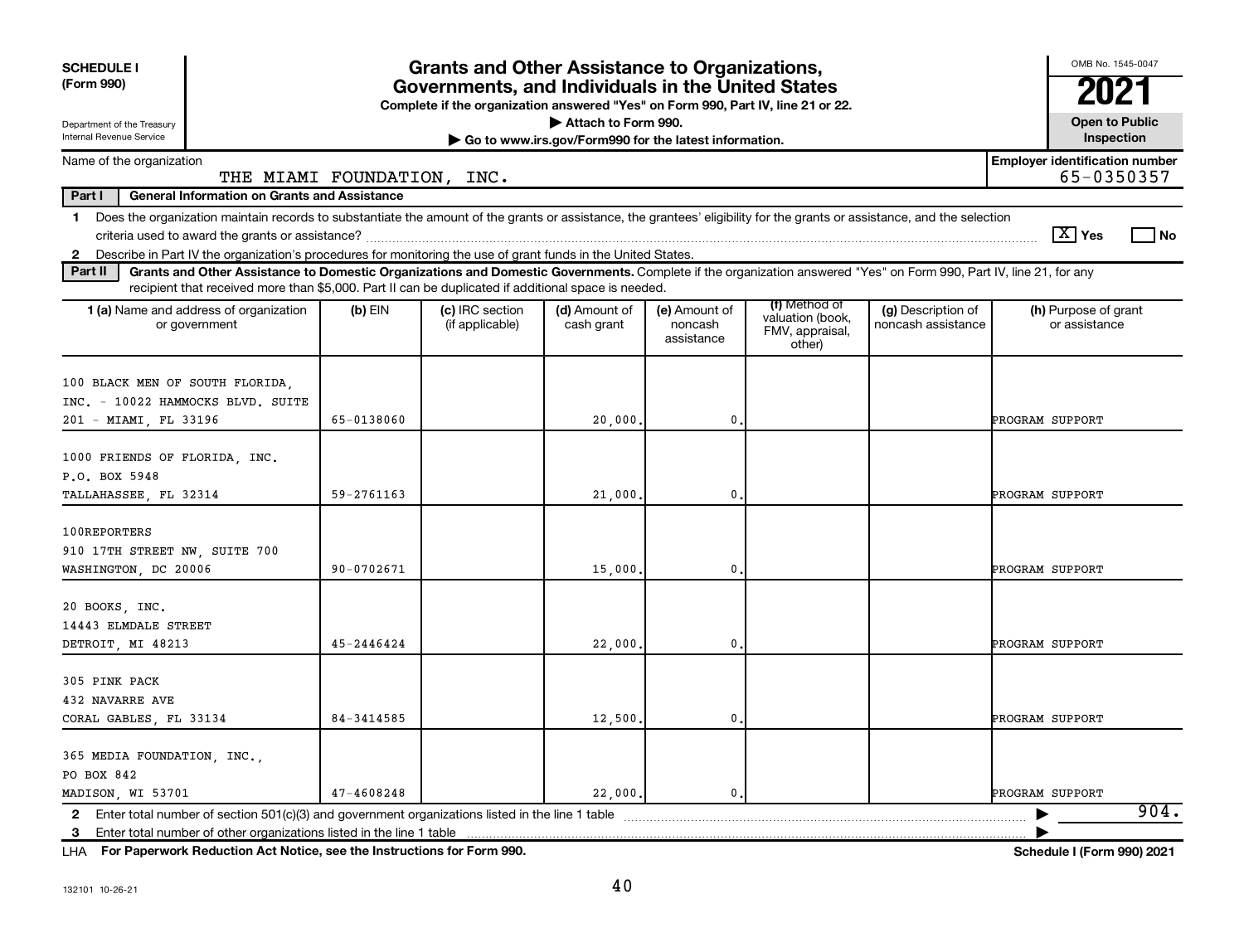**Part II Continuation of Grants and Other Assistance to Domestic Organizations and Domestic Governments**  (Schedule I (Form 990), Part II.)

| (a) Name and address of<br>organization or government                 | $(b)$ EIN  | (c) IRC section<br>if applicable | (d) Amount of<br>cash grant | (e) Amount of<br>noncash<br>assistance | (f) Method of<br>valuation<br>(book, FMV,<br>appraisal, other) | (g) Description of<br>non-cash assistance | (h) Purpose of grant<br>or assistance |
|-----------------------------------------------------------------------|------------|----------------------------------|-----------------------------|----------------------------------------|----------------------------------------------------------------|-------------------------------------------|---------------------------------------|
| ACHIEVE MIAMI                                                         |            |                                  |                             |                                        |                                                                |                                           |                                       |
| 1951 NW 7TH AVENUE, SUITE 600                                         |            |                                  |                             |                                        |                                                                |                                           |                                       |
| MIAMI, FL 33136                                                       | 47-5482321 |                                  | 161,110.                    | 0.                                     |                                                                |                                           | PROGRAM SUPPORT                       |
| ACLU OF FLORIDA                                                       |            |                                  |                             |                                        |                                                                |                                           |                                       |
| 4343 WEST FLAGLER STREET SUITE 400                                    |            |                                  |                             |                                        |                                                                |                                           |                                       |
| MIAMI, FL 33134                                                       | 23-7137529 |                                  | 10,000                      | $\mathbf{0}$                           |                                                                |                                           | PROGRAM SUPPORT                       |
| ACTORS' PLAYHOUSE PRODUCTIONS,                                        |            |                                  |                             |                                        |                                                                |                                           |                                       |
| INC. - 280 MIRACLE MILE - CORAL                                       |            |                                  |                             |                                        |                                                                |                                           |                                       |
| GABLES, FL 33134                                                      | 65-0060167 |                                  | 10,000                      | $\mathbf 0$ .                          |                                                                |                                           | PROGRAM SUPPORT                       |
|                                                                       |            |                                  |                             |                                        |                                                                |                                           |                                       |
| ADOPT A CLASSROOM, INC.                                               |            |                                  |                             |                                        |                                                                |                                           |                                       |
| 110 NORTH 5TH STREET 10TH FLOOR                                       |            |                                  |                             |                                        |                                                                |                                           |                                       |
| MINNEAPOLIS, MN 55403                                                 | 65-0828272 |                                  | 104,712.                    | $\mathbf 0$                            |                                                                |                                           | PROGRAM SUPPORT                       |
|                                                                       |            |                                  |                             |                                        |                                                                |                                           |                                       |
| ADRIENNE ARSHT CENTER FOUNDATION,<br>INC. - 1300 BISCAYNE BOULEVARD - |            |                                  |                             |                                        |                                                                |                                           |                                       |
| MIAMI, FL 33132                                                       | 26-2567808 |                                  | 39,000                      | 0.                                     |                                                                |                                           | PROGRAM SUPPORT                       |
|                                                                       |            |                                  |                             |                                        |                                                                |                                           |                                       |
| ADRIENNE ARSHT CENTER TRUST, INC.                                     |            |                                  |                             |                                        |                                                                |                                           |                                       |
| 1300 BISCAYNE BLVD                                                    |            |                                  |                             |                                        |                                                                |                                           |                                       |
| MIAMI, FL 33132                                                       | 65-0353695 |                                  | 706,995.                    | $\mathbf{0}$ .                         |                                                                |                                           | PROGRAM SUPPORT                       |
|                                                                       |            |                                  |                             |                                        |                                                                |                                           |                                       |
| ADRIENNE ARSHT CENTER TRUST, INC.<br>1300 BISCAYNE BOULEVARD          |            |                                  |                             |                                        |                                                                |                                           |                                       |
| MIAMI, FL 33132                                                       | 65-0353695 |                                  | 30,000                      | 0.                                     |                                                                |                                           | PROGRAM SUPPORT                       |
|                                                                       |            |                                  |                             |                                        |                                                                |                                           |                                       |
| ADVOCATE FOUNDATION                                                   |            |                                  |                             |                                        |                                                                |                                           |                                       |
| 6301 GASTON AVENUE                                                    |            |                                  |                             |                                        |                                                                |                                           |                                       |
| DALLAS, TX 75214                                                      | 20-5245262 |                                  | 37,275                      | 0.                                     |                                                                |                                           | PROGRAM SUPPORT                       |
| AFRO AMERICAN COMPANY OF BALTIMORE                                    |            |                                  |                             |                                        |                                                                |                                           |                                       |
| CITY, INC. - 1531 S. EDGEWOOD                                         |            |                                  |                             |                                        |                                                                |                                           |                                       |
| STREET - BALTIMORE, MD 21227                                          | 52-0219436 |                                  | 5.886.                      | $\mathbf{0}$ .                         |                                                                |                                           | PROGRAM SUPPORT                       |
|                                                                       |            |                                  |                             |                                        |                                                                |                                           |                                       |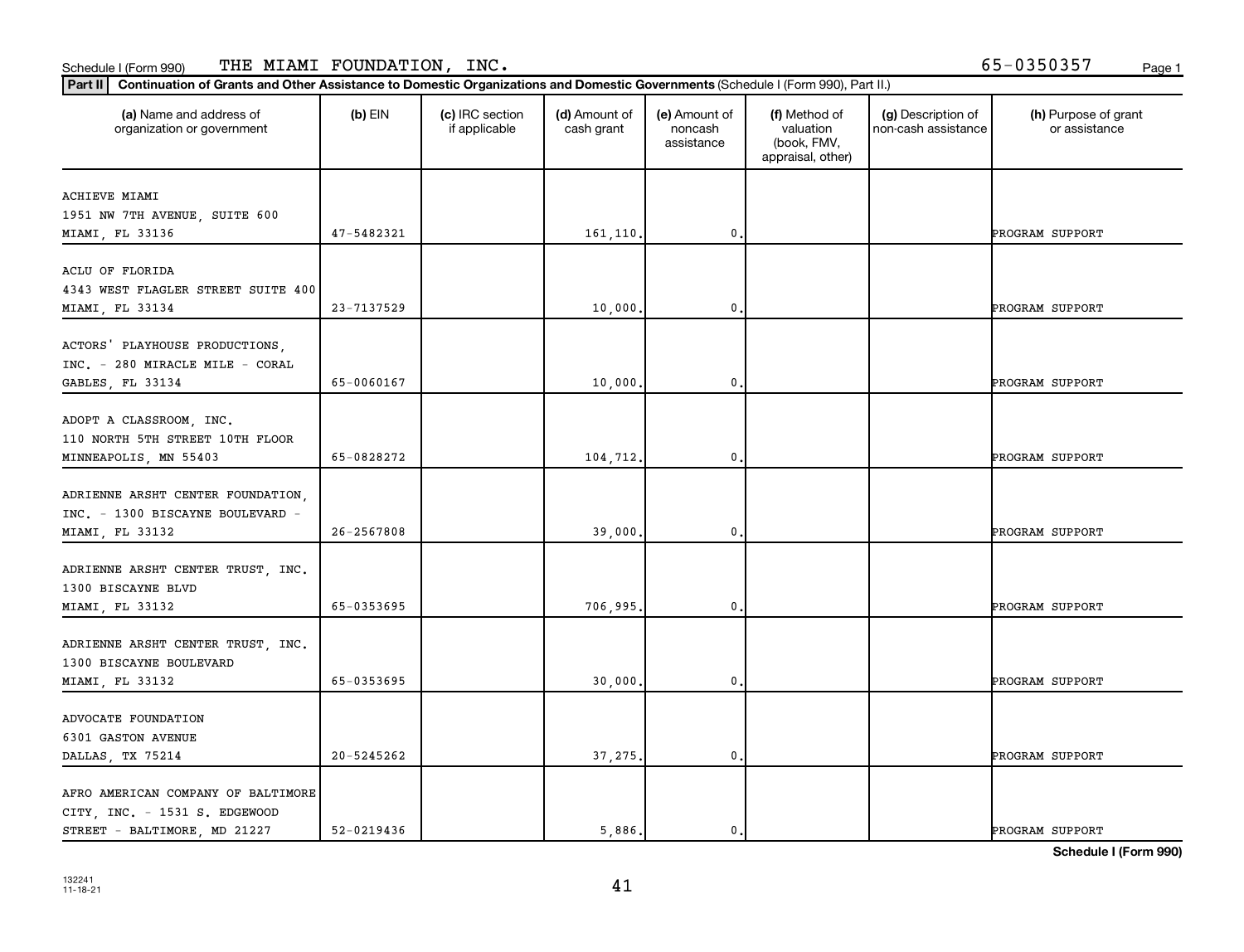| 55-0350357 |  |  |  |  | Page |
|------------|--|--|--|--|------|
|            |  |  |  |  |      |

| Continuation of Grants and Other Assistance to Domestic Organizations and Domestic Governments (Schedule I (Form 990), Part II.)<br>Part II |            |                                  |                             |                                        |                                                                |                                           |                                                               |
|---------------------------------------------------------------------------------------------------------------------------------------------|------------|----------------------------------|-----------------------------|----------------------------------------|----------------------------------------------------------------|-------------------------------------------|---------------------------------------------------------------|
| (a) Name and address of<br>organization or government                                                                                       | $(b)$ EIN  | (c) IRC section<br>if applicable | (d) Amount of<br>cash grant | (e) Amount of<br>noncash<br>assistance | (f) Method of<br>valuation<br>(book, FMV,<br>appraisal, other) | (g) Description of<br>non-cash assistance | (h) Purpose of grant<br>or assistance                         |
| AFROCHINE LLC                                                                                                                               |            |                                  |                             |                                        |                                                                |                                           |                                                               |
| 250 HOSEA AVENUE<br>CINCINNATI, OH 45220                                                                                                    | 82-1354049 |                                  | 13,000.                     | $\mathbf{0}$                           |                                                                |                                           | PROGRAM SUPPORT                                               |
| AIDS HEALTHCARE FOUNDATION<br>6255 W. SUNSET BLVD 21ST FLOOR                                                                                |            |                                  |                             |                                        |                                                                |                                           |                                                               |
| LOS ANGELES, CA 90028                                                                                                                       | 95-4112121 |                                  | 6,500.                      | $\mathbf{0}$                           |                                                                |                                           | PROGRAM SUPPORT                                               |
| AIRE VENTURES, INC.<br>1951 NW 7TH AVE SUITE 600                                                                                            |            |                                  |                             |                                        |                                                                |                                           |                                                               |
| MIAMI, FL 33136                                                                                                                             | 81-4117606 |                                  | 22,000.                     | $\mathbf{0}$                           |                                                                |                                           | PROGRAM SUPPORT                                               |
| AKRON ART MUSEUM<br>ONE SOUTH HIGH                                                                                                          |            |                                  |                             |                                        |                                                                |                                           |                                                               |
| AKRON, OH 44308                                                                                                                             | 34-0813426 |                                  | 154,669.                    | $\mathbf{0}$                           |                                                                |                                           | PROGRAM SUPPORT                                               |
| AKRON CIVIC THEATRE<br>182 S. MAIN STREET                                                                                                   |            |                                  |                             |                                        |                                                                |                                           |                                                               |
| AKRON, OH 44308                                                                                                                             | 34-1015948 |                                  | 50,000.                     | $\mathbf{0}$                           |                                                                |                                           | PROGRAM SUPPORT                                               |
| AKRON CIVIC THEATRE<br>182 S. MAIN STREET                                                                                                   |            |                                  |                             |                                        |                                                                |                                           |                                                               |
| AKRON, OH 44308                                                                                                                             | 34-1015948 |                                  | 15,000.                     | $\mathbf{0}$                           |                                                                |                                           | PROGRAM SUPPORT                                               |
| ALABAMA A & M UNIVERSITY<br>CASHIER'S OFFICE 105 PATTON BUILDIN<br>NORMAL, AL 35762                                                         | 23-7067600 |                                  | 5,250.                      | $\mathbf{0}$                           |                                                                |                                           | COLLEGE EDUCATION<br>SCHOLARSHIP(S) FOR<br>STUDENT(S) IN NEED |
| ALABAMA INITIATIVE FOR INDEPENDENT<br>JOURNALISM - 147 GLENVIEW DRIVE -                                                                     |            |                                  |                             |                                        |                                                                |                                           |                                                               |
| BIRMINGHAM, AL 35213                                                                                                                        | 47-3524117 |                                  | 15,000.                     | $\mathbf 0$                            |                                                                |                                           | PROGRAM SUPPORT                                               |
| ALLIANCE FOR YOUTH ORGANIZING<br>6815 BISCAYNE BOULEVARD SUITE 103<br>MIAMI, FL 33138                                                       | 46-2465621 |                                  | 15,000.                     | $\mathbf{0}$ .                         |                                                                |                                           | PROGRAM SUPPORT                                               |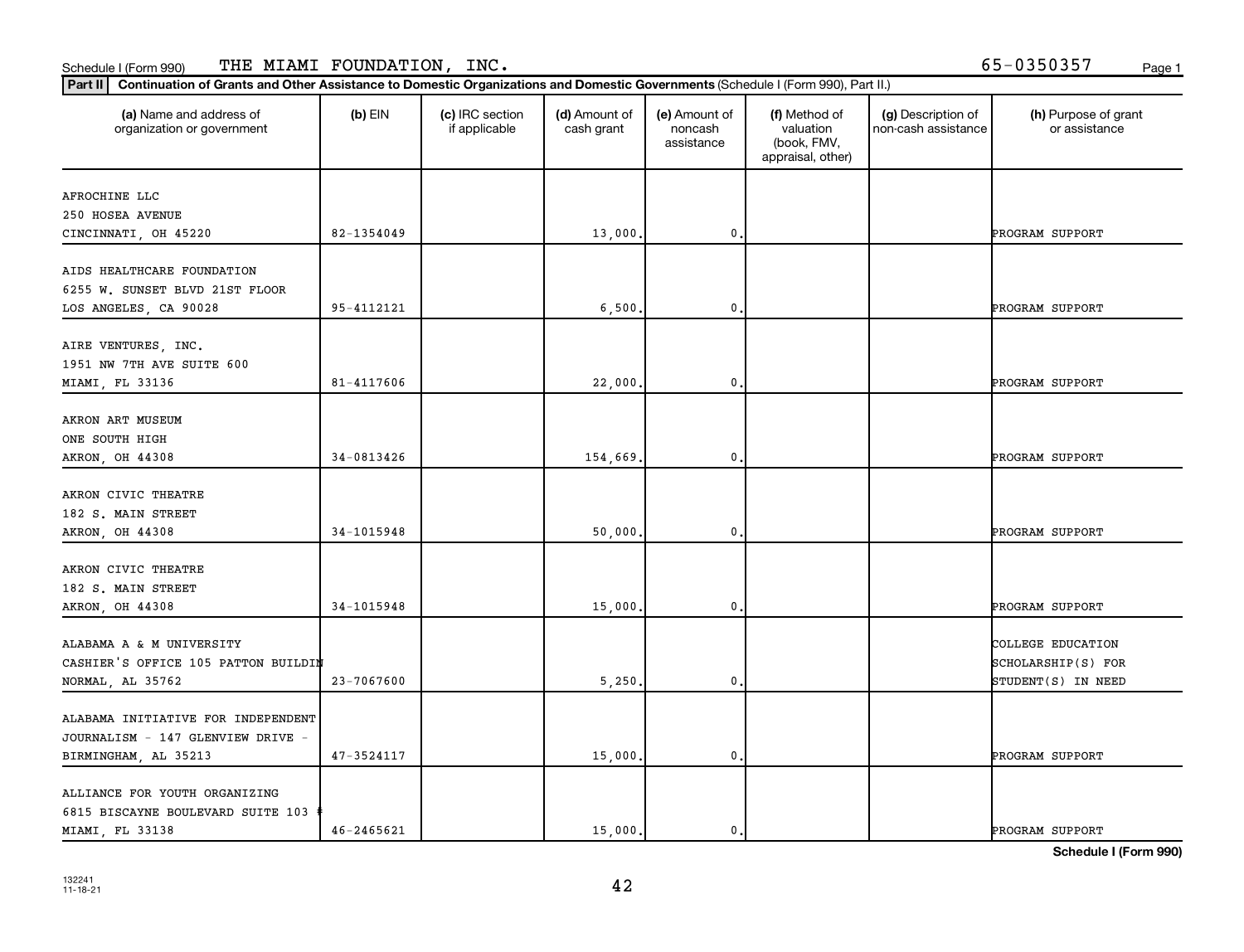| $5 - 0350357$ |  |  |  |  | Pac |
|---------------|--|--|--|--|-----|
|               |  |  |  |  |     |

| (a) Name and address of<br>organization or government | $(b)$ EIN      | (c) IRC section<br>if applicable | (d) Amount of<br>cash grant | (e) Amount of<br>noncash<br>assistance | (f) Method of<br>valuation<br>(book, FMV,<br>appraisal, other) | (g) Description of<br>non-cash assistance | (h) Purpose of grant<br>or assistance |
|-------------------------------------------------------|----------------|----------------------------------|-----------------------------|----------------------------------------|----------------------------------------------------------------|-------------------------------------------|---------------------------------------|
| ALLIED MEDIA PROJECTS INC.                            |                |                                  |                             |                                        |                                                                |                                           |                                       |
| 4126 THIRD STREET                                     |                |                                  |                             |                                        |                                                                |                                           |                                       |
| DETROIT, MI 48201                                     | $01 - 0559608$ |                                  | 43,359.                     | 0                                      |                                                                |                                           | PROGRAM SUPPORT                       |
|                                                       |                |                                  |                             |                                        |                                                                |                                           |                                       |
| AMERICAN CANCER SOCIETY, INC.                         |                |                                  |                             |                                        |                                                                |                                           |                                       |
| 8095 NW 12TH STREET SUITE 200                         |                |                                  |                             |                                        |                                                                |                                           |                                       |
| DORAL, FL 33126                                       | 13-1788491     |                                  | 30,690.                     | 0                                      |                                                                |                                           | PROGRAM SUPPORT                       |
|                                                       |                |                                  |                             |                                        |                                                                |                                           |                                       |
| AMERICAN FRIENDS OF FUNDACION                         |                |                                  |                             |                                        |                                                                |                                           |                                       |
| CARDIO INFANTIL - 7321 SW 110TH                       |                |                                  |                             |                                        |                                                                |                                           |                                       |
| TERRACE - PINECREST, FL 33156                         | 20-0227198     |                                  | 383,000.                    | 0                                      |                                                                |                                           | PROGRAM SUPPORT                       |
|                                                       |                |                                  |                             |                                        |                                                                |                                           |                                       |
| AMERICAN JEWISH COMMITTEE                             |                |                                  |                             |                                        |                                                                |                                           |                                       |
| 165 EAST 56TH STREET                                  |                |                                  |                             |                                        |                                                                |                                           |                                       |
| NEW YORK, NY 10022                                    | 13-5563393     |                                  | 40,000.                     | 0                                      |                                                                |                                           | PROGRAM SUPPORT                       |
|                                                       |                |                                  |                             |                                        |                                                                |                                           |                                       |
| AMERICAN RED CROSS GREATER MIAMI &                    |                |                                  |                             |                                        |                                                                |                                           |                                       |
| THE KEYS - 335 SW 27TH AVENUE -                       |                |                                  |                             |                                        |                                                                |                                           |                                       |
| MIAMI, FL 33135                                       | 59-0651070     |                                  | 11,348.                     | 0                                      |                                                                |                                           | PROGRAM SUPPORT                       |
| AMERICAN UNIVERSITY                                   |                |                                  |                             |                                        |                                                                |                                           |                                       |
| 4400 MASSACHUSETTS AVE NW,                            |                |                                  |                             |                                        |                                                                |                                           |                                       |
| MCKINLEY 112 - WASHINGTON, DC                         |                |                                  |                             |                                        |                                                                |                                           |                                       |
| 20016                                                 | 53-0196549     |                                  | 40,699.                     | 0                                      |                                                                |                                           | PROGRAM SUPPORT                       |
|                                                       |                |                                  |                             |                                        |                                                                |                                           |                                       |
| AMERICAN UNIVERSITY                                   |                |                                  |                             |                                        |                                                                |                                           | COLLEGE EDUCATION                     |
| 4400 MASSACHUSETTS AVENUE NW                          |                |                                  |                             |                                        |                                                                |                                           | SCHOLARSHIP(S) FOR                    |
| WASHINGTON, DC 20016                                  | 53-0196549     |                                  | 8,250.                      | 0                                      |                                                                |                                           | STUDENT(S) IN NEED                    |
|                                                       |                |                                  |                             |                                        |                                                                |                                           |                                       |
| AMERICANS FOR IMMIGRANT JUSTICE,                      |                |                                  |                             |                                        |                                                                |                                           |                                       |
| INC. - 6355 NW 36TH STREET, SUITE                     |                |                                  |                             |                                        |                                                                |                                           |                                       |
| 2201 - MIAMI, FL 33166                                | 65-0610872     |                                  | 30,000.                     | 0                                      |                                                                |                                           | PROGRAM SUPPORT                       |
|                                                       |                |                                  |                             |                                        |                                                                |                                           |                                       |
| AMERICANS FOR THE ARTS                                |                |                                  |                             |                                        |                                                                |                                           |                                       |
| 1000 VERMONT AVENUE NW 6TH FLOOR                      |                |                                  |                             |                                        |                                                                |                                           |                                       |
| WASHINGTON, DC 20005                                  | 52-1996467     |                                  | 50,000.                     | 0                                      |                                                                |                                           | PROGRAM SUPPORT                       |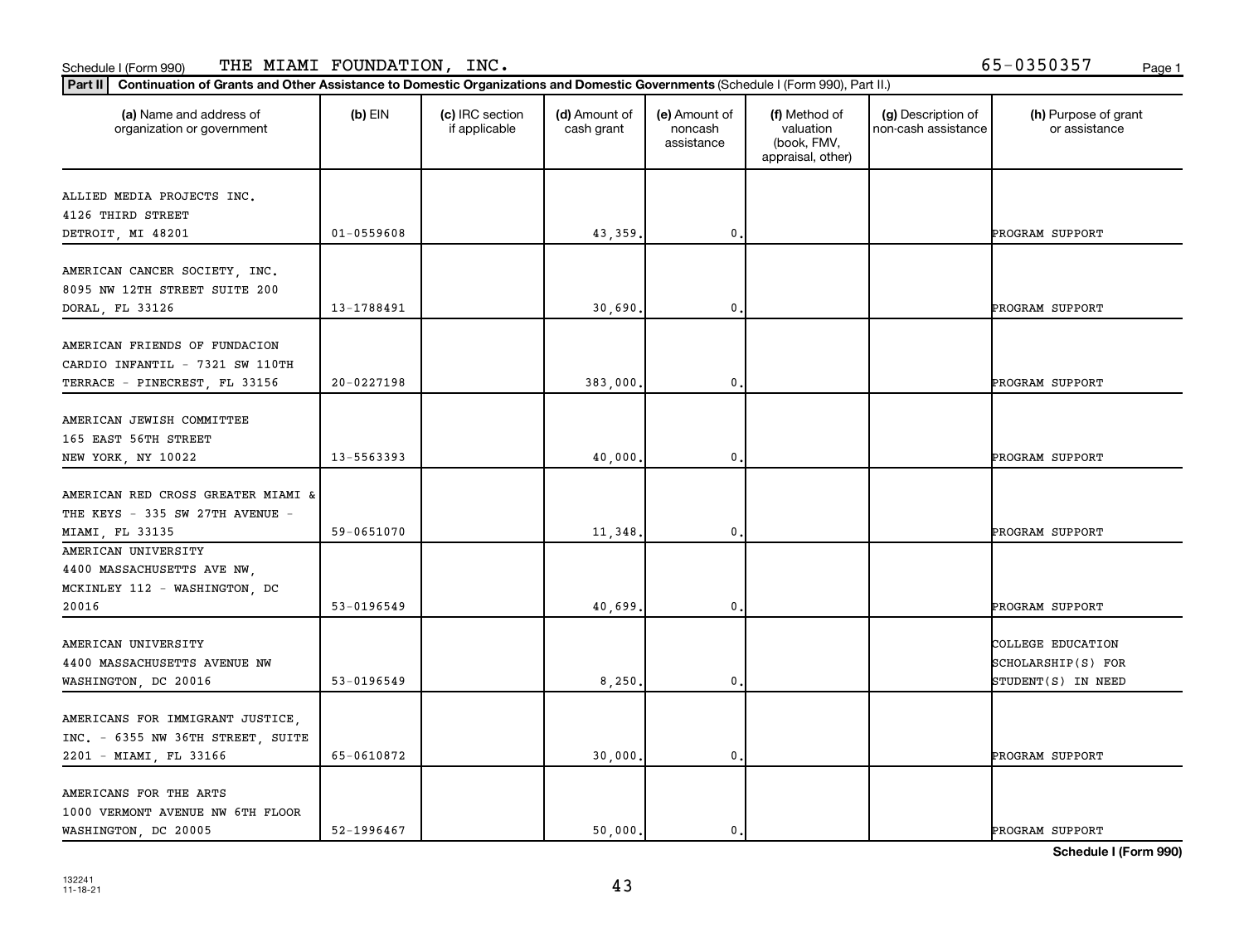|  |  | 55-0350357 | Page |
|--|--|------------|------|
|  |  |            |      |

| Continuation of Grants and Other Assistance to Domestic Organizations and Domestic Governments (Schedule I (Form 990), Part II.)<br>Part II |                |                                  |                             |                                        |                                                                |                                           |                                       |
|---------------------------------------------------------------------------------------------------------------------------------------------|----------------|----------------------------------|-----------------------------|----------------------------------------|----------------------------------------------------------------|-------------------------------------------|---------------------------------------|
| (a) Name and address of<br>organization or government                                                                                       | $(b)$ EIN      | (c) IRC section<br>if applicable | (d) Amount of<br>cash grant | (e) Amount of<br>noncash<br>assistance | (f) Method of<br>valuation<br>(book, FMV,<br>appraisal, other) | (g) Description of<br>non-cash assistance | (h) Purpose of grant<br>or assistance |
| ANCHOR ARTS MANAGEMENT, INC.<br>15125 NE 9TH COURT                                                                                          |                |                                  |                             |                                        |                                                                |                                           |                                       |
| MIAMI, FL 33162                                                                                                                             | 20-0116582     |                                  | 10,875.                     | $\mathbf{0}$                           |                                                                |                                           | PROGRAM SUPPORT                       |
| ANN STORCK CENTER, INC.<br>1790 S.W. 43RD WAY<br>FORT LAUDERDALE, FL 33317                                                                  | 59-2171081     |                                  | 193,080.                    | $\mathbf{0}$                           |                                                                |                                           | PROGRAM SUPPORT                       |
| ANU FOUNDATION USA<br>C/O CHAPEL & YORK, LTD. 155 EAST<br>44TH STREET, FLOOR 6, SUITE 34 -                                                  |                |                                  |                             |                                        |                                                                |                                           |                                       |
| NEW YORK,                                                                                                                                   | 46-1067955     |                                  | 320,000.                    | $\mathbf 0$                            |                                                                |                                           | PROGRAM SUPPORT                       |
| APPLE, INC.<br>100 WEST 33RD<br>NEW YORK, NY 10001                                                                                          | 94-2404110     |                                  | 50,152.                     | $\mathbf{0}$                           |                                                                |                                           | PROGRAM SUPPORT                       |
| APPLEGATE VALLEY COMMUNITY<br>NEWSPAPER, INC. - PO BOX 14 -<br>JACKSONVILLE, OR 97530                                                       | $26 - 2062663$ |                                  | 15,000                      | $\mathbf 0$                            |                                                                |                                           | PROGRAM SUPPORT                       |
| ARCHDIOCESE OF MIAMI<br>9401 BISCAYNE BOULEVARD<br>MIAMI SHORES, FL 33138                                                                   | 65-0909504     |                                  | 7,500.                      | $\mathbf 0$                            |                                                                |                                           | PROGRAM SUPPORT                       |
| ARIZONA CENTER FOR INVESTIGATIVE<br>REPORTING - P.O. BOX 3665 -<br>PHEONIX, AZ 85030                                                        | 46-1209940     |                                  | 35,000                      | $\mathbf 0$ .                          |                                                                |                                           | PROGRAM SUPPORT                       |
| ART, RESOURCES, TRANSFORMATIONS<br>LLC - 538 WOODSIDE DRIVE - AKRON,<br>OH 44303                                                            | 83-3743218     |                                  | 25,000                      | $\mathbf 0$                            |                                                                |                                           | PROGRAM SUPPORT                       |
| ARTEMIS ALLIANCE PRODUCTIONS<br>1325 SUNSET SPRINGS WAY<br>WESTON, FL 33326                                                                 | 85-4319397     |                                  | 10,000.                     | 0.                                     |                                                                |                                           | PROGRAM SUPPORT                       |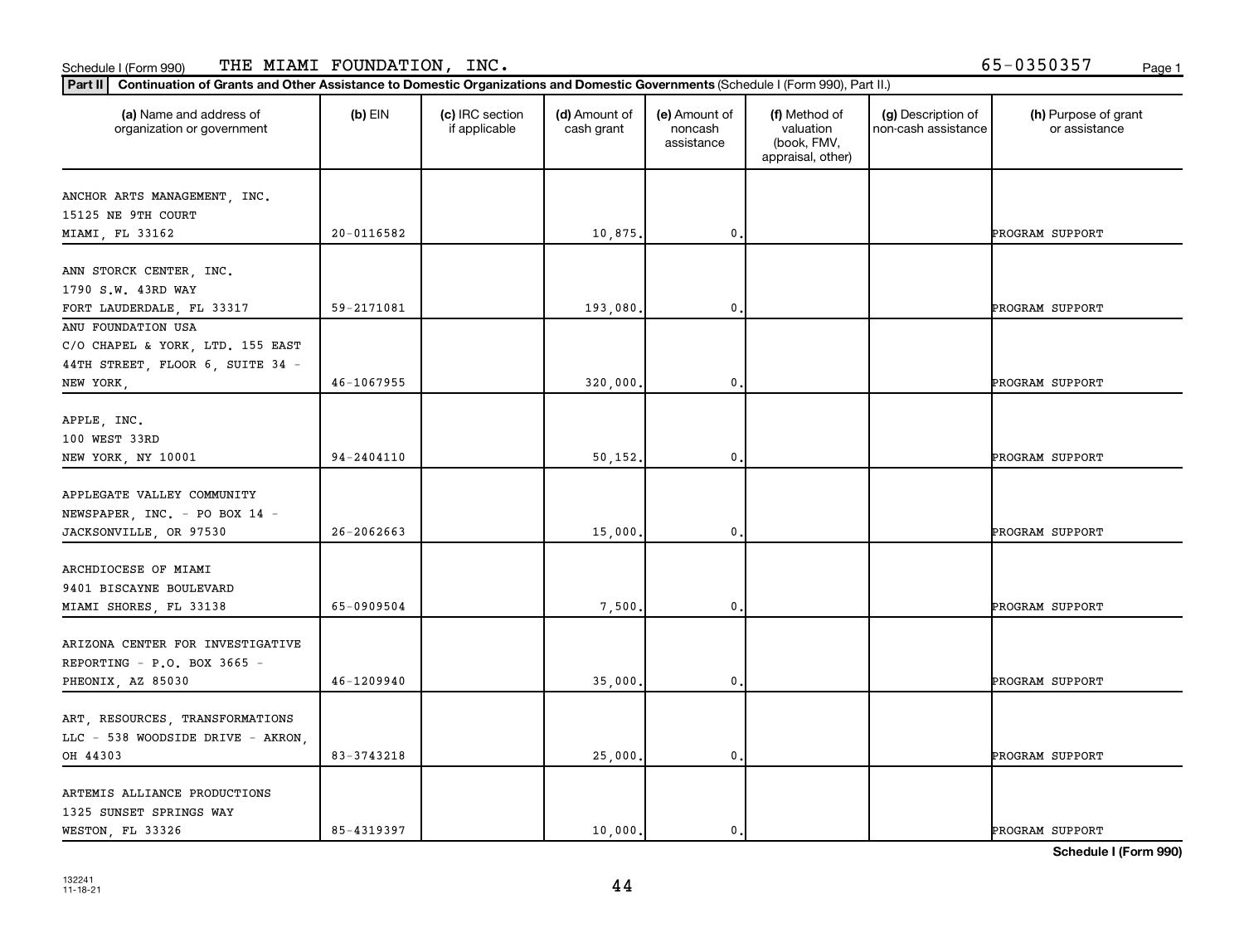| 55-0350357 |  |  |  |  | Page |
|------------|--|--|--|--|------|
|            |  |  |  |  |      |

| Part II   Continuation of Grants and Other Assistance to Domestic Organizations and Domestic Governments (Schedule I (Form 990), Part II.) |            |                                  |                             |                                        |                                                                |                                           |                                                               |
|--------------------------------------------------------------------------------------------------------------------------------------------|------------|----------------------------------|-----------------------------|----------------------------------------|----------------------------------------------------------------|-------------------------------------------|---------------------------------------------------------------|
| (a) Name and address of<br>organization or government                                                                                      | $(b)$ EIN  | (c) IRC section<br>if applicable | (d) Amount of<br>cash grant | (e) Amount of<br>noncash<br>assistance | (f) Method of<br>valuation<br>(book, FMV,<br>appraisal, other) | (g) Description of<br>non-cash assistance | (h) Purpose of grant<br>or assistance                         |
| ARTISTS SPACE, INC.<br>80 WHITE STREET<br>NEW YORK CITY, NY 10013                                                                          | 13-2749632 |                                  | 16,667.                     | 0.                                     |                                                                |                                           | PROGRAM SUPPORT                                               |
| ARTS FOR LEARNING MIAMI, INC.<br>404 NW 26TH STREET<br>MIAMI, FL 33137                                                                     | 65-1141598 |                                  | 310,300.                    | $\mathbf{0}$                           |                                                                |                                           | PROGRAM SUPPORT                                               |
| <b>ASHEVILLE WATCHDOG</b><br>84 WALNUT STREET #402<br>ASHEVILLE, NC, NC 28801                                                              | 85-0614521 |                                  | 21,419.                     | $\mathbf 0$                            |                                                                |                                           | PROGRAM SUPPORT                                               |
| ASK COLESTARS, INC.<br>2094 SE 17TH STREET<br>HOMESTEAD, FL 33035                                                                          | 83-4581499 |                                  | 10,000.                     | 0.                                     |                                                                |                                           | PROGRAM SUPPORT                                               |
| ASPEN JOURNALISM<br>1280 UTE AVENUE, SUITE 4<br>ASPEN, CO 81611                                                                            | 35-2400162 |                                  | 15,000.                     | $\mathbf{0}$ .                         |                                                                |                                           | PROGRAM SUPPORT                                               |
| ASU FOUNDATION FOR A NEW AMERICAN<br>UNIVERSITY - P.O. BOX 2260 -<br>TEMPE, AZ 85280                                                       | 86-6051042 |                                  | 275, 425.                   | $\mathbf{0}$                           |                                                                |                                           | PROGRAM SUPPORT                                               |
| ATLANTA EDUCATIONAL<br>TELECOMMUNICATIONS COLLABORATIVE,<br>INC. - 740 BISMARK ROAD NE -<br>ATLANTA, GA 30324                              | 58-2126423 |                                  | 15,000                      | $\mathbf{0}$ .                         |                                                                |                                           | PROGRAM SUPPORT                                               |
| ATLANTIC TECHNICAL COLLEGE<br>4700 COCONUT CREEK PARKWAY STUDENT<br>COCONUT CREEK, FL 33063                                                | 58-0230487 |                                  | 6, 104.                     | 0.                                     |                                                                |                                           | COLLEGE EDUCATION<br>SCHOLARSHIP(S) FOR<br>STUDENT(S) IN NEED |
| AURICLE PRODUCTIONS<br>P.O. BOX 9394<br>MISSOULA, MT 59807                                                                                 | 84-2931585 |                                  | 15,000.                     | $\mathbf{0}$ .                         |                                                                |                                           | PROGRAM SUPPORT                                               |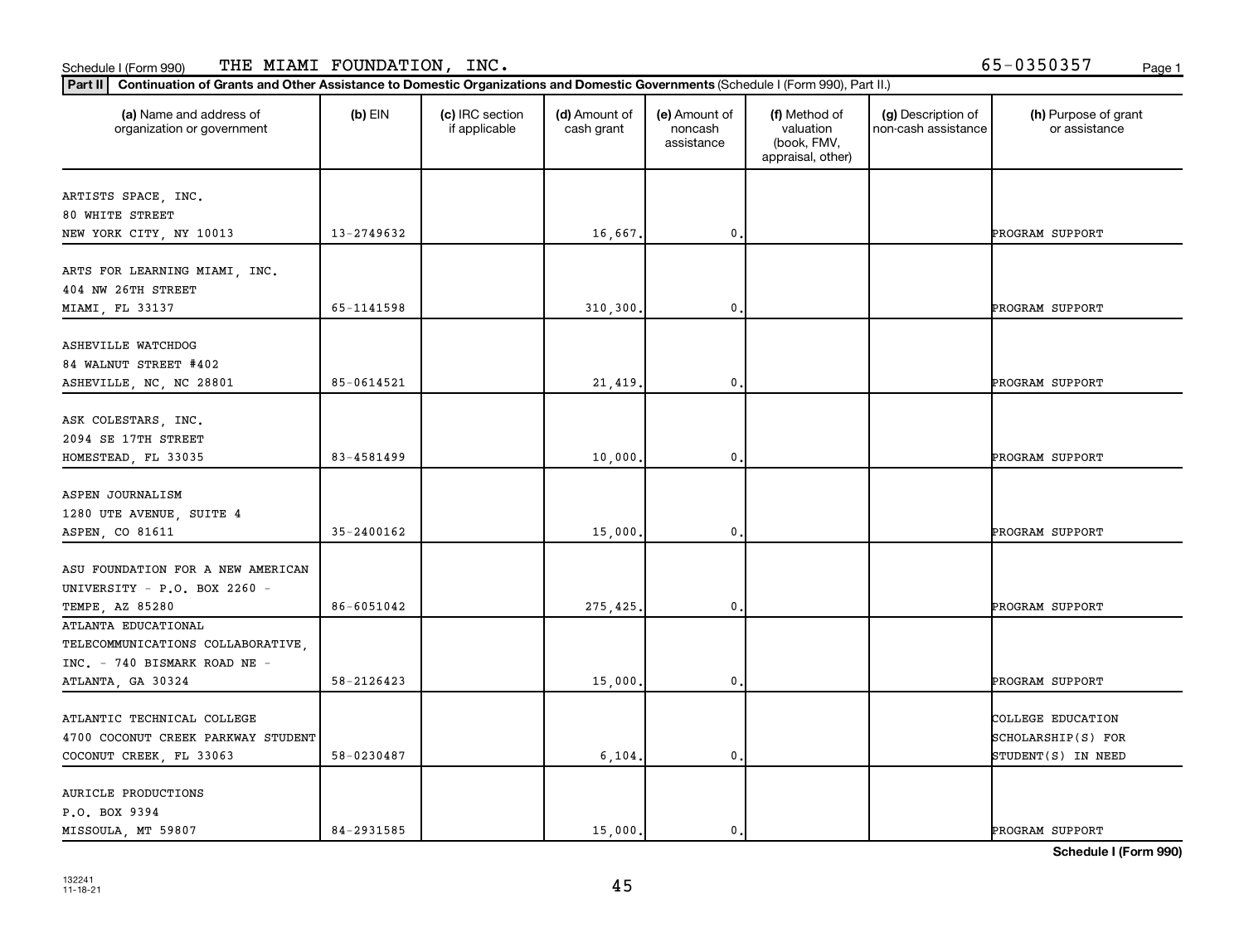| 5-0350357 |  |  | Page |
|-----------|--|--|------|
|           |  |  |      |

| Continuation of Grants and Other Assistance to Domestic Organizations and Domestic Governments (Schedule I (Form 990), Part II.)<br>Part II |                |                                  |                             |                                        |                                                                |                                           |                                       |
|---------------------------------------------------------------------------------------------------------------------------------------------|----------------|----------------------------------|-----------------------------|----------------------------------------|----------------------------------------------------------------|-------------------------------------------|---------------------------------------|
| (a) Name and address of<br>organization or government                                                                                       | $(b)$ EIN      | (c) IRC section<br>if applicable | (d) Amount of<br>cash grant | (e) Amount of<br>noncash<br>assistance | (f) Method of<br>valuation<br>(book, FMV,<br>appraisal, other) | (g) Description of<br>non-cash assistance | (h) Purpose of grant<br>or assistance |
| AUSTIN BULLDOG AKA AUSTIN                                                                                                                   |                |                                  |                             |                                        |                                                                |                                           |                                       |
| INVESTIGATIVE REPORTING PROJECT -                                                                                                           |                |                                  |                             |                                        |                                                                |                                           |                                       |
| PO BOX 4400 - AUSTIN, TX 78765                                                                                                              | 27-0231463     |                                  | 14,508.                     | 0,                                     |                                                                |                                           | PROGRAM SUPPORT                       |
|                                                                                                                                             |                |                                  |                             |                                        |                                                                |                                           |                                       |
| AYITI COMMUNITY TRUST                                                                                                                       |                |                                  |                             |                                        |                                                                |                                           |                                       |
| 20514 SW 88TH AVENUE                                                                                                                        |                |                                  |                             |                                        |                                                                |                                           |                                       |
| CUTLER BAY, FL 33189                                                                                                                        | 81-4814751     |                                  | 85,000.                     | $\mathbf 0$ .                          |                                                                |                                           | PROGRAM SUPPORT                       |
|                                                                                                                                             |                |                                  |                             |                                        |                                                                |                                           |                                       |
| <b>BABAS BUNCH FOUNDATION</b>                                                                                                               |                |                                  |                             |                                        |                                                                |                                           |                                       |
| 1200 NW 78TH AVENUE                                                                                                                         | 46-3201421     |                                  |                             | $\mathbf{0}$                           |                                                                |                                           | PROGRAM SUPPORT                       |
| DORAL, FL 33126                                                                                                                             |                |                                  | 10,000.                     |                                        |                                                                |                                           |                                       |
| BAKEHOUSE ART COMPLEX, INC.                                                                                                                 |                |                                  |                             |                                        |                                                                |                                           |                                       |
| 561 NW 32ND STREET                                                                                                                          |                |                                  |                             |                                        |                                                                |                                           |                                       |
| MIAMI, FL 33127                                                                                                                             | 59-2104864     |                                  | 115,500.                    | $\mathbf 0$ .                          |                                                                |                                           | PROGRAM SUPPORT                       |
|                                                                                                                                             |                |                                  |                             |                                        |                                                                |                                           |                                       |
| BAKEHOUSE ART COMPLEX, INC.                                                                                                                 |                |                                  |                             |                                        |                                                                |                                           |                                       |
| 561 NW 32ND STREET                                                                                                                          |                |                                  |                             |                                        |                                                                |                                           |                                       |
| MIAMI, FL 33127                                                                                                                             | 59-2104864     |                                  | 38,000                      | 0                                      |                                                                |                                           | PROGRAM SUPPORT                       |
|                                                                                                                                             |                |                                  |                             |                                        |                                                                |                                           |                                       |
| BALLET FLAMENCO LA ROSA                                                                                                                     |                |                                  |                             |                                        |                                                                |                                           |                                       |
| 74 NE 150TH STREET                                                                                                                          | 59-2926091     |                                  |                             |                                        |                                                                |                                           |                                       |
| MIAMI, FL 33161                                                                                                                             |                |                                  | 10,000.                     | $\mathbf{0}$                           |                                                                |                                           | PROGRAM SUPPORT                       |
| BALLOUT PROJECTS LLC                                                                                                                        |                |                                  |                             |                                        |                                                                |                                           |                                       |
| 7362 CHURCHILL STREET                                                                                                                       |                |                                  |                             |                                        |                                                                |                                           |                                       |
| DETROIT, MI 48206                                                                                                                           | 82-1168945     |                                  | 10,045.                     | 0,                                     |                                                                |                                           | PROGRAM SUPPORT                       |
|                                                                                                                                             |                |                                  |                             |                                        |                                                                |                                           |                                       |
| BANGOR PUBLISHING COMPANY                                                                                                                   |                |                                  |                             |                                        |                                                                |                                           |                                       |
| PO BOX 1329 1 MERCHANTS PLAZA                                                                                                               |                |                                  |                             |                                        |                                                                |                                           |                                       |
| BANGOR, ME 04402                                                                                                                            | $01 - 0024570$ |                                  | 10,000.                     | $\mathbf{0}$                           |                                                                |                                           | PROGRAM SUPPORT                       |
|                                                                                                                                             |                |                                  |                             |                                        |                                                                |                                           |                                       |
| BAPTIST HEALTH SOUTH FLORIDA                                                                                                                |                |                                  |                             |                                        |                                                                |                                           |                                       |
| FOUNDATION, INC. - 8900 NORTH                                                                                                               |                |                                  |                             |                                        |                                                                |                                           |                                       |
| KENDALL DRIVE - MIAMI, FL 33176                                                                                                             | 59-1923401     |                                  | 1,125,000.                  | $\mathbf{0}$ .                         |                                                                |                                           | PROGRAM SUPPORT                       |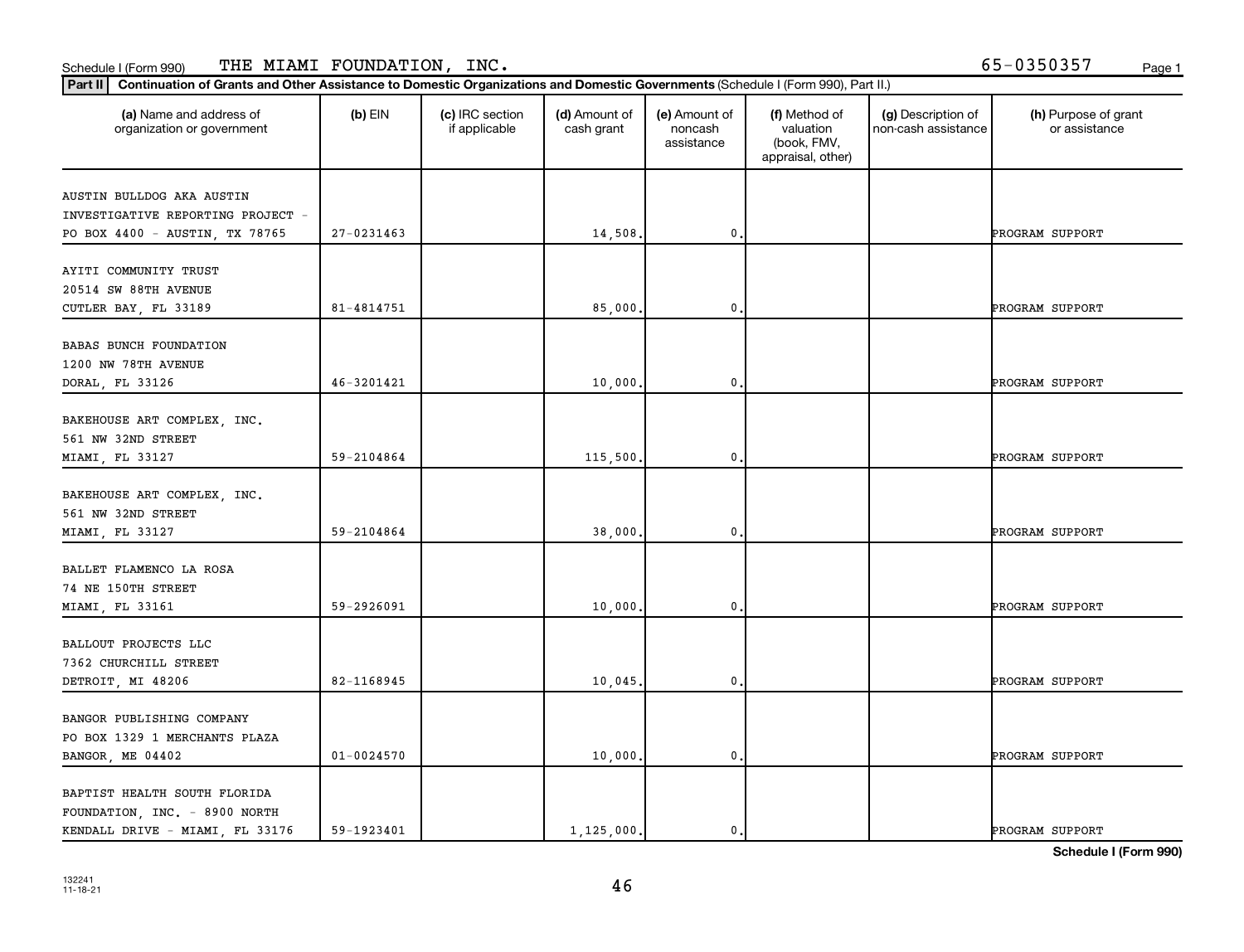| 55-0350357 | Page |  |  |  |  |  |  |  |  |
|------------|------|--|--|--|--|--|--|--|--|
|------------|------|--|--|--|--|--|--|--|--|

| (a) Name and address of<br>organization or government | $(b)$ EIN      | (c) IRC section<br>if applicable | (d) Amount of<br>cash grant | (e) Amount of<br>noncash<br>assistance | (f) Method of<br>valuation<br>(book, FMV,<br>appraisal, other) | (g) Description of<br>non-cash assistance | (h) Purpose of grant<br>or assistance |
|-------------------------------------------------------|----------------|----------------------------------|-----------------------------|----------------------------------------|----------------------------------------------------------------|-------------------------------------------|---------------------------------------|
| BAPTIST HEALTH SOUTH FLORIDA                          |                |                                  |                             |                                        |                                                                |                                           |                                       |
| FOUNDATION, INC. - 6855 RED ROAD                      |                |                                  |                             |                                        |                                                                |                                           |                                       |
| SUITE 600 - CORAL GABLES, FL 33143                    | 59-1923401     |                                  | 281,038.                    | $\pmb{0}$                              |                                                                |                                           | PROGRAM SUPPORT                       |
| BARNARD COLLEGE                                       |                |                                  |                             |                                        |                                                                |                                           |                                       |
| OFFICE OF DEVELOPMENT BARNARD                         |                |                                  |                             |                                        |                                                                |                                           | COLLEGE EDUCATION                     |
| COLLEGE 3009 BROADWAY - NEW YORK,                     |                |                                  |                             |                                        |                                                                |                                           | SCHOLARSHIP(S) FOR                    |
| NY 10027                                              | 13-1628149     |                                  | 47,750                      | $\mathbf 0$                            |                                                                |                                           | STUDENT(S) IN NEED                    |
|                                                       |                |                                  |                             |                                        |                                                                |                                           |                                       |
| <b>BARNES FOUNDATION</b>                              |                |                                  |                             |                                        |                                                                |                                           |                                       |
| 2025 BENJAMIN FRANKLIN PARKWAY                        |                |                                  |                             |                                        |                                                                |                                           |                                       |
| PHILADELPHIA, PA 19130                                | $23 - 6000149$ |                                  | 46,204.                     | 0.                                     |                                                                |                                           | PROGRAM SUPPORT                       |
|                                                       |                |                                  |                             |                                        |                                                                |                                           |                                       |
| BARRINGTON STAGE CO                                   |                |                                  |                             |                                        |                                                                |                                           |                                       |
| 122 NORTH STREET                                      |                |                                  |                             |                                        |                                                                |                                           |                                       |
| PITTSFIELD, MA 01201                                  | 04-3263298     |                                  | 50,100                      | $\mathbf 0$                            |                                                                |                                           | PROGRAM SUPPORT                       |
| BARRY UNIVERSITY                                      |                |                                  |                             |                                        |                                                                |                                           |                                       |
| CASHIER / BUSINESS OFFICE 11300 NE                    |                |                                  |                             |                                        |                                                                |                                           | COLLEGE EDUCATION                     |
| 2ND AVENUE - MIAMI SHORES, FL                         |                |                                  |                             |                                        |                                                                |                                           | SCHOLARSHIP(S) FOR                    |
| 33161                                                 | 59-0624364     |                                  | 32,500                      | $\mathbf 0$                            |                                                                |                                           | STUDENT(S) IN NEED                    |
| <b>BATES COLLEGE</b>                                  |                |                                  |                             |                                        |                                                                |                                           |                                       |
| STUDENT FINANCIAL SERVICES 44                         |                |                                  |                             |                                        |                                                                |                                           | COLLEGE EDUCATION                     |
| MOUNTAIN AVENUE - LEWISTON, ME                        |                |                                  |                             |                                        |                                                                |                                           | SCHOLARSHIP(S) FOR                    |
| 04240                                                 | $01 - 0211781$ |                                  | 7,000                       | $\mathbf{0}$                           |                                                                |                                           | STUDENT(S) IN NEED                    |
|                                                       |                |                                  |                             |                                        |                                                                |                                           |                                       |
| BAY CITY NEWS FOUNDATION                              |                |                                  |                             |                                        |                                                                |                                           |                                       |
| 1 KAISER PLAZA, SUITE 470                             |                |                                  |                             |                                        |                                                                |                                           |                                       |
| OAKLAND, CA 94612                                     | 83-0654488     |                                  | 15,000                      | $\mathbf 0$                            |                                                                |                                           | PROGRAM SUPPORT                       |
|                                                       |                |                                  |                             |                                        |                                                                |                                           |                                       |
| BAY JOURNAL MEDIA, INC.                               |                |                                  |                             |                                        |                                                                |                                           |                                       |
| 619 OAKWOOD DRIVE                                     |                |                                  |                             |                                        |                                                                |                                           |                                       |
| SEVEN VALLEYS, PA 17360                               | $26 - 2359058$ |                                  | 15,000                      | $\mathbf 0$                            |                                                                |                                           | PROGRAM SUPPORT                       |
|                                                       |                |                                  |                             |                                        |                                                                |                                           |                                       |
| BAY NATURE INSTITUTE                                  |                |                                  |                             |                                        |                                                                |                                           |                                       |
| 1328 6TH STREET #2                                    |                |                                  |                             |                                        |                                                                |                                           |                                       |
| BERKELEY, CA 94710                                    | 76-0744881     |                                  | 15,000.                     | 0.                                     |                                                                |                                           | PROGRAM SUPPORT                       |
|                                                       |                |                                  |                             |                                        |                                                                |                                           |                                       |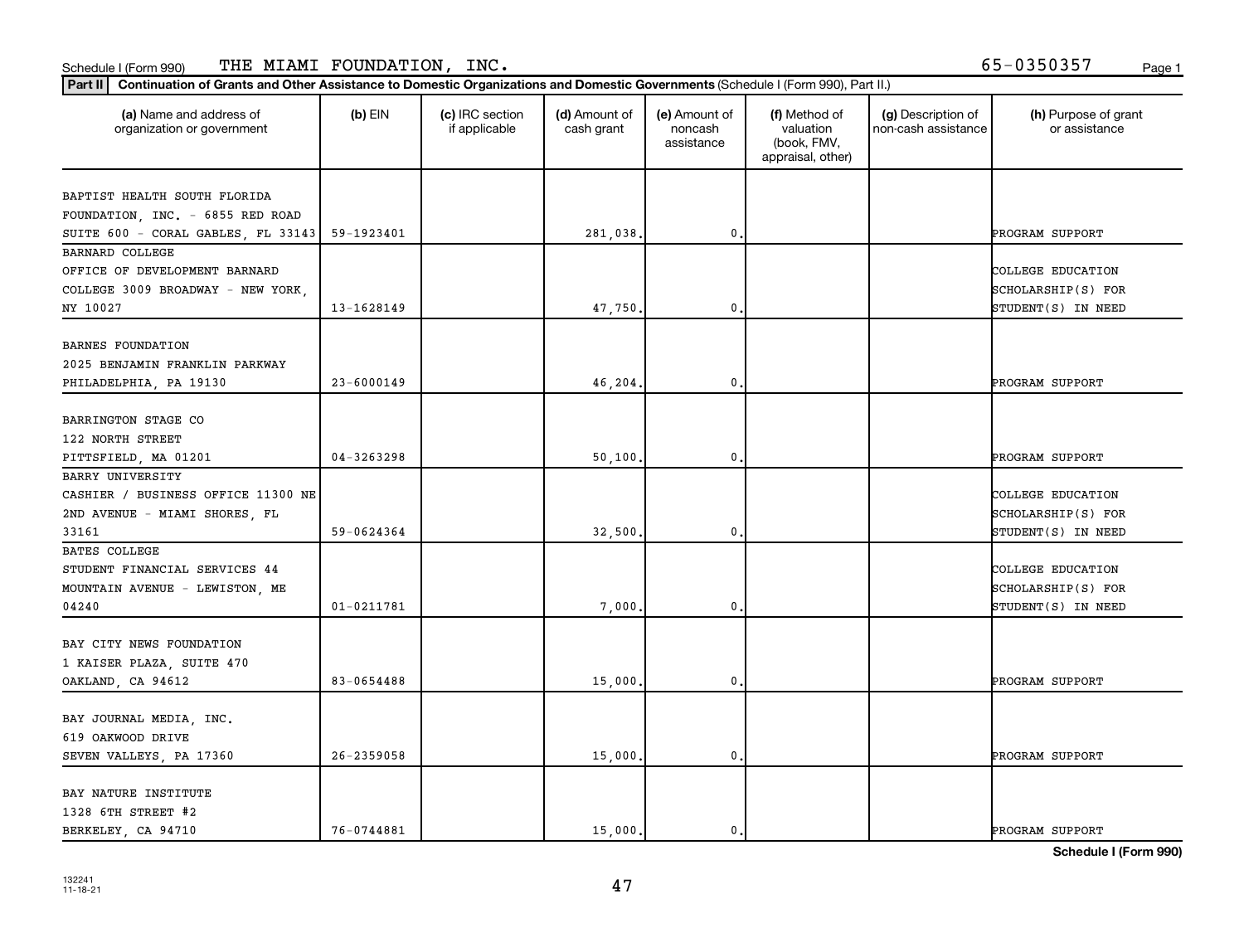| 55-0350357 |  |  |  |  |  |  | Page |
|------------|--|--|--|--|--|--|------|
|------------|--|--|--|--|--|--|------|

| (a) Name and address of<br>organization or government | $(b)$ EIN      | (c) IRC section<br>if applicable | (d) Amount of<br>cash grant | (e) Amount of<br>noncash<br>assistance | (f) Method of<br>valuation<br>(book, FMV,<br>appraisal, other) | (g) Description of<br>non-cash assistance | (h) Purpose of grant<br>or assistance |
|-------------------------------------------------------|----------------|----------------------------------|-----------------------------|----------------------------------------|----------------------------------------------------------------|-------------------------------------------|---------------------------------------|
| BE STRONG INTERNATIONAL                               |                |                                  |                             |                                        |                                                                |                                           |                                       |
| 9730 EAST HIBISCUS STREET SUITE B                     |                |                                  |                             |                                        |                                                                |                                           |                                       |
| PALMETTO BAY, FL 33157                                | 65-1054347     |                                  | 46,600.                     | $\mathbf 0$                            |                                                                |                                           | PROGRAM SUPPORT                       |
| BEACON COLLEGE, INC.                                  |                |                                  |                             |                                        |                                                                |                                           | COLLEGE EDUCATION                     |
| 105 E. MAIN STREET                                    |                |                                  |                             |                                        |                                                                |                                           | SCHOLARSHIP(S) FOR                    |
| LEESBURG, FL 34748                                    | 59-2961536     |                                  | 10,000                      | 0.                                     |                                                                |                                           | STUDENT(S) IN NEED                    |
|                                                       |                |                                  |                             |                                        |                                                                |                                           |                                       |
| BEACON MEDIA INC.                                     |                |                                  |                             |                                        |                                                                |                                           |                                       |
| 300 E. 39TH STREET                                    |                |                                  |                             |                                        |                                                                |                                           |                                       |
| KANSAS CITY, MO 64111                                 | 83-4587205     |                                  | 15,000.                     | 0.                                     |                                                                |                                           | PROGRAM SUPPORT                       |
|                                                       |                |                                  |                             |                                        |                                                                |                                           |                                       |
| BELAFONTE TACOLCY CENTER, INC.                        |                |                                  |                             |                                        |                                                                |                                           |                                       |
| 6161 NORTHWEST 9TH AVENUE                             |                |                                  |                             |                                        |                                                                |                                           |                                       |
| MIAMI, FL 33127                                       | 59-1376077     |                                  | 20,000.                     | $\mathbf 0$                            |                                                                |                                           | PROGRAM SUPPORT                       |
| BELT MEDIA COLLABORATIVE                              |                |                                  |                             |                                        |                                                                |                                           |                                       |
| PO BOX 6014                                           |                |                                  |                             |                                        |                                                                |                                           |                                       |
| CLEVELAND, OH 44101                                   | 47-5386846     |                                  | 15,000.                     | $\mathbf{0}$                           |                                                                |                                           | PROGRAM SUPPORT                       |
|                                                       |                |                                  |                             |                                        |                                                                |                                           |                                       |
| BENITOLINK INC                                        |                |                                  |                             |                                        |                                                                |                                           |                                       |
| 829 SAN BENITO STREET, SUITE 200                      |                |                                  |                             |                                        |                                                                |                                           |                                       |
| HOLLISTER, CA 95023                                   | 47-3324907     |                                  | 15,000.                     | $\mathbf 0$                            |                                                                |                                           | PROGRAM SUPPORT                       |
|                                                       |                |                                  |                             |                                        |                                                                |                                           |                                       |
| BERKELEY-CARROLL STREET SCHOOL                        |                |                                  |                             |                                        |                                                                |                                           |                                       |
| 152 STERLING PLACE                                    |                |                                  |                             |                                        |                                                                |                                           |                                       |
| BROOKLYN, NY 11217                                    | 11-2611384     |                                  | 10,000                      | 0.                                     |                                                                |                                           | PROGRAM SUPPORT                       |
| BERWICK ACADEMY TRUSTEES                              |                |                                  |                             |                                        |                                                                |                                           |                                       |
| 31 ACADEMY STREET                                     |                |                                  |                             |                                        |                                                                |                                           |                                       |
| SOUTH BERWICK, ME 03908                               | $01 - 0223755$ |                                  | 10,000.                     | $\mathbf 0$                            |                                                                |                                           | PROGRAM SUPPORT                       |
|                                                       |                |                                  |                             |                                        |                                                                |                                           |                                       |
| BET SHIRA CONGREGATION                                |                |                                  |                             |                                        |                                                                |                                           |                                       |
| 7500 SOUTHWEST 120TH STREET                           |                |                                  |                             |                                        |                                                                |                                           |                                       |
| MIAMI, FL 33156                                       | 59-2500437     |                                  | 20, 350.                    | 0.                                     |                                                                |                                           | PROGRAM SUPPORT                       |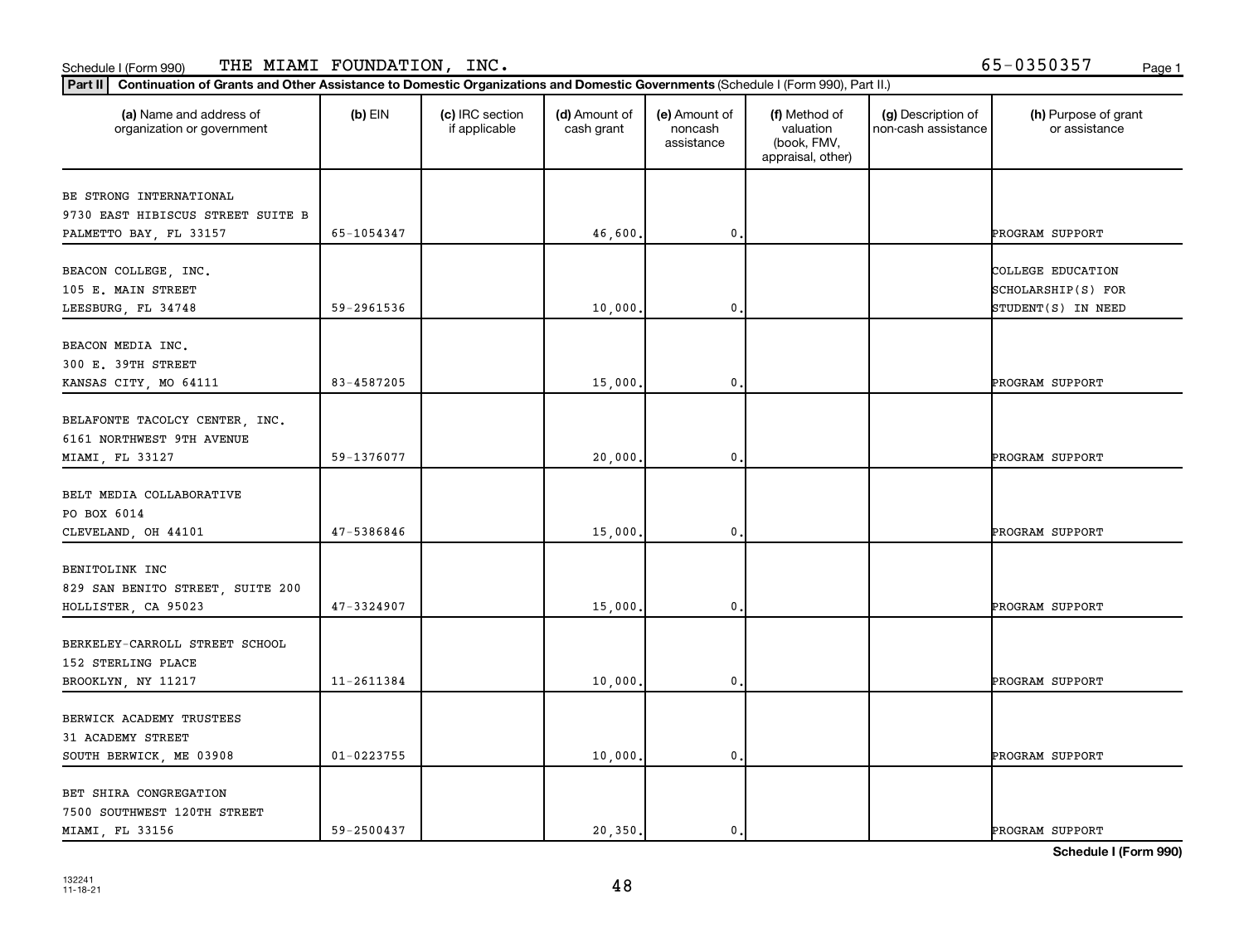| 55-0350357 |  |  |  |  | Page |
|------------|--|--|--|--|------|
|            |  |  |  |  |      |

| (a) Name and address of<br>organization or government | $(b)$ EIN  | (c) IRC section<br>if applicable | (d) Amount of<br>cash grant | (e) Amount of<br>noncash<br>assistance | (f) Method of<br>valuation<br>(book, FMV,<br>appraisal, other) | (g) Description of<br>non-cash assistance | (h) Purpose of grant<br>or assistance |
|-------------------------------------------------------|------------|----------------------------------|-----------------------------|----------------------------------------|----------------------------------------------------------------|-------------------------------------------|---------------------------------------|
| BETHUNE-COOKMAN UNIVERSITY                            |            |                                  |                             |                                        |                                                                |                                           |                                       |
| CASHIER'S OFFICE 640 DR. MARY                         |            |                                  |                             |                                        |                                                                |                                           | COLLEGE EDUCATION                     |
| MCLEOD BETHUNE BLVD. - DAYTONA                        |            |                                  |                             |                                        |                                                                |                                           | SCHOLARSHIP(S) FOR                    |
| BEACH, FL 32114                                       | 59-0704726 |                                  | 23,750.                     | $\mathbf 0$ .                          |                                                                |                                           | STUDENT(S) IN NEED                    |
| BETTER GOVERNMENT ASSOCIATION,                        |            |                                  |                             |                                        |                                                                |                                           |                                       |
|                                                       |            |                                  |                             |                                        |                                                                |                                           |                                       |
| INC. - 223 W. JACKSON BLVD., SUITE                    |            |                                  |                             |                                        |                                                                |                                           |                                       |
| 300 - CHICAGO, IL 60606                               | 36-0802950 |                                  | 15,000.                     | 0                                      |                                                                |                                           | PROGRAM SUPPORT                       |
| BETTER WAY OF MIAMI, INC.                             |            |                                  |                             |                                        |                                                                |                                           |                                       |
| 800 NORTHWEST 28TH STREET                             |            |                                  |                             |                                        |                                                                |                                           |                                       |
| MIAMI, FL 33137                                       | 59-2462933 |                                  | 45,100.                     | 0.                                     |                                                                |                                           | PROGRAM SUPPORT                       |
|                                                       |            |                                  |                             |                                        |                                                                |                                           |                                       |
| BHP COMMUNITY LAND TRUST, INC.                        |            |                                  |                             |                                        |                                                                |                                           |                                       |
| 690 NE 13TH STREET, SUITE 105                         |            |                                  |                             |                                        |                                                                |                                           |                                       |
| FORT LAUDERDALE, FL 33304                             | 20-4202758 |                                  | 22,500.                     | $\mathbf 0$                            |                                                                |                                           | PROGRAM SUPPORT                       |
| BIG BROTHERS BIG SISTERS OF                           |            |                                  |                             |                                        |                                                                |                                           |                                       |
| GREATER MIAMI, INC. - 550                             |            |                                  |                             |                                        |                                                                |                                           |                                       |
| NORTHWEST 42ND AVENUE - MIAMI, FL                     |            |                                  |                             |                                        |                                                                |                                           |                                       |
| 33126                                                 | 59-6166904 |                                  | 50,000.                     | $\mathbf 0$                            |                                                                |                                           | PROGRAM SUPPORT                       |
| BIG BROTHERS BIG SISTERS OF                           |            |                                  |                             |                                        |                                                                |                                           |                                       |
| GREATER MIAMI, INC. - 550                             |            |                                  |                             |                                        |                                                                |                                           |                                       |
| NORTHWEST 42ND AVENUE - MIAMI, FL                     |            |                                  |                             |                                        |                                                                |                                           |                                       |
| 33126                                                 | 59-6166904 |                                  | 17,647.                     | 0                                      |                                                                |                                           | PROGRAM SUPPORT                       |
|                                                       |            |                                  |                             |                                        |                                                                |                                           |                                       |
| BIRTHRIGHT ISRAEL FOUNDATION                          |            |                                  |                             |                                        |                                                                |                                           |                                       |
| P.O. BOX 21615                                        |            |                                  |                             |                                        |                                                                |                                           |                                       |
| NEW YORK, NY 10087                                    | 13-4092050 |                                  | 14,000.                     | 0.                                     |                                                                |                                           | PROGRAM SUPPORT                       |
|                                                       |            |                                  |                             |                                        |                                                                |                                           |                                       |
| BLACK ANGELS MIAMI, INC.                              |            |                                  |                             |                                        |                                                                |                                           |                                       |
| 1100 BRICKELL BAY DRIVE 310-697,                      |            |                                  |                             |                                        |                                                                |                                           |                                       |
| MIAMI, FL 33231                                       | 84-3461053 |                                  | 11,088.                     | $\mathbf 0$                            |                                                                |                                           | PROGRAM SUPPORT                       |
|                                                       |            |                                  |                             |                                        |                                                                |                                           |                                       |
| <b>BLACK COLLECTIVE</b>                               |            |                                  |                             |                                        |                                                                |                                           |                                       |
| 937 NW 3RD AVENUE                                     |            |                                  |                             |                                        |                                                                |                                           |                                       |
| MIAMI, FL 33136                                       | 83-2831423 |                                  | 55.000.                     | $\mathbf{0}$ .                         |                                                                |                                           | PROGRAM SUPPORT                       |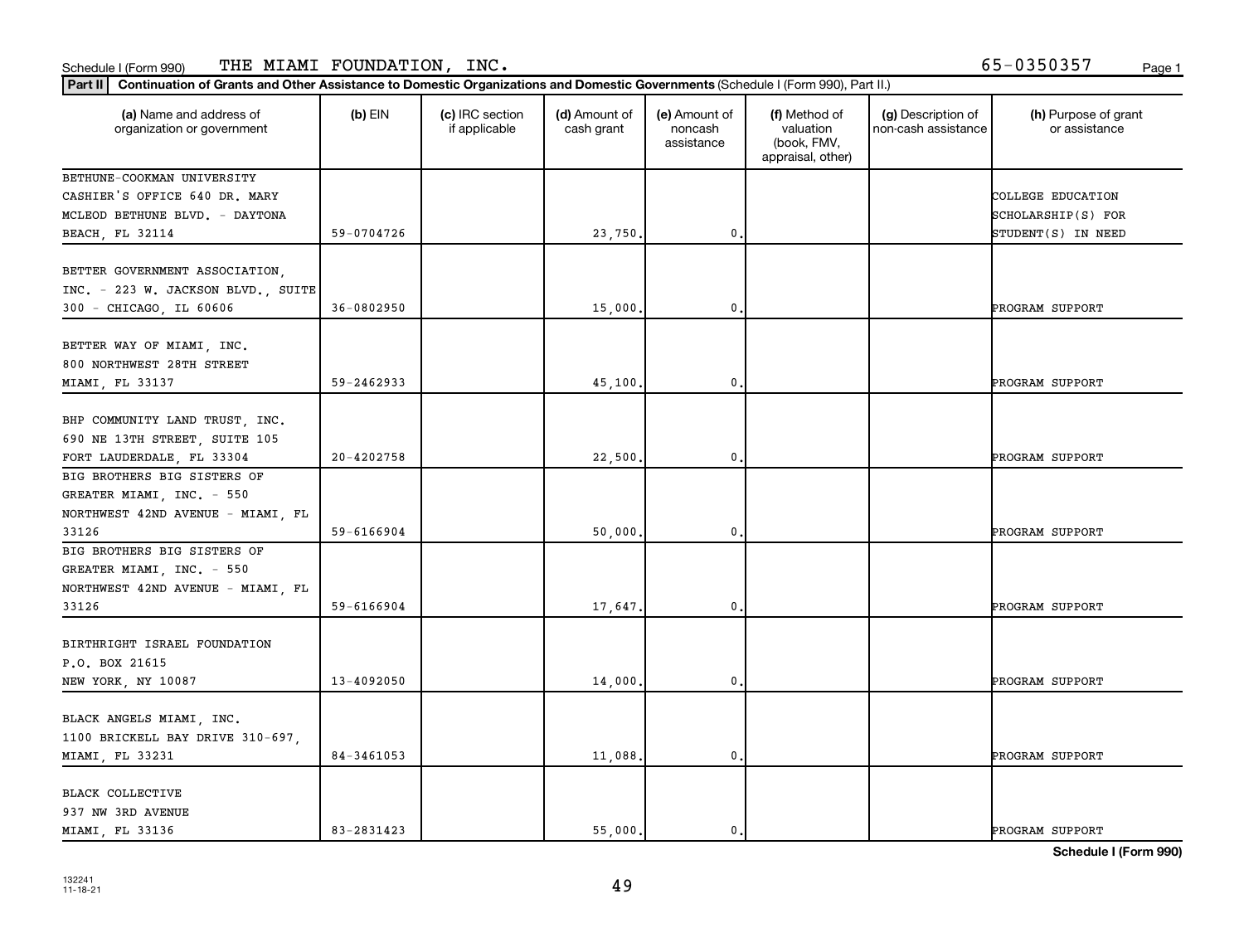| 55-0350357 |  |  |  |  | Page |
|------------|--|--|--|--|------|
|            |  |  |  |  |      |

| Part II   Continuation of Grants and Other Assistance to Domestic Organizations and Domestic Governments (Schedule I (Form 990), Part II.) |                |                                  |                             |                                        |                                                                |                                           |                                                               |
|--------------------------------------------------------------------------------------------------------------------------------------------|----------------|----------------------------------|-----------------------------|----------------------------------------|----------------------------------------------------------------|-------------------------------------------|---------------------------------------------------------------|
| (a) Name and address of<br>organization or government                                                                                      | $(b)$ EIN      | (c) IRC section<br>if applicable | (d) Amount of<br>cash grant | (e) Amount of<br>noncash<br>assistance | (f) Method of<br>valuation<br>(book, FMV,<br>appraisal, other) | (g) Description of<br>non-cash assistance | (h) Purpose of grant<br>or assistance                         |
| BLOCK CLUB CHICAGO NFP<br>233 N. MICHIGAN AVENUE, SUITE 1800<br>CHICAGO, IL 60601                                                          | 82-3844275     |                                  | 21,419.                     | 0.                                     |                                                                |                                           | PROGRAM SUPPORT                                               |
| BLUE SCHOLARS INITIATIVE<br>6375 SW 106TH STREET<br>MIAMI, FL 33156                                                                        | 84-2314055     |                                  | 8,000.                      | $\mathbf{0}$                           |                                                                |                                           | PROGRAM SUPPORT                                               |
| BOOKLEGGERS LIBRARY, INC.<br>1900 MERIDIAN AVENUE, APT 401<br>MIAMI BEACH, FL 33139                                                        | 47-2009293     |                                  | 50,000                      | $\mathbf 0$                            |                                                                |                                           | PROGRAM SUPPORT                                               |
| BORDERLESS MAGAZINE NFP<br>2033 N. RACINE AVENUE #4C<br>CHICAGO, IL 60614                                                                  | 83-1266434     |                                  | 31,838                      | $\mathbf{0}$                           |                                                                |                                           | PROGRAM SUPPORT                                               |
| BOSTON SYMPHONY ORCHESTRA, INC.<br>301 MASSACHUSETTS AVENUE<br>BOSTON, MA 02115                                                            | $04 - 2103550$ |                                  | 10,000,                     | $\mathbf{0}$                           |                                                                |                                           | PROGRAM SUPPORT                                               |
| BOSTON UNIVERSITY<br>STUDENT ACCOUNTING SERVICES 25<br>BUICK STREET, SUITE 130 - BOSTON,<br>MA 02215                                       | 04-2103547     |                                  | 8,250                       | $\mathbf{0}$                           |                                                                |                                           | COLLEGE EDUCATION<br>SCHOLARSHIP(S) FOR<br>STUDENT(S) IN NEED |
| BOULDER COMMUNITY BROADCAST<br>ASSOCIATION DBA KGNU - 4700 WALNUT<br>STREET - BOULDER, CO 80301                                            | 84-0690097     |                                  | 20,000                      | $\mathbf{0}$ .                         |                                                                |                                           | PROGRAM SUPPORT                                               |
| BRANCHES, INC.<br>11500 NW 12TH AVENUE<br>MIAMI, FL 33168                                                                                  | 65-0716969     |                                  | 37,500.                     | 0.                                     |                                                                |                                           | PROGRAM SUPPORT                                               |
| BRDG INC.<br>1960 N PAINTED HILLS<br>TUCSON, AZ 85745                                                                                      | 47-1106725     |                                  | 15,000.                     | $\mathbf{0}$ .                         |                                                                |                                           | PROGRAM SUPPORT                                               |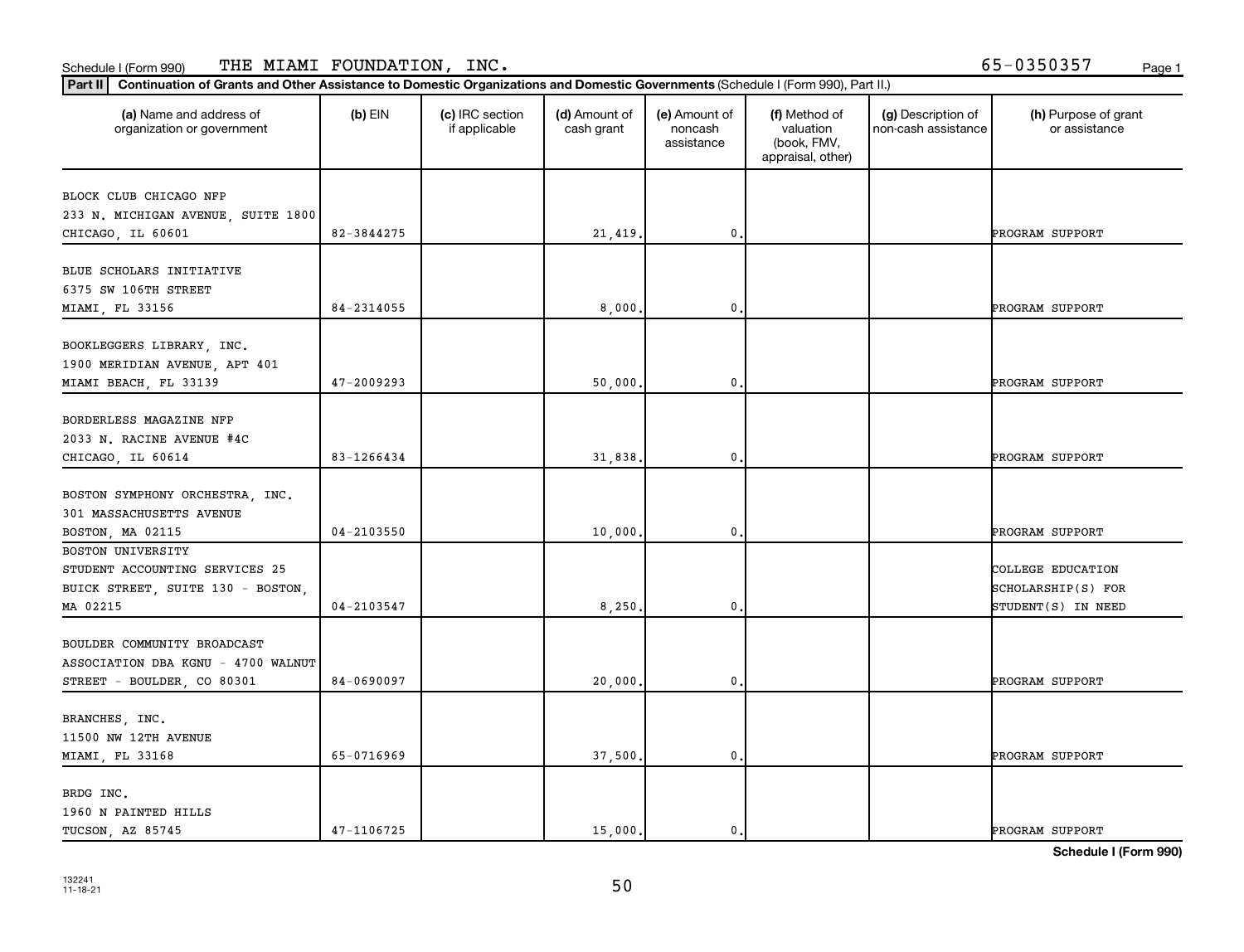| (a) Name and address of<br>organization or government | $(b)$ EIN  | (c) IRC section<br>if applicable | (d) Amount of<br>cash grant | (e) Amount of<br>noncash<br>assistance | (f) Method of<br>valuation<br>(book, FMV,<br>appraisal, other) | (g) Description of<br>non-cash assistance | (h) Purpose of grant<br>or assistance |
|-------------------------------------------------------|------------|----------------------------------|-----------------------------|----------------------------------------|----------------------------------------------------------------|-------------------------------------------|---------------------------------------|
| BREAKTHROUGH MIAMI, INC.                              |            |                                  |                             |                                        |                                                                |                                           |                                       |
| 3250 SW THIRD AVENUE SIXTH FLOOR                      |            |                                  |                             |                                        |                                                                |                                           |                                       |
| MIAMI, FL 33129                                       | 26-2105534 |                                  | 133,510.                    | $\mathbf 0$                            |                                                                |                                           | PROGRAM SUPPORT                       |
| BRIDGE TO HOPE (AKA CORNERSTONE                       |            |                                  |                             |                                        |                                                                |                                           |                                       |
| CHRISTIAN CENTER) - 13295                             |            |                                  |                             |                                        |                                                                |                                           |                                       |
| SOUTHWEST 268TH STREET -                              |            |                                  |                             |                                        |                                                                |                                           |                                       |
| HOMESTEAD, FL 33032                                   | 59-2245357 |                                  | 42,000                      | $\mathbf 0$                            |                                                                |                                           | PROGRAM SUPPORT                       |
| BRIDGE TO HOPE CORNERSTONE                            |            |                                  |                             |                                        |                                                                |                                           |                                       |
| CHRISTIAN CENTER OF HOMESTEAD FL                      |            |                                  |                             |                                        |                                                                |                                           |                                       |
| 13295 SW 268TH STREET - HOMESTEAD                     |            |                                  |                             |                                        |                                                                |                                           |                                       |
| FL 33032                                              | 59-2245357 |                                  | 15,000,                     | $\mathbf 0$                            |                                                                |                                           | PROGRAM SUPPORT                       |
|                                                       |            |                                  |                             |                                        |                                                                |                                           |                                       |
| BRIDGEHAMPTON CHILD CARE &                            |            |                                  |                             |                                        |                                                                |                                           |                                       |
| RECREATIONAL CENTER - 70 HIGHVIEW                     |            |                                  |                             |                                        |                                                                |                                           |                                       |
| DRIVE - SAG HARBOR, NY 11963                          | 11-6036310 |                                  | 35,000                      | $\mathbf{0}$                           |                                                                |                                           | PROGRAM SUPPORT                       |
|                                                       |            |                                  |                             |                                        |                                                                |                                           |                                       |
| BROOKLYN COMMUNITY FOUNDATION                         |            |                                  |                             |                                        |                                                                |                                           |                                       |
| 1000 DEAN STREET, SUITE 307                           |            |                                  |                             |                                        |                                                                |                                           |                                       |
| BROOKLYN, NY 11238                                    | 11-3422729 |                                  | 33,269                      | $\mathbf 0$                            |                                                                |                                           | PROGRAM SUPPORT                       |
|                                                       |            |                                  |                             |                                        |                                                                |                                           |                                       |
| BROWARD BULLDOG INC.                                  |            |                                  |                             |                                        |                                                                |                                           |                                       |
| P.O. BOX 23763                                        |            |                                  |                             |                                        |                                                                |                                           |                                       |
| FORT LAUDERDALE, FL 33334                             | 27-0318157 |                                  | 15,000                      | 0.                                     |                                                                |                                           | PROGRAM SUPPORT                       |
|                                                       |            |                                  |                             |                                        |                                                                |                                           |                                       |
| BROWARD PERFORMING ARTS                               |            |                                  |                             |                                        |                                                                |                                           |                                       |
| FOUNDATION, INC. - 201 SW FIFTH                       |            |                                  |                             |                                        |                                                                |                                           |                                       |
| AVENUE - FORT LAUDERDALE, FL 33312                    | 59-2657043 |                                  | 10,000                      | 0.                                     |                                                                |                                           | PROGRAM SUPPORT                       |
|                                                       |            |                                  |                             |                                        |                                                                |                                           |                                       |
| BROWN PUBLISHING COMPANY, LLC                         |            |                                  |                             |                                        |                                                                |                                           |                                       |
| PO BOX 912                                            |            |                                  |                             |                                        |                                                                |                                           |                                       |
| RIVERSIDE, CA 92502                                   | 22-3762226 |                                  | 16,631                      | $\mathbf 0$                            |                                                                |                                           | PROGRAM SUPPORT                       |
| BROWN UNIVERSITY                                      |            |                                  |                             |                                        |                                                                |                                           |                                       |
| CASHIER'S OFFICE BOX 1911 69 BROWN                    |            |                                  |                             |                                        |                                                                |                                           | COLLEGE EDUCATION                     |
| STREET, 2ND FLOOR - PROVIDENCE, RI                    |            |                                  |                             |                                        |                                                                |                                           | SCHOLARSHIP(S) FOR                    |
| 02912                                                 | 05-0258809 |                                  | 15,750.                     | 0.                                     |                                                                |                                           | STUDENT(S) IN NEED                    |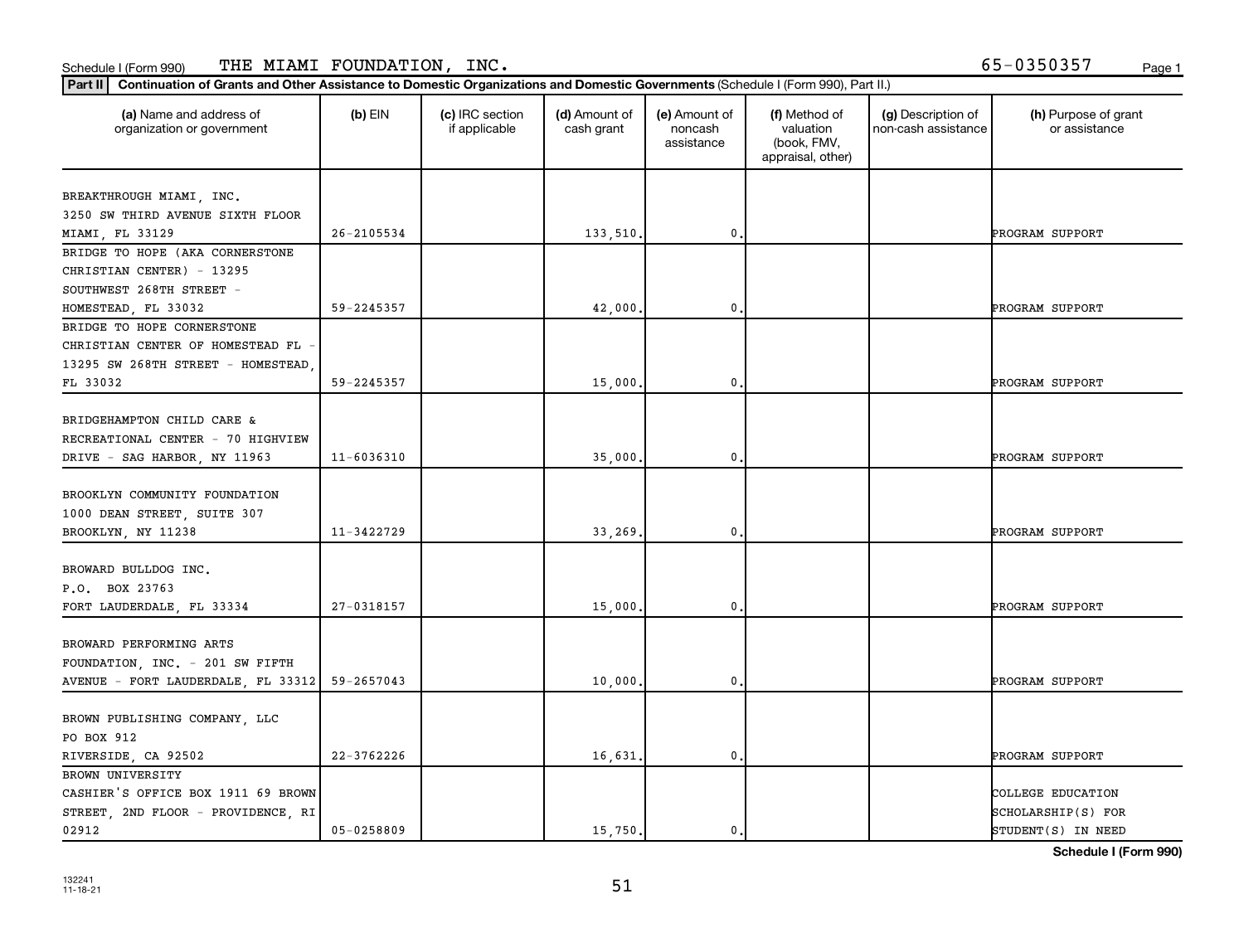|  |  |  |  | 55-0350357 | Page |
|--|--|--|--|------------|------|
|--|--|--|--|------------|------|

| (a) Name and address of<br>organization or government | $(b)$ EIN  | (c) IRC section<br>if applicable | (d) Amount of<br>cash grant | (e) Amount of<br>noncash<br>assistance | (f) Method of<br>valuation<br>(book, FMV,<br>appraisal, other) | (g) Description of<br>non-cash assistance | (h) Purpose of grant<br>or assistance |
|-------------------------------------------------------|------------|----------------------------------|-----------------------------|----------------------------------------|----------------------------------------------------------------|-------------------------------------------|---------------------------------------|
| BUDDY SYSTEM MIA                                      |            |                                  |                             |                                        |                                                                |                                           |                                       |
| 701 MERIDIAN AVE UNIT 3                               |            |                                  |                             |                                        |                                                                |                                           |                                       |
| MIAMI BEACH, FL 33139                                 | 85-1061921 |                                  | 11,000.                     | $\mathbf 0$                            |                                                                |                                           | PROGRAM SUPPORT                       |
|                                                       |            |                                  |                             |                                        |                                                                |                                           |                                       |
| CALMATTERS                                            |            |                                  |                             |                                        |                                                                |                                           |                                       |
| 1017 L STREET UNIT 261                                |            |                                  |                             |                                        |                                                                |                                           |                                       |
| SACRAMENTO, CA 95814                                  | 47-2474086 |                                  | 22, 275.                    | $\mathbf 0$                            |                                                                |                                           | PROGRAM SUPPORT                       |
|                                                       |            |                                  |                             |                                        |                                                                |                                           |                                       |
| CAMILLUS HOUSE, INC.                                  |            |                                  |                             |                                        |                                                                |                                           |                                       |
| 1603 NW 7TH AVENUE                                    |            |                                  |                             |                                        |                                                                |                                           |                                       |
| MIAMI, FL 33136                                       | 65-0032862 |                                  | 107,000.                    | 0.                                     |                                                                |                                           | PROGRAM SUPPORT                       |
|                                                       |            |                                  |                             |                                        |                                                                |                                           |                                       |
| CAMPUS CRUSADE FOR CHRIST, INC.                       |            |                                  |                             |                                        |                                                                |                                           |                                       |
| ATTN: CONTRIBUTIONS P.O. BOX 628222                   |            |                                  |                             |                                        |                                                                |                                           |                                       |
| ORLANDO, FL 32862                                     | 95-6006173 |                                  | 12,067.                     | $\mathbf 0$                            |                                                                |                                           | PROGRAM SUPPORT                       |
|                                                       |            |                                  |                             |                                        |                                                                |                                           |                                       |
| CAMPUS ELECTION ENGAGEMENT PROJECT                    |            |                                  |                             |                                        |                                                                |                                           |                                       |
| 615 N. POST                                           |            |                                  |                             |                                        |                                                                |                                           |                                       |
| GRANVILLE, OH 42023                                   | 85-0634102 |                                  | 10,000.                     | $\pmb{0}$                              |                                                                |                                           | PROGRAM SUPPORT                       |
| CAPITAL GOOD FUND                                     |            |                                  |                             |                                        |                                                                |                                           |                                       |
| 181 NE 82ND STREET                                    |            |                                  |                             |                                        |                                                                |                                           |                                       |
| MIAMI, FL 33138                                       | 80-0348382 |                                  | 30,000.                     | $\mathbf{0}$                           |                                                                |                                           | PROGRAM SUPPORT                       |
|                                                       |            |                                  |                             |                                        |                                                                |                                           |                                       |
| CAPITAL OF TEXAS MEDIA FOUNDATION                     |            |                                  |                             |                                        |                                                                |                                           |                                       |
| P.O. BOX 867                                          |            |                                  |                             |                                        |                                                                |                                           |                                       |
| AUSTIN, TX 78767                                      | 46-3398438 |                                  | 15,000.                     | 0.                                     |                                                                |                                           | PROGRAM SUPPORT                       |
|                                                       |            |                                  |                             |                                        |                                                                |                                           |                                       |
| CARE ELEMENTARY SCHOOL, INC.                          |            |                                  |                             |                                        |                                                                |                                           |                                       |
| 2025 NW 1ST AVENUE                                    |            |                                  |                             |                                        |                                                                |                                           |                                       |
| MIAMI, FL 33127                                       | 46-5269625 |                                  | 54,929.                     | $\mathbf 0$                            |                                                                |                                           | PROGRAM SUPPORT                       |
|                                                       |            |                                  |                             |                                        |                                                                |                                           |                                       |
| CARIBBEAN FILM ACADEMY INC.                           |            |                                  |                             |                                        |                                                                |                                           |                                       |
| 937 NW 3RD AVENUE                                     |            |                                  |                             |                                        |                                                                |                                           |                                       |
| MIAMI, FL 33136                                       | 46-3785257 |                                  | 14,801.                     | $\mathbf{0}$ .                         |                                                                |                                           | PROGRAM SUPPORT                       |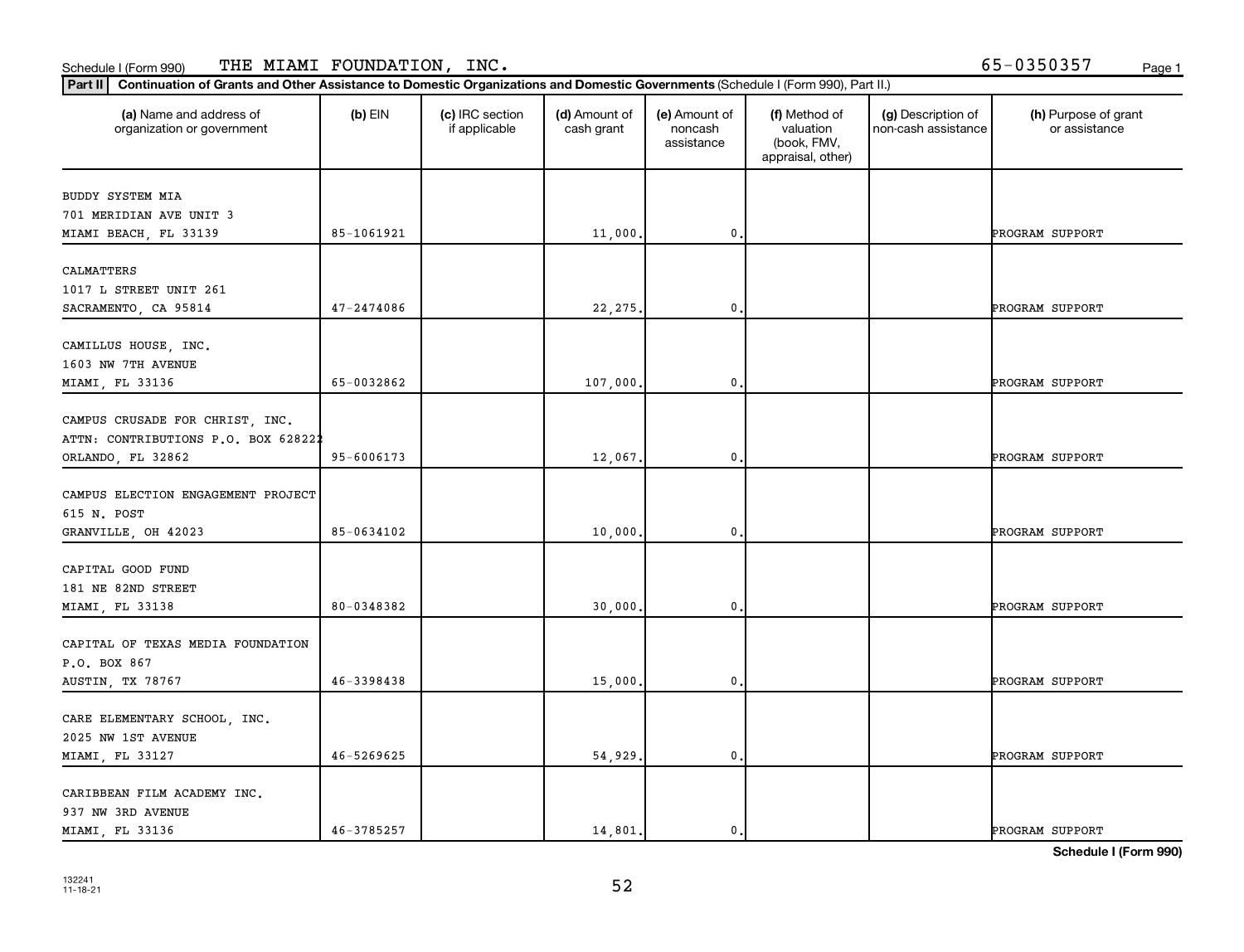| 55-0350357 |  |  |  | Page |
|------------|--|--|--|------|
|            |  |  |  |      |

| Continuation of Grants and Other Assistance to Domestic Organizations and Domestic Governments (Schedule I (Form 990), Part II.)<br>Part II |            |                                  |                             |                                        |                                                                |                                           |                                       |
|---------------------------------------------------------------------------------------------------------------------------------------------|------------|----------------------------------|-----------------------------|----------------------------------------|----------------------------------------------------------------|-------------------------------------------|---------------------------------------|
| (a) Name and address of<br>organization or government                                                                                       | $(b)$ EIN  | (c) IRC section<br>if applicable | (d) Amount of<br>cash grant | (e) Amount of<br>noncash<br>assistance | (f) Method of<br>valuation<br>(book, FMV,<br>appraisal, other) | (g) Description of<br>non-cash assistance | (h) Purpose of grant<br>or assistance |
|                                                                                                                                             |            |                                  |                             |                                        |                                                                |                                           |                                       |
| CAROLINA PUBLIC PRESS INC.                                                                                                                  |            |                                  |                             |                                        |                                                                |                                           |                                       |
| 4A HERMAN AVENUE EXTENSION                                                                                                                  |            |                                  |                             |                                        |                                                                |                                           |                                       |
| ASHEVILLE, NC 28803                                                                                                                         | 46-0801080 |                                  | 20,000.                     | $\mathbf 0$                            |                                                                |                                           | PROGRAM SUPPORT                       |
| CASCADE PUBLIC MEDIA/CROSSCUT                                                                                                               |            |                                  |                             |                                        |                                                                |                                           |                                       |
| 401 MERCER STREET                                                                                                                           |            |                                  |                             |                                        |                                                                |                                           |                                       |
| SEATTLE, WA 98109                                                                                                                           | 91-1221895 |                                  | 15,000.                     | $\mathbf{0}$                           |                                                                |                                           | PROGRAM SUPPORT                       |
| CASE WESTERN RESERVE UNIVERSITY                                                                                                             |            |                                  |                             |                                        |                                                                |                                           |                                       |
| OFFICE OF UNIVERSITY OF FINANCIAL                                                                                                           |            |                                  |                             |                                        |                                                                |                                           |                                       |
| AID YOST HALL, ROOM 435 10900                                                                                                               |            |                                  |                             |                                        |                                                                |                                           |                                       |
| EUCLID AVENU                                                                                                                                | 34-1018992 |                                  | 147,667.                    | $\mathbf{0}$                           |                                                                |                                           | PROGRAM SUPPORT                       |
|                                                                                                                                             |            |                                  |                             |                                        |                                                                |                                           |                                       |
| CATALYST MIAMI                                                                                                                              |            |                                  |                             |                                        |                                                                |                                           |                                       |
| 3000 BISCAYNE BOULEVARD SUITE 210                                                                                                           |            |                                  |                             |                                        |                                                                |                                           |                                       |
| MIAMI, FL 33137                                                                                                                             | 65-0690368 |                                  | 26,000.                     | $\mathbf 0$                            |                                                                |                                           | PROGRAM SUPPORT                       |
|                                                                                                                                             |            |                                  |                             |                                        |                                                                |                                           |                                       |
| CATALYST MIAMI, INC.                                                                                                                        |            |                                  |                             |                                        |                                                                |                                           |                                       |
| 3000 BISCAYNE BOULEVARD SUITE 210                                                                                                           |            |                                  |                             |                                        |                                                                |                                           |                                       |
| MIAMI, FL 33137                                                                                                                             | 65-0690368 |                                  | 329,000.                    | $\mathfrak o$ .                        |                                                                |                                           | PROGRAM SUPPORT                       |
|                                                                                                                                             |            |                                  |                             |                                        |                                                                |                                           |                                       |
| CATALYST MIAMI, INC.                                                                                                                        |            |                                  |                             |                                        |                                                                |                                           |                                       |
| 3000 BISCAYNE BOULEVARD SUITE 210                                                                                                           |            |                                  |                             |                                        |                                                                |                                           |                                       |
|                                                                                                                                             | 65-0690368 |                                  | 9,000                       | $\mathbf 0$                            |                                                                |                                           | PROGRAM SUPPORT                       |
| MIAMI, FL 33137                                                                                                                             |            |                                  |                             |                                        |                                                                |                                           |                                       |
| CATHOLIC CHARITIES LEGAL SERVICES,                                                                                                          |            |                                  |                             |                                        |                                                                |                                           |                                       |
| ARCHDIOCESE OF MIAMI, INC - 28                                                                                                              |            |                                  |                             |                                        |                                                                |                                           |                                       |
| WEST FLAGLER STREET, 10TH FLOOR -                                                                                                           |            |                                  |                             |                                        |                                                                |                                           |                                       |
| MIAMI, FL 33130                                                                                                                             | 65-0804650 |                                  | 55,000                      | $\mathbf{0}$                           |                                                                |                                           | PROGRAM SUPPORT                       |
| CATHOLIC CHARITIES OF THE                                                                                                                   |            |                                  |                             |                                        |                                                                |                                           |                                       |
| ARCHDIOCESE OF MIAMI, INC. - 1505                                                                                                           |            |                                  |                             |                                        |                                                                |                                           |                                       |
| NE 26TH STREET - WILTON MANORS, FL                                                                                                          |            |                                  |                             |                                        |                                                                |                                           |                                       |
| 33305                                                                                                                                       | 59-1279497 |                                  | 22,271.                     | $\mathbf 0$ .                          |                                                                |                                           | PROGRAM SUPPORT                       |
|                                                                                                                                             |            |                                  |                             |                                        |                                                                |                                           |                                       |
| CCDH, INC.                                                                                                                                  |            |                                  |                             |                                        |                                                                |                                           |                                       |
| 7990 SW 117TH AVE SUITE 135                                                                                                                 |            |                                  |                             |                                        |                                                                |                                           |                                       |
| MIAMI, FL 33183                                                                                                                             | 59-1617964 |                                  | 207.642.                    | $\mathbf{0}$ .                         |                                                                |                                           | PROGRAM SUPPORT                       |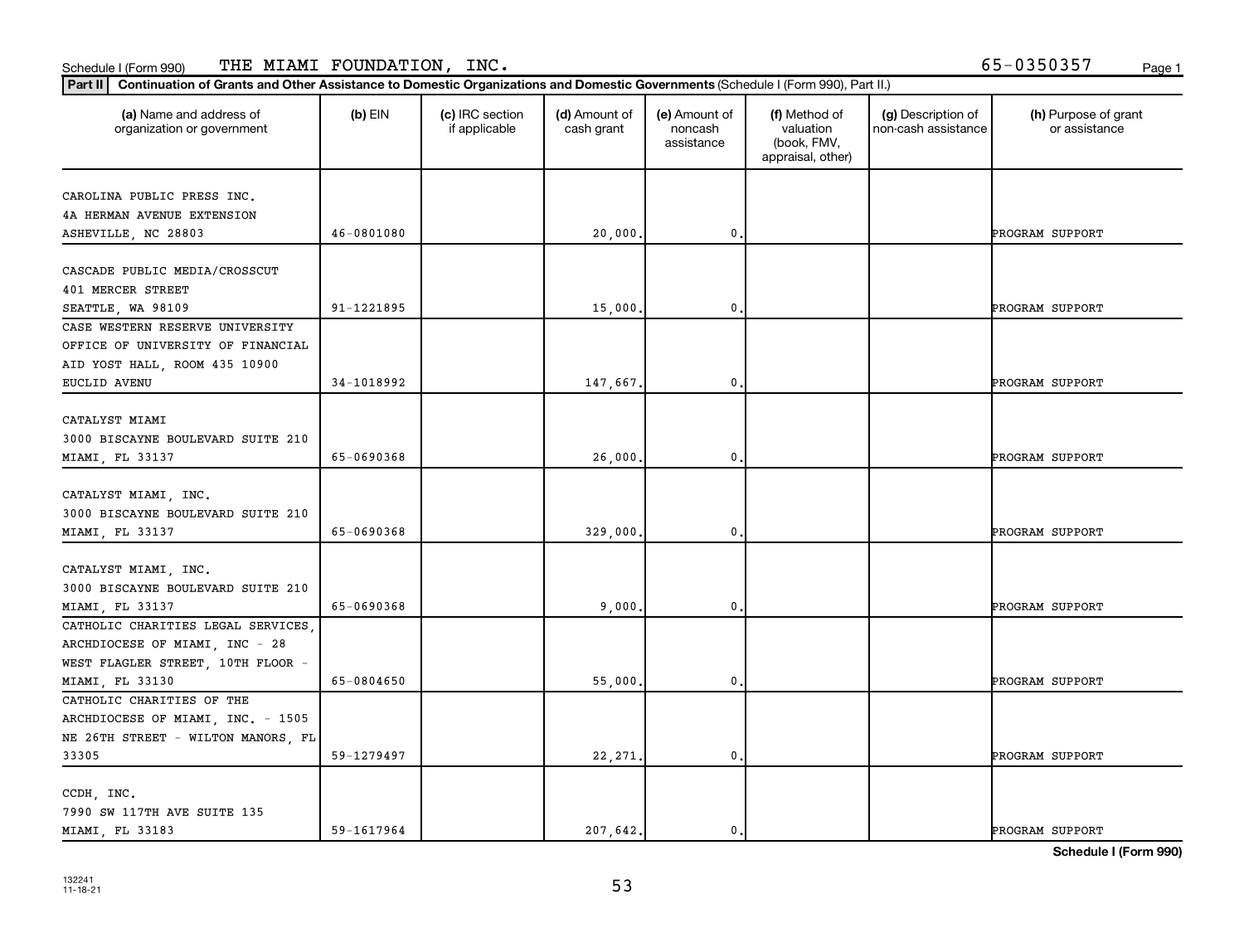|  |  | 55-0350357 | Page |
|--|--|------------|------|
|  |  |            |      |

| (a) Name and address of<br>organization or government               | $(b)$ EIN      | (c) IRC section<br>if applicable | (d) Amount of<br>cash grant | (e) Amount of<br>noncash<br>assistance | (f) Method of<br>valuation<br>(book, FMV,<br>appraisal, other) | (g) Description of<br>non-cash assistance | (h) Purpose of grant<br>or assistance |
|---------------------------------------------------------------------|----------------|----------------------------------|-----------------------------|----------------------------------------|----------------------------------------------------------------|-------------------------------------------|---------------------------------------|
| CENTER FOR CIVIC INNOVATION                                         |                |                                  |                             |                                        |                                                                |                                           |                                       |
| 115 MARTIN LUTHER KING JR. DRIVE SW                                 |                |                                  |                             |                                        |                                                                |                                           |                                       |
| ATLANTA, GA 30303                                                   | $26 - 4096600$ |                                  | 28,419.                     | $\mathbf{0}$                           |                                                                |                                           | PROGRAM SUPPORT                       |
| CENTER FOR CLIMATE AND ENERGY<br>SOLUTIONS - 3100 CLARENDON AVENUE  |                |                                  |                             |                                        |                                                                |                                           |                                       |
| SUITE 800 - ARLINGTON, VA 22201                                     | 54-1892252     |                                  | 7,500                       | $\mathbf{0}$                           |                                                                |                                           | PROGRAM SUPPORT                       |
| CENTER FOR COMMUNITY LEARNING,<br>INC. - 2451 BRICKELL AVENUE SUITE |                |                                  |                             |                                        |                                                                |                                           |                                       |
| 16G - MIAMI, FL 33129                                               | 68-0502112     |                                  | 22,500.                     | $\mathbf{0}$                           |                                                                |                                           | PROGRAM SUPPORT                       |
| CENTER FOR INVESTIGATIVE REPORTING<br>1400 65TH STREET, SUITE 200,  |                |                                  |                             |                                        |                                                                |                                           |                                       |
| EMERYVILLE, CA 94608                                                | 94-2434026     |                                  | 15,000                      | 0                                      |                                                                |                                           | PROGRAM SUPPORT                       |
| CENTER FOR RESPONSIVE POLITICS<br>1300 L STREET NW, 2ND FLOOR       |                |                                  |                             |                                        |                                                                |                                           |                                       |
| WASHINGTON, DC 20005                                                | 52-1275227     |                                  | 15,000.                     | 0                                      |                                                                |                                           | PROGRAM SUPPORT                       |
| CENTER FOR RURAL STRATEGIES, INC.<br>919 N. CENTRAL STREET          |                |                                  |                             |                                        |                                                                |                                           |                                       |
| KNOXVILLE, TN 37917                                                 | 61-1379952     |                                  | 20,000.                     | 0.                                     |                                                                |                                           | PROGRAM SUPPORT                       |
| CENTER FOR SOCIAL CHANGE, INC.<br>2103 CORAL WAY, SUITE 202         |                |                                  |                             |                                        |                                                                |                                           |                                       |
| MIAMI, FL 33145                                                     | 27-2966443     |                                  | 25,000.                     | 0.                                     |                                                                |                                           | PROGRAM SUPPORT                       |
| CENTRO CAMPESINO - FARMWORKER<br>CENTER, INC. - 35801 SW 186TH      |                |                                  |                             |                                        |                                                                |                                           |                                       |
| AVENUE - FLORIDA CITY, FL 33033                                     | 59-1460598     |                                  | 15,000.                     | 0                                      |                                                                |                                           | PROGRAM SUPPORT                       |
| CHAINLESS CHANGE, INC.<br>220 NE 38TH STREET UNIT 12                |                |                                  |                             |                                        |                                                                |                                           |                                       |
| FORT LAUDERDALE, FL 33334                                           | 83-3657191     |                                  | 205,000.                    | $\mathbf{0}$ .                         |                                                                |                                           | PROGRAM SUPPORT                       |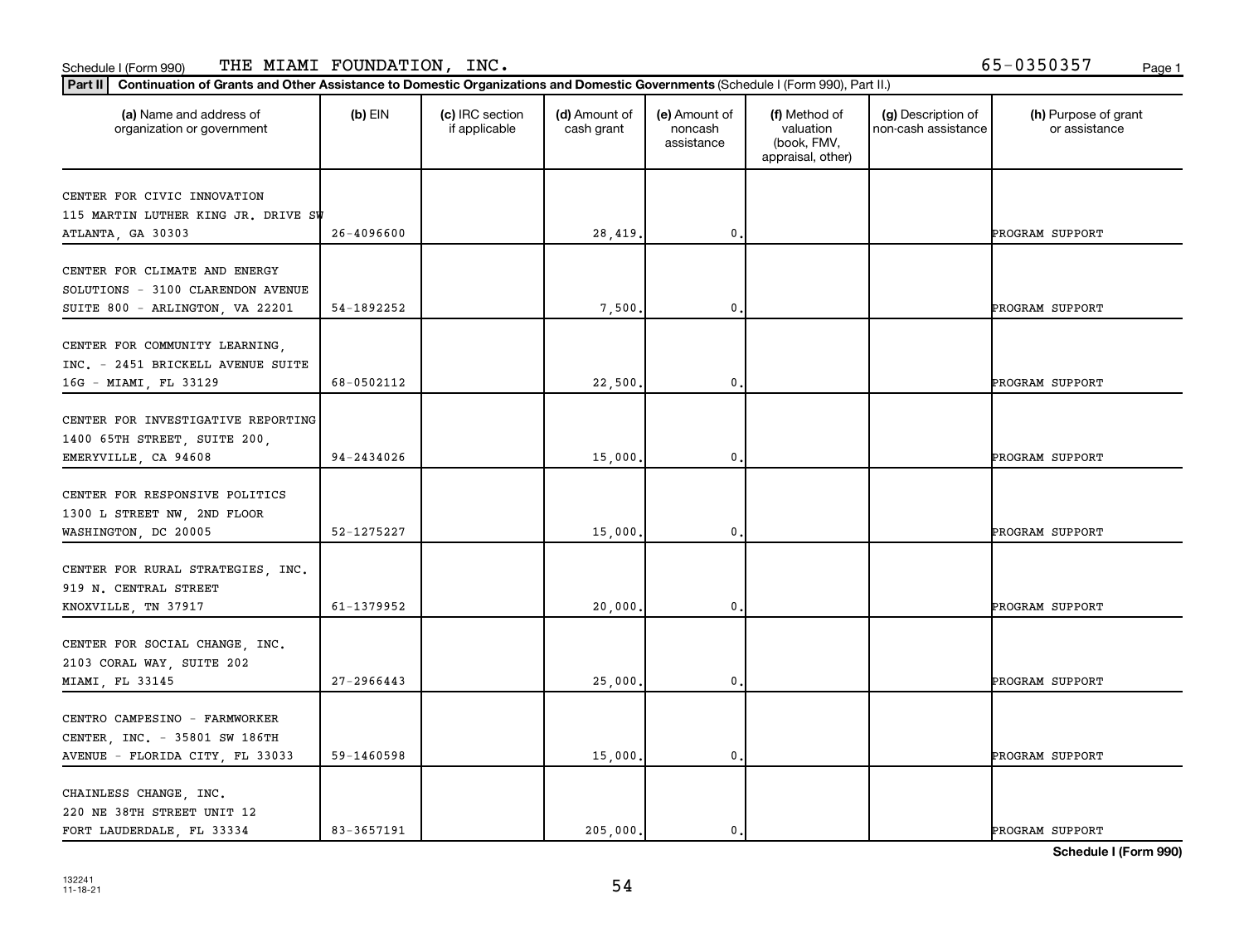| 55-0350357 |  |  |  | Page |
|------------|--|--|--|------|
|            |  |  |  |      |

| Continuation of Grants and Other Assistance to Domestic Organizations and Domestic Governments (Schedule I (Form 990), Part II.)<br>$ $ Part II |                |                                  |                             |                                        |                                                                |                                           |                                       |
|-------------------------------------------------------------------------------------------------------------------------------------------------|----------------|----------------------------------|-----------------------------|----------------------------------------|----------------------------------------------------------------|-------------------------------------------|---------------------------------------|
| (a) Name and address of<br>organization or government                                                                                           | $(b)$ EIN      | (c) IRC section<br>if applicable | (d) Amount of<br>cash grant | (e) Amount of<br>noncash<br>assistance | (f) Method of<br>valuation<br>(book, FMV,<br>appraisal, other) | (g) Description of<br>non-cash assistance | (h) Purpose of grant<br>or assistance |
| CHALKBEAT INC<br>1250 BROADWAY, 30TH FLOOR<br>NEW YORK, NY 10001                                                                                | 90-0915846     |                                  | 20,000,                     | 0.                                     |                                                                |                                           | PROGRAM SUPPORT                       |
| CHAPMAN HYPERLOCAL MEDIA INC.<br>PO BOX 525<br>NORWALK, CT 06852                                                                                | 46-5509772     |                                  | 15,000,                     | $\mathbf 0$                            |                                                                |                                           | PROGRAM SUPPORT                       |
| CHAPMAN PARTNERSHIP INC.<br>1550 N MIAMI AVENUE<br>MIAMI, FL 33136                                                                              | 65-0425069     |                                  | 26,000                      | $\mathbf 0$                            |                                                                |                                           | PROGRAM SUPPORT                       |
| CHAPMAN PARTNERSHIP, INC.<br>1550 NORTH MIAMI AVENUE<br>MIAMI, FL 33136                                                                         | 65-0425069     |                                  | 15,000.                     | 0.                                     |                                                                |                                           | PROGRAM SUPPORT                       |
| CHAPTERS HEALTH FOUNDATION<br>3010 WEST AZEELE STREET SUITE 120<br>TAMPA, FL 33609                                                              | 59-3467282     |                                  | 10,000.                     | $\mathbf{0}$ .                         |                                                                |                                           | PROGRAM SUPPORT                       |
| CHARLOTTE BALLET<br>701 N. TRYON STREET<br>CHARLOTTE, NC 28202                                                                                  | 58-1314711     |                                  | 53,688                      | $\pmb{0}$                              |                                                                |                                           | PROGRAM SUPPORT                       |
| CHARLOTTESVILLE TOMORROW<br>PO BOX 1591<br>CHARLOTTESVILLE, VA 22902                                                                            | $20 - 3013557$ |                                  | 35,000                      | 0.                                     |                                                                |                                           | PROGRAM SUPPORT                       |
| CHESAPEAKE BAY FOUNDATION<br>PHILIP MERRILL ENVIRONMENTAL CENTER<br>ANNAPOLIS, MD 21403                                                         | 52-6065757     |                                  | 7,500.                      | 0.                                     |                                                                |                                           | PROGRAM SUPPORT                       |
| CIRCLE OF BLUE INC.<br>800 COTTAGEVIEW DRIVE SUITE 1042<br>TRAVERSE CITY, MI 49684                                                              | 82-3582132     |                                  | 15,000.                     | $\mathbf{0}$ .                         |                                                                |                                           | PROGRAM SUPPORT                       |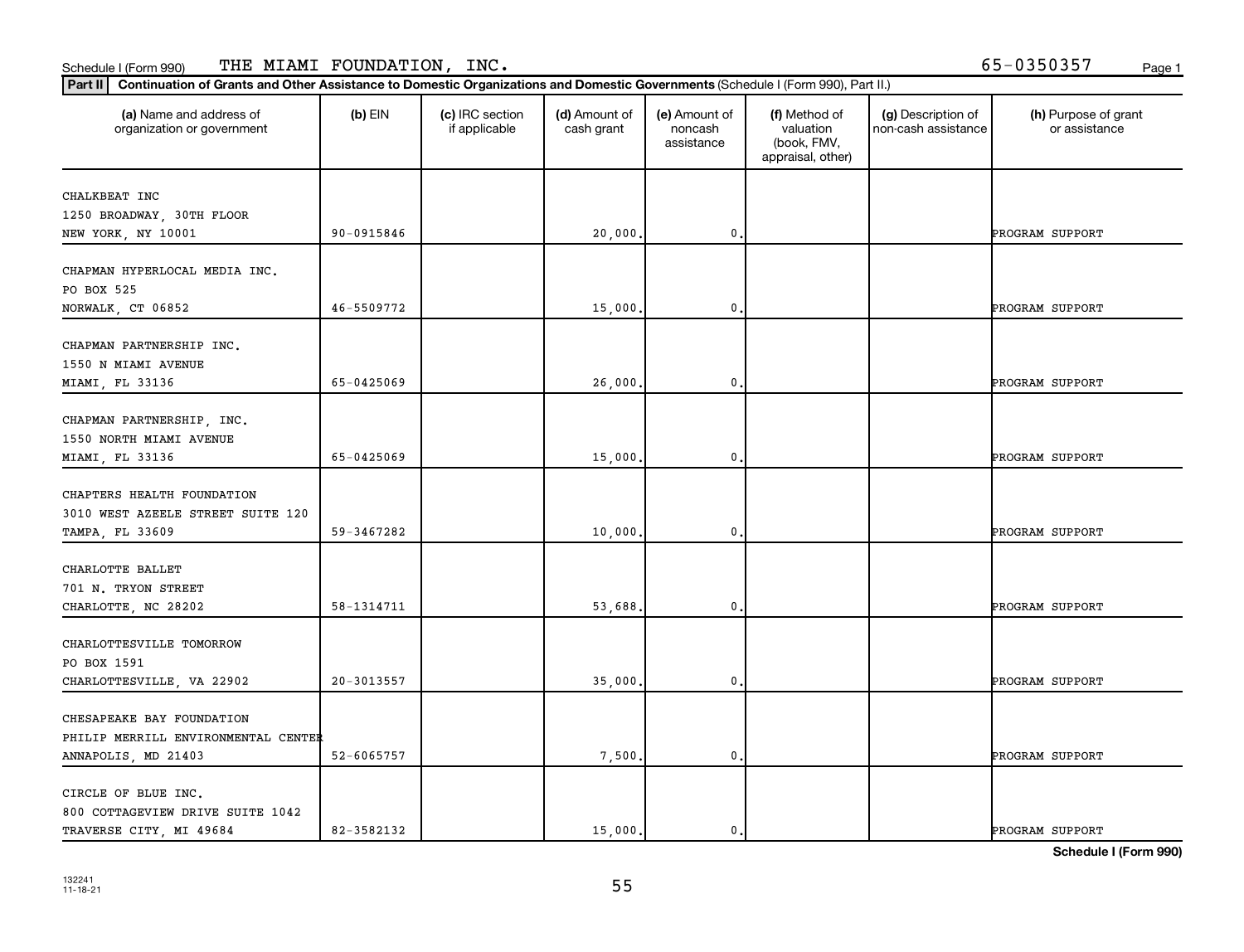| 55-0350357 |  |  |  | Page |
|------------|--|--|--|------|
|            |  |  |  |      |

| Continuation of Grants and Other Assistance to Domestic Organizations and Domestic Governments (Schedule I (Form 990), Part II.)<br>Part II |            |                                  |                             |                                        |                                                                |                                           |                                       |
|---------------------------------------------------------------------------------------------------------------------------------------------|------------|----------------------------------|-----------------------------|----------------------------------------|----------------------------------------------------------------|-------------------------------------------|---------------------------------------|
| (a) Name and address of<br>organization or government                                                                                       | $(b)$ EIN  | (c) IRC section<br>if applicable | (d) Amount of<br>cash grant | (e) Amount of<br>noncash<br>assistance | (f) Method of<br>valuation<br>(book, FMV,<br>appraisal, other) | (g) Description of<br>non-cash assistance | (h) Purpose of grant<br>or assistance |
| CIRCLE OF BROTHERHOOD, INC.                                                                                                                 |            |                                  |                             |                                        |                                                                |                                           |                                       |
| 5120 NW 24TH AVENUE                                                                                                                         |            |                                  |                             |                                        |                                                                |                                           |                                       |
| MIAMI, FL 33142                                                                                                                             | 47-2382636 |                                  | 45,000.                     | $\mathbf 0$                            |                                                                |                                           | PROGRAM SUPPORT                       |
| CIRCX, INC.                                                                                                                                 |            |                                  |                             |                                        |                                                                |                                           |                                       |
| 4600 SW 149TH COURT                                                                                                                         |            |                                  |                             |                                        |                                                                |                                           |                                       |
| MIAMI, FL 33185                                                                                                                             | 03-0479857 |                                  | 10,000.                     | $\mathbf{0}$                           |                                                                |                                           | PROGRAM SUPPORT                       |
|                                                                                                                                             |            |                                  |                             |                                        |                                                                |                                           |                                       |
| CITY BUREAU NFP                                                                                                                             |            |                                  |                             |                                        |                                                                |                                           |                                       |
| 6100 S BLACKSTONE AVENUE                                                                                                                    |            |                                  |                             |                                        |                                                                |                                           |                                       |
| CHICAGO, IL 60637                                                                                                                           | 81-1054499 |                                  | 43,843.                     | 0                                      |                                                                |                                           | PROGRAM SUPPORT                       |
| CITY LIMITS NEWS INC.                                                                                                                       |            |                                  |                             |                                        |                                                                |                                           |                                       |
| 8 W. 126TH STREET, 3RD FLOOR                                                                                                                |            |                                  |                             |                                        |                                                                |                                           |                                       |
| NEW YORK, NY 10027                                                                                                                          | 27-0218689 |                                  | 15,000.                     | $\mathbf 0$                            |                                                                |                                           | PROGRAM SUPPORT                       |
| CITY OF MIAMI                                                                                                                               |            |                                  |                             |                                        |                                                                |                                           |                                       |
| DEPARTMENT OF HEALTH AND HUMAN                                                                                                              |            |                                  |                             |                                        |                                                                |                                           |                                       |
| SERICES, 444 SW 2ND AVENUE, 6TH                                                                                                             |            |                                  |                             |                                        |                                                                |                                           |                                       |
| FLOOR - MIAMI                                                                                                                               | 59-6000375 |                                  | 232,000.                    | 0,                                     |                                                                |                                           | PROGRAM SUPPORT                       |
| CITY OF MIAMI - DEPARTMENT OF                                                                                                               |            |                                  |                             |                                        |                                                                |                                           |                                       |
| HEALTH AND HUMAN SERVICES - 444 SW                                                                                                          |            |                                  |                             |                                        |                                                                |                                           |                                       |
| 2ND AVENUE 6TH FLOOR - MIAMI, FL                                                                                                            |            |                                  |                             |                                        |                                                                |                                           |                                       |
| 33130                                                                                                                                       | 59-6000375 |                                  | 100,600.                    | 0                                      |                                                                |                                           | PROGRAM SUPPORT                       |
|                                                                                                                                             |            |                                  |                             |                                        |                                                                |                                           |                                       |
| CITY THEATRE, INC.                                                                                                                          |            |                                  |                             |                                        |                                                                |                                           |                                       |
| 444 BRICKELL AVENUE SUITE #229                                                                                                              |            |                                  |                             |                                        |                                                                |                                           |                                       |
| MIAMI, FL 33131                                                                                                                             | 65-0642183 |                                  | 50,000.                     | $\mathbf 0$                            |                                                                |                                           | PROGRAM SUPPORT                       |
| CITY YEAR MIAMI, INC.                                                                                                                       |            |                                  |                             |                                        |                                                                |                                           |                                       |
| 44 W FLAGLER STREET, SUITE 500                                                                                                              |            |                                  |                             |                                        |                                                                |                                           |                                       |
| MIAMI, FL 33130                                                                                                                             | 22-2882549 |                                  | 95,000.                     | 0.                                     |                                                                |                                           | PROGRAM SUPPORT                       |
|                                                                                                                                             |            |                                  |                             |                                        |                                                                |                                           |                                       |
| CITYSIDE JOURNALISM INITIATIVE                                                                                                              |            |                                  |                             |                                        |                                                                |                                           |                                       |
| 2120 UNIVERSITY AVENUE                                                                                                                      |            |                                  |                             |                                        |                                                                |                                           |                                       |
| BERKELEY, CA 94704                                                                                                                          | 84-3448887 |                                  | 21,419.                     | 0.                                     |                                                                |                                           | PROGRAM SUPPORT                       |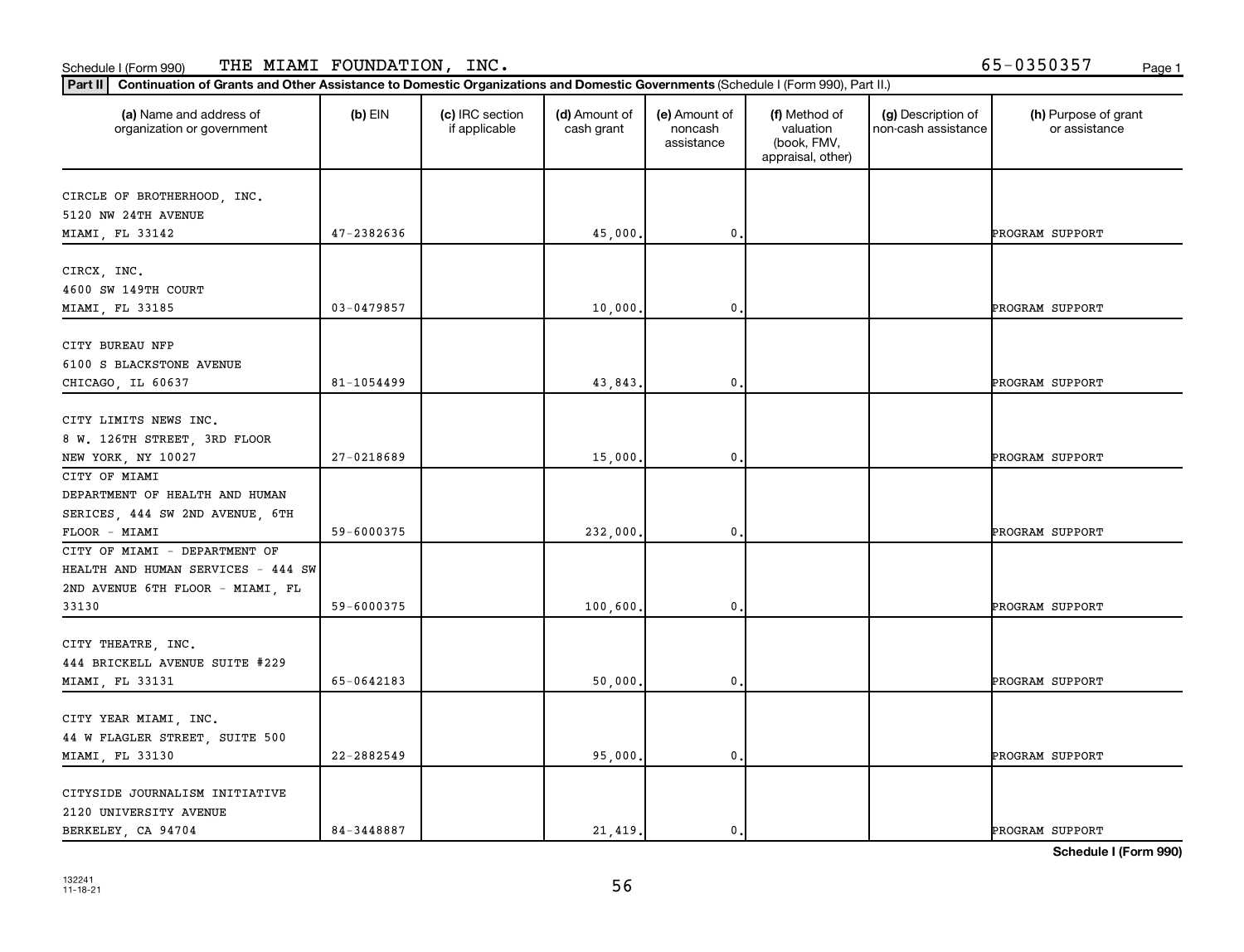| 55-0350357 |  |  |  |  | Page |
|------------|--|--|--|--|------|
|            |  |  |  |  |      |

| Continuation of Grants and Other Assistance to Domestic Organizations and Domestic Governments (Schedule I (Form 990), Part II.)<br>  Part II |            |                                  |                             |                                        |                                                                |                                           |                                                               |
|-----------------------------------------------------------------------------------------------------------------------------------------------|------------|----------------------------------|-----------------------------|----------------------------------------|----------------------------------------------------------------|-------------------------------------------|---------------------------------------------------------------|
| (a) Name and address of<br>organization or government                                                                                         | $(b)$ EIN  | (c) IRC section<br>if applicable | (d) Amount of<br>cash grant | (e) Amount of<br>noncash<br>assistance | (f) Method of<br>valuation<br>(book, FMV,<br>appraisal, other) | (g) Description of<br>non-cash assistance | (h) Purpose of grant<br>or assistance                         |
| CIVIC STORY, INC.<br>28 W. 3RD STREET, #2431<br>SOUTH ORANGE, NJ 07079                                                                        | 36-4740151 |                                  | 15,000.                     | $\mathbf{0}$                           |                                                                |                                           | PROGRAM SUPPORT                                               |
| CIVIL EATS<br>502 E. COTATI AVENUE #7014<br>COTATI, CA 94931                                                                                  | 84-4826419 |                                  | 15,000.                     | $\mathbf{0}$                           |                                                                |                                           | PROGRAM SUPPORT                                               |
| CLAREMONT MCKENNA COLLEGE<br>PO BOX 848142<br>LOS ANGELES, CA 90084                                                                           | 95-1664101 |                                  | 9,500.                      | $\mathbf{0}$                           |                                                                |                                           | COLLEGE EDUCATION<br>SCHOLARSHIP(S) FOR<br>STUDENT(S) IN NEED |
| CLINTON FOUNDATION<br>1633 BROADWAY 5TH FLOOR<br>NEW YORK, NY 10019                                                                           | 31-1580204 |                                  | 10,000.                     | $\mathbf{0}$                           |                                                                |                                           | PROGRAM SUPPORT                                               |
| CNC (CUBAN AMERICAN NATIONAL<br>COUNCIL, INC.) - 1223 SOUTHWEST<br>4TH STREET - MIAMI, FL 33135                                               | 23-7269955 |                                  | 7,472.                      | $\mathfrak o$ .                        |                                                                |                                           | PROGRAM SUPPORT                                               |
| COASTALASKA, INC.<br>360 EGAN DRIVE<br><b>JUNEAU, AK 99801</b>                                                                                | 92-0162579 |                                  | 15,000                      | $\mathfrak o$ .                        |                                                                |                                           | PROGRAM SUPPORT                                               |
| CODA MEDIA, INC.<br>108 WEST 39TH STREET, SUITE 1000<br>NEW YORK, NY 10018                                                                    | 47-5374444 |                                  | 11,329.                     | $\mathbf{0}$                           |                                                                |                                           | PROGRAM SUPPORT                                               |
| CODE FEVER MIAMI, INC.<br>937 NW 3RD AVE<br>MIAMI, FL 33136                                                                                   | 47-2134965 |                                  | 19,500.                     | $\mathbf{0}$                           |                                                                |                                           | PROGRAM SUPPORT                                               |
| CODE FOR MIAMI, INC.<br>8230 NE 3RD AVENUE<br>MIAMI, FL 33138                                                                                 | 81-3596850 |                                  | 150,000.                    | $\mathbf{0}$ .                         |                                                                |                                           | PROGRAM SUPPORT                                               |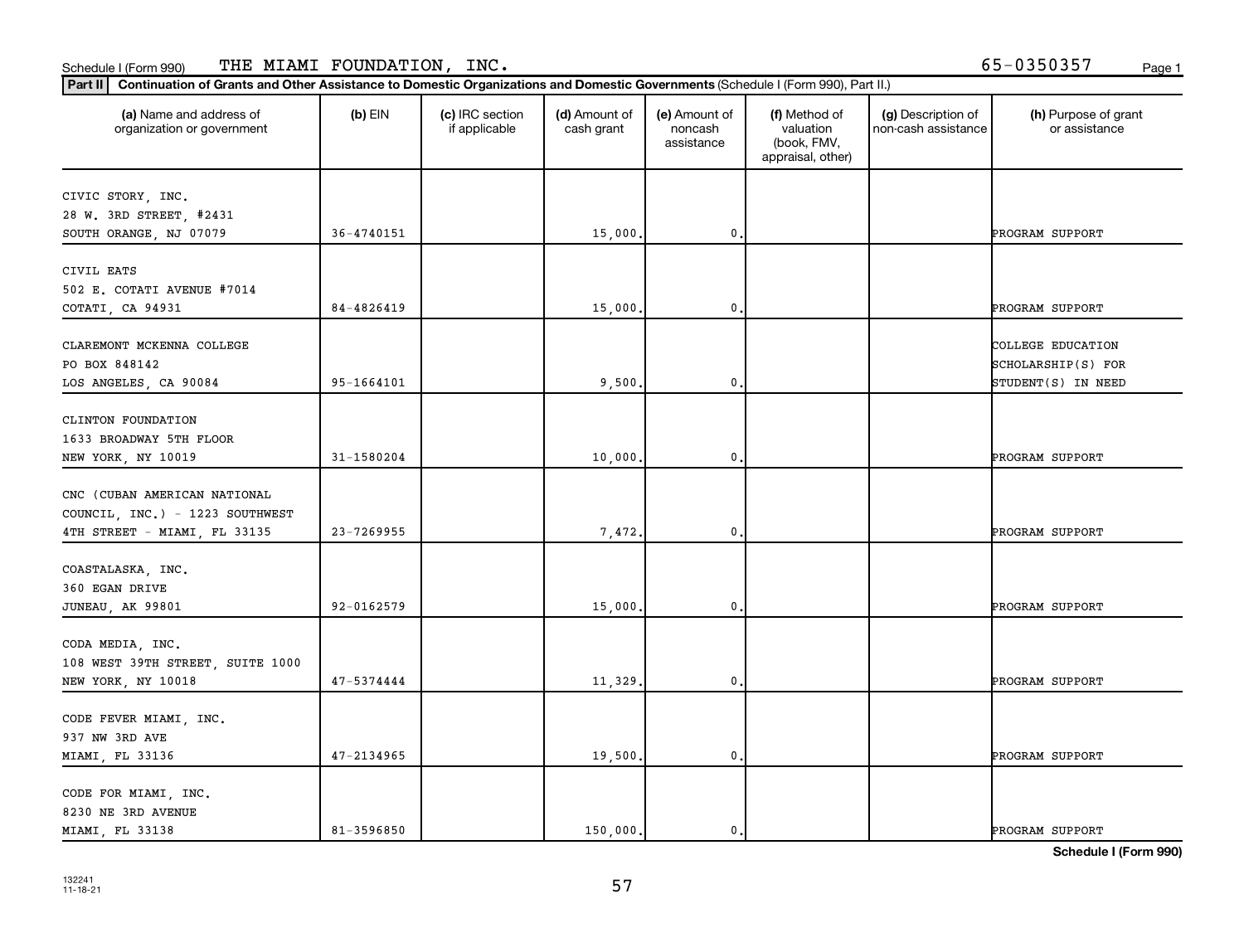| 55-0350357 |  |  |  |  | Page |
|------------|--|--|--|--|------|
|            |  |  |  |  |      |

| (a) Name and address of<br>organization or government | $(b)$ EIN  | (c) IRC section<br>if applicable | (d) Amount of<br>cash grant | (e) Amount of<br>noncash<br>assistance | (f) Method of<br>valuation<br>(book, FMV,<br>appraisal, other) | (g) Description of<br>non-cash assistance | (h) Purpose of grant<br>or assistance |
|-------------------------------------------------------|------------|----------------------------------|-----------------------------|----------------------------------------|----------------------------------------------------------------|-------------------------------------------|---------------------------------------|
| COLUMBIA INSIGHT                                      |            |                                  |                             |                                        |                                                                |                                           |                                       |
| PO BOX 130                                            |            |                                  |                             |                                        |                                                                |                                           |                                       |
| ODELL, OR 97031                                       | 82-4504894 |                                  | 15,000                      | $\mathbf 0$                            |                                                                |                                           | PROGRAM SUPPORT                       |
| COLUMBIA LAW SCHOOL                                   |            |                                  |                             |                                        |                                                                |                                           |                                       |
| 435 WEST 116TH STREET                                 |            |                                  |                             |                                        |                                                                |                                           |                                       |
| NEW YORK, NY 10027                                    | 13-5598093 |                                  | 25,000                      | $\mathbf 0$                            |                                                                |                                           | PROGRAM SUPPORT                       |
| COMMUNITY EMPOWERMENT ASS. PTA                        |            |                                  |                             |                                        |                                                                |                                           |                                       |
| 7120 KELLY STREET                                     |            |                                  |                             |                                        |                                                                |                                           |                                       |
| PITTSBURGH, PA 15208                                  | 25-1760121 |                                  | 75,372.                     | $\mathbf 0$                            |                                                                |                                           | PROGRAM SUPPORT                       |
| COMMUNITY FOUNDATION FOR                              |            |                                  |                             |                                        |                                                                |                                           |                                       |
| MISSISSIPPI - 119 S. PRESIDENT                        |            |                                  |                             |                                        |                                                                |                                           |                                       |
| STREET, 1ST FLOOR - JACKSON, MS                       |            |                                  |                             |                                        |                                                                |                                           |                                       |
| 39201                                                 | 64-0845750 |                                  | 41,694.                     | $\mathbf 0$                            |                                                                |                                           | PROGRAM SUPPORT                       |
|                                                       |            |                                  |                             |                                        |                                                                |                                           |                                       |
| COMMUNITY FOUNDATION OF BROWARD                       |            |                                  |                             |                                        |                                                                |                                           |                                       |
| 901 EAST LAS OLAS BOULEVARD SUITE                     |            |                                  |                             |                                        |                                                                |                                           |                                       |
| FORT LAUDERDALE, FL 33301                             | 59-2477112 |                                  | 62,500                      | $\mathbf 0$                            |                                                                |                                           | PROGRAM SUPPORT                       |
|                                                       |            |                                  |                             |                                        |                                                                |                                           |                                       |
| COMMUNITY FOUNDATION OF JACKSON                       |            |                                  |                             |                                        |                                                                |                                           |                                       |
| HOLE - PO BOX 574 - JACKSON, WY                       |            |                                  |                             |                                        |                                                                |                                           |                                       |
| 83001                                                 | 83-0308856 |                                  | 7,000                       | $\mathbf 0$                            |                                                                |                                           | PROGRAM SUPPORT                       |
| COMMUNITY FOUNDATION OF MOUNT                         |            |                                  |                             |                                        |                                                                |                                           |                                       |
| VERNON AND KNOX COUNTY - P.O. BOX                     |            |                                  |                             |                                        |                                                                |                                           |                                       |
| 1270 1 SOUTH MAIN STREET - MOUNT                      |            |                                  |                             |                                        |                                                                |                                           |                                       |
| VERNON, OH 43050                                      | 31-1768219 |                                  | 20,000                      | $\mathbf{0}$                           |                                                                |                                           | PROGRAM SUPPORT                       |
| COMMUNITY HALL FOUNDATION                             |            |                                  |                             |                                        |                                                                |                                           |                                       |
| 140 E. MARKET STREET                                  |            |                                  |                             |                                        |                                                                |                                           |                                       |
| AKRON, OH 44308                                       | 34-1015948 |                                  | 20,000                      | $\mathbf{0}$                           |                                                                |                                           | PROGRAM SUPPORT                       |
|                                                       |            |                                  |                             |                                        |                                                                |                                           |                                       |
| COMMUNITY HEALTH CENTER OF CENTRAL                    |            |                                  |                             |                                        |                                                                |                                           |                                       |
| WYOMING - 5000 BLACKMORE ROAD -                       |            |                                  |                             |                                        |                                                                |                                           |                                       |
| CASPER, WY 82609                                      | 83-0326307 |                                  | 6, 250.                     | 0.                                     |                                                                |                                           | PROGRAM SUPPORT                       |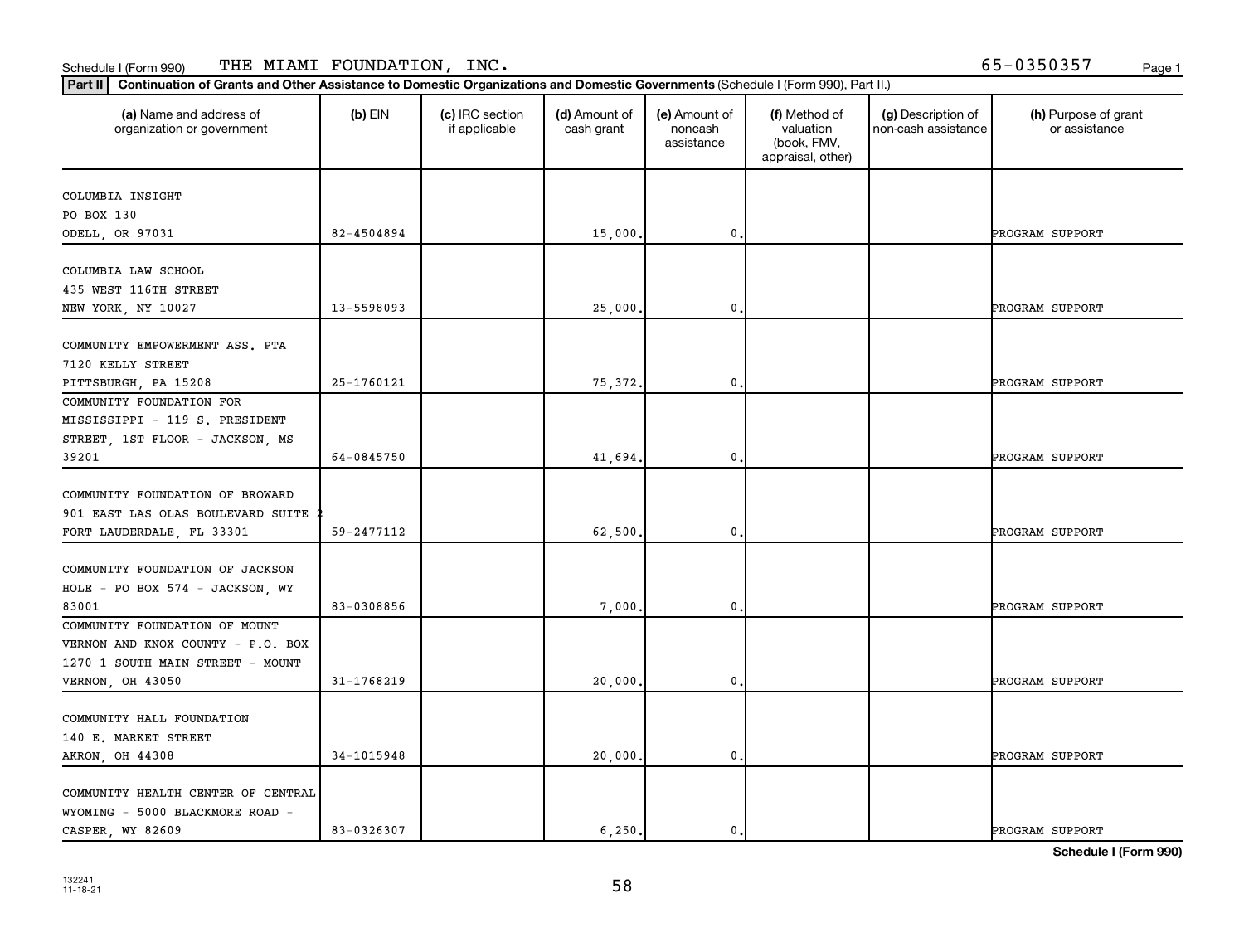**Part II Continuation of Grants and Other Assistance to Domestic Organizations and Domestic Governments**  (Schedule I (Form 990), Part II.)

⊤

Τ

**Schedule I (Form 990)**

| (a) Name and address of<br>organization or government                                            | $(b)$ EIN  | (c) IRC section<br>if applicable | (d) Amount of<br>cash grant | (e) Amount of<br>noncash<br>assistance | (f) Method of<br>valuation<br>(book, FMV,<br>appraisal, other) | (g) Description of<br>non-cash assistance | (h) Purpose of grant<br>or assistance |
|--------------------------------------------------------------------------------------------------|------------|----------------------------------|-----------------------------|----------------------------------------|----------------------------------------------------------------|-------------------------------------------|---------------------------------------|
| COMMUNITY HEALTH OF SOUTH FLORIDA,<br>$INC. - 10300$ SOUTHWEST 216TH<br>STREET - MIAMI, FL 33190 | 59-1372690 |                                  | 25,000                      | $\mathbf{0}$                           |                                                                |                                           | PROGRAM SUPPORT                       |
| COMMUNITY JUSTICE PROJECT, INC.<br>3000 BISCAYNE BOULEVARD, #106<br>MIAMI, FL 33137              | 47-2777185 |                                  | 120,000                     | 0.                                     |                                                                |                                           | PROGRAM SUPPORT                       |
| COMMUNITY LIFT CORP<br>119 SOUTH COURT AVENUE SUITE 100<br>MEMPHIS, TN 38103                     | 27-3941355 |                                  | 29,500                      | $\mathbf{0}$ .                         |                                                                |                                           | PROGRAM SUPPORT                       |
| COMMUNITY WIRELESS OF PARK CITY,<br>INC. - PO BOX 1372 - PARK CITY, UT<br>84060                  | 94-2528451 |                                  | 15,000                      | $\mathbf{0}$                           |                                                                |                                           | PROGRAM SUPPORT                       |
| COMPASSION WORKS FOR ALL, INC.<br>PO BOX 7708<br>LITTLE ROCK, AR 72217                           | 55-0895373 |                                  | 15,000                      | $\mathbf{0}$                           |                                                                |                                           | PROGRAM SUPPORT                       |
| CONGREGATION BETH DAVID<br>2625 SW 3RD AVE<br>MIAMI, FL 33129                                    | 59-0637812 |                                  | 5,200                       | 0.                                     |                                                                |                                           | PROGRAM SUPPORT                       |
| CONNECTICUT HEALTH INVESTIGATIVE<br>TEAM - 346 ALDEN AVENUE - NEW<br>HAVEN, CT 06515             | 46-1068891 |                                  | 15,000                      | $\mathbf{0}$ .                         |                                                                |                                           | PROGRAM SUPPORT                       |
| CONNECTICUT NEWS PROJECT, INC<br>36 RUSS STREET<br>HARTFORD, CT 06106                            | 27-0583046 |                                  | 15,000                      | $\mathbf{0}$ .                         |                                                                |                                           | PROGRAM SUPPORT                       |
| CONTEMPORARY ARTS FOUNDATION<br>311 LINCOLN RD STE 200<br>MIAMI BEACH, FL 33139                  | 65-0632809 |                                  | 12,500.                     | $\mathbf{0}$ .                         |                                                                |                                           | PROGRAM SUPPORT                       |

┯

132241 11-18-21

59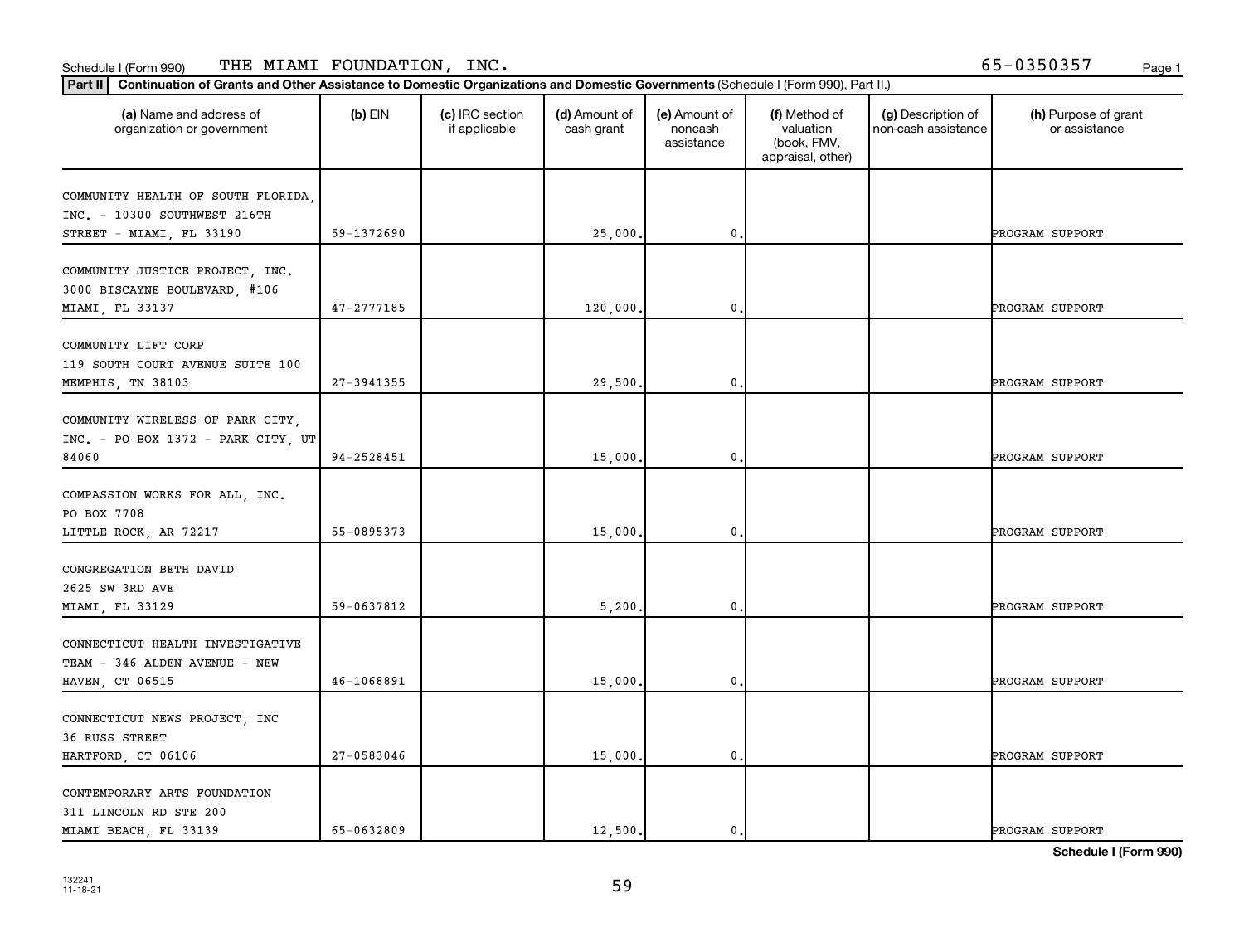| 55-0350357 |  |  |  |  | Page |
|------------|--|--|--|--|------|
|------------|--|--|--|--|------|

| (a) Name and address of<br>organization or government | $(b)$ EIN  | (c) IRC section<br>if applicable | (d) Amount of<br>cash grant | (e) Amount of<br>noncash<br>assistance | (f) Method of<br>valuation<br>(book, FMV,<br>appraisal, other) | (g) Description of<br>non-cash assistance | (h) Purpose of grant<br>or assistance |
|-------------------------------------------------------|------------|----------------------------------|-----------------------------|----------------------------------------|----------------------------------------------------------------|-------------------------------------------|---------------------------------------|
| CORAL GABLES COMMUNITY FOUNDATION                     |            |                                  |                             |                                        |                                                                |                                           |                                       |
| 1825 PONCE DE LEON BOULEVARD PMB 44                   |            |                                  |                             |                                        |                                                                |                                           |                                       |
| CORAL GABLES, FL 33134                                | 65-0208290 |                                  | 6,400                       | $\mathbf{0}$                           |                                                                |                                           | PROGRAM SUPPORT                       |
|                                                       |            |                                  |                             |                                        |                                                                |                                           |                                       |
| CORAL GABLES CONGREGATIONAL CHURCH                    |            |                                  |                             |                                        |                                                                |                                           |                                       |
| 3010 DE SOTO BOULEVARD                                |            |                                  |                             |                                        |                                                                |                                           |                                       |
| CORAL GABLES, FL 33134                                | 59-0637827 |                                  | 5,100                       | $\mathbf 0$                            |                                                                |                                           | PROGRAM SUPPORT                       |
|                                                       |            |                                  |                             |                                        |                                                                |                                           |                                       |
| CORNELL UNIVERSITY                                    |            |                                  |                             |                                        |                                                                |                                           |                                       |
| 341 PINE TREE ROAD                                    |            |                                  |                             |                                        |                                                                |                                           |                                       |
| ITHACA, NY 14850                                      | 15-0532082 |                                  | 131,985.                    | $\mathbf 0$                            |                                                                |                                           | PROGRAM SUPPORT                       |
| CORNELL UNIVERSITY                                    |            |                                  |                             |                                        |                                                                |                                           |                                       |
| OFF. OF FINANCIAL AID & STUDENT                       |            |                                  |                             |                                        |                                                                |                                           | COLLEGE EDUCATION                     |
| EMP. SCHOLARSHIP DIVISION P.O. BOX                    |            |                                  |                             |                                        |                                                                |                                           | SCHOLARSHIP(S) FOR                    |
| 752 - ITH                                             | 15-0532082 |                                  | 7,700                       | $\mathbf 0$                            |                                                                |                                           | STUDENT(S) IN NEED                    |
|                                                       |            |                                  |                             |                                        |                                                                |                                           |                                       |
| COVENANT COLLEGE, INC.                                |            |                                  |                             |                                        |                                                                |                                           | COLLEGE EDUCATION                     |
| 14049 SCENIC HWY                                      |            |                                  |                             |                                        |                                                                |                                           | SCHOLARSHIP(S) FOR                    |
| LOOKOUT MOUNTAIN, GA 30750                            | 43-0719506 |                                  | 20,000                      | $\mathbf{0}$                           |                                                                |                                           | STUDENT(S) IN NEED                    |
| CRISTO REY MIAMI HIGH SCHOOL, INC.                    |            |                                  |                             |                                        |                                                                |                                           |                                       |
| 11415 NE 2ND AVENUE                                   |            |                                  |                             |                                        |                                                                |                                           |                                       |
| MIAMI, FL 33161                                       | 82-0761238 |                                  | 105,000.                    | $\mathbf 0$                            |                                                                |                                           | PROGRAM SUPPORT                       |
|                                                       |            |                                  |                             |                                        |                                                                |                                           |                                       |
| CROSSBRIDGE CHURCH MIAMI                              |            |                                  |                             |                                        |                                                                |                                           |                                       |
| 6605 NORTH KENDALL DRIVE                              |            |                                  |                             |                                        |                                                                |                                           |                                       |
| MIAMI, FL 33156                                       | 51-0192268 |                                  | 22,500                      | $\mathbf 0$                            |                                                                |                                           | PROGRAM SUPPORT                       |
| CUBAN AMERICAN BAR ASSOCIATION'S                      |            |                                  |                             |                                        |                                                                |                                           |                                       |
| PRO BONO PROJECT, INC. - 2400                         |            |                                  |                             |                                        |                                                                |                                           |                                       |
| SOUTH DIXIE HIGHWAY 2ND FLOOR -                       |            |                                  |                             |                                        |                                                                |                                           |                                       |
| MIAMI, FL 33133                                       | 26-0221044 |                                  | 25,000.                     | $\mathbf 0$                            |                                                                |                                           | PROGRAM SUPPORT                       |
|                                                       |            |                                  |                             |                                        |                                                                |                                           |                                       |
| CULTURAL ARTS EXCHANGE, INC.                          |            |                                  |                             |                                        |                                                                |                                           |                                       |
| 589 NW 98TH COURT                                     |            |                                  |                             |                                        |                                                                |                                           |                                       |
| MIAMI, FL 33172                                       | 65-0628023 |                                  | 6,400.                      | $\mathbf{0}$ .                         |                                                                |                                           | PROGRAM SUPPORT                       |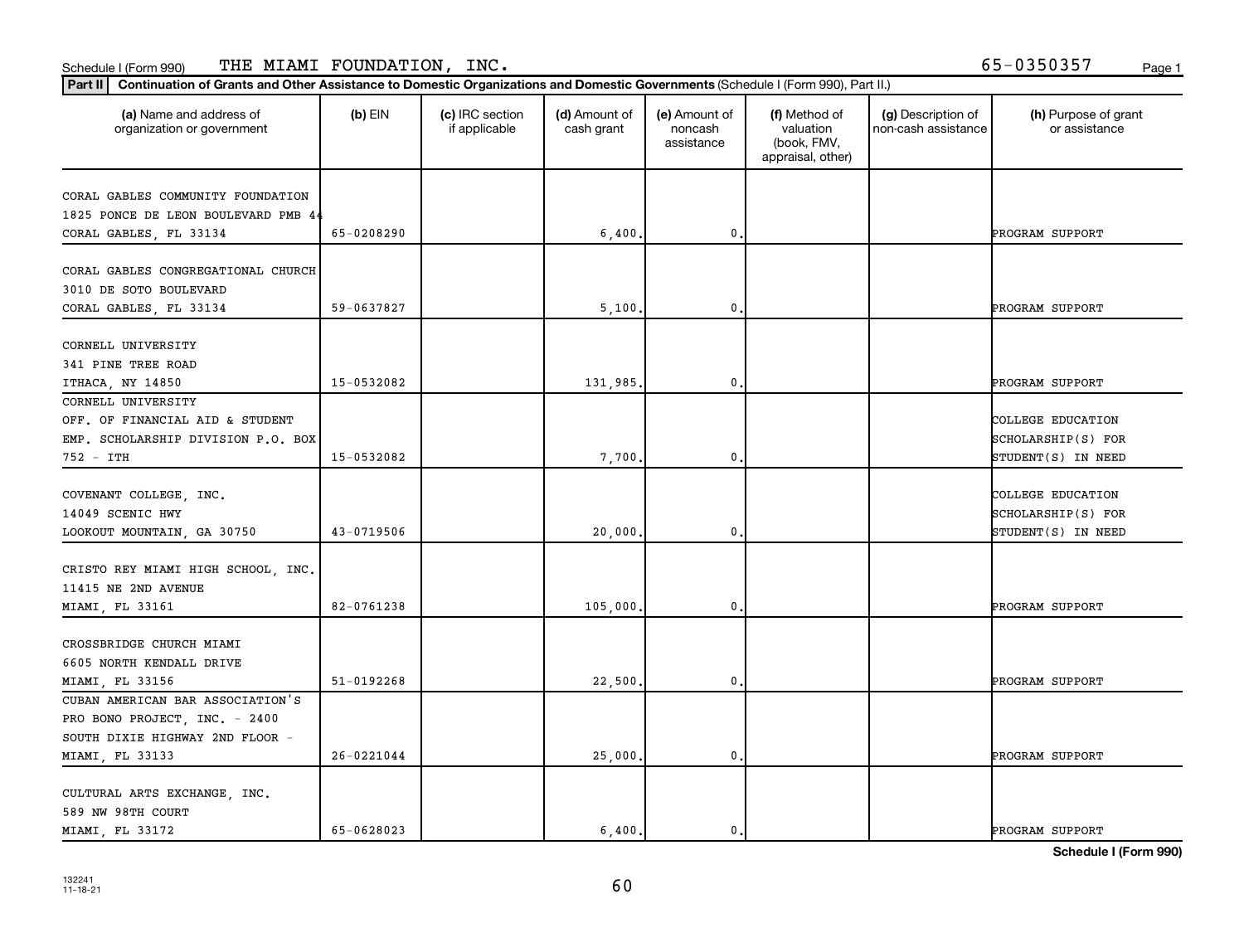| 55-0350357 |  |  |  | Page |
|------------|--|--|--|------|
|            |  |  |  |      |

| (a) Name and address of<br>organization or government | $(b)$ EIN  | (c) IRC section<br>if applicable | (d) Amount of<br>cash grant | (e) Amount of<br>noncash | (f) Method of<br>valuation       | (g) Description of<br>non-cash assistance | (h) Purpose of grant<br>or assistance |
|-------------------------------------------------------|------------|----------------------------------|-----------------------------|--------------------------|----------------------------------|-------------------------------------------|---------------------------------------|
|                                                       |            |                                  |                             | assistance               | (book, FMV,<br>appraisal, other) |                                           |                                       |
| CULTURETRUST GREATER PHILADELPHIA                     |            |                                  |                             |                          |                                  |                                           |                                       |
| 1315 WALNUT STREET SUITE 320                          |            |                                  |                             |                          |                                  |                                           |                                       |
| PHILADELPHIA, PA 19107                                | 46-3109411 |                                  | 17,000.                     | $\mathbf 0$              |                                  |                                           | PROGRAM SUPPORT                       |
| CULXR HOUSE                                           |            |                                  |                             |                          |                                  |                                           |                                       |
| 3016 N. 24TH STREET                                   |            |                                  |                             |                          |                                  |                                           |                                       |
| OMAHA, NE 68110                                       | 84-3326224 |                                  | 22,341                      | $\mathbf 0$              |                                  |                                           | PROGRAM SUPPORT                       |
| DADE AMATEUR GOLF ASSOCIATION,                        |            |                                  |                             |                          |                                  |                                           |                                       |
| INC. - 1802 N.W. 37TH AVENUE -                        |            |                                  |                             |                          |                                  |                                           |                                       |
| MIAMI, FL 33125                                       | 23-7069300 |                                  | 10,500.                     | $\mathbf 0$              |                                  |                                           | PROGRAM SUPPORT                       |
|                                                       |            |                                  |                             |                          |                                  |                                           |                                       |
| DADE COUNTY FEDERAL CREDIT UNION                      |            |                                  |                             |                          |                                  |                                           |                                       |
| 1500 NW 107TH AVENUE                                  |            |                                  |                             |                          |                                  |                                           |                                       |
| MIAMI, FL 33172                                       | 59-0684192 |                                  | 50,000.                     | 0.                       |                                  |                                           | PROGRAM SUPPORT                       |
| DADE COUNTY STREET RESPONSE                           |            |                                  |                             |                          |                                  |                                           |                                       |
| 340 NW 23RD PLACE                                     |            |                                  |                             |                          |                                  |                                           |                                       |
| MIAMI, FL 33125                                       | 84-1958579 |                                  | 17,500.                     | $\mathbf 0$              |                                  |                                           | PROGRAM SUPPORT                       |
|                                                       |            |                                  |                             |                          |                                  |                                           |                                       |
| DADE HERITAGE TRUST, INC.                             |            |                                  |                             |                          |                                  |                                           |                                       |
| 190 SE 12TH TERRACE                                   |            |                                  |                             |                          |                                  |                                           |                                       |
| MIAMI, FL 33131                                       | 59-2194849 |                                  | 18,850.                     | $\mathbf 0$              |                                  |                                           | PROGRAM SUPPORT                       |
| DAILY KOS EDUCATION FUND                              |            |                                  |                             |                          |                                  |                                           |                                       |
| 436 14TH STREET, SUITE 1500, CA 94                    |            |                                  |                             |                          |                                  |                                           |                                       |
| OAKLAND, CA 94612                                     | 82-1772450 |                                  | 33,269.                     | 0.                       |                                  |                                           | PROGRAM SUPPORT                       |
|                                                       |            |                                  |                             |                          |                                  |                                           |                                       |
| DALTON SCHOOLS                                        |            |                                  |                             |                          |                                  |                                           |                                       |
| 108 EAST 89TH STREET                                  |            |                                  |                             |                          |                                  |                                           |                                       |
| NEW YORK, NY 10128                                    | 13-2751872 |                                  | 5,800.                      | 0.                       |                                  |                                           | PROGRAM SUPPORT                       |
| DALTON SCHOOLS, INC.                                  |            |                                  |                             |                          |                                  |                                           |                                       |
| 108 EAST 89TH STREET                                  |            |                                  |                             |                          |                                  |                                           |                                       |
| NEW YORK, NY 10128                                    | 13-2751872 |                                  | 10,000.                     | 0.                       |                                  |                                           | PROGRAM SUPPORT                       |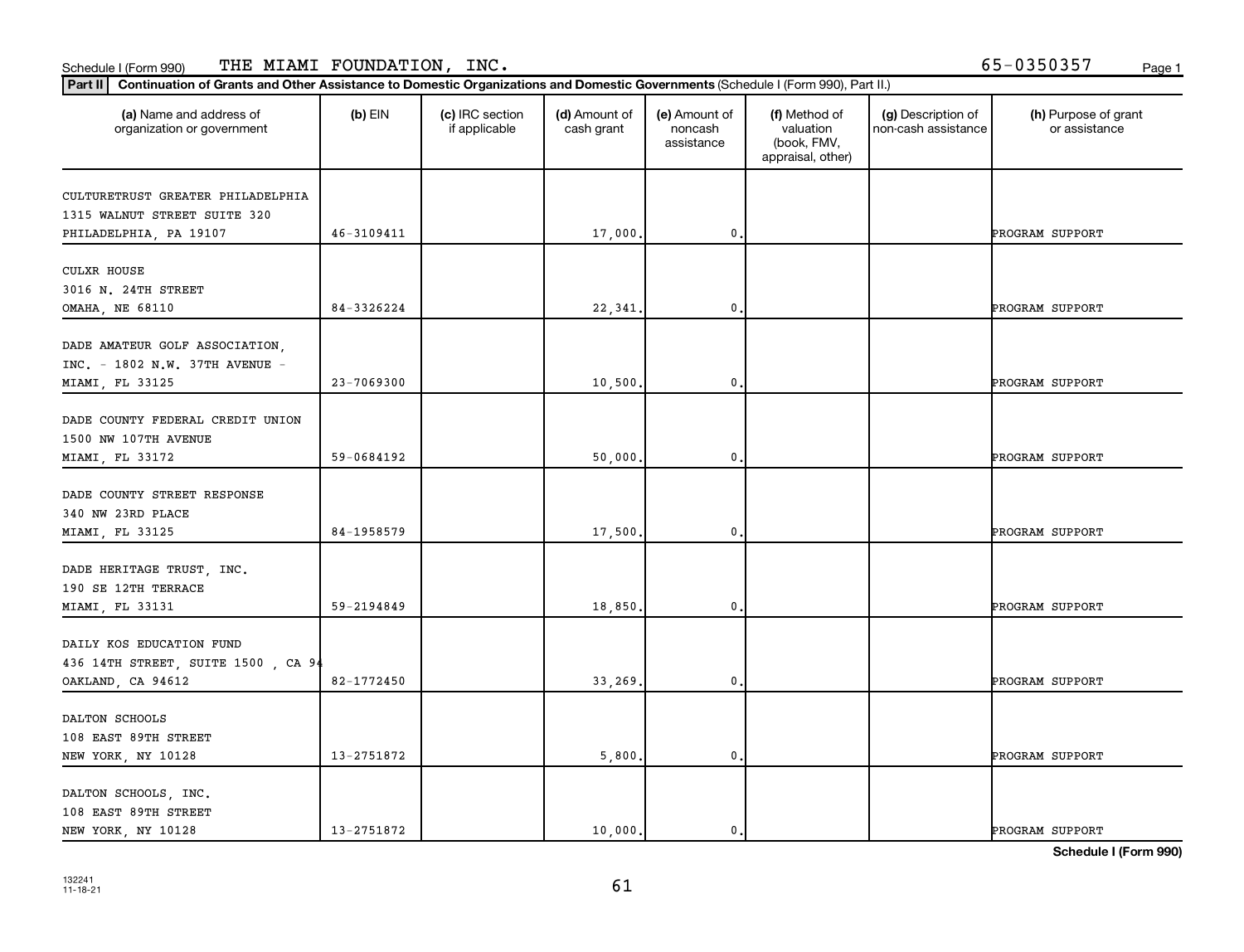|  | 55-0350357 |  |  |  |  |  |  |  | Page |
|--|------------|--|--|--|--|--|--|--|------|
|--|------------|--|--|--|--|--|--|--|------|

| Continuation of Grants and Other Assistance to Domestic Organizations and Domestic Governments (Schedule I (Form 990), Part II.)<br>Part II |            |                                  |                             |                                        |                                                                |                                           |                                                               |
|---------------------------------------------------------------------------------------------------------------------------------------------|------------|----------------------------------|-----------------------------|----------------------------------------|----------------------------------------------------------------|-------------------------------------------|---------------------------------------------------------------|
| (a) Name and address of<br>organization or government                                                                                       | $(b)$ EIN  | (c) IRC section<br>if applicable | (d) Amount of<br>cash grant | (e) Amount of<br>noncash<br>assistance | (f) Method of<br>valuation<br>(book, FMV,<br>appraisal, other) | (g) Description of<br>non-cash assistance | (h) Purpose of grant<br>or assistance                         |
| DANCE NOW ENSEMBLE, INC.<br>P.O. BOX 416525                                                                                                 |            |                                  |                             |                                        |                                                                |                                           |                                                               |
| MIAMI BEACH, FL 33141                                                                                                                       | 65-1005951 |                                  | 10,000.                     | 0.                                     |                                                                |                                           | PROGRAM SUPPORT                                               |
| DAVIDSON COLLEGE<br>COLLEGE CASHIER BOX 7162<br>DAVIDSON, NC 28035                                                                          | 56-0529961 |                                  | 7,750.                      | $\mathbf{0}$                           |                                                                |                                           | COLLEGE EDUCATION<br>SCHOLARSHIP(S) FOR<br>STUDENT(S) IN NEED |
| DAY EIGHT<br>1366 SHERIDAN STREET NW<br>WASHINGTON, DC 20011                                                                                | 38-3746016 |                                  | 15,000.                     | $\mathbf{0}$                           |                                                                |                                           | PROGRAM SUPPORT                                               |
| DC WITNESS<br>1414 44TH STREET NW<br>WASHINGTON, DC 20007                                                                                   | 81-2624011 |                                  | 15,000.                     | $\mathbf{0}$ .                         |                                                                |                                           | PROGRAM SUPPORT                                               |
| DEDICATION TO COMMUNITY<br>9935-D REA ROAD, #214<br>CHARLOTTE, NC 28277                                                                     | 84-1824706 |                                  | 67,500.                     | $\mathbf{0}$                           |                                                                |                                           | PROGRAM SUPPORT                                               |
| DELAWARE CURRENTS, INC<br>PO BOX 306<br>PORT JERVIS, NY 12771                                                                               | 47-5511000 |                                  | 8,060,                      | $\mathbf{0}$                           |                                                                |                                           | PROGRAM SUPPORT                                               |
| DELAWARE FIRST MEDIA CORPORATION<br>1200 N. DUPONT HIGHWAY<br>DOVER, DE 19901                                                               | 27-0552599 |                                  | 15,000.                     | 0.                                     |                                                                |                                           | PROGRAM SUPPORT                                               |
| DETROIT EDUCATIONAL TELEVISION<br>FOUNDATION - 1 CLOVER COURT -<br>WIXOM, MI 48393                                                          | 38-1440200 |                                  | 15,000.                     | $\mathbf 0$                            |                                                                |                                           | PROGRAM SUPPORT                                               |
| DETROIT EMPLOYMENT SOLUTIONS<br>CORPORATION - 440 E. CONGRESS<br>SUITE 400 - DETROIT, MI 48226                                              | 38-3353746 |                                  | 340.000.                    | $\mathbf{0}$ .                         |                                                                |                                           | PROGRAM SUPPORT                                               |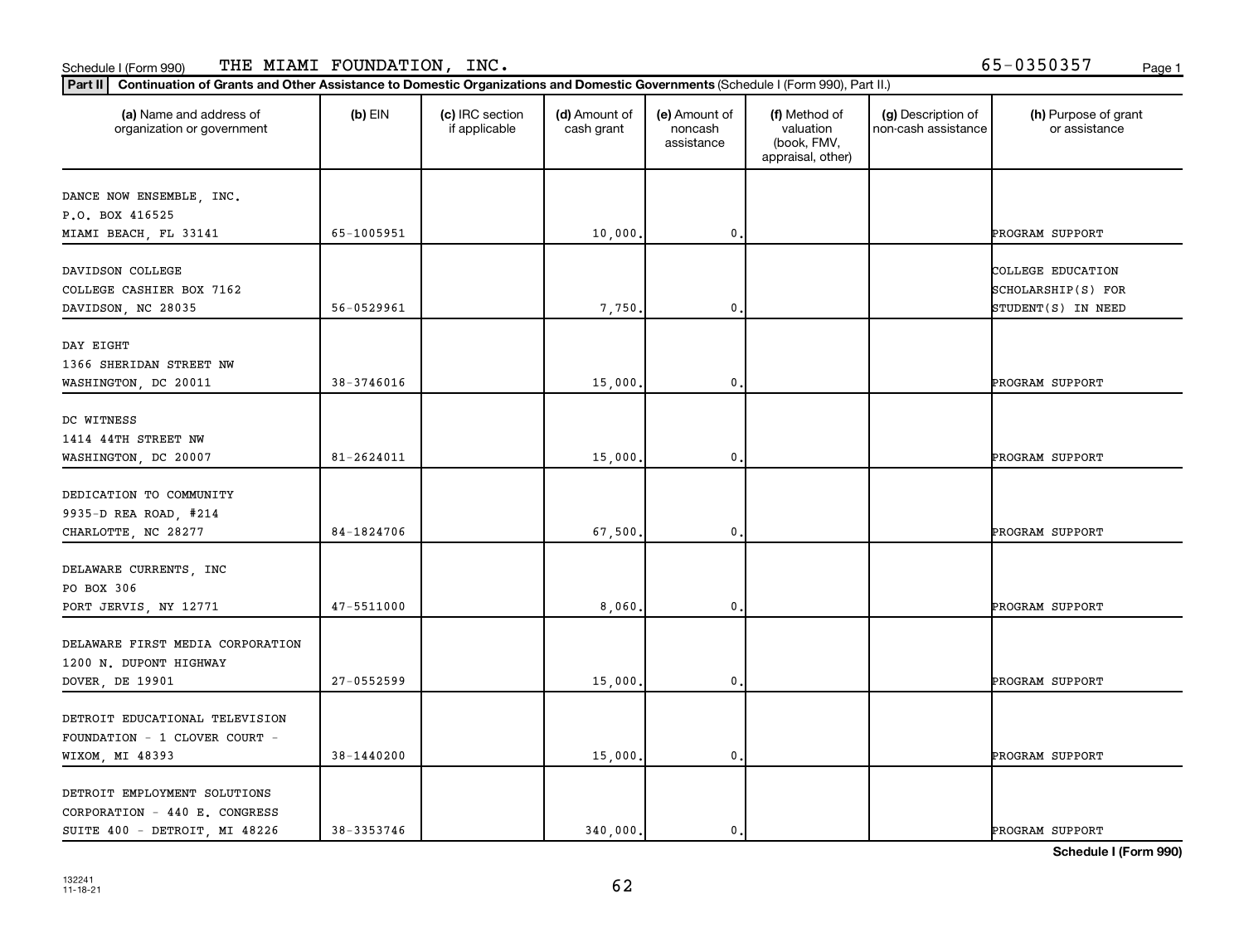| 55-0350357 |  |  |  |  | Page |
|------------|--|--|--|--|------|
|            |  |  |  |  |      |

| Continuation of Grants and Other Assistance to Domestic Organizations and Domestic Governments (Schedule I (Form 990), Part II.)<br>Part II |                |                                  |                             |                                        |                                                                |                                           |                                       |
|---------------------------------------------------------------------------------------------------------------------------------------------|----------------|----------------------------------|-----------------------------|----------------------------------------|----------------------------------------------------------------|-------------------------------------------|---------------------------------------|
| (a) Name and address of<br>organization or government                                                                                       | $(b)$ EIN      | (c) IRC section<br>if applicable | (d) Amount of<br>cash grant | (e) Amount of<br>noncash<br>assistance | (f) Method of<br>valuation<br>(book, FMV,<br>appraisal, other) | (g) Description of<br>non-cash assistance | (h) Purpose of grant<br>or assistance |
| DETROIT SYMPHONY ORCHESTRA<br>3711 WOODWARD AVE<br>DETROIT, MI 48201                                                                        | 38-1385132     |                                  | 15,000.                     | $\mathbf 0$                            |                                                                |                                           | PROGRAM SUPPORT                       |
| DIASPORA VIBE CULTURAL ARTS<br>INCUBATOR, INC. - 6011 N BAYSHORE<br>DRIVE UNIT 10 - MIAMI, FL 33136                                         | $20 - 0546537$ |                                  | 65,000                      | $\mathbf{0}$                           |                                                                |                                           | PROGRAM SUPPORT                       |
| DIASPORA VIBE CULTURAL ARTS<br>INCUBATOR, INC. - 6011 N BAYSHORE<br>DRIVE UNIT 10 - MIAMI, FL 33136                                         | 20-0546537     |                                  | 20,000                      | $\mathbf{0}$                           |                                                                |                                           | PROGRAM SUPPORT                       |
| DIBIA DREAM, INC.<br>3246 N. MIAMI AVENUE BOX 370892<br>MIAMI, FL 33127                                                                     | 47-1895077     |                                  | 15,000.                     | $\mathbf 0$                            |                                                                |                                           | PROGRAM SUPPORT                       |
| DIMENSIONS DANCE THEATRE OF MIAMI,<br>INC. - 2741 SW 30TH AVENUE -<br>MIAMI, FL 33133                                                       | 81-3414271     |                                  | 10, 100.                    | $\mathbf{0}$                           |                                                                |                                           | PROGRAM SUPPORT                       |
| DISABILITY INDEPENDENCE GROUP INC<br>2990 SW 35TH AVENUE<br>MIAMI, FL 33133                                                                 | 92-0185294     |                                  | 30,025.                     | $\mathfrak o$ .                        |                                                                |                                           | PROGRAM SUPPORT                       |
| DMF EMPLOYMENT OPPORTUNITIES<br>95 MERRICK WAY THIRD FLOOR<br>CORAL GABLES, FL 33134                                                        | 81-3350715     |                                  | 30,000.                     | $\mathbf{0}$                           |                                                                |                                           | PROGRAM SUPPORT                       |
| DO GOOD INTERNATIONAL, INC.<br>3350 SW 148TH AVENUE, SUITE 203<br>MIRAMAR, FL 33027                                                         | 45-2525366     |                                  | 11,000.                     | $\mathbf 0$ .                          |                                                                |                                           | PROGRAM SUPPORT                       |
| DORSEY MEDIA, LLC<br>245 N HIGHLAND AVENUE SUITE 230, #\$<br>ATLANTA, GA 30307                                                              | 83-2233623     |                                  | 43.528.                     | $\mathbf{0}$ .                         |                                                                |                                           | PROGRAM SUPPORT                       |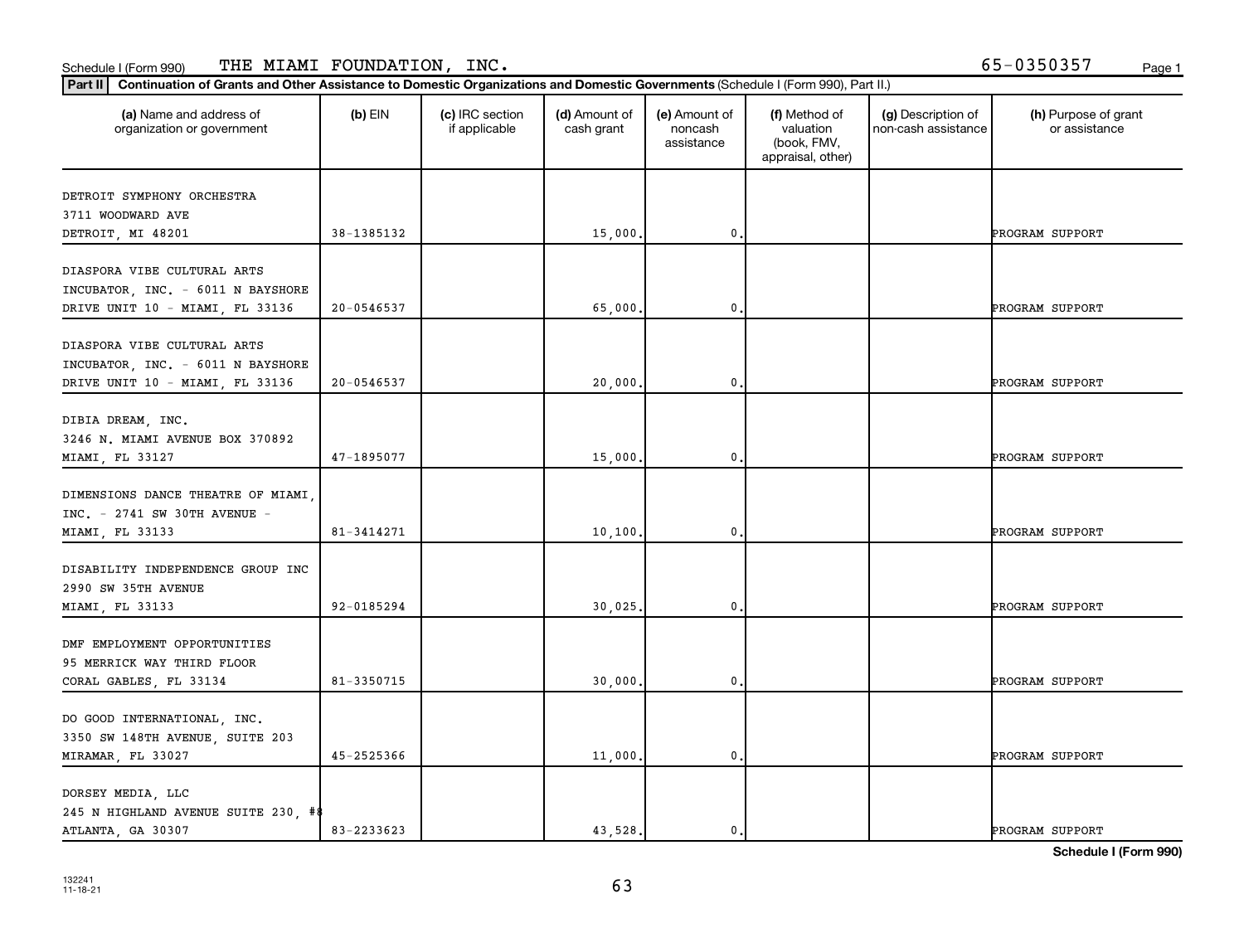| 55-0350357 | Page |
|------------|------|
|------------|------|

| Continuation of Grants and Other Assistance to Domestic Organizations and Domestic Governments (Schedule I (Form 990), Part II.)<br>Part II |            |                                  |                             |                                        |                                                                |                                           |                                       |
|---------------------------------------------------------------------------------------------------------------------------------------------|------------|----------------------------------|-----------------------------|----------------------------------------|----------------------------------------------------------------|-------------------------------------------|---------------------------------------|
| (a) Name and address of<br>organization or government                                                                                       | $(b)$ EIN  | (c) IRC section<br>if applicable | (d) Amount of<br>cash grant | (e) Amount of<br>noncash<br>assistance | (f) Method of<br>valuation<br>(book, FMV,<br>appraisal, other) | (g) Description of<br>non-cash assistance | (h) Purpose of grant<br>or assistance |
| DOUCET COLLECTABLES LLC                                                                                                                     |            |                                  |                             |                                        |                                                                |                                           |                                       |
| 7516 NE 1ST AVENUE UNIT 101                                                                                                                 |            |                                  |                             |                                        |                                                                |                                           |                                       |
| MIAMI, FL 33138                                                                                                                             | 83-2947072 |                                  | 6,000.                      | 0.                                     |                                                                |                                           | PROGRAM SUPPORT                       |
|                                                                                                                                             |            |                                  |                             |                                        |                                                                |                                           |                                       |
| DOWNTOWN CLINIC                                                                                                                             |            |                                  |                             |                                        |                                                                |                                           |                                       |
| 611 2ND STREET                                                                                                                              |            |                                  |                             |                                        |                                                                |                                           |                                       |
| LARAMIE, WY 82070                                                                                                                           | 83-0326354 |                                  | 6,250                       | 0.                                     |                                                                |                                           | PROGRAM SUPPORT                       |
|                                                                                                                                             |            |                                  |                             |                                        |                                                                |                                           |                                       |
| DUE EAST PARTNERS, LLC                                                                                                                      |            |                                  |                             |                                        |                                                                |                                           |                                       |
| 201 RIDGELY AVENUE SUITE A                                                                                                                  | 47-2672140 |                                  |                             | $\mathbf 0$                            |                                                                |                                           | PROGRAM SUPPORT                       |
| ANNAPOLIS, MD 21401                                                                                                                         |            |                                  | 8,300                       |                                        |                                                                |                                           |                                       |
| DUKE UNIVERSITY                                                                                                                             |            |                                  |                             |                                        |                                                                |                                           | COLLEGE EDUCATION                     |
| CASHIERING OFFICE. PO BOX 90759,                                                                                                            |            |                                  |                             |                                        |                                                                |                                           | SCHOLARSHIP(S) FOR                    |
| DURHAM, NC 27708                                                                                                                            | 56-0532129 |                                  | 20, 250.                    | 0.                                     |                                                                |                                           | STUDENT(S) IN NEED                    |
|                                                                                                                                             |            |                                  |                             |                                        |                                                                |                                           |                                       |
| EARLY CHILDHOOD INITIATIVE, INC.                                                                                                            |            |                                  |                             |                                        |                                                                |                                           |                                       |
| 3250 SW THIRD AVENUE 6TH FLOOR                                                                                                              |            |                                  |                             |                                        |                                                                |                                           |                                       |
| MIAMI, FL 33129                                                                                                                             | 31-1626706 |                                  | 11,050                      | $\mathbf 0$                            |                                                                |                                           | PROGRAM SUPPORT                       |
|                                                                                                                                             |            |                                  |                             |                                        |                                                                |                                           |                                       |
| EAST GREENWICH NEWS                                                                                                                         |            |                                  |                             |                                        |                                                                |                                           |                                       |
| 18 PROSPECT STREET                                                                                                                          |            |                                  |                             |                                        |                                                                |                                           |                                       |
| EAST GREENWICH, RI 02818                                                                                                                    | 82-2813220 |                                  | 15,000                      | $\mathbf 0$                            |                                                                |                                           | PROGRAM SUPPORT                       |
|                                                                                                                                             |            |                                  |                             |                                        |                                                                |                                           |                                       |
| EAST LANSING INFO                                                                                                                           |            |                                  |                             |                                        |                                                                |                                           |                                       |
| 621 SUNSET LANE                                                                                                                             |            |                                  |                             |                                        |                                                                |                                           |                                       |
| EAST LANSING, MI 48823                                                                                                                      | 46-5444564 |                                  | 15,000                      | 0.                                     |                                                                |                                           | PROGRAM SUPPORT                       |
|                                                                                                                                             |            |                                  |                             |                                        |                                                                |                                           |                                       |
| EASTER SEALS SOUTH FLORIDA, INC.                                                                                                            |            |                                  |                             |                                        |                                                                |                                           |                                       |
| 1475 NW 14TH AVENUE                                                                                                                         | 59-0722783 |                                  |                             |                                        |                                                                |                                           |                                       |
| MIAMI, FL 33125                                                                                                                             |            |                                  | 32,523.                     | $\mathbf 0$                            |                                                                |                                           | PROGRAM SUPPORT                       |
| EASTERN MARKET CORPORATION                                                                                                                  |            |                                  |                             |                                        |                                                                |                                           |                                       |
| 2934 RUSSELL STREET                                                                                                                         |            |                                  |                             |                                        |                                                                |                                           |                                       |
| DETROIT, MI 48207                                                                                                                           | 32-0030432 |                                  | 18,050.                     | 0.                                     |                                                                |                                           | PROGRAM SUPPORT                       |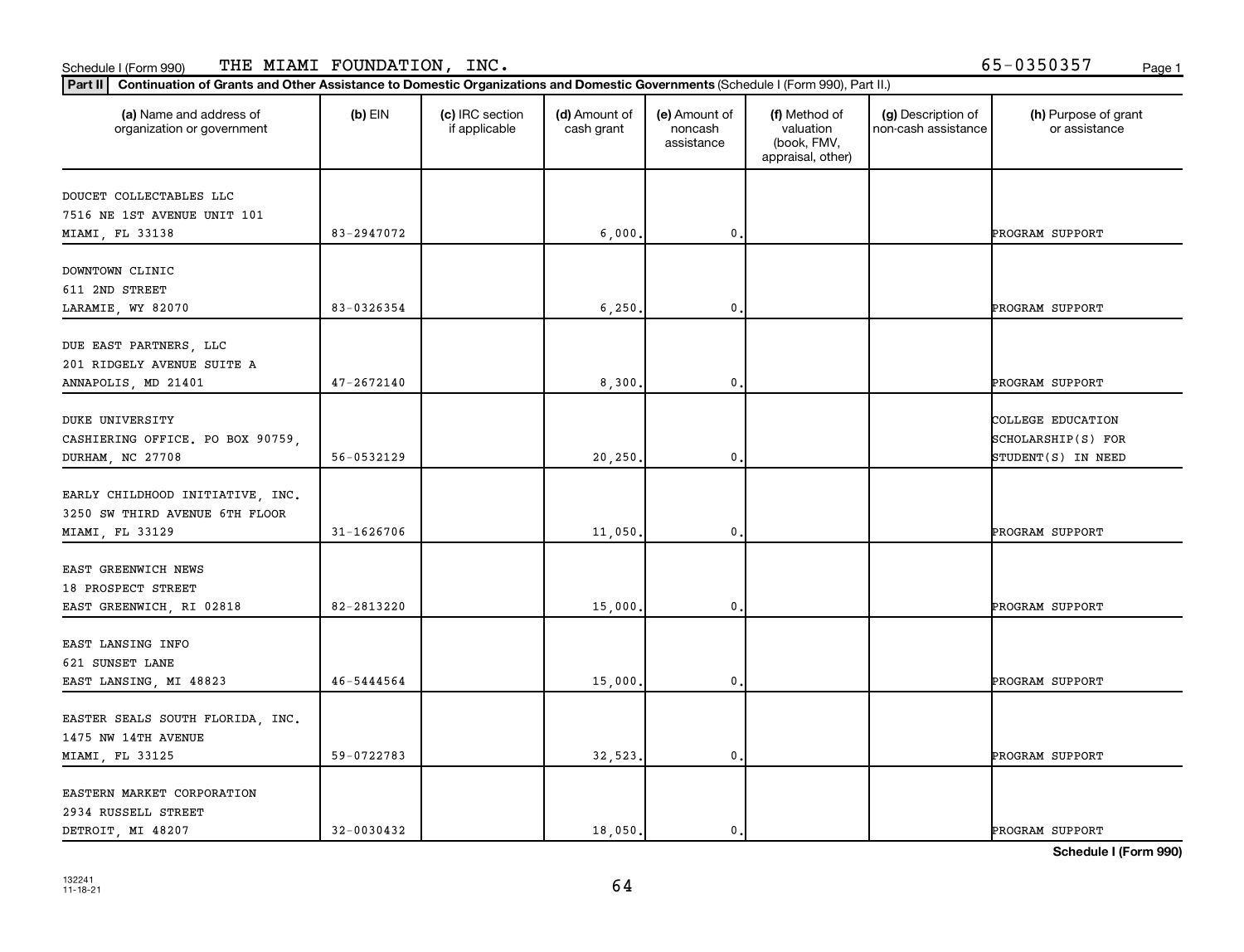| 55-0350357 |  |  |  |  | Page |
|------------|--|--|--|--|------|
|            |  |  |  |  |      |

| Part II   Continuation of Grants and Other Assistance to Domestic Organizations and Domestic Governments (Schedule I (Form 990), Part II.) |            |                                  |                             |                                        |                                                                |                                           |                                       |
|--------------------------------------------------------------------------------------------------------------------------------------------|------------|----------------------------------|-----------------------------|----------------------------------------|----------------------------------------------------------------|-------------------------------------------|---------------------------------------|
| (a) Name and address of<br>organization or government                                                                                      | $(b)$ EIN  | (c) IRC section<br>if applicable | (d) Amount of<br>cash grant | (e) Amount of<br>noncash<br>assistance | (f) Method of<br>valuation<br>(book, FMV,<br>appraisal, other) | (g) Description of<br>non-cash assistance | (h) Purpose of grant<br>or assistance |
| ECORI INC.                                                                                                                                 |            |                                  |                             |                                        |                                                                |                                           |                                       |
| 10 DAVOL SQ., SUITE 100                                                                                                                    |            |                                  |                             |                                        |                                                                |                                           |                                       |
| PROVIDENCE, RI 02903                                                                                                                       | 26-4267233 |                                  | 19,850.                     | $\mathbf 0$ .                          |                                                                |                                           | PROGRAM SUPPORT                       |
|                                                                                                                                            |            |                                  |                             |                                        |                                                                |                                           |                                       |
| EDSOURCE, INC.                                                                                                                             |            |                                  |                             |                                        |                                                                |                                           |                                       |
| 436 14TH STREET, SUITE #1005                                                                                                               |            |                                  |                             |                                        |                                                                |                                           |                                       |
| OAKLAND, CA 94805                                                                                                                          | 94-2434900 |                                  | 15,000                      | $\mathbf 0$                            |                                                                |                                           | PROGRAM SUPPORT                       |
|                                                                                                                                            |            |                                  |                             |                                        |                                                                |                                           |                                       |
| EDUCATE TOMORROW                                                                                                                           |            |                                  |                             |                                        |                                                                |                                           |                                       |
| 1717 NORTH BAYSHORE DRIVE SUITE 203                                                                                                        |            |                                  |                             |                                        |                                                                |                                           |                                       |
| MIAMI, FL 33132                                                                                                                            | 51-0493526 |                                  | 40,000.                     | 0.                                     |                                                                |                                           | PROGRAM SUPPORT                       |
| EDWARD CHARLES FOUNDATION                                                                                                                  |            |                                  |                             |                                        |                                                                |                                           |                                       |
| ATTENTION: KENT SETON 269 S                                                                                                                |            |                                  |                             |                                        |                                                                |                                           |                                       |
| BEVERLY DR. STE 338 - BEVERLY                                                                                                              |            |                                  |                             |                                        |                                                                |                                           |                                       |
| HILLS, CA 90212                                                                                                                            | 26-4245043 |                                  | 1,241,734.                  | $\mathbf 0$                            |                                                                |                                           | PROGRAM SUPPORT                       |
|                                                                                                                                            |            |                                  |                             |                                        |                                                                |                                           |                                       |
| EL CENTRO HISPANO, INC.                                                                                                                    |            |                                  |                             |                                        |                                                                |                                           |                                       |
| 2000 CHAPEL HILL STREET SUITE 26A                                                                                                          | 56-2011661 |                                  |                             | $\mathbf 0$                            |                                                                |                                           | PROGRAM SUPPORT                       |
| DURHAM, NC 27707                                                                                                                           |            |                                  | 27,000                      |                                        |                                                                |                                           |                                       |
| EL PASO COMMUNITY FOUNDATION                                                                                                               |            |                                  |                             |                                        |                                                                |                                           |                                       |
| 601 NORTH OREGON STREET SUITE 5                                                                                                            |            |                                  |                             |                                        |                                                                |                                           |                                       |
| EL PASO, TX 79901                                                                                                                          | 83-4301968 |                                  | 33,544                      | 0,                                     |                                                                |                                           | PROGRAM SUPPORT                       |
|                                                                                                                                            |            |                                  |                             |                                        |                                                                |                                           |                                       |
| ELAY VENTURES, INC                                                                                                                         |            |                                  |                             |                                        |                                                                |                                           |                                       |
| 2020 PONCE DE LEON BOULEVARD SUITE                                                                                                         |            |                                  |                             |                                        |                                                                |                                           |                                       |
| CORAL GABLES, FL 33134                                                                                                                     | 20-3086247 |                                  | 18,000                      | $\mathbf 0$                            |                                                                |                                           | PROGRAM SUPPORT                       |
| EMBRY-RIDDLE AERONAUTICAL                                                                                                                  |            |                                  |                             |                                        |                                                                |                                           |                                       |
| UNIVERSITY - CASHIER'S OFFICE 600                                                                                                          |            |                                  |                             |                                        |                                                                |                                           | COLLEGE EDUCATION                     |
| S. CLYDE MORRIS BOULEVARD -                                                                                                                |            |                                  |                             |                                        |                                                                |                                           | SCHOLARSHIP(S) FOR                    |
| DAYTONA BEACH, FL 32114                                                                                                                    | 59-0936101 |                                  | 8,350.                      | $\mathbf 0$                            |                                                                |                                           | STUDENT(S) IN NEED                    |
|                                                                                                                                            |            |                                  |                             |                                        |                                                                |                                           |                                       |
| EMORY UNIVERSITY                                                                                                                           |            |                                  |                             |                                        |                                                                |                                           | COLLEGE EDUCATION                     |
| ATTENTION: CASHIER'S OFFICE 201 DOW                                                                                                        |            |                                  |                             |                                        |                                                                |                                           | SCHOLARSHIP(S) FOR                    |
| ATLANTA, GA 30322                                                                                                                          | 58-0566256 |                                  | 13,500.                     | 0.                                     |                                                                |                                           | STUDENT(S) IN NEED                    |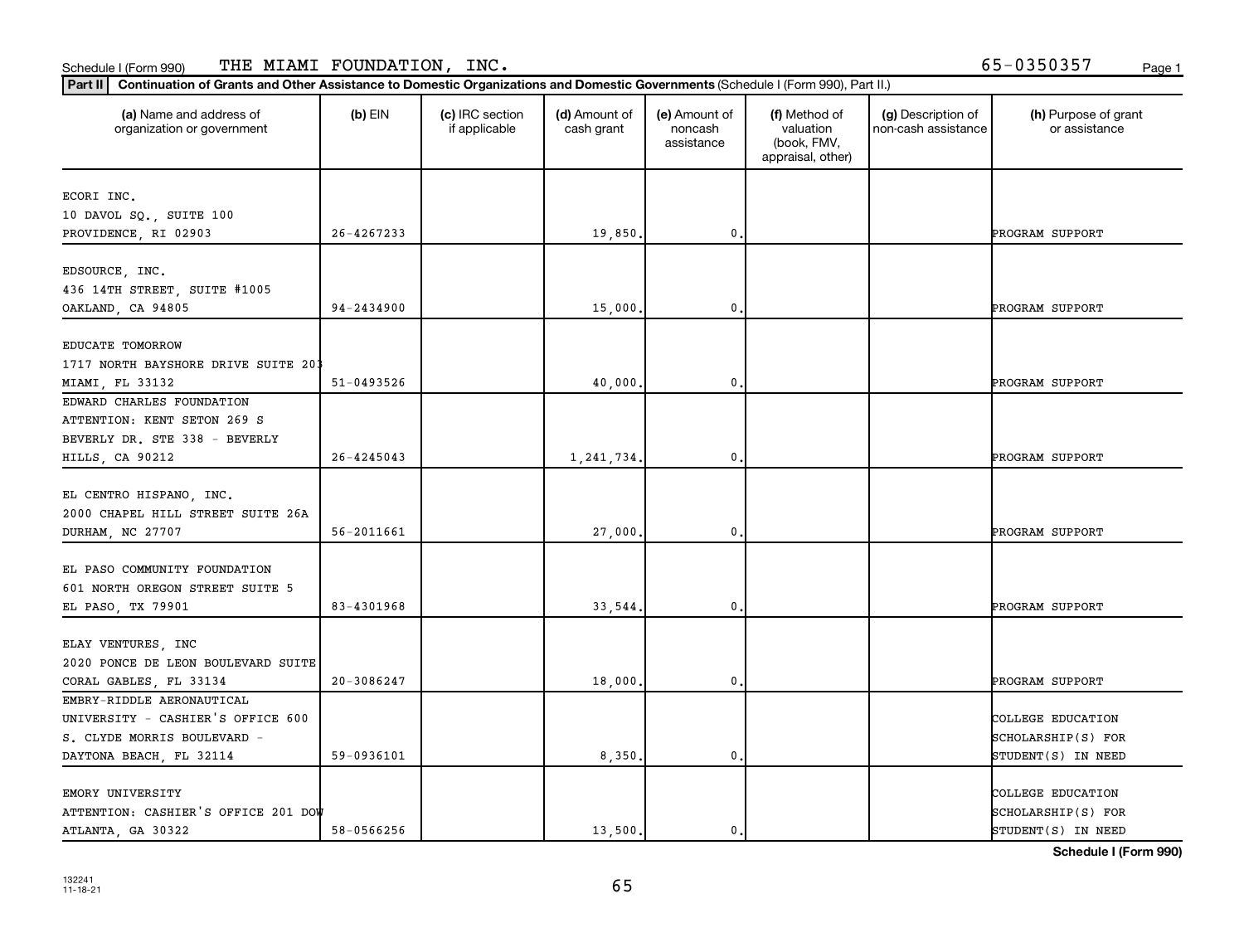|  |  | 55-0350357 | Page |
|--|--|------------|------|
|  |  |            |      |

| (a) Name and address of<br>organization or government                                       | $(b)$ EIN  | (c) IRC section<br>if applicable | (d) Amount of<br>cash grant | (e) Amount of<br>noncash<br>assistance | (f) Method of<br>valuation<br>(book, FMV,<br>appraisal, other) | (g) Description of<br>non-cash assistance | (h) Purpose of grant<br>or assistance |
|---------------------------------------------------------------------------------------------|------------|----------------------------------|-----------------------------|----------------------------------------|----------------------------------------------------------------|-------------------------------------------|---------------------------------------|
| EMPOWERING YOUTH INC.<br>1031 IVES DAIRY ROAD SUITE 228                                     |            |                                  |                             |                                        |                                                                |                                           |                                       |
| MIAMI, FL 33179                                                                             | 26-4623312 |                                  | 47,000.                     | $\mathbf 0$                            |                                                                |                                           | PROGRAM SUPPORT                       |
| ENDEAVOR MIAMI, INC.<br>121 ALHAMBRA PLAZA, SUITE 1605<br>CORAL GABLES, FL 33134            | 46-3605872 |                                  | 85,000                      | 0.                                     |                                                                |                                           | PROGRAM SUPPORT                       |
| ENERGY NEWS NETWORK/FRESH ENERGY<br>408 SAINT PETER STREET, SUITE 220<br>ST. PAUL, MN 55102 | 41-1735501 |                                  | 10.279.                     | 0.                                     |                                                                |                                           | PROGRAM SUPPORT                       |
| ENFAMILIA, INC.<br>P.O. BOX 924229<br>HOMESTEAD, FL 33092                                   | 52-2284294 |                                  | 10,000.                     | 0,                                     |                                                                |                                           | PROGRAM SUPPORT                       |
| ENVIRONMENTAL DEFENSE FUND, INC.<br>257 PARK AVENUE, SOUTH                                  |            |                                  |                             |                                        |                                                                |                                           |                                       |
| NEW YORK, NY 10010                                                                          | 11-6107128 |                                  | 20,000.                     | $\mathbf 0$                            |                                                                |                                           | PROGRAM SUPPORT                       |
| EVOLUTIONARY ARTS LIFE FOUNDATION<br>INC. - 20456 NW 8TH COURT - MIAMI,<br>FL 33169         | 82-4633612 |                                  | 30,000.                     | 0.                                     |                                                                |                                           | PROGRAM SUPPORT                       |
| EXILE BOOKS, LLC<br>2645 SOUTH BAYSHORE DRIVE, #302                                         |            |                                  |                             |                                        |                                                                |                                           |                                       |
| MIAMI, FL 33133                                                                             | 46-4507676 |                                  | 8,747                       | 0.                                     |                                                                |                                           | PROGRAM SUPPORT                       |
| EXPERIMENTAL STATION<br>6100 SOUTH BLACKSTONE AVENUE                                        | 32-0017985 |                                  | 31, 125.                    | $\mathbf 0$                            |                                                                |                                           | PROGRAM SUPPORT                       |
| CHICAGO, IL 60637                                                                           |            |                                  |                             |                                        |                                                                |                                           |                                       |
| FAIRCHILD TROPICAL BOTANIC GARDEN,<br>INC. - 10901 OLD CUTLER ROAD -<br>MIAMI, FL 33156     | 59-0668480 |                                  | 6,662.                      | 0.                                     |                                                                |                                           | PROGRAM SUPPORT                       |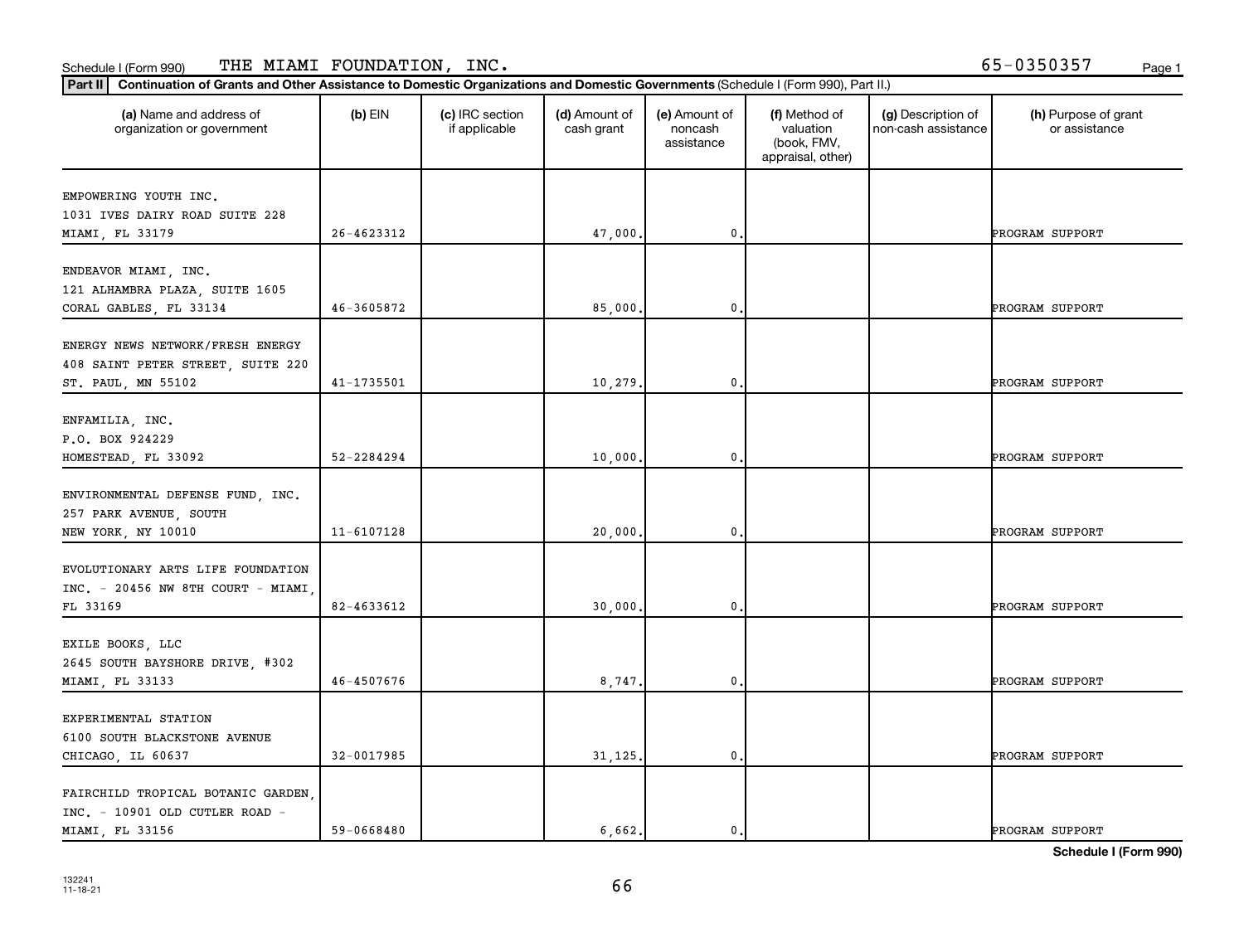|  |  | 55-0350357 | Page |
|--|--|------------|------|
|  |  |            |      |

| (a) Name and address of<br>organization or government                    | $(b)$ EIN  | (c) IRC section<br>if applicable | (d) Amount of<br>cash grant | (e) Amount of<br>noncash<br>assistance | (f) Method of<br>valuation<br>(book, FMV,<br>appraisal, other) | (g) Description of<br>non-cash assistance | (h) Purpose of grant<br>or assistance |
|--------------------------------------------------------------------------|------------|----------------------------------|-----------------------------|----------------------------------------|----------------------------------------------------------------|-------------------------------------------|---------------------------------------|
| FAIRCHILD TROPICAL BOTANICAL<br>GARDEN - 10901 OLD CUTLER ROAD -         |            |                                  |                             |                                        |                                                                |                                           |                                       |
| MIAMI, FL 33156                                                          | 59-0668480 |                                  | 85,230.                     | 0.                                     |                                                                |                                           | PROGRAM SUPPORT                       |
| FAIRMOUNT PARK CONSERVANCY<br>1617 JOHN F. KENNEDY BLVD SUITE 167        |            |                                  |                             |                                        |                                                                |                                           |                                       |
| PHILADELPHIA, PA 19103                                                   | 23-2703821 |                                  | 540,000.                    | 0,                                     |                                                                |                                           | PROGRAM SUPPORT                       |
| FAITH IN FLORIDA<br>406 E. AMELIA STREET                                 |            |                                  |                             |                                        |                                                                |                                           |                                       |
| ORLANDO, FL 32803                                                        | 59-3151613 |                                  | 13,000                      | $\mathbf{0}$ .                         |                                                                |                                           | PROGRAM SUPPORT                       |
| FAMILY & CHILDREN FAITH COALITION,<br>INC. D/B/A HOPE FOR MIAMI - 550 NW |            |                                  |                             |                                        |                                                                |                                           |                                       |
| 42ND AVENUE - MIAMI, FL 33126                                            | 65-1003163 |                                  | 28,000                      | $\mathbf 0$                            |                                                                |                                           | PROGRAM SUPPORT                       |
| FAMILY ACTION NETWORK MOVEMENT,<br>INC. - 100 NE 84TH STREET, SUITE      |            |                                  |                             |                                        |                                                                |                                           |                                       |
| 150 - MIAMI, FL 33138                                                    | 65-0334201 |                                  | 125,000                     | $\mathbf 0$                            |                                                                |                                           | PROGRAM SUPPORT                       |
| FANM SAJ<br>160 NE 142ND STREET APT C                                    |            |                                  |                             |                                        |                                                                |                                           |                                       |
| MIAMI, FL 33161                                                          | 82-4241473 |                                  | 85,000.                     | $\mathbf 0$                            |                                                                |                                           | PROGRAM SUPPORT                       |
| FARM SHARE, INC.<br>14125 SOUTHWEST 320 STREET                           |            |                                  |                             |                                        |                                                                |                                           |                                       |
| HOMESTEAD, FL 33033                                                      | 65-0342192 |                                  | 26, 250.                    | 0,                                     |                                                                |                                           | PROGRAM SUPPORT                       |
| FARMWORKER ASSOCIATION OF FLORIDA.<br>INC. - 1264 APOPKA BOULEVARD -     |            |                                  |                             |                                        |                                                                |                                           |                                       |
| APOPKA, FL 32703                                                         | 59-2683978 |                                  | 20,000                      | $\mathbf 0$                            |                                                                |                                           | PROGRAM SUPPORT                       |
| FEEDING SOUTH FLORIDA, INC.<br>2501 SW 32ND TERRACE                      |            |                                  |                             |                                        |                                                                |                                           |                                       |
| PEMBROKE PARK, FL 33023                                                  | 59-2097520 |                                  | 22,709.                     | $\mathbf{0}$ .                         |                                                                |                                           | PROGRAM SUPPORT                       |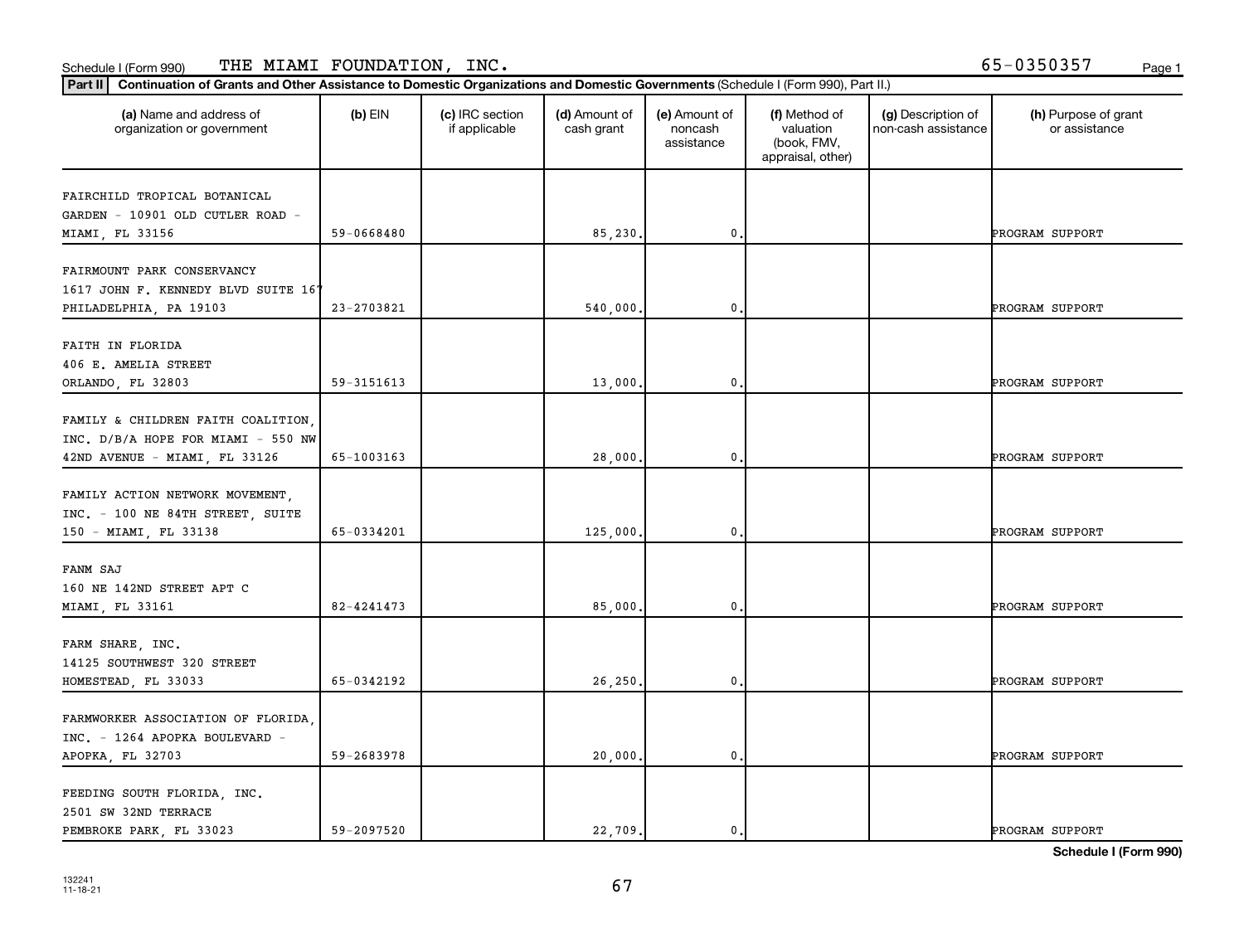|  |  | 55-0350357 | Page |
|--|--|------------|------|
|  |  |            |      |

| Continuation of Grants and Other Assistance to Domestic Organizations and Domestic Governments (Schedule I (Form 990), Part II.)<br>Part II |            |                                  |                             |                                        |                                                                |                                           |                                       |
|---------------------------------------------------------------------------------------------------------------------------------------------|------------|----------------------------------|-----------------------------|----------------------------------------|----------------------------------------------------------------|-------------------------------------------|---------------------------------------|
| (a) Name and address of<br>organization or government                                                                                       | $(b)$ EIN  | (c) IRC section<br>if applicable | (d) Amount of<br>cash grant | (e) Amount of<br>noncash<br>assistance | (f) Method of<br>valuation<br>(book, FMV,<br>appraisal, other) | (g) Description of<br>non-cash assistance | (h) Purpose of grant<br>or assistance |
| FERR FAMILY FOUNDATION                                                                                                                      |            |                                  |                             |                                        |                                                                |                                           |                                       |
|                                                                                                                                             |            |                                  |                             |                                        |                                                                |                                           |                                       |
| 521 SOUTH MASHTA DRIVE                                                                                                                      | 84-6856711 |                                  |                             | 0.                                     |                                                                |                                           | PROGRAM SUPPORT                       |
| KEY BISCAYNE, FL 33149                                                                                                                      |            |                                  | 19,721.                     |                                        |                                                                |                                           |                                       |
| FIDELITY INVESTMENTS CHARITABLE                                                                                                             |            |                                  |                             |                                        |                                                                |                                           |                                       |
| GIFT FUND - PO BOX 143751 - CORAL                                                                                                           |            |                                  |                             |                                        |                                                                |                                           |                                       |
| GABLES, FL 33114                                                                                                                            | 11-0303001 |                                  | 45,267.                     | 0.                                     |                                                                |                                           | PROGRAM SUPPORT                       |
| FIFTY OVER FIFTY, INC.                                                                                                                      |            |                                  |                             |                                        |                                                                |                                           |                                       |
| P.O. BOX 331864                                                                                                                             |            |                                  |                             |                                        |                                                                |                                           |                                       |
| MIAMI, FL 33233                                                                                                                             | 65-0630460 |                                  | 6,350.                      | $\mathbf{0}$                           |                                                                |                                           | PROGRAM SUPPORT                       |
|                                                                                                                                             |            |                                  |                             |                                        |                                                                |                                           |                                       |
| FIRST LOOK MEDIA WORKS, INC.                                                                                                                |            |                                  |                             |                                        |                                                                |                                           |                                       |
| 114 5TH AVENUE, 18TH FLOOR                                                                                                                  |            |                                  |                             |                                        |                                                                |                                           |                                       |
| NEW YORK, NY 10011                                                                                                                          | 80-0951255 |                                  | 15,000.                     | 0.                                     |                                                                |                                           | PROGRAM SUPPORT                       |
|                                                                                                                                             |            |                                  |                             |                                        |                                                                |                                           |                                       |
| FLOOD MYTHS LLC                                                                                                                             |            |                                  |                             |                                        |                                                                |                                           |                                       |
| 1900 MERIDIAN AVENUE, #401                                                                                                                  |            |                                  |                             |                                        |                                                                |                                           |                                       |
| MIAMI BEACH, FL 33139                                                                                                                       | 82-4237979 |                                  | 17,350                      | 0                                      |                                                                |                                           | PROGRAM SUPPORT                       |
| FLORIDA A & M UNIVERSITY                                                                                                                    |            |                                  |                             |                                        |                                                                |                                           |                                       |
| 1700 LEE HALL DRIVE 101 FOOTE                                                                                                               |            |                                  |                             |                                        |                                                                |                                           | COLLEGE EDUCATION                     |
| HILYER ADMINISTRATION CENTER -                                                                                                              |            |                                  |                             |                                        |                                                                |                                           | SCHOLARSHIP(S) FOR                    |
|                                                                                                                                             | 59-0977035 |                                  | 29,750.                     | 0.                                     |                                                                |                                           |                                       |
| TALLAHASSEE, FL<br>FLORIDA ATLANTIC UNIVERSITY                                                                                              |            |                                  |                             |                                        |                                                                |                                           | STUDENT(S) IN NEED                    |
| OFFICE OF THE CONTROLLER 777                                                                                                                |            |                                  |                             |                                        |                                                                |                                           | COLLEGE EDUCATION                     |
|                                                                                                                                             |            |                                  |                             |                                        |                                                                |                                           |                                       |
| GLADES ROAD BUILDING SU80, RM #130                                                                                                          |            |                                  |                             |                                        |                                                                |                                           | SCHOLARSHIP(S) FOR                    |
| - BOCA RATON                                                                                                                                | 59-0917284 |                                  | 62,500.                     | 0.                                     |                                                                |                                           | STUDENT(S) IN NEED                    |
| FLORIDA BAPTIST CHILDREN'S HOMES,                                                                                                           |            |                                  |                             |                                        |                                                                |                                           |                                       |
| INC. - P.O. BOX 8190 - LAKELAND,                                                                                                            |            |                                  |                             |                                        |                                                                |                                           |                                       |
|                                                                                                                                             |            |                                  |                             |                                        |                                                                |                                           |                                       |
| FL 33802                                                                                                                                    | 59-0657326 |                                  | 5,400                       | 0                                      |                                                                |                                           | PROGRAM SUPPORT                       |
| FLORIDA BLACK HISTORICAL RESEARCH                                                                                                           |            |                                  |                             |                                        |                                                                |                                           |                                       |
| PROJECT, INC. - 80 NW 51ST STREET                                                                                                           |            |                                  |                             |                                        |                                                                |                                           |                                       |
|                                                                                                                                             | 65-0658184 |                                  |                             |                                        |                                                                |                                           |                                       |
| - MIAMI, FL 33137                                                                                                                           |            |                                  | 10,000.                     | $\mathbf{0}$ .                         |                                                                |                                           | PROGRAM SUPPORT                       |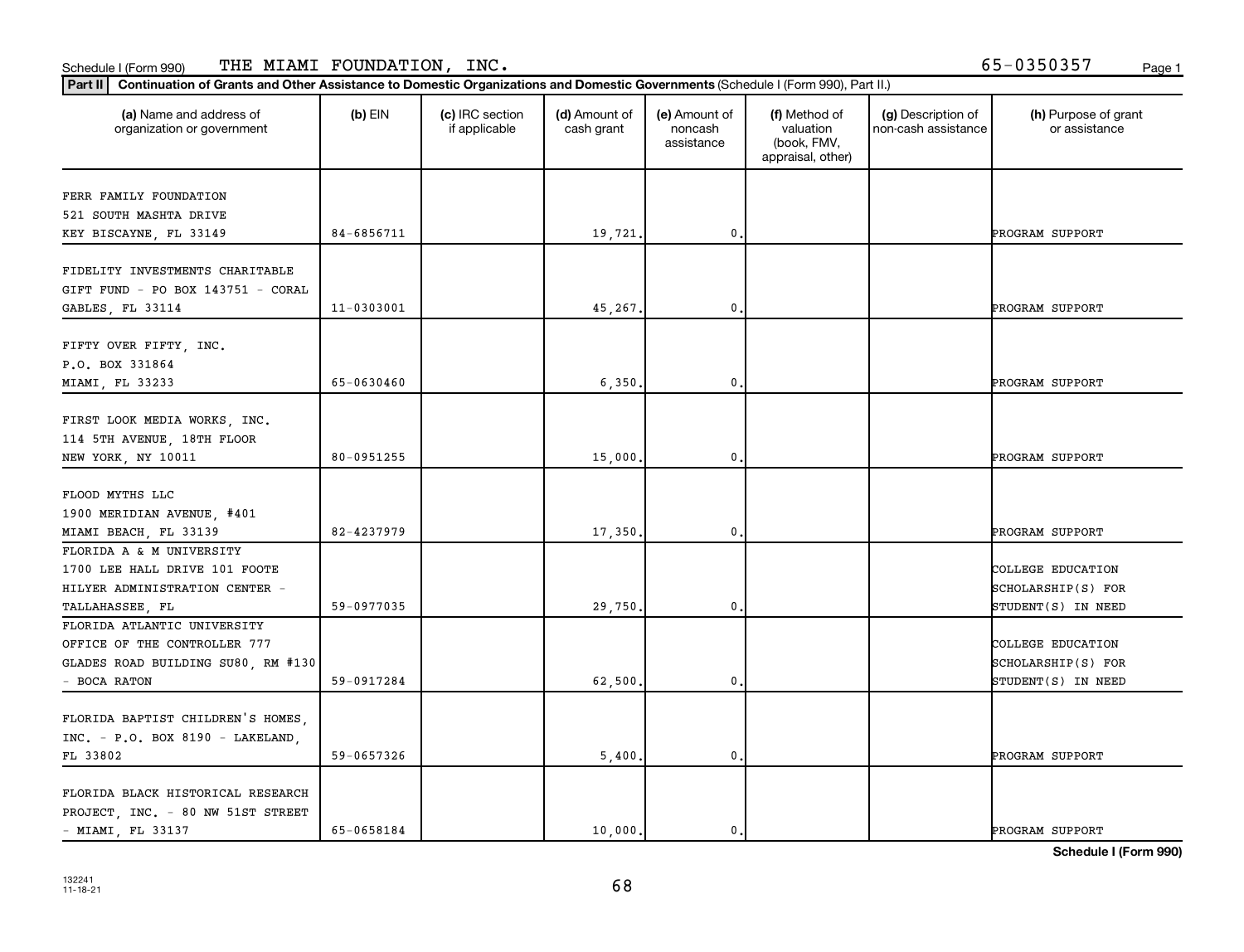| 55-0350357 |  |  |  |  | Page |
|------------|--|--|--|--|------|
|            |  |  |  |  |      |

| (a) Name and address of<br>organization or government                                                      | $(b)$ EIN  | (c) IRC section<br>if applicable | (d) Amount of<br>cash grant | (e) Amount of<br>noncash<br>assistance | (f) Method of<br>valuation<br>(book, FMV,<br>appraisal, other) | (g) Description of<br>non-cash assistance | (h) Purpose of grant<br>or assistance                         |
|------------------------------------------------------------------------------------------------------------|------------|----------------------------------|-----------------------------|----------------------------------------|----------------------------------------------------------------|-------------------------------------------|---------------------------------------------------------------|
| FLORIDA CENTER FOR INVESTIGATIVE                                                                           |            |                                  |                             |                                        |                                                                |                                           |                                                               |
| REPORTING, CORP. - 901 34TH AVENUE                                                                         |            |                                  |                             |                                        |                                                                |                                           |                                                               |
| N SUITE 7129 - ST PETERSBURG, FL                                                                           |            |                                  |                             |                                        |                                                                |                                           |                                                               |
| 33734                                                                                                      | 27-1187698 |                                  | 15,000.                     | 0                                      |                                                                |                                           | PROGRAM SUPPORT                                               |
| FLORIDA FILM HOUSE INTERNATIONAL,<br>INC. - 570 NORTHWEST 26TH STREET                                      | 82-2399488 |                                  |                             | 0                                      |                                                                |                                           |                                                               |
| MIAMI, FL 33127                                                                                            |            |                                  | 20,000                      |                                        |                                                                |                                           | PROGRAM SUPPORT                                               |
| FLORIDA FILM HOUSE, INC.<br>570 NORTHWEST 26TH STREET                                                      |            |                                  |                             |                                        |                                                                |                                           |                                                               |
| MIAMI, FL 33127                                                                                            | 82-2399488 |                                  | 10,000,                     | $\mathbf{0}$                           |                                                                |                                           | PROGRAM SUPPORT                                               |
| FLORIDA HEALTH JUSTICE PROJECT,<br>INC. - 3793 IRVINGTON AVENUE -                                          |            |                                  |                             |                                        |                                                                |                                           |                                                               |
| MIAMI, FL 33133                                                                                            | 82-3397515 |                                  | 17,500                      | 0                                      |                                                                |                                           | PROGRAM SUPPORT                                               |
| FLORIDA INTERNATIONAL UNIVERSITY<br>STUDENT FINANCIALS SERVICES 11200<br>SW 8TH STREET - SASC 101 - MIAMI, |            |                                  |                             |                                        |                                                                |                                           | COLLEGE EDUCATION<br>SCHOLARSHIP(S) FOR                       |
| FL 33199                                                                                                   | 23-7047106 |                                  | 173,920.                    | 0                                      |                                                                |                                           | STUDENT(S) IN NEED                                            |
| FLORIDA INTERNATIONAL UNIVERSITY<br>BOARD OF TRUSTEES - MARC 430,<br>11200 SW 8TH STREET - MIAMI, FL       |            |                                  |                             |                                        |                                                                |                                           |                                                               |
| 33199                                                                                                      | 65-0177616 |                                  | 31,018,                     | $\mathbf{0}$                           |                                                                |                                           | PROGRAM SUPPORT                                               |
| FLORIDA INTERNATIONAL UNIVERSITY<br>FOUNDATION, INC. - 11200 SW 8TH                                        |            |                                  |                             |                                        |                                                                |                                           |                                                               |
| STREET MARC 540 - MIAMI, FL 33199                                                                          | 23-7047106 |                                  | 1,429,791.                  | $\mathbf{0}$                           |                                                                |                                           | PROGRAM SUPPORT                                               |
| FLORIDA INTERNATIONAL UNIVERSITY<br>FOUNDATION, INC. - 11200 SW 8TH                                        |            |                                  |                             |                                        |                                                                |                                           |                                                               |
| STREET MARC 540 - MIAMI, FL 33199                                                                          | 23-7047106 |                                  | 46,684.                     | 0                                      |                                                                |                                           | PROGRAM SUPPORT                                               |
| FLORIDA MEMORIAL UNIVERSITY<br>15800 NW 42ND AVENUE<br>MIAMI GARDENS, FL 33054                             | 59-0668483 |                                  | 173, 145.                   | 0.                                     |                                                                |                                           | COLLEGE EDUCATION<br>SCHOLARSHIP(S) FOR<br>STUDENT(S) IN NEED |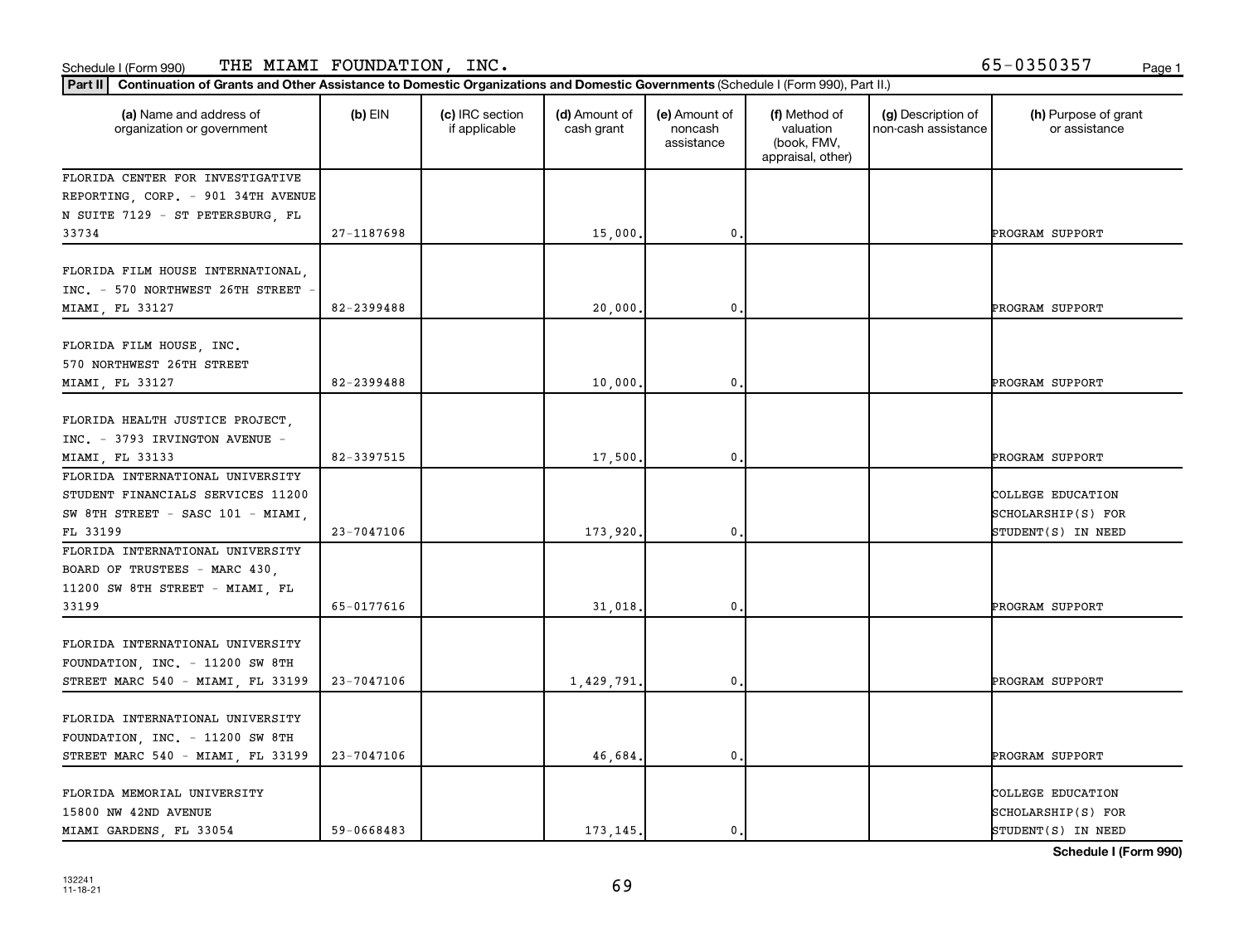|  |  | 55-0350357 |  |  |  |  |  |  |  |  | Page |
|--|--|------------|--|--|--|--|--|--|--|--|------|
|--|--|------------|--|--|--|--|--|--|--|--|------|

| (a) Name and address of<br>organization or government | $(b)$ EIN  | (c) IRC section<br>if applicable | (d) Amount of<br>cash grant | (e) Amount of<br>noncash<br>assistance | (f) Method of<br>valuation<br>(book, FMV,<br>appraisal, other) | (g) Description of<br>non-cash assistance | (h) Purpose of grant<br>or assistance |
|-------------------------------------------------------|------------|----------------------------------|-----------------------------|----------------------------------------|----------------------------------------------------------------|-------------------------------------------|---------------------------------------|
| FLORIDA RISING - FLORIDA STUDENT                      |            |                                  |                             |                                        |                                                                |                                           |                                       |
| POWER NETWORK - 10800 BISCAYNE                        |            |                                  |                             |                                        |                                                                |                                           |                                       |
| BOULEVARD, SUITE 1050 - MIAMI, FL                     |            |                                  |                             |                                        |                                                                |                                           |                                       |
| 33161                                                 | 45-3956785 |                                  | 45,000.                     | $\pmb{0}$                              |                                                                |                                           | PROGRAM SUPPORT                       |
| FLORIDA STATE UNIVERSITY                              |            |                                  |                             |                                        |                                                                |                                           |                                       |
| STUDENT BUSINESS SERVICES 1500A                       |            |                                  |                             |                                        |                                                                |                                           | COLLEGE EDUCATION                     |
| UNIVERSITY CENTER - TALLAHASSEE,                      |            |                                  |                             |                                        |                                                                |                                           | SCHOLARSHIP(S) FOR                    |
| FL 32306                                              | 59-1961248 |                                  | 186,007.                    | 0                                      |                                                                |                                           | STUDENT(S) IN NEED                    |
| FMLQC, LLC                                            |            |                                  |                             |                                        |                                                                |                                           |                                       |
| 927 SUNSET ROAD                                       |            |                                  |                             |                                        |                                                                |                                           |                                       |
| CORAL GABLES, FL 33143                                | 87-1961537 |                                  | 33,200.                     | 0.                                     |                                                                |                                           | PROGRAM SUPPORT                       |
|                                                       |            |                                  |                             |                                        |                                                                |                                           |                                       |
| FOO SOCIETY INC                                       |            |                                  |                             |                                        |                                                                |                                           |                                       |
| 13241 SW 256TH TERRACE                                |            |                                  |                             |                                        |                                                                |                                           |                                       |
| HOMESTEAD, FL 33032                                   | 84-1791270 |                                  | 10,000.                     | $\mathbf 0$                            |                                                                |                                           | PROGRAM SUPPORT                       |
|                                                       |            |                                  |                             |                                        |                                                                |                                           |                                       |
| FOOD AND ENVIRONMENT REPORTING                        |            |                                  |                             |                                        |                                                                |                                           |                                       |
| NETWORK, INC. - 576 FIFTH AVENUE,                     |            |                                  |                             |                                        |                                                                |                                           |                                       |
| SUITE 903 - NEW YORK, NY 10036                        | 27-4108978 |                                  | 15,000,                     | 0                                      |                                                                |                                           | PROGRAM SUPPORT                       |
|                                                       |            |                                  |                             |                                        |                                                                |                                           |                                       |
| FOOD RESCUE US                                        |            |                                  |                             |                                        |                                                                |                                           |                                       |
| 165 WATER STREET, #204                                |            |                                  |                             |                                        |                                                                |                                           |                                       |
| NORWALK, CT 06854                                     | 27-4486556 |                                  | 32,000.                     | $\mathbf 0$                            |                                                                |                                           | PROGRAM SUPPORT                       |
|                                                       |            |                                  |                             |                                        |                                                                |                                           |                                       |
| FOOD SYSTEMS NEWS INC.                                |            |                                  |                             |                                        |                                                                |                                           |                                       |
| 43 SALTER PLACE                                       |            |                                  |                             |                                        |                                                                |                                           |                                       |
| MAPLEWOOD, NJ 07040                                   | 83-1453089 |                                  | 14,505.                     | $\mathbf 0$                            |                                                                |                                           | PROGRAM SUPPORT                       |
|                                                       |            |                                  |                             |                                        |                                                                |                                           |                                       |
| FOOTHILLS FORUM                                       |            |                                  |                             |                                        |                                                                |                                           |                                       |
| PO BOX 153                                            |            |                                  |                             |                                        |                                                                |                                           |                                       |
| WASHINGTON, VA 22747                                  | 52-1071448 |                                  | 15,000.                     | $\mathbf 0$                            |                                                                |                                           | PROGRAM SUPPORT                       |
| FOSTER CARE REVIEW, INC.                              |            |                                  |                             |                                        |                                                                |                                           |                                       |
| 155 NW 3RD STREET SUITE 4338                          |            |                                  |                             |                                        |                                                                |                                           |                                       |
| MIAMI, FL 33128                                       | 65-0118944 |                                  | 155,067.                    | 0.                                     |                                                                |                                           | PROGRAM SUPPORT                       |
|                                                       |            |                                  |                             |                                        |                                                                |                                           |                                       |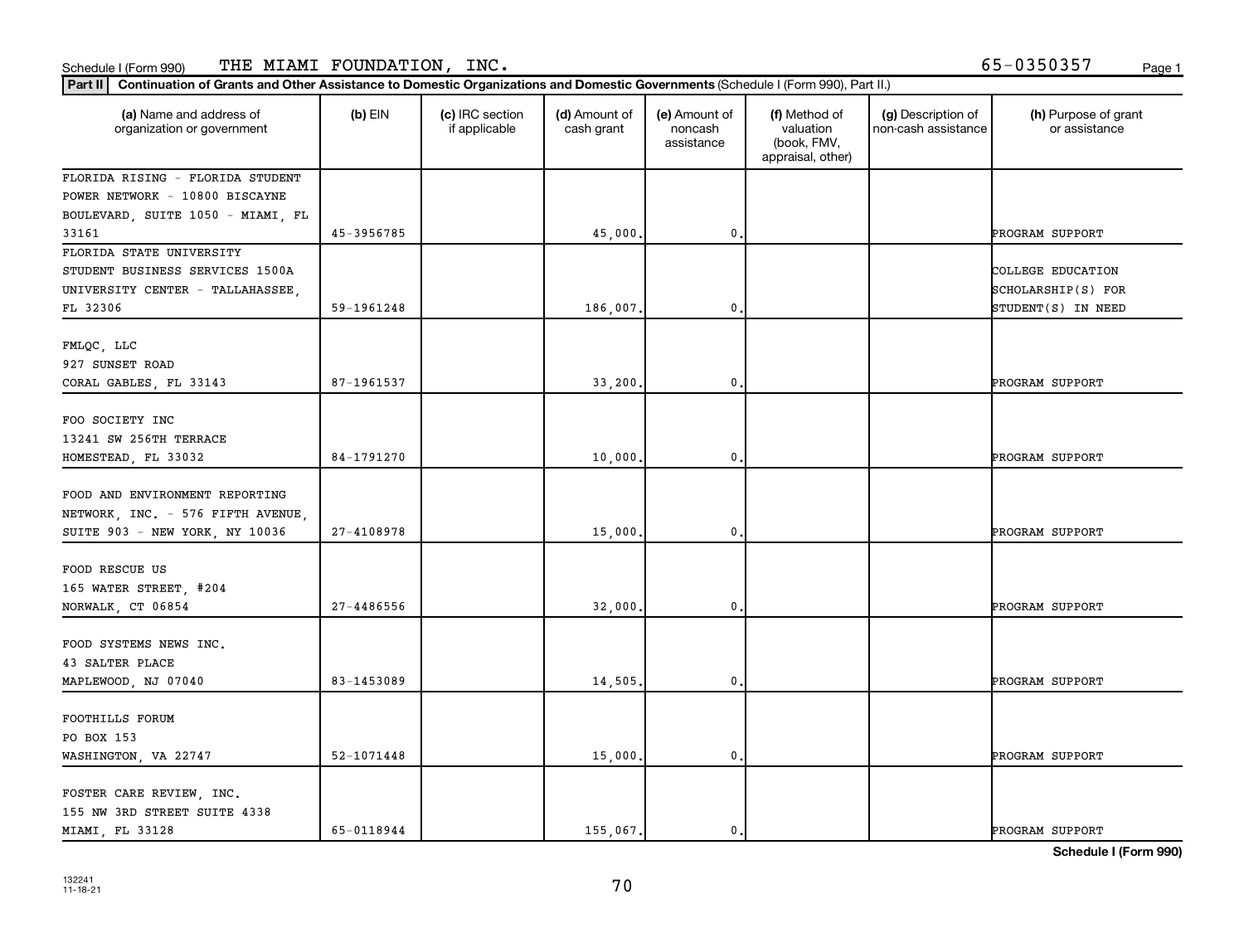| 55-0350357 |  |  |  |  |    |
|------------|--|--|--|--|----|
|            |  |  |  |  | P۶ |

| FOSTERING MEDIA CONNECTIONS<br>412 W 6TH STREET, SUITE 1111<br>45-3860344<br>LOS ANGELES, CA 90014<br>15,000.<br>$\mathbf 0$<br>FOUNDATION CARING FOR COLOMBIA<br>139 WEST 120TH STREET<br>$20 - 0484859$<br>26,500<br>0<br>NEW YORK, NY 10027<br>FOUNDATION FOR EMERGING<br>$\mathbf 0$<br>27-3532959<br>108,000.<br>26-0615175<br>25,000,<br>$\mathbf 0$<br>94-2282759<br>15,000.<br>0<br>65-0429382<br>45,000.<br>0                      | PROGRAM SUPPORT |
|---------------------------------------------------------------------------------------------------------------------------------------------------------------------------------------------------------------------------------------------------------------------------------------------------------------------------------------------------------------------------------------------------------------------------------------------|-----------------|
|                                                                                                                                                                                                                                                                                                                                                                                                                                             |                 |
|                                                                                                                                                                                                                                                                                                                                                                                                                                             |                 |
|                                                                                                                                                                                                                                                                                                                                                                                                                                             |                 |
|                                                                                                                                                                                                                                                                                                                                                                                                                                             |                 |
|                                                                                                                                                                                                                                                                                                                                                                                                                                             |                 |
|                                                                                                                                                                                                                                                                                                                                                                                                                                             |                 |
|                                                                                                                                                                                                                                                                                                                                                                                                                                             | PROGRAM SUPPORT |
|                                                                                                                                                                                                                                                                                                                                                                                                                                             |                 |
| TECHNOLOGIES AND ARTS, INC. - 2294<br>NW 2ND AVENUE - MIAMI, FL 33127<br>FOUNDATION FOR EXCELLENCE IN<br>EDUCATION, INC. DBA EXCELINED -<br>P.O. BOX 10691 - TALLAHASSEE, FL<br>32302<br>FOUNDATION FOR NATIONAL PROGRESS<br>DBA MOTHER JONES - 222 SUTTER<br>STREET, 6TH FLOOR - SAN FRANCISCO,<br>CA 94108<br>FOUNDATION ORDER OF MALTA<br>299 ALHAMBRA CIRCLE, SUITE 321<br>CORAL GABLES, FL 33134<br>FRACTURED ATLAS, INC.<br>PO BOX 55 |                 |
|                                                                                                                                                                                                                                                                                                                                                                                                                                             |                 |
|                                                                                                                                                                                                                                                                                                                                                                                                                                             | PROGRAM SUPPORT |
|                                                                                                                                                                                                                                                                                                                                                                                                                                             |                 |
|                                                                                                                                                                                                                                                                                                                                                                                                                                             |                 |
|                                                                                                                                                                                                                                                                                                                                                                                                                                             |                 |
|                                                                                                                                                                                                                                                                                                                                                                                                                                             | PROGRAM SUPPORT |
|                                                                                                                                                                                                                                                                                                                                                                                                                                             |                 |
|                                                                                                                                                                                                                                                                                                                                                                                                                                             |                 |
|                                                                                                                                                                                                                                                                                                                                                                                                                                             |                 |
|                                                                                                                                                                                                                                                                                                                                                                                                                                             | PROGRAM SUPPORT |
|                                                                                                                                                                                                                                                                                                                                                                                                                                             |                 |
|                                                                                                                                                                                                                                                                                                                                                                                                                                             |                 |
|                                                                                                                                                                                                                                                                                                                                                                                                                                             |                 |
|                                                                                                                                                                                                                                                                                                                                                                                                                                             | PROGRAM SUPPORT |
|                                                                                                                                                                                                                                                                                                                                                                                                                                             |                 |
|                                                                                                                                                                                                                                                                                                                                                                                                                                             |                 |
|                                                                                                                                                                                                                                                                                                                                                                                                                                             |                 |
| 11-3451703<br>8,300.<br>0.<br>HARTSDALE, NY 10530                                                                                                                                                                                                                                                                                                                                                                                           | PROGRAM SUPPORT |
|                                                                                                                                                                                                                                                                                                                                                                                                                                             |                 |
| FRACTURED ATLAS, INC.                                                                                                                                                                                                                                                                                                                                                                                                                       |                 |
| PO BOX 55                                                                                                                                                                                                                                                                                                                                                                                                                                   |                 |
| 11-3451703<br>8,000,<br>0.<br>HARTSDALE, NY 10530                                                                                                                                                                                                                                                                                                                                                                                           | PROGRAM SUPPORT |
|                                                                                                                                                                                                                                                                                                                                                                                                                                             |                 |
| FRIENDS OF CHAMBER MUSIC OF MIAMI                                                                                                                                                                                                                                                                                                                                                                                                           |                 |
| INC. - 2665 SOUTH BAYSHORE DRIVE                                                                                                                                                                                                                                                                                                                                                                                                            |                 |
| 59-0996022<br>SUITE 220-14 - MIAMI, FL 33133<br>10,000.<br>0.<br>PROGRAM SUPPORT                                                                                                                                                                                                                                                                                                                                                            |                 |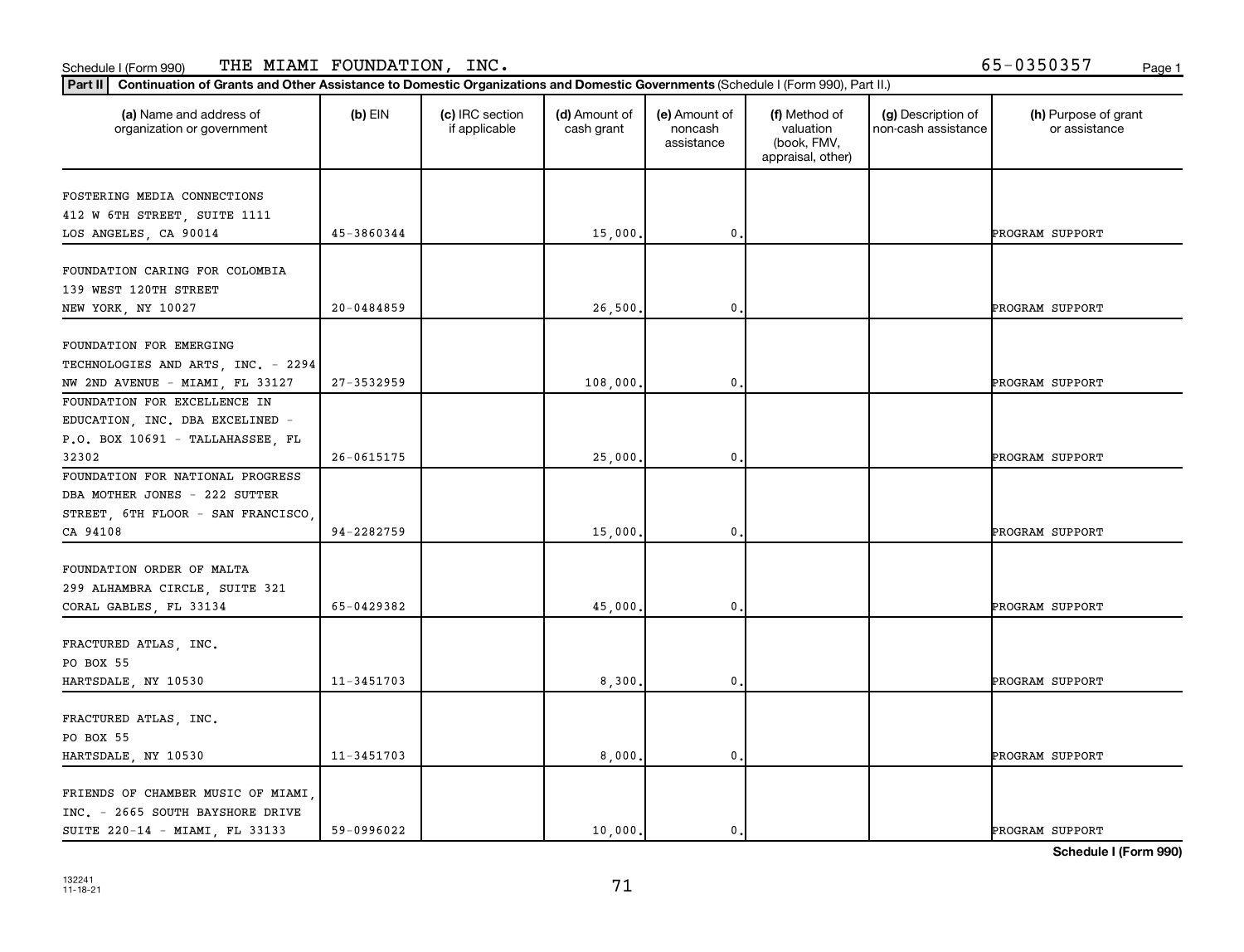| 55-0350357 |  |  | Page |
|------------|--|--|------|
|            |  |  |      |

| (a) Name and address of<br>organization or government             | $(b)$ EIN      | (c) IRC section<br>if applicable | (d) Amount of<br>cash grant | (e) Amount of<br>noncash<br>assistance | (f) Method of<br>valuation<br>(book, FMV,<br>appraisal, other) | (g) Description of<br>non-cash assistance | (h) Purpose of grant<br>or assistance |
|-------------------------------------------------------------------|----------------|----------------------------------|-----------------------------|----------------------------------------|----------------------------------------------------------------|-------------------------------------------|---------------------------------------|
| FRIENDS OF LOCAL JOURNALISM                                       |                |                                  |                             |                                        |                                                                |                                           |                                       |
| 1710 MICHAUX ROAD                                                 |                |                                  |                             |                                        |                                                                |                                           |                                       |
| CHAPEL HILL, NC 27516                                             | 83-4390359     |                                  | 15,000.                     | $\mathbf 0$                            |                                                                |                                           | PROGRAM SUPPORT                       |
| FRIENDS OF THE BASS MUSEUM, INC.<br>2121 PARK AVENUE              |                |                                  |                             |                                        |                                                                |                                           |                                       |
| MIAMI BEACH, FL 33139                                             | 59-2017511     |                                  | 13,061                      | 0.                                     |                                                                |                                           | PROGRAM SUPPORT                       |
| FRIENDS OF THE BASS MUSEUM, INC.<br>2100 COLLINS AVENUE           |                |                                  |                             |                                        |                                                                |                                           |                                       |
| MIAMI BEACH, FL 33139                                             | 59-2017511     |                                  | 10,000.                     | 0.                                     |                                                                |                                           | PROGRAM SUPPORT                       |
| FRIENDS OF THE CHARLOTTE NEWS INC.<br>P.O. BOX 211                |                |                                  |                             |                                        |                                                                |                                           |                                       |
| CHARLOTTE, VT 05445                                               | 46-4574086     |                                  | 15,000                      | 0.                                     |                                                                |                                           | PROGRAM SUPPORT                       |
| FRIENDS OF THE MEDAL OF HONOR<br>GROVE - P.O. BOX 243 - VALLEY    |                |                                  |                             |                                        |                                                                |                                           |                                       |
| FORGE, PA 19481                                                   | 45-2637603     |                                  | 10,000.                     | $\mathbf 0$                            |                                                                |                                           | PROGRAM SUPPORT                       |
| FRIENDS OF THE NORTH MIAMI PUBLIC<br>LIBRARY, INC. - 835 NE 132ND |                |                                  |                             |                                        |                                                                |                                           |                                       |
| STREET - NORTH MIAMI, FL 33161                                    | 59-2394216     |                                  | 146,685.                    | 0.                                     |                                                                |                                           | PROGRAM SUPPORT                       |
| FRIENDS OF THE UNDERLINE, INC.<br>80 SW 8TH STREET SUITE 120      |                |                                  |                             |                                        |                                                                |                                           |                                       |
| MIAM, FL 33130                                                    | $46 - 4028150$ |                                  | 10,000.                     | 0.                                     |                                                                |                                           | PROGRAM SUPPORT                       |
| FRIENDS OF THE UNDERLINE, INC.<br>80 SW 8TH STREET SUITE 120      |                |                                  |                             |                                        |                                                                |                                           |                                       |
| MIAM, FL 33130                                                    | $46 - 4028150$ |                                  | 10,000.                     | 0                                      |                                                                |                                           | PROGRAM SUPPORT                       |
| FRIENDS OF UNITED HATZALAH<br>208 EAST 51ST STREET                |                |                                  |                             |                                        |                                                                |                                           |                                       |
| NEW YORK, NY 10022                                                | 11-3533002     |                                  | 36,000.                     | 0.                                     |                                                                |                                           | PROGRAM SUPPORT                       |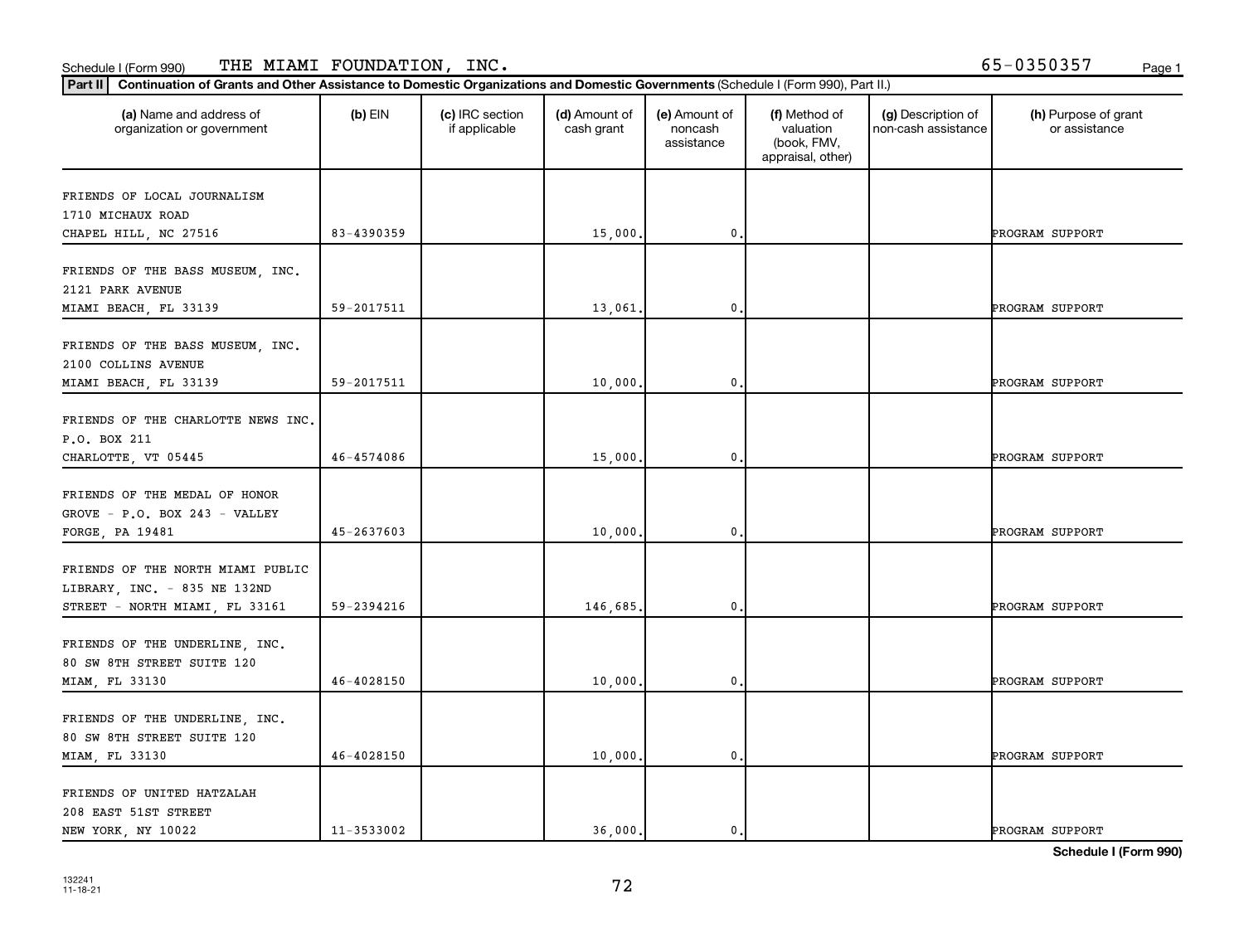| 55-0350357 |  |  | Page |
|------------|--|--|------|
|            |  |  |      |

| Continuation of Grants and Other Assistance to Domestic Organizations and Domestic Governments (Schedule I (Form 990), Part II.)<br>Part II |            |                                  |                             |                                        |                                                                |                                           |                                       |  |
|---------------------------------------------------------------------------------------------------------------------------------------------|------------|----------------------------------|-----------------------------|----------------------------------------|----------------------------------------------------------------|-------------------------------------------|---------------------------------------|--|
| (a) Name and address of<br>organization or government                                                                                       | $(b)$ EIN  | (c) IRC section<br>if applicable | (d) Amount of<br>cash grant | (e) Amount of<br>noncash<br>assistance | (f) Method of<br>valuation<br>(book, FMV,<br>appraisal, other) | (g) Description of<br>non-cash assistance | (h) Purpose of grant<br>or assistance |  |
| FRIENDS OF WLRN, INC.                                                                                                                       |            |                                  |                             |                                        |                                                                |                                           |                                       |  |
| 172 NE 15TH STREET                                                                                                                          |            |                                  |                             |                                        |                                                                |                                           |                                       |  |
| MIAMI, FL 33132                                                                                                                             | 23-7365001 |                                  | 11,100.                     | 0                                      |                                                                |                                           | PROGRAM SUPPORT                       |  |
| FRONT EXHIBITION COMPANY                                                                                                                    |            |                                  |                             |                                        |                                                                |                                           |                                       |  |
| 1460 W 29TH STREET,                                                                                                                         |            |                                  |                             |                                        |                                                                |                                           |                                       |  |
| CLEVELAND, OH 44113                                                                                                                         | 81-2956023 |                                  | 50,000,                     | $\mathbf{0}$                           |                                                                |                                           | PROGRAM SUPPORT                       |  |
|                                                                                                                                             |            |                                  |                             |                                        |                                                                |                                           |                                       |  |
| FRONTIER MEDIA GROUP                                                                                                                        |            |                                  |                             |                                        |                                                                |                                           |                                       |  |
| 12117 SOUTH 12TH COURT                                                                                                                      | 81-4620550 |                                  |                             | 0                                      |                                                                |                                           |                                       |  |
| <b>JENKS, OK 74037</b>                                                                                                                      |            |                                  | 15,000.                     |                                        |                                                                |                                           | PROGRAM SUPPORT                       |  |
| FULL SAIL UNIVERSITY                                                                                                                        |            |                                  |                             |                                        |                                                                |                                           | COLLEGE EDUCATION                     |  |
| 3300 UNIVERSITY BLVD.                                                                                                                       |            |                                  |                             |                                        |                                                                |                                           | SCHOLARSHIP(S) FOR                    |  |
| WINTER PARK, FL 32792                                                                                                                       | 26-3899484 |                                  | 23,000,                     | $\mathbf{0}$                           |                                                                |                                           | STUDENT(S) IN NEED                    |  |
|                                                                                                                                             |            |                                  |                             |                                        |                                                                |                                           |                                       |  |
| FULL VIEW PRODUCTIONS, LLC                                                                                                                  |            |                                  |                             |                                        |                                                                |                                           |                                       |  |
| 6235 CONCORD AVENUE SUITE 140                                                                                                               |            |                                  |                             |                                        |                                                                |                                           |                                       |  |
| DETROIT, MI 48211                                                                                                                           | 27-1112014 |                                  | 14,000.                     | 0                                      |                                                                |                                           | PROGRAM SUPPORT                       |  |
| FULLER PROJECT FOR INTERNATIONAL                                                                                                            |            |                                  |                             |                                        |                                                                |                                           |                                       |  |
| REPORTING - 1875 CONNECTICUT                                                                                                                |            |                                  |                             |                                        |                                                                |                                           |                                       |  |
| AVENUE NW 10TH FLOOR - WASHINGTON                                                                                                           |            |                                  |                             |                                        |                                                                |                                           |                                       |  |
| DC 20009                                                                                                                                    | 81-1175253 |                                  | 15,000.                     | 0                                      |                                                                |                                           | PROGRAM SUPPORT                       |  |
|                                                                                                                                             |            |                                  |                             |                                        |                                                                |                                           |                                       |  |
| FUNDARTE, INC.                                                                                                                              |            |                                  |                             |                                        |                                                                |                                           |                                       |  |
| 7455 COLLINS AVENUE STE 201                                                                                                                 |            |                                  |                             |                                        |                                                                |                                           |                                       |  |
| MIAMI BEACH, FL 33141                                                                                                                       | 11-3711377 |                                  | 40,000,                     | $\mathbf{0}$                           |                                                                |                                           | PROGRAM SUPPORT                       |  |
| FUTURO MEDIA GROUP                                                                                                                          |            |                                  |                             |                                        |                                                                |                                           |                                       |  |
| 361 W. 125TH STREET 6TH FLOOR                                                                                                               |            |                                  |                             |                                        |                                                                |                                           |                                       |  |
| NEW YORK, NY 10027                                                                                                                          | 27-2077349 |                                  | 23,000.                     | 0                                      |                                                                |                                           | PROGRAM SUPPORT                       |  |
|                                                                                                                                             |            |                                  |                             |                                        |                                                                |                                           |                                       |  |
| GABLESTAGE, INC                                                                                                                             |            |                                  |                             |                                        |                                                                |                                           |                                       |  |
| 1200 ANASTASIA AVENUE SUITE 230                                                                                                             |            |                                  |                             |                                        |                                                                |                                           |                                       |  |
| CORAL GABLES, FL 33134                                                                                                                      | 59-1972774 |                                  | 51,800.                     | 0.                                     |                                                                |                                           | PROGRAM SUPPORT                       |  |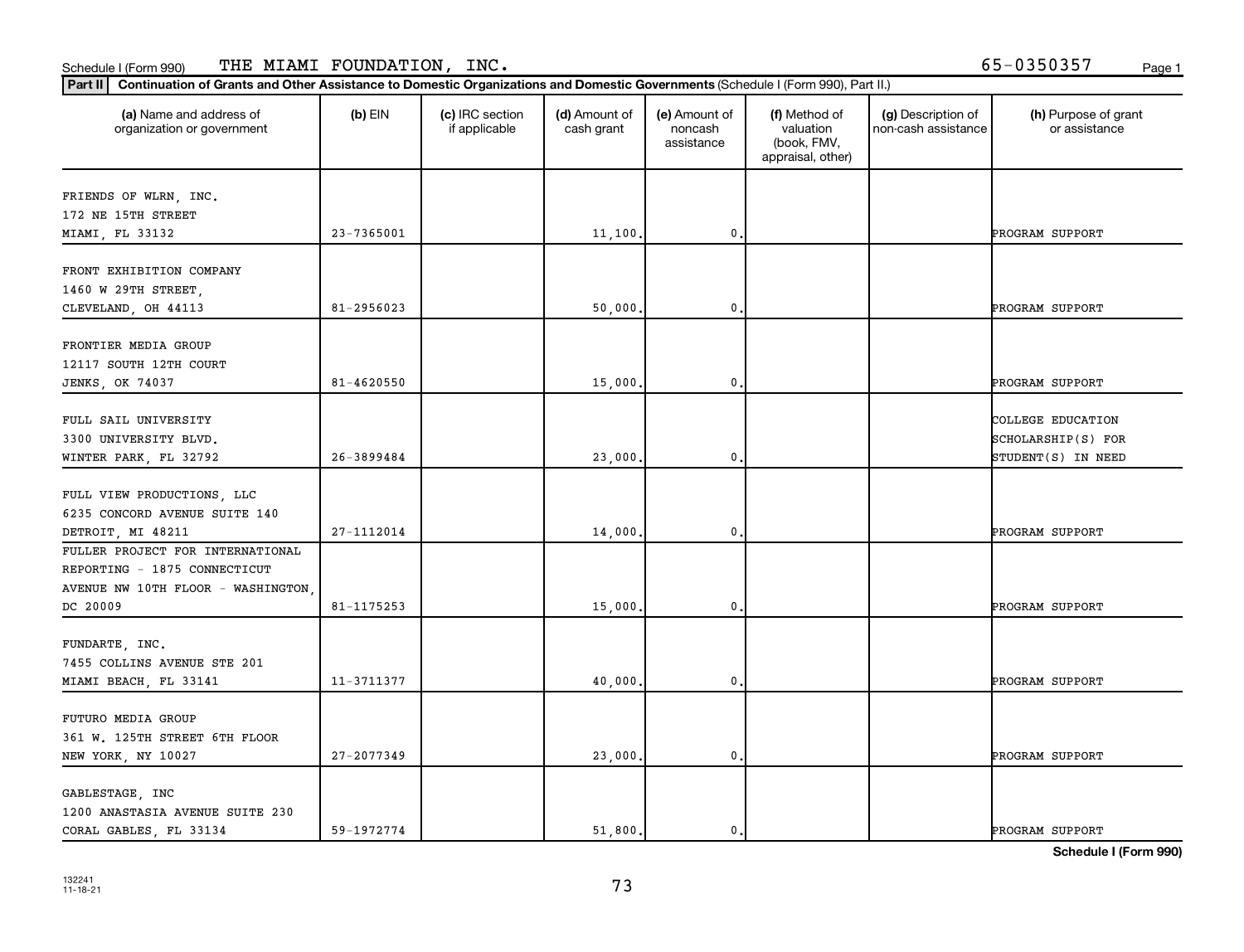| 55-0350357 | Page |
|------------|------|
|------------|------|

| Continuation of Grants and Other Assistance to Domestic Organizations and Domestic Governments (Schedule I (Form 990), Part II.)<br>Part II |            |                                  |                             |                                        |                                                                |                                           |                                         |
|---------------------------------------------------------------------------------------------------------------------------------------------|------------|----------------------------------|-----------------------------|----------------------------------------|----------------------------------------------------------------|-------------------------------------------|-----------------------------------------|
| (a) Name and address of<br>organization or government                                                                                       | $(b)$ EIN  | (c) IRC section<br>if applicable | (d) Amount of<br>cash grant | (e) Amount of<br>noncash<br>assistance | (f) Method of<br>valuation<br>(book, FMV,<br>appraisal, other) | (g) Description of<br>non-cash assistance | (h) Purpose of grant<br>or assistance   |
| GABLESTAGE, INC.                                                                                                                            |            |                                  |                             |                                        |                                                                |                                           |                                         |
| BILTMORE HOTEL, 1200 ANASTASIA                                                                                                              |            |                                  |                             |                                        |                                                                |                                           |                                         |
| AVENUE SUITE 230 - CORAL GABLES,                                                                                                            |            |                                  |                             |                                        |                                                                |                                           |                                         |
| FL 33134                                                                                                                                    | 59-1972774 |                                  | 76,000.                     | $\mathbf 0$                            |                                                                |                                           | PROGRAM SUPPORT                         |
| GANG ALTERNATIVE, INC.<br>6620 NORTH MIAMI AVENUE                                                                                           |            |                                  |                             |                                        |                                                                |                                           |                                         |
| MIAMI, FL 33150                                                                                                                             | 20-2630595 |                                  | 28,000,                     | $\mathbf{0}$                           |                                                                |                                           | PROGRAM SUPPORT                         |
| GENESIS HOPEFUL HAVEN, INC.<br>2147 NW 15TH PLACE                                                                                           |            |                                  |                             |                                        |                                                                |                                           |                                         |
| HOMESTEAD, FL 33030                                                                                                                         | 47-1326857 |                                  | 45,000.                     | $\mathbf 0$                            |                                                                |                                           | PROGRAM SUPPORT                         |
| GEORGE WASHINGTON UNIVERSITY<br>STUDENT ACCOUNTS OFFICE FINANCE<br>DIVISION 45155 RESEARCH PLACE -                                          |            |                                  |                             |                                        |                                                                |                                           | COLLEGE EDUCATION<br>SCHOLARSHIP(S) FOR |
| ASHBURN, VA                                                                                                                                 | 53-0196584 |                                  | 8,250,                      | $\mathbf 0$                            |                                                                |                                           | STUDENT(S) IN NEED                      |
| GEORGIA HEALTH NEWS, INC<br>2635 RANGEWOOD COURT<br>ATLANTA, GA 30345                                                                       | 27-3543332 |                                  | 19,951.                     | $\mathbf 0$                            |                                                                |                                           | PROGRAM SUPPORT                         |
|                                                                                                                                             |            |                                  |                             |                                        |                                                                |                                           |                                         |
| GEORGIA INSTITUTE OF TECHNOLOGY<br>225 NORTH AVENUE                                                                                         |            |                                  |                             |                                        |                                                                |                                           |                                         |
| ATLANTA, GA 30332                                                                                                                           | 58-6002023 |                                  | 24,500,                     | $\mathbf 0$                            |                                                                |                                           | PROGRAM SUPPORT                         |
| GEOVANNA GONZALEZ STUDIO, L.L.C.<br>561 NW 32ND STREET                                                                                      |            |                                  |                             |                                        |                                                                |                                           |                                         |
| MIAMI, FL 33127                                                                                                                             | 85-3784201 |                                  | 6,500,                      | $\mathbf 0$ .                          |                                                                |                                           | PROGRAM SUPPORT                         |
| GET CURRENT STUDIO<br>11981 MIRCADO WAY                                                                                                     |            |                                  |                             |                                        |                                                                |                                           |                                         |
| RANCHO CORDOVA, CA 95742                                                                                                                    | 85-2084228 |                                  | 17,750.                     | $\mathbf 0$                            |                                                                |                                           | PROGRAM SUPPORT                         |
| GETTING THE WORD OUT, INC.<br><b>36 CHURCH STREET</b><br>SARANAC LAKE, NY 12983                                                             | 14-1781617 |                                  | 15,000.                     | $\mathbf{0}$                           |                                                                |                                           | PROGRAM SUPPORT                         |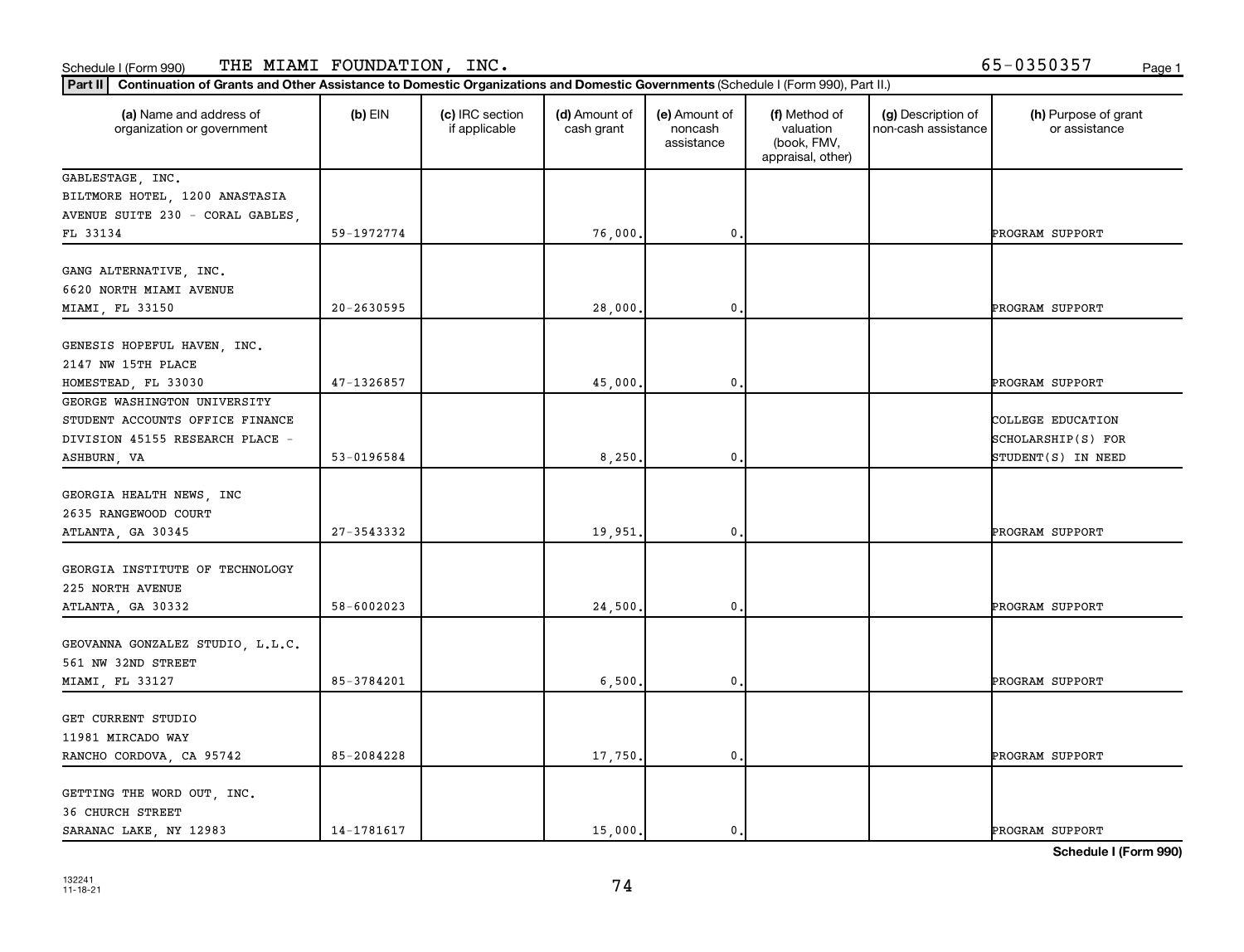|  |  | 55-0350357 | Page |
|--|--|------------|------|
|  |  |            |      |

| (a) Name and address of<br>organization or government             | $(b)$ EIN  | (c) IRC section<br>if applicable | (d) Amount of<br>cash grant | (e) Amount of<br>noncash<br>assistance | (f) Method of<br>valuation<br>(book, FMV,<br>appraisal, other) | (g) Description of<br>non-cash assistance | (h) Purpose of grant<br>or assistance |
|-------------------------------------------------------------------|------------|----------------------------------|-----------------------------|----------------------------------------|----------------------------------------------------------------|-------------------------------------------|---------------------------------------|
|                                                                   |            |                                  |                             |                                        |                                                                |                                           |                                       |
| GIRL SCOUT COUNCIL OF TROPICAL                                    |            |                                  |                             |                                        |                                                                |                                           |                                       |
| FLORIDA, INC. - 11347 SOUTHWEST<br>160TH STREET - MIAMI, FL 33157 | 59-0651087 |                                  | 20,000.                     | $\mathbf{0}$                           |                                                                |                                           | PROGRAM SUPPORT                       |
|                                                                   |            |                                  |                             |                                        |                                                                |                                           |                                       |
| GLOBAL EMPOWERMENT MISSION INC.                                   |            |                                  |                             |                                        |                                                                |                                           |                                       |
| 1810 NW 94TH AVENUE                                               |            |                                  |                             |                                        |                                                                |                                           |                                       |
| DORAL, FL 33178                                                   | 45-3782061 |                                  | 59,555                      | $\mathbf 0$                            |                                                                |                                           | PROGRAM SUPPORT                       |
|                                                                   |            |                                  |                             |                                        |                                                                |                                           |                                       |
| GOOD HOPE EQUESTRIAN TRAINING                                     |            |                                  |                             |                                        |                                                                |                                           |                                       |
| CENTER, INC. - 22155 SW 147TH                                     |            |                                  |                             |                                        |                                                                |                                           |                                       |
| AVENUE - MIAMI, FL 33170                                          | 65-0945018 |                                  | 15,000                      | $\mathbf 0$                            |                                                                |                                           | PROGRAM SUPPORT                       |
|                                                                   |            |                                  |                             |                                        |                                                                |                                           |                                       |
| GOODWILL INDUSTRIES OF SOUTH                                      |            |                                  |                             |                                        |                                                                |                                           |                                       |
| FLORIDA, INC. - 2121 NORTHWEST                                    |            |                                  |                             |                                        |                                                                |                                           |                                       |
| 21ST STREET - MIAMI, FL 33142                                     | 59-0866126 |                                  | 77,647.                     | $\mathbf 0$                            |                                                                |                                           | PROGRAM SUPPORT                       |
| GRAMEEN AMERICA, INC.                                             |            |                                  |                             |                                        |                                                                |                                           |                                       |
| 1460 BROADWAY, 8TH FLOOR                                          |            |                                  |                             |                                        |                                                                |                                           |                                       |
| NEW YORK, NY 10036                                                | 20-8497991 |                                  | 200,000                     | $\mathbf 0$                            |                                                                |                                           | PROGRAM SUPPORT                       |
|                                                                   |            |                                  |                             |                                        |                                                                |                                           |                                       |
| GRANADA PRESBYTERIAN CHURCH                                       |            |                                  |                             |                                        |                                                                |                                           |                                       |
| 950 UNIVERSITY DRIVE                                              |            |                                  |                             |                                        |                                                                |                                           |                                       |
| CORAL GABLES, FL 33134                                            | 59-0760211 |                                  | 20, 300.                    | $\mathbf 0$                            |                                                                |                                           | PROGRAM SUPPORT                       |
|                                                                   |            |                                  |                             |                                        |                                                                |                                           |                                       |
| GREATER AKRON MUSICAL ASSOCIATION,                                |            |                                  |                             |                                        |                                                                |                                           |                                       |
| INC. - 92 NORTH MAIN STREET -                                     |            |                                  |                             |                                        |                                                                |                                           |                                       |
| AKRON, OH 44308                                                   | 34-6003828 |                                  | 19,540                      | $\mathbf 0$                            |                                                                |                                           | PROGRAM SUPPORT                       |
|                                                                   |            |                                  |                             |                                        |                                                                |                                           |                                       |
| GREATER MIAMI JEWISH FEDERATION,                                  |            |                                  |                             |                                        |                                                                |                                           |                                       |
| INC. - 4200 BISCAYNE BOULEVARD -                                  |            |                                  |                             |                                        |                                                                |                                           |                                       |
| MIAMI, FL 33137                                                   | 59-0624404 |                                  | 38,396.                     | $\mathbf{0}$                           |                                                                |                                           | PROGRAM SUPPORT                       |
| GREATER WASHINGTON EDUCATIONAL                                    |            |                                  |                             |                                        |                                                                |                                           |                                       |
| TELECOMMUNICATION ASSOCIATION -                                   |            |                                  |                             |                                        |                                                                |                                           |                                       |
| 3939 CAMPBELL AVENUE - ARLINGTON,                                 |            |                                  |                             |                                        |                                                                |                                           |                                       |
| VA 22206                                                          | 53-0242992 |                                  | 15,000.                     | 0.                                     |                                                                |                                           | PROGRAM SUPPORT                       |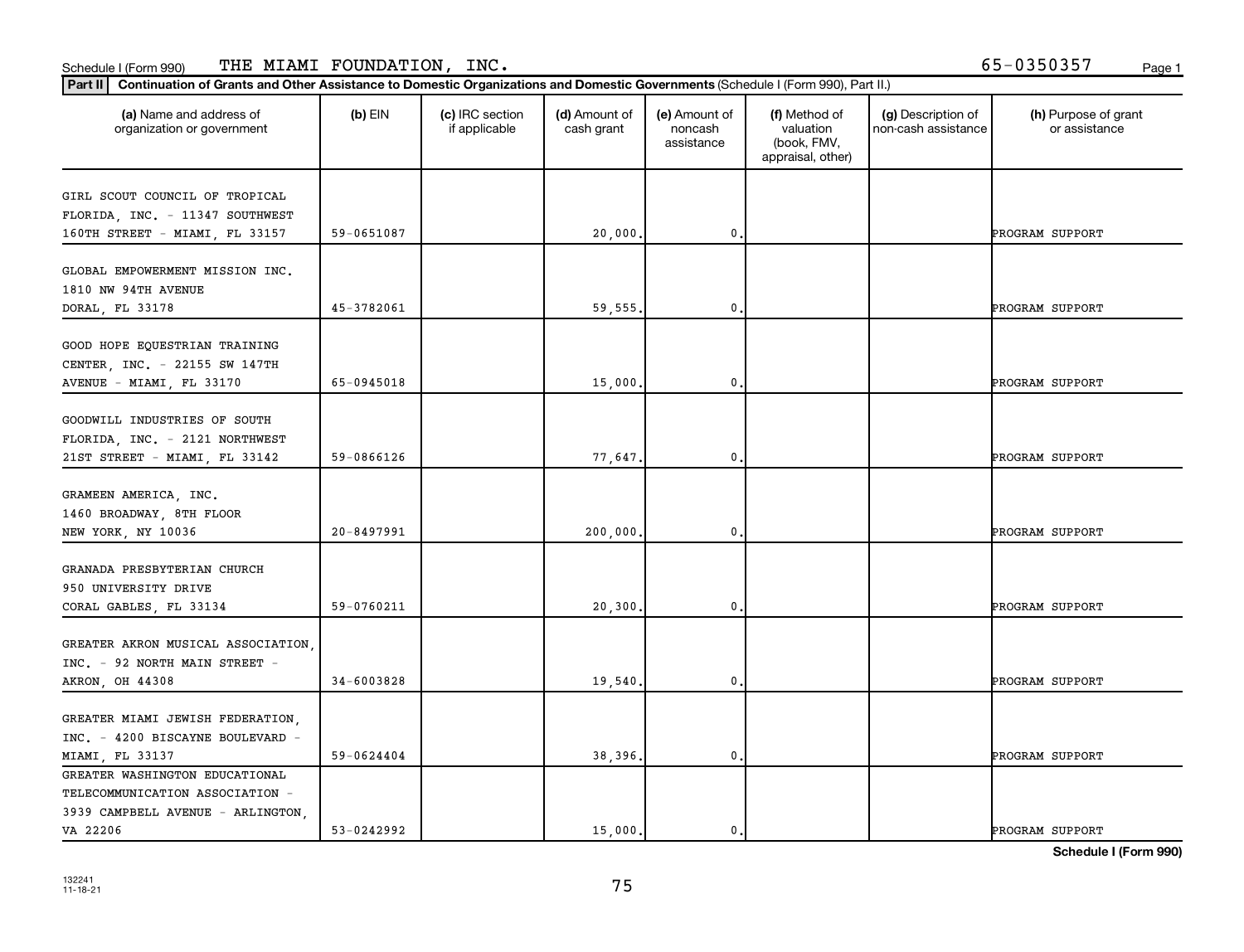|  |  |  |  | 55-0350357 | Page |
|--|--|--|--|------------|------|
|--|--|--|--|------------|------|

| Continuation of Grants and Other Assistance to Domestic Organizations and Domestic Governments (Schedule I (Form 990), Part II.)<br>Part II |                |                                  |                             |                                        |                                                                |                                           |                                       |
|---------------------------------------------------------------------------------------------------------------------------------------------|----------------|----------------------------------|-----------------------------|----------------------------------------|----------------------------------------------------------------|-------------------------------------------|---------------------------------------|
| (a) Name and address of<br>organization or government                                                                                       | $(b)$ EIN      | (c) IRC section<br>if applicable | (d) Amount of<br>cash grant | (e) Amount of<br>noncash<br>assistance | (f) Method of<br>valuation<br>(book, FMV,<br>appraisal, other) | (g) Description of<br>non-cash assistance | (h) Purpose of grant<br>or assistance |
| GREENHAVEN PROJECT, INC.<br>3842 NW 207TH TERRACE<br>MIAMI GARDENS, FL 33055                                                                | 84-5090997     |                                  | 55,442.                     | $\mathbf 0$ .                          |                                                                |                                           | PROGRAM SUPPORT                       |
| GREY MATTERS PROJECT INC.<br>P.O. BOX 8081<br>SAVANNAH, GA 31412                                                                            | 84-2657297     |                                  | 21,419.                     | $\mathbf 0$                            |                                                                |                                           | PROGRAM SUPPORT                       |
| GRIST MAGAZINE, INC.<br>1201 WESTERN AVENUE SUITE 410<br>SEATTLE, WA 98101                                                                  | 06-1664153     |                                  | 15,000.                     | $\mathbf 0$                            |                                                                |                                           | PROGRAM SUPPORT                       |
| GROVE RIGHTS AND COMMUNITY EQUITY,<br>INC - 3680 THOMAS AVENUE - MIAMI,<br>FL 33133                                                         | 85-0695216     |                                  | 17,500.                     | $\mathbf{0}$                           |                                                                |                                           | PROGRAM SUPPORT                       |
| GROWING COMMUNITY MEDIA NFP<br>141 S. OAK PARK AVENUE<br>OAK PARK, IL 60302                                                                 | 84-2123099     |                                  | 41,419                      | $\mathbf 0$                            |                                                                |                                           | PROGRAM SUPPORT                       |
| GUITARS OVER GUNS ORGANIZATION,<br>INC. - 169 EAST FLAGLER STREET<br>SUITE 1134 - MIAMI, FL 33131                                           | $26 - 2644682$ |                                  | 836,690.                    | $\mathbf{0}$                           |                                                                |                                           | PROGRAM SUPPORT                       |
| GULLIVER SCHOOLS, INC.<br>1500 SAN REMO AVENUE SUITE # 400<br>MIAMI, FL 33146                                                               | 65-0900712     |                                  | 10,000                      | $\mathbf{0}$                           |                                                                |                                           | PROGRAM SUPPORT                       |
| H2O MEDIA, LTD.<br>2359 KEARNEY STREET<br>DENVER, CO 80207                                                                                  | 46-3205286     |                                  | 15,000.                     | $\mathbf{0}$                           |                                                                |                                           | PROGRAM SUPPORT                       |
| HABITAT FOR HUMANITY OF GREATER<br>MIAMI, INC. - 3800 NW 22ND AVENUE<br>$-$ MIAMI, FL 33142                                                 | 65-0108974     |                                  | 196,575.                    | 0.                                     |                                                                |                                           | PROGRAM SUPPORT                       |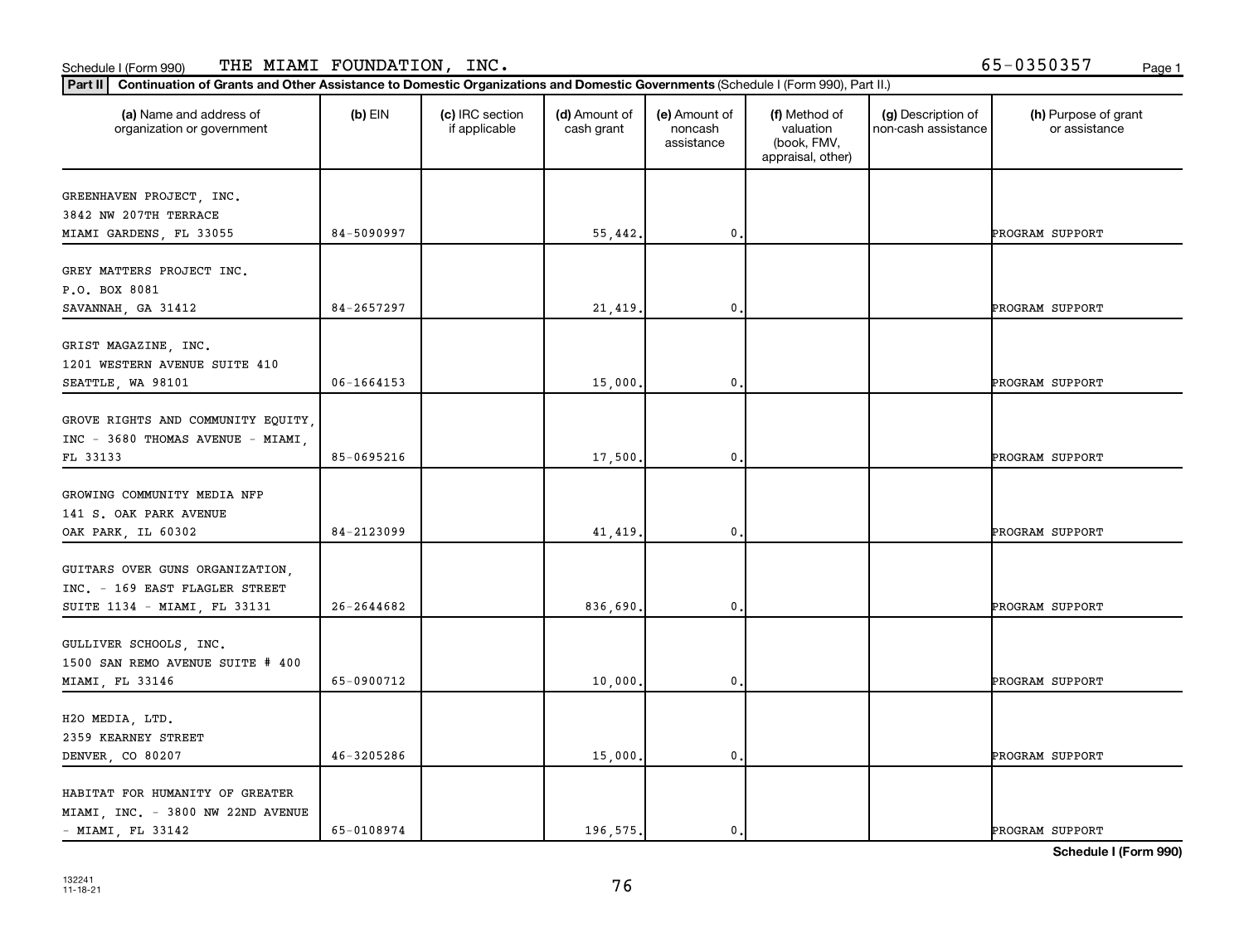| 55-0350357 |  |  |  | Page |
|------------|--|--|--|------|
|            |  |  |  |      |

| (a) Name and address of<br>organization or government | $(b)$ EIN  | (c) IRC section<br>if applicable | (d) Amount of<br>cash grant | (e) Amount of<br>noncash<br>assistance | (f) Method of<br>valuation<br>(book, FMV,<br>appraisal, other) | (g) Description of<br>non-cash assistance | (h) Purpose of grant<br>or assistance |
|-------------------------------------------------------|------------|----------------------------------|-----------------------------|----------------------------------------|----------------------------------------------------------------|-------------------------------------------|---------------------------------------|
| HAITIAN AMERICAN NURSES                               |            |                                  |                             |                                        |                                                                |                                           |                                       |
| ASSOCIATION OF FLORIDA, INC. - 666                    |            |                                  |                             |                                        |                                                                |                                           |                                       |
| NE 125TH STREET SUITE 238 - MIAMI                     |            |                                  |                             |                                        |                                                                |                                           |                                       |
| FL 33161                                              | 59-2463138 |                                  | 10,000.                     | 0                                      |                                                                |                                           | PROGRAM SUPPORT                       |
|                                                       |            |                                  |                             |                                        |                                                                |                                           |                                       |
| HAITIAN NEIGHBORHOOD CENTER SANT                      |            |                                  |                             |                                        |                                                                |                                           |                                       |
| LA, INC. - 13390 WEST DIXIE                           |            |                                  |                             |                                        |                                                                |                                           |                                       |
| HIGHWAY - NORTH MIAMI, FL 33161                       | 65-1080680 |                                  | 67,500.                     | 0                                      |                                                                |                                           | PROGRAM SUPPORT                       |
| HAMILTON COLLEGE                                      |            |                                  |                             |                                        |                                                                |                                           |                                       |
| BUSINESS OFFICE PHILLIP SPENCER                       |            |                                  |                             |                                        |                                                                |                                           | COLLEGE EDUCATION                     |
| HOUSE 198 COLLEGE HILL ROAD -                         |            |                                  |                             |                                        |                                                                |                                           | SCHOLARSHIP(S) FOR                    |
| CLINTON, NY 13                                        | 15-0532200 |                                  | 13,250.                     | $\mathbf{0}$                           |                                                                |                                           | STUDENT(S) IN NEED                    |
| HARVARD UNIVERSITY                                    |            |                                  |                             |                                        |                                                                |                                           |                                       |
| STUDENT FINANCIAL SERVICES 1350                       |            |                                  |                             |                                        |                                                                |                                           | COLLEGE EDUCATION                     |
| MASSACHUSETTS AVENUE - CAMBRIDGE,                     |            |                                  |                             |                                        |                                                                |                                           | SCHOLARSHIP(S) FOR                    |
| MA 02138                                              | 04-2103580 |                                  | 21,450.                     | 0                                      |                                                                |                                           | STUDENT(S) IN NEED                    |
| HARVEY B. GANTT CENTER FOR                            |            |                                  |                             |                                        |                                                                |                                           |                                       |
| AFRICAN-AMERICAN ARTS & CULTURE -                     |            |                                  |                             |                                        |                                                                |                                           |                                       |
| 551 SOUTH TRYON STREET -                              |            |                                  |                             |                                        |                                                                |                                           |                                       |
| CHARLOTTE, NC 28202                                   | 56-1152286 |                                  | 47,741                      | 0                                      |                                                                |                                           | PROGRAM SUPPORT                       |
| HEALTH FOUNDATION OF SOUTH                            |            |                                  |                             |                                        |                                                                |                                           |                                       |
| FLORIDA, INC. - ONE BISCAYNE TOWER                    |            |                                  |                             |                                        |                                                                |                                           |                                       |
| 2 S. BISCAYNE BLVD., STE. 1710 -                      |            |                                  |                             |                                        |                                                                |                                           |                                       |
| MIAMI, FL 33131                                       | 65-0005384 |                                  | 83.334.                     | $\mathbf{0}$                           |                                                                |                                           | PROGRAM SUPPORT                       |
|                                                       |            |                                  |                             |                                        |                                                                |                                           |                                       |
| HEALTH IN THE HOOD                                    |            |                                  |                             |                                        |                                                                |                                           |                                       |
| 2020 N BAYSHORE DRIVE #4102                           |            |                                  |                             |                                        |                                                                |                                           |                                       |
| MIAMI, FL 33137                                       | 46-1932284 |                                  | 34,500.                     | $\mathbf 0$                            |                                                                |                                           | PROGRAM SUPPORT                       |
| HEALTH PLANNING COUNCIL OF                            |            |                                  |                             |                                        |                                                                |                                           |                                       |
| NORTHEAST FLORIDA - 4201                              |            |                                  |                             |                                        |                                                                |                                           |                                       |
| BAYMEADOWS ROAD, SUITE 2 -                            |            |                                  |                             |                                        |                                                                |                                           |                                       |
| JACKSONVILLE, FL 32217                                | 59-2247189 |                                  | 20,000.                     | 0                                      |                                                                |                                           | PROGRAM SUPPORT                       |
|                                                       |            |                                  |                             |                                        |                                                                |                                           |                                       |
| HEART MOUNTAIN VOLUNTEER MEDICAL                      |            |                                  |                             |                                        |                                                                |                                           |                                       |
| CLINIC - P.O. BOX 1316 - CODY, WY                     |            |                                  |                             |                                        |                                                                |                                           |                                       |
| 82414                                                 | 65-1310668 |                                  | 12,500.                     | 0.                                     |                                                                |                                           | PROGRAM SUPPORT                       |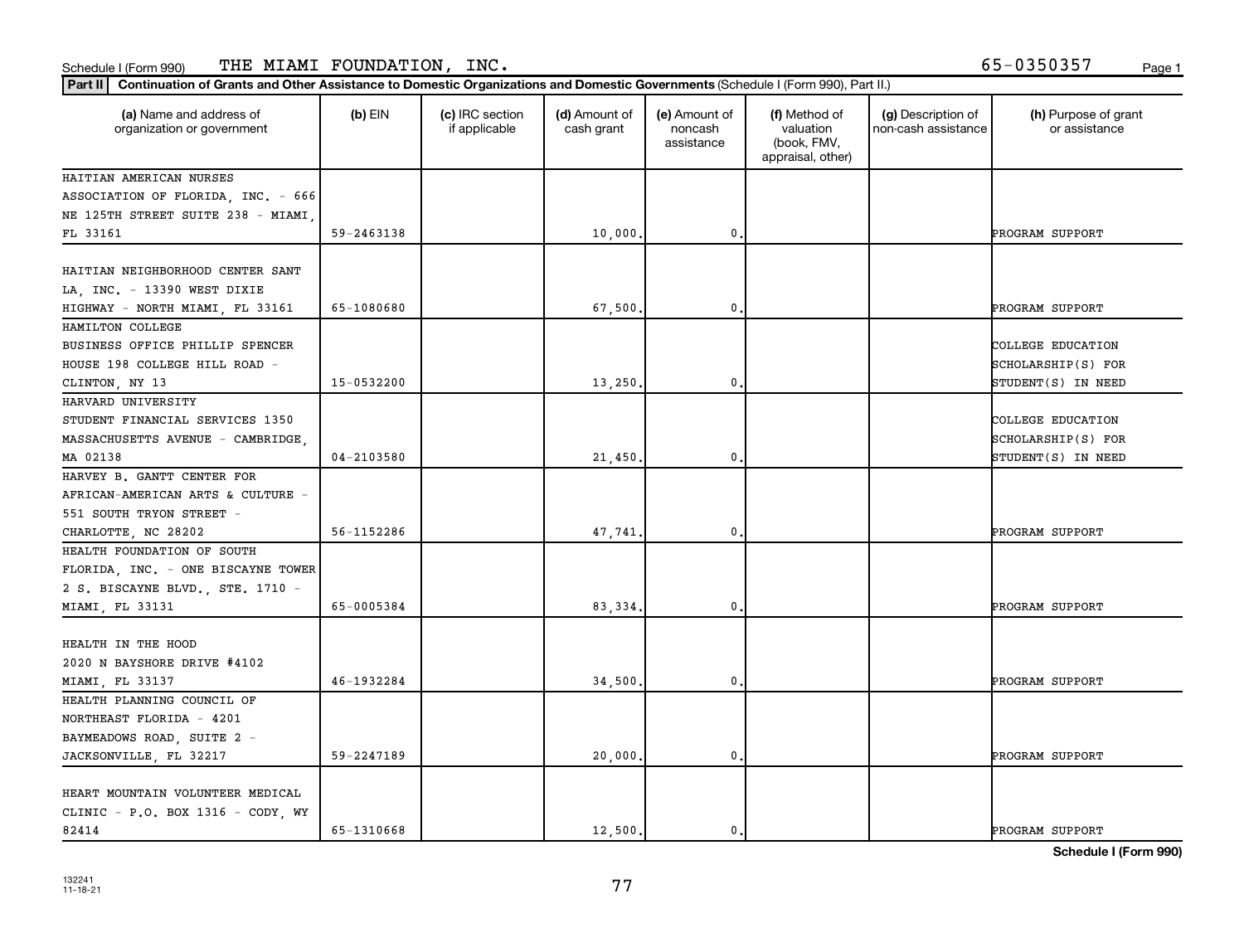|  | 55-0350357 |  |  |  |  |  |  |  | Page |
|--|------------|--|--|--|--|--|--|--|------|
|--|------------|--|--|--|--|--|--|--|------|

| Continuation of Grants and Other Assistance to Domestic Organizations and Domestic Governments (Schedule I (Form 990), Part II.)<br>$ $ Part II |                |                                  |                             |                                        |                                                                |                                           |                                       |
|-------------------------------------------------------------------------------------------------------------------------------------------------|----------------|----------------------------------|-----------------------------|----------------------------------------|----------------------------------------------------------------|-------------------------------------------|---------------------------------------|
| (a) Name and address of<br>organization or government                                                                                           | $(b)$ EIN      | (c) IRC section<br>if applicable | (d) Amount of<br>cash grant | (e) Amount of<br>noncash<br>assistance | (f) Method of<br>valuation<br>(book, FMV,<br>appraisal, other) | (g) Description of<br>non-cash assistance | (h) Purpose of grant<br>or assistance |
| HIGH COUNTRY NEWS                                                                                                                               |                |                                  |                             |                                        |                                                                |                                           |                                       |
| PO BOX 1090                                                                                                                                     |                |                                  |                             |                                        |                                                                |                                           |                                       |
| PAONIA, CO 81428                                                                                                                                | 23-7015336     |                                  | 20,000.                     | 0.                                     |                                                                |                                           | PROGRAM SUPPORT                       |
| HIGHLAND PARK BUSINESS ASSOCIATION<br>P.O. BOX 3627                                                                                             |                |                                  |                             |                                        |                                                                |                                           |                                       |
| HIGHLAND PARK, MI 48203                                                                                                                         | $20 - 0393741$ |                                  | 20,000.                     | $\mathbf{0}$                           |                                                                |                                           | PROGRAM SUPPORT                       |
| HIGHLANDER RESEARCH & EDUCATION<br>CENTER, INC. - 1959 HIGHLANDER WAY                                                                           |                |                                  |                             |                                        |                                                                |                                           |                                       |
| - NEW MARKET, TN 37820                                                                                                                          | 62-0646373     |                                  | 45,000.                     | $\mathbf 0$                            |                                                                |                                           | PROGRAM SUPPORT                       |
| HIGHLANDS CURRENT INC.<br>161 MAIN STREET                                                                                                       |                |                                  |                             |                                        |                                                                |                                           |                                       |
| COLD SPRING, NY 10516                                                                                                                           | 45-4403312     |                                  | 15,000.                     | $\mathbf 0$                            |                                                                |                                           | PROGRAM SUPPORT                       |
| HISPANIC BUSINESS INITIATIVE FUND<br>OF FLORIDA, INC. - (DBA PROSPERA<br>PILOT INTERVENTION) 3201 E                                             |                |                                  |                             |                                        |                                                                |                                           |                                       |
| COLONIAL DRIVE, SUITE A20 -                                                                                                                     | 59-3341405     |                                  | 90,000.                     | 0.                                     |                                                                |                                           | PROGRAM SUPPORT                       |
| HISTORICAL ASSOCIATION OF SOUTHERN<br>FLORIDA, INC - 101 WEST FLAGLER                                                                           |                |                                  |                             |                                        |                                                                |                                           |                                       |
| STREET - MIAMI, FL 33130                                                                                                                        | 59-0968005     |                                  | 52,500.                     | 0                                      |                                                                |                                           | PROGRAM SUPPORT                       |
| HONOLULU CIVIL BEAT, INC<br>3465 WAIALAE AVENUE, SUITE 200                                                                                      |                |                                  |                             |                                        |                                                                |                                           |                                       |
| HONOLULU, HI 96816                                                                                                                              | 81-2803662     |                                  | 15,000.                     | 0.                                     |                                                                |                                           | PROGRAM SUPPORT                       |
| HOPTOWN CHRONICLE INC.<br>612 S. MAIN STREET SUITE 203                                                                                          |                |                                  |                             |                                        |                                                                |                                           |                                       |
| HOPKINSVILLE, KY 42240                                                                                                                          | 84-1736647     |                                  | 15,000.                     | 0.                                     |                                                                |                                           | PROGRAM SUPPORT                       |
| HOST A HERO, INC.<br>7740 SW 104TH STREET, SUITE 201<br>PINECREST, FL 33156                                                                     | 82-2947285     |                                  | 10,000.                     | 0.                                     |                                                                |                                           | PROGRAM SUPPORT                       |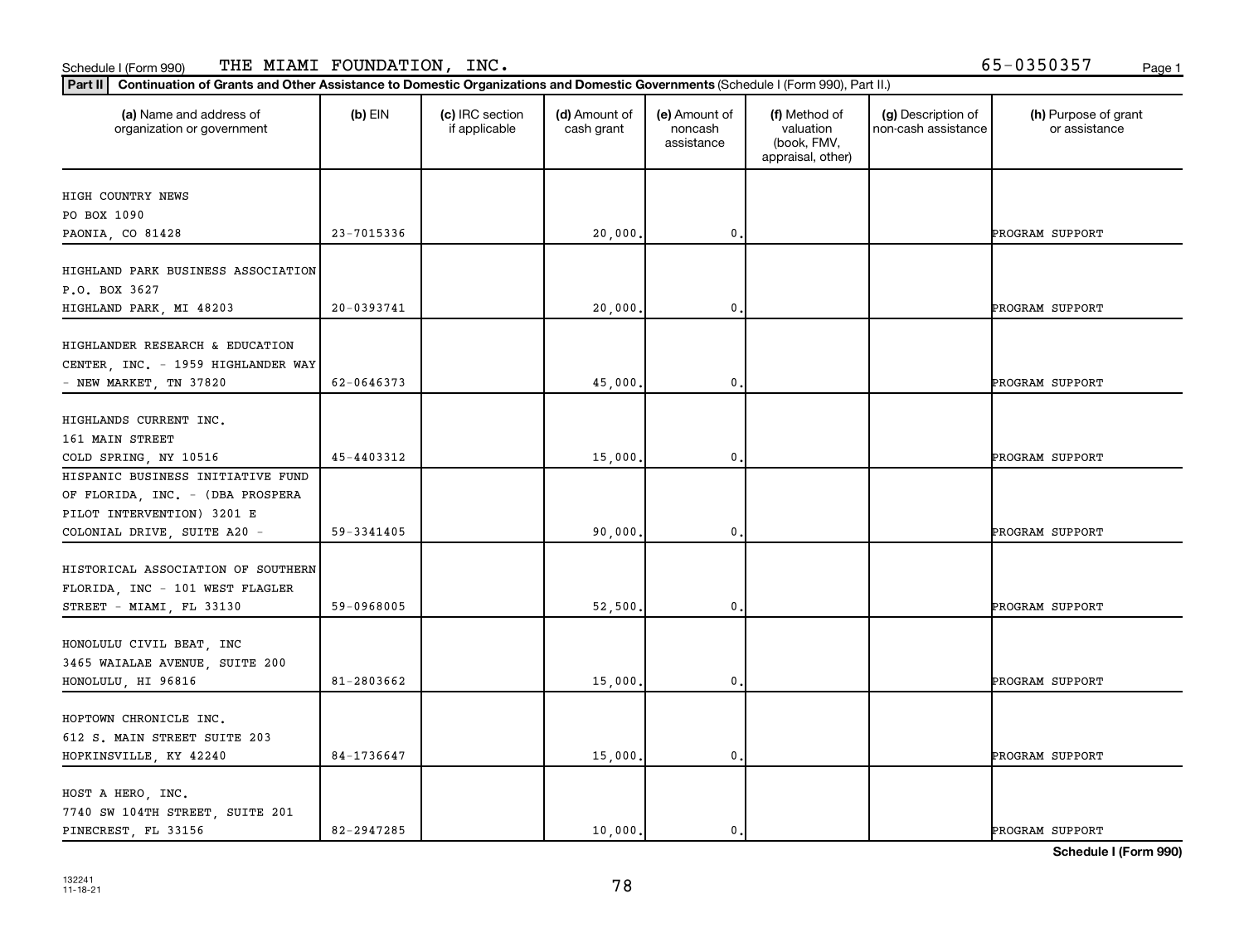|  |  | 55-0350357 | Page |
|--|--|------------|------|
|--|--|------------|------|

| Continuation of Grants and Other Assistance to Domestic Organizations and Domestic Governments (Schedule I (Form 990), Part II.)<br>Part II |                |                                  |                             |                                        |                                                                |                                           |                                       |
|---------------------------------------------------------------------------------------------------------------------------------------------|----------------|----------------------------------|-----------------------------|----------------------------------------|----------------------------------------------------------------|-------------------------------------------|---------------------------------------|
| (a) Name and address of<br>organization or government                                                                                       | $(b)$ EIN      | (c) IRC section<br>if applicable | (d) Amount of<br>cash grant | (e) Amount of<br>noncash<br>assistance | (f) Method of<br>valuation<br>(book, FMV,<br>appraisal, other) | (g) Description of<br>non-cash assistance | (h) Purpose of grant<br>or assistance |
| HOUSE AQUEMINI                                                                                                                              |                |                                  |                             |                                        |                                                                |                                           |                                       |
| 20001 STRATFORD                                                                                                                             |                |                                  |                             |                                        |                                                                |                                           |                                       |
| DETROIT, MI 48221                                                                                                                           | 82-1801086     |                                  | 7,058.                      | $\mathbf 0$                            |                                                                |                                           | PROGRAM SUPPORT                       |
| HOWARD UNIVERSITY                                                                                                                           |                |                                  |                             |                                        |                                                                |                                           |                                       |
| OFFICE OF STUDENT FINANCIAL                                                                                                                 |                |                                  |                             |                                        |                                                                |                                           | COLLEGE EDUCATION                     |
| SERVICES MSC 590501 - WASHINGTON,                                                                                                           |                |                                  |                             |                                        |                                                                |                                           | SCHOLARSHIP(S) FOR                    |
| DC 20059                                                                                                                                    | $53 - 0204707$ |                                  | 10,750.                     | $\mathbf{0}$                           |                                                                |                                           | STUDENT(S) IN NEED                    |
| HR&A ADVISORS, INC.<br>99 HUDSON STREET, 3RD FLOOR                                                                                          |                |                                  |                             |                                        |                                                                |                                           |                                       |
| NEW YORK, NY 10013                                                                                                                          | 20-8767681     |                                  | 256,450.                    | $\mathbf{0}$                           |                                                                |                                           | PROGRAM SUPPORT                       |
| HUED SONGS INC.<br>509 NE 38TH STREET<br>MIAMI, FL 33137                                                                                    | 84-3259140     |                                  | 21,259.                     | $\mathbf 0$                            |                                                                |                                           | PROGRAM SUPPORT                       |
| HULT INTERNATIONAL BUSINESS SCHOOL<br>1 EDUCATION STREET                                                                                    |                |                                  |                             |                                        |                                                                |                                           |                                       |
| CAMBRIDGE, MA 02141                                                                                                                         | $04 - 3348440$ |                                  | 7,000.                      | $\mathbf{0}$                           |                                                                |                                           | PROGRAM SUPPORT                       |
| ICU BABY<br>88 WEST MCINTYRE STREET SUITE 200<br>KEY BISCAYNE, FL 33149                                                                     | 83-0693300     |                                  | 10,000                      | $\mathbf{0}$                           |                                                                |                                           | PROGRAM SUPPORT                       |
| ILLINOIS PRESS FOUNDATION INC.<br>900 COMMUNITY DRIVE<br>SPRINGFIELD, IL 62703                                                              | 37-1139015     |                                  | 15,000                      | $\mathbf{0}$                           |                                                                |                                           | PROGRAM SUPPORT                       |
| IMMACULATA LA SALLE HIGH SCHOOL,<br>INC. - 3601 SOUTH MIAMI AVENUE -                                                                        |                |                                  |                             |                                        |                                                                |                                           |                                       |
| MIAMI, FL 33133                                                                                                                             | 59-1152665     |                                  | 20,000.                     | $\mathbf{0}$                           |                                                                |                                           | PROGRAM SUPPORT                       |
| INDEPENDENT ARTS AND MEDIA<br>P.O. BOX 420442<br>SAN FRANCISCO, CA 94142                                                                    | 94-3355076     |                                  | 47.340.                     | $\mathbf{0}$ .                         |                                                                |                                           | PROGRAM SUPPORT                       |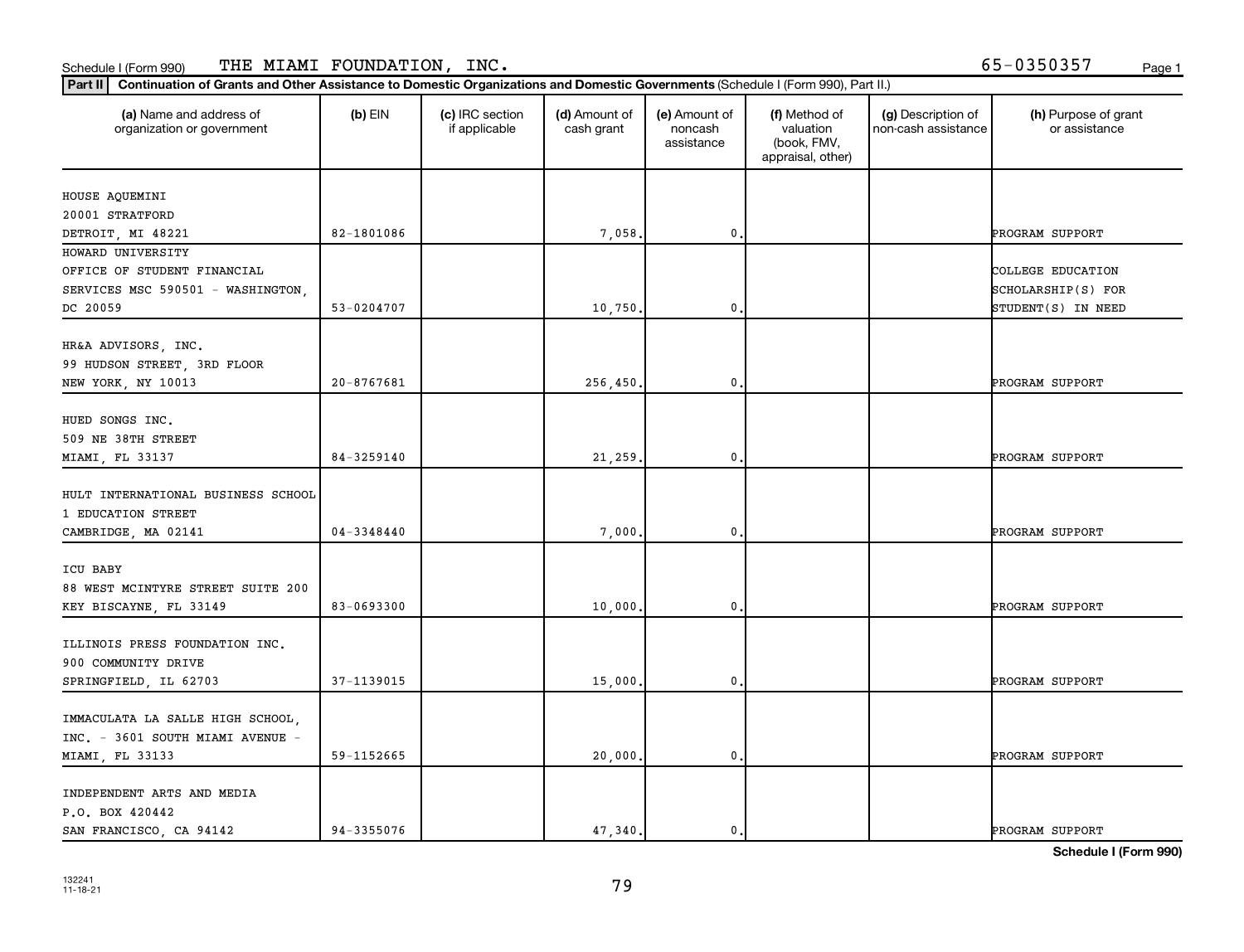| 55-0350357 |  |  |  | Page |
|------------|--|--|--|------|

| (a) Name and address of<br>organization or government                   | $(b)$ EIN      | (c) IRC section<br>if applicable | (d) Amount of<br>cash grant | (e) Amount of<br>noncash<br>assistance | (f) Method of<br>valuation<br>(book, FMV,<br>appraisal, other) | (g) Description of<br>non-cash assistance | (h) Purpose of grant<br>or assistance |
|-------------------------------------------------------------------------|----------------|----------------------------------|-----------------------------|----------------------------------------|----------------------------------------------------------------|-------------------------------------------|---------------------------------------|
| INDIA CURRENTS FOUNDATION                                               |                |                                  |                             |                                        |                                                                |                                           |                                       |
| 3343 BELGROVE CIRCLE                                                    |                |                                  |                             |                                        |                                                                |                                           |                                       |
| SAN JOSE, CA 95148                                                      | 83-3257703     |                                  | 33,269.                     | $\mathbf 0$                            |                                                                |                                           | PROGRAM SUPPORT                       |
| INDIJ PUBLIC MEDIA                                                      |                |                                  |                             |                                        |                                                                |                                           |                                       |
| 555 NORTH CENTRAL AVENUE                                                |                |                                  |                             |                                        |                                                                |                                           |                                       |
| PHOENIX, AZ 00850                                                       | 86-2229607     |                                  | 28,419                      | $\mathbf 0$                            |                                                                |                                           | PROGRAM SUPPORT                       |
| INFORMED CALIFORNIA FOUNDATION                                          |                |                                  |                             |                                        |                                                                |                                           |                                       |
| P.O. BOX 4344                                                           |                |                                  |                             |                                        |                                                                |                                           |                                       |
| VALLEJO, CA 94590                                                       | 84-4618329     |                                  | 21,419.                     | 0.                                     |                                                                |                                           | PROGRAM SUPPORT                       |
|                                                                         |                |                                  |                             |                                        |                                                                |                                           |                                       |
| INJUSTICE WATCH NFP                                                     |                |                                  |                             |                                        |                                                                |                                           |                                       |
| 321 N. CLARK STREET, SUITE 2501                                         |                |                                  |                             |                                        |                                                                |                                           |                                       |
| CHICAGO, IL 60654                                                       | 47-4537172     |                                  | 15,000                      | 0,                                     |                                                                |                                           | PROGRAM SUPPORT                       |
|                                                                         |                |                                  |                             |                                        |                                                                |                                           |                                       |
| INSTITUTE FOR BEHAVIOR AND HEALTH,<br>INC. - 6191 EXECUTIVE BOULEVARD - |                |                                  |                             |                                        |                                                                |                                           |                                       |
| ROCKVILLE, MD 20852                                                     | 52-1138173     |                                  | 25,000.                     | $\mathbf 0$                            |                                                                |                                           | PROGRAM SUPPORT                       |
|                                                                         |                |                                  |                             |                                        |                                                                |                                           |                                       |
| INSTITUTE FOR CHILD AND FAMILY                                          |                |                                  |                             |                                        |                                                                |                                           |                                       |
| HEALTH, INC. - 15490 NORTHWEST 7TH                                      |                |                                  |                             |                                        |                                                                |                                           |                                       |
| AVENUE SUITE 204 - MIAMI, FL 33169                                      | 59-0866060     |                                  | 7,511                       | 0,                                     |                                                                |                                           | PROGRAM SUPPORT                       |
|                                                                         |                |                                  |                             |                                        |                                                                |                                           |                                       |
| INSTITUTE FOR NONPROFIT NEWS                                            |                |                                  |                             |                                        |                                                                |                                           |                                       |
| 714 W. OLYMPIC BOULEVARD SUITE 929                                      |                |                                  |                             |                                        |                                                                |                                           |                                       |
| LOS ANGELES, CA 90015                                                   | 27-2614911     |                                  | 620,019.                    | 0,                                     |                                                                |                                           | PROGRAM SUPPORT                       |
| INSTITUTE FOR PUBLIC AFFAIRS DBA                                        |                |                                  |                             |                                        |                                                                |                                           |                                       |
| IN THESE TIMES - 2040 N. MILWAUKEE                                      |                |                                  |                             |                                        |                                                                |                                           |                                       |
| AVENUE - CHICAGO, IL 60647                                              | 94-2889692     |                                  | 15,000                      | $\mathbf 0$                            |                                                                |                                           | PROGRAM SUPPORT                       |
|                                                                         |                |                                  |                             |                                        |                                                                |                                           |                                       |
| INSTITUTE OF CONTEMPORARY ART                                           |                |                                  |                             |                                        |                                                                |                                           |                                       |
| MIAMI, INC. - 4040 NE 2ND AVE                                           |                |                                  |                             |                                        |                                                                |                                           |                                       |
| SUITE 200 - MIAMI, FL 33137                                             | $47 - 1251523$ |                                  | 519, 182.                   | 0.                                     |                                                                |                                           | PROGRAM SUPPORT                       |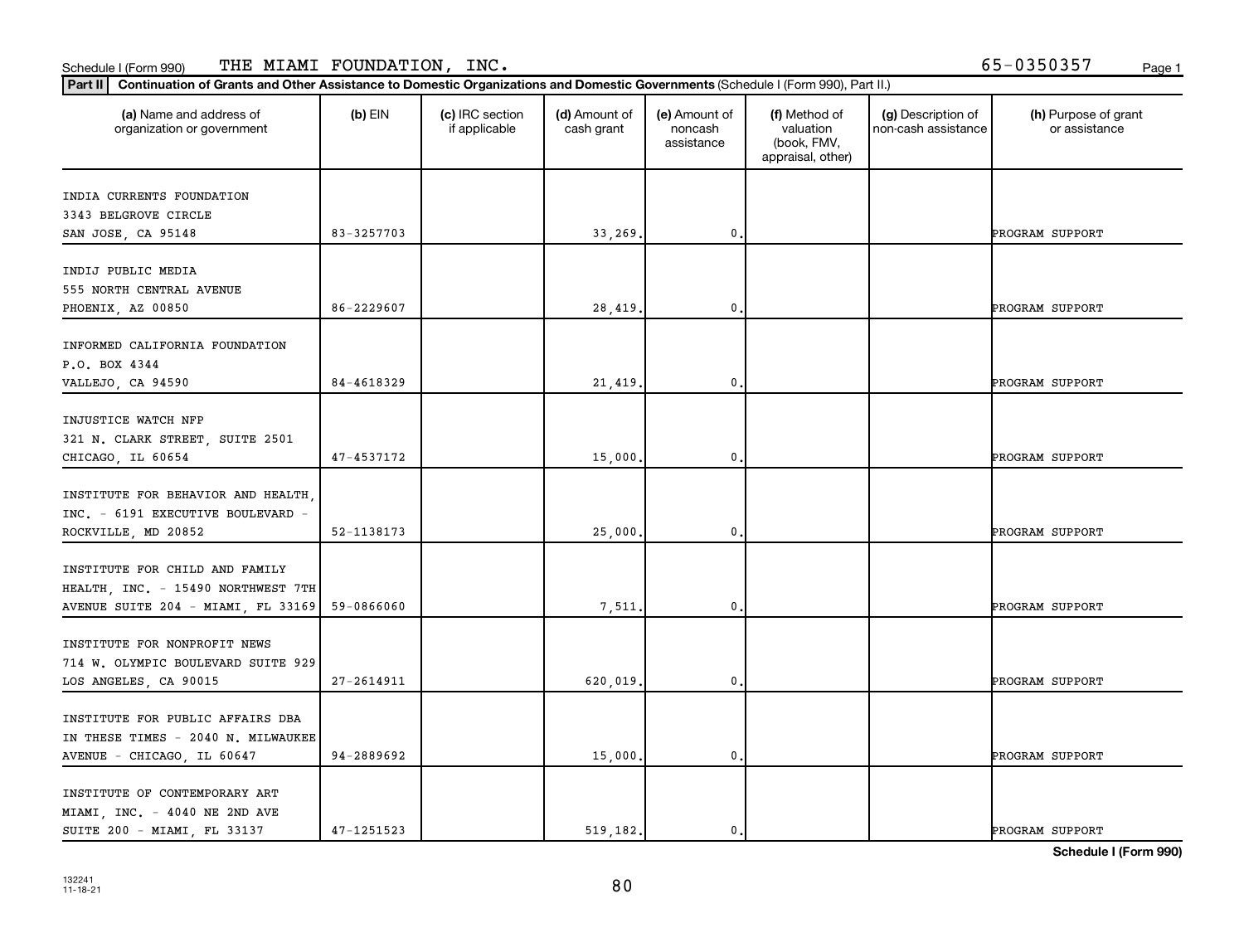| 55-0350357 | Page |  |  |  |  |  |  |  |  |
|------------|------|--|--|--|--|--|--|--|--|
|------------|------|--|--|--|--|--|--|--|--|

| (a) Name and address of<br>organization or government | $(b)$ EIN  | (c) IRC section<br>if applicable | (d) Amount of<br>cash grant | (e) Amount of<br>noncash<br>assistance | (f) Method of<br>valuation<br>(book, FMV,<br>appraisal, other) | (g) Description of<br>non-cash assistance | (h) Purpose of grant<br>or assistance |
|-------------------------------------------------------|------------|----------------------------------|-----------------------------|----------------------------------------|----------------------------------------------------------------|-------------------------------------------|---------------------------------------|
| INTER AMERICAN UNIVERSITY OF                          |            |                                  |                             |                                        |                                                                |                                           |                                       |
| PUERTO RICO - P.O. BOX 194735 -                       |            |                                  |                             |                                        |                                                                |                                           |                                       |
| SAN JUAN, PR 00919                                    | 66-0177776 |                                  | 90,000.                     | $\mathbf 0$                            |                                                                |                                           | PROGRAM SUPPORT                       |
| INTERNATIONAL CONSORTIUM OF                           |            |                                  |                             |                                        |                                                                |                                           |                                       |
| INVESTIGATIVE JOURNALISTS INC. -                      |            |                                  |                             |                                        |                                                                |                                           |                                       |
| 910 17TH ST. NW SUITE 410 -                           |            |                                  |                             |                                        |                                                                |                                           |                                       |
| WASHINGTON, DC 20006                                  | 81-4739107 |                                  | 15,000                      | $\mathbf 0$                            |                                                                |                                           | PROGRAM SUPPORT                       |
| INTERNATIONAL LEAGUE OF                               |            |                                  |                             |                                        |                                                                |                                           |                                       |
| CONSERVATION PHOTOGRAPHERS, INC. -                    |            |                                  |                             |                                        |                                                                |                                           |                                       |
| 4600 N. FAIRFAX DRIVE - ARLINGTON,                    |            |                                  |                             |                                        |                                                                |                                           |                                       |
| VA 22203                                              | 27-1455999 |                                  | 25,000.                     | $\mathbf 0$                            |                                                                |                                           | PROGRAM SUPPORT                       |
|                                                       |            |                                  |                             |                                        |                                                                |                                           |                                       |
| INTERNATIONAL RESCUE COMMITTEE,                       |            |                                  |                             |                                        |                                                                |                                           |                                       |
| INC. - 122 EAST 42ND STREET - NEW                     |            |                                  |                             |                                        |                                                                |                                           |                                       |
| YORK, NY 10168                                        | 13-5660870 |                                  | 50,000                      | 0.                                     |                                                                |                                           | PROGRAM SUPPORT                       |
|                                                       |            |                                  |                             |                                        |                                                                |                                           |                                       |
| INVESTIGATEWEST                                       |            |                                  |                             |                                        |                                                                |                                           |                                       |
| P.O. BOX 9574                                         |            |                                  |                             |                                        |                                                                |                                           |                                       |
| SEATTLE, WA 98109                                     | 27-0170663 |                                  | 15,000                      | 0                                      |                                                                |                                           | PROGRAM SUPPORT                       |
|                                                       |            |                                  |                             |                                        |                                                                |                                           |                                       |
| INVESTIGATIVE NEWSOURCE AKA                           |            |                                  |                             |                                        |                                                                |                                           |                                       |
| INEWSOURCE - 5500 CAMPANILE DR.                       |            |                                  |                             |                                        |                                                                |                                           |                                       |
| PSFA361C - SAN DIEGO, CA 92182                        | 27-0732786 |                                  | 15,000.                     | 0.                                     |                                                                |                                           | PROGRAM SUPPORT                       |
|                                                       |            |                                  |                             |                                        |                                                                |                                           |                                       |
| INVESTIGATIVE POST INC.                               |            |                                  |                             |                                        |                                                                |                                           |                                       |
| 487 MAIN STREET SUITE 300                             |            |                                  |                             |                                        |                                                                |                                           |                                       |
| BUFFALO, NY 14203                                     | 45-3844514 |                                  | 15,000                      | 0.                                     |                                                                |                                           | PROGRAM SUPPORT                       |
|                                                       |            |                                  |                             |                                        |                                                                |                                           |                                       |
| IOWA CENTER FOR PUBLIC AFFAIRS                        |            |                                  |                             |                                        |                                                                |                                           |                                       |
| JOURNALISM - PO BOX 2178 - IOWA                       |            |                                  |                             |                                        |                                                                |                                           |                                       |
| CITY, IA 52244                                        | 27-1942963 |                                  | 15,000                      | 0.                                     |                                                                |                                           | PROGRAM SUPPORT                       |
|                                                       |            |                                  |                             |                                        |                                                                |                                           |                                       |
| IS PROJECTS                                           |            |                                  |                             |                                        |                                                                |                                           |                                       |
| 17 NW 5TH STREET                                      |            |                                  |                             |                                        |                                                                |                                           |                                       |
| FORT LAUDERDALE, FL 33301                             | 47-1462146 |                                  | 7,200.                      | 0.                                     |                                                                |                                           | PROGRAM SUPPORT                       |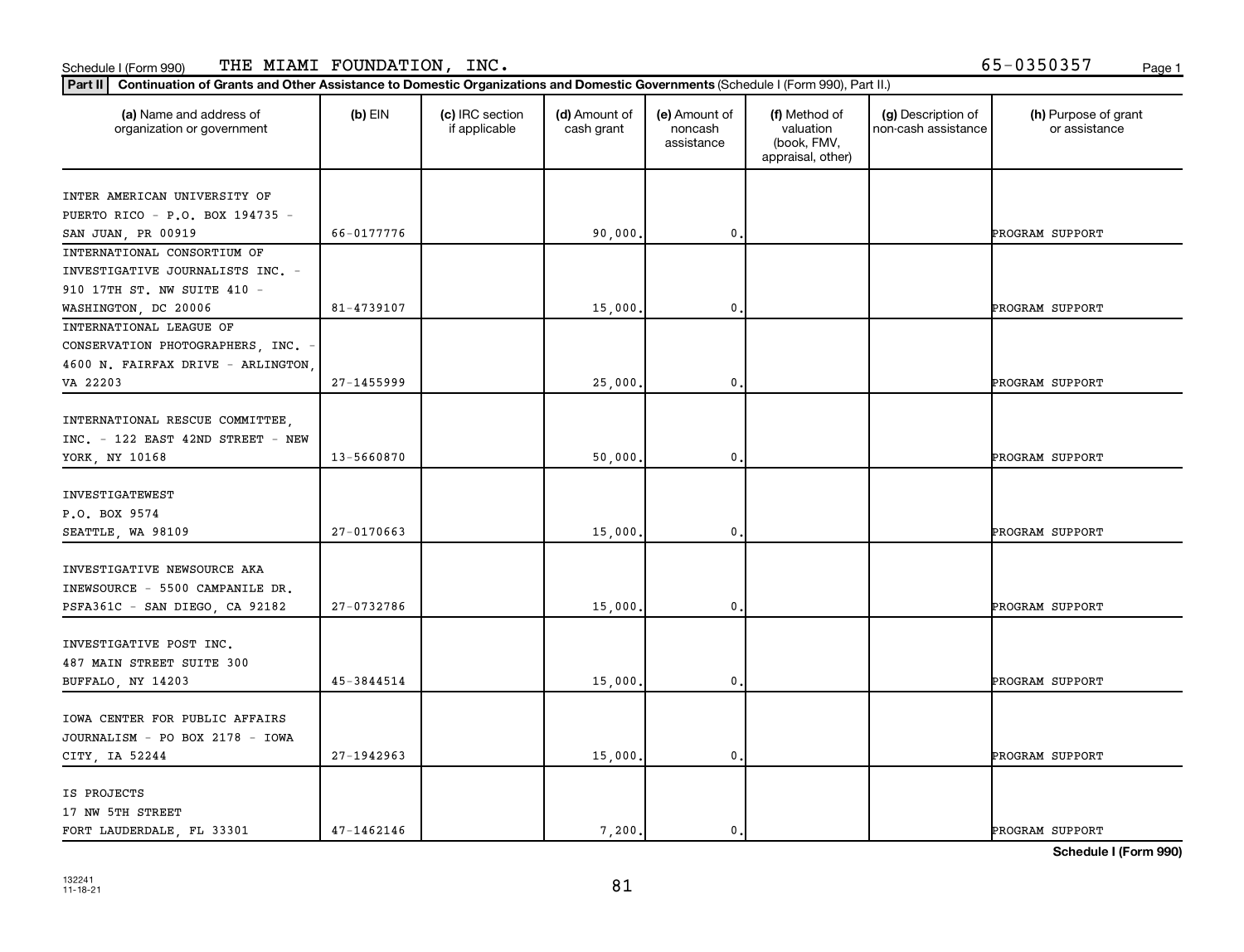#### **Part III Continuation of Grants and Other Assistance to Domestic Organizations and Domestic Governments** (Sch Schedule I (Form 990) THE MIAMI FOUNDATION, INC. 65-0350357 <sub>Page 1</sub>

| 5-0350357 |  |  |  | Pа |
|-----------|--|--|--|----|
|           |  |  |  |    |

| Continuation of Grants and Other Assistance to Domestic Organizations and Domestic Governments (Schedule I (Form 990), Part II.)<br>Part II |            |                                  |                             |                                        |                                                                |                                           |                                       |
|---------------------------------------------------------------------------------------------------------------------------------------------|------------|----------------------------------|-----------------------------|----------------------------------------|----------------------------------------------------------------|-------------------------------------------|---------------------------------------|
| (a) Name and address of<br>organization or government                                                                                       | $(b)$ EIN  | (c) IRC section<br>if applicable | (d) Amount of<br>cash grant | (e) Amount of<br>noncash<br>assistance | (f) Method of<br>valuation<br>(book, FMV,<br>appraisal, other) | (g) Description of<br>non-cash assistance | (h) Purpose of grant<br>or assistance |
| ISLAND SPACE                                                                                                                                |            |                                  |                             |                                        |                                                                |                                           |                                       |
| 1310 SW 2ND COURT #207                                                                                                                      |            |                                  |                             |                                        |                                                                |                                           |                                       |
| FORT LAUDERDALE, FL 33312                                                                                                                   | 84-3148112 |                                  | 15,000.                     | 0.                                     |                                                                |                                           | PROGRAM SUPPORT                       |
|                                                                                                                                             |            |                                  |                             |                                        |                                                                |                                           |                                       |
| JACKIE ROBINSON FOUNDATION, INC.                                                                                                            |            |                                  |                             |                                        |                                                                |                                           |                                       |
| 75 VARICK STREET, 2ND FLOOR                                                                                                                 |            |                                  |                             |                                        |                                                                |                                           |                                       |
| NEW YORK, NY 10013                                                                                                                          | 13-2896345 |                                  | 50,000                      | $\mathbf 0$                            |                                                                |                                           | PROGRAM SUPPORT                       |
|                                                                                                                                             |            |                                  |                             |                                        |                                                                |                                           |                                       |
| JACKSON HEALTH FOUNDATION, INC.                                                                                                             |            |                                  |                             |                                        |                                                                |                                           |                                       |
| 1500 NW 12TH AVENUE SUITE 1117 EAST                                                                                                         |            |                                  |                             |                                        |                                                                |                                           |                                       |
| MIAMI, FL 33136                                                                                                                             | 65-0077727 |                                  | 35,500                      | $\mathbf 0$                            |                                                                |                                           | PROGRAM SUPPORT                       |
|                                                                                                                                             |            |                                  |                             |                                        |                                                                |                                           |                                       |
| JEWISH FEDERATION OF THE                                                                                                                    |            |                                  |                             |                                        |                                                                |                                           |                                       |
| BERKSHIRES, INC. - 196 SOUTH                                                                                                                |            |                                  |                             |                                        |                                                                |                                           |                                       |
| STREET - PITTSFIELD, MA 01201                                                                                                               | 04-2131409 |                                  | 6,600                       | 0.                                     |                                                                |                                           | PROGRAM SUPPORT                       |
| JEWISH NATIONAL FUND - KEREN                                                                                                                |            |                                  |                             |                                        |                                                                |                                           |                                       |
| KAYEMETH LEISRAEL, INC. - 78                                                                                                                |            |                                  |                             |                                        |                                                                |                                           |                                       |
| RANDALL AVENUE - ROCKVILLE CENTRE                                                                                                           |            |                                  |                             |                                        |                                                                |                                           |                                       |
| NY 11570                                                                                                                                    | 13-1659627 |                                  | 10,000                      | $\mathbf 0$                            |                                                                |                                           | PROGRAM SUPPORT                       |
|                                                                                                                                             |            |                                  |                             |                                        |                                                                |                                           |                                       |
| JOE DIMAGGIO CHILDREN'S HOSPITAL                                                                                                            |            |                                  |                             |                                        |                                                                |                                           |                                       |
| FOUNDATION, INC. - 3329 JOHNSON                                                                                                             |            |                                  |                             |                                        |                                                                |                                           |                                       |
| STREET - HOLLYWOOD, FL 33021                                                                                                                | 65-0492343 |                                  | 10,360                      | $\mathbf 0$                            |                                                                |                                           | PROGRAM SUPPORT                       |
| JOHN JAY COLLEGE FOUNDATION, INC                                                                                                            |            |                                  |                             |                                        |                                                                |                                           |                                       |
| THE CRIME REPORT CENTER ON MEDIA,                                                                                                           |            |                                  |                             |                                        |                                                                |                                           |                                       |
| CRIME AND JUSTICE 524 W. 59TH                                                                                                               |            |                                  |                             |                                        |                                                                |                                           |                                       |
| STREET B602                                                                                                                                 | 13-3683676 |                                  | 7,910                       | $\mathbf 0$                            |                                                                |                                           | PROGRAM SUPPORT                       |
|                                                                                                                                             |            |                                  |                             |                                        |                                                                |                                           |                                       |
| JOHNS HOPKINS UNIVERSITY                                                                                                                    |            |                                  |                             |                                        |                                                                |                                           | COLLEGE EDUCATION                     |
| 3400 N. CHARLES STREET 146 GARLAND                                                                                                          |            |                                  |                             |                                        |                                                                |                                           | SCHOLARSHIP(S) FOR                    |
| BALTIMORE, MD 21218                                                                                                                         | 52-0595110 |                                  | 9,100                       | $\mathbf 0$                            |                                                                |                                           | STUDENT(S) IN NEED                    |
|                                                                                                                                             |            |                                  |                             |                                        |                                                                |                                           |                                       |
| JORGE M. PEREZ ART MUSEUM OF MIAMI                                                                                                          |            |                                  |                             |                                        |                                                                |                                           |                                       |
| DADE COUNTY, INC. - 1103 BISCAYNE                                                                                                           |            |                                  |                             |                                        |                                                                |                                           |                                       |
| BOULEVARD - MIAMI, FL 33130                                                                                                                 | 59-2048869 |                                  | 5, 180, 358.                | 0.                                     |                                                                |                                           | PROGRAM SUPPORT                       |
|                                                                                                                                             |            |                                  |                             |                                        |                                                                |                                           |                                       |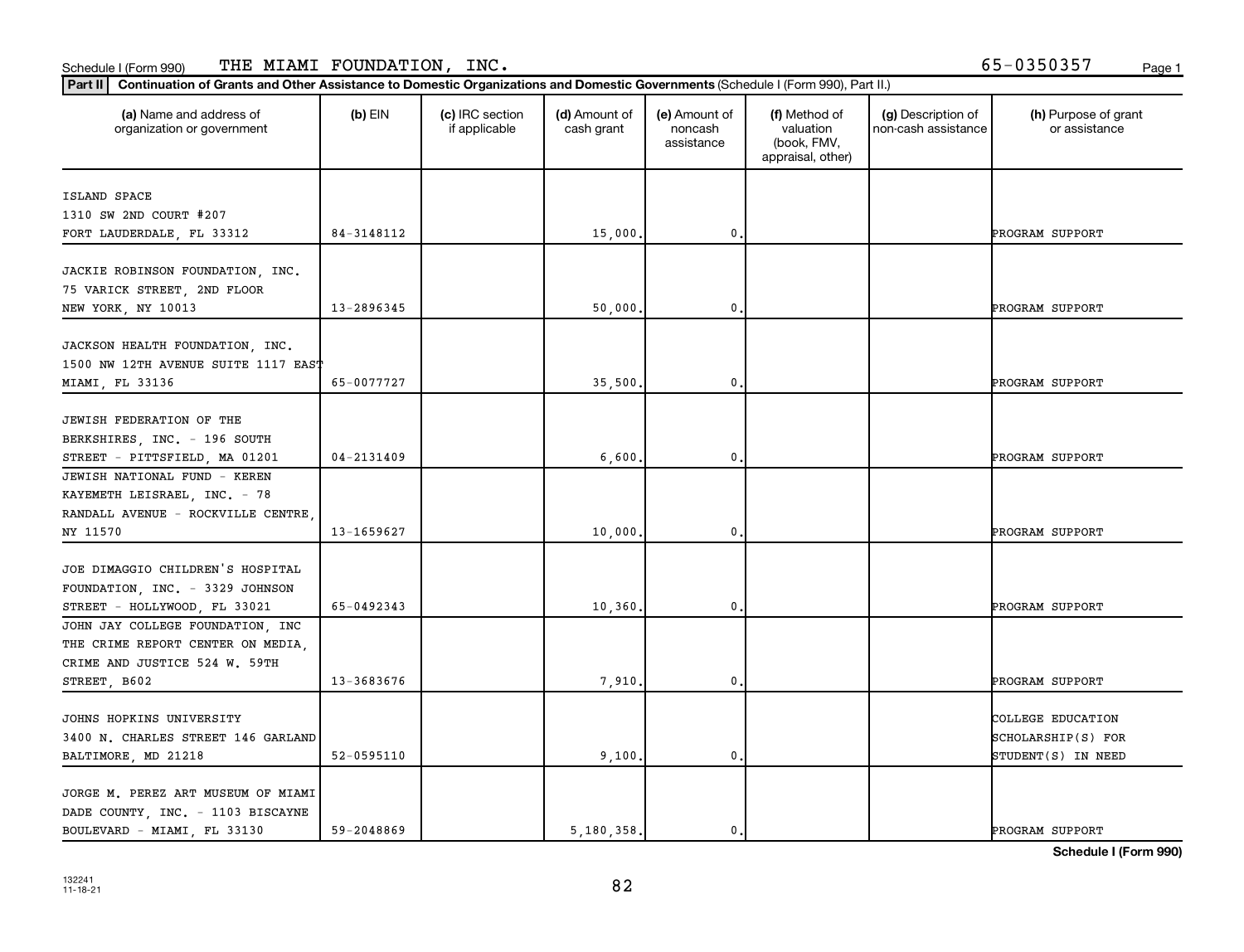| 55-0350357 |  |  |  | Pa |
|------------|--|--|--|----|
|            |  |  |  |    |

| (a) Name and address of<br>organization or government | $(b)$ EIN  | (c) IRC section<br>if applicable | (d) Amount of<br>cash grant | (e) Amount of<br>noncash<br>assistance | (f) Method of<br>valuation<br>(book, FMV,<br>appraisal, other) | (g) Description of<br>non-cash assistance | (h) Purpose of grant<br>or assistance |
|-------------------------------------------------------|------------|----------------------------------|-----------------------------|----------------------------------------|----------------------------------------------------------------|-------------------------------------------|---------------------------------------|
| JORGE M. PEREZ ART MUSEUM OF MIAMI                    |            |                                  |                             |                                        |                                                                |                                           |                                       |
| DADE COUNTY, INC. - 1103 BISCAYNE                     |            |                                  |                             |                                        |                                                                |                                           |                                       |
| BOULEVARD - MIAMI, FL 33130                           | 59-2048869 |                                  | 12,500.                     | $\mathbf{0}$                           |                                                                |                                           | PROGRAM SUPPORT                       |
| JORGE M. PEREZ ART MUSEUM OF                          |            |                                  |                             |                                        |                                                                |                                           |                                       |
| MIAMI-DADE COUNTY, INC. - 1103                        |            |                                  |                             |                                        |                                                                |                                           |                                       |
| BISCAYNE BOULEVARD - MIAMI, FL                        |            |                                  |                             |                                        |                                                                |                                           |                                       |
| 33132                                                 | 59-2048869 |                                  | 121,250.                    | 0                                      |                                                                |                                           | PROGRAM SUPPORT                       |
|                                                       |            |                                  |                             |                                        |                                                                |                                           |                                       |
| JOSE MARTI FOUNDATION                                 |            |                                  |                             |                                        |                                                                |                                           |                                       |
| 1118 S. GREENWAY DRIVE                                |            |                                  |                             |                                        |                                                                |                                           |                                       |
| CORAL GABLES, FL 33134                                | 65-0124551 |                                  | 55,000                      | $\mathbf{0}$                           |                                                                |                                           | PROGRAM SUPPORT                       |
| JUGGERKNOT THEATRE COMPANY                            |            |                                  |                             |                                        |                                                                |                                           |                                       |
| 104 SANTANDER AVE                                     |            |                                  |                             |                                        |                                                                |                                           |                                       |
| CORAL GABLES, FL 33134                                | 65-0890680 |                                  | 45,000                      | $\mathbf{0}$                           |                                                                |                                           | PROGRAM SUPPORT                       |
|                                                       |            |                                  |                             |                                        |                                                                |                                           |                                       |
| JUGGERKNOT THEATRE CORPORATION                        |            |                                  |                             |                                        |                                                                |                                           |                                       |
| 2950 SW 3RD AVENUE APARTMENT 7E                       |            |                                  |                             |                                        |                                                                |                                           |                                       |
| MIAMI, FL 33129                                       | 65-0890680 |                                  | 50,000                      | $\mathbf{0}$                           |                                                                |                                           | PROGRAM SUPPORT                       |
|                                                       |            |                                  |                             |                                        |                                                                |                                           |                                       |
| JUGGERKNOT THEATRE CORPORATION                        |            |                                  |                             |                                        |                                                                |                                           |                                       |
| 2950 SW 3RD AVENUE APARTMENT 7E                       |            |                                  |                             |                                        |                                                                |                                           |                                       |
| MIAMI, FL 33129                                       | 65-0890680 |                                  | 10,000.                     | 0                                      |                                                                |                                           | PROGRAM SUPPORT                       |
|                                                       |            |                                  |                             |                                        |                                                                |                                           |                                       |
| KALEIDOSCOPE CHILD FOUNDATION                         |            |                                  |                             |                                        |                                                                |                                           |                                       |
| P.O. BOX 13866                                        |            |                                  |                             |                                        |                                                                |                                           |                                       |
| ATLANTA, GA 30324                                     | 27-3328796 |                                  | 6,000                       | $\mathbf{0}$                           |                                                                |                                           | PROGRAM SUPPORT                       |
| KAREN PETERSON AND DANCERS, INC.                      |            |                                  |                             |                                        |                                                                |                                           |                                       |
| 11760 SOUTHWEST 72ND AVENUE                           |            |                                  |                             |                                        |                                                                |                                           |                                       |
| MIAMI, FL 33156                                       | 59-2767992 |                                  | 10,000.                     | $\mathbf{0}$                           |                                                                |                                           | PROGRAM SUPPORT                       |
|                                                       |            |                                  |                             |                                        |                                                                |                                           |                                       |
| KEEPERS OF THE ART EDUCATION                          |            |                                  |                             |                                        |                                                                |                                           |                                       |
| 639 CRESTVIEW AVE                                     |            |                                  |                             |                                        |                                                                |                                           |                                       |
| AKRON, OH 44320                                       | 27-2894857 |                                  | 10,000.                     | $\mathbf{0}$ .                         |                                                                |                                           | PROGRAM SUPPORT                       |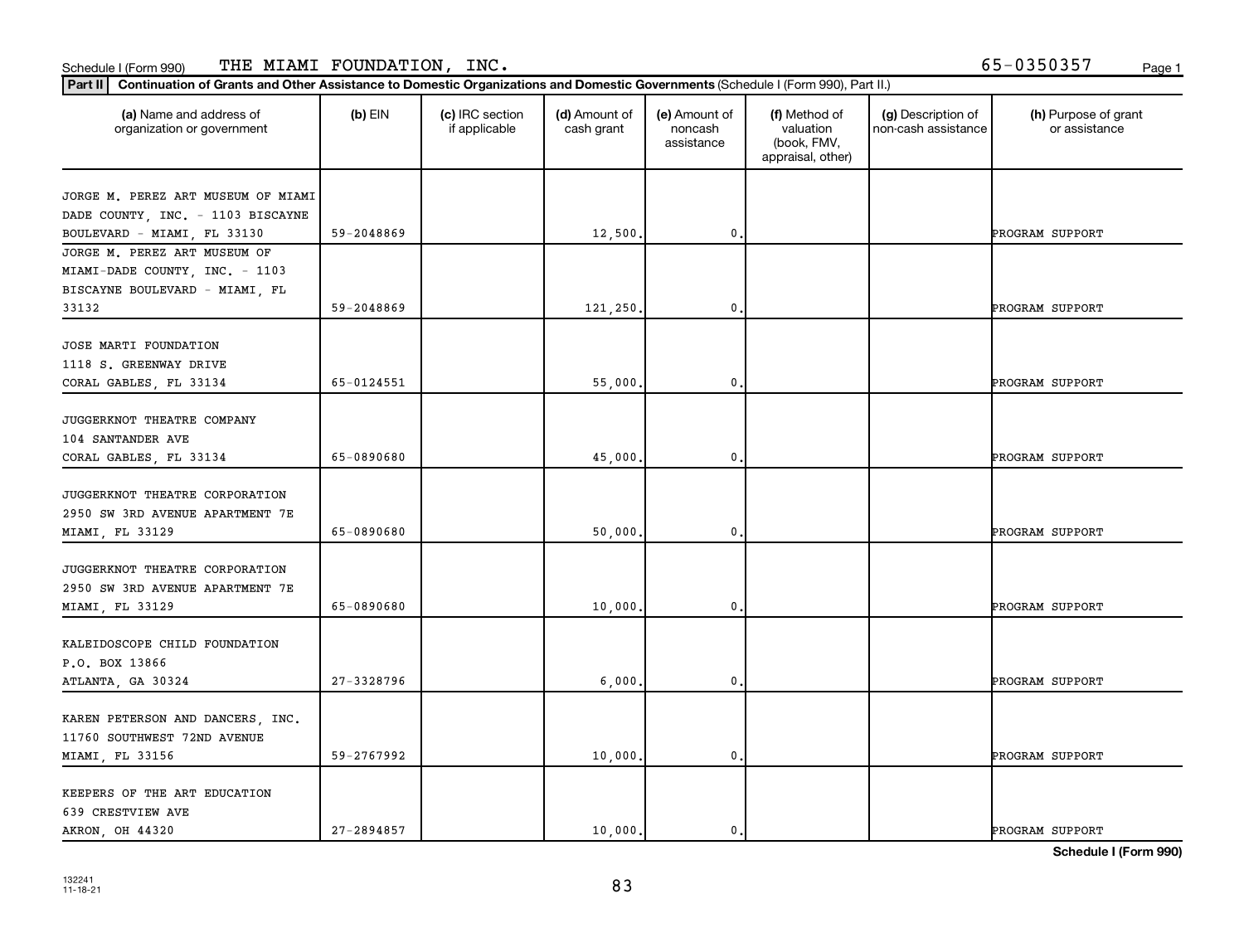#### **Part III Continuation of Grants and Other Assistance to Domestic Organizations and Domestic Governments** (Sch Schedule I (Form 990) THE MIAMI FOUNDATION, INC. 65-0350357 <sub>Page 1</sub>

|  |  | 55-0350357 | Page |
|--|--|------------|------|
|  |  |            |      |

| Continuation of Grants and Other Assistance to Domestic Organizations and Domestic Governments (Schedule I (Form 990), Part II.)<br> Part II |                |                                  |                             |                                        |                                                                |                                           |                                       |
|----------------------------------------------------------------------------------------------------------------------------------------------|----------------|----------------------------------|-----------------------------|----------------------------------------|----------------------------------------------------------------|-------------------------------------------|---------------------------------------|
| (a) Name and address of<br>organization or government                                                                                        | $(b)$ EIN      | (c) IRC section<br>if applicable | (d) Amount of<br>cash grant | (e) Amount of<br>noncash<br>assistance | (f) Method of<br>valuation<br>(book, FMV,<br>appraisal, other) | (g) Description of<br>non-cash assistance | (h) Purpose of grant<br>or assistance |
| KEN'S KREW INC.                                                                                                                              |                |                                  |                             |                                        |                                                                |                                           |                                       |
| PO BOX 174                                                                                                                                   |                |                                  |                             |                                        |                                                                |                                           |                                       |
| WAYNE, PA 19087                                                                                                                              | 23-2965789     |                                  | 20,000,                     | $\mathbf{0}$                           |                                                                |                                           | PROGRAM SUPPORT                       |
| KENNESAW STATE UNIVERSITY<br>FOUNDATION, INC. - 1000 CHASTAIN                                                                                | 23-7034345     |                                  |                             |                                        |                                                                |                                           |                                       |
| ROAD MD 9101 - KENNESAW, GA 30144                                                                                                            |                |                                  | 15,000                      | 0                                      |                                                                |                                           | PROGRAM SUPPORT                       |
| KENTUCKY CENTER FOR PUBLIC SERVICE<br>JOURNALISM - 644 BRADDOCK COURT -<br>EDGEWOOD, KY 41017                                                | 46-3464828     |                                  | 15,000                      | 0                                      |                                                                |                                           | PROGRAM SUPPORT                       |
| KENTUCKY PUBLIC RADIO, INC.<br>619 S. FOURTH STREET                                                                                          |                |                                  |                             |                                        |                                                                |                                           |                                       |
| LOUISVILLE, KY 40202                                                                                                                         | 61-1259787     |                                  | 20,000,                     | $\mathbf{0}$                           |                                                                |                                           | PROGRAM SUPPORT                       |
| KER-TWANG, LLC<br>9700 SW 67TH AVENUE<br>MIAMI, FL 33156                                                                                     | 46-2341011     |                                  | 15,000                      | 0                                      |                                                                |                                           | PROGRAM SUPPORT                       |
|                                                                                                                                              |                |                                  |                             |                                        |                                                                |                                           |                                       |
| KEY BISCAYNE COMMUNITY FOUNDATION<br>240 CRANDON BOULEVARD SUITE 116B<br>KEY BISCAYNE, FL 33149                                              | 30-0239421     |                                  | 50,000                      | 0                                      |                                                                |                                           | PROGRAM SUPPORT                       |
| KEY BISCAYNE COMMUNITY FOUNDATION,<br>INC. - 88 WEST MCINTYRE STREET,                                                                        |                |                                  |                             |                                        |                                                                |                                           |                                       |
| SUITE 200 - KEY BISCAYNE, FL 33149                                                                                                           | 30-0239421     |                                  | 15,000                      | $\mathbf{0}$                           |                                                                |                                           | PROGRAM SUPPORT                       |
| KEY CLUBHOUSE OF SOUTH FLORIDA<br>1400 NW 54TH STREET SUITE 102                                                                              |                |                                  |                             |                                        |                                                                |                                           |                                       |
| MIAMI, FL 33142                                                                                                                              | $26 - 3727540$ |                                  | 6,319                       | 0                                      |                                                                |                                           | PROGRAM SUPPORT                       |
| KEY PENINSULA CIVIC CENTER<br>ASSOCIATION - PO BOX 82 - VAUGHN,<br>WA 98394                                                                  | 91-0688693     |                                  | 15,000.                     | 0.                                     |                                                                |                                           | PROGRAM SUPPORT                       |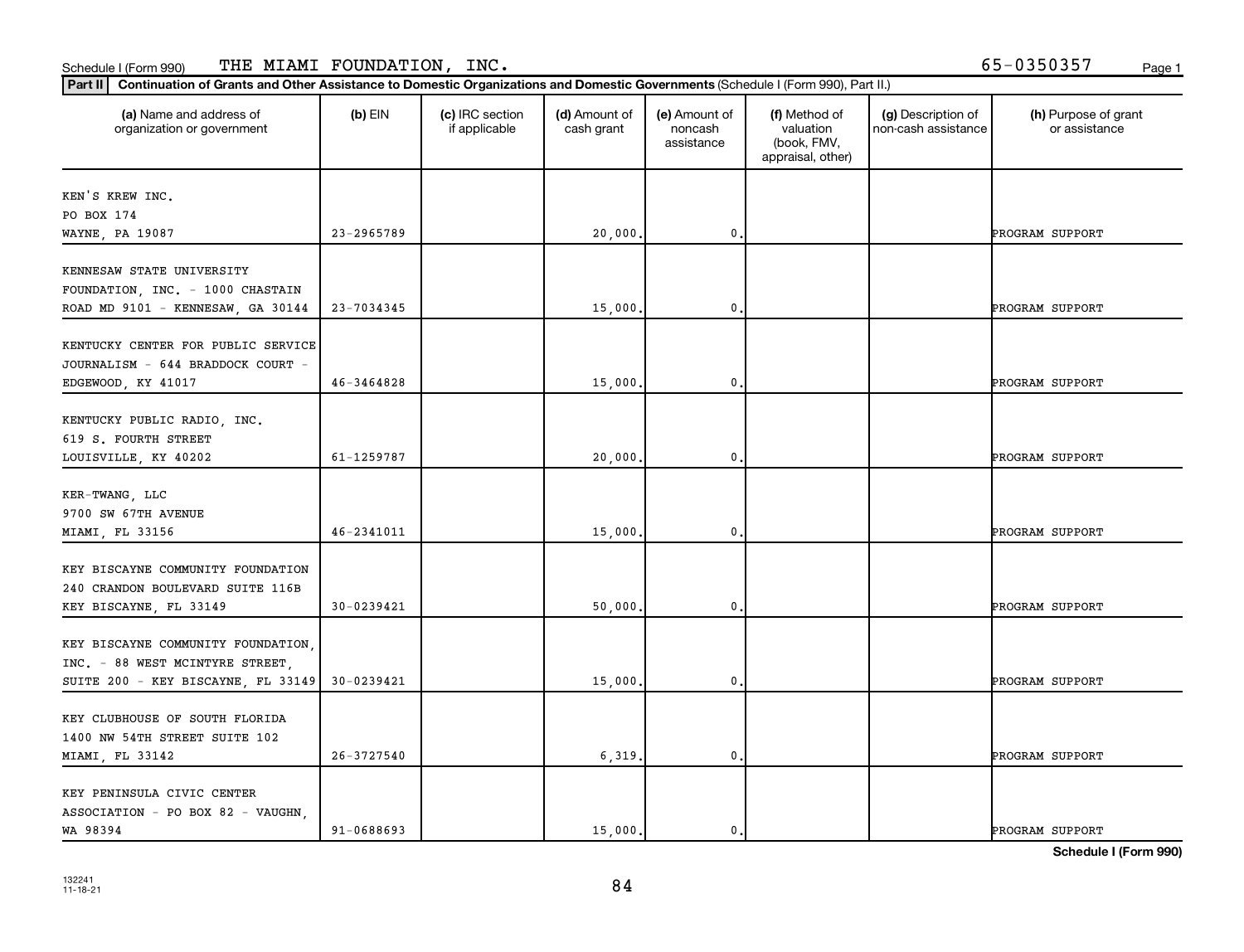|  |  | 55-0350357 | Page |
|--|--|------------|------|
|  |  |            |      |

| (a) Name and address of<br>organization or government           | $(b)$ EIN  | (c) IRC section<br>if applicable | (d) Amount of<br>cash grant | (e) Amount of<br>noncash<br>assistance | (f) Method of<br>valuation<br>(book, FMV,<br>appraisal, other) | (g) Description of<br>non-cash assistance | (h) Purpose of grant<br>or assistance |
|-----------------------------------------------------------------|------------|----------------------------------|-----------------------------|----------------------------------------|----------------------------------------------------------------|-------------------------------------------|---------------------------------------|
| KIDS N TOUCH ACADEMY                                            |            |                                  |                             |                                        |                                                                |                                           |                                       |
| 14274 NW 17TH AVE                                               |            |                                  |                             |                                        |                                                                |                                           |                                       |
| OPA-LOCKA, FL 33054                                             | 81-1796232 |                                  | 28,000.                     | $\mathbf 0$                            |                                                                |                                           | PROGRAM SUPPORT                       |
| KIPP MIAMI INC.                                                 |            |                                  |                             |                                        |                                                                |                                           |                                       |
| 6745 NW 23RD AVENUE                                             |            |                                  |                             |                                        |                                                                |                                           |                                       |
| MIAMI, FL 33145                                                 | 46-2792701 |                                  | 101,420.                    | 0                                      |                                                                |                                           | PROGRAM SUPPORT                       |
|                                                                 |            |                                  |                             |                                        |                                                                |                                           |                                       |
| KRILLION VENTURES, LLC                                          |            |                                  |                             |                                        |                                                                |                                           |                                       |
| 125 E SAN MARINO DRIVE                                          |            |                                  |                             |                                        |                                                                |                                           |                                       |
| MIAMI BEACH, FL 33139                                           | 46-4128657 |                                  | 80,000.                     | 0.                                     |                                                                |                                           | PROGRAM SUPPORT                       |
|                                                                 |            |                                  |                             |                                        |                                                                |                                           |                                       |
| KRISTI HOUSE, INC.                                              |            |                                  |                             |                                        |                                                                |                                           |                                       |
| 1265 NW 12TH AVENUE                                             |            |                                  |                             |                                        |                                                                |                                           |                                       |
| MIAMI, FL 33136                                                 | 65-0576650 |                                  | 38,000.                     | $\mathbf 0$                            |                                                                |                                           | PROGRAM SUPPORT                       |
|                                                                 |            |                                  |                             |                                        |                                                                |                                           |                                       |
| L.M. GENUINE SOLUTIONS LLC                                      |            |                                  |                             |                                        |                                                                |                                           |                                       |
| 2001 BISCAYNE BLVD., 2402                                       |            |                                  |                             |                                        |                                                                |                                           |                                       |
| MIAMI, FL 33137                                                 | 83-1052257 |                                  | 48,000.                     | 0                                      |                                                                |                                           | PROGRAM SUPPORT                       |
| LA CAJA DE LUNA LLC                                             |            |                                  |                             |                                        |                                                                |                                           |                                       |
| 2100 SANS SOUCI BOULEVARD                                       |            |                                  |                             |                                        |                                                                |                                           |                                       |
| APARTMENT 1410 - NORTH MIAMI, FL                                |            |                                  |                             |                                        |                                                                |                                           |                                       |
| 33181                                                           | 86-3552494 |                                  | 50,000.                     | 0                                      |                                                                |                                           | PROGRAM SUPPORT                       |
|                                                                 |            |                                  |                             |                                        |                                                                |                                           |                                       |
| LA SALLE EDUCATION CENTER,<br>HOMESTEAD - 31260 SW 136TH STREET |            |                                  |                             |                                        |                                                                |                                           |                                       |
|                                                                 | 65-0759494 |                                  |                             |                                        |                                                                |                                           |                                       |
| - HOMESTEAD, FL 33033                                           |            |                                  | 10,000.                     | 0,                                     |                                                                |                                           | PROGRAM SUPPORT                       |
| LADDER TO THE MOON NETWORK                                      |            |                                  |                             |                                        |                                                                |                                           |                                       |
| 26 BEAUMONT STREET                                              |            |                                  |                             |                                        |                                                                |                                           |                                       |
| PORTLAND, ME 04101                                              | 81-4484652 |                                  | 12, 250.                    | 0                                      |                                                                |                                           | PROGRAM SUPPORT                       |
|                                                                 |            |                                  |                             |                                        |                                                                |                                           |                                       |
| LADIES EMPOWERMENT AND ACTION                                   |            |                                  |                             |                                        |                                                                |                                           |                                       |
| PROGRAM, INC. (LEAP) - 10338 SW                                 |            |                                  |                             |                                        |                                                                |                                           |                                       |
| 187TH STREET - MIAMI, FL 33157                                  | 27-0193483 |                                  | 100,000.                    | $\mathbf{0}$ .                         |                                                                |                                           | PROGRAM SUPPORT                       |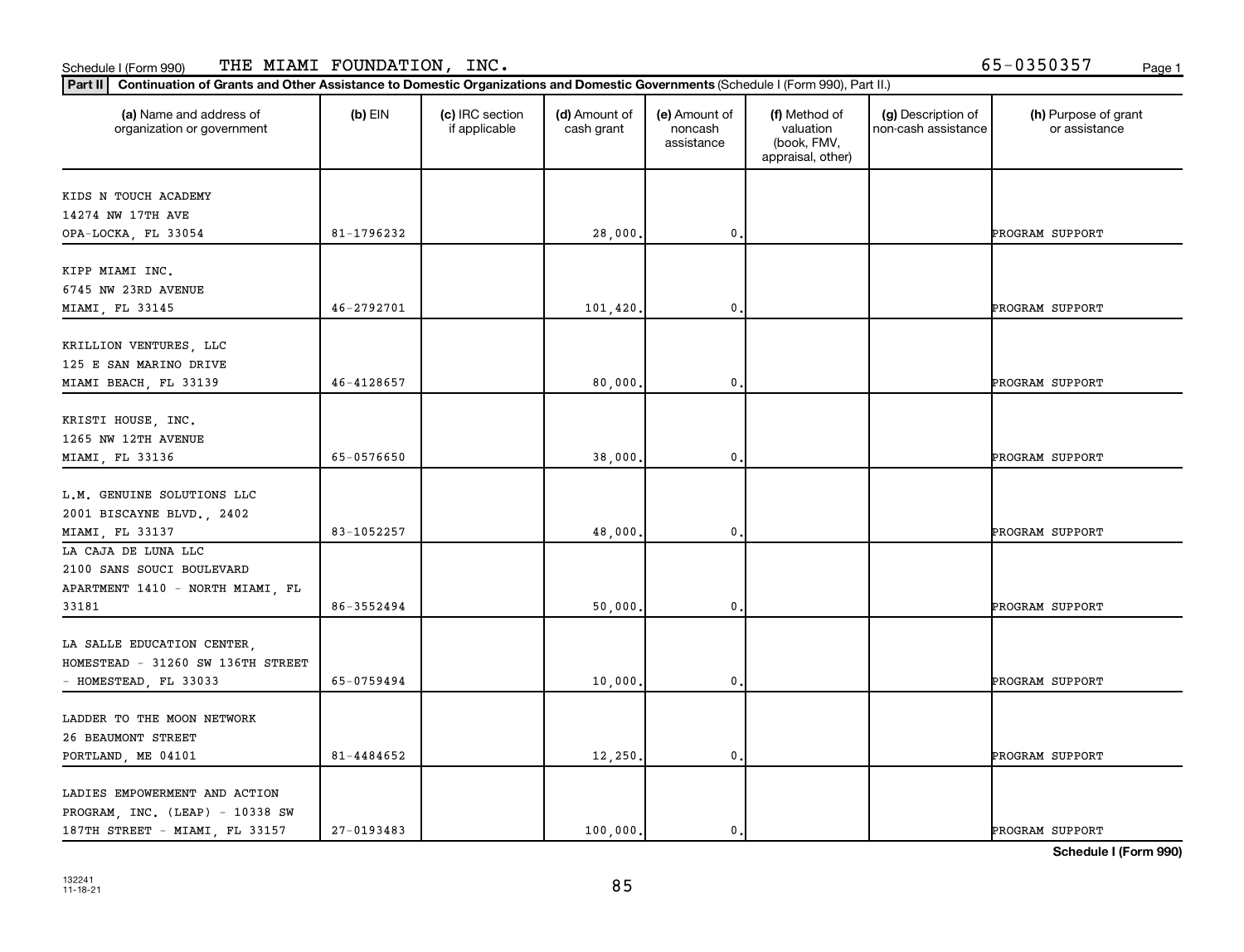|  |  | 55-0350357 | Page |
|--|--|------------|------|
|  |  |            |      |

| Continuation of Grants and Other Assistance to Domestic Organizations and Domestic Governments (Schedule I (Form 990), Part II.)<br>Part II |                |                                  |                             |                                        |                                                                |                                           |                                       |
|---------------------------------------------------------------------------------------------------------------------------------------------|----------------|----------------------------------|-----------------------------|----------------------------------------|----------------------------------------------------------------|-------------------------------------------|---------------------------------------|
| (a) Name and address of<br>organization or government                                                                                       | $(b)$ EIN      | (c) IRC section<br>if applicable | (d) Amount of<br>cash grant | (e) Amount of<br>noncash<br>assistance | (f) Method of<br>valuation<br>(book, FMV,<br>appraisal, other) | (g) Description of<br>non-cash assistance | (h) Purpose of grant<br>or assistance |
| LATINOS SALUD, INC.                                                                                                                         |                |                                  |                             |                                        |                                                                |                                           |                                       |
| 925 ARTHUR GODFREY ROAD, SUITE 200<br>MIAMI BEACH, FL 33140                                                                                 | $26 - 2763535$ |                                  | 30,000.                     | $\mathbf{0}$                           |                                                                |                                           | PROGRAM SUPPORT                       |
| LEADERSHIP FLORIDA STATEWIDE<br>COMMUNITY FOUNDATION, INC. - P.O.<br>BOX 11309, 136 S. BRONOUGH STREET                                      |                |                                  |                             |                                        |                                                                |                                           |                                       |
| - TALLAHASSEE, FL 32302                                                                                                                     | 59-3201445     |                                  | 5,400                       | $\mathbf{0}$                           |                                                                |                                           | PROGRAM SUPPORT                       |
| LEHRMAN COMMUNITY DAY SCHOOL<br>727 77TH STREET                                                                                             |                |                                  |                             |                                        |                                                                |                                           |                                       |
| MIAMI BEACH, FL 33141                                                                                                                       | 65-1119268     |                                  | 26,000.                     | 0                                      |                                                                |                                           | PROGRAM SUPPORT                       |
| LIGA CONTRA EL CANCER, INC.<br>2180 SW 12TH AVENUE<br>MIAMI, FL 33129                                                                       | 59-1629554     |                                  | 400,000.                    | $\mathbf{0}$                           |                                                                |                                           | PROGRAM SUPPORT                       |
|                                                                                                                                             |                |                                  |                             |                                        |                                                                |                                           |                                       |
| LINKING COMMUNITY NOW INC.<br>331 S. FLORIDA AVENUE BASEMENT                                                                                |                |                                  |                             |                                        |                                                                |                                           |                                       |
| LAKELAND, FL 33801                                                                                                                          | 47-4796952     |                                  | 15,000                      | 0                                      |                                                                |                                           | PROGRAM SUPPORT                       |
| LITTLE HAITI FC, INC.<br>P. O. BOX 380335                                                                                                   |                |                                  |                             |                                        |                                                                |                                           |                                       |
| MIAMI, FL 33238                                                                                                                             | 47-2754120     |                                  | 8,500                       | 0                                      |                                                                |                                           | PROGRAM SUPPORT                       |
| LITTLE HAITI HOUSING ASSOCIATION,<br>INC. - 181 NE 82ND STREET - MIAMI                                                                      |                |                                  |                             |                                        |                                                                |                                           |                                       |
| FL 33138                                                                                                                                    | 59-2801211     |                                  | 17,500.                     | $\mathbf{0}$                           |                                                                |                                           | PROGRAM SUPPORT                       |
| LITTLE SPACES LLC<br>25 SE 2ND AVENUE SUITE 1040                                                                                            |                |                                  |                             |                                        |                                                                |                                           |                                       |
| MIAMI, FL 33131                                                                                                                             | 85-4387296     |                                  | 10,000,                     | 0                                      |                                                                |                                           | PROGRAM SUPPORT                       |
|                                                                                                                                             |                |                                  |                             |                                        |                                                                |                                           |                                       |
| LIVE COAL GALLERY, LLC                                                                                                                      |                |                                  |                             |                                        |                                                                |                                           |                                       |
| 840 BLAINE STREET<br>DETROIT, MI 48202                                                                                                      | 46-1500094     |                                  | 20,153.                     | $\mathbf{0}$ .                         |                                                                |                                           | PROGRAM SUPPORT                       |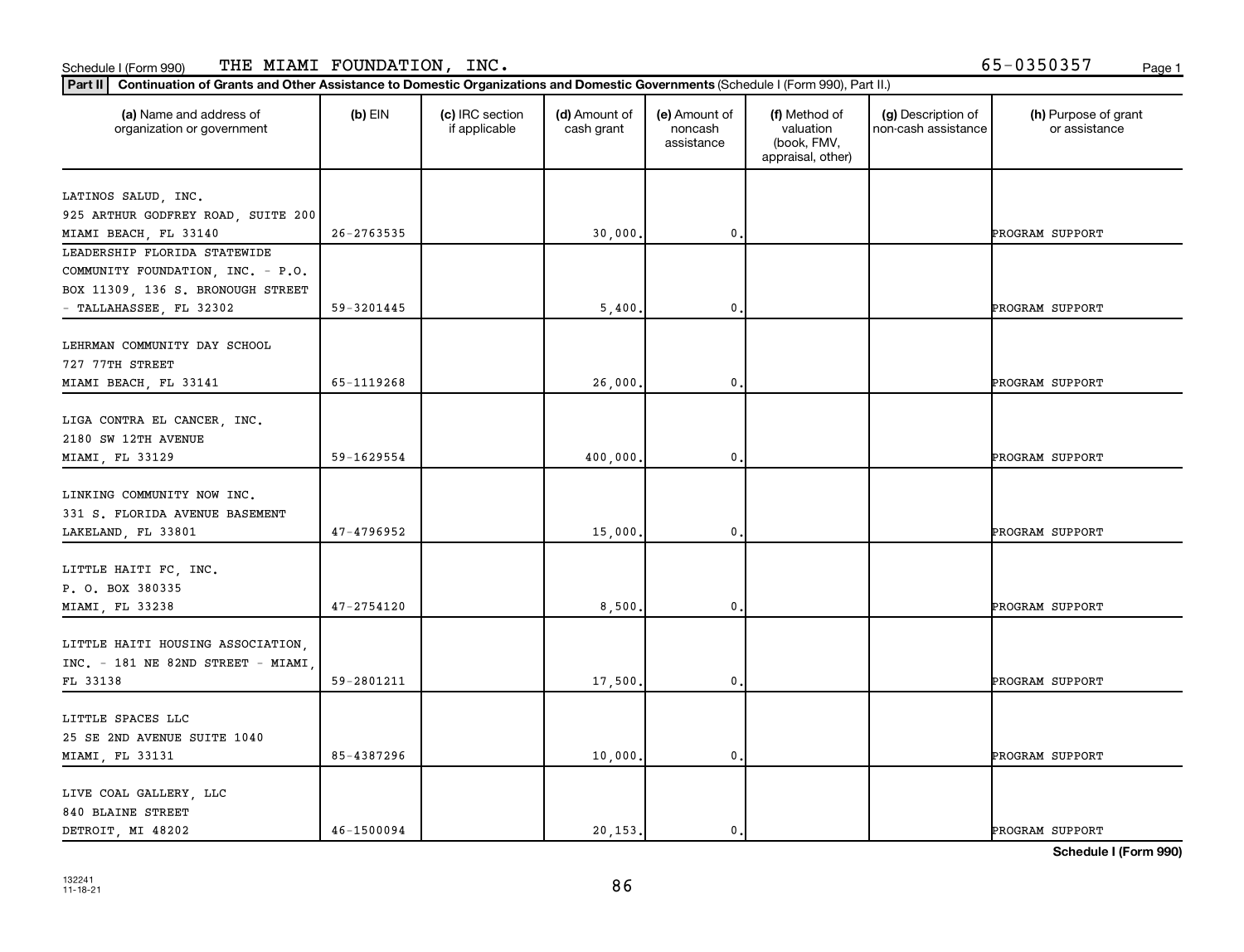|  |  | 55-0350357 | Page |
|--|--|------------|------|
|  |  |            |      |

| (a) Name and address of<br>organization or government | $(b)$ EIN      | (c) IRC section<br>if applicable | (d) Amount of<br>cash grant | (e) Amount of<br>noncash<br>assistance | (f) Method of<br>valuation<br>(book, FMV,<br>appraisal, other) | (g) Description of<br>non-cash assistance | (h) Purpose of grant<br>or assistance |
|-------------------------------------------------------|----------------|----------------------------------|-----------------------------|----------------------------------------|----------------------------------------------------------------|-------------------------------------------|---------------------------------------|
| LOCAL INITIATIVES SUPPORT                             |                |                                  |                             |                                        |                                                                |                                           |                                       |
| CORPORATION - 501 7TH AVENUE - NEW                    |                |                                  |                             |                                        |                                                                |                                           |                                       |
| YORK, NY 10018                                        | 13-3030229     |                                  | 450,000.                    | $\mathbf 0$                            |                                                                |                                           | PROGRAM SUPPORT                       |
|                                                       |                |                                  |                             |                                        |                                                                |                                           |                                       |
| LOST LIGHT PROJECTS INC.DBA INSIDE                    |                |                                  |                             |                                        |                                                                |                                           |                                       |
| CLIMATE NEWS - 16 COURT STREET                        |                |                                  |                             |                                        |                                                                |                                           |                                       |
| $#2307 - BROOKLYN, NY 11241$                          | 56-2451141     |                                  | 15,000                      | $\mathbf 0$                            |                                                                |                                           | PROGRAM SUPPORT                       |
|                                                       |                |                                  |                             |                                        |                                                                |                                           |                                       |
| LOWER CAPE COMMUNITY ACCESS                           |                |                                  |                             |                                        |                                                                |                                           |                                       |
| TELEVISION, INC. - 10 CABLE ROAD                      |                |                                  |                             |                                        |                                                                |                                           |                                       |
| BUILDING B - EASTHAM, MA 02642                        | 27-2812706     |                                  | 7,005                       | $\mathbf{0}$                           |                                                                |                                           | PROGRAM SUPPORT                       |
|                                                       |                |                                  |                             |                                        |                                                                |                                           |                                       |
| MAKE THE HOMELESS SMILE MIAMI,                        |                |                                  |                             |                                        |                                                                |                                           |                                       |
| $INC. - 670 NW 113 STEREET - MIAMI,$                  |                |                                  |                             |                                        |                                                                |                                           |                                       |
| FL 33168                                              | 47-2964710     |                                  | 62,000                      | $\mathbf{0}$                           |                                                                |                                           | PROGRAM SUPPORT                       |
|                                                       |                |                                  |                             |                                        |                                                                |                                           |                                       |
| MAKE THE HOMELESS SMILE MIAMI,                        |                |                                  |                             |                                        |                                                                |                                           |                                       |
| $INC. - 670 NW 113 STREET - MIAMI.$                   |                |                                  |                             |                                        |                                                                |                                           |                                       |
| FL 33168                                              | 47-2964710     |                                  | 13,000,                     | $\mathbf 0$                            |                                                                |                                           | PROGRAM SUPPORT                       |
| MARINE BIOLOGICAL LABORATORY                          |                |                                  |                             |                                        |                                                                |                                           |                                       |
| DEVELOPMENT OFFICE CANDLE HOUSE,                      |                |                                  |                             |                                        |                                                                |                                           |                                       |
| 3RD FLOOR 7 MBL STREET - WOODS                        |                |                                  |                             |                                        |                                                                |                                           |                                       |
| HOLE, MA 025                                          | $04 - 2104690$ |                                  | 11,000.                     | $\mathbf{0}$                           |                                                                |                                           | PROGRAM SUPPORT                       |
| MARQUETTE UNIVERSITY                                  |                |                                  |                             |                                        |                                                                |                                           |                                       |
| MILWAUKEE NEIGHBORHOOD NEWS                           |                |                                  |                             |                                        |                                                                |                                           |                                       |
| SERVICE 1131 W. WISCONSIN AVENUE                      |                |                                  |                             |                                        |                                                                |                                           |                                       |
| MILWAUKEE, WI                                         | 39-0806251     |                                  | 22,000.                     | $\mathbf{0}$                           |                                                                |                                           | PROGRAM SUPPORT                       |
|                                                       |                |                                  |                             |                                        |                                                                |                                           |                                       |
| MARSHALL PROJECT, INC.                                |                |                                  |                             |                                        |                                                                |                                           |                                       |
| 156 WEST 56TH ST.                                     |                |                                  |                             |                                        |                                                                |                                           |                                       |
| NEW YORK, NY 10019                                    | 46-4353634     |                                  | 20,000                      | $\mathbf 0$                            |                                                                |                                           | PROGRAM SUPPORT                       |
|                                                       |                |                                  |                             |                                        |                                                                |                                           |                                       |
| MARYLAND MATTERS INC.                                 |                |                                  |                             |                                        |                                                                |                                           |                                       |
| PO BOX 11121                                          |                |                                  |                             |                                        |                                                                |                                           |                                       |
| TAKOMA PARK, MD 20913                                 | 83-0949175     |                                  | 35,000.                     | 0.                                     |                                                                |                                           | PROGRAM SUPPORT                       |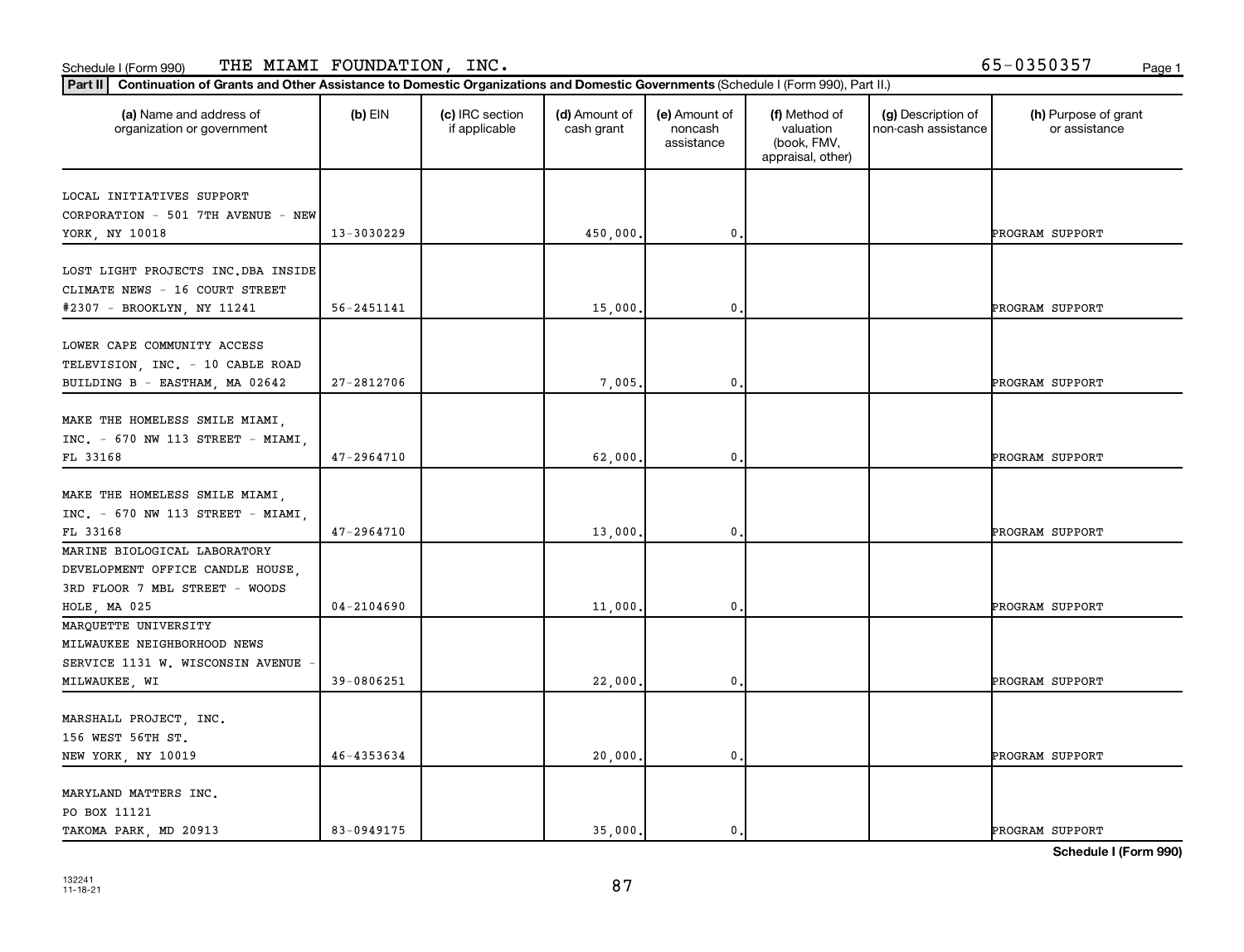| 65-0350357 |  |  |  |  |  |  |
|------------|--|--|--|--|--|--|
|            |  |  |  |  |  |  |

| (a) Name and address of<br>organization or government | $(b)$ EIN  | (c) IRC section<br>if applicable | (d) Amount of<br>cash grant | (e) Amount of<br>noncash<br>assistance | (f) Method of<br>valuation<br>(book, FMV,<br>appraisal, other) | (g) Description of<br>non-cash assistance | (h) Purpose of grant<br>or assistance |
|-------------------------------------------------------|------------|----------------------------------|-----------------------------|----------------------------------------|----------------------------------------------------------------|-------------------------------------------|---------------------------------------|
| MARYLANDREPORTER.COM, INC.                            |            |                                  |                             |                                        |                                                                |                                           |                                       |
| 6392 SHADOWSHAPE PLACE                                |            |                                  |                             |                                        |                                                                |                                           |                                       |
| COLUMBIA, MD 21045                                    | 27-0853887 |                                  | 15,000.                     | 0                                      |                                                                |                                           | PROGRAM SUPPORT                       |
| MASSACHUSETTS INSTITUTE OF                            |            |                                  |                             |                                        |                                                                |                                           |                                       |
| TECHNOLOGY - 77 MASSACHUSETTS                         |            |                                  |                             |                                        |                                                                |                                           |                                       |
| AVENUE, E14-245 - CAMBRIDGE, MA                       |            |                                  |                             |                                        |                                                                |                                           |                                       |
| 02139                                                 | 04-2103594 |                                  | 250,000                     | 0                                      |                                                                |                                           | PROGRAM SUPPORT                       |
| MASSACHUSETTS INSTITUTE OF                            |            |                                  |                             |                                        |                                                                |                                           |                                       |
| TECHNOLOGY - STUDENT FINANCIAL                        |            |                                  |                             |                                        |                                                                |                                           |                                       |
| SERVICES, 77 MASSACHUSETTS AVENUE,                    |            |                                  |                             |                                        |                                                                |                                           |                                       |
| BUILDING 11-120 - CAMBRIDGE, MA                       | 04-2103594 |                                  | 7,000,                      | $\mathbf{0}$                           |                                                                |                                           | PROGRAM SUPPORT                       |
|                                                       |            |                                  |                             |                                        |                                                                |                                           |                                       |
| MAVEN LEADERSHIP COLLECTIVE                           |            |                                  |                             |                                        |                                                                |                                           |                                       |
| 1951NW7THAVE SUITE 600                                |            |                                  |                             |                                        |                                                                |                                           |                                       |
| MIAMI, FL 33136                                       | 81-3828531 |                                  | 65,000                      | 0                                      |                                                                |                                           | PROGRAM SUPPORT                       |
| MAYOR'S INSTITUTE FOR EXCELLENCE                      |            |                                  |                             |                                        |                                                                |                                           |                                       |
| IN GOVERNMENT, INC. - 516                             |            |                                  |                             |                                        |                                                                |                                           |                                       |
| TENNESSEE STREET, SUITE 223 -                         |            |                                  |                             |                                        |                                                                |                                           |                                       |
| MEMPHIS, TN 38112                                     | 45-3699291 |                                  | 240,000,                    | 0                                      |                                                                |                                           | PROGRAM SUPPORT                       |
|                                                       |            |                                  |                             |                                        |                                                                |                                           |                                       |
| MCCLATCHY JOURNALISM INSTITUTE                        |            |                                  |                             |                                        |                                                                |                                           |                                       |
| 1731 HOWE AVENUE, #242                                |            |                                  |                             |                                        |                                                                |                                           |                                       |
| SACRAMENTO, CA 95825                                  | 84-2968843 |                                  | 145,000                     | 0                                      |                                                                |                                           | PROGRAM SUPPORT                       |
|                                                       |            |                                  |                             |                                        |                                                                |                                           |                                       |
| MEMORIAL SLOAN-KETTERING CANCER                       |            |                                  |                             |                                        |                                                                |                                           |                                       |
| CENTER - PO BOX 27432 - NEW YORK,                     |            |                                  |                             |                                        |                                                                |                                           |                                       |
| NY 10087                                              | 13-1924236 |                                  | 10, 250,                    | $\mathbf 0$ .                          |                                                                |                                           | PROGRAM SUPPORT                       |
|                                                       |            |                                  |                             |                                        |                                                                |                                           |                                       |
| METROPOLITAN INDIANAPOLIS PUBLIC                      |            |                                  |                             |                                        |                                                                |                                           |                                       |
| MEDIA, INC. - 1630 N. MERIDIAN                        |            |                                  |                             |                                        |                                                                |                                           |                                       |
| STREET - INDIANAPOLIS, IN 46202                       | 35-1147600 |                                  | 19,850.                     | $\mathbf{0}$                           |                                                                |                                           | PROGRAM SUPPORT                       |
|                                                       |            |                                  |                             |                                        |                                                                |                                           |                                       |
| MEXICAN AMERICAN COUNCIL, INC.                        |            |                                  |                             |                                        |                                                                |                                           |                                       |
| 151 NW 11 STREET, SUITE E400                          |            |                                  |                             |                                        |                                                                |                                           |                                       |
| HOMESTEAD, FL 33030                                   | 65-0194318 |                                  | 78,000.                     | $\mathbf 0$ .                          |                                                                |                                           | PROGRAM SUPPORT                       |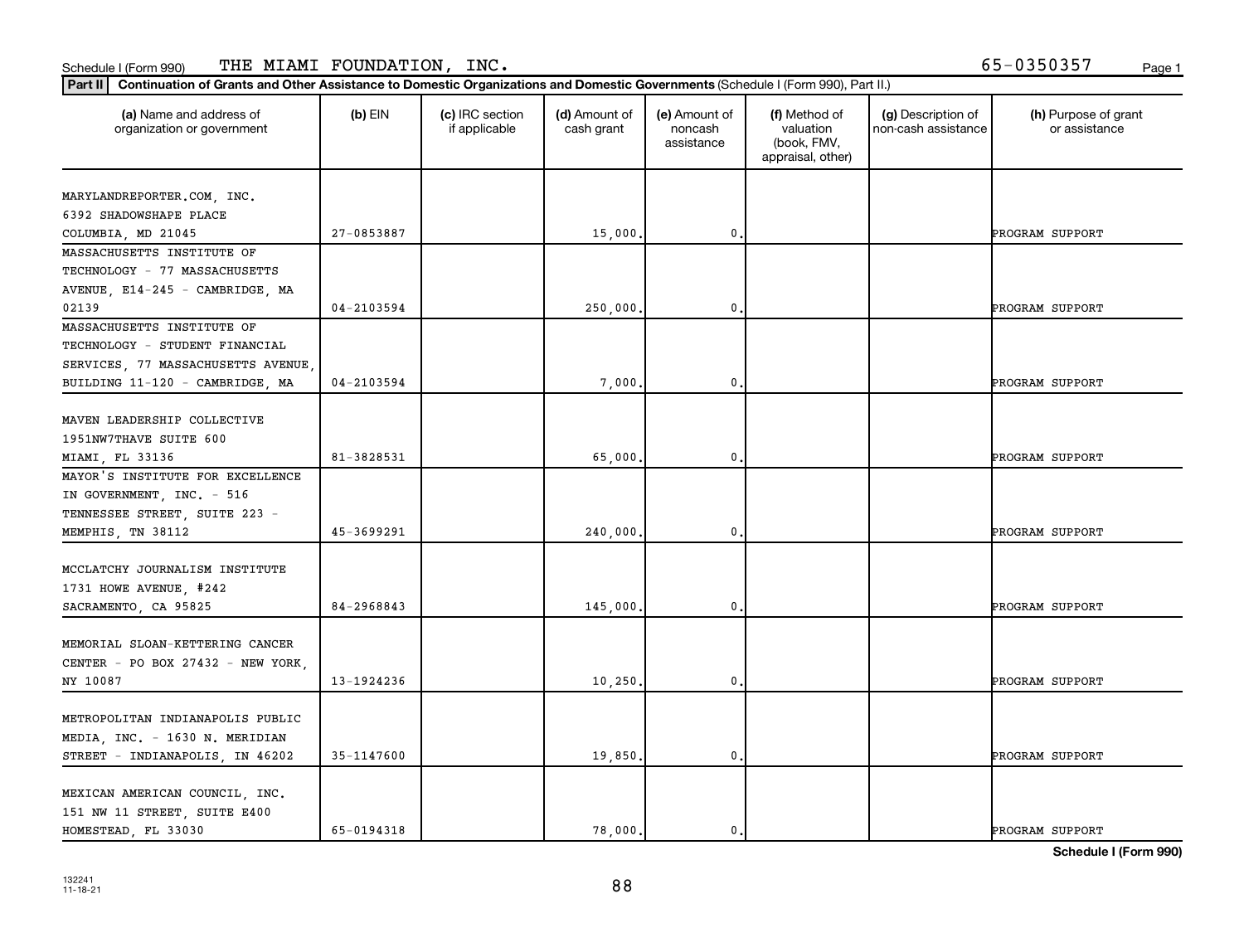| 55-0350357 |  |  |  | Page |
|------------|--|--|--|------|

| $ $ Part II<br>Continuation of Grants and Other Assistance to Domestic Organizations and Domestic Governments (Schedule I (Form 990), Part II.) |            |                                  |                             |                                        |                                                                |                                           |                                                               |
|-------------------------------------------------------------------------------------------------------------------------------------------------|------------|----------------------------------|-----------------------------|----------------------------------------|----------------------------------------------------------------|-------------------------------------------|---------------------------------------------------------------|
| (a) Name and address of<br>organization or government                                                                                           | $(b)$ EIN  | (c) IRC section<br>if applicable | (d) Amount of<br>cash grant | (e) Amount of<br>noncash<br>assistance | (f) Method of<br>valuation<br>(book, FMV,<br>appraisal, other) | (g) Description of<br>non-cash assistance | (h) Purpose of grant<br>or assistance                         |
| MIAMI CHILDREN'S HEALTH SYSTEM<br>FOUNDATION, INC. - 3100 SW 62ND<br>AVENUE - MIAMI, FL 33155                                                   | 46-1784918 |                                  | 21, 203,                    | 0                                      |                                                                |                                           | PROGRAM SUPPORT                                               |
| MIAMI CHILDREN'S MUSEUM, INC.<br>980 MACARTHUR CAUSEWAY<br>MIAMI, FL 33132                                                                      | 59-2396999 |                                  | 55,025.                     | $\mathbf{0}$                           |                                                                |                                           | PROGRAM SUPPORT                                               |
| MIAMI CITY BALLET, INC.<br>2200 LIBERTY AVENUE<br>MIAMI BEACH, FL 33139                                                                         | 59-2578534 |                                  | 387,630.                    | $\mathbf{0}$                           |                                                                |                                           | PROGRAM SUPPORT                                               |
| MIAMI DADE COASTAL CLEANUP<br>DBA VOLUNTEERCLEANUP.ORG 33-C<br>VENETIAN WAY, # 66 - MIAMI BEACH,<br>FL 33139                                    | 42-1766017 |                                  | 10,000.                     | 0                                      |                                                                |                                           | PROGRAM SUPPORT                                               |
| MIAMI DADE COLLEGE<br>11011 SW 104TH STREET ROOM 9253<br>CONTROLLER'S OFFICE - MIAMI, FL<br>33176                                               | 59-6169745 |                                  | 49,102.                     | $\mathbf{0}$                           |                                                                |                                           | COLLEGE EDUCATION<br>SCHOLARSHIP(S) FOR<br>STUDENT(S) IN NEED |
| MIAMI DADE COLLEGE FOUNDATION,<br>INC. - WELLNESS PROGRAM, 11380 NW<br>27TH AVENUE - MIAMI, FL 33167                                            | 59-6169745 |                                  | 142,379.                    | $\mathbf 0$ .                          |                                                                |                                           | PROGRAM SUPPORT                                               |
| MIAMI DADE COLLEGE FOUNDATION,<br>INC. - 300 NE 2ND AVENUE SUITE<br>1423-1 - MAMI, FL 33132                                                     | 59-6169745 |                                  | 30,000.                     | $\mathbf{0}$                           |                                                                |                                           | PROGRAM SUPPORT                                               |
| MIAMI DADE TRANSIT ALLIANCE<br>169 E FLAGLER STREET SUITE 1401<br>MIAMI, FL 33131                                                               | 45-5160561 |                                  | 15,000.                     | 0.                                     |                                                                |                                           | PROGRAM SUPPORT                                               |
| MIAMI DIAPER BANK, INC.<br>4770 BISCAYNE BOULEVARD, SUITE 950<br>MIAMI, FL 33137                                                                | 46-5050688 |                                  | 22,500.                     | $\mathbf{0}$ .                         |                                                                |                                           | PROGRAM SUPPORT                                               |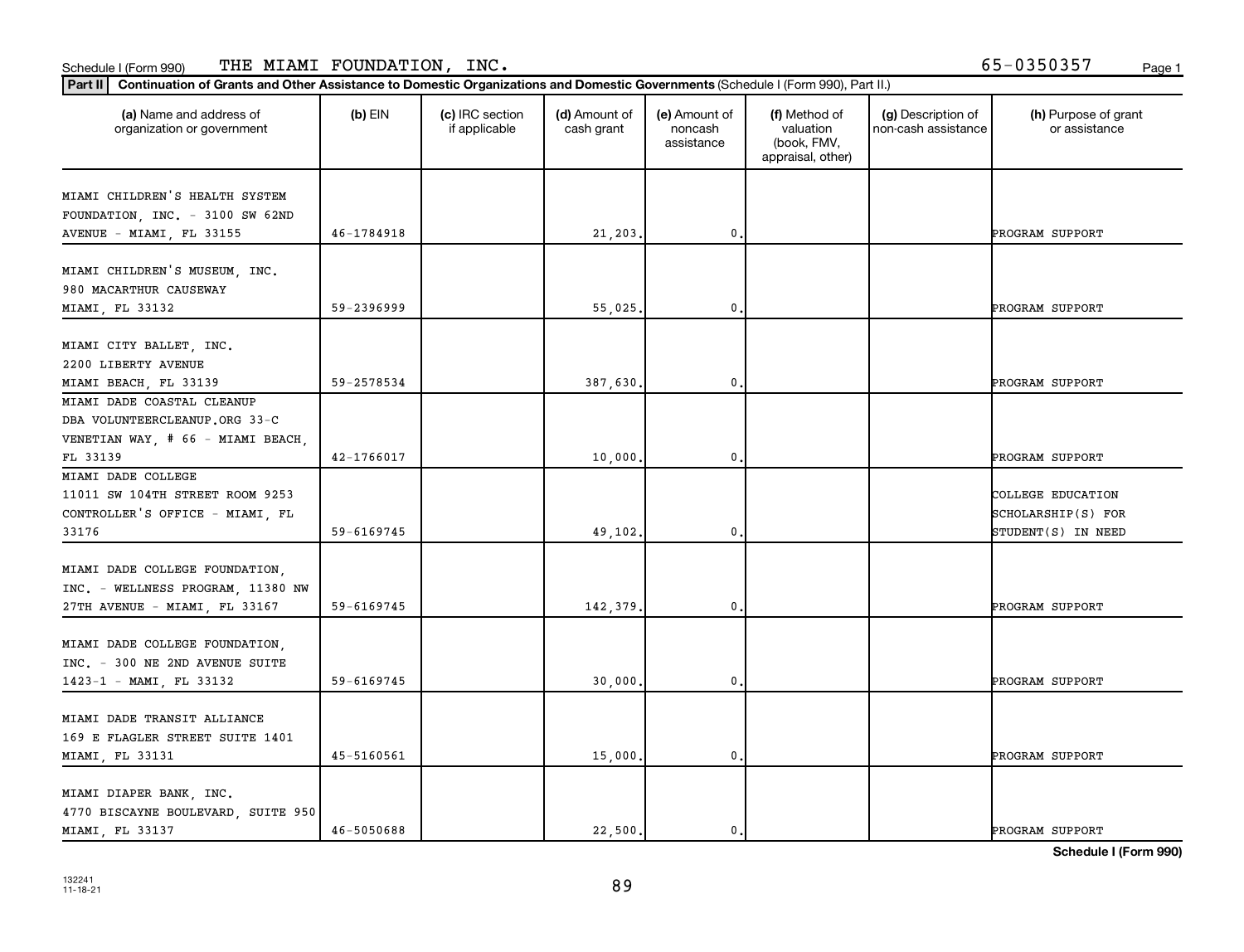|  |  |  |  | 55-0350357 | Page |
|--|--|--|--|------------|------|
|--|--|--|--|------------|------|

| Continuation of Grants and Other Assistance to Domestic Organizations and Domestic Governments (Schedule I (Form 990), Part II.)<br>Part II |            |                                  |                             |                                        |                                                                |                                           |                                       |
|---------------------------------------------------------------------------------------------------------------------------------------------|------------|----------------------------------|-----------------------------|----------------------------------------|----------------------------------------------------------------|-------------------------------------------|---------------------------------------|
| (a) Name and address of<br>organization or government                                                                                       | $(b)$ EIN  | (c) IRC section<br>if applicable | (d) Amount of<br>cash grant | (e) Amount of<br>noncash<br>assistance | (f) Method of<br>valuation<br>(book, FMV,<br>appraisal, other) | (g) Description of<br>non-cash assistance | (h) Purpose of grant<br>or assistance |
| MIAMI EDTECH                                                                                                                                |            |                                  |                             |                                        |                                                                |                                           |                                       |
| 3246 NORTH MIAMI AVENUE, #4                                                                                                                 |            |                                  |                             |                                        |                                                                |                                           |                                       |
| MIAMI, FL 33127                                                                                                                             | 83-0907475 |                                  | 27,000.                     | 0.                                     |                                                                |                                           | PROGRAM SUPPORT                       |
| MIAMI HIGH SCHOOL ALUMNI                                                                                                                    |            |                                  |                             |                                        |                                                                |                                           |                                       |
| ASSOCIATION - P.O. BOX 260993 -                                                                                                             |            |                                  |                             |                                        |                                                                |                                           |                                       |
| MIAMI, FL 33126                                                                                                                             | 32-0304574 |                                  | 49,103.                     | $\mathbf{0}$                           |                                                                |                                           | PROGRAM SUPPORT                       |
| MIAMI HOMES FOR ALL                                                                                                                         |            |                                  |                             |                                        |                                                                |                                           |                                       |
| 2800 BISCAYNE BOULEVARD SUITE 600                                                                                                           |            |                                  |                             |                                        |                                                                |                                           |                                       |
| MIAMI, FL 33132                                                                                                                             | 59-2521237 |                                  | 25,000                      | $\mathbf 0$                            |                                                                |                                           | PROGRAM SUPPORT                       |
| MIAMI HOMES FOR ALL, INC.                                                                                                                   |            |                                  |                             |                                        |                                                                |                                           |                                       |
| 1951 NW 7TH AVENUE, SUITE 300                                                                                                               |            |                                  |                             |                                        |                                                                |                                           |                                       |
| MIAMI, FL 33136                                                                                                                             | 59-2521237 |                                  | 20,000.                     | 0.                                     |                                                                |                                           | PROGRAM SUPPORT                       |
| MIAMI LIGHT PROJECT, INC.                                                                                                                   |            |                                  |                             |                                        |                                                                |                                           |                                       |
| P.O. BOX 531385                                                                                                                             |            |                                  |                             |                                        |                                                                |                                           |                                       |
| MIAMI SHORES, FL 33153                                                                                                                      | 65-0107810 |                                  | 112,000.                    | $\mathbf 0$                            |                                                                |                                           | PROGRAM SUPPORT                       |
|                                                                                                                                             |            |                                  |                             |                                        |                                                                |                                           |                                       |
| MIAMI LIGHT PROJECT, INC.<br>P.O. BOX 531385                                                                                                |            |                                  |                             |                                        |                                                                |                                           |                                       |
| MIAMI SHORES, FL 33153                                                                                                                      | 65-0107810 |                                  | 50,000                      | $\mathbf{0}$                           |                                                                |                                           | PROGRAM SUPPORT                       |
|                                                                                                                                             |            |                                  |                             |                                        |                                                                |                                           |                                       |
| MIAMI LIGHTHOUSE FOR THE BLIND AND                                                                                                          |            |                                  |                             |                                        |                                                                |                                           |                                       |
| VISUALLY IMPAIRED, INC. - 601 SW                                                                                                            |            |                                  |                             |                                        |                                                                |                                           |                                       |
| 8TH AVENUE - MIAMI, FL 33130                                                                                                                | 59-0637847 |                                  | 133,503.                    | 0.                                     |                                                                |                                           | PROGRAM SUPPORT                       |
| MIAMI MUSIC PROJECT, INC.                                                                                                                   |            |                                  |                             |                                        |                                                                |                                           |                                       |
| 2125 BISCAYNE BLVD., UNIT 215                                                                                                               |            |                                  |                             |                                        |                                                                |                                           |                                       |
| MIAMI, FL 33137                                                                                                                             | 26-4084871 |                                  | 241,750.                    | 0.                                     |                                                                |                                           | PROGRAM SUPPORT                       |
| MIAMI NEW DRAMA                                                                                                                             |            |                                  |                             |                                        |                                                                |                                           |                                       |
| 1040 LINCOLN ROAD                                                                                                                           |            |                                  |                             |                                        |                                                                |                                           |                                       |
| MIAMI BEACH, FL 33139                                                                                                                       | 47-1690840 |                                  | 50,000.                     | 0.                                     |                                                                |                                           | PROGRAM SUPPORT                       |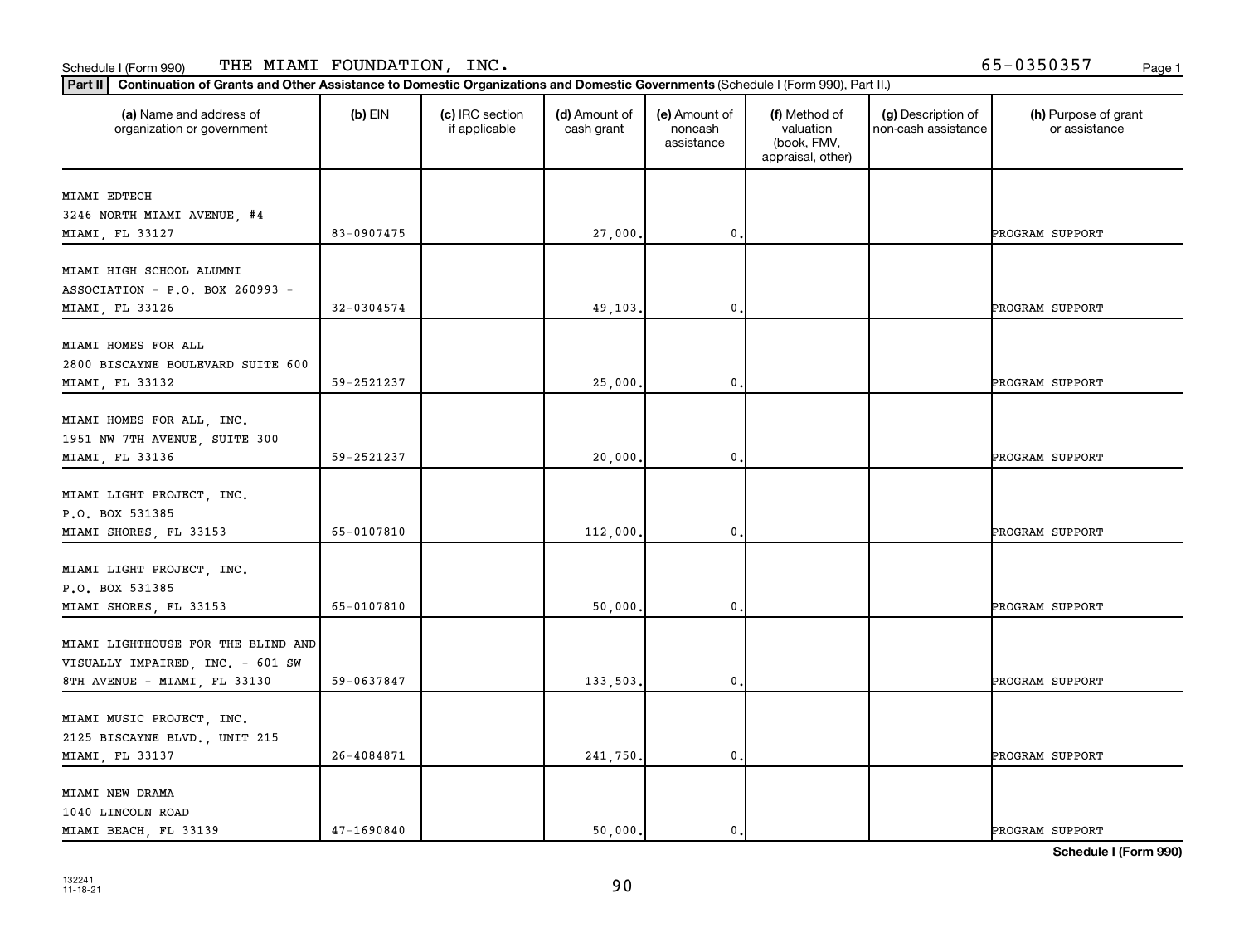| 55-0350357 | Page |
|------------|------|
|------------|------|

| (a) Name and address of<br>organization or government | $(b)$ EIN  | (c) IRC section<br>if applicable | (d) Amount of<br>cash grant | (e) Amount of<br>noncash<br>assistance | (f) Method of<br>valuation<br>(book, FMV,<br>appraisal, other) | (g) Description of<br>non-cash assistance | (h) Purpose of grant<br>or assistance |
|-------------------------------------------------------|------------|----------------------------------|-----------------------------|----------------------------------------|----------------------------------------------------------------|-------------------------------------------|---------------------------------------|
| MIAMI RESCUE MISSION, INC.                            |            |                                  |                             |                                        |                                                                |                                           |                                       |
| 2159 NORTHWEST 1ST COURT                              |            |                                  |                             |                                        |                                                                |                                           |                                       |
| MIAMI, FL 33127                                       | 59-1743865 |                                  | 17,494.                     | $\mathbf{0}$                           |                                                                |                                           | PROGRAM SUPPORT                       |
| MIAMI WATERKEEPER, INC.                               |            |                                  |                             |                                        |                                                                |                                           |                                       |
| 12568 NORTH KENDALL DRIVE                             |            |                                  |                             |                                        |                                                                |                                           |                                       |
| MIAMI, FL 33186                                       | 27-3627697 |                                  | 125,000.                    | $\mathbf 0$                            |                                                                |                                           | PROGRAM SUPPORT                       |
|                                                       |            |                                  |                             |                                        |                                                                |                                           |                                       |
| MIAMI WORKERS CENTER, INC.                            |            |                                  |                             |                                        |                                                                |                                           |                                       |
| 745 NW 54TH STREET                                    |            |                                  |                             |                                        |                                                                |                                           |                                       |
| MIAMI, FL 33127                                       | 65-0942224 |                                  | 76,750.                     | $\mathbf{0}$                           |                                                                |                                           | PROGRAM SUPPORT                       |
| MIAMI-DADE ANIMAL SERVICES                            |            |                                  |                             |                                        |                                                                |                                           |                                       |
| 3599 NW 79TH AVENUE                                   |            |                                  |                             |                                        |                                                                |                                           |                                       |
| DORAL, FL 33166                                       | 59-6000573 |                                  | 13,687.                     | $\mathbf 0$                            |                                                                |                                           | PROGRAM SUPPORT                       |
|                                                       |            |                                  |                             |                                        |                                                                |                                           |                                       |
| MIAMI-DADE CHAMBER OF COMMERCE                        |            |                                  |                             |                                        |                                                                |                                           |                                       |
| 100 SOUTH BISCAYNE BLVD 3RD FLOOR                     |            |                                  |                             |                                        |                                                                |                                           |                                       |
| MIAMI, FL 33131                                       | 59-6560023 |                                  | 10,000,                     | $\mathbf{0}$                           |                                                                |                                           | PROGRAM SUPPORT                       |
| MIAMI-DADE COUNTY                                     |            |                                  |                             |                                        |                                                                |                                           |                                       |
| 111 NW 1ST STREET                                     |            |                                  |                             |                                        |                                                                |                                           |                                       |
| MIAMI, FL 33128                                       | 59-6000572 |                                  | 100,000.                    | $\mathbf{0}$                           |                                                                |                                           | PROGRAM SUPPORT                       |
|                                                       |            |                                  |                             |                                        |                                                                |                                           |                                       |
| MIAMI-DADE COUNTY PUBLIC SCHOOLS                      |            |                                  |                             |                                        |                                                                |                                           |                                       |
| 1450 NE 2ND AVENUE, SUITE 615                         |            |                                  |                             |                                        |                                                                |                                           |                                       |
| MIAMI, FL 33132                                       | 59-6000572 |                                  | 31,070                      | $\mathbf 0$                            |                                                                |                                           | PROGRAM SUPPORT                       |
| MICHIGAN ENVIRONMENTAL COUNCIL                        |            |                                  |                             |                                        |                                                                |                                           |                                       |
| 602 W IONIA STREET                                    |            |                                  |                             |                                        |                                                                |                                           |                                       |
| LANSING, MI 48933                                     | 38-2517980 |                                  | 21,419.                     | $\mathbf 0$                            |                                                                |                                           | PROGRAM SUPPORT                       |
|                                                       |            |                                  |                             |                                        |                                                                |                                           |                                       |
| MIDWEST CENTER FOR INVESTIGATIVE                      |            |                                  |                             |                                        |                                                                |                                           |                                       |
| REPORTING, INC. - 701 DEVONSHIRE                      |            |                                  |                             |                                        |                                                                |                                           |                                       |
| DR., C-33 - CHAMPAIGN, IL 61820                       | 27-1652830 |                                  | 11,353.                     | $\mathbf{0}$ .                         |                                                                |                                           | PROGRAM SUPPORT                       |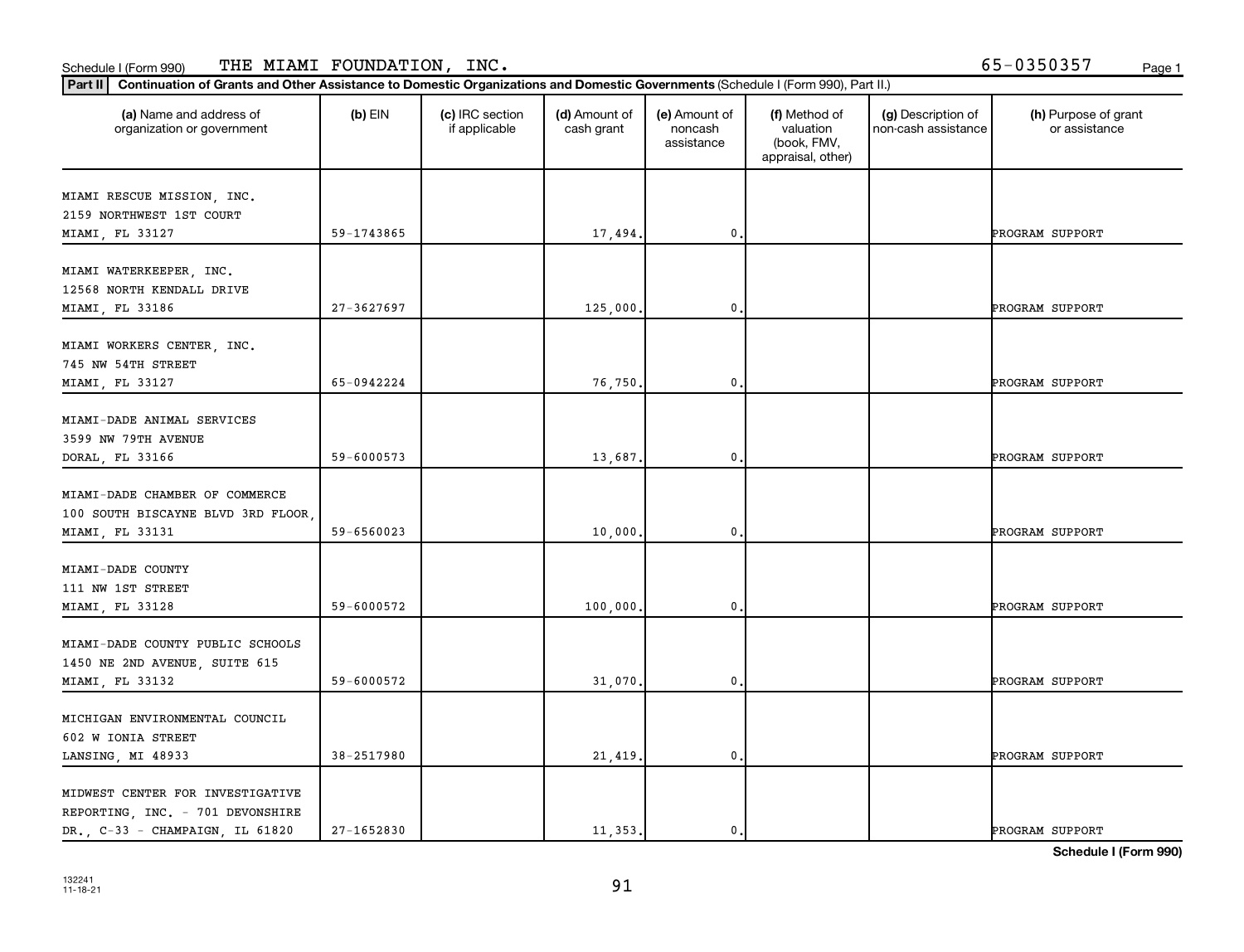|  |  | 55-0350357 | Page |
|--|--|------------|------|
|  |  |            |      |

| Continuation of Grants and Other Assistance to Domestic Organizations and Domestic Governments (Schedule I (Form 990), Part II.)<br>Part II |            |                                  |                             |                                        |                                                                |                                           |                                       |  |
|---------------------------------------------------------------------------------------------------------------------------------------------|------------|----------------------------------|-----------------------------|----------------------------------------|----------------------------------------------------------------|-------------------------------------------|---------------------------------------|--|
| (a) Name and address of<br>organization or government                                                                                       | $(b)$ EIN  | (c) IRC section<br>if applicable | (d) Amount of<br>cash grant | (e) Amount of<br>noncash<br>assistance | (f) Method of<br>valuation<br>(book, FMV,<br>appraisal, other) | (g) Description of<br>non-cash assistance | (h) Purpose of grant<br>or assistance |  |
| MINDFUL KIDS MIAMI                                                                                                                          |            |                                  |                             |                                        |                                                                |                                           |                                       |  |
| 5275 SUNSET DRIVE, 2ND FLOOR #19                                                                                                            |            |                                  |                             |                                        |                                                                |                                           |                                       |  |
| MIAMI, FL 33143                                                                                                                             | 36-4721457 |                                  | 15,000.                     | $\mathbf{0}$                           |                                                                |                                           | PROGRAM SUPPORT                       |  |
|                                                                                                                                             |            |                                  |                             |                                        |                                                                |                                           |                                       |  |
| MINNPOST                                                                                                                                    |            |                                  |                             |                                        |                                                                |                                           |                                       |  |
| 900 6TH AVENUE SE, SUITE 220                                                                                                                |            |                                  |                             |                                        |                                                                |                                           |                                       |  |
| MINNEAPOLIS, MN 55414                                                                                                                       | 26-0573427 |                                  | 15,000,                     | $\mathbf{0}$                           |                                                                |                                           | PROGRAM SUPPORT                       |  |
| MISSISSIPPI NEWS AND INFORMATION                                                                                                            |            |                                  |                             |                                        |                                                                |                                           |                                       |  |
| CORP. AKA MISSISSIPPI TODAY - 750                                                                                                           |            |                                  |                             |                                        |                                                                |                                           |                                       |  |
| WOODLANDS PARKWAY, SUITE 100 -                                                                                                              |            |                                  |                             |                                        |                                                                |                                           |                                       |  |
| RIDGELAND, MS 39157                                                                                                                         | 47-2158741 |                                  | 20,000,                     | 0                                      |                                                                |                                           | PROGRAM SUPPORT                       |  |
| MONGABAY ORG CORPORATION<br>37 WEST SUMMIT DRIVE                                                                                            |            |                                  |                             |                                        |                                                                |                                           |                                       |  |
| EMERALD HILLS, CA 94062                                                                                                                     | 45-3714703 |                                  | 15,000.                     | $\mathbf{0}$                           |                                                                |                                           | PROGRAM SUPPORT                       |  |
| MONTANA FREE PRESS<br>34 WEST 6TH AVENUE SUITE 2F<br>HELENA, MT 59601                                                                       | 47-5237719 |                                  | 15,000                      | 0                                      |                                                                |                                           | PROGRAM SUPPORT                       |  |
|                                                                                                                                             |            |                                  |                             |                                        |                                                                |                                           |                                       |  |
| MONTCLAIR LOCAL NONPROFIT NEWS,<br>INC. - 309 ORANGE ROAD -                                                                                 |            |                                  |                             |                                        |                                                                |                                           |                                       |  |
| MONTCLAIR, NJ 07042                                                                                                                         | 83-3801012 |                                  | 15,000,                     | 0                                      |                                                                |                                           | PROGRAM SUPPORT                       |  |
| MOSAIC YOUTH THEATRE OF DETROIT<br>2251 ANTIETAMN AVENUE                                                                                    |            |                                  |                             |                                        |                                                                |                                           |                                       |  |
| DETROIT, MI 48207                                                                                                                           | 38-3069610 |                                  | 32,000,                     | $\mathbf{0}$                           |                                                                |                                           | PROGRAM SUPPORT                       |  |
| MOUNT SINAI MEDICAL CENTER<br>FOUNDATION, INC. - 4300 ALTON ROAD<br>ASCHER BUILDING, SUITE 100 - MIAMI                                      |            |                                  |                             |                                        |                                                                |                                           |                                       |  |
| BEACH, FL 33140                                                                                                                             | 59-1711400 |                                  | 32,000,                     | 0                                      |                                                                |                                           | PROGRAM SUPPORT                       |  |
|                                                                                                                                             |            |                                  |                             |                                        |                                                                |                                           |                                       |  |
| MOUNTAIN JOURNAL, INC.<br>PO BOX 11251                                                                                                      |            |                                  |                             |                                        |                                                                |                                           |                                       |  |
| BOZEMAN, MT 59719                                                                                                                           | 82-1846471 |                                  | 15,000.                     | $\mathbf{0}$ .                         |                                                                |                                           | PROGRAM SUPPORT                       |  |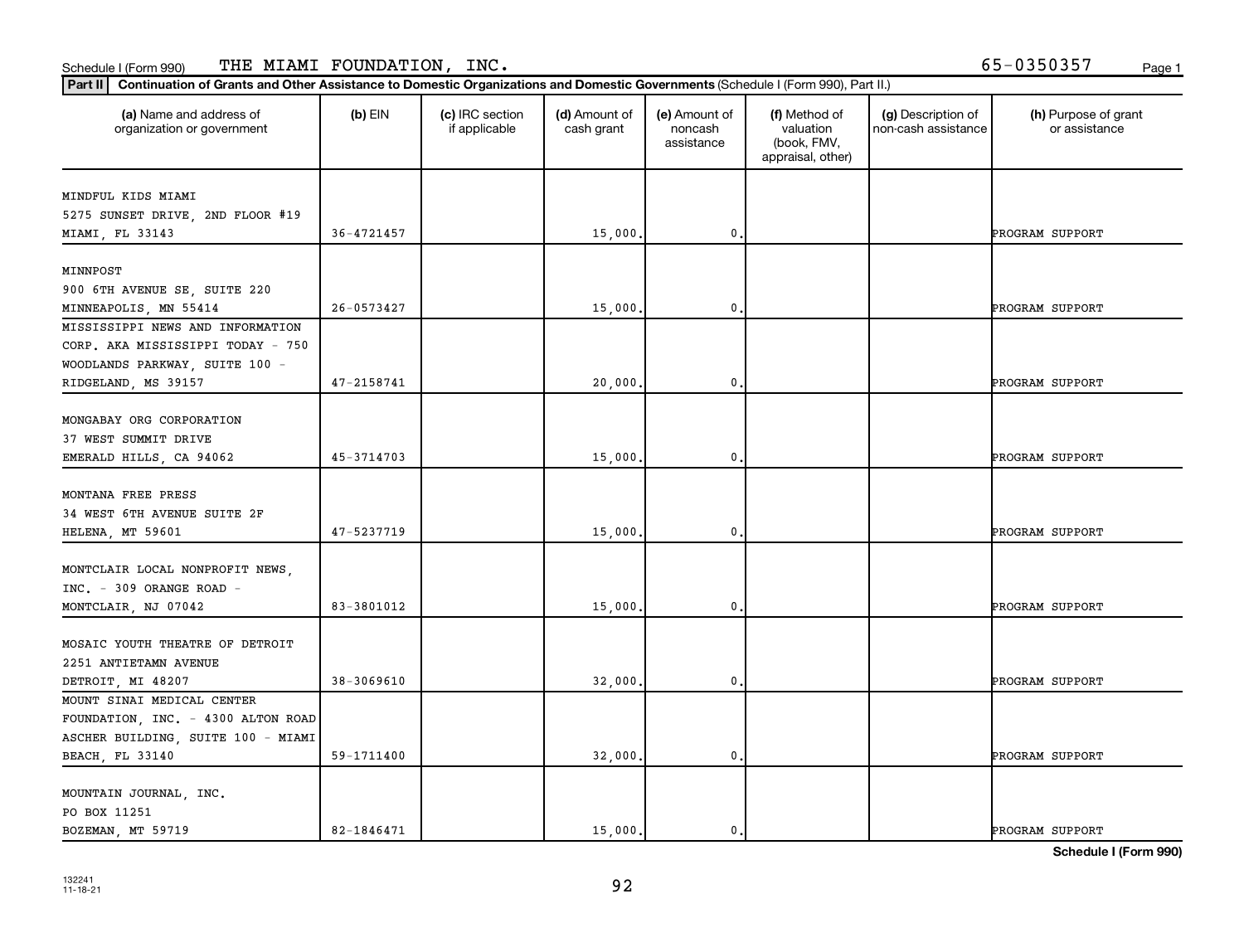| 55-0350357 | Page |
|------------|------|
|------------|------|

| Continuation of Grants and Other Assistance to Domestic Organizations and Domestic Governments (Schedule I (Form 990), Part II.)<br>Part II |            |                                  |                             |                                        |                                                                |                                           |                                       |
|---------------------------------------------------------------------------------------------------------------------------------------------|------------|----------------------------------|-----------------------------|----------------------------------------|----------------------------------------------------------------|-------------------------------------------|---------------------------------------|
| (a) Name and address of<br>organization or government                                                                                       | $(b)$ EIN  | (c) IRC section<br>if applicable | (d) Amount of<br>cash grant | (e) Amount of<br>noncash<br>assistance | (f) Method of<br>valuation<br>(book, FMV,<br>appraisal, other) | (g) Description of<br>non-cash assistance | (h) Purpose of grant<br>or assistance |
| MOURNING FAMILY FOUNDATION                                                                                                                  |            |                                  |                             |                                        |                                                                |                                           |                                       |
| 100 SOUTH BISCAYNE BOULEVARD, 3RD                                                                                                           |            |                                  |                             |                                        |                                                                |                                           |                                       |
| MIAMI, FL 33131                                                                                                                             | 65-1075983 |                                  | 10,000                      | 0                                      |                                                                |                                           | PROGRAM SUPPORT                       |
|                                                                                                                                             |            |                                  |                             |                                        |                                                                |                                           |                                       |
| MOVEMENT ALLIANCE PROJECT                                                                                                                   |            |                                  |                             |                                        |                                                                |                                           |                                       |
| 924 CHERRY STREET 5TH FLOOR                                                                                                                 |            |                                  |                             |                                        |                                                                |                                           |                                       |
| PHILADELPHIA, PA 19107                                                                                                                      | 26-0307123 |                                  | 21, 227.                    | $\mathbf{0}$                           |                                                                |                                           | PROGRAM SUPPORT                       |
|                                                                                                                                             |            |                                  |                             |                                        |                                                                |                                           |                                       |
| MOVING IMAGE ALLIANCE<br>6330 NW 40TH STREET                                                                                                |            |                                  |                             |                                        |                                                                |                                           |                                       |
|                                                                                                                                             | 83-1686843 |                                  |                             | 0                                      |                                                                |                                           |                                       |
| VIRGINIA GARDENS, FL 33166                                                                                                                  |            |                                  | 6,000                       |                                        |                                                                |                                           | PROGRAM SUPPORT                       |
| MUCE EDUCATES                                                                                                                               |            |                                  |                             |                                        |                                                                |                                           |                                       |
| 9925 NW 25 AVENUE                                                                                                                           |            |                                  |                             |                                        |                                                                |                                           |                                       |
|                                                                                                                                             | 81-3891807 |                                  | 15,000,                     | 0                                      |                                                                |                                           | PROGRAM SUPPORT                       |
| MIAMI, FL 33147                                                                                                                             |            |                                  |                             |                                        |                                                                |                                           |                                       |
| MUCKROCK FOUNDATION, INC.                                                                                                                   |            |                                  |                             |                                        |                                                                |                                           |                                       |
| 1151 MASSACHUSETTS AVENUE                                                                                                                   |            |                                  |                             |                                        |                                                                |                                           |                                       |
| CAMBRIDGE, MA 02138                                                                                                                         | 81-1485228 |                                  | 75,699.                     | 0                                      |                                                                |                                           | PROGRAM SUPPORT                       |
|                                                                                                                                             |            |                                  |                             |                                        |                                                                |                                           |                                       |
| MUJER, INC.                                                                                                                                 |            |                                  |                             |                                        |                                                                |                                           |                                       |
| 27112 SOUTH DIXIE HIGHWAY                                                                                                                   |            |                                  |                             |                                        |                                                                |                                           |                                       |
| NARANJA, FL 33032                                                                                                                           | 65-0534683 |                                  | 30,000.                     | 0                                      |                                                                |                                           | PROGRAM SUPPORT                       |
| MUJERES UNIDAS EN JUSTICIA,                                                                                                                 |            |                                  |                             |                                        |                                                                |                                           |                                       |
| EDUCACION Y REFORMA, INC - 27112                                                                                                            |            |                                  |                             |                                        |                                                                |                                           |                                       |
| SOUTH DIXIE HIGHWAY - NARANJA, FL                                                                                                           |            |                                  |                             |                                        |                                                                |                                           |                                       |
| 33032                                                                                                                                       | 65-0534683 |                                  | 30,000,                     | 0                                      |                                                                |                                           | PROGRAM SUPPORT                       |
| MUJERES UNIDAS EN JUSTICIA,                                                                                                                 |            |                                  |                             |                                        |                                                                |                                           |                                       |
| EDUCACION Y REFORMA, INC - 27112                                                                                                            |            |                                  |                             |                                        |                                                                |                                           |                                       |
| SOUTH DIXIE HIGHWAY - NARANJA, FL                                                                                                           |            |                                  |                             |                                        |                                                                |                                           |                                       |
| 33032                                                                                                                                       | 65-0534683 |                                  | 18,000.                     | 0                                      |                                                                |                                           | PROGRAM SUPPORT                       |
|                                                                                                                                             |            |                                  |                             |                                        |                                                                |                                           |                                       |
| MUSEO REINA SOFIA FOUNDATION USA                                                                                                            |            |                                  |                             |                                        |                                                                |                                           |                                       |
| 1133 AVENUE OF THE AMERICAS SUITE                                                                                                           |            |                                  |                             |                                        |                                                                |                                           |                                       |
| NEW YORK, NY 10036                                                                                                                          | 47-1608241 |                                  | 237,276.                    | 0.                                     |                                                                |                                           | PROGRAM SUPPORT                       |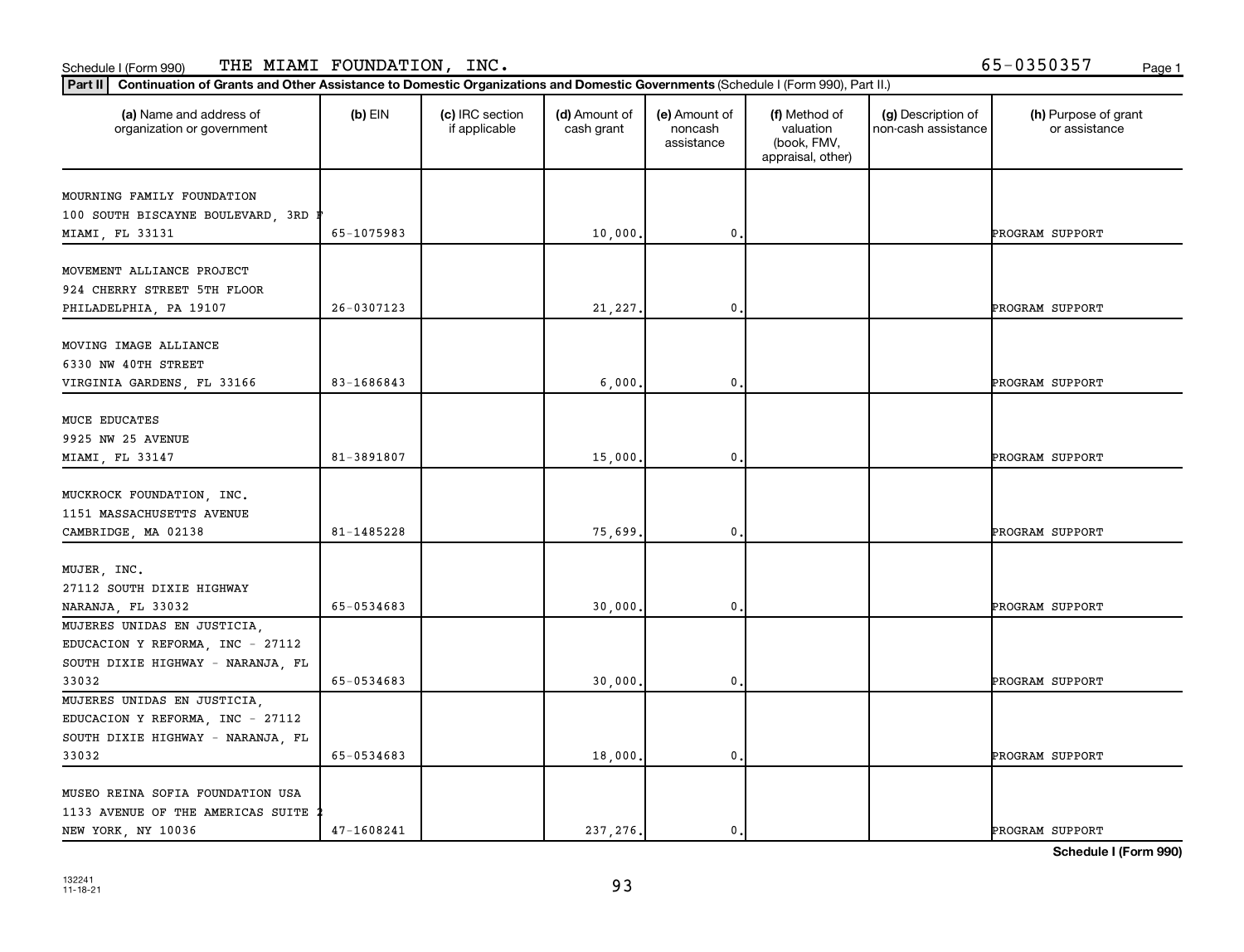| 55-0350357 | Page |
|------------|------|
|------------|------|

| MUSIC FOR MINDS, INC.<br>81-5273498<br>$\mathbf 0$<br>80,000<br>10,000<br>34-0714468<br>$\mathbf 0$<br>36-3812978<br>14,858.<br>0.<br>04-6128892<br>50,000<br>$\mathbf 0$<br>59-2207150<br>25,000<br>$\mathbf 0$<br>$26 - 4008029$<br>25,000.<br>0.<br>PROGRAM SUPPORT<br>30-0022798<br>0.<br>2,080,636.<br>PROGRAM SUPPORT<br>59-2141837<br>25,000<br>$\mathbf 0$<br>PROGRAM SUPPORT                                                                                     | (a) Name and address of<br>organization or government | $(b)$ EIN | (c) IRC section<br>if applicable | (d) Amount of<br>cash grant | (e) Amount of<br>noncash<br>assistance | (f) Method of<br>valuation<br>(book, FMV,<br>appraisal, other) | (g) Description of<br>non-cash assistance | (h) Purpose of grant<br>or assistance |
|---------------------------------------------------------------------------------------------------------------------------------------------------------------------------------------------------------------------------------------------------------------------------------------------------------------------------------------------------------------------------------------------------------------------------------------------------------------------------|-------------------------------------------------------|-----------|----------------------------------|-----------------------------|----------------------------------------|----------------------------------------------------------------|-------------------------------------------|---------------------------------------|
| 136 ALLEN ROAD                                                                                                                                                                                                                                                                                                                                                                                                                                                            |                                                       |           |                                  |                             |                                        |                                                                |                                           |                                       |
| NORTH EASTON, MA 02356<br>MUSICAL ARTS ASSOCIATION                                                                                                                                                                                                                                                                                                                                                                                                                        |                                                       |           |                                  |                             |                                        |                                                                |                                           |                                       |
|                                                                                                                                                                                                                                                                                                                                                                                                                                                                           |                                                       |           |                                  |                             |                                        |                                                                |                                           | PROGRAM SUPPORT                       |
|                                                                                                                                                                                                                                                                                                                                                                                                                                                                           |                                                       |           |                                  |                             |                                        |                                                                |                                           |                                       |
| 11001 EUCLID AVENUE SEVERANCE HALL<br>CLEVELAND, OH 44106<br>- SPRINGFIELD, MA 01105                                                                                                                                                                                                                                                                                                                                                                                      |                                                       |           |                                  |                             |                                        |                                                                |                                           |                                       |
|                                                                                                                                                                                                                                                                                                                                                                                                                                                                           |                                                       |           |                                  |                             |                                        |                                                                |                                           |                                       |
|                                                                                                                                                                                                                                                                                                                                                                                                                                                                           |                                                       |           |                                  |                             |                                        |                                                                |                                           | PROGRAM SUPPORT                       |
| MUSLIM JOURNAL ENTERPRISES, INC.<br>PO BOX 19256<br>CHICAGO, IL 60619                                                                                                                                                                                                                                                                                                                                                                                                     |                                                       |           |                                  |                             |                                        |                                                                |                                           |                                       |
|                                                                                                                                                                                                                                                                                                                                                                                                                                                                           |                                                       |           |                                  |                             |                                        |                                                                |                                           |                                       |
|                                                                                                                                                                                                                                                                                                                                                                                                                                                                           |                                                       |           |                                  |                             |                                        |                                                                |                                           |                                       |
|                                                                                                                                                                                                                                                                                                                                                                                                                                                                           |                                                       |           |                                  |                             |                                        |                                                                |                                           | PROGRAM SUPPORT                       |
| NAISMITH MEMORIAL BASKETBALL HALL<br>OF FAME - 1000 HALL OF FAME AVENUE<br>NAMI MIAMI-DADE COUNTY, INC.<br>299 ALHAMBRA CIRCLE SUITE 506<br>CORAL GABLES, FL 33134<br>NAPA VALLEY FESTIVAL ASSOCIATION<br>PO BOX 6221<br>NAPA, CA 94581<br>NATIONAL COMPASSION FUND<br>1450 DUKE STREET<br>ALEXANDRIA, VA 22314<br>NATIONAL FOUNDATION FOR<br>ADVANCEMENT IN THE ARTS, INC. -<br>AKA YOUNGARTS 2100 BISCAYNE<br>BOULEVARD - MIAMI, FL 33137<br>NATIONAL HOUSING INSTITUTE |                                                       |           |                                  |                             |                                        |                                                                |                                           |                                       |
|                                                                                                                                                                                                                                                                                                                                                                                                                                                                           |                                                       |           |                                  |                             |                                        |                                                                |                                           |                                       |
|                                                                                                                                                                                                                                                                                                                                                                                                                                                                           |                                                       |           |                                  |                             |                                        |                                                                |                                           |                                       |
|                                                                                                                                                                                                                                                                                                                                                                                                                                                                           |                                                       |           |                                  |                             |                                        |                                                                |                                           | PROGRAM SUPPORT                       |
|                                                                                                                                                                                                                                                                                                                                                                                                                                                                           |                                                       |           |                                  |                             |                                        |                                                                |                                           |                                       |
|                                                                                                                                                                                                                                                                                                                                                                                                                                                                           |                                                       |           |                                  |                             |                                        |                                                                |                                           |                                       |
|                                                                                                                                                                                                                                                                                                                                                                                                                                                                           |                                                       |           |                                  |                             |                                        |                                                                |                                           |                                       |
|                                                                                                                                                                                                                                                                                                                                                                                                                                                                           |                                                       |           |                                  |                             |                                        |                                                                |                                           | PROGRAM SUPPORT                       |
|                                                                                                                                                                                                                                                                                                                                                                                                                                                                           |                                                       |           |                                  |                             |                                        |                                                                |                                           |                                       |
|                                                                                                                                                                                                                                                                                                                                                                                                                                                                           |                                                       |           |                                  |                             |                                        |                                                                |                                           |                                       |
|                                                                                                                                                                                                                                                                                                                                                                                                                                                                           |                                                       |           |                                  |                             |                                        |                                                                |                                           |                                       |
|                                                                                                                                                                                                                                                                                                                                                                                                                                                                           |                                                       |           |                                  |                             |                                        |                                                                |                                           |                                       |
|                                                                                                                                                                                                                                                                                                                                                                                                                                                                           |                                                       |           |                                  |                             |                                        |                                                                |                                           |                                       |
|                                                                                                                                                                                                                                                                                                                                                                                                                                                                           |                                                       |           |                                  |                             |                                        |                                                                |                                           |                                       |
|                                                                                                                                                                                                                                                                                                                                                                                                                                                                           |                                                       |           |                                  |                             |                                        |                                                                |                                           |                                       |
|                                                                                                                                                                                                                                                                                                                                                                                                                                                                           |                                                       |           |                                  |                             |                                        |                                                                |                                           |                                       |
|                                                                                                                                                                                                                                                                                                                                                                                                                                                                           |                                                       |           |                                  |                             |                                        |                                                                |                                           |                                       |
|                                                                                                                                                                                                                                                                                                                                                                                                                                                                           |                                                       |           |                                  |                             |                                        |                                                                |                                           |                                       |
|                                                                                                                                                                                                                                                                                                                                                                                                                                                                           |                                                       |           |                                  |                             |                                        |                                                                |                                           |                                       |
|                                                                                                                                                                                                                                                                                                                                                                                                                                                                           |                                                       |           |                                  |                             |                                        |                                                                |                                           |                                       |
|                                                                                                                                                                                                                                                                                                                                                                                                                                                                           |                                                       |           |                                  |                             |                                        |                                                                |                                           |                                       |
| 60 SOUTH FULLERTON AVENUE SUITE 202                                                                                                                                                                                                                                                                                                                                                                                                                                       |                                                       |           |                                  |                             |                                        |                                                                |                                           |                                       |
| 22-2432144<br>15,000.<br>MONTCLAIR, NJ 07042<br>0.                                                                                                                                                                                                                                                                                                                                                                                                                        |                                                       |           |                                  |                             |                                        |                                                                |                                           | PROGRAM SUPPORT                       |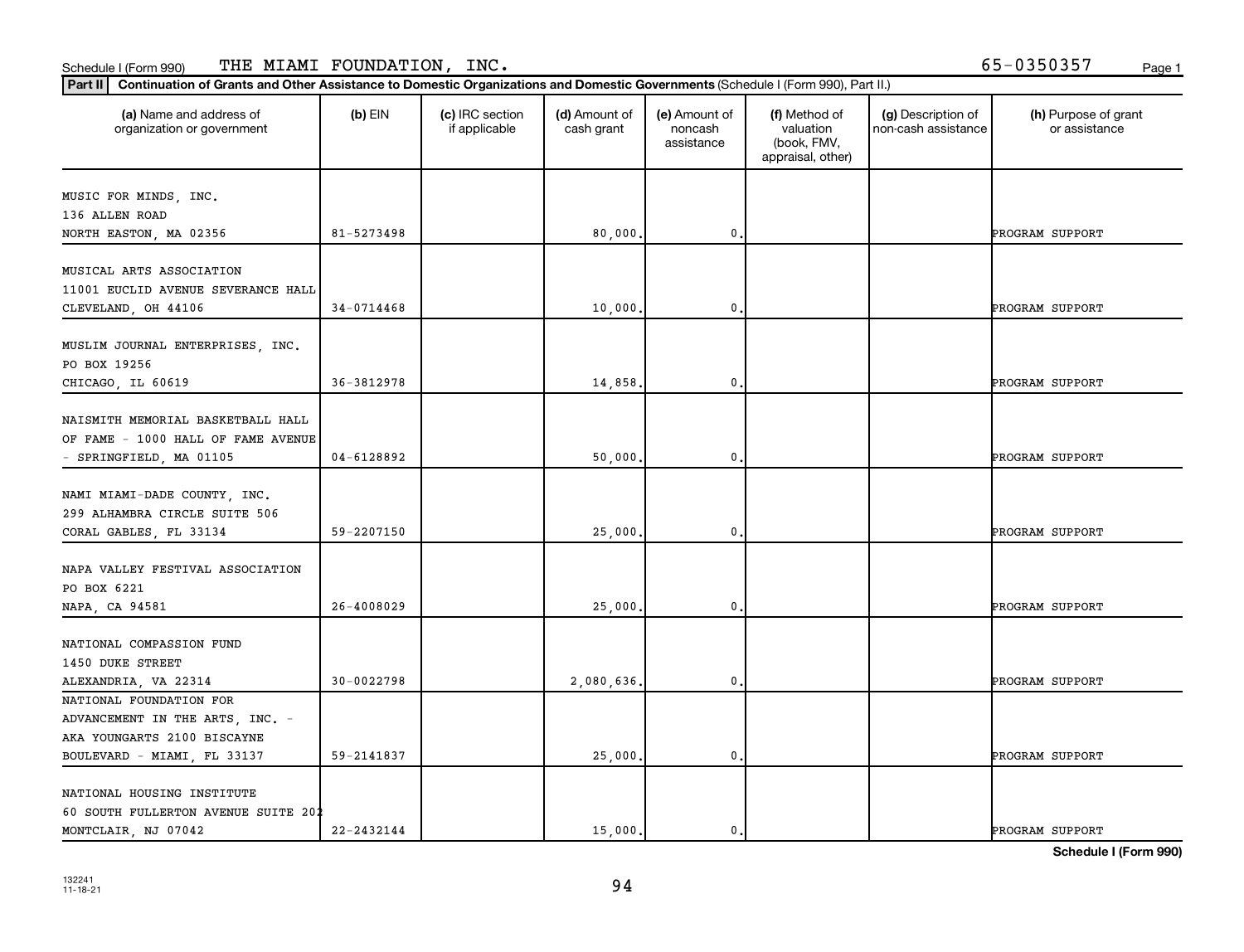| 55-0350357 |  |  |  | Page |
|------------|--|--|--|------|
|            |  |  |  |      |

| Part II<br>Continuation of Grants and Other Assistance to Domestic Organizations and Domestic Governments (Schedule I (Form 990), Part II.) |            |                                  |                             |                                        |                                                                |                                           |                                       |
|---------------------------------------------------------------------------------------------------------------------------------------------|------------|----------------------------------|-----------------------------|----------------------------------------|----------------------------------------------------------------|-------------------------------------------|---------------------------------------|
| (a) Name and address of<br>organization or government                                                                                       | $(b)$ EIN  | (c) IRC section<br>if applicable | (d) Amount of<br>cash grant | (e) Amount of<br>noncash<br>assistance | (f) Method of<br>valuation<br>(book, FMV,<br>appraisal, other) | (g) Description of<br>non-cash assistance | (h) Purpose of grant<br>or assistance |
| NATIONAL PARKS TRAVELER                                                                                                                     |            |                                  |                             |                                        |                                                                |                                           |                                       |
| 9116 UPPER LANDO LANE                                                                                                                       |            |                                  |                             |                                        |                                                                |                                           |                                       |
| PARK CITY, UT 84098                                                                                                                         | 26-2378789 |                                  | 15,000.                     | $\mathbf 0$                            |                                                                |                                           | PROGRAM SUPPORT                       |
| NATIONAL VOICES FOR EQUALITY,                                                                                                               |            |                                  |                             |                                        |                                                                |                                           |                                       |
| EDUCATION, AND ENLIGHTENMENT -                                                                                                              |            |                                  |                             |                                        |                                                                |                                           |                                       |
| P.O. BOX 23837 - FORT LAUDERDALE,                                                                                                           |            |                                  |                             |                                        |                                                                |                                           |                                       |
| FL 33307                                                                                                                                    | 27-1192984 |                                  | 10,000.                     | $\mathbf{0}$                           |                                                                |                                           | PROGRAM SUPPORT                       |
|                                                                                                                                             |            |                                  |                             |                                        |                                                                |                                           |                                       |
| NATURAL CAPITALISM SOLUTIONS                                                                                                                |            |                                  |                             |                                        |                                                                |                                           |                                       |
| 11823 N. 75TH STREET                                                                                                                        |            |                                  |                             |                                        |                                                                |                                           |                                       |
| LONGMONT, CO 80303                                                                                                                          | 14-1901877 |                                  | 15,000.                     | $\mathbf 0$                            |                                                                |                                           | PROGRAM SUPPORT                       |
|                                                                                                                                             |            |                                  |                             |                                        |                                                                |                                           |                                       |
| NEIGHBORHOOD HOUSING SERVICES OF                                                                                                            |            |                                  |                             |                                        |                                                                |                                           |                                       |
| SOUTH FLORIDA, INC. - 300 NW 12TH                                                                                                           |            |                                  |                             |                                        |                                                                |                                           |                                       |
| AVENUE - MIAMI, FL 33128                                                                                                                    | 59-1845761 |                                  | 12,500.                     | $\mathbf 0$                            |                                                                |                                           | PROGRAM SUPPORT                       |
|                                                                                                                                             |            |                                  |                             |                                        |                                                                |                                           |                                       |
| NETWORK FOR TEACHING                                                                                                                        |            |                                  |                             |                                        |                                                                |                                           |                                       |
| ENTREPRENEURSHIP - 120 WALL STREET                                                                                                          |            |                                  |                             |                                        |                                                                |                                           |                                       |
| 18TH FLOOR - NEW YORK, NY 10005                                                                                                             | 13-3408731 |                                  | 10,000.                     | 0.                                     |                                                                |                                           | PROGRAM SUPPORT                       |
|                                                                                                                                             |            |                                  |                             |                                        |                                                                |                                           |                                       |
| NEVADA PUBLIC RADIO                                                                                                                         |            |                                  |                             |                                        |                                                                |                                           |                                       |
| 1289 S. TORREY PINES DRIVE                                                                                                                  |            |                                  |                             |                                        |                                                                |                                           |                                       |
| LAS VEGAS, NV 89146                                                                                                                         | 23-7441306 |                                  | 15,000                      | $\mathbf{0}$                           |                                                                |                                           | PROGRAM SUPPORT                       |
| NEW CANON CHAMBER COLLECTIVE, INC                                                                                                           |            |                                  |                             |                                        |                                                                |                                           |                                       |
| 8230 SW 9TH COURT                                                                                                                           |            |                                  |                             |                                        |                                                                |                                           |                                       |
| NORTH LAUDERDALE, FL 33068                                                                                                                  | 65-0669331 |                                  | 6,000                       | $\mathbf 0$                            |                                                                |                                           | PROGRAM SUPPORT                       |
| NEW FLORIDA MAJORITY EDUCATION                                                                                                              |            |                                  |                             |                                        |                                                                |                                           |                                       |
| FUND, INC. - 10800 BISCAYNE                                                                                                                 |            |                                  |                             |                                        |                                                                |                                           |                                       |
| BOULEVARD, SUITE 1050 - MIAMI, FL                                                                                                           |            |                                  |                             |                                        |                                                                |                                           |                                       |
| 33161                                                                                                                                       | 45-3956785 |                                  | 18,750.                     | 0.                                     |                                                                |                                           | PROGRAM SUPPORT                       |
| NEW FLORIDA MAJORITY EDUCATION                                                                                                              |            |                                  |                             |                                        |                                                                |                                           |                                       |
| FUND, INC. - 10800 BISCAYNE                                                                                                                 |            |                                  |                             |                                        |                                                                |                                           |                                       |
| BOULEVARD, SUITE 1050 - MIAMI, FL                                                                                                           |            |                                  |                             |                                        |                                                                |                                           |                                       |
| 33161                                                                                                                                       | 45-3956785 |                                  | 9.000.                      | 0.                                     |                                                                |                                           | PROGRAM SUPPORT                       |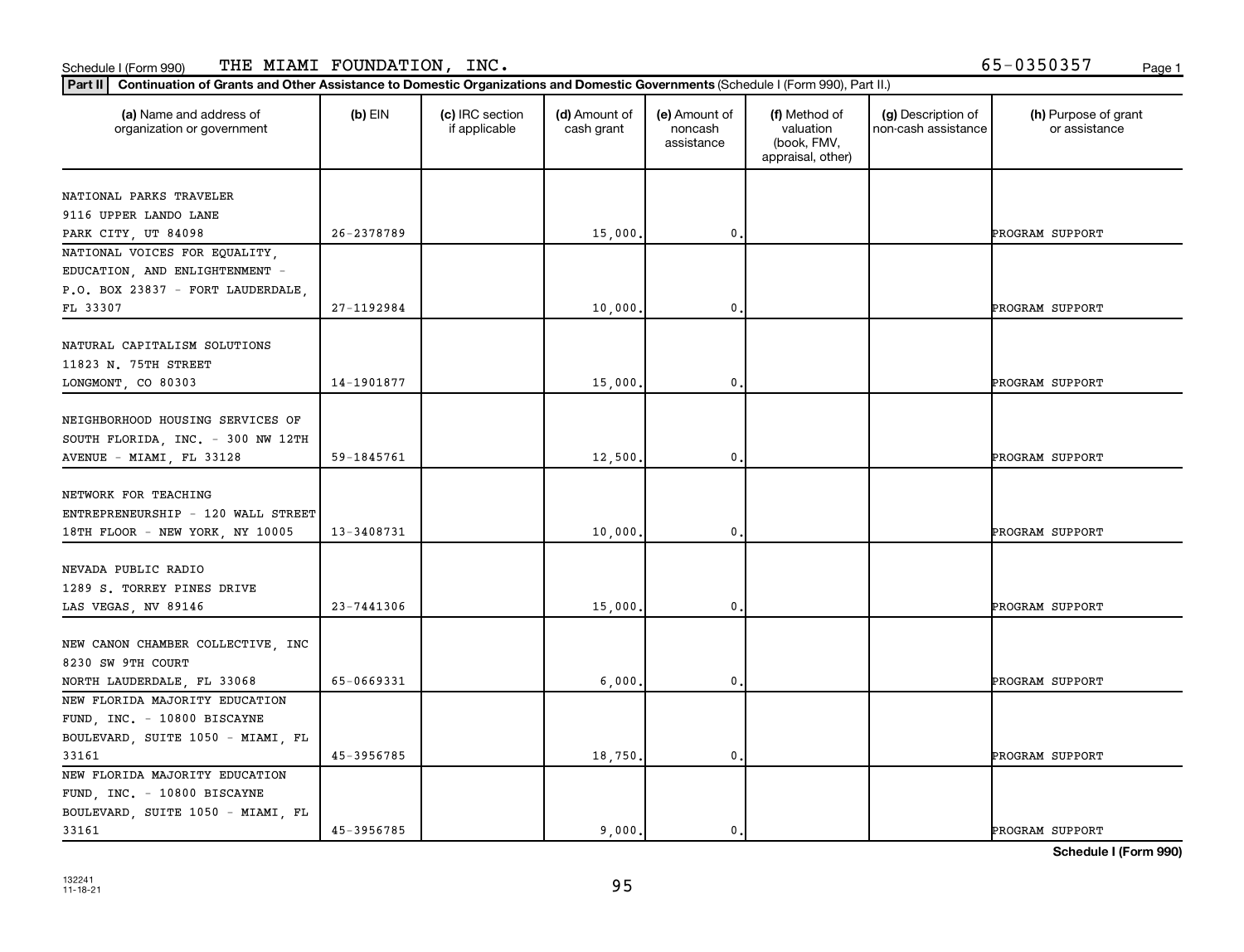| 55-0350357 |  |  |  |  | Page |
|------------|--|--|--|--|------|
|            |  |  |  |  |      |

| Part II   Continuation of Grants and Other Assistance to Domestic Organizations and Domestic Governments (Schedule I (Form 990), Part II.) |                |                                  |                             |                                        |                                                                |                                           |                                                               |
|--------------------------------------------------------------------------------------------------------------------------------------------|----------------|----------------------------------|-----------------------------|----------------------------------------|----------------------------------------------------------------|-------------------------------------------|---------------------------------------------------------------|
| (a) Name and address of<br>organization or government                                                                                      | $(b)$ EIN      | (c) IRC section<br>if applicable | (d) Amount of<br>cash grant | (e) Amount of<br>noncash<br>assistance | (f) Method of<br>valuation<br>(book, FMV,<br>appraisal, other) | (g) Description of<br>non-cash assistance | (h) Purpose of grant<br>or assistance                         |
| NEW HAMPSHIRE CENTER FOR PUBLIC<br>INTEREST JOURNALISM - 38 EDGEWATER<br>DRIVE - BARRINGTON, NH 03825                                      | 81-2266973     |                                  | 15,000.                     | 0.                                     |                                                                |                                           | PROGRAM SUPPORT                                               |
| NEW HOPE C.O.R.P.S.<br>1020 NORTH KROME AVENUE<br>HOMESTEAD, FL 33030                                                                      | 65-0440678     |                                  | 76,000,                     | $\mathbf{0}$                           |                                                                |                                           | PROGRAM SUPPORT                                               |
| NEW MEXICO IN DEPTH<br>6397 MERLOT DRIVE NE<br>RIO RANCHO, NM 87144                                                                        | 45-4011138     |                                  | 17,335.                     | $\mathbf 0$ .                          |                                                                |                                           | PROGRAM SUPPORT                                               |
| NEW WORLD SYMPHONY, INC.<br>500 17TH STREET<br>MIAMI BEACH, FL 33139                                                                       | 59-2809056     |                                  | 625,500,                    | 0.                                     |                                                                |                                           | PROGRAM SUPPORT                                               |
| NEW YORK UNIVERSITY<br>BURSER'S OFFICE 383 LAFAYETTE STREE<br>NEW YORK, NY 10003                                                           | 13-5562308     |                                  | 30, 250.                    | $\mathfrak o$ .                        |                                                                |                                           | COLLEGE EDUCATION<br>SCHOLARSHIP(S) FOR<br>STUDENT(S) IN NEED |
| NEWS REVENUE HUB, INC.<br>6322 LAKE SHORE DRIVE<br>SAN DIEGO, CA 92119                                                                     | 82-1553008     |                                  | 140,000                     | $\mathbf 0$                            |                                                                |                                           | PROGRAM SUPPORT                                               |
| NEXT CITY INC.<br>1500 JFK BOULEVARD, SUITE 1220<br>PHILADELPHIA, PA 19102                                                                 | 22-3886361     |                                  | 31,450                      | 0.                                     |                                                                |                                           | PROGRAM SUPPORT                                               |
| NICKLAUS CHILDRENS HOSPITAL<br>3100 SW 62ND AVENUE<br>MIAMI, FL 33155                                                                      | 59-0638499     |                                  | 62,500.                     | 0.                                     |                                                                |                                           | PROGRAM SUPPORT                                               |
| NONPROFIT INFORMATION NETWORKING<br>ASSOCIATION - 88 BROAD STREET -<br>BOSTON, MA 02010                                                    | $20 - 4080038$ |                                  | 15,000.                     | $\mathbf{0}$ .                         |                                                                |                                           | PROGRAM SUPPORT                                               |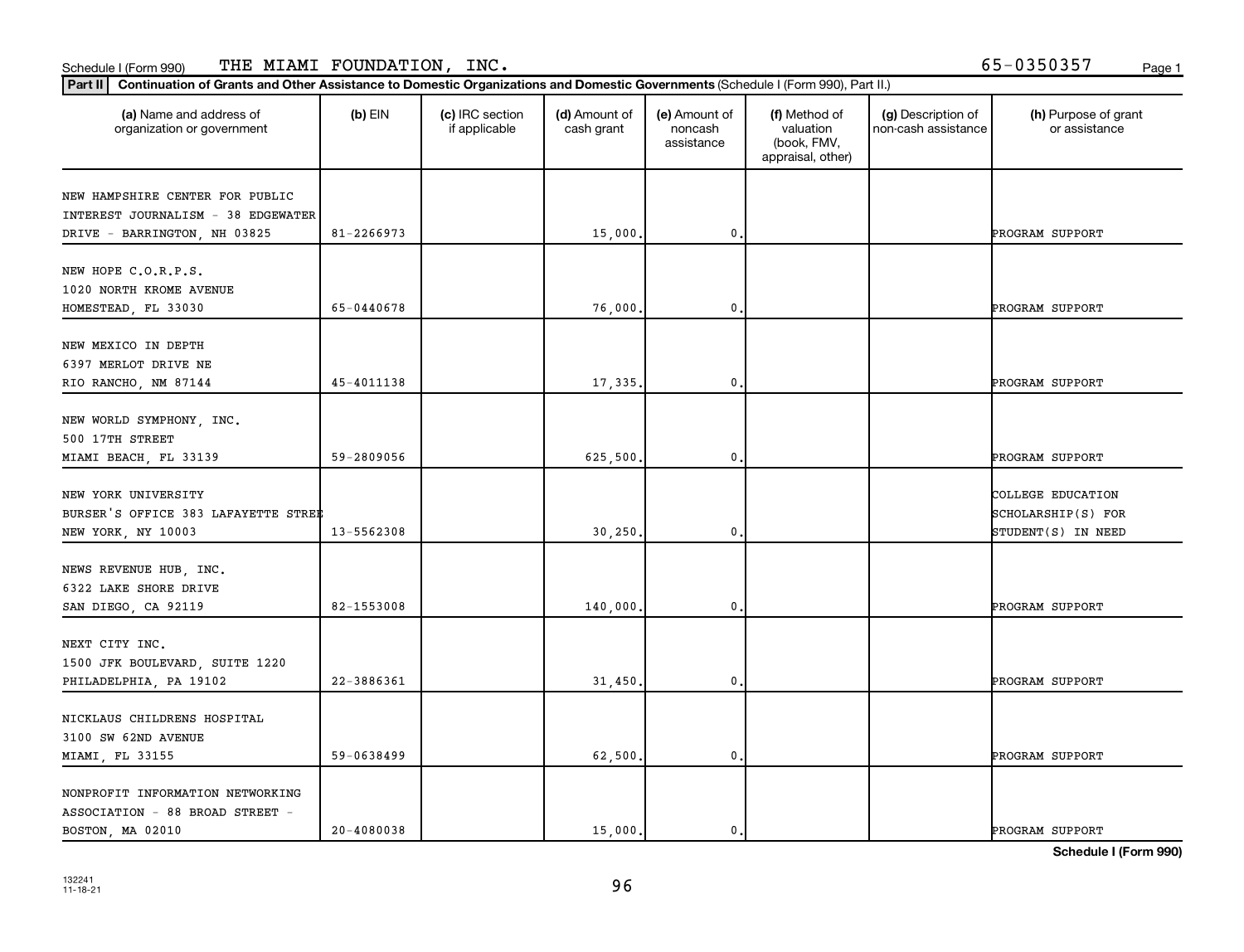**Part II Continuation of Grants and Other Assistance to Domestic Organizations and Domestic Governments**  (Schedule I (Form 990), Part II.)

| RTHEAST OHIO CENTER FOR          |            |          |
|----------------------------------|------------|----------|
| OREOGRAPHY - 13110 SHAKER SOUARE |            |          |
| ITE 106 - CLEVELAND, OH 44120    | 47-5231350 | 222,146. |
|                                  |            |          |
| RTHERN LIGHTS MN, INC.           |            |          |
| 51 HENNEPIN AVE S. SUITE 231     |            |          |
| NNEAPOLIS, MN 55408              | 27-0718538 | 70,000.  |
|                                  |            |          |
| TRE DAME D'HAITI CATHOLIC CHURCH |            |          |
| 0 NE 62ND STREET                 |            |          |
| AMI, FL 33138                    | 65-0909504 | 10,000.  |
|                                  |            |          |
| VA SOUTHEASTERN UNIVERSITY       |            |          |
| 01 COLLEGE AVENUE                |            |          |
| RT LAUDERDALE, FL 33314          | 59-1083502 | 22,500.  |
|                                  |            |          |
|                                  |            |          |
| 241<br>10.01                     |            | 97       |

| (a) Name and address of<br>organization or government                                              | $(b)$ EIN  | (c) IRC section<br>if applicable | (d) Amount of<br>cash grant | (e) Amount of<br>noncash<br>assistance | (f) Method of<br>valuation<br>(book, FMV,<br>appraisal, other) | (g) Description of<br>non-cash assistance | (h) Purpose of grant<br>or assistance                         |
|----------------------------------------------------------------------------------------------------|------------|----------------------------------|-----------------------------|----------------------------------------|----------------------------------------------------------------|-------------------------------------------|---------------------------------------------------------------|
| NORA SANDIGO CHILDREN FOUNDATION                                                                   |            |                                  |                             |                                        |                                                                |                                           |                                                               |
| 11971 SW 118TH STREET                                                                              |            |                                  |                             |                                        |                                                                |                                           |                                                               |
| MIAMI, FL 33186                                                                                    | 65-0172193 |                                  | 28,000                      | $\mathbf{0}$                           |                                                                |                                           | PROGRAM SUPPORT                                               |
| NORTH AMERICAN ASSOCIATION FOR                                                                     |            |                                  |                             |                                        |                                                                |                                           |                                                               |
| ENVIRONMENTAL EDUCATION - 1725<br>DESALES STREET NW SUITE 401 -                                    |            |                                  |                             |                                        |                                                                |                                           |                                                               |
| WASHINGTON, DC 20036                                                                               | 23-7158061 |                                  | 10,000                      | $\mathbf{0}$                           |                                                                |                                           | PROGRAM SUPPORT                                               |
|                                                                                                    |            |                                  |                             |                                        |                                                                |                                           |                                                               |
| NORTH BAY VILLAGE                                                                                  |            |                                  |                             |                                        |                                                                |                                           |                                                               |
| 1666 KENNEDY CAUSEWAY SUITE 300                                                                    |            |                                  |                             |                                        |                                                                |                                           |                                                               |
| NORTH BAY VILLAGE, FL 33141                                                                        | 02-0623087 |                                  | 12,000                      | $\mathbf{0}$                           |                                                                |                                           | PROGRAM SUPPORT                                               |
| NORTH CAROLINA HEALTH NEWS, INC.<br>P.O. BOX 2573                                                  |            |                                  |                             |                                        |                                                                |                                           |                                                               |
| CHAPEL HILL, NC 27515                                                                              | 45-3913463 |                                  | 15,000                      | $\mathbf{0}$                           |                                                                |                                           | PROGRAM SUPPORT                                               |
| NORTH MIAMI FOUNDATION FOR SENIOR                                                                  |            |                                  |                             |                                        |                                                                |                                           |                                                               |
| CITIZENS' SERVICES, INC. - 620 NE                                                                  |            |                                  |                             |                                        |                                                                |                                           |                                                               |
| 127TH STREET - NORTH MIAMI, FL                                                                     |            |                                  |                             |                                        |                                                                |                                           |                                                               |
| 33161                                                                                              | 59-1582766 |                                  | 210,758                     | $\mathbf 0$ .                          |                                                                |                                           | PROGRAM SUPPORT                                               |
| NORTHEAST OHIO CENTER FOR<br>CHOREOGRAPHY - 13110 SHAKER SQUARE<br>SUITE 106 - CLEVELAND, OH 44120 | 47-5231350 |                                  | 222, 146.                   | $\mathbf{0}$                           |                                                                |                                           | PROGRAM SUPPORT                                               |
| NORTHERN LIGHTS MN, INC.<br>2751 HENNEPIN AVE S. SUITE 231                                         |            |                                  |                             |                                        |                                                                |                                           |                                                               |
| MINNEAPOLIS, MN 55408                                                                              | 27-0718538 |                                  | 70,000                      | $\mathbf{0}$ .                         |                                                                |                                           | PROGRAM SUPPORT                                               |
| NOTRE DAME D'HAITI CATHOLIC CHURCH<br>110 NE 62ND STREET                                           |            |                                  |                             |                                        |                                                                |                                           |                                                               |
| MIAMI, FL 33138                                                                                    | 65-0909504 |                                  | 10,000                      | $\mathbf{0}$                           |                                                                |                                           | PROGRAM SUPPORT                                               |
| NOVA SOUTHEASTERN UNIVERSITY<br>3301 COLLEGE AVENUE                                                | 59-1083502 |                                  | 22,500                      | $\mathfrak{o}$ .                       |                                                                |                                           | COLLEGE EDUCATION<br>SCHOLARSHIP(S) FOR<br>STUDENT(S) IN NEED |
| FORT LAUDERDALE, FL 33314                                                                          |            |                                  |                             |                                        |                                                                |                                           |                                                               |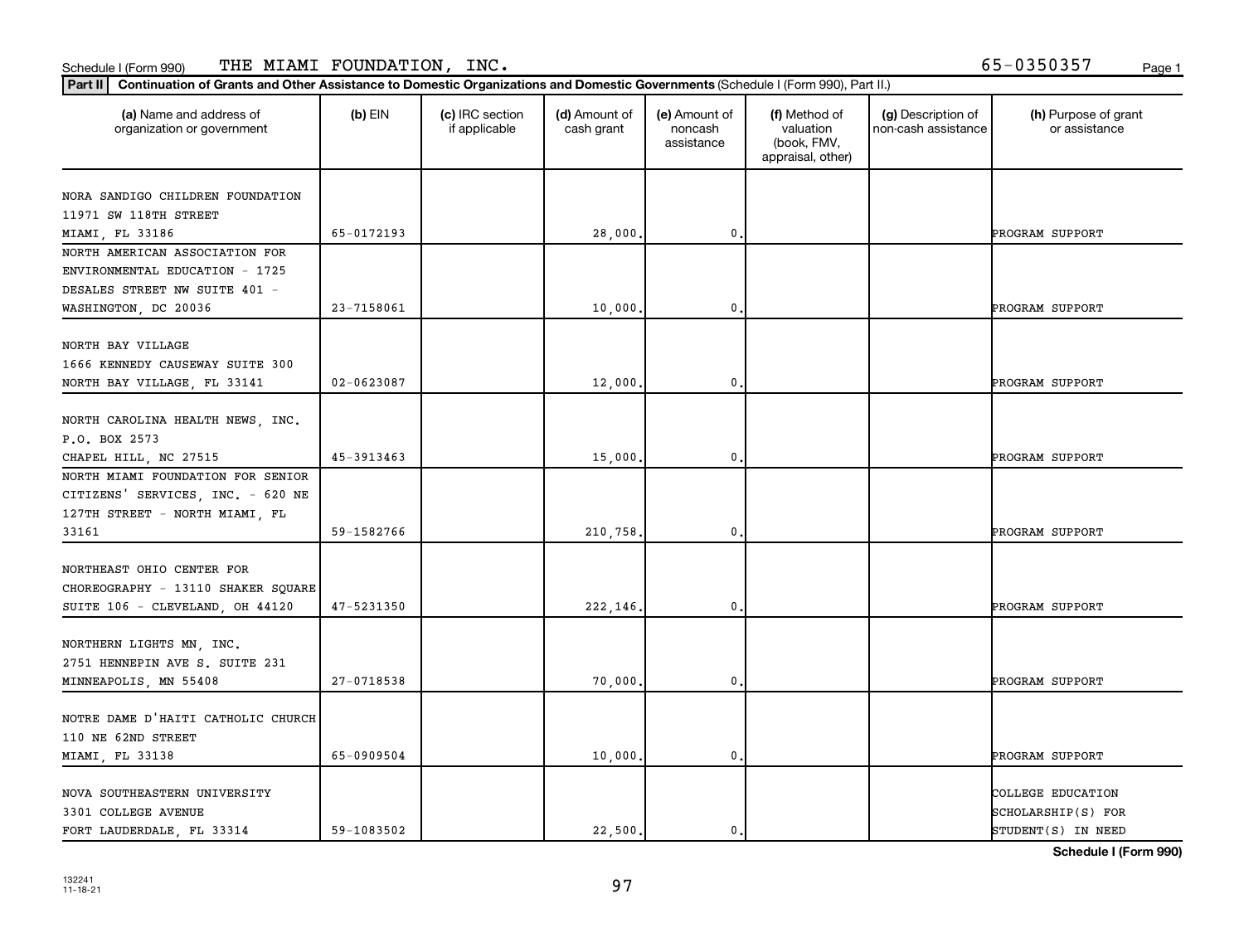| 55-0350357 |  |  |  |  | Page |
|------------|--|--|--|--|------|
|            |  |  |  |  |      |

| Continuation of Grants and Other Assistance to Domestic Organizations and Domestic Governments (Schedule I (Form 990), Part II.)<br>$ $ Part II |                |                                  |                             |                                        |                                                                |                                           |                                       |
|-------------------------------------------------------------------------------------------------------------------------------------------------|----------------|----------------------------------|-----------------------------|----------------------------------------|----------------------------------------------------------------|-------------------------------------------|---------------------------------------|
| (a) Name and address of<br>organization or government                                                                                           | $(b)$ EIN      | (c) IRC section<br>if applicable | (d) Amount of<br>cash grant | (e) Amount of<br>noncash<br>assistance | (f) Method of<br>valuation<br>(book, FMV,<br>appraisal, other) | (g) Description of<br>non-cash assistance | (h) Purpose of grant<br>or assistance |
| NOWCASTSA<br>600 SOLEDAD STREET, 6TH FLOOR<br>SAN ANTONIO, TX 78205                                                                             | 90-0585154     |                                  | 15,000.                     | 0.                                     |                                                                |                                           | PROGRAM SUPPORT                       |
| NT ID, INC.<br>350 NE 24TH STREET PENTHOUSE 2<br>MIAMI, FL 33137                                                                                | $46 - 2502930$ |                                  | 10,000.                     | $\mathbf{0}$                           |                                                                |                                           | PROGRAM SUPPORT                       |
| NU DECO ENSEMBLE, INC.<br>2100 BISCAYNE BLVD<br>MIAMI, FL 33137                                                                                 | 46-2816614     |                                  | 105,000.                    | $\mathbf{0}$                           |                                                                |                                           | PROGRAM SUPPORT                       |
| NWD PROJECTS, INC.<br>6820 SW 65TH AVENUE<br>MIAMI, FL 33143                                                                                    | 47-3651723     |                                  | 20,000.                     | $\mathbf 0$                            |                                                                |                                           | PROGRAM SUPPORT                       |
| O, MIAMI, INC<br>595 NW 91ST STREET<br>MIAMI, FL 33150                                                                                          | 27-2502614     |                                  | 25,000.                     | $\mathfrak o$ .                        |                                                                |                                           | PROGRAM SUPPORT                       |
| O, MIAMI, INC.<br>595 NW 91ST STREET<br>MIAMI, FL 33150                                                                                         | 27-2502614     |                                  | 22,000.                     | $\mathbf{0}$                           |                                                                |                                           | PROGRAM SUPPORT                       |
| OFFICE OF NEW AMERICANS OF<br>MIAMI-DADE, INC. - 601 NW 1ST<br>COURT, SUITE 116 - MIAMI, FL 33136                                               | 82-2568845     |                                  | 15,000.                     | $\mathbf 0$ .                          |                                                                |                                           | PROGRAM SUPPORT                       |
| OHIO & ERIE CANALWAY COALITION<br>47 W. EXCHANGE STREET<br>AKRON, OH 44308                                                                      | 34-1636766     |                                  | 540,000.                    | $\mathfrak o$ .                        |                                                                |                                           | PROGRAM SUPPORT                       |
| OHIO CENTER FOR INVESTIGATIVE<br>JOURNALISM - 3971 HOOVER ROAD #159<br>- GROVE CITY, OH 43123                                                   | 46-1169803     |                                  | 5.546.                      | $\mathbf{0}$ .                         |                                                                |                                           | PROGRAM SUPPORT                       |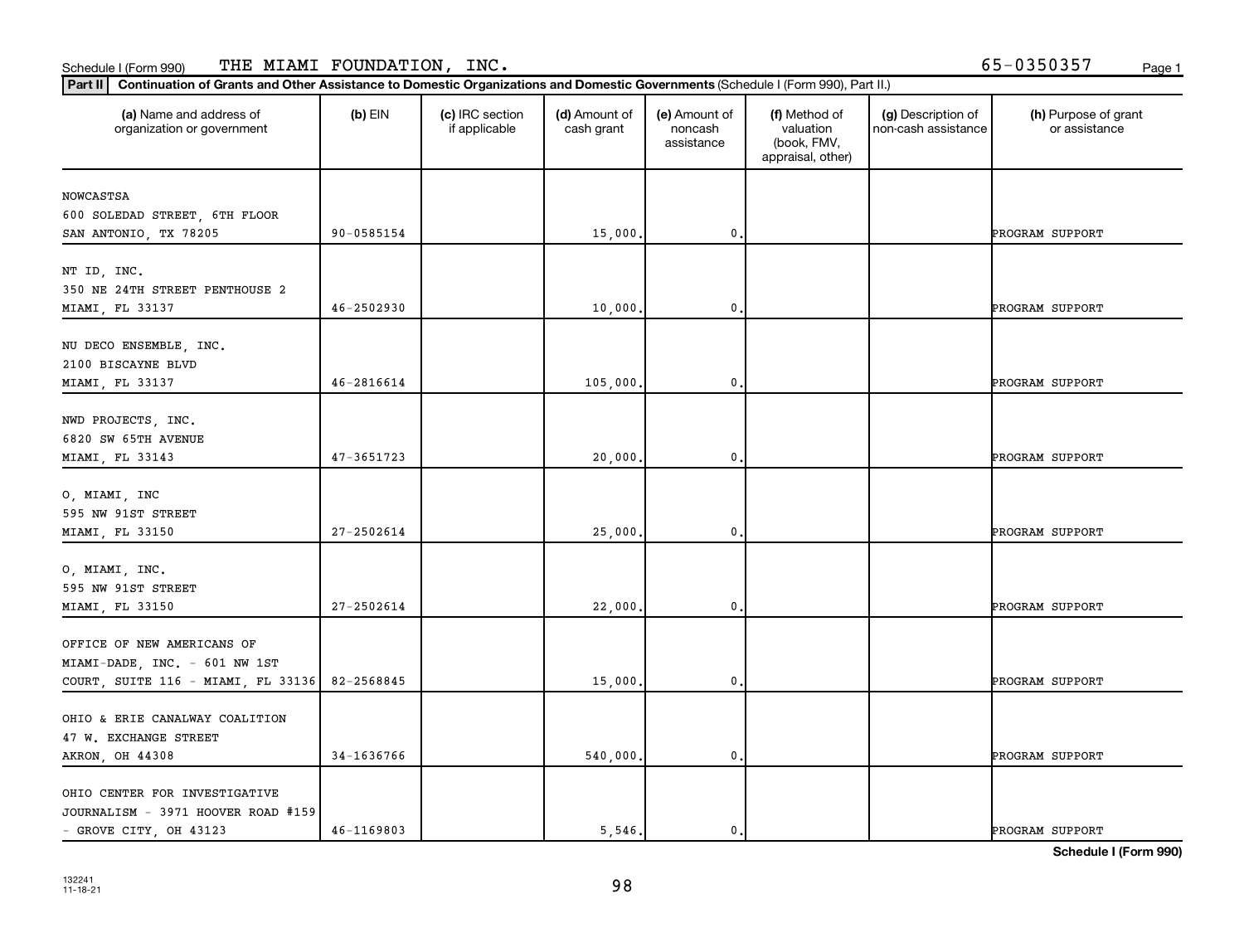|  |  | 55-0350357 | Page |
|--|--|------------|------|
|  |  |            |      |

| Continuation of Grants and Other Assistance to Domestic Organizations and Domestic Governments (Schedule I (Form 990), Part II.)<br>Part II |            |                                  |                             |                                        |                                                                |                                           |                                                               |
|---------------------------------------------------------------------------------------------------------------------------------------------|------------|----------------------------------|-----------------------------|----------------------------------------|----------------------------------------------------------------|-------------------------------------------|---------------------------------------------------------------|
| (a) Name and address of<br>organization or government                                                                                       | $(b)$ EIN  | (c) IRC section<br>if applicable | (d) Amount of<br>cash grant | (e) Amount of<br>noncash<br>assistance | (f) Method of<br>valuation<br>(book, FMV,<br>appraisal, other) | (g) Description of<br>non-cash assistance | (h) Purpose of grant<br>or assistance                         |
| OHIO STATE UNIVERSITY<br>OFFICE OF THE UNIVERSITY BURSAR PO<br>COLUMBUS, OH 43218                                                           | 31-6025986 |                                  | 7,000.                      | $\mathbf 0$                            |                                                                |                                           | COLLEGE EDUCATION<br>SCHOLARSHIP(S) FOR<br>STUDENT(S) IN NEED |
| OKLAHOMA STATE UNIVERSITY<br>FOUNDATION - 303 PAUL MILLER<br>BUILDING - STILLWATER, OK 74078                                                | 73-6097060 |                                  | 15,000.                     | 0.                                     |                                                                |                                           | PROGRAM SUPPORT                                               |
| OKLAHOMA WATCH INC.<br>395 W. LINDSEY ST. SUITE 3120D<br>NORMAN, OK 73019                                                                   | 27-3721498 |                                  | 15,000.                     | 0                                      |                                                                |                                           | PROGRAM SUPPORT                                               |
| ONCOURSE COACHING INC<br>1466 NW 48TH LANE<br>BOCA RATON, FL 33431                                                                          | 86-1537961 |                                  | 9,000,                      | $\mathbf 0$                            |                                                                |                                           | PROGRAM SUPPORT                                               |
| ONLINE JOURNALISM PROJECT<br>493 CENTRAL AVENUE<br>NEW HAVEN, CT 06515                                                                      | 20-3296979 |                                  | 15,000,                     | $\mathbf{0}$                           |                                                                |                                           | PROGRAM SUPPORT                                               |
| OPA-LOCKA COMMUNITY DEVELOPMENT<br>CORPORATION, INC. - 490 OPA-LOCKA<br>BLVD SUITE 20 - OPA-LOCKA, FL<br>33054                              | 59-2106635 |                                  | 45,750.                     | 0                                      |                                                                |                                           | PROGRAM SUPPORT                                               |
| OPEN DOOR HEALTH CENTER<br>1350 SW 4TH STREET<br>HOMESTEAD, FL 33030                                                                        | 83-0375996 |                                  | 15,000,                     | 0.                                     |                                                                |                                           | PROGRAM SUPPORT                                               |
| ORBMEDIA, INC.<br>1629 K STREET NW SUITE 300<br>WASHINGTON, DC 20006                                                                        | 45-3806445 |                                  | 15,000.                     | $\mathbf 0$                            |                                                                |                                           | PROGRAM SUPPORT                                               |
| ORDWAY CENTER FOR THE PERFORMING<br>ARTS - 345 WASHINGTON STREET -<br>SAINT PAUL, MN 55102                                                  | 41-1428998 |                                  | 49.787.                     | 0.                                     |                                                                |                                           | PROGRAM SUPPORT                                               |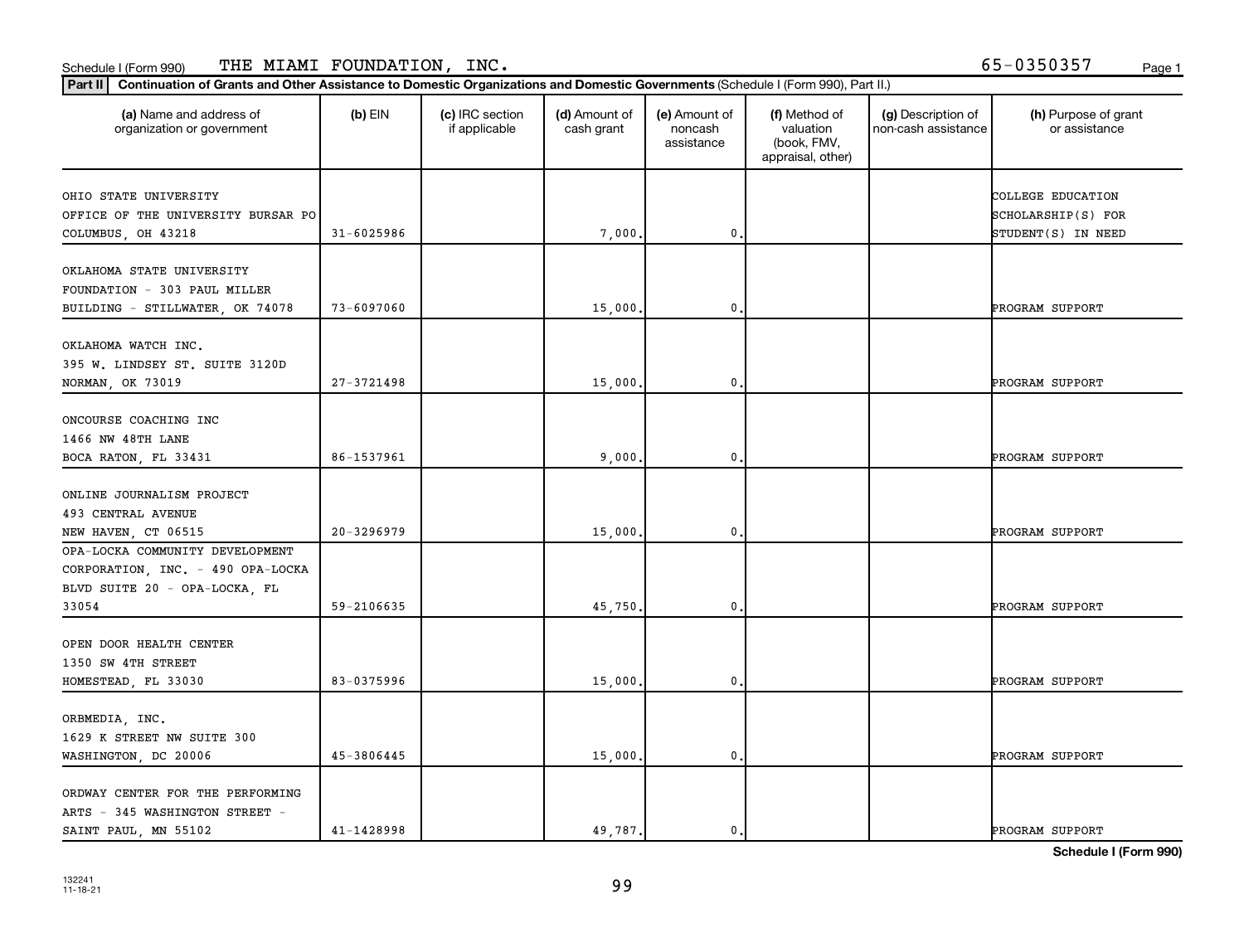|  |  | 55-0350357 | Page |
|--|--|------------|------|
|  |  |            |      |

| Continuation of Grants and Other Assistance to Domestic Organizations and Domestic Governments (Schedule I (Form 990), Part II.)<br>Part II |                |                                  |                             |                                        |                                                                |                                           |                                       |
|---------------------------------------------------------------------------------------------------------------------------------------------|----------------|----------------------------------|-----------------------------|----------------------------------------|----------------------------------------------------------------|-------------------------------------------|---------------------------------------|
| (a) Name and address of<br>organization or government                                                                                       | $(b)$ EIN      | (c) IRC section<br>if applicable | (d) Amount of<br>cash grant | (e) Amount of<br>noncash<br>assistance | (f) Method of<br>valuation<br>(book, FMV,<br>appraisal, other) | (g) Description of<br>non-cash assistance | (h) Purpose of grant<br>or assistance |
| OVERTOWN CHILDREN & YOUTH                                                                                                                   |                |                                  |                             |                                        |                                                                |                                           |                                       |
| COALITION, INC. - 1951 NW 7TH AVE.                                                                                                          |                |                                  |                             |                                        |                                                                |                                           |                                       |
| SUITE 600 - MIAMI, FL 33136                                                                                                                 | 47-2336342     |                                  | 40,000.                     | 0.                                     |                                                                |                                           | PROGRAM SUPPORT                       |
| OVERTOWN CHILDREN AND YOUTH<br>COALITION - 1951 NW 7TH AVE. SUITE                                                                           |                |                                  |                             |                                        |                                                                |                                           |                                       |
| 600 - MIAMI, FL 33136                                                                                                                       | 47-2336342     |                                  | 31,000.                     | $\mathbf{0}$ .                         |                                                                |                                           | PROGRAM SUPPORT                       |
| OVERTOWN YOUTH CENTER, INC.<br>450 NW 14TH STREET                                                                                           |                |                                  |                             |                                        |                                                                |                                           |                                       |
| MIAMI, FL 33136                                                                                                                             | 65-1048896     |                                  | 131,255.                    | $\mathbf 0$                            |                                                                |                                           | PROGRAM SUPPORT                       |
| P.E.E.R. GROUP<br>1951 NW 7TH AVENUE SUITE 600<br>MIAMI, FL 33136                                                                           | 84-4084941     |                                  | 25,000.                     | 0,                                     |                                                                |                                           | PROGRAM SUPPORT                       |
|                                                                                                                                             |                |                                  |                             |                                        |                                                                |                                           |                                       |
| P.S. 305, INC.<br>980 NORTH FEDERAL HIGHWAY SUITE 110                                                                                       |                |                                  |                             |                                        |                                                                |                                           |                                       |
| BOCA RATON, FL 33432                                                                                                                        | 83-1090543     |                                  | 15,000                      | $\mathbf 0$                            |                                                                |                                           | PROGRAM SUPPORT                       |
| PACE CENTER FOR GIRLS, INC.<br>1400 NW 36TH STREET, SUITE #200                                                                              |                |                                  |                             |                                        |                                                                |                                           |                                       |
| MIAMI, FL 33142                                                                                                                             | 59-2414492     |                                  | 48,000                      | $\mathbf{0}$                           |                                                                |                                           | PROGRAM SUPPORT                       |
| PAN-MASSACHUSETTS CHALLENGE TRUST<br>77 FOURTH AVENUE                                                                                       |                |                                  |                             |                                        |                                                                |                                           |                                       |
| NEEDHAM, MA 02494                                                                                                                           | $04 - 2746912$ |                                  | 100,000                     | 0,                                     |                                                                |                                           | PROGRAM SUPPORT                       |
| PARSONS THE NEW SCHOOL OF DESIGN<br>79 5TH AVE/5TH FL.                                                                                      |                |                                  |                             |                                        |                                                                |                                           |                                       |
| NEW YORK, NY 10011                                                                                                                          | 13-3297197     |                                  | 15,000                      | $\mathbf 0$                            |                                                                |                                           | PROGRAM SUPPORT                       |
| PARTICIPATORY POLITICS FOUNDATION<br>1500 DEKALB AVENUE 1R<br>BROOKLYN, NY 11237                                                            | 26-2296822     |                                  | 21,419.                     | 0.                                     |                                                                |                                           | PROGRAM SUPPORT                       |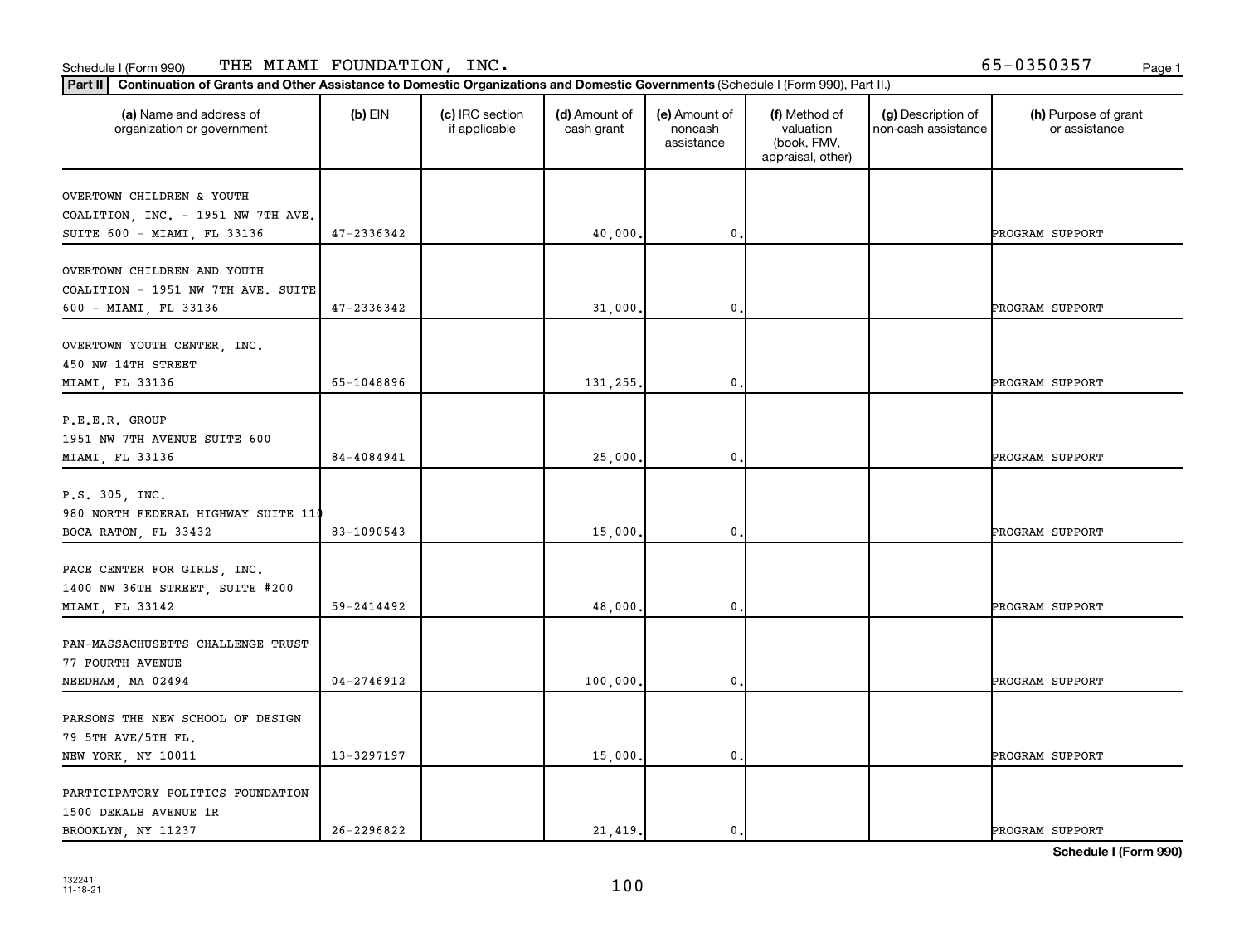|  |  |  |  | 55-0350357 | Page |
|--|--|--|--|------------|------|
|--|--|--|--|------------|------|

| Continuation of Grants and Other Assistance to Domestic Organizations and Domestic Governments (Schedule I (Form 990), Part II.)<br>Part II |            |                                  |                             |                                        |                                                                |                                           |                                       |
|---------------------------------------------------------------------------------------------------------------------------------------------|------------|----------------------------------|-----------------------------|----------------------------------------|----------------------------------------------------------------|-------------------------------------------|---------------------------------------|
| (a) Name and address of<br>organization or government                                                                                       | $(b)$ EIN  | (c) IRC section<br>if applicable | (d) Amount of<br>cash grant | (e) Amount of<br>noncash<br>assistance | (f) Method of<br>valuation<br>(book, FMV,<br>appraisal, other) | (g) Description of<br>non-cash assistance | (h) Purpose of grant<br>or assistance |
| PATAGONIA REGIONAL TIMES<br>PO BOX 1073                                                                                                     |            |                                  |                             |                                        |                                                                |                                           |                                       |
| PATAGONIA, AZ 85624                                                                                                                         | 27-2932569 |                                  | 15,000.                     | 0.                                     |                                                                |                                           | PROGRAM SUPPORT                       |
| <b>PATCHES</b><br>335 SOUTH KROME AVENUE SUITE 106<br>FLORIDA CITY, FL 33034                                                                | 65-1012818 |                                  | 25,000.                     | 0.                                     |                                                                |                                           | PROGRAM SUPPORT                       |
| PATH: PRESERVING, ARCHIVING &<br>TEACHING HIP-HOP - 10917 NW 12TH<br>COURT - MIAMI, FL 33167                                                | 45-3171316 |                                  | 10,000,                     | 0                                      |                                                                |                                           | PROGRAM SUPPORT                       |
| PBS39<br>839 SESAME STREET<br>BETHLEHEM, PA 18015                                                                                           | 23-1642883 |                                  | 23,419                      | 0.                                     |                                                                |                                           | PROGRAM SUPPORT                       |
| PENNSYLVANIA STATE UNIVERSITY<br>227 WEST BEAVER AVENUE SUITE 401<br>STATE COLLEG, PA 16801                                                 | 24-6000376 |                                  | 20,000.                     | $\mathbf{0}$ .                         |                                                                |                                           | PROGRAM SUPPORT                       |
| PEPIN ACADEMIES FOUNDATION, INC.<br>9304 CAMDEN FIELD PKWY<br>RIVERVIEW, FL 33578                                                           | 26-1710411 |                                  | 10,000.                     | 0                                      |                                                                |                                           | PROGRAM SUPPORT                       |
| PERIOD.<br>1801 NW UPSHUR SUITE 565<br>PORTLAND, OR 97201                                                                                   | 47-2438066 |                                  | 15,000,                     | 0.                                     |                                                                |                                           | PROGRAM SUPPORT                       |
| PHILADELPHIA MUSEUM OF ART<br>PO BOX 7646<br>PHILADELPHIA, PA 19101                                                                         | 23-1365388 |                                  | 46,204.                     | 0.                                     |                                                                |                                           | PROGRAM SUPPORT                       |
| PHILADELPHIA PUBLIC SCHOOLS<br>NOTEBOOK - 699 RANSTEAD STREET 3RD<br>FLOOR - PHILADELPHIA, PA 19106                                         | 46-2716505 |                                  | 17,000.                     | $\mathbf{0}$ .                         |                                                                |                                           | PROGRAM SUPPORT                       |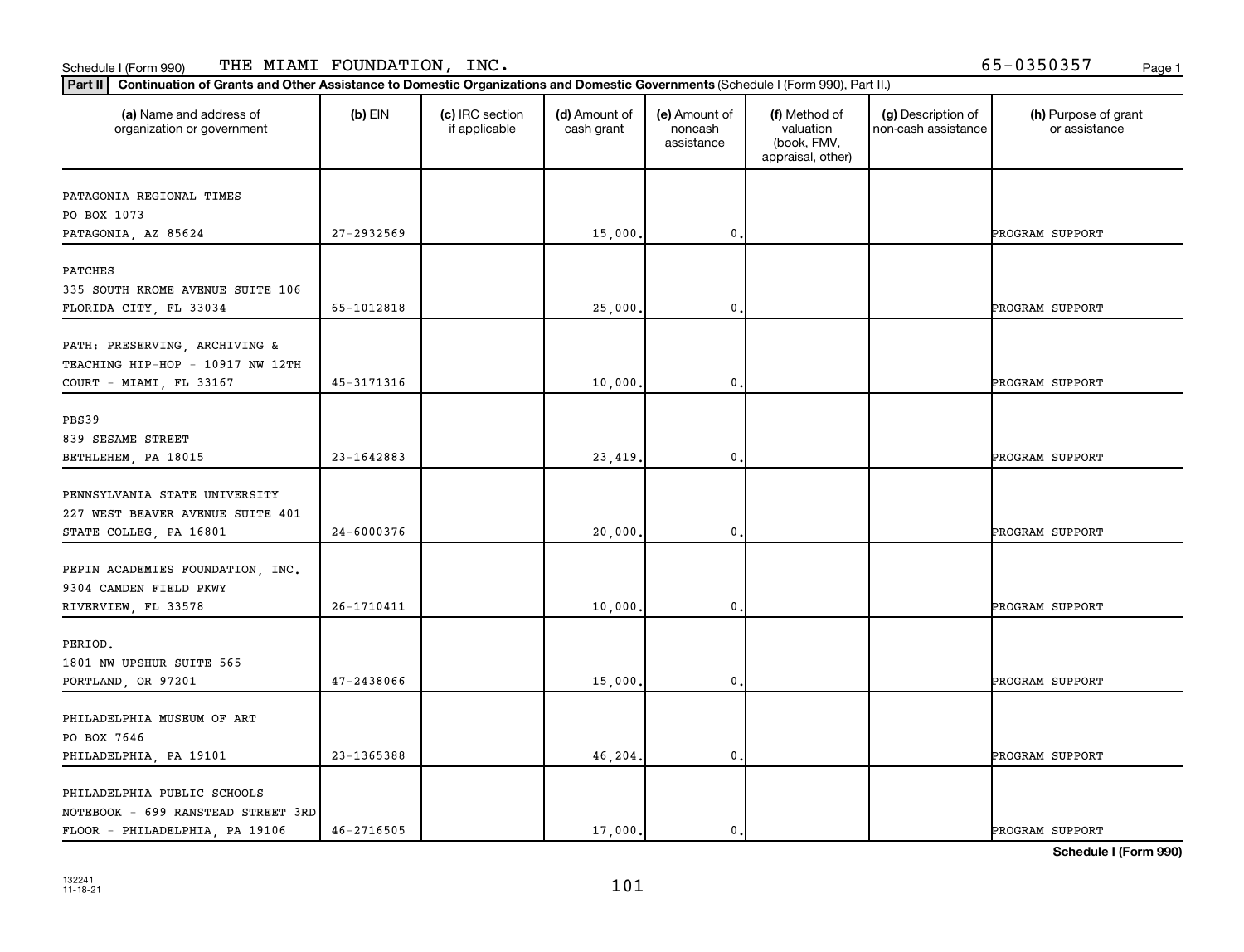|  |  | 55-0350357 | Page |
|--|--|------------|------|
|  |  |            |      |

| (a) Name and address of<br>organization or government | $(b)$ EIN  | (c) IRC section<br>if applicable | (d) Amount of<br>cash grant | (e) Amount of<br>noncash<br>assistance | (f) Method of<br>valuation<br>(book, FMV,<br>appraisal, other) | (g) Description of<br>non-cash assistance | (h) Purpose of grant<br>or assistance |
|-------------------------------------------------------|------------|----------------------------------|-----------------------------|----------------------------------------|----------------------------------------------------------------|-------------------------------------------|---------------------------------------|
| PHILIP LIQUE, LLC                                     |            |                                  |                             |                                        |                                                                |                                           |                                       |
| 3427 FROW AVENUE                                      |            |                                  |                             |                                        |                                                                |                                           |                                       |
| MIAMI, FL 33133                                       | 85-3588287 |                                  | 8,437.                      | 0                                      |                                                                |                                           | PROGRAM SUPPORT                       |
|                                                       |            |                                  |                             |                                        |                                                                |                                           |                                       |
| PIANO LOVERS, INC.                                    |            |                                  |                             |                                        |                                                                |                                           |                                       |
| 711 EAST PLANTATION CIRCLE                            |            |                                  |                             |                                        |                                                                |                                           |                                       |
| PLANTATION, FL 33324                                  | 65-1062251 |                                  | 17,350,                     | 0                                      |                                                                |                                           | PROGRAM SUPPORT                       |
| PINECREST CITY MUSIC PROJECT, INC.                    |            |                                  |                             |                                        |                                                                |                                           |                                       |
| 6370 SW 87 TER                                        |            |                                  |                             |                                        |                                                                |                                           |                                       |
| MIAMI, FL 33156                                       | 84-3490827 |                                  | 5,200                       | $\mathbf{0}$                           |                                                                |                                           | PROGRAM SUPPORT                       |
|                                                       |            |                                  |                             |                                        |                                                                |                                           |                                       |
| PINELANDS PRESBYTERIAN CHURCH                         |            |                                  |                             |                                        |                                                                |                                           |                                       |
| 10201 BAHIA DRIVE                                     |            |                                  |                             |                                        |                                                                |                                           |                                       |
| MIAMI, FL 33189                                       | 59-0993237 |                                  | 35,000                      | 0                                      |                                                                |                                           | PROGRAM SUPPORT                       |
|                                                       |            |                                  |                             |                                        |                                                                |                                           |                                       |
| PINELANDS PRESBYTERIAN CHURCH,                        |            |                                  |                             |                                        |                                                                |                                           |                                       |
| $INC. - 10201$ BAHIA DRIVE - MIAMI,                   | 59-0993237 |                                  |                             | 0                                      |                                                                |                                           |                                       |
| FL 33189                                              |            |                                  | 15,000                      |                                        |                                                                |                                           | PROGRAM SUPPORT                       |
| PIONEER WINTER COLLECTIVE, INC.                       |            |                                  |                             |                                        |                                                                |                                           |                                       |
| 14640 NW 17 DRIVE                                     |            |                                  |                             |                                        |                                                                |                                           |                                       |
| MIAMI, FL 33167                                       | 65-0944084 |                                  | 10,000.                     | $\mathbf{0}$                           |                                                                |                                           | PROGRAM SUPPORT                       |
| PLANNED PARENTHOOD FEDERATION OF                      |            |                                  |                             |                                        |                                                                |                                           |                                       |
| AMERICA, INC. - 123 WILLIAM                           |            |                                  |                             |                                        |                                                                |                                           |                                       |
| STREET, 10TH FLOOR - NEW YORK, NY                     |            |                                  |                             |                                        |                                                                |                                           |                                       |
| 10038                                                 | 13-1644147 |                                  | 10,000                      | $\mathbf{0}$                           |                                                                |                                           | PROGRAM SUPPORT                       |
| PLANNED PARENTHOOD OF SOUTH                           |            |                                  |                             |                                        |                                                                |                                           |                                       |
| FLORIDA AND TREASURE COAST, INC. -                    |            |                                  |                             |                                        |                                                                |                                           |                                       |
| 5775 BLUE LAGOON DRIVE, SUITE 360                     |            |                                  |                             |                                        |                                                                |                                           |                                       |
| - MIAMI, FL 33126                                     | 59-1391115 |                                  | 15,000.                     | 0                                      |                                                                |                                           | PROGRAM SUPPORT                       |
| PLANNED PARENTHOOD OF SOUTH, EAST                     |            |                                  |                             |                                        |                                                                |                                           |                                       |
| AND NORTH FLORIDA - 2300 N FLORIDA                    |            |                                  |                             |                                        |                                                                |                                           |                                       |
| MANGO ROAD - WEST PALM BEACH, FL                      |            |                                  |                             |                                        |                                                                |                                           |                                       |
| 33409                                                 | 59-1391115 |                                  | 5,025.                      | 0.                                     |                                                                |                                           | PROGRAM SUPPORT                       |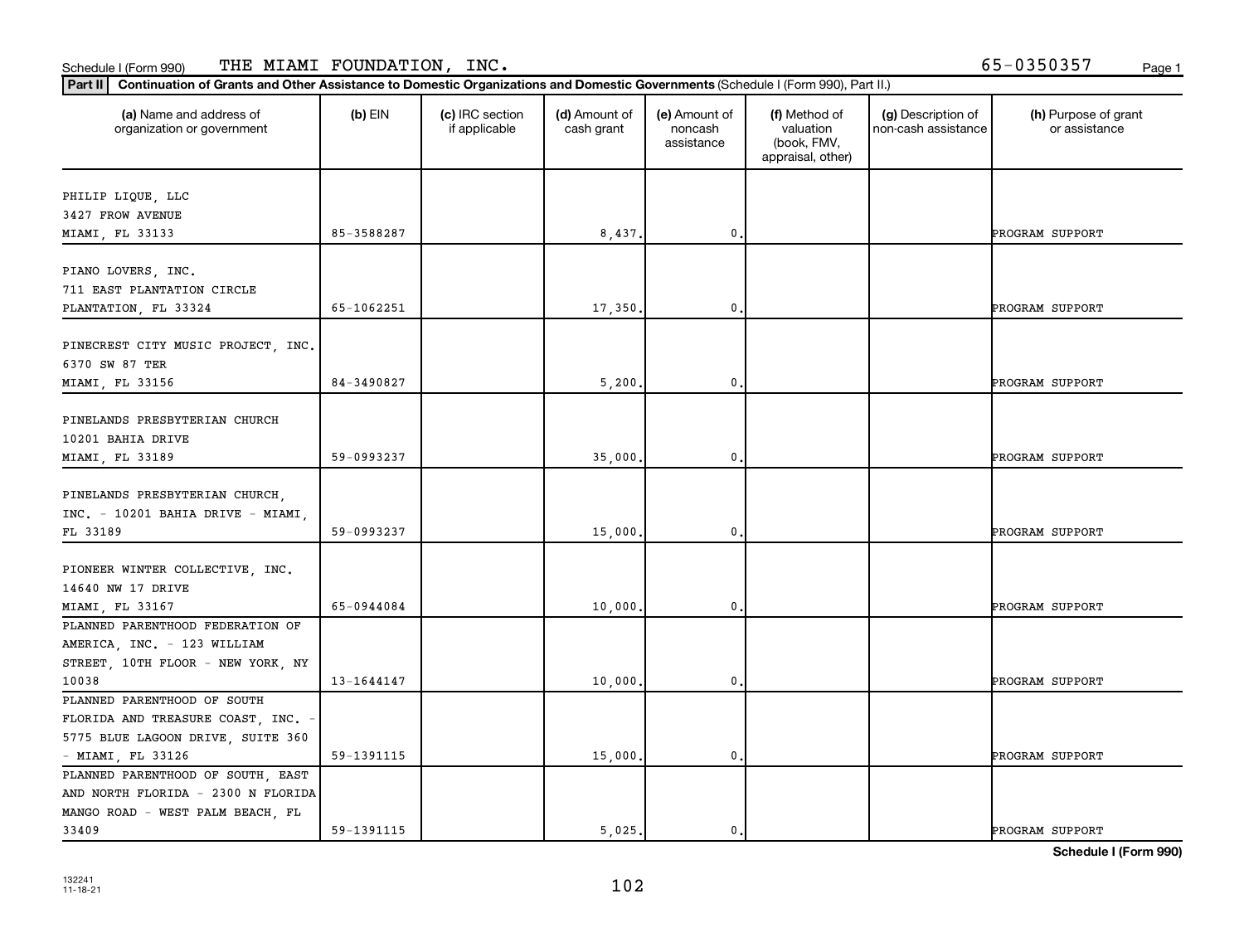| 55-0350357 |  |  |  | Page |
|------------|--|--|--|------|
|            |  |  |  |      |

| (a) Name and address of<br>organization or government                                  | $(b)$ EIN  | (c) IRC section<br>if applicable | (d) Amount of<br>cash grant | (e) Amount of<br>noncash<br>assistance | (f) Method of<br>valuation<br>(book, FMV,<br>appraisal, other) | (g) Description of<br>non-cash assistance | (h) Purpose of grant<br>or assistance   |
|----------------------------------------------------------------------------------------|------------|----------------------------------|-----------------------------|----------------------------------------|----------------------------------------------------------------|-------------------------------------------|-----------------------------------------|
| POMONA COLLEGE<br>PENDLETON BUILDING, FINANCIAL AID<br>OFFICE, 333 NORTH COLLEGE WAY - |            |                                  |                             |                                        |                                                                |                                           | COLLEGE EDUCATION<br>SCHOLARSHIP(S) FOR |
| CLAREMONT,                                                                             | 95-1664112 |                                  | 11,000.                     | $\mathbf{0}$                           |                                                                |                                           | STUDENT(S) IN NEED                      |
| POSITIVE FUTURES NETWORK<br>284 MADRONA WAY NE, SUITE 116                              | 91-1715916 |                                  |                             | 0                                      |                                                                |                                           | PROGRAM SUPPORT                         |
| BAINBRIDGE ISLAND, WA 98110                                                            |            |                                  | 15,000.                     |                                        |                                                                |                                           |                                         |
| PRESIDENT AND FELLOWS OF HARVARD<br>COLLEGE - 1033 MASSACHUSETTS                       |            |                                  |                             |                                        |                                                                |                                           |                                         |
| AVENUE - CAMBRIDGE, MA 02138                                                           | 04-2103580 |                                  | 1,590,681.                  | $\mathbf{0}$                           |                                                                |                                           | PROGRAM SUPPORT                         |
| PROJECT T.H.U.G<br>9300 NW 18TH AVE                                                    |            |                                  |                             |                                        |                                                                |                                           |                                         |
| MIAMI, FL 33147                                                                        | 84-3663570 |                                  | 25,000.                     | $\mathbf 0$                            |                                                                |                                           | PROGRAM SUPPORT                         |
| PROJECT THUG INC<br>9300 NW 18TH AVE                                                   |            |                                  |                             |                                        |                                                                |                                           |                                         |
| MIAMI, FL 33147                                                                        | 84-3663570 |                                  | 10,000.                     | 0                                      |                                                                |                                           | PROGRAM SUPPORT                         |
| PROPUBLICA<br>155 AVENUE OF THE AMERICAS 13TH FLO                                      |            |                                  |                             |                                        |                                                                |                                           |                                         |
| NEW YORK, NY 10013                                                                     | 14-2007220 |                                  | 15,000.                     | $\mathbf 0$                            |                                                                |                                           | PROGRAM SUPPORT                         |
| PUBLIC NARRATIVE<br>600 S. MICHIGAN AVENUE                                             |            |                                  |                             |                                        |                                                                |                                           |                                         |
| CHICAGO, IL 60605                                                                      | 36-3759714 |                                  | 21,419.                     | $\mathbf 0$                            |                                                                |                                           | PROGRAM SUPPORT                         |
| PUBLIC RADIO EXCHANGE, PRX, INC.                                                       |            |                                  |                             |                                        |                                                                |                                           |                                         |
| 401 N 2ND AVENUE SUITE 500<br>MINNEAPOLIS, MN 55401                                    | 41-1425271 |                                  | 15,000.                     | $\mathbf 0$                            |                                                                |                                           | PROGRAM SUPPORT                         |
| PUBLICSOURCE INC.<br>1936 FIFTH AVENUE                                                 |            |                                  |                             |                                        |                                                                |                                           |                                         |
| PITTSBURGH, PA 15219                                                                   | 47-4309256 |                                  | 15,000.                     | 0.                                     |                                                                |                                           | PROGRAM SUPPORT                         |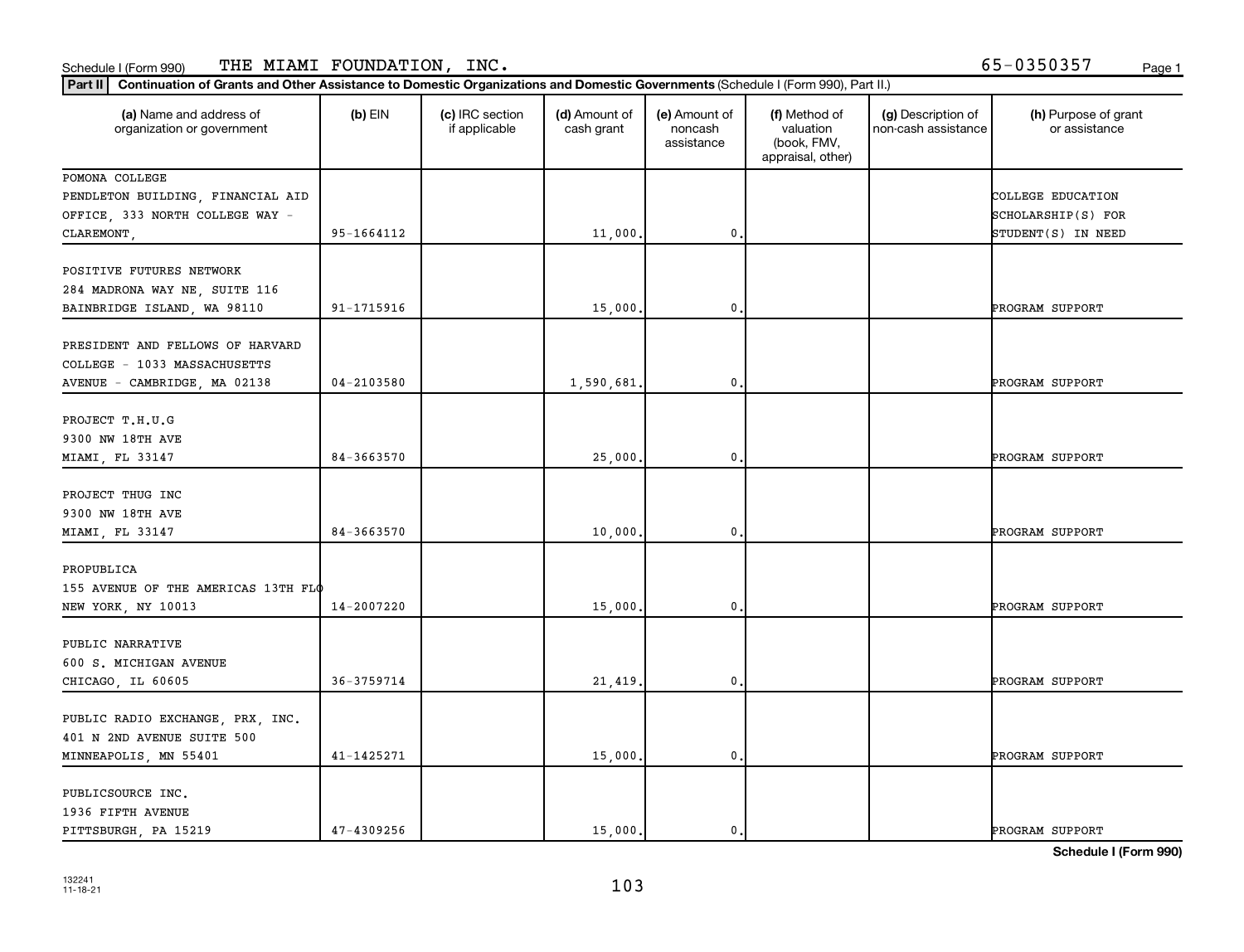| 55-0350357 |  |  |  |    |
|------------|--|--|--|----|
|            |  |  |  | Pа |

| (a) Name and address of<br>organization or government | $(b)$ EIN  | (c) IRC section<br>if applicable | (d) Amount of<br>cash grant | (e) Amount of<br>noncash<br>assistance | (f) Method of<br>valuation<br>(book, FMV,<br>appraisal, other) | (g) Description of<br>non-cash assistance | (h) Purpose of grant<br>or assistance |
|-------------------------------------------------------|------------|----------------------------------|-----------------------------|----------------------------------------|----------------------------------------------------------------|-------------------------------------------|---------------------------------------|
| PULITZER CENTER ON CRISIS                             |            |                                  |                             |                                        |                                                                |                                           |                                       |
| REPORTING - 1779 MASSACHUSETTS                        |            |                                  |                             |                                        |                                                                |                                           |                                       |
| AVENUE NW # 615 - WASHINGTON, DC                      |            |                                  |                             |                                        |                                                                |                                           |                                       |
| 20036                                                 | 27-0458242 |                                  | 15,000.                     | $\mathbf{0}$                           |                                                                |                                           | PROGRAM SUPPORT                       |
| QUALTRICS, LLC                                        |            |                                  |                             |                                        |                                                                |                                           |                                       |
| 333 W RIVER PARK DRIVE                                |            |                                  |                             |                                        |                                                                |                                           |                                       |
| PROVO, UT 84604                                       | 45-4964116 |                                  | 12,000.                     | 0                                      |                                                                |                                           | PROGRAM SUPPORT                       |
|                                                       |            |                                  |                             |                                        |                                                                |                                           |                                       |
| RADIATOR COMICS LLC                                   |            |                                  |                             |                                        |                                                                |                                           |                                       |
| 2442 SW 16TH AVENUE                                   |            |                                  |                             |                                        |                                                                |                                           |                                       |
| MIAMI, FL 33145                                       | 46-4482596 |                                  | 10,000.                     | $\mathbf{0}$                           |                                                                |                                           | PROGRAM SUPPORT                       |
|                                                       |            |                                  |                             |                                        |                                                                |                                           |                                       |
| RADIATOR COMICS LLC                                   |            |                                  |                             |                                        |                                                                |                                           |                                       |
| 2442 SW 16TH AVENUE                                   |            |                                  |                             |                                        |                                                                |                                           |                                       |
| MIAMI, FL 33145                                       | 46-4482596 |                                  | 8,081.                      | $\mathbf{0}$                           |                                                                |                                           | PROGRAM SUPPORT                       |
| RADICAL PARTNERS, LLC                                 |            |                                  |                             |                                        |                                                                |                                           |                                       |
| 1951NW7THAVENUE, 6TH FLOOR                            |            |                                  |                             |                                        |                                                                |                                           |                                       |
| MIAMI, FL 33136                                       | 46-2445186 |                                  | 134,332.                    | $\mathbf{0}$                           |                                                                |                                           | PROGRAM SUPPORT                       |
|                                                       |            |                                  |                             |                                        |                                                                |                                           |                                       |
| RADIO AMBULANTE STUDIOS, INC.                         |            |                                  |                             |                                        |                                                                |                                           |                                       |
| 42 TIEMANN PLACE                                      |            |                                  |                             |                                        |                                                                |                                           |                                       |
| NEW YORK, NY 10027                                    | 81-2765654 |                                  | 28,850.                     | 0                                      |                                                                |                                           | PROGRAM SUPPORT                       |
|                                                       |            |                                  |                             |                                        |                                                                |                                           |                                       |
| RAGAMALA DANCE                                        |            |                                  |                             |                                        |                                                                |                                           |                                       |
| 711 WEST LAKE STREET SUITE 309                        |            |                                  |                             |                                        |                                                                |                                           |                                       |
| MINNEAPOLIS, MN 55408                                 | 41-1747144 |                                  | 20,000,                     | 0.                                     |                                                                |                                           | PROGRAM SUPPORT                       |
| RANSOM EVERGLADES SCHOOL                              |            |                                  |                             |                                        |                                                                |                                           |                                       |
| 3575 MAIN HIGHWAY                                     |            |                                  |                             |                                        |                                                                |                                           |                                       |
| COCONUT GROVE, FL 33133                               | 59-0659070 |                                  | 104,000.                    | $\mathbf{0}$                           |                                                                |                                           | PROGRAM SUPPORT                       |
|                                                       |            |                                  |                             |                                        |                                                                |                                           |                                       |
| RANSOM EVERGLADES SCHOOL, INC.                        |            |                                  |                             |                                        |                                                                |                                           |                                       |
| 3575 MAIN HIGHWAY                                     |            |                                  |                             |                                        |                                                                |                                           |                                       |
| COCONUT GROVE, FL 33133                               | 59-0659070 |                                  | 145,000.                    | $\mathbf{0}$ .                         |                                                                |                                           | PROGRAM SUPPORT                       |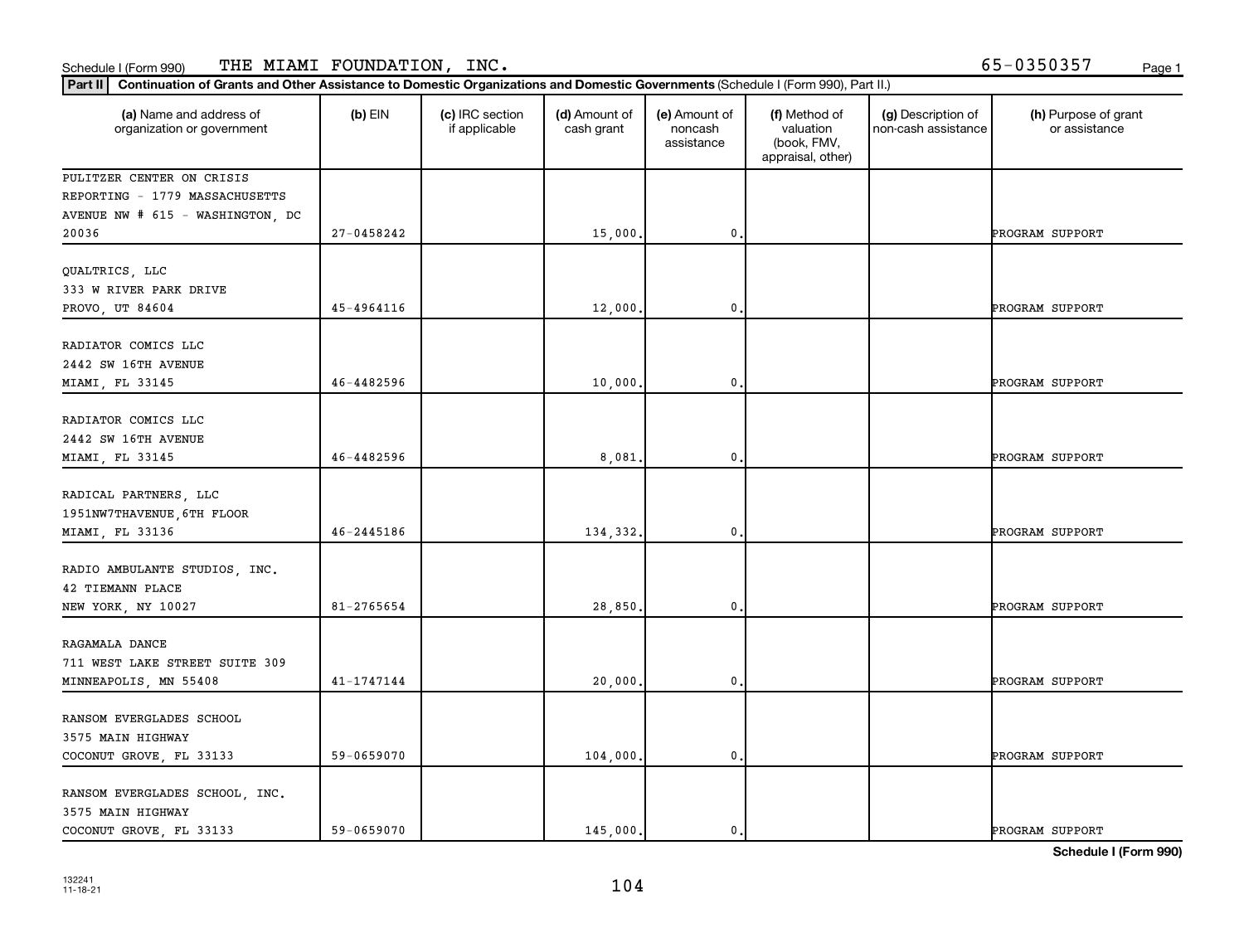| 55-0350357 |  |  |  |  | Page |
|------------|--|--|--|--|------|
|            |  |  |  |  |      |

| Part II   Continuation of Grants and Other Assistance to Domestic Organizations and Domestic Governments (Schedule I (Form 990), Part II.) |            |                                  |                             |                                        |                                                                |                                           |                                       |
|--------------------------------------------------------------------------------------------------------------------------------------------|------------|----------------------------------|-----------------------------|----------------------------------------|----------------------------------------------------------------|-------------------------------------------|---------------------------------------|
| (a) Name and address of<br>organization or government                                                                                      | (b) $EIN$  | (c) IRC section<br>if applicable | (d) Amount of<br>cash grant | (e) Amount of<br>noncash<br>assistance | (f) Method of<br>valuation<br>(book, FMV,<br>appraisal, other) | (g) Description of<br>non-cash assistance | (h) Purpose of grant<br>or assistance |
| READER INSTITUTE FOR COMMUNITY                                                                                                             |            |                                  |                             |                                        |                                                                |                                           |                                       |
| JOURNALISM, INC. - 2930 S MICHIGAN                                                                                                         |            |                                  |                             |                                        |                                                                |                                           |                                       |
| AVENUE, STE 102 - CHICAGO, IL                                                                                                              |            |                                  |                             |                                        |                                                                |                                           |                                       |
| 60616                                                                                                                                      | 84-3670420 |                                  | 15,000.                     | $\mathbf 0$                            |                                                                |                                           | PROGRAM SUPPORT                       |
| REBIRTH, INC.<br>81 CHANDLER STREET                                                                                                        |            |                                  |                             |                                        |                                                                |                                           |                                       |
| DETROIT, MI 48202                                                                                                                          | 38-2204857 |                                  | 20,000.                     | $\mathbf 0$                            |                                                                |                                           | PROGRAM SUPPORT                       |
| REBUILDING TOGETHER MIAMI-DADE,<br>INC. - 3628 GRAND AVENUE - MIAMI,                                                                       |            |                                  |                             |                                        |                                                                |                                           |                                       |
| FL 33131                                                                                                                                   | 65-0424304 |                                  | 37.500.                     | 0.                                     |                                                                |                                           | PROGRAM SUPPORT                       |
| REFRESH MIAMI, INC.<br>3339 VIRGINIA STREET, # 125<br>MIAMI, FL 33133                                                                      | 46-0918459 |                                  | 40,000.                     | 0,                                     |                                                                |                                           | PROGRAM SUPPORT                       |
| REGENTS OF THE UNIVERSITY OF<br>CALIFORNIA AT IRVINE - ACCOUNTING<br>OFFICE 120 THEORY, STE 200 -                                          |            |                                  |                             |                                        |                                                                |                                           |                                       |
| IRVINE, CA 92617                                                                                                                           | 95-2226406 |                                  | 135,592.                    | $\mathbf 0$                            |                                                                |                                           | PROGRAM SUPPORT                       |
| REGENTS OF THE UNIVERSITY OF<br>MICHIGAN - 1000 OAKBROOK, SUITE<br>100 - ANN ARBOR, MI 48104                                               | 38-6006309 |                                  | 315,000.                    | 0.                                     |                                                                |                                           | PROGRAM SUPPORT                       |
| RELIGION NEWS FOUNDATION<br>30 NEFF ANNEX                                                                                                  |            |                                  |                             |                                        |                                                                |                                           |                                       |
| COLUMBIA, MO 65211                                                                                                                         | 31-1650883 |                                  | 15,000.                     | 0.                                     |                                                                |                                           | PROGRAM SUPPORT                       |
| RENE MOROZOWHICH, LLC<br>334 CEDAR STREET                                                                                                  |            |                                  |                             |                                        |                                                                |                                           |                                       |
| JEANNETTE, PA 15644                                                                                                                        | 19-2606519 |                                  | 5,908.                      | $\mathbf 0$                            |                                                                |                                           | PROGRAM SUPPORT                       |
| REPORTERS COMMITTEE FOR FREEDOM OF<br>THE PRESS - 1156 15TH STREET NW<br>SUITE 1020 - WASHINGTON, DC 20005                                 | 52-0972043 |                                  | 234.529.                    | 0.                                     |                                                                |                                           | PROGRAM SUPPORT                       |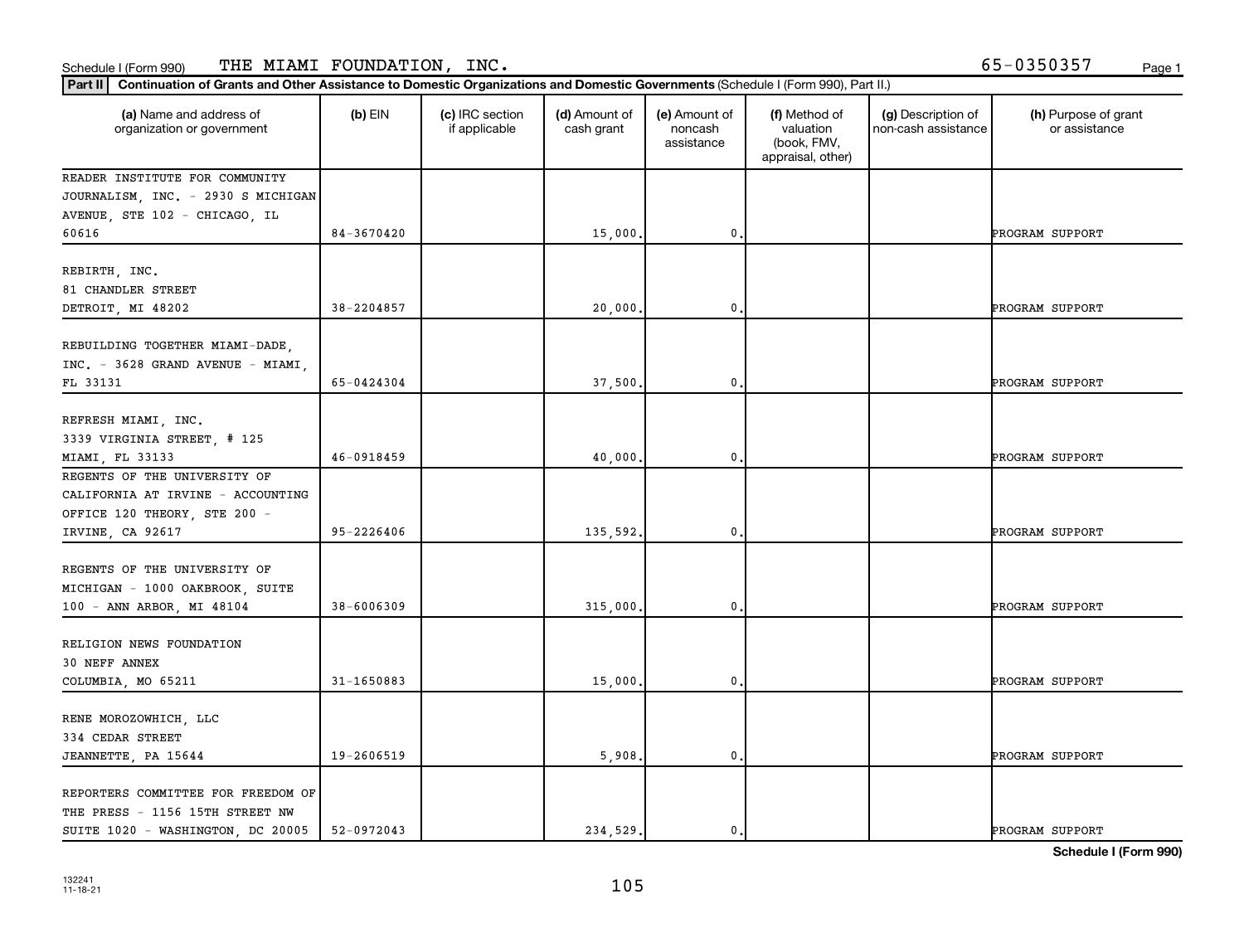| 55-0350357 | Page |
|------------|------|
|------------|------|

| (a) Name and address of<br>organization or government | $(b)$ EIN  | (c) IRC section<br>if applicable | (d) Amount of<br>cash grant | (e) Amount of<br>noncash<br>assistance | (f) Method of<br>valuation<br>(book, FMV,<br>appraisal, other) | (g) Description of<br>non-cash assistance | (h) Purpose of grant<br>or assistance |
|-------------------------------------------------------|------------|----------------------------------|-----------------------------|----------------------------------------|----------------------------------------------------------------|-------------------------------------------|---------------------------------------|
| REPORTERS COMMITTEE FOR FREEDOM OF                    |            |                                  |                             |                                        |                                                                |                                           |                                       |
| THE PRESS - 1156 15TH STREET NW                       |            |                                  |                             |                                        |                                                                |                                           |                                       |
| SUITE 1020 - WASHINGTON, DC 20005                     | 95-2226406 |                                  | 100,000.                    | $\mathbf 0$                            |                                                                |                                           | PROGRAM SUPPORT                       |
| RESEARCH FOUNDATION FOR THE STATE                     |            |                                  |                             |                                        |                                                                |                                           |                                       |
| UNIVERSITY OF NEW YORK - P.O. BOX                     |            |                                  |                             |                                        |                                                                |                                           |                                       |
| 9 - ALBANY, NY 12201                                  | 14-1368361 |                                  | 150,000.                    | 0,                                     |                                                                |                                           | PROGRAM SUPPORT                       |
|                                                       |            |                                  |                             |                                        |                                                                |                                           |                                       |
| RETRO REPORT INC.<br>633 THIRD AVENUE 16TH FLOOR      |            |                                  |                             |                                        |                                                                |                                           |                                       |
| NEW YORK, NY 10017                                    | 27-3504415 |                                  | 15,000                      | $\mathbf{0}$                           |                                                                |                                           | PROGRAM SUPPORT                       |
| RHODE ISLAND SCHOOL OF DESIGN                         |            |                                  |                             |                                        |                                                                |                                           |                                       |
| STUDENT FINANCIAL SERVICES 2                          |            |                                  |                             |                                        |                                                                |                                           |                                       |
| COLLEGE STREET - PROVIDENCE, RI                       |            |                                  |                             |                                        |                                                                |                                           |                                       |
| 02903                                                 | 05-0258956 |                                  | 7,000                       | $\mathbf 0$                            |                                                                |                                           | PROGRAM SUPPORT                       |
| RIVERSIDE CHRISTIAN MINISTRIES,                       |            |                                  |                             |                                        |                                                                |                                           |                                       |
| INC. - RIVERSIDE HOUSE 968                            |            |                                  |                             |                                        |                                                                |                                           |                                       |
| NORTHWEST 2ND STREET - MIAMI, FL                      |            |                                  |                             |                                        |                                                                |                                           |                                       |
| 33138                                                 | 59-2093182 |                                  | 50,000                      | $\mathbf 0$                            |                                                                |                                           | PROGRAM SUPPORT                       |
|                                                       |            |                                  |                             |                                        |                                                                |                                           |                                       |
| RJT FOUNDATION, INC.                                  |            |                                  |                             |                                        |                                                                |                                           |                                       |
| 13850 NW 26 AVENUE SUITE 207                          |            |                                  |                             |                                        |                                                                |                                           |                                       |
| OPA LOCKA, FL 33054                                   | 45-5603019 |                                  | 10,000,                     | $\mathbf 0$                            |                                                                |                                           | PROGRAM SUPPORT                       |
|                                                       |            |                                  |                             |                                        |                                                                |                                           |                                       |
| RLS FILMS, LLC                                        |            |                                  |                             |                                        |                                                                |                                           |                                       |
| 6881 BAY DRIVE, #15                                   |            |                                  |                             |                                        |                                                                |                                           |                                       |
| MIAMI, FL 33141                                       | 83-2451770 |                                  | 48,077.                     | 0,                                     |                                                                |                                           | PROGRAM SUPPORT                       |
| ROCHESTER BEACON INC.                                 |            |                                  |                             |                                        |                                                                |                                           |                                       |
| 312 SUSQUEHANNA ROAD                                  |            |                                  |                             |                                        |                                                                |                                           |                                       |
| ROCHESTER, NY 14618                                   | 83-1431746 |                                  | 15,000                      | $\mathbf 0$                            |                                                                |                                           | PROGRAM SUPPORT                       |
|                                                       |            |                                  |                             |                                        |                                                                |                                           |                                       |
| ROCKY MOUNTAIN PUBLIC BROADCASTING                    |            |                                  |                             |                                        |                                                                |                                           |                                       |
| NETWORK INC. - 1089 BANNOCK STREET                    |            |                                  |                             |                                        |                                                                |                                           |                                       |
| $-$ DENVER, CO 80204                                  | 84-0510785 |                                  | 15,000.                     | $\mathbf{0}$ .                         |                                                                |                                           | PROGRAM SUPPORT                       |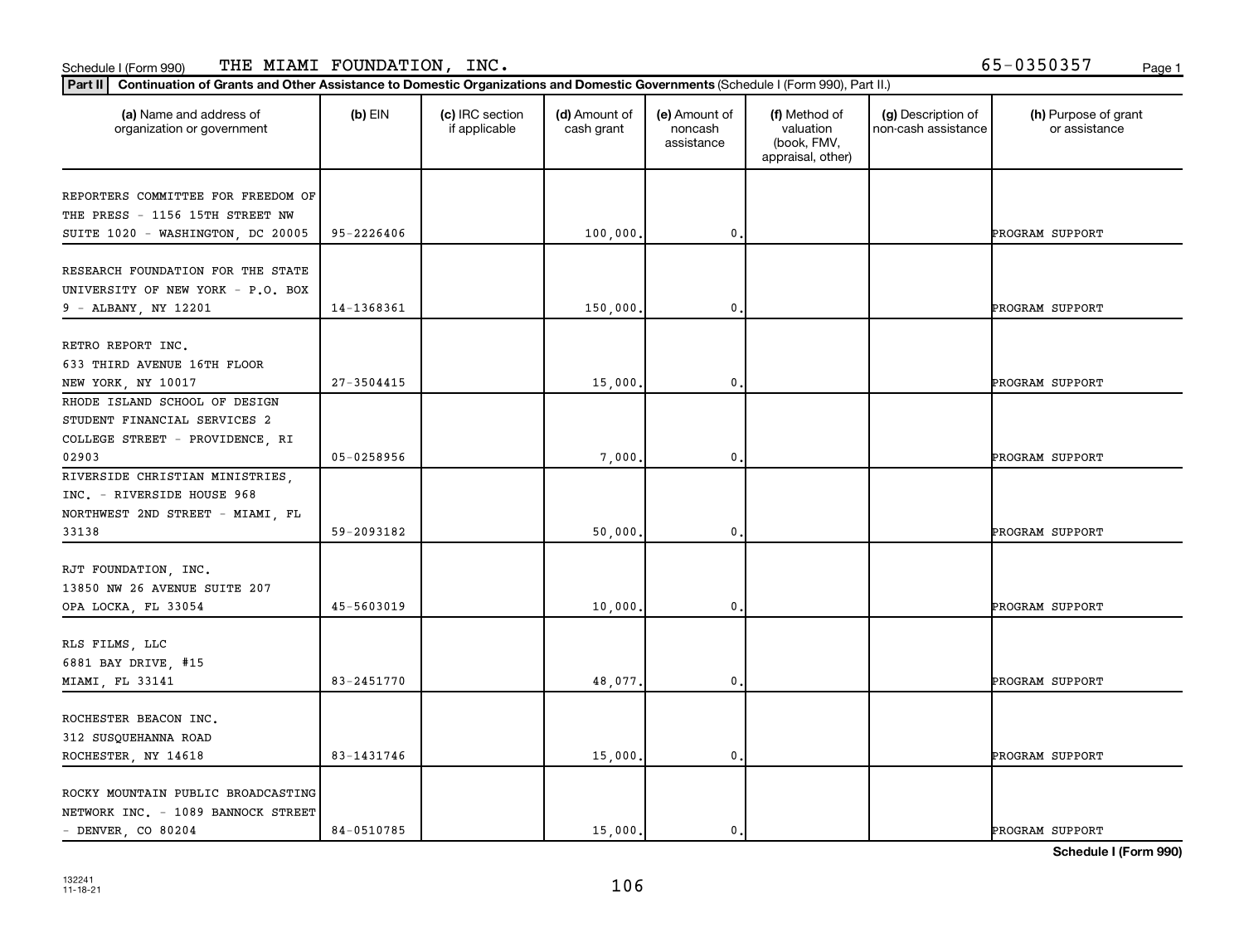| 55-0350357 | Page |
|------------|------|
|------------|------|

| Continuation of Grants and Other Assistance to Domestic Organizations and Domestic Governments (Schedule I (Form 990), Part II.)<br><b>Part II</b> |                |                                  |                             |                                        |                                                                |                                           |                                       |
|----------------------------------------------------------------------------------------------------------------------------------------------------|----------------|----------------------------------|-----------------------------|----------------------------------------|----------------------------------------------------------------|-------------------------------------------|---------------------------------------|
| (a) Name and address of<br>organization or government                                                                                              | $(b)$ EIN      | (c) IRC section<br>if applicable | (d) Amount of<br>cash grant | (e) Amount of<br>noncash<br>assistance | (f) Method of<br>valuation<br>(book, FMV,<br>appraisal, other) | (g) Description of<br>non-cash assistance | (h) Purpose of grant<br>or assistance |
| ROOTS COLLECTIVE CORPORATION<br>5525 NW 7TH AVENUE                                                                                                 |                |                                  |                             |                                        |                                                                |                                           |                                       |
| MIAMI, FL 33127                                                                                                                                    | 85-3778234     |                                  | 10,000.                     | 0.                                     |                                                                |                                           | PROGRAM SUPPORT                       |
| ROOTS OF AMERICAN MUSIC, INC.<br>3109 MAYFIELD ROAD, SUITE 205<br>CLEVELAND HEIGHTS, OH 44118                                                      | 34-1888282     |                                  | 15,000.                     | $\mathbf{0}$ .                         |                                                                |                                           | PROGRAM SUPPORT                       |
| RUBBER CITY SHAKESPEARE CO. DBA<br>RUBBER CITY THEATRE - 243 FURNACE<br>STREET - AKRON, OH 44304                                                   | 47-2484892     |                                  | 30,000.                     | $\mathbf 0$                            |                                                                |                                           | PROGRAM SUPPORT                       |
| S.O.U.L SISTERS LEADERSHIP<br>COLLECTIVE - 1951 NW 7TH AVENUE<br>SUITE 600 - MIAMI, FL 33136                                                       | 47-3108951     |                                  | 99,750.                     | 0.                                     |                                                                |                                           | PROGRAM SUPPORT                       |
| SACHAMAMA INC<br>4581 CATARAMAN CIRCLE<br>BOYNTON BEACH, FL 33436                                                                                  | 46-3341619     |                                  | 25,000                      | 0                                      |                                                                |                                           | PROGRAM SUPPORT                       |
| SAHAN JOURNAL<br>370 WABASHA STREET N SUITE 500<br>SAINT PAUL, MN 55102                                                                            | 83-2745995     |                                  | 34,269.                     | $\mathbf{0}$ .                         |                                                                |                                           | PROGRAM SUPPORT                       |
| SAINT PAUL CHAMBER ORCHESTRA<br>SOCIETY - 408 SAINT PETER STREET<br>THIRD FLOOR - SAINT PAUL, MN 55102                                             | 41-0829498     |                                  | 50,000.                     | 0.                                     |                                                                |                                           | PROGRAM SUPPORT                       |
| SALVATION ARMY NATIONAL<br>CORPORATION - 615 SLATERS LANE -<br>ALEXANDRIA, VA 22313                                                                | $22 - 2406433$ |                                  | 11,348.                     | $\mathbf 0$                            |                                                                |                                           | PROGRAM SUPPORT                       |
| SAN ANTONIO HERON INC.<br>110 E. HOUSTON STREET 7TH FLOOR<br>SAN ANTONIO, TX 78205                                                                 | 83-1163274     |                                  | 15,000.                     | 0.                                     |                                                                |                                           | PROGRAM SUPPORT                       |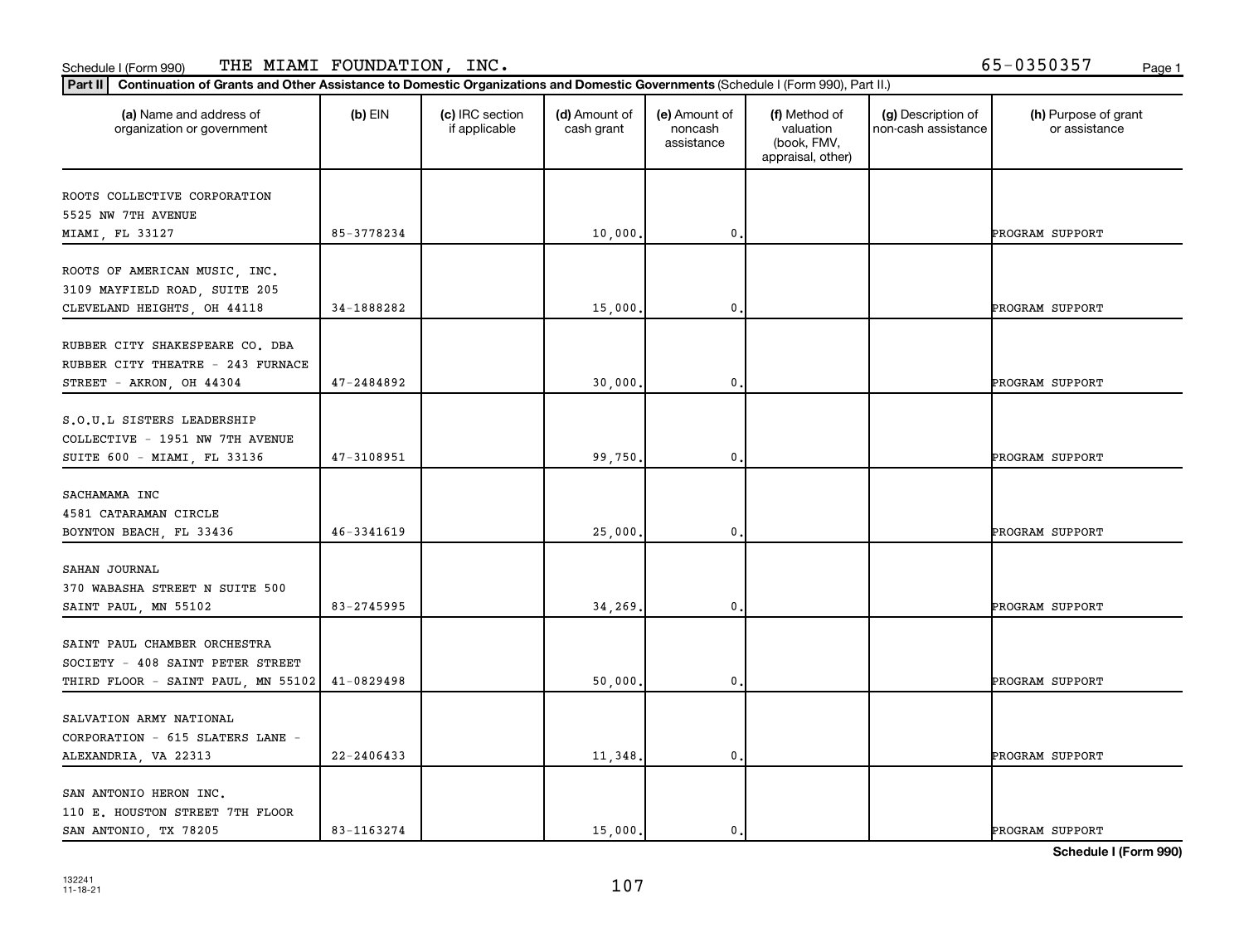| 55-0350357 |  |  |  |  | Page |
|------------|--|--|--|--|------|
|            |  |  |  |  |      |

| (a) Name and address of<br>organization or government | $(b)$ EIN      | (c) IRC section<br>if applicable | (d) Amount of<br>cash grant | (e) Amount of<br>noncash<br>assistance | (f) Method of<br>valuation<br>(book, FMV, | (g) Description of<br>non-cash assistance | (h) Purpose of grant<br>or assistance |
|-------------------------------------------------------|----------------|----------------------------------|-----------------------------|----------------------------------------|-------------------------------------------|-------------------------------------------|---------------------------------------|
|                                                       |                |                                  |                             |                                        | appraisal, other)                         |                                           |                                       |
| SAN ANTONIO REPORT DBA RIVARD                         |                |                                  |                             |                                        |                                           |                                           |                                       |
| REPORT - 110 E HOUSTON STREET,                        |                |                                  |                             |                                        |                                           |                                           |                                       |
| #207 - SAN ANTONIO, TX 78205                          | 47-4820476     |                                  | 15,000.                     | $\mathbf 0$                            |                                           |                                           | PROGRAM SUPPORT                       |
| SAN DIEGO STATE UNIVERSITY                            |                |                                  |                             |                                        |                                           |                                           |                                       |
| FOUNDATION AKA KPBS TV/FM - 5200                      |                |                                  |                             |                                        |                                           |                                           |                                       |
| CAMPANILE DRIVE - SAN DIEGO, CA                       |                |                                  |                             |                                        |                                           |                                           |                                       |
| 92182                                                 | 95-6042721     |                                  | 15,000.                     | $\mathbf 0$                            |                                           |                                           | PROGRAM SUPPORT                       |
|                                                       |                |                                  |                             |                                        |                                           |                                           |                                       |
| SAN FRANCISCO PUBLIC PRESS                            |                |                                  |                             |                                        |                                           |                                           |                                       |
| 44 PAGE ST., SUITE 504                                |                |                                  |                             |                                        |                                           |                                           |                                       |
| SAN FRANCISCO, CA 94102                               | 27-1275141     |                                  | 39.850.                     | 0.                                     |                                           |                                           | PROGRAM SUPPORT                       |
| SAN JOSE NEWS BUREAU                                  |                |                                  |                             |                                        |                                           |                                           |                                       |
| 2621 DELS LANE                                        |                |                                  |                             |                                        |                                           |                                           |                                       |
| TURLOCK, CA 95382                                     | 82-5355128     |                                  | 21,419                      | 0,                                     |                                           |                                           | PROGRAM SUPPORT                       |
|                                                       |                |                                  |                             |                                        |                                           |                                           |                                       |
| SANTAFE SENIOR LIVING FOUNDATION,                     |                |                                  |                             |                                        |                                           |                                           |                                       |
| INC. - 19301 SW 87TH AVE - CUTLER                     |                |                                  |                             |                                        |                                           |                                           |                                       |
| BAY, FL 33157                                         | $26 - 4464727$ |                                  | 25,000.                     | $\mathbf 0$                            |                                           |                                           | PROGRAM SUPPORT                       |
| SAVE THE MUSIC FOUNDATION                             |                |                                  |                             |                                        |                                           |                                           |                                       |
| 1515 BROADWAY 21ST FLOOR                              |                |                                  |                             |                                        |                                           |                                           |                                       |
| NEW YORK, NY 10036                                    | 13-6089816     |                                  | 48,750.                     | 0,                                     |                                           |                                           | PROGRAM SUPPORT                       |
|                                                       |                |                                  |                             |                                        |                                           |                                           |                                       |
| SAY DETROIT                                           |                |                                  |                             |                                        |                                           |                                           |                                       |
| 29836 TELEGRAPH ROAD                                  |                |                                  |                             |                                        |                                           |                                           |                                       |
| SOUTHFIELD, MI 48034                                  | 20-4786626     |                                  | 37,500.                     | 0,                                     |                                           |                                           | PROGRAM SUPPORT                       |
|                                                       |                |                                  |                             |                                        |                                           |                                           |                                       |
| SCALAWAG                                              |                |                                  |                             |                                        |                                           |                                           |                                       |
| P.O. BOX 129                                          |                |                                  |                             |                                        |                                           |                                           |                                       |
| DURHAM, NC 27702                                      | 47-2014247     |                                  | 23,000                      | $\mathbf 0$                            |                                           |                                           | PROGRAM SUPPORT                       |
| SCIENCE FRIDAY INITIATIVE, INC.                       |                |                                  |                             |                                        |                                           |                                           |                                       |
| 19 WEST 44TH STREET SUITE 412                         |                |                                  |                             |                                        |                                           |                                           |                                       |
| NEW YORK, NY 10036                                    | 13-4252173     |                                  | 15,000.                     | 0.                                     |                                           |                                           | PROGRAM SUPPORT                       |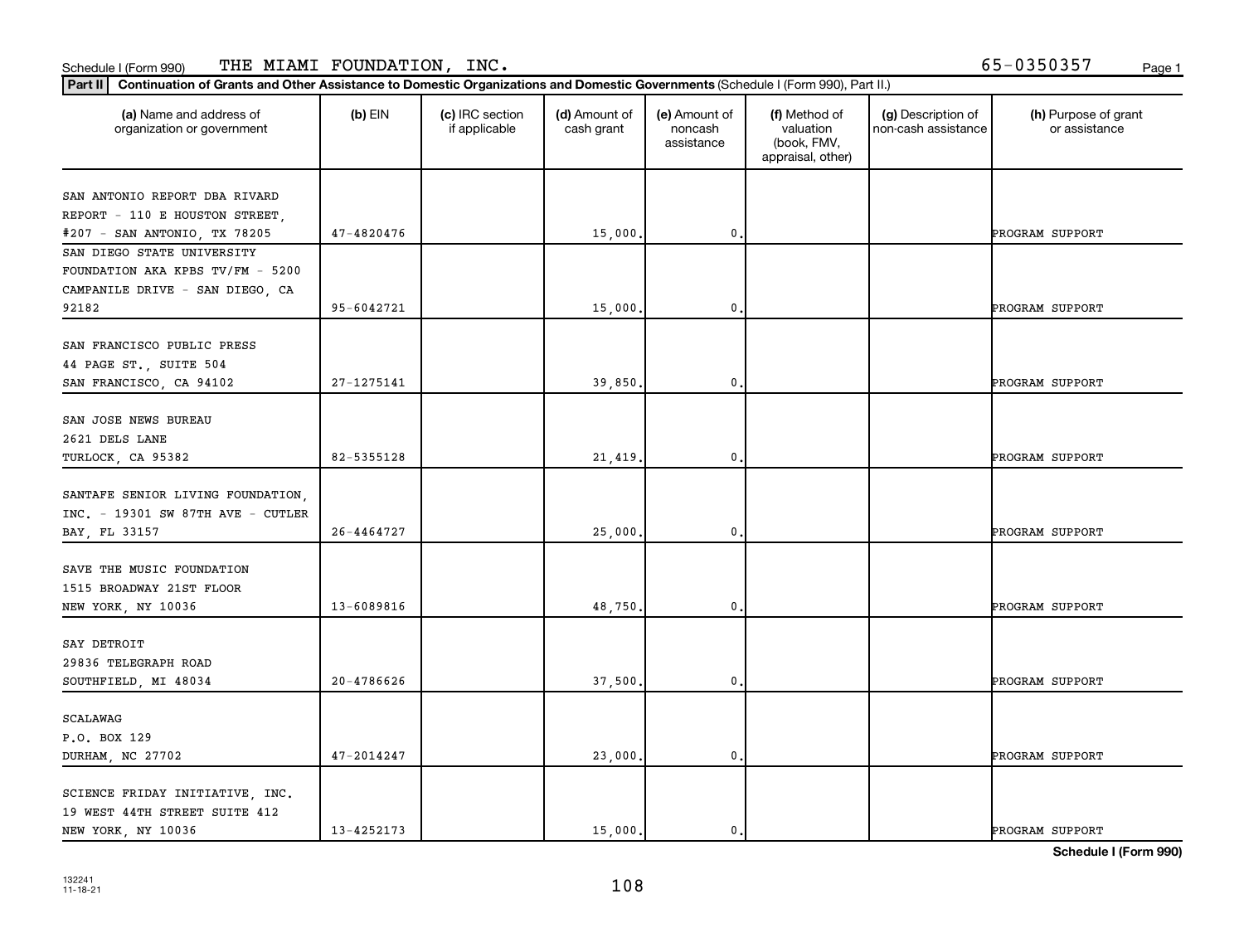| 65-0350357 |  |  |  |  |  |
|------------|--|--|--|--|--|
|            |  |  |  |  |  |
|            |  |  |  |  |  |

| (a) Name and address of<br>organization or government | $(b)$ EIN  | (c) IRC section<br>if applicable | (d) Amount of<br>cash grant | (e) Amount of<br>noncash<br>assistance | (f) Method of<br>valuation<br>(book, FMV,<br>appraisal, other) | (g) Description of<br>non-cash assistance | (h) Purpose of grant<br>or assistance |
|-------------------------------------------------------|------------|----------------------------------|-----------------------------|----------------------------------------|----------------------------------------------------------------|-------------------------------------------|---------------------------------------|
| SEARCHLIGHT NEW MEXICO NEWS                           |            |                                  |                             |                                        |                                                                |                                           |                                       |
| 202 E MARCY STREET                                    |            |                                  |                             |                                        |                                                                |                                           |                                       |
| SANTA FE, NM 87501                                    | 81-3234552 |                                  | 15,000.                     | $\mathbf 0$                            |                                                                |                                           | PROGRAM SUPPORT                       |
|                                                       |            |                                  |                             |                                        |                                                                |                                           |                                       |
| SEDRA                                                 |            |                                  |                             |                                        |                                                                |                                           |                                       |
| 181 RIVERWOODS DRIVE                                  |            |                                  |                             |                                        |                                                                |                                           |                                       |
| CHULUOTA, FL 32766                                    | 59-3637533 |                                  | 10,000                      | $\mathbf 0$                            |                                                                |                                           | PROGRAM SUPPORT                       |
| SEEK FOUNDATION, INC.                                 |            |                                  |                             |                                        |                                                                |                                           |                                       |
| 990 BISCAYNE BLVD. OFFICE 503                         |            |                                  |                             |                                        |                                                                |                                           |                                       |
| MIAMI, FL 33132                                       | 46-1652355 |                                  | 25,000.                     | $\mathbf{0}$                           |                                                                |                                           | PROGRAM SUPPORT                       |
|                                                       |            |                                  |                             |                                        |                                                                |                                           |                                       |
| SHAKE-A-LEG MIAMI, INC.                               |            |                                  |                             |                                        |                                                                |                                           |                                       |
| 2620 SOUTH BAYSHORE DRIVE                             |            |                                  |                             |                                        |                                                                |                                           |                                       |
| MIAMI, FL 33133                                       | 65-0611917 |                                  | 47,588.                     | $\mathbf 0$                            |                                                                |                                           | PROGRAM SUPPORT                       |
|                                                       |            |                                  |                             |                                        |                                                                |                                           |                                       |
| SHOWERING LOVE INC.                                   |            |                                  |                             |                                        |                                                                |                                           |                                       |
| 4157 SW 54 AVENUE                                     |            |                                  |                             |                                        |                                                                |                                           |                                       |
| DAVIE, FL 33314                                       | 81-2576709 |                                  | 10,000.                     | $\mathbf 0$                            |                                                                |                                           | PROGRAM SUPPORT                       |
| SHRINERS HOSPITALS FOR CHILDREN                       |            |                                  |                             |                                        |                                                                |                                           |                                       |
| ATTN: TRUST AND INVESTMENT                            |            |                                  |                             |                                        |                                                                |                                           |                                       |
| ACCOUNTING TEAM, POST OFFICE BOX                      |            |                                  |                             |                                        |                                                                |                                           |                                       |
| 31356 - TAMPA, F                                      | 36-2193608 |                                  | 59,030.                     | $\mathbf 0$                            |                                                                |                                           | PROGRAM SUPPORT                       |
|                                                       |            |                                  |                             |                                        |                                                                |                                           |                                       |
| <b>SJV WATER</b>                                      |            |                                  |                             |                                        |                                                                |                                           |                                       |
| 11715 BROCKRIDGE COURT                                |            |                                  |                             |                                        |                                                                |                                           |                                       |
| BAKERSFIELD, CA 93312                                 | 83-2646098 |                                  | 21,419.                     | $\mathbf 0$ .                          |                                                                |                                           | PROGRAM SUPPORT                       |
| SOCIAL AND ENVIRONMENTAL                              |            |                                  |                             |                                        |                                                                |                                           |                                       |
| ENTREPRENEURS - 23532 CALABASAS                       |            |                                  |                             |                                        |                                                                |                                           |                                       |
| ROAD, SUITE A - CALABASAS, CA                         |            |                                  |                             |                                        |                                                                |                                           |                                       |
| 91302                                                 | 95-4116679 |                                  | 22,000.                     | $\mathbf 0$                            |                                                                |                                           | PROGRAM SUPPORT                       |
| SOCIETY FOR SCIENCE & THE PUBLIC                      |            |                                  |                             |                                        |                                                                |                                           |                                       |
| 1719 N STREET NW                                      |            |                                  |                             |                                        |                                                                |                                           |                                       |
| WASHINGTON, DC 20036                                  | 53-0196483 |                                  | 19,850.                     | $\mathbf{0}$ .                         |                                                                |                                           | PROGRAM SUPPORT                       |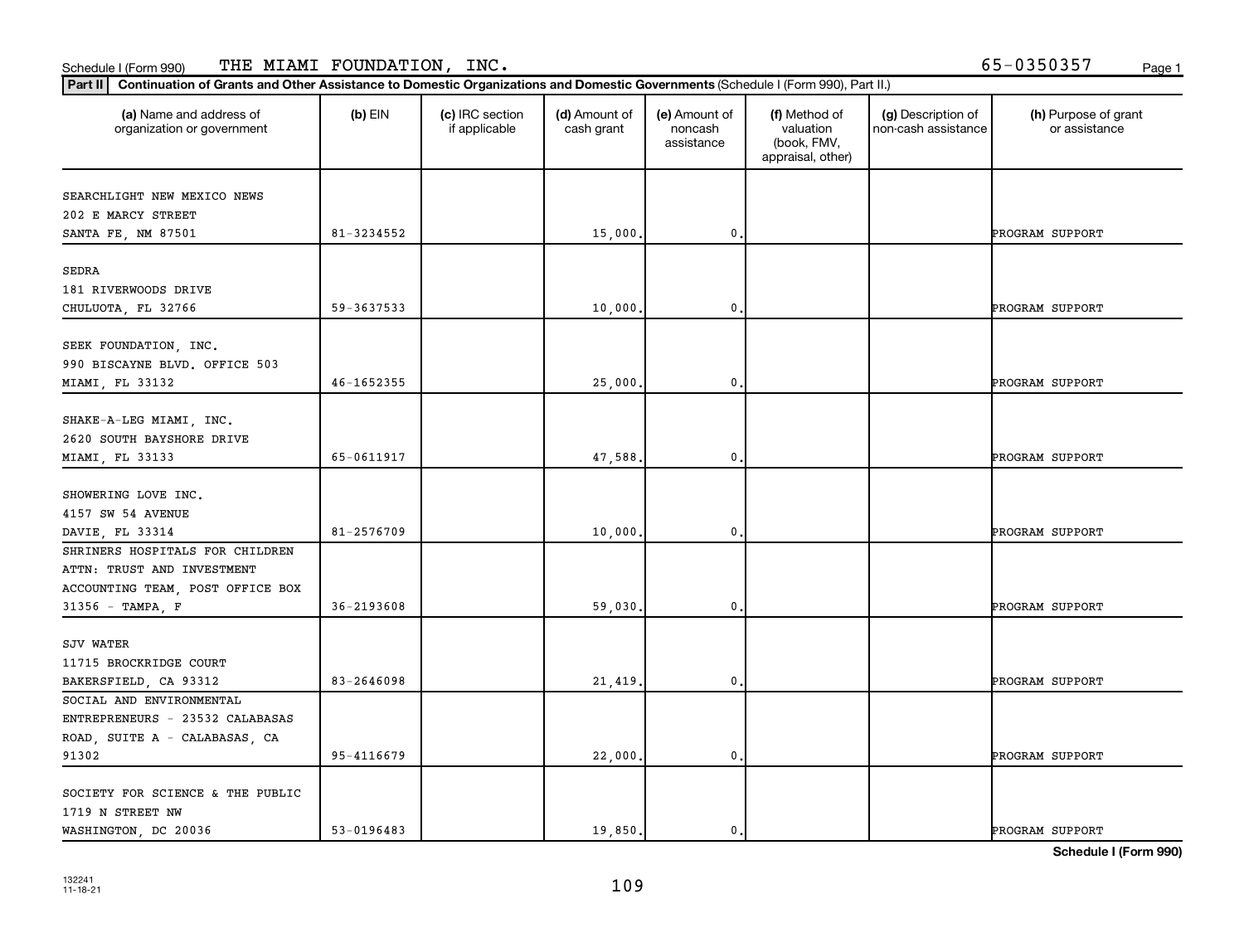| 55-0350357 |  |  |  |      |
|------------|--|--|--|------|
|            |  |  |  | Page |
|            |  |  |  |      |

| (a) Name and address of<br>organization or government                | $(b)$ EIN  | (c) IRC section<br>if applicable | (d) Amount of<br>cash grant | (e) Amount of<br>noncash<br>assistance | (f) Method of<br>valuation<br>(book, FMV,<br>appraisal, other) | (g) Description of<br>non-cash assistance | (h) Purpose of grant<br>or assistance |
|----------------------------------------------------------------------|------------|----------------------------------|-----------------------------|----------------------------------------|----------------------------------------------------------------|-------------------------------------------|---------------------------------------|
| SOCIETY OF SAINT VINCENT DE PAUL                                     |            |                                  |                             |                                        |                                                                |                                           |                                       |
| ARCHDIOCESAN COUNCIL OF MIA - 5050                                   |            |                                  |                             |                                        |                                                                |                                           |                                       |
| N KENDALL DR - CORAL GABLES, FL                                      |            |                                  |                             |                                        |                                                                |                                           |                                       |
| 33156                                                                | 65-0681310 |                                  | 10,000.                     | $\pmb{0}$                              |                                                                |                                           | PROGRAM SUPPORT                       |
| SOUL PITT, LLC                                                       |            |                                  |                             |                                        |                                                                |                                           |                                       |
| PO BOX 17570                                                         |            |                                  |                             |                                        |                                                                |                                           |                                       |
| PITTSBURGH, PA 15235                                                 | 19-0525824 |                                  | 8,092.                      | $\mathbf 0$                            |                                                                |                                           | PROGRAM SUPPORT                       |
|                                                                      |            |                                  |                             |                                        |                                                                |                                           |                                       |
| SOUTH DAKOTA NEWS WATCH                                              |            |                                  |                             |                                        |                                                                |                                           |                                       |
| PO BOX 90205                                                         |            |                                  |                             |                                        |                                                                |                                           |                                       |
| SIOUX FALLS, SD 57109                                                | 81-4674814 |                                  | 15,000.                     | 0.                                     |                                                                |                                           | PROGRAM SUPPORT                       |
|                                                                      |            |                                  |                             |                                        |                                                                |                                           |                                       |
| SOUTH FLORIDA ART CENTER, INC. DBA<br>OOLITE ARTS - 800 LINCOLN RD - |            |                                  |                             |                                        |                                                                |                                           |                                       |
|                                                                      | 59-2423867 |                                  |                             | 0                                      |                                                                |                                           | PROGRAM SUPPORT                       |
| MIAMI BEACH, FL 33139                                                |            |                                  | 50,000.                     |                                        |                                                                |                                           |                                       |
| SOUTH FLORIDA PROGRESS FOUNDATION.                                   |            |                                  |                             |                                        |                                                                |                                           |                                       |
| INC. - 1601 BISCAYNE BOULEVARD                                       |            |                                  |                             |                                        |                                                                |                                           |                                       |
| BALLROOM LEVEL - MIAMI, FL 33132                                     | 59-6216592 |                                  | 10,000                      | 0                                      |                                                                |                                           | PROGRAM SUPPORT                       |
|                                                                      |            |                                  |                             |                                        |                                                                |                                           |                                       |
| SOUTH FLORIDA THEATRE LEAGUE                                         |            |                                  |                             |                                        |                                                                |                                           |                                       |
| 111 NE 1ST STREET SUITE 905                                          |            |                                  |                             |                                        |                                                                |                                           |                                       |
| MIAMI, FL 33132                                                      | 65-0475101 |                                  | 10,000.                     | $\mathbf 0$ .                          |                                                                |                                           | PROGRAM SUPPORT                       |
| SOUTHEASTERN UNIVERSITY                                              |            |                                  |                             |                                        |                                                                |                                           |                                       |
| OFFICE OF STUDENT FINANCIAL                                          |            |                                  |                             |                                        |                                                                |                                           | COLLEGE EDUCATION                     |
| SERVICES, 1000 LONGFELLOW                                            |            |                                  |                             |                                        |                                                                |                                           | SCHOLARSHIP(S) FOR                    |
| BOULEVARD - LAKELAND                                                 | 59-0722789 |                                  | 7,000                       | 0                                      |                                                                |                                           | STUDENT(S) IN NEED                    |
|                                                                      |            |                                  |                             |                                        |                                                                |                                           |                                       |
| SOUTHERLY                                                            |            |                                  |                             |                                        |                                                                |                                           |                                       |
| PO BOX 61764                                                         |            |                                  |                             |                                        |                                                                |                                           |                                       |
| DURHAM, NC 27715                                                     | 85-2638065 |                                  | 46,269                      | $\mathbf{0}$                           |                                                                |                                           | PROGRAM SUPPORT                       |
|                                                                      |            |                                  |                             |                                        |                                                                |                                           |                                       |
| SOUTHERN BIRTH JUSTICE NETWORK                                       |            |                                  |                             |                                        |                                                                |                                           |                                       |
| 9999 NE 2ND AVENUE STE 300,                                          |            |                                  |                             |                                        |                                                                |                                           |                                       |
| MIAMI SHORES, FL 33138                                               | 61-1565139 |                                  | 15,000.                     | $\mathbf{0}$ .                         |                                                                |                                           | PROGRAM SUPPORT                       |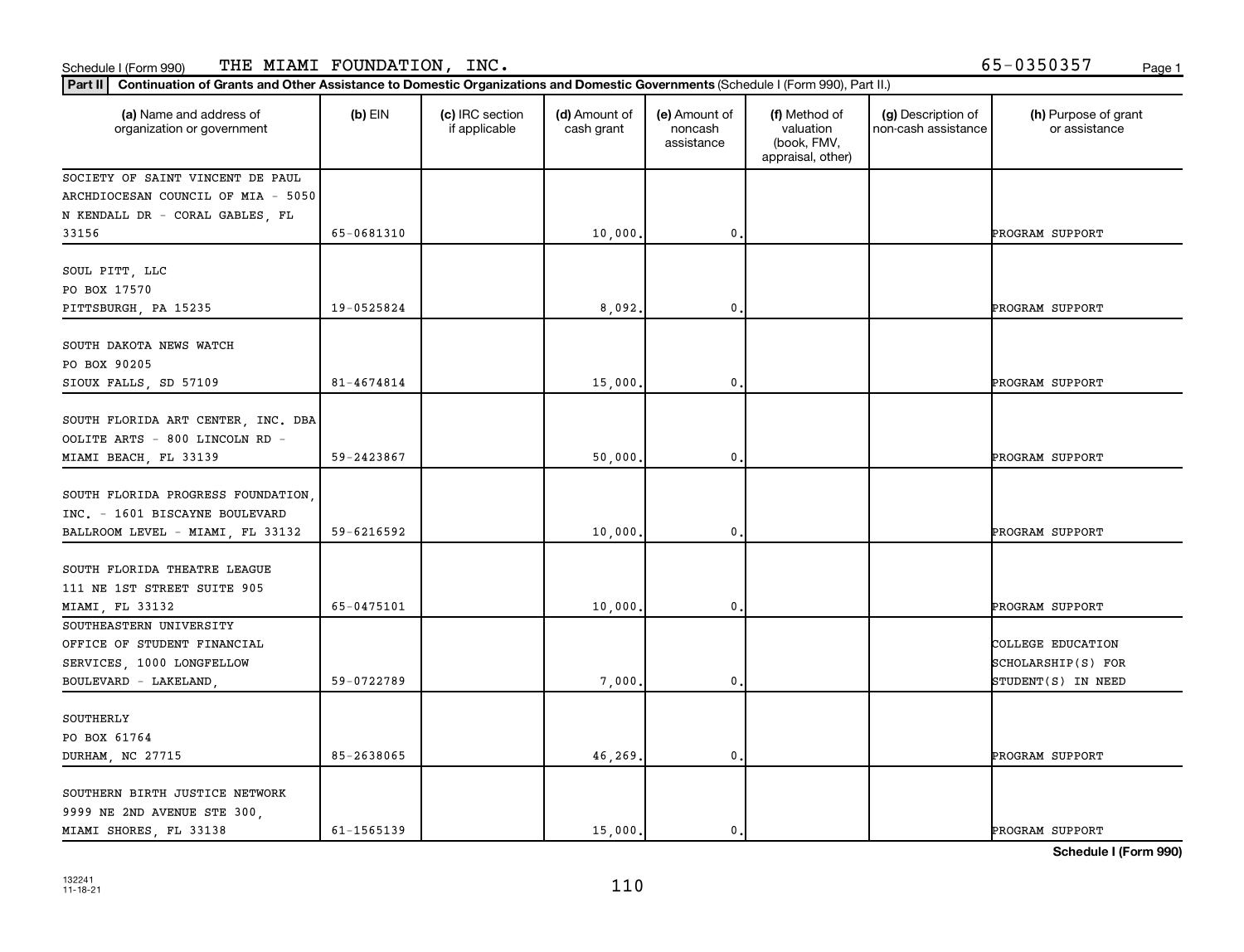| 55-0350357 |  |  |  |  | Page |
|------------|--|--|--|--|------|
|            |  |  |  |  |      |

| Continuation of Grants and Other Assistance to Domestic Organizations and Domestic Governments (Schedule I (Form 990), Part II.)<br>Part II |            |                                  |                             |                                        |                                                                |                                           |                                                               |
|---------------------------------------------------------------------------------------------------------------------------------------------|------------|----------------------------------|-----------------------------|----------------------------------------|----------------------------------------------------------------|-------------------------------------------|---------------------------------------------------------------|
| (a) Name and address of<br>organization or government                                                                                       | $(b)$ EIN  | (c) IRC section<br>if applicable | (d) Amount of<br>cash grant | (e) Amount of<br>noncash<br>assistance | (f) Method of<br>valuation<br>(book, FMV,<br>appraisal, other) | (g) Description of<br>non-cash assistance | (h) Purpose of grant<br>or assistance                         |
| SOUTHERN INVESTIGATIVE REPORTING<br>FOUNDATION - 513 JOHN S MOSBY<br>DRIVE - WILMINGTON, NC 28412                                           | 45-5560402 |                                  | 20,000.                     | $\mathbf 0$                            |                                                                |                                           | PROGRAM SUPPORT                                               |
| ST. JUDE CHILDREN'S RESEARCH<br>HOSPITAL - 501 SAINT JUDE PLACE -<br>MEMPHIS, TN 38105                                                      | 62-0646012 |                                  | 5,300.                      | $\mathbf{0}$                           |                                                                |                                           | PROGRAM SUPPORT                                               |
| ST. JUDE CHILDREN'S RESEARCH<br>HOSPITAL, INC. - 501 SAINT JUDE<br>PLACE - MEMPHIS, TN 38105                                                | 62-0646012 |                                  | 12,000,                     | $\mathbf{0}$                           |                                                                |                                           | PROGRAM SUPPORT                                               |
| ST. PETERS COMMUNITY DEVELOPMENT<br>CORPORATION - 17901 SW 107TH AVE<br>MIAMI, FL 33157                                                     | 30-0894780 |                                  | 10,000,                     | $\mathbf{0}$                           |                                                                |                                           | PROGRAM SUPPORT                                               |
| ST. THOMAS UNIVERSITY, INC.<br>16401 NW 37TH AVENUE<br>MIAMI GARDENS, FL 33054                                                              | 59-0949880 |                                  | 5,500.                      | 0                                      |                                                                |                                           | COLLEGE EDUCATION<br>SCHOLARSHIP(S) FOR<br>STUDENT(S) IN NEED |
| STEPS2WALK<br>1209 HARBOR ISLAND<br>BALTIMORE, MD 21230                                                                                     | 52-2198002 |                                  | 25,000.                     | $\mathbf{0}$                           |                                                                |                                           | PROGRAM SUPPORT                                               |
| STETSON UNIVERSITY<br>421 NORTH WOODLAND BOULEVARD<br>DELAND, FL 32720                                                                      | 59-0624416 |                                  | 35,000,                     | 0.                                     |                                                                |                                           | COLLEGE EDUCATION<br>SCHOLARSHIP(S) FOR<br>STUDENT(S) IN NEED |
| STREET SENSE INC.<br>1317 G STREET NW<br>WASHINGTON, DC 20005                                                                               | 20-1297050 |                                  | 15,000.                     | $\mathbf 0$                            |                                                                |                                           | PROGRAM SUPPORT                                               |
| STRUGGLE FOR MIAMI'S AFFORDABLE<br>AND SUSTAINABLE HOUSING, INC -<br>2103 CORAL WAY 2ND FLOOR - MIAMI.<br>FL 33145                          | 81-0878478 |                                  | 55,000.                     | $\mathbf{0}$ .                         |                                                                |                                           | PROGRAM SUPPORT                                               |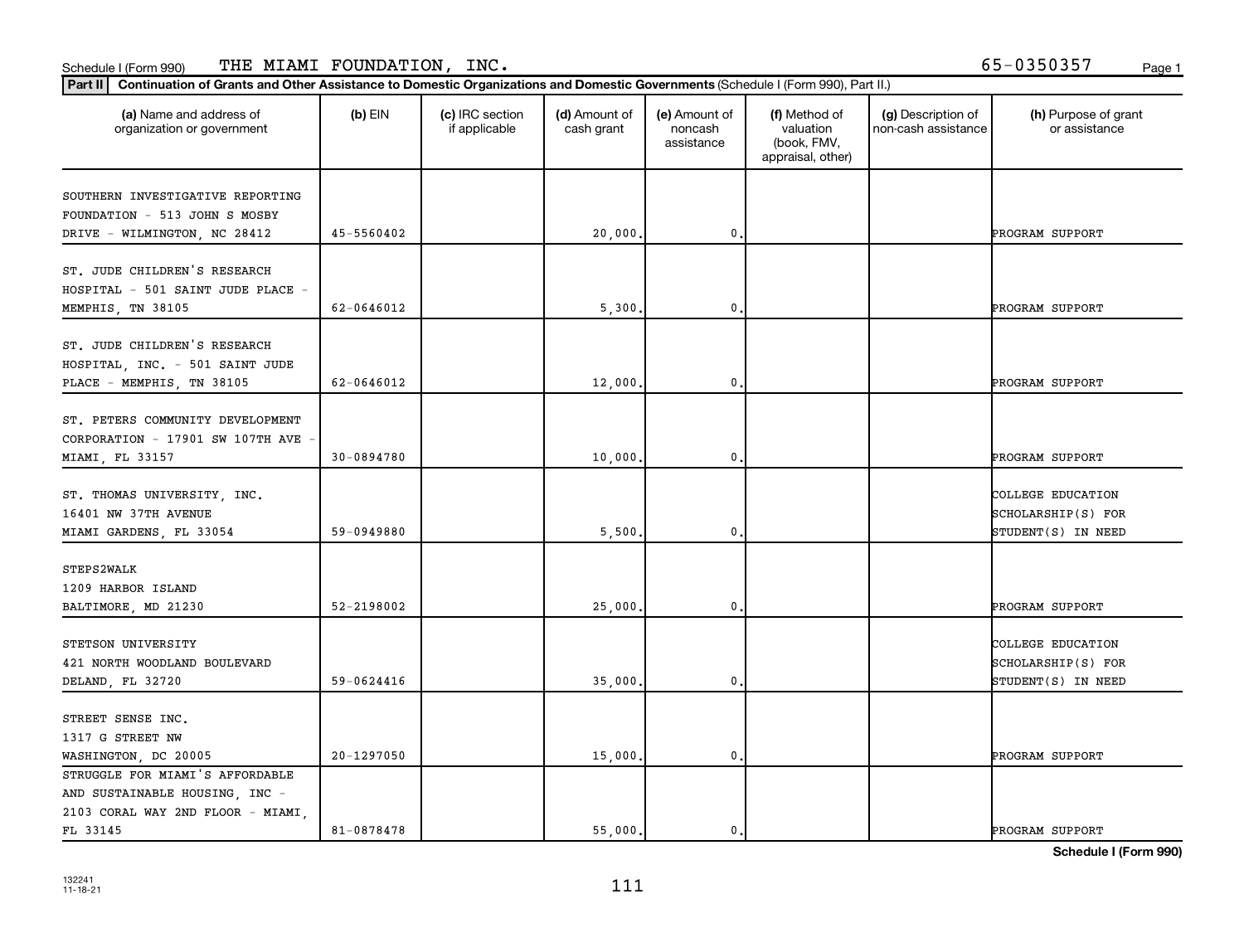| 55-0350357 |  |  |  |  | Page |
|------------|--|--|--|--|------|
|            |  |  |  |  |      |

| (a) Name and address of<br>organization or government | $(b)$ EIN  | (c) IRC section<br>if applicable | (d) Amount of<br>cash grant | (e) Amount of<br>noncash<br>assistance | (f) Method of<br>valuation<br>(book, FMV,<br>appraisal, other) | (g) Description of<br>non-cash assistance | (h) Purpose of grant<br>or assistance |
|-------------------------------------------------------|------------|----------------------------------|-----------------------------|----------------------------------------|----------------------------------------------------------------|-------------------------------------------|---------------------------------------|
| SUNDARI FOUNDATION, INC.                              |            |                                  |                             |                                        |                                                                |                                           |                                       |
| 217 NW 15TH STREET                                    |            |                                  |                             |                                        |                                                                |                                           |                                       |
| MIAMI, FL 33136                                       | 81-0652266 |                                  | 70,000.                     | $\mathbf 0$                            |                                                                |                                           | PROGRAM SUPPORT                       |
| SUNDARI FOUNDATION, INC.                              |            |                                  |                             |                                        |                                                                |                                           |                                       |
| 217 NW 15TH STREET                                    |            |                                  |                             |                                        |                                                                |                                           |                                       |
| MIAMI, FL 33136                                       | 81-0652266 |                                  | 10,000.                     | $\mathbf 0$                            |                                                                |                                           | PROGRAM SUPPORT                       |
|                                                       |            |                                  |                             |                                        |                                                                |                                           |                                       |
| SUNSET TRP INC.<br>6105 SW 125TH AVENUE               |            |                                  |                             |                                        |                                                                |                                           |                                       |
| MIAMI, FL 33183                                       | 27-3697303 |                                  | 20,750.                     | 0.                                     |                                                                |                                           | PROGRAM SUPPORT                       |
|                                                       |            |                                  |                             |                                        |                                                                |                                           |                                       |
| SURVIVORS PATHWAY CORPORATION                         |            |                                  |                             |                                        |                                                                |                                           |                                       |
| 1801 CORAL WAY, SUITE 200                             |            |                                  |                             |                                        |                                                                |                                           |                                       |
| MIAMI, FL 33134                                       | 80-0796422 |                                  | 40,000.                     | $\mathbf 0$                            |                                                                |                                           | PROGRAM SUPPORT                       |
|                                                       |            |                                  |                             |                                        |                                                                |                                           |                                       |
| SYRACUSE UNIVERSITY                                   |            |                                  |                             |                                        |                                                                |                                           | COLLEGE EDUCATION                     |
| 200 ARCHBOLD NORTH                                    |            |                                  |                             |                                        |                                                                |                                           | SCHOLARSHIP(S) FOR                    |
| SYRACUSE, NY 13244                                    | 15-0532081 |                                  | 37,250.                     | $\pmb{0}$                              |                                                                |                                           | STUDENT(S) IN NEED                    |
| TAKE STOCK IN CHILDREN                                |            |                                  |                             |                                        |                                                                |                                           |                                       |
| 300 NE 2ND AVENUE ROOM 3410                           |            |                                  |                             |                                        |                                                                |                                           |                                       |
| MIAMI, FL 33132                                       | 59-3331584 |                                  | 215,000.                    | $\mathbf 0$                            |                                                                |                                           | PROGRAM SUPPORT                       |
|                                                       |            |                                  |                             |                                        |                                                                |                                           |                                       |
| TAMPA GENERAL HOSPITAL FOUNDATION,                    |            |                                  |                             |                                        |                                                                |                                           |                                       |
| INC. - PO BOX 1289 - TAMPA, FL                        |            |                                  |                             |                                        |                                                                |                                           |                                       |
| 33601                                                 | 23-7354477 |                                  | 35,000.                     | 0.                                     |                                                                |                                           | PROGRAM SUPPORT                       |
|                                                       |            |                                  |                             |                                        |                                                                |                                           |                                       |
| TANGO OUT, INC.                                       |            |                                  |                             |                                        |                                                                |                                           |                                       |
| 1240 14 STREET, APT #3                                |            |                                  |                             |                                        |                                                                |                                           |                                       |
| MIAMI BEACH, FL 33139                                 | 84-3590614 |                                  | 7,338.                      | $\mathbf 0$                            |                                                                |                                           | PROGRAM SUPPORT                       |
| TATE AMERICAS FOUNDATION                              |            |                                  |                             |                                        |                                                                |                                           |                                       |
| 520 WEST 27TH STREET UNIT 404                         |            |                                  |                             |                                        |                                                                |                                           |                                       |
| NEW YORK, NY 10001                                    | 13-3453405 |                                  | 15,000.                     | $\mathbf{0}$ .                         |                                                                |                                           | PROGRAM SUPPORT                       |
|                                                       |            |                                  |                             |                                        |                                                                |                                           |                                       |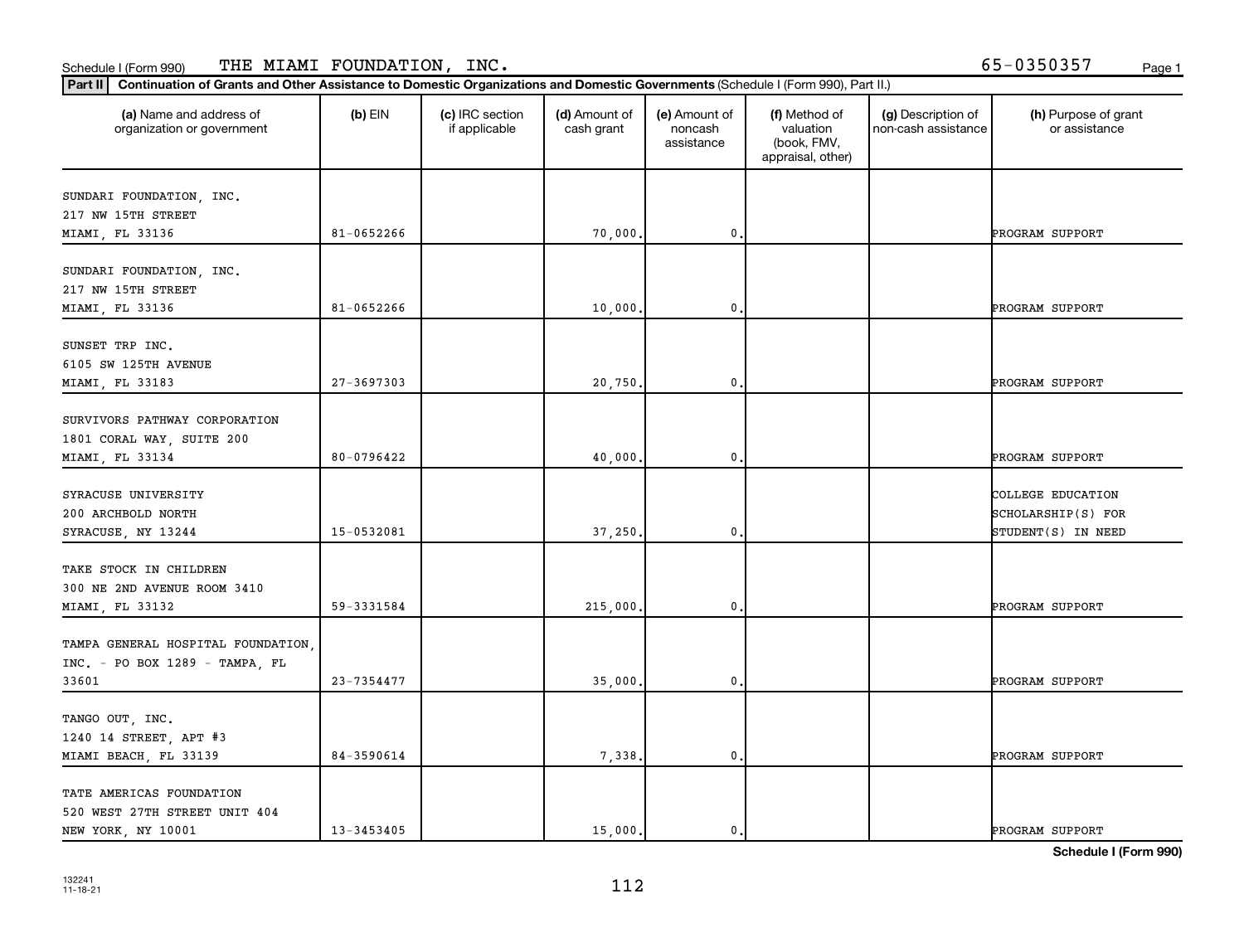|  |  | 65-0350357 |  |  |  |  |
|--|--|------------|--|--|--|--|
|  |  |            |  |  |  |  |
|  |  |            |  |  |  |  |

| (a) Name and address of<br>organization or government | $(b)$ EIN  | (c) IRC section<br>if applicable | (d) Amount of<br>cash grant | (e) Amount of<br>noncash<br>assistance | (f) Method of<br>valuation<br>(book, FMV,<br>appraisal, other) | (g) Description of<br>non-cash assistance | (h) Purpose of grant<br>or assistance |
|-------------------------------------------------------|------------|----------------------------------|-----------------------------|----------------------------------------|----------------------------------------------------------------|-------------------------------------------|---------------------------------------|
| TBOP MEDIA                                            |            |                                  |                             |                                        |                                                                |                                           |                                       |
| 22600 CARLETON AVENUE                                 |            |                                  |                             |                                        |                                                                |                                           |                                       |
| SOUTHFIELD, MI 48033                                  | 46-5671526 |                                  | 7,630.                      | $\mathbf{0}$                           |                                                                |                                           | PROGRAM SUPPORT                       |
|                                                       |            |                                  |                             |                                        |                                                                |                                           |                                       |
| TEACH FOR AMERICA, INC.                               |            |                                  |                             |                                        |                                                                |                                           |                                       |
| 1951 NW 7TH AVENUE SUITE 300                          |            |                                  |                             |                                        |                                                                |                                           |                                       |
| MIAMI, FL 33136                                       | 13-3541913 |                                  | 10, 100.                    | $\mathbf 0$                            |                                                                |                                           | PROGRAM SUPPORT                       |
|                                                       |            |                                  |                             |                                        |                                                                |                                           |                                       |
| TEACHERS COLLEGE COLUMBIA                             |            |                                  |                             |                                        |                                                                |                                           |                                       |
| UNIVERSITY - 525 WEST 120TH STREET                    |            |                                  |                             |                                        |                                                                |                                           |                                       |
| - NEW YORK, NY 10027                                  | 13-1624202 |                                  | 15,000.                     | $\mathbf 0$                            |                                                                |                                           | PROGRAM SUPPORT                       |
| TEAL LABS, INC.                                       |            |                                  |                             |                                        |                                                                |                                           |                                       |
| 255 GIRALDA AVENUE                                    |            |                                  |                             |                                        |                                                                |                                           |                                       |
| CORAL GABLES, FL 33134                                | 84-3359166 |                                  | 10,000.                     | $\mathbf 0$                            |                                                                |                                           | PROGRAM SUPPORT                       |
|                                                       |            |                                  |                             |                                        |                                                                |                                           |                                       |
| TECHTOWN                                              |            |                                  |                             |                                        |                                                                |                                           |                                       |
| 440 BURROUGHS STREET                                  |            |                                  |                             |                                        |                                                                |                                           |                                       |
| DETROIT, MI 48202                                     | 41-2061387 |                                  | 21,419.                     | $\mathbf 0$                            |                                                                |                                           | PROGRAM SUPPORT                       |
|                                                       |            |                                  |                             |                                        |                                                                |                                           |                                       |
| TEEN UP-WARD BOUND, INC                               |            |                                  |                             |                                        |                                                                |                                           |                                       |
| 717 OPA-LOCKA BLVD                                    |            |                                  |                             |                                        |                                                                |                                           |                                       |
| OPA-LOCKA, FL 33054                                   | 95-1094606 |                                  | 11,000.                     | $\mathbf 0$                            |                                                                |                                           | PROGRAM SUPPORT                       |
|                                                       |            |                                  |                             |                                        |                                                                |                                           |                                       |
| TEEN UPWARD BOUND, INC.<br>717 OPA-LOCKA BLVD         |            |                                  |                             |                                        |                                                                |                                           |                                       |
|                                                       | 65-1094606 |                                  |                             |                                        |                                                                |                                           |                                       |
| OPA-LOCKA, FL 33054                                   |            |                                  | 10,000.                     | $\mathbf 0$ .                          |                                                                |                                           | PROGRAM SUPPORT                       |
| TEMPLE ANSHE AMUNIM                                   |            |                                  |                             |                                        |                                                                |                                           |                                       |
| 26 BROAD STREET                                       |            |                                  |                             |                                        |                                                                |                                           |                                       |
| PITTSFIELD, MA 01201                                  | 04-2496149 |                                  | 6,000.                      | $\mathbf{0}$                           |                                                                |                                           | PROGRAM SUPPORT                       |
|                                                       |            |                                  |                             |                                        |                                                                |                                           |                                       |
| TEMPLE BETH AM                                        |            |                                  |                             |                                        |                                                                |                                           |                                       |
| 5950 NORTH KENDALL DRIVE                              |            |                                  |                             |                                        |                                                                |                                           |                                       |
| MIAMI, FL 33156                                       | 59-0855408 |                                  | 130.699.                    | 0.                                     |                                                                |                                           | PROGRAM SUPPORT                       |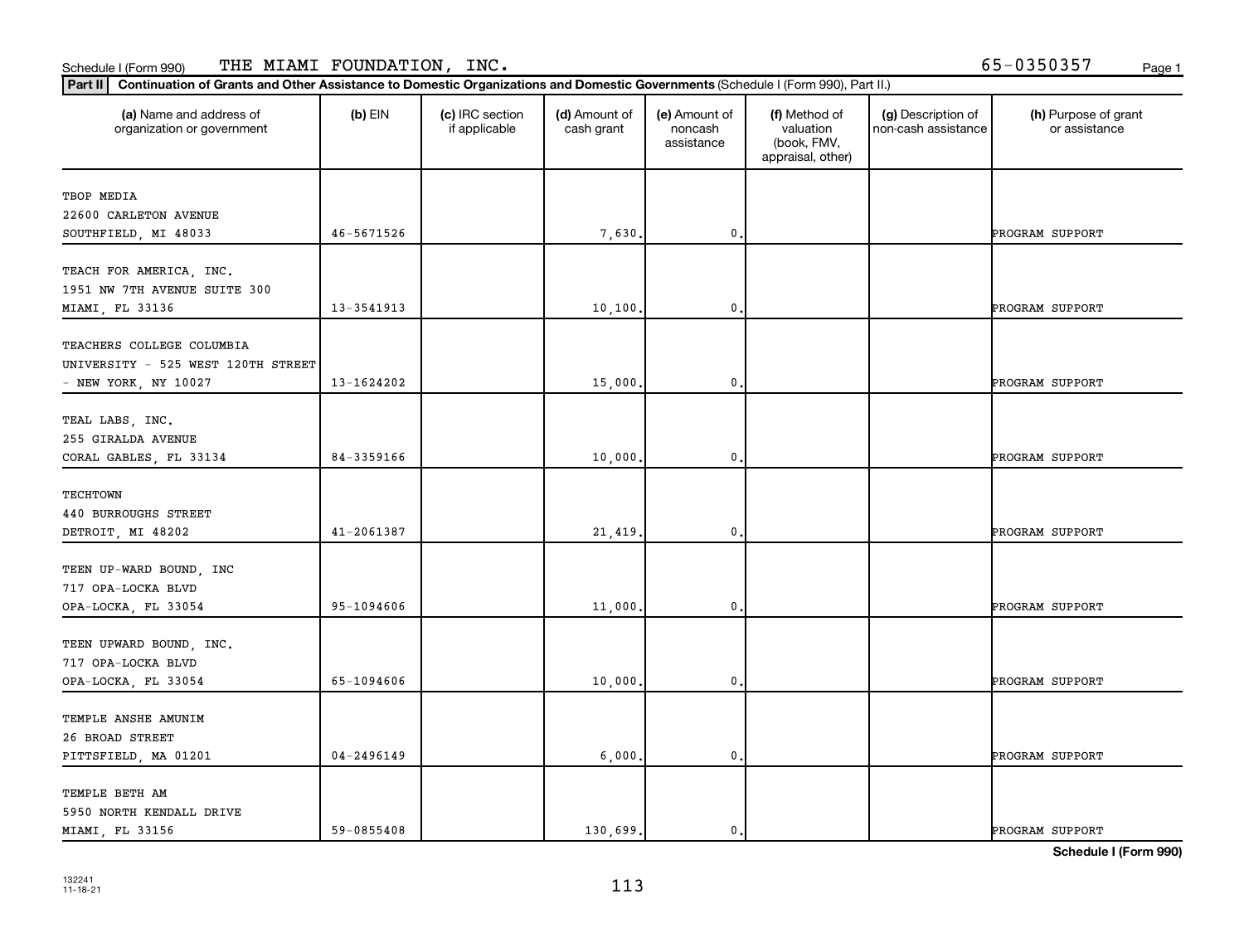| 55-0350357 |  |  |  |  |   |
|------------|--|--|--|--|---|
|            |  |  |  |  | P |
|            |  |  |  |  |   |

| (a) Name and address of<br>organization or government | $(b)$ EIN  | (c) IRC section<br>if applicable | (d) Amount of<br>cash grant | (e) Amount of<br>noncash<br>assistance | (f) Method of<br>valuation<br>(book, FMV,<br>appraisal, other) | (g) Description of<br>non-cash assistance | (h) Purpose of grant<br>or assistance |
|-------------------------------------------------------|------------|----------------------------------|-----------------------------|----------------------------------------|----------------------------------------------------------------|-------------------------------------------|---------------------------------------|
| TEMPLE BETH SHOLOM, INC.                              |            |                                  |                             |                                        |                                                                |                                           |                                       |
| 4144 CHASE AVENUE                                     |            |                                  |                             |                                        |                                                                |                                           |                                       |
| MIAMI BEACH, FL 33140                                 | 59-0714828 |                                  | 14,229.                     | 0                                      |                                                                |                                           | PROGRAM SUPPORT                       |
|                                                       |            |                                  |                             |                                        |                                                                |                                           |                                       |
| TEMPLE JUDEA                                          |            |                                  |                             |                                        |                                                                |                                           |                                       |
| 5500 GRANADA BOULEVARD                                |            |                                  |                             |                                        |                                                                |                                           |                                       |
| CORAL GABLES, FL 33146                                | 59-0791048 |                                  | 18,986.                     | 0                                      |                                                                |                                           | PROGRAM SUPPORT                       |
| TEXAS TRIBUNE, INC.                                   |            |                                  |                             |                                        |                                                                |                                           |                                       |
| 823 CONGRESS AVENUE, SUITE 1400                       |            |                                  |                             |                                        |                                                                |                                           |                                       |
| AUSTIN, TX 78701                                      | 26-4527097 |                                  | 15,000.                     | 0                                      |                                                                |                                           | PROGRAM SUPPORT                       |
|                                                       |            |                                  |                             |                                        |                                                                |                                           |                                       |
| THE 19TH NEWS                                         |            |                                  |                             |                                        |                                                                |                                           |                                       |
| 3267 BEE CAVES ROAD SUITE 107-353                     |            |                                  |                             |                                        |                                                                |                                           |                                       |
| AUSTIN, TX 78746                                      | 84-2627202 |                                  | 21,419.                     | 0                                      |                                                                |                                           | PROGRAM SUPPORT                       |
|                                                       |            |                                  |                             |                                        |                                                                |                                           |                                       |
| THE 74 MEDIA, INC.                                    |            |                                  |                             |                                        |                                                                |                                           |                                       |
| 222 BROADWAY, 19TH FLOOR                              |            |                                  |                             |                                        |                                                                |                                           |                                       |
| NEW YORK, NY 10038                                    | 47-2788684 |                                  | 15,000.                     | 0                                      |                                                                |                                           | PROGRAM SUPPORT                       |
|                                                       |            |                                  |                             |                                        |                                                                |                                           |                                       |
| THE ALLAPATTAH COLLABORATIVE CDC                      |            |                                  |                             |                                        |                                                                |                                           |                                       |
| 1951 NW 7TH AVENUE SUITE 600                          |            |                                  |                             |                                        |                                                                |                                           |                                       |
| MIAMI, FL 33136                                       | 84-2792176 |                                  | 75,000.                     | 0                                      |                                                                |                                           | PROGRAM SUPPORT                       |
|                                                       |            |                                  |                             |                                        |                                                                |                                           |                                       |
| THE ASCAP FOUNDATION, INC.<br>ONE LINCOLN PLAZA       |            |                                  |                             |                                        |                                                                |                                           |                                       |
|                                                       | 51-0181769 |                                  |                             | $\mathbf 0$ .                          |                                                                |                                           |                                       |
| NEW YORK, NY 10023                                    |            |                                  | 10,464.                     |                                        |                                                                |                                           | PROGRAM SUPPORT                       |
| THE ASPEN INSTITUTE, INC.                             |            |                                  |                             |                                        |                                                                |                                           |                                       |
| 2300 N STREET NW SUITE 700                            |            |                                  |                             |                                        |                                                                |                                           |                                       |
| WASHINGTON, DC 20037                                  | 84-0399006 |                                  | 26,000.                     | 0                                      |                                                                |                                           | PROGRAM SUPPORT                       |
|                                                       |            |                                  |                             |                                        |                                                                |                                           |                                       |
| THE BATTIER TAKE CHARGE                               |            |                                  |                             |                                        |                                                                |                                           |                                       |
| FOUNDATION, INC. - 2829 BIRD                          |            |                                  |                             |                                        |                                                                |                                           |                                       |
| AVENUE, SUITE 5, - MIAMI, FL 33133 27-1832986         |            |                                  | 50,000.                     | 0.                                     |                                                                |                                           | PROGRAM SUPPORT                       |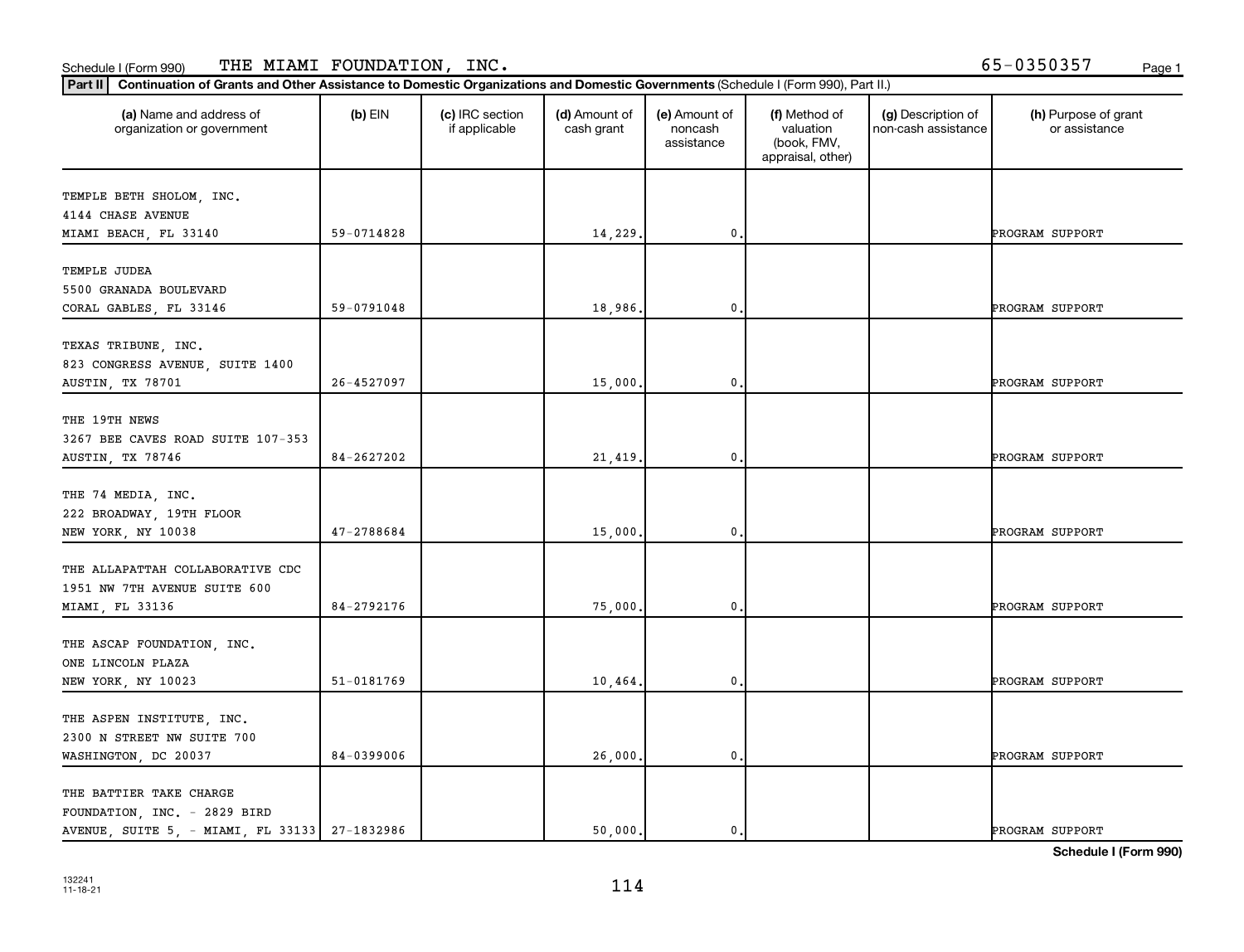| 55-0350357 | Page |
|------------|------|
|------------|------|

| (a) Name and address of<br>organization or government | $(b)$ EIN  | (c) IRC section<br>if applicable | (d) Amount of<br>cash grant | (e) Amount of<br>noncash<br>assistance | (f) Method of<br>valuation<br>(book, FMV,<br>appraisal, other) | (g) Description of<br>non-cash assistance | (h) Purpose of grant<br>or assistance |
|-------------------------------------------------------|------------|----------------------------------|-----------------------------|----------------------------------------|----------------------------------------------------------------|-------------------------------------------|---------------------------------------|
| THE BEDFORD CITIZEN INC                               |            |                                  |                             |                                        |                                                                |                                           |                                       |
| PO BOX 212                                            |            |                                  |                             |                                        |                                                                |                                           |                                       |
| BEDFORD, MA 01730                                     | 46-0777549 |                                  | 15,000.                     | $\mathbf 0$ .                          |                                                                |                                           | PROGRAM SUPPORT                       |
| THE CENTER FOR COMMUNITY                              |            |                                  |                             |                                        |                                                                |                                           |                                       |
| STEWARDSHIP, INC. - 354 WEST MAIN                     |            |                                  |                             |                                        |                                                                |                                           |                                       |
| STREET SUITE 122 - MADISON, WI                        |            |                                  |                             |                                        |                                                                |                                           |                                       |
| 53703                                                 | 68-0501459 |                                  | 15,000.                     | 0                                      |                                                                |                                           | PROGRAM SUPPORT                       |
|                                                       |            |                                  |                             |                                        |                                                                |                                           |                                       |
| THE CENTER FOR MICHIGAN INC.                          |            |                                  |                             |                                        |                                                                |                                           |                                       |
| 4100 N. DIXBORO RD.                                   |            |                                  |                             |                                        |                                                                |                                           |                                       |
| ANN ARBOR, MI 48105                                   | 32-0167398 |                                  | 21, 419.                    | 0.                                     |                                                                |                                           | PROGRAM SUPPORT                       |
|                                                       |            |                                  |                             |                                        |                                                                |                                           |                                       |
| THE CENTER FOR PUBLIC INTEGRITY                       |            |                                  |                             |                                        |                                                                |                                           |                                       |
| 910 17TH STREET, N.W. 7TH FLOOR                       |            |                                  |                             |                                        |                                                                |                                           |                                       |
| WASHINGTON, DC 20006                                  | 54-1512177 |                                  | 15,000.                     | $\mathbf{0}$                           |                                                                |                                           | PROGRAM SUPPORT                       |
| THE CITY                                              |            |                                  |                             |                                        |                                                                |                                           |                                       |
| 801 MARKET STREET                                     |            |                                  |                             |                                        |                                                                |                                           |                                       |
| PHILADELPHIA, PA 19107                                | 43-7398290 |                                  | 21, 419.                    | $\mathbf 0$ .                          |                                                                |                                           | PROGRAM SUPPORT                       |
|                                                       |            |                                  |                             |                                        |                                                                |                                           |                                       |
| THE CLEO INSTITUTE                                    |            |                                  |                             |                                        |                                                                |                                           |                                       |
| 555 NE 34TH STREET, APT. 1702                         |            |                                  |                             |                                        |                                                                |                                           |                                       |
| MIAMI, FL 33137                                       | 27-3185735 |                                  | 25,000.                     | $\mathbf{0}$                           |                                                                |                                           | PROGRAM SUPPORT                       |
|                                                       |            |                                  |                             |                                        |                                                                |                                           |                                       |
| THE COCHRANE HOUSE LUXURY HISTORIC                    |            |                                  |                             |                                        |                                                                |                                           |                                       |
| INN - 216 WINDER STREET - DETROIT,                    |            |                                  |                             |                                        |                                                                |                                           |                                       |
| MI 48201                                              | 46-0647500 |                                  | 5, 263.                     | $\mathfrak o$ .                        |                                                                |                                           | PROGRAM SUPPORT                       |
|                                                       |            |                                  |                             |                                        |                                                                |                                           |                                       |
| THE COLORADO INDEPENDENT                              |            |                                  |                             |                                        |                                                                |                                           |                                       |
| 8273 EAST 29TH PLACE                                  |            |                                  |                             |                                        |                                                                |                                           |                                       |
| DENVER, CO 80238                                      | 46-2634633 |                                  | 21, 419.                    | $\mathbf 0$                            |                                                                |                                           | PROGRAM SUPPORT                       |
|                                                       |            |                                  |                             |                                        |                                                                |                                           |                                       |
| THE CONVERSATION US, INC.                             |            |                                  |                             |                                        |                                                                |                                           |                                       |
| 89 SOUTH STREET SUITE 202                             |            |                                  |                             |                                        |                                                                |                                           |                                       |
| BOSTON, MA 02111                                      | 46-0906774 |                                  | 15,000.                     | $\mathbf{0}$ .                         |                                                                |                                           | PROGRAM SUPPORT                       |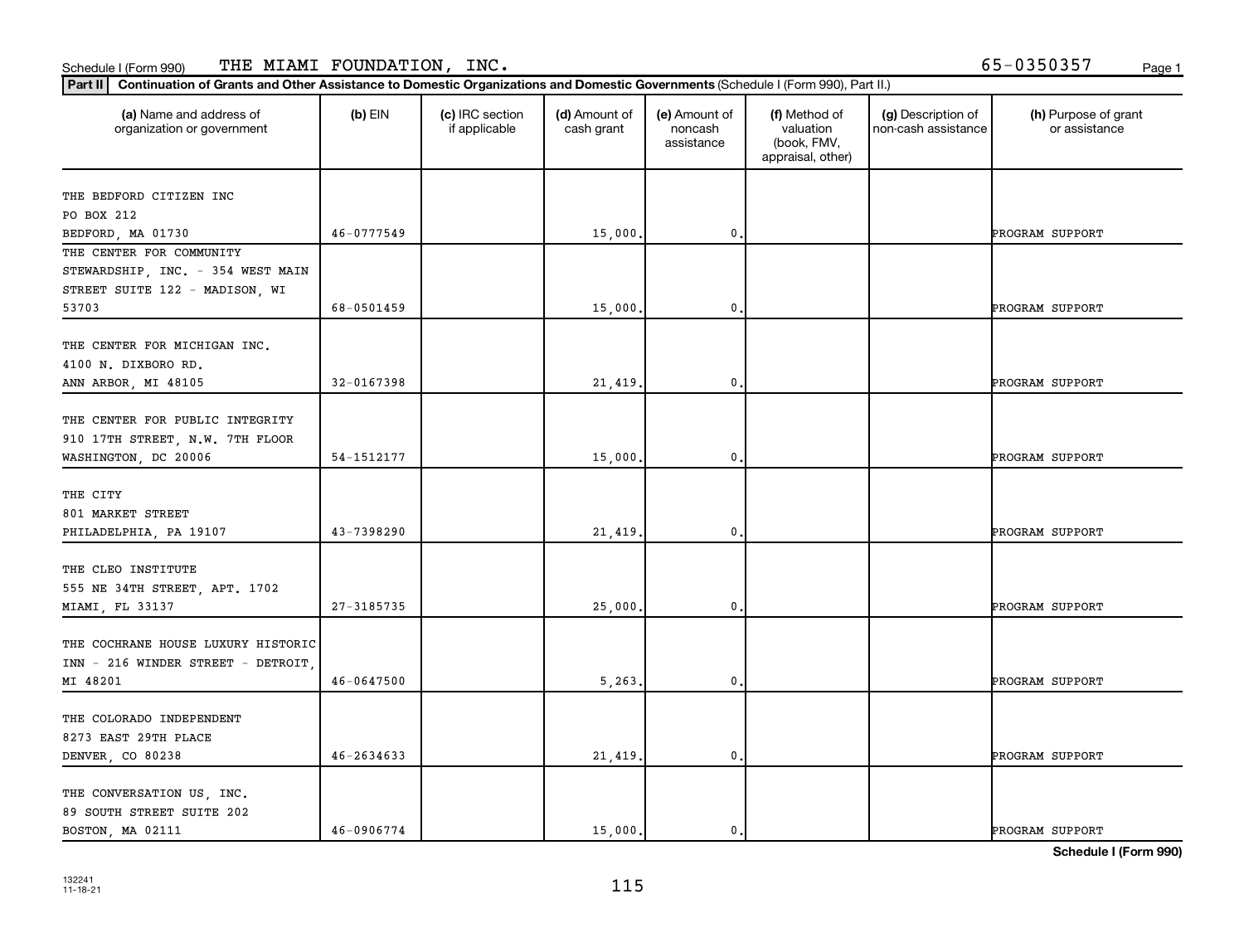|  |  | 55-0350357 | Page |
|--|--|------------|------|
|  |  |            |      |

| Continuation of Grants and Other Assistance to Domestic Organizations and Domestic Governments (Schedule I (Form 990), Part II.)<br>Part II |            |                                  |                             |                                        |                                                                |                                           |                                       |
|---------------------------------------------------------------------------------------------------------------------------------------------|------------|----------------------------------|-----------------------------|----------------------------------------|----------------------------------------------------------------|-------------------------------------------|---------------------------------------|
| (a) Name and address of<br>organization or government                                                                                       | $(b)$ EIN  | (c) IRC section<br>if applicable | (d) Amount of<br>cash grant | (e) Amount of<br>noncash<br>assistance | (f) Method of<br>valuation<br>(book, FMV,<br>appraisal, other) | (g) Description of<br>non-cash assistance | (h) Purpose of grant<br>or assistance |
| THE CURATORS OF THE UNIVERSITY OF                                                                                                           |            |                                  |                             |                                        |                                                                |                                           |                                       |
| MISSOURI - ST. LOUIS PUBLIC RADIO                                                                                                           |            |                                  |                             |                                        |                                                                |                                           |                                       |
| 3651 OLIVE STREET - ST. LOUIS, MO                                                                                                           |            |                                  |                             |                                        |                                                                |                                           |                                       |
| 63108                                                                                                                                       | 43-6003859 |                                  | 30,000.                     | $\mathbf 0$                            |                                                                |                                           | PROGRAM SUPPORT                       |
| THE CURRENT MEDIA INC.<br>106 MEMORY LANE                                                                                                   |            |                                  |                             |                                        |                                                                |                                           |                                       |
| LAFAYETTE, LA 70506                                                                                                                         | 82-2971272 |                                  | 21,419.                     | 0,                                     |                                                                |                                           | PROGRAM SUPPORT                       |
| THE EDUCATION FUND, INC.<br>6713 MAIN STREET, SUITE 240<br>MIAMI LAKES, FL 33014                                                            | 59-2468114 |                                  | 125,000.                    | $\mathbf 0$                            |                                                                |                                           | PROGRAM SUPPORT                       |
|                                                                                                                                             |            |                                  |                             |                                        |                                                                |                                           |                                       |
| THE EVERGLADES FOUNDATION                                                                                                                   |            |                                  |                             |                                        |                                                                |                                           |                                       |
| 18001 OLD CUTLER ROAD, SUITE 625                                                                                                            |            |                                  |                             |                                        |                                                                |                                           |                                       |
| PALMETTO BAY, FL 33157                                                                                                                      | 59-3228899 |                                  | 15,000.                     | 0.                                     |                                                                |                                           | PROGRAM SUPPORT                       |
| THE FORWARD ASSOCIATION, INC.<br>125 MAIDEN LANE                                                                                            |            |                                  |                             |                                        |                                                                |                                           |                                       |
| NEW YORK, NY 10038                                                                                                                          | 13-0623590 |                                  | 15,000.                     | $\mathbf 0$                            |                                                                |                                           | PROGRAM SUPPORT                       |
| THE FOUNDATION FOR NEW EDUCATION<br>INITIATIVES, INC. - 1450 NORTHEAST<br>2ND AVENUE SUITE 931 - MIAMI, FL                                  |            |                                  |                             |                                        |                                                                |                                           |                                       |
| 33132                                                                                                                                       | 61-1566768 |                                  | 47,804.                     | $\mathbf 0$                            |                                                                |                                           | PROGRAM SUPPORT                       |
| THE FOUNTAINHEAD RESIDENCY<br>5600 N BAYSHORE DRIVE                                                                                         |            |                                  |                             |                                        |                                                                |                                           |                                       |
| MIAMI, FL 33137                                                                                                                             | 81-3627928 |                                  | 65,000.                     | 0.                                     |                                                                |                                           | PROGRAM SUPPORT                       |
| THE GROUNDTRUTH PROJECT, INC.<br>10 GUEST STREET                                                                                            |            |                                  |                             |                                        |                                                                |                                           |                                       |
| BOSTON, MA 02135                                                                                                                            | 46-0908502 |                                  | 36,419.                     | 0                                      |                                                                |                                           | PROGRAM SUPPORT                       |
| THE HUMMEL REPORT<br>P.O. BOX 2412<br>PROVIDENCE, RI 02906                                                                                  | 27-1082213 |                                  | 15,000.                     | 0.                                     |                                                                |                                           | PROGRAM SUPPORT                       |
|                                                                                                                                             |            |                                  |                             |                                        |                                                                |                                           |                                       |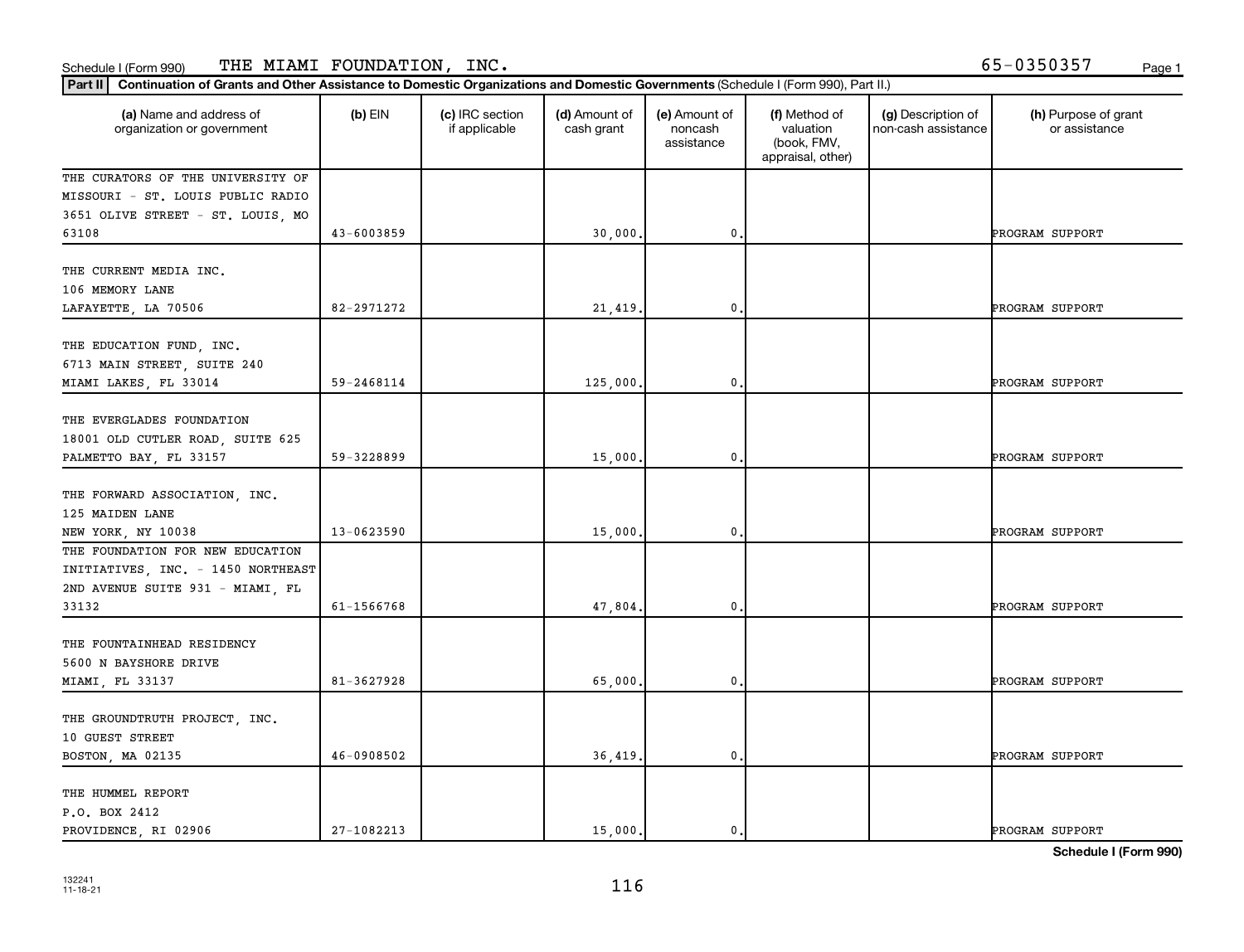| 55-0350357 |  |  |  | Page |
|------------|--|--|--|------|
|            |  |  |  |      |

| Continuation of Grants and Other Assistance to Domestic Organizations and Domestic Governments (Schedule I (Form 990), Part II.)<br>Part II |                |                                  |                             |                                        |                                                                |                                           |                                       |  |  |
|---------------------------------------------------------------------------------------------------------------------------------------------|----------------|----------------------------------|-----------------------------|----------------------------------------|----------------------------------------------------------------|-------------------------------------------|---------------------------------------|--|--|
| (a) Name and address of<br>organization or government                                                                                       | $(b)$ EIN      | (c) IRC section<br>if applicable | (d) Amount of<br>cash grant | (e) Amount of<br>noncash<br>assistance | (f) Method of<br>valuation<br>(book, FMV,<br>appraisal, other) | (g) Description of<br>non-cash assistance | (h) Purpose of grant<br>or assistance |  |  |
| THE IPSWICH LOCAL NEWS LLC<br>27 MARKET STREET, BOX 193<br>IPSWICH, MA 01938                                                                | 84-3780597     |                                  | 21,419.                     | $\mathbf{0}$                           |                                                                |                                           | PROGRAM SUPPORT                       |  |  |
| THE ITHACA VOICE INC.<br>102 E. STATE STREET SUITE 2<br>ITHACA, NY 14850                                                                    | 46-5495365     |                                  | 15,000.                     | $\mathbf{0}$                           |                                                                |                                           | PROGRAM SUPPORT                       |  |  |
| THE KEY CLUBHOUSE OF SOUTH FLORIDA<br>1400 NW 54TH STREET SUITE 102<br>MIAMI, FL 33142                                                      | $26 - 3727540$ |                                  | 40,000                      | $\mathbf{0}$                           |                                                                |                                           | PROGRAM SUPPORT                       |  |  |
| THE LENS<br>4344 EARHART BLVD SUITE B<br>NEW ORLEANS, LA 70125                                                                              | 27-2072772     |                                  | 27, 275.                    | $\mathbf{0}$                           |                                                                |                                           | PROGRAM SUPPORT                       |  |  |
| THE LOCAL LEADERS COLLECTIVE, INC.<br>2020 PONCE DE LEON BOULEVARD SUITE<br>CORAL GABLES, FL 33134                                          | 85-3101360     |                                  | 17,499.                     | $\mathbf{0}$                           |                                                                |                                           | PROGRAM SUPPORT                       |  |  |
| THE M ENSEMBLE COMPANY, INC.<br>P.O. BOX 1175<br>MIAMI, FL 33168                                                                            | 59-1773348     |                                  | 15,000                      | $\mathbf 0$ .                          |                                                                |                                           | PROGRAM SUPPORT                       |  |  |
| THE MAINE CENTER FOR PUBLIC<br>INTEREST REPORTING - PO BOX 284 -<br>HALLOWELL, ME 04347                                                     | 27-2623867     |                                  | 15,000                      | $\mathbf{0}$                           |                                                                |                                           | PROGRAM SUPPORT                       |  |  |
| THE MAP FUND, INC.<br>C/O MOIRA BRENNAN 577 GRAND ST. #1\$<br>NEW YORK, NY 10002                                                            | 81-2547838     |                                  | 13,000.                     | $\mathbf{0}$                           |                                                                |                                           | PROGRAM SUPPORT                       |  |  |
| THE MARJORIE<br>PO BOX 140481<br>GAINESVILLE, FL 32614                                                                                      | 83-2665290     |                                  | 27,191.                     | $\mathbf{0}$ .                         |                                                                |                                           | PROGRAM SUPPORT                       |  |  |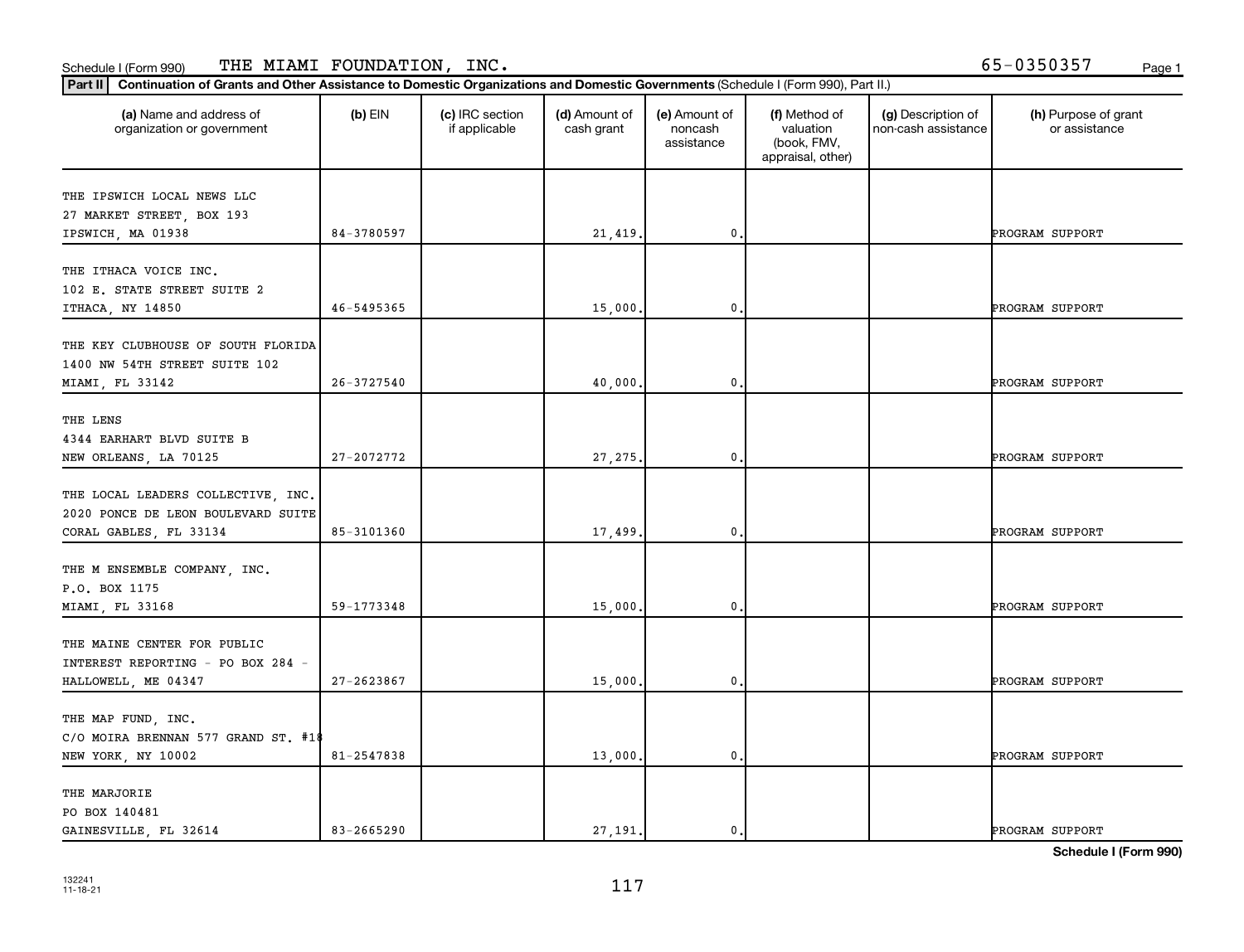| 55-0350357 |  |  |  |     |  |
|------------|--|--|--|-----|--|
|            |  |  |  |     |  |
|            |  |  |  | Pao |  |

| Continuation of Grants and Other Assistance to Domestic Organizations and Domestic Governments (Schedule I (Form 990), Part II.)<br>Part II |            |                                  |                             |                                        |                                                                |                                           |                                       |
|---------------------------------------------------------------------------------------------------------------------------------------------|------------|----------------------------------|-----------------------------|----------------------------------------|----------------------------------------------------------------|-------------------------------------------|---------------------------------------|
| (a) Name and address of<br>organization or government                                                                                       | $(b)$ EIN  | (c) IRC section<br>if applicable | (d) Amount of<br>cash grant | (e) Amount of<br>noncash<br>assistance | (f) Method of<br>valuation<br>(book, FMV,<br>appraisal, other) | (g) Description of<br>non-cash assistance | (h) Purpose of grant<br>or assistance |
| THE MARKUP NEWS INC                                                                                                                         |            |                                  |                             |                                        |                                                                |                                           |                                       |
| 900 BROADWAY, SUITE 202<br>NEW YORK, NY 10003                                                                                               | 84-3438375 |                                  | 21, 419.                    | $\mathbf 0$                            |                                                                |                                           | PROGRAM SUPPORT                       |
| THE MIAMI HERALD CHARITIES, INC.<br>3511 NW 91ST AVENUE                                                                                     |            |                                  |                             |                                        |                                                                |                                           |                                       |
| DORAL, FL 33172                                                                                                                             | 59-6138383 |                                  | 135,000.                    | $\mathbf{0}$                           |                                                                |                                           | PROGRAM SUPPORT                       |
| THE MUSLIM COMMUNITIES ASSOCIATION<br>OF SOUTH FLORIDA - 4305 NW 183RD                                                                      |            |                                  |                             |                                        |                                                                |                                           |                                       |
| STREET - MIAMI GARDENS, FL 33055                                                                                                            | 31-1290682 |                                  | 100,000.                    | 0                                      |                                                                |                                           | PROGRAM SUPPORT                       |
| THE NATION INSTITUTE DBA TYPE<br>MEDIA CENTER, INC. - THE<br>INVESTIGATIVE FUND 116 EAST 16TH                                               |            |                                  |                             |                                        |                                                                |                                           |                                       |
| STREET, 8TH FLOOR - NEW YORK, NY                                                                                                            | 13-6216903 |                                  | 15,000.                     | $\mathbf 0$                            |                                                                |                                           | PROGRAM SUPPORT                       |
| THE NATURE CONSERVANCY<br>4245 N. FAIRFAX DRIVE, SUITE 100                                                                                  |            |                                  |                             |                                        |                                                                |                                           |                                       |
| ARLINGTON, VA 22203                                                                                                                         | 53-0242652 |                                  | 6,000.                      | 0,                                     |                                                                |                                           | PROGRAM SUPPORT                       |
| THE NEVADA INDEPENDENT<br>7455 ARROYO CROSSING PARKWAY SUITE                                                                                |            |                                  |                             |                                        |                                                                |                                           |                                       |
| LAS VEGAS, NV 89113                                                                                                                         | 27-3192716 |                                  | 15,000.                     | 0                                      |                                                                |                                           | PROGRAM SUPPORT                       |
| THE NEW FOOD ECONOMY. INC.<br>12 EAST 49TH STREET 4TH FLOOR                                                                                 |            |                                  |                             |                                        |                                                                |                                           |                                       |
| NEW YORK, NY 10017                                                                                                                          | 84-1930625 |                                  | 15,000.                     | $\mathbf 0$                            |                                                                |                                           | PROGRAM SUPPORT                       |
| THE NON-VIOLENCE PROJECT USA, INC.<br>1234 SOUTH DIXIE HIGHWAY SUITE 348                                                                    |            |                                  |                             |                                        |                                                                |                                           |                                       |
| CORAL GABLES, FL 33146                                                                                                                      | 13-3812224 |                                  | 101,164.                    | 0.                                     |                                                                |                                           | PROGRAM SUPPORT                       |
| THE ORIGINAL MEDIA GROUP, LLC<br>31 KOSCIUSZKO STREET SUITE 8A<br>BROOKLYN, NY 11205                                                        | 11-3543038 |                                  | 8.000.                      | 0.                                     |                                                                |                                           | PROGRAM SUPPORT                       |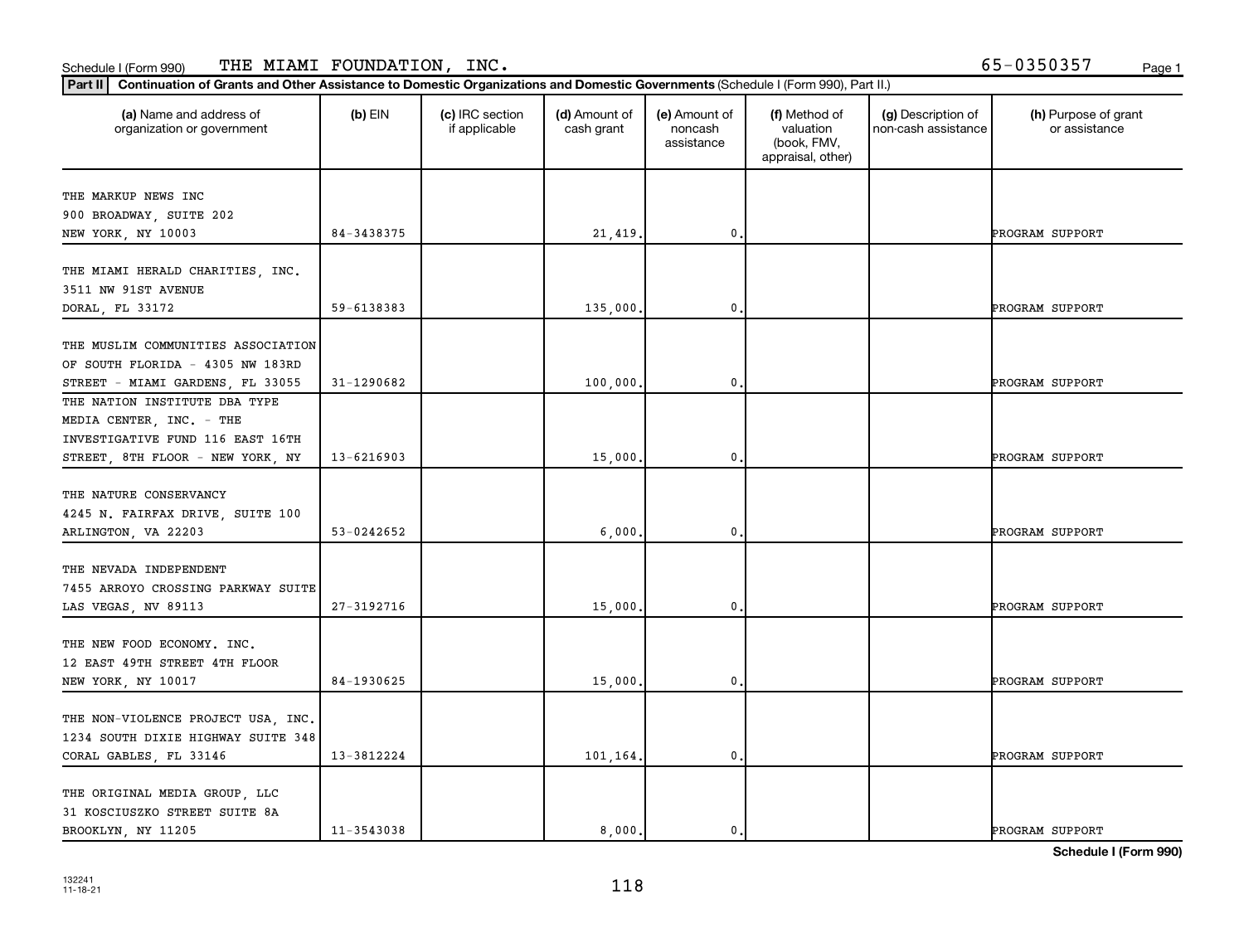|  |  | 55-0350357 | Page |
|--|--|------------|------|
|  |  |            |      |

| (a) Name and address of<br>organization or government                                           | $(b)$ EIN  | (c) IRC section<br>if applicable | (d) Amount of<br>cash grant | (e) Amount of<br>noncash<br>assistance | (f) Method of<br>valuation<br>(book, FMV,<br>appraisal, other) | (g) Description of<br>non-cash assistance | (h) Purpose of grant<br>or assistance |
|-------------------------------------------------------------------------------------------------|------------|----------------------------------|-----------------------------|----------------------------------------|----------------------------------------------------------------|-------------------------------------------|---------------------------------------|
| THE POSSE FOUNDATION, INC.                                                                      |            |                                  |                             |                                        |                                                                |                                           |                                       |
| 1101 BRICKELL AVENUE, SUITE 1000N<br>MIAMI, FL 33131                                            | 13-3840394 |                                  | 10,050.                     | $\mathbf 0$                            |                                                                |                                           | PROGRAM SUPPORT                       |
| THE POYNTER INSTITUTE FOR MEDIA<br>STUDIES, INC. - 801 THIRD STREET                             |            |                                  |                             |                                        |                                                                |                                           |                                       |
| SOUTH - ST. PETERSBURG, FL 33701                                                                | 59-1630423 |                                  | 15,000.                     | 0                                      |                                                                |                                           | PROGRAM SUPPORT                       |
| THE REBUILD FOUNDATION NFP<br>6918 S DORCHESTER                                                 |            |                                  |                             |                                        |                                                                |                                           |                                       |
| CHICAGO, IL 60637                                                                               | 47-3026162 |                                  | 333, 333.                   | 0.                                     |                                                                |                                           | PROGRAM SUPPORT                       |
| THE REPORTERS INC.<br>7032 2ND AVENUE SOUTH                                                     |            |                                  |                             |                                        |                                                                |                                           |                                       |
| RICHFIELD, MN 55423                                                                             | 50-0613976 |                                  | 15,000.                     | $\mathbf 0$                            |                                                                |                                           | PROGRAM SUPPORT                       |
| THE ROOTS COLLECTIVE CORPORATION<br>5525 NW 7TH AVENUE                                          |            |                                  |                             |                                        |                                                                |                                           |                                       |
| MIAMI, FL 33127                                                                                 | 85-3778234 |                                  | 110,000.                    | $\mathbf 0$                            |                                                                |                                           | PROGRAM SUPPORT                       |
| THE SALT LAKE TRIBUNE INC.<br>90 SOUTH 400 WEST, SUITE 700                                      |            |                                  |                             |                                        |                                                                |                                           |                                       |
| SALT LAKE CITY, UT 84101                                                                        | 84-1878709 |                                  | 15,000.                     | $\mathbf 0$                            |                                                                |                                           | PROGRAM SUPPORT                       |
| THE SHOP DOCS<br>3211 NW 7TH AVENUE CIRCLE                                                      |            |                                  |                             |                                        |                                                                |                                           |                                       |
| MIAMI, FL 33127                                                                                 | 84-4839349 |                                  | 10,000.                     | 0,                                     |                                                                |                                           | PROGRAM SUPPORT                       |
| THE SMILE TRUST, INC.<br>670 NW 113 STREET                                                      |            |                                  |                             |                                        |                                                                |                                           |                                       |
| MIAMI, FL 33168                                                                                 | 47-2964710 |                                  | 20,000.                     | $\mathbf 0$                            |                                                                |                                           | PROGRAM SUPPORT                       |
| THE STREET PLANS COLLABORATIVE,<br>INC. - 5879 SUNSET DRIVE, SUITE 2<br>- SOUTH MIAMI, FL 33143 | 27-2163948 |                                  | 15,029.                     | $\mathbf{0}$ .                         |                                                                |                                           | PROGRAM SUPPORT                       |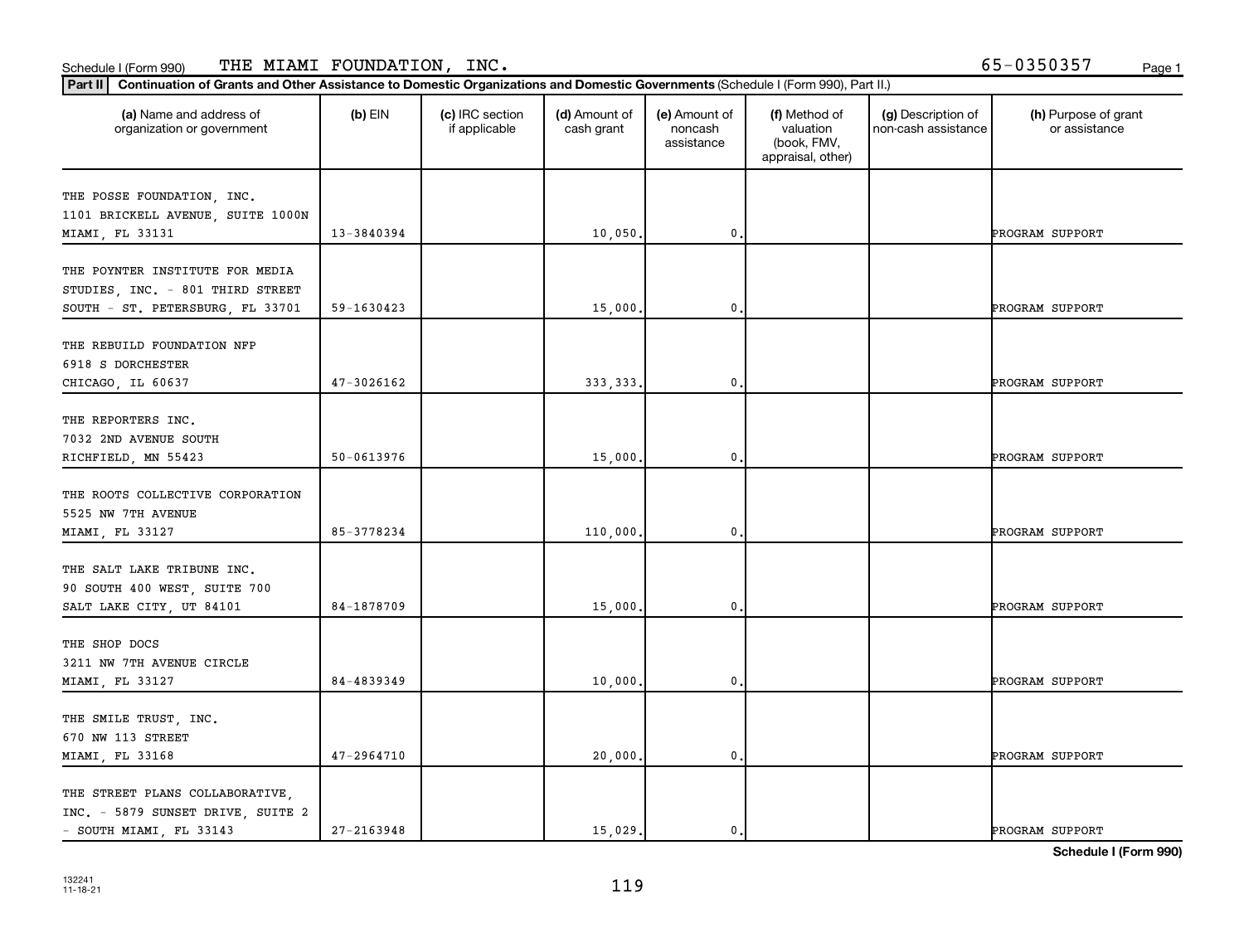|  |  | 55-0350357 | Page |
|--|--|------------|------|
|  |  |            |      |

| <b>Part II</b>                                                                                        | Continuation of Grants and Other Assistance to Domestic Organizations and Domestic Governments (Schedule I (Form 990), Part II.) |                                  |                             |                                        |                                                                |                                           |                                       |  |  |
|-------------------------------------------------------------------------------------------------------|----------------------------------------------------------------------------------------------------------------------------------|----------------------------------|-----------------------------|----------------------------------------|----------------------------------------------------------------|-------------------------------------------|---------------------------------------|--|--|
| (a) Name and address of<br>organization or government                                                 | $(b)$ EIN                                                                                                                        | (c) IRC section<br>if applicable | (d) Amount of<br>cash grant | (e) Amount of<br>noncash<br>assistance | (f) Method of<br>valuation<br>(book, FMV,<br>appraisal, other) | (g) Description of<br>non-cash assistance | (h) Purpose of grant<br>or assistance |  |  |
| THE STUDIOS OF KEY WEST                                                                               |                                                                                                                                  |                                  |                             |                                        |                                                                |                                           |                                       |  |  |
| 533 EATON STREET                                                                                      |                                                                                                                                  |                                  |                             |                                        |                                                                |                                           |                                       |  |  |
| KEY WEST, FL 33040                                                                                    | 20-5116495                                                                                                                       |                                  | 11,250.                     | 0.                                     |                                                                |                                           | PROGRAM SUPPORT                       |  |  |
| THE TEXAS DEMOCRACY FOUNDATION DBA<br>TEXAS OBSERVER - SALT LAKE CITY,                                |                                                                                                                                  |                                  |                             |                                        |                                                                |                                           |                                       |  |  |
| UT 84101 - AUSTIN, TX 78702                                                                           | 74-2619883                                                                                                                       |                                  | 15,000.                     | $\mathbf{0}$ .                         |                                                                |                                           | PROGRAM SUPPORT                       |  |  |
| THE TRUSTEES OF RESERVATIONS<br>200 HIGH STREET 4TH FLOOR<br>BOSTON, MA 02110                         | 04-2105780                                                                                                                       |                                  | 10,000.                     | $\mathbf{0}$                           |                                                                |                                           | PROGRAM SUPPORT                       |  |  |
|                                                                                                       |                                                                                                                                  |                                  |                             |                                        |                                                                |                                           |                                       |  |  |
| THE TUA FOUNDATION<br>1701 DIRECTORS BLVD STE 370                                                     |                                                                                                                                  |                                  |                             |                                        |                                                                |                                           |                                       |  |  |
| AUSTIN, TX 78744                                                                                      | 85-0831826                                                                                                                       |                                  | 20,000.                     | 0.                                     |                                                                |                                           | PROGRAM SUPPORT                       |  |  |
| THE UNIVERSITY OF TEXAS AT EL PASO<br>BORDERZINE 500 W. UNIVERSITY<br>AVENUE COTTON 104 - EL PASO, TX |                                                                                                                                  |                                  |                             |                                        |                                                                |                                           |                                       |  |  |
| 79968                                                                                                 | $74 - 6008130$                                                                                                                   |                                  | 21,639                      | 0                                      |                                                                |                                           | PROGRAM SUPPORT                       |  |  |
| THE URBAN INSTITUTE<br>2100 M STREET, NW                                                              |                                                                                                                                  |                                  |                             |                                        |                                                                |                                           |                                       |  |  |
| WASHINGTON, DC 20037                                                                                  | 52-0880375                                                                                                                       |                                  | 55,000.                     | $\mathbf{0}$ .                         |                                                                |                                           | PROGRAM SUPPORT                       |  |  |
| THE WOODY FOUNDATION<br>12500 VIRTUDES STREETT6TT                                                     |                                                                                                                                  |                                  |                             |                                        |                                                                |                                           |                                       |  |  |
| CORAL GABLES, FL 33156                                                                                | 20-4971953                                                                                                                       |                                  | 10,000.                     | 0.                                     |                                                                |                                           | PROGRAM SUPPORT                       |  |  |
| THELMA GIBSON HEALTH INITIATIVE<br>3629 GRAND AVENUE                                                  |                                                                                                                                  |                                  |                             |                                        |                                                                |                                           |                                       |  |  |
| COCONUT GROVE, FL 33133                                                                               | 45-2835389                                                                                                                       |                                  | 40,000                      | 0                                      |                                                                |                                           | PROGRAM SUPPORT                       |  |  |
| THIRD HORIZON MEDIA, LLC<br>2646 TAYLOR STREET<br>HOLLYWOOD, FL 33020                                 | 89-3694184                                                                                                                       |                                  | 7,500.                      | 0.                                     |                                                                |                                           | PROGRAM SUPPORT                       |  |  |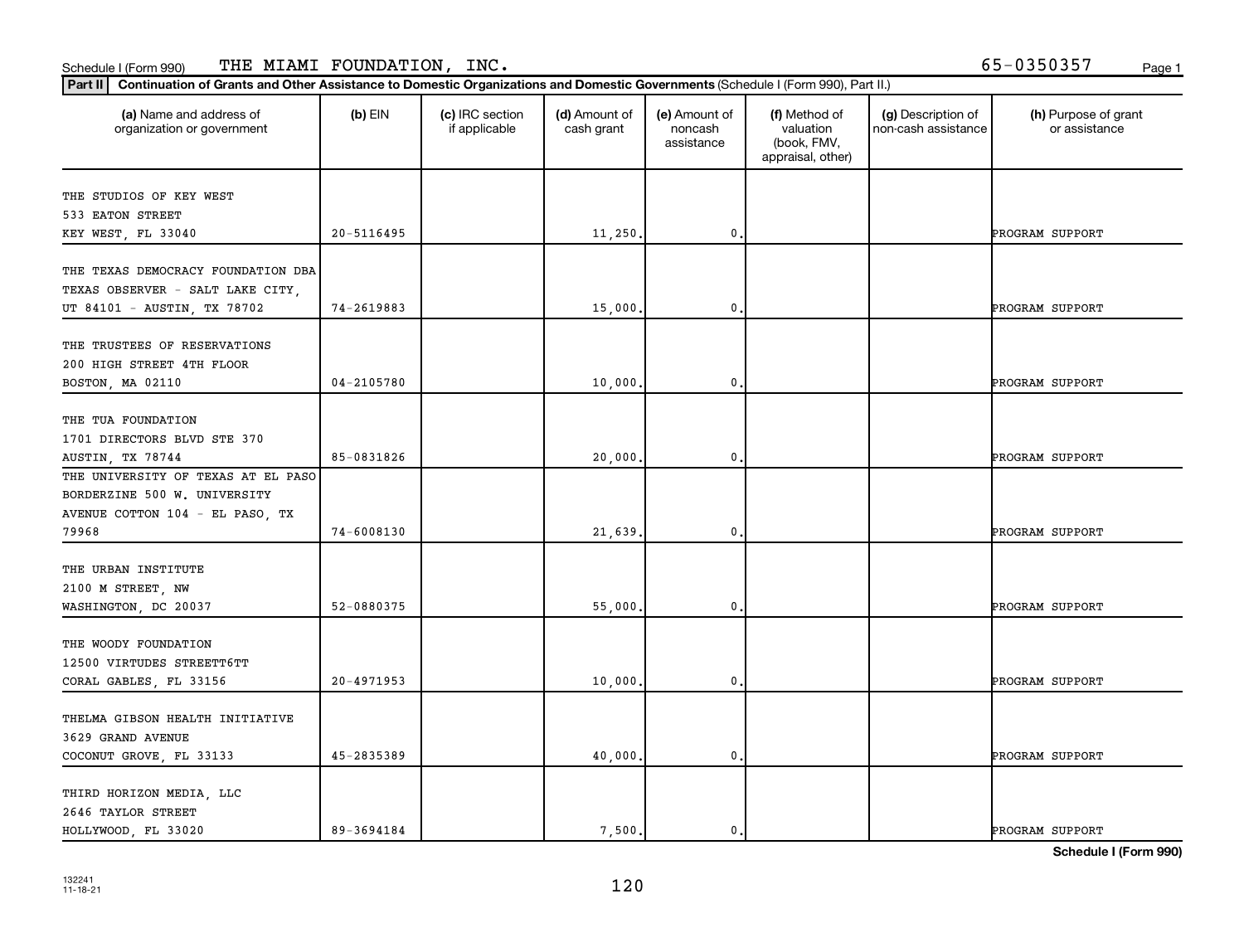|  |  | 65-0350357 |  |  |  |  |
|--|--|------------|--|--|--|--|
|  |  |            |  |  |  |  |
|  |  |            |  |  |  |  |

| (a) Name and address of<br>organization or government | $(b)$ EIN  | (c) IRC section<br>if applicable | (d) Amount of<br>cash grant | (e) Amount of<br>noncash<br>assistance | (f) Method of<br>valuation<br>(book, FMV,<br>appraisal, other) | (g) Description of<br>non-cash assistance | (h) Purpose of grant<br>or assistance |
|-------------------------------------------------------|------------|----------------------------------|-----------------------------|----------------------------------------|----------------------------------------------------------------|-------------------------------------------|---------------------------------------|
| TICK-BORNE CONDITIONS UNITED                          |            |                                  |                             |                                        |                                                                |                                           |                                       |
| P.O. BOX 1126                                         |            |                                  |                             |                                        |                                                                |                                           |                                       |
| PITTSBORO, NC 27312                                   | 83-4201096 |                                  | 25,000.                     | $\mathbf 0$                            |                                                                |                                           | PROGRAM SUPPORT                       |
|                                                       |            |                                  |                             |                                        |                                                                |                                           |                                       |
| TIDES CENTER                                          |            |                                  |                             |                                        |                                                                |                                           |                                       |
| PO BOX 29907                                          |            |                                  |                             |                                        |                                                                |                                           |                                       |
| SAN FRANCISCO, CA 94129                               | 94-3213100 |                                  | 45,000                      | $\mathbf 0$                            |                                                                |                                           | PROGRAM SUPPORT                       |
|                                                       |            |                                  |                             |                                        |                                                                |                                           |                                       |
| TOUCCH, INC                                           |            |                                  |                             |                                        |                                                                |                                           |                                       |
| 8220 NW 13TH COURT ROOM#4                             |            |                                  |                             |                                        |                                                                |                                           |                                       |
| MIAMI, FL 33147                                       | 26-2601987 |                                  | 45,500.                     | 0,                                     |                                                                |                                           | PROGRAM SUPPORT                       |
| TOWN SQUARE NEIGHBORHOOD                              |            |                                  |                             |                                        |                                                                |                                           |                                       |
| DEVELOPMENT CORPORATION - 1300                        |            |                                  |                             |                                        |                                                                |                                           |                                       |
| BISCAYNE BOULEVARD SUITE 4013.5 -                     |            |                                  |                             |                                        |                                                                |                                           |                                       |
| MIAMI, FL 33132                                       | 45-3056903 |                                  | 13,500.                     | $\mathbf{0}$                           |                                                                |                                           | PROGRAM SUPPORT                       |
|                                                       |            |                                  |                             |                                        |                                                                |                                           |                                       |
| TPF SPECIAL ASSETS FUND                               |            |                                  |                             |                                        |                                                                |                                           |                                       |
| 801 MARKET STREET SUITE 300                           |            |                                  |                             |                                        |                                                                |                                           |                                       |
| PHILADELPHIA, PA 19107                                | 04-3731829 |                                  | 43, 419.                    | $\mathbf 0$                            |                                                                |                                           | PROGRAM SUPPORT                       |
| TRACE MEDIA INC.                                      |            |                                  |                             |                                        |                                                                |                                           |                                       |
| 195 MONTAGUE STREET 14TH FLOOR                        |            |                                  |                             |                                        |                                                                |                                           |                                       |
| BROOKLYN, NY 11201                                    | 47-4175513 |                                  | 15,000.                     | $\mathbf 0$                            |                                                                |                                           | PROGRAM SUPPORT                       |
|                                                       |            |                                  |                             |                                        |                                                                |                                           |                                       |
| TRADEOFFS INC.                                        |            |                                  |                             |                                        |                                                                |                                           |                                       |
| 424 S 47TH STREET                                     |            |                                  |                             |                                        |                                                                |                                           |                                       |
| PHILADELPHIA, PA 19143                                | 83-4075323 |                                  | 15,000.                     | 0.                                     |                                                                |                                           | PROGRAM SUPPORT                       |
|                                                       |            |                                  |                             |                                        |                                                                |                                           |                                       |
| TRANSITION, INC.                                      |            |                                  |                             |                                        |                                                                |                                           |                                       |
| 1550 NW 3RD AVENUE BUILDING C                         |            |                                  |                             |                                        |                                                                |                                           |                                       |
| MIAMI, FL 33136                                       | 59-1440609 |                                  | 17,500.                     | 0.                                     |                                                                |                                           | PROGRAM SUPPORT                       |
|                                                       |            |                                  |                             |                                        |                                                                |                                           |                                       |
| TREESCHARLOTTE                                        |            |                                  |                             |                                        |                                                                |                                           |                                       |
| 701 TUCKKASEEGEE RD                                   |            |                                  |                             |                                        |                                                                |                                           |                                       |
| CHARLOTTE, NC 28208                                   | 46-3867007 |                                  | 111,240.                    | 0.                                     |                                                                |                                           | PROGRAM SUPPORT                       |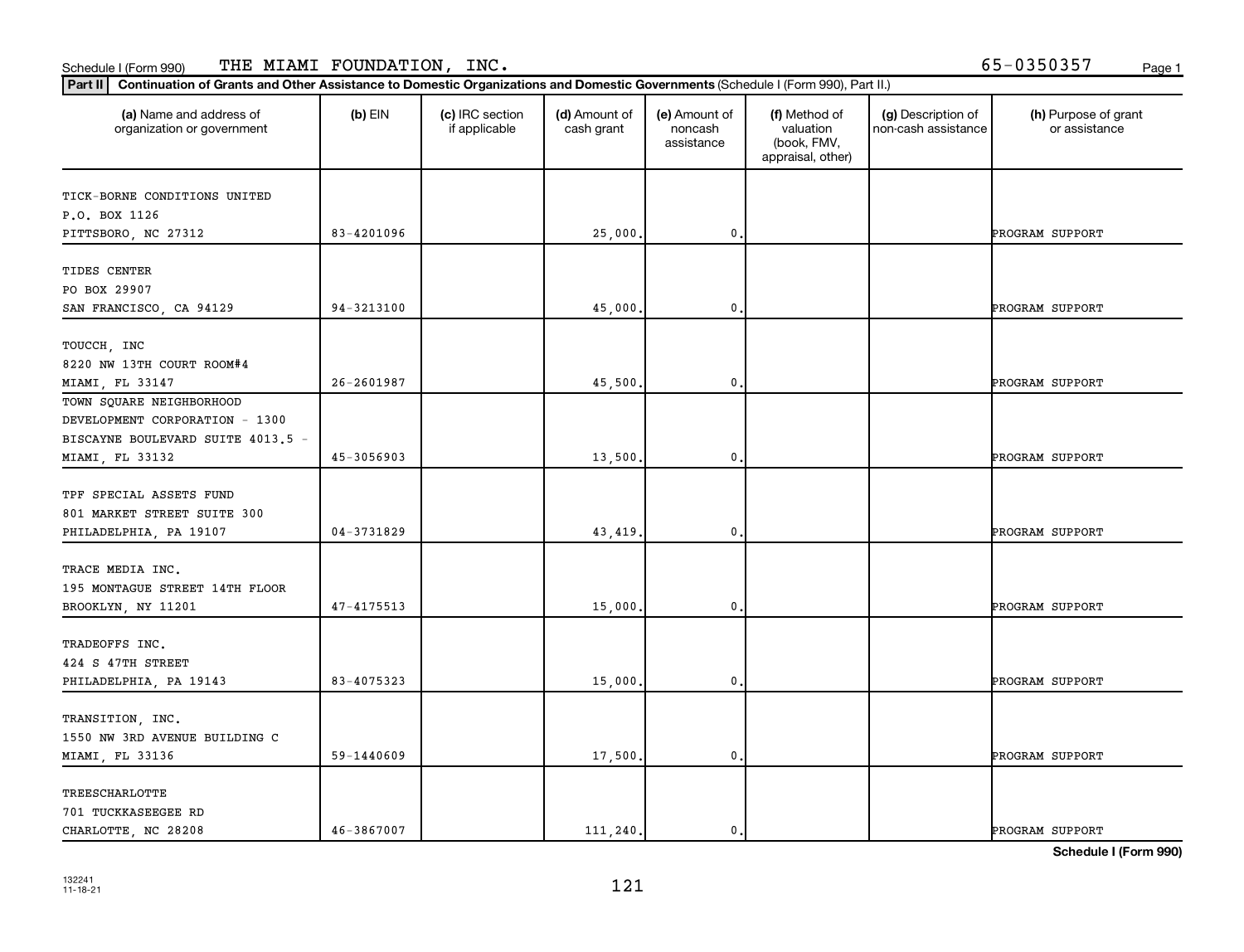organization or government

TROPICAL AUDUBON SOCIETY, INC.

5530 SUNSET DRIVE

**Part II Continuation of Grants and Other Assistance to Domestic Organizations and Domestic Governments**  (Schedule I (Form 990), Part II.)

if applicable

 $(b)$  EIN  $(c)$  IRC section

UNION OF CONCERNED SCIENTISTS 2 BRATTLE SQUARE SUITE 6

| TRUE TREE SERVICE, LLC             |                |         |                |  |                 |
|------------------------------------|----------------|---------|----------------|--|-----------------|
| 1733 NW 21ST TERRACE               |                |         |                |  |                 |
| MIAMI, FL 33142                    | 90-0863796     | 9,900.  | $\mathbf 0$    |  | PROGRAM SUPPORT |
| TRUSTEES OF COLUMBIA UNIVERSITY IN |                |         |                |  |                 |
| THE CITY OF NEW YORK - 622 W.      |                |         |                |  |                 |
| 113TH STREET, MC 4524 - NEW YORK,  |                |         |                |  |                 |
| NY 10025                           | 13-5598093     | 10,100. | 0              |  | PROGRAM SUPPORT |
| TRUTHOUT                           |                |         |                |  |                 |
| PO BOX 276414                      |                |         |                |  |                 |
| SACRAMENTO, CA 95827               | 20-0031641     | 20,000. | $\mathbf{0}$ . |  | PROGRAM SUPPORT |
|                                    |                |         |                |  |                 |
| TUESDAY MUSICAL ASSOCIATION        |                |         |                |  |                 |
| 1041 WEST MARKET STREET SUITE 200  |                |         |                |  |                 |
| AKRON, OH 44313                    | $34 - 0786212$ | 30,000. | $\mathbf 0$    |  | PROGRAM SUPPORT |
|                                    |                |         |                |  |                 |
| TUESDAY MUSICAL ASSOCIATION        |                |         |                |  |                 |
| 1041 WEST MARKET STREET SUITE 200  |                |         |                |  |                 |
| AKRON, OH 44313                    | 34-0786212     | 24,810. | 0              |  | PROGRAM SUPPORT |
|                                    |                |         |                |  |                 |
| TYLER LOOP                         |                |         |                |  |                 |
| PO BOX 9982                        |                |         |                |  |                 |
| TYLER, TX 75701                    | 83-0552182     | 10,375. | 0.             |  | PROGRAM SUPPORT |
|                                    |                |         |                |  |                 |
| UDONIS HASLEM CHILDREN FOUNDATION. |                |         |                |  |                 |
| INC. - 20461 NW 7TH COURT - MIAMI  |                |         |                |  |                 |
| GARDENS, FL 33169                  | 20-3303133     | 10,000. | $\mathbf{0}$   |  | PROGRAM SUPPORT |

**(a) (b) (c) (d) (e) (f) (g) (h)** Name and address of

MIAMI, FL 33143 59-6147345 25,750. 0. PROGRAM SUPPORT

(d) Amount of cash grant

(e) Amount of noncash assistance

(f) Method of valuation (book, FMV, appraisal, other)

(g) Description of non-cash assistance

| Schedule I (Form 990) |  |
|-----------------------|--|
|-----------------------|--|

(h) Purpose of grant or assistance

CAMBRIDGE, MA 02138 04-2535767 0 10,000. 0. 0. PROGRAM SUPPORT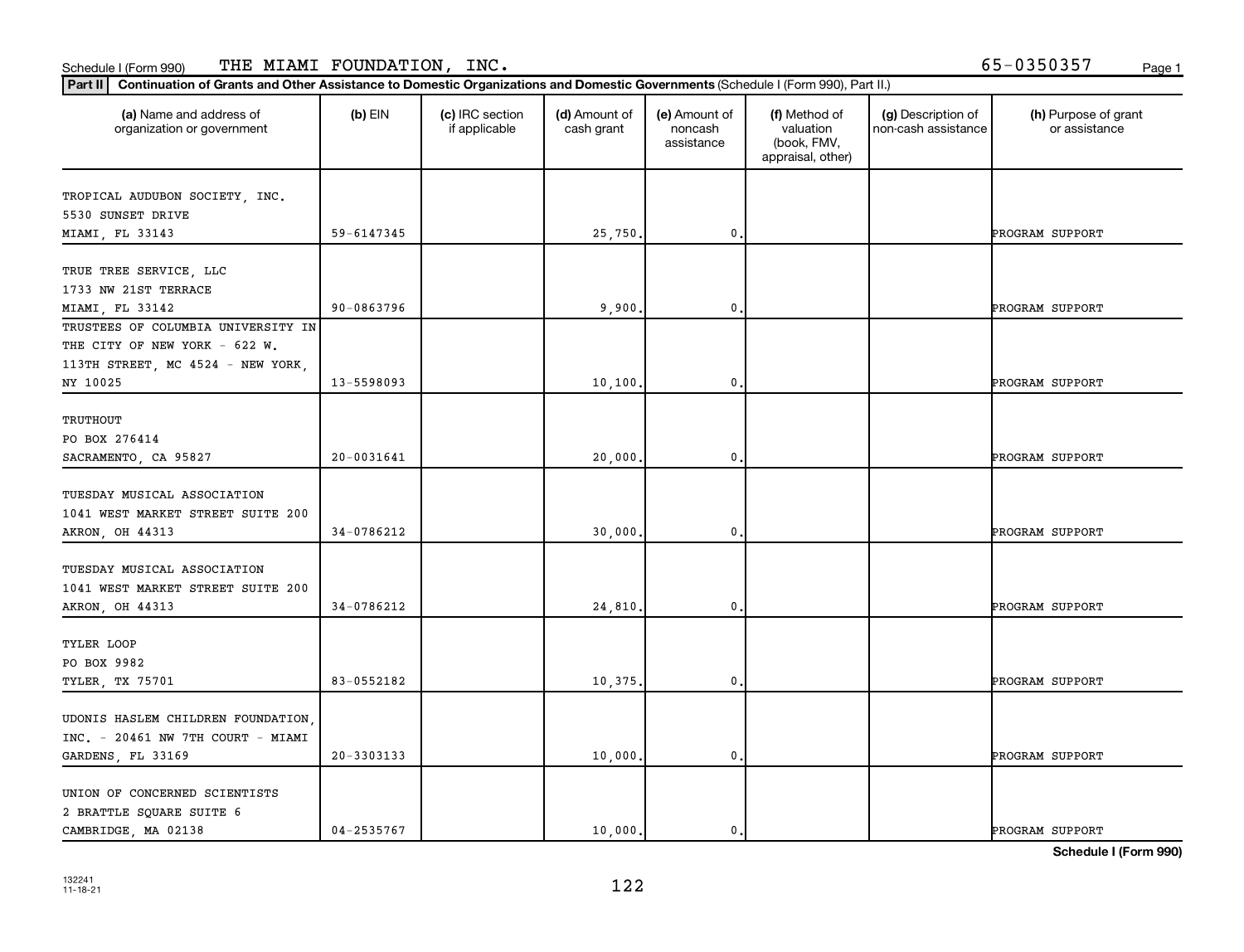| 55-0350357 | Page |  |  |  |  |  |  |  |  |
|------------|------|--|--|--|--|--|--|--|--|
|------------|------|--|--|--|--|--|--|--|--|

| Continuation of Grants and Other Assistance to Domestic Organizations and Domestic Governments (Schedule I (Form 990), Part II.)<br> Part II |            |                                  |                             |                                        |                                                                |                                           |                                                               |
|----------------------------------------------------------------------------------------------------------------------------------------------|------------|----------------------------------|-----------------------------|----------------------------------------|----------------------------------------------------------------|-------------------------------------------|---------------------------------------------------------------|
| (a) Name and address of<br>organization or government                                                                                        | $(b)$ EIN  | (c) IRC section<br>if applicable | (d) Amount of<br>cash grant | (e) Amount of<br>noncash<br>assistance | (f) Method of<br>valuation<br>(book, FMV,<br>appraisal, other) | (g) Description of<br>non-cash assistance | (h) Purpose of grant<br>or assistance                         |
| UNITED NEGRO COLLEGE FUND, INC.<br>1222 SOUTH ANDREWS AVENUE SUITE 502<br>FT. LAUDERDALE, FL 33316                                           | 13-1624241 |                                  | 60,000.                     | $\mathbf{0}$                           |                                                                |                                           | PROGRAM SUPPORT                                               |
| UNITED STATES ARTISTS, INC.<br>980 N. MICHIGAN AVENUE, SUITE 1300<br>CHICAGO, IL 60611                                                       | 22-3903993 |                                  | 56,632.                     | $\mathbf 0$                            |                                                                |                                           | PROGRAM SUPPORT                                               |
| UNITED STATES FUND FOR UNICEF<br>125 MAIDEN LANE<br>NEW YORK, NY 10038                                                                       | 13-1760110 |                                  | 11,848.                     | $\mathbf 0$                            |                                                                |                                           | PROGRAM SUPPORT                                               |
| UNITED WAY OF MIAMI-DADE, INC.<br>3250 SW 3RD AVENUE<br>MIAMI, FL 33129                                                                      | 59-0830840 |                                  | 80,973.                     | $\mathbf 0$                            |                                                                |                                           | PROGRAM SUPPORT                                               |
| UNITY COALITION / COALICION UNIDA,<br>INC - 831 NINTH STREET - MIAMI<br>BEACH, FL 33139                                                      | 26-3327254 |                                  | 30,000                      | $\mathbf{0}$                           |                                                                |                                           | PROGRAM SUPPORT                                               |
| UNIVERSAL HERITAGE INSTITUTE INC<br>4745 NW 183RD STREET<br>OPA-LOCKA, FL 33055                                                              | 65-0268904 |                                  | 20,000                      | $\mathbf 0$ .                          |                                                                |                                           | PROGRAM SUPPORT                                               |
| UNIVERSITY OF CENTRAL FLORIDA<br>OFFICE OF STUDENT FINANCIAL<br>ASSISTANCE, 4000 CENTRAL FLORIDA<br>BOULEVARD MILLI                          | 59-6211832 |                                  | 78,450                      | $\mathbf 0$                            |                                                                |                                           | COLLEGE EDUCATION<br>SCHOLARSHIP(S) FOR<br>STUDENT(S) IN NEED |
| UNIVERSITY OF CHICAGO<br>FINANCIAL SERVICES, 6054 SOUTH<br>DREXEL AVENUE, 3RD FLOOR -<br>CHICAGO, IL 60637                                   | 36-2177139 |                                  | 7,750                       | $\mathbf 0$                            |                                                                |                                           | COLLEGE EDUCATION<br>SCHOLARSHIP(S) FOR<br>STUDENT(S) IN NEED |
| UNIVERSITY OF FLORIDA<br>S-107 CRISER HALL P.O. BOX 114025<br>GAINESVILLE, FL 32611                                                          | 59-0974739 |                                  | 160,200                     | $\mathbf{0}$                           |                                                                |                                           | COLLEGE EDUCATION<br>SCHOLARSHIP(S) FOR<br>STUDENT(S) IN NEED |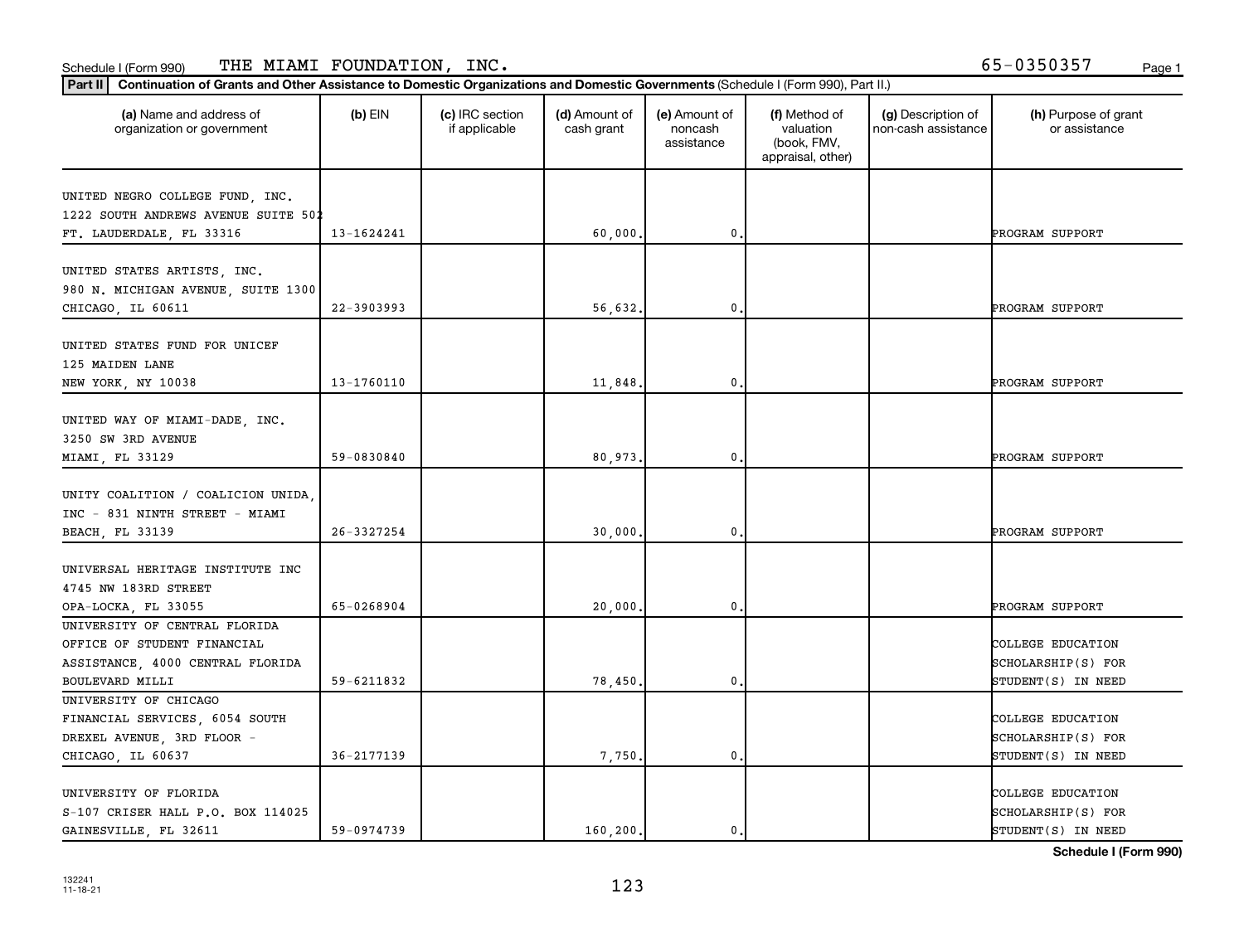| 5-0350357 |  |  |  |  | Page |
|-----------|--|--|--|--|------|
|           |  |  |  |  |      |

| (a) Name and address of<br>organization or government | $(b)$ EIN  | (c) IRC section<br>if applicable | (d) Amount of<br>cash grant | (e) Amount of<br>noncash<br>assistance | (f) Method of<br>valuation<br>(book, FMV,<br>appraisal, other) | (g) Description of<br>non-cash assistance | (h) Purpose of grant<br>or assistance |
|-------------------------------------------------------|------------|----------------------------------|-----------------------------|----------------------------------------|----------------------------------------------------------------|-------------------------------------------|---------------------------------------|
| UNIVERSITY OF FLORIDA FOUNDATION,                     |            |                                  |                             |                                        |                                                                |                                           | COLLEGE EDUCATION                     |
| INC. - 25 NE SECOND STREET, SUITE                     |            |                                  |                             |                                        |                                                                |                                           | SCHOLARSHIP(S) FOR                    |
| 5605 - MIAMI, FL 33132                                | 59-0974739 |                                  | 7,500                       | 0                                      |                                                                |                                           | STUDENT(S) IN NEED                    |
| UNIVERSITY OF MIAMI                                   |            |                                  |                             |                                        |                                                                |                                           | COLLEGE EDUCATION                     |
| P.O. BOX 248073                                       |            |                                  |                             |                                        |                                                                |                                           | SCHOLARSHIP(S) FOR                    |
| CORAL GABLES, FL 33124                                | 59-0624458 |                                  | 993.944.                    | 0                                      |                                                                |                                           | STUDENT(S) IN NEED                    |
| UNIVERSITY OF MIAMI - LIBRARY                         |            |                                  |                             |                                        |                                                                |                                           |                                       |
| CUBAN HERITAGE COLLECTION OTTO G.                     |            |                                  |                             |                                        |                                                                |                                           |                                       |
| RICHTER LIBRARY 1300 MEMORIAL                         |            |                                  |                             |                                        |                                                                |                                           |                                       |
| DRIVE, SUITE                                          | 59-0624458 |                                  | 50,000                      | 0                                      |                                                                |                                           | PROGRAM SUPPORT                       |
| UNIVERSITY OF MICHIGAN                                |            |                                  |                             |                                        |                                                                |                                           |                                       |
| STUDENT FINANCIAL SERVICES, 2226                      |            |                                  |                             |                                        |                                                                |                                           | COLLEGE EDUCATION                     |
| STUDENT ACTIVITIES BUILDING 515                       |            |                                  |                             |                                        |                                                                |                                           | SCHOLARSHIP(S) FOR                    |
| EAST JEFFER                                           | 38-6006309 |                                  | 9,500                       | 0                                      |                                                                |                                           | STUDENT(S) IN NEED                    |
|                                                       |            |                                  |                             |                                        |                                                                |                                           |                                       |
| UNIVERSITY OF ROCHESTER                               |            |                                  |                             |                                        |                                                                |                                           | COLLEGE EDUCATION                     |
| 500 JOSEPH C. WILSON BLVD.                            |            |                                  |                             |                                        |                                                                |                                           | SCHOLARSHIP(S) FOR                    |
| ROCHESTER, NY 14627                                   | 16-0743209 |                                  | 10,000,                     | 0                                      |                                                                |                                           | STUDENT(S) IN NEED                    |
| UNIVERSITY OF SOUTH FLORIDA                           |            |                                  |                             |                                        |                                                                |                                           |                                       |
| OFFICE OF FINANCIAL AID 4202 E.                       |            |                                  |                             |                                        |                                                                |                                           | COLLEGE EDUCATION                     |
| FOWLER AVENUE SVC 1102 - TAMPA, FL                    |            |                                  |                             |                                        |                                                                |                                           | SCHOLARSHIP(S) FOR                    |
| 33620                                                 | 59-0879015 |                                  | 10,000                      | 0                                      |                                                                |                                           | STUDENT(S) IN NEED                    |
|                                                       |            |                                  |                             |                                        |                                                                |                                           |                                       |
| UNIVERSITY OF SOUTHERN CALIFORNIA                     |            |                                  |                             |                                        |                                                                |                                           | COLLEGE EDUCATION                     |
| 635 CHILDS WAY                                        |            |                                  |                             |                                        |                                                                |                                           | SCHOLARSHIP(S) FOR                    |
| LOS ANGELES, CA 90089                                 | 95-1642394 |                                  | 12,500                      | 0                                      |                                                                |                                           | STUDENT(S) IN NEED                    |
| UNIVERSITY OF VIRGINIA ALUMNI                         |            |                                  |                             |                                        |                                                                |                                           | COLLEGE EDUCATION                     |
| ASSOCIATION - 211 EMMET STREET                        |            |                                  |                             |                                        |                                                                |                                           | SCHOLARSHIP(S) FOR                    |
| SOUTH - CHARLOTTESVILLE, VA 22903                     | 54-0485595 |                                  | 10,000,                     | $\mathbf{0}$                           |                                                                |                                           | STUDENT(S) IN NEED                    |
| UNIVERSITY OF VIRGINIA CURRY                          |            |                                  |                             |                                        |                                                                |                                           |                                       |
| SCHOOL OF EDUCATION FOUNDATION -                      |            |                                  |                             |                                        |                                                                |                                           | COLLEGE EDUCATION                     |
| F/B/O YOUNG WOMEN LEADERS PROGRAM                     |            |                                  |                             |                                        |                                                                |                                           | SCHOLARSHIP(S) FOR                    |
| 417 EMMET STREET SOUTH PO BOX                         | 51-0201344 |                                  | 12,500.                     | $\mathbf{0}$                           |                                                                |                                           | STUDENT(S) IN NEED                    |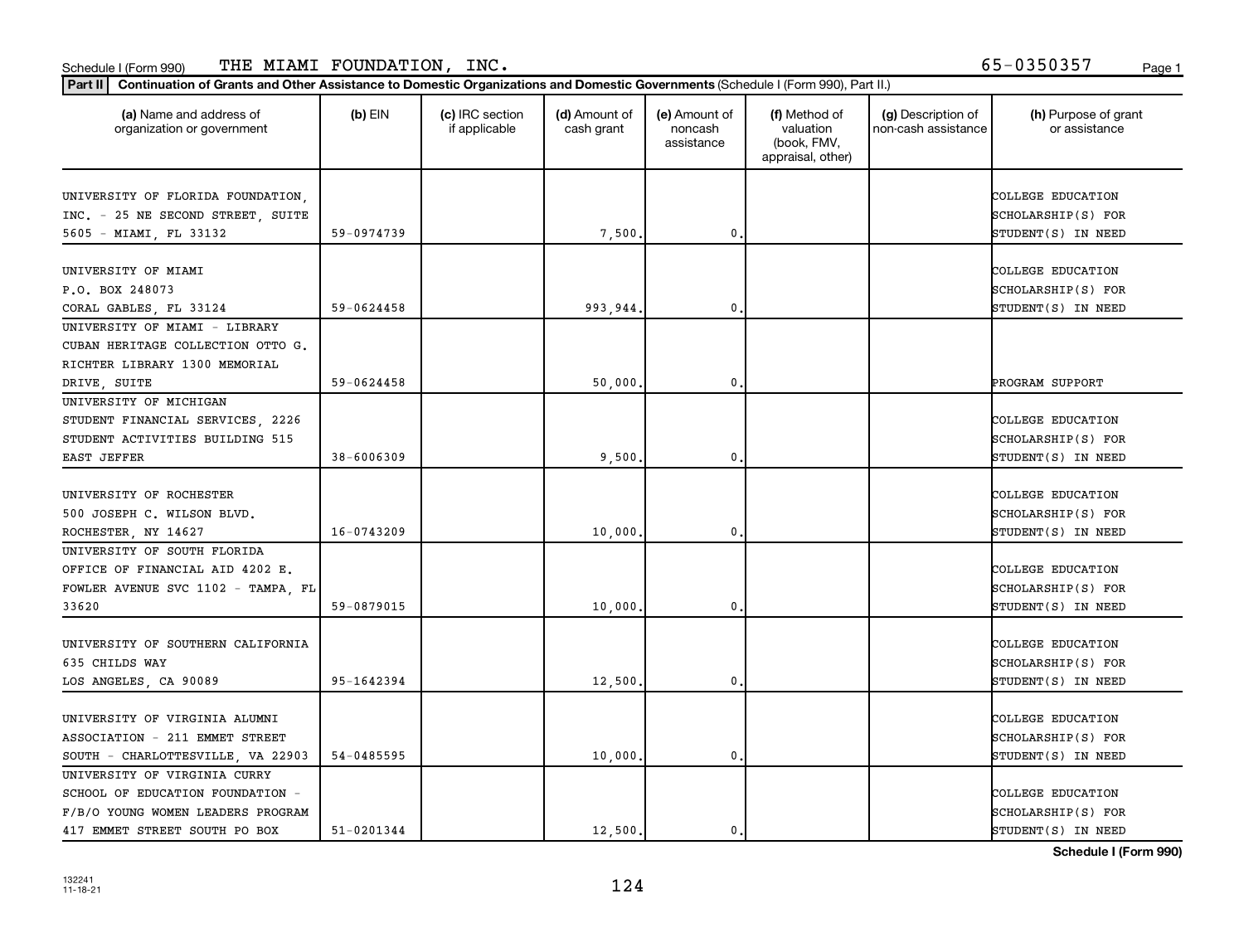| 55-0350357 |  |  |  |  | Page |
|------------|--|--|--|--|------|
|            |  |  |  |  |      |

| (a) Name and address of<br>organization or government                | $(b)$ EIN  | (c) IRC section<br>if applicable | (d) Amount of<br>cash grant | (e) Amount of<br>noncash<br>assistance | (f) Method of<br>valuation<br>(book, FMV,<br>appraisal, other) | (g) Description of<br>non-cash assistance | (h) Purpose of grant<br>or assistance |
|----------------------------------------------------------------------|------------|----------------------------------|-----------------------------|----------------------------------------|----------------------------------------------------------------|-------------------------------------------|---------------------------------------|
| UNIVERSITY OF WEST FLORIDA                                           |            |                                  |                             |                                        |                                                                |                                           |                                       |
| BLDG. 18, MAIN LOBBY 11000                                           |            |                                  |                             |                                        |                                                                |                                           | COLLEGE EDUCATION                     |
| UNIVERSITY PARKWAY - PENSACOLA, FL                                   |            |                                  |                             |                                        |                                                                |                                           | SCHOLARSHIP(S) FOR                    |
| 32514                                                                | 59-6001874 |                                  | 9,500.                      | 0                                      |                                                                |                                           | STUDENT(S) IN NEED                    |
| UNIVERSITY OF WYNWOOD                                                |            |                                  |                             |                                        |                                                                |                                           |                                       |
| 500 NE 2ND AVENUE                                                    |            |                                  |                             |                                        |                                                                |                                           |                                       |
| MIAMI, FL 33137                                                      | 27-2502614 |                                  | 10,000.                     | 0                                      |                                                                |                                           | PROGRAM SUPPORT                       |
|                                                                      |            |                                  |                             |                                        |                                                                |                                           |                                       |
| UNIVERSITY OF WYNWOOD, INC. DBA O,                                   |            |                                  |                             |                                        |                                                                |                                           | COLLEGE EDUCATION                     |
| MIAMI, INC. - 595 NW 91ST STREET                                     |            |                                  |                             |                                        |                                                                |                                           | SCHOLARSHIP(S) FOR                    |
| MIAMI, FL 33150                                                      | 27-2502614 |                                  | 50,000.                     | 0                                      |                                                                |                                           | STUDENT(S) IN NEED                    |
| UNIVERSITY RADIO FOUNDATION, INC.<br>8801 J.M. KEYNES DRIVE SUITE 91 |            |                                  |                             |                                        |                                                                |                                           |                                       |
| CHARLOTTE, NC 28262                                                  | 56-1803808 |                                  | 15,000.                     | 0                                      |                                                                |                                           | PROGRAM SUPPORT                       |
| UP2US, INC.<br>520 8TH AVENUE 2ND FLOOR                              |            |                                  |                             |                                        |                                                                |                                           |                                       |
| NEW YORK, NY 10018                                                   | 80-0535933 |                                  | 100,000.                    | 0                                      |                                                                |                                           | PROGRAM SUPPORT                       |
| UPTAKE INSTITUTE<br>1041 GRAND AVENUE, SUITE 354                     |            |                                  |                             |                                        |                                                                |                                           |                                       |
| SAINT PAUL, MN 55105                                                 | 26-3781377 |                                  | 15,000.                     | 0                                      |                                                                |                                           | PROGRAM SUPPORT                       |
| URBAN IMPACT LAB<br>169 E. FLAGLER STREET STE. #1628                 |            |                                  |                             |                                        |                                                                |                                           |                                       |
| MIAMI, FL 33131                                                      | 46-3597888 |                                  | 211,400.                    | $\mathbf 0$ .                          |                                                                |                                           | PROGRAM SUPPORT                       |
| URBAN IMPACT LAB<br>169 E. FLAGLER STREET STE. #1628                 |            |                                  |                             |                                        |                                                                |                                           |                                       |
| MIAMI, FL 33131                                                      | 46-3597888 |                                  | 32,819.                     | $\mathbf{0}$                           |                                                                |                                           | PROGRAM SUPPORT                       |
|                                                                      |            |                                  |                             |                                        |                                                                |                                           |                                       |
| URBAN OASIS PROJECT<br>10210 SW 103RD CT.                            |            |                                  |                             |                                        |                                                                |                                           |                                       |
| MIAMI, FL 33176                                                      | 27-3335090 |                                  | 45,000.                     | $\mathbf 0$ .                          |                                                                |                                           | PROGRAM SUPPORT                       |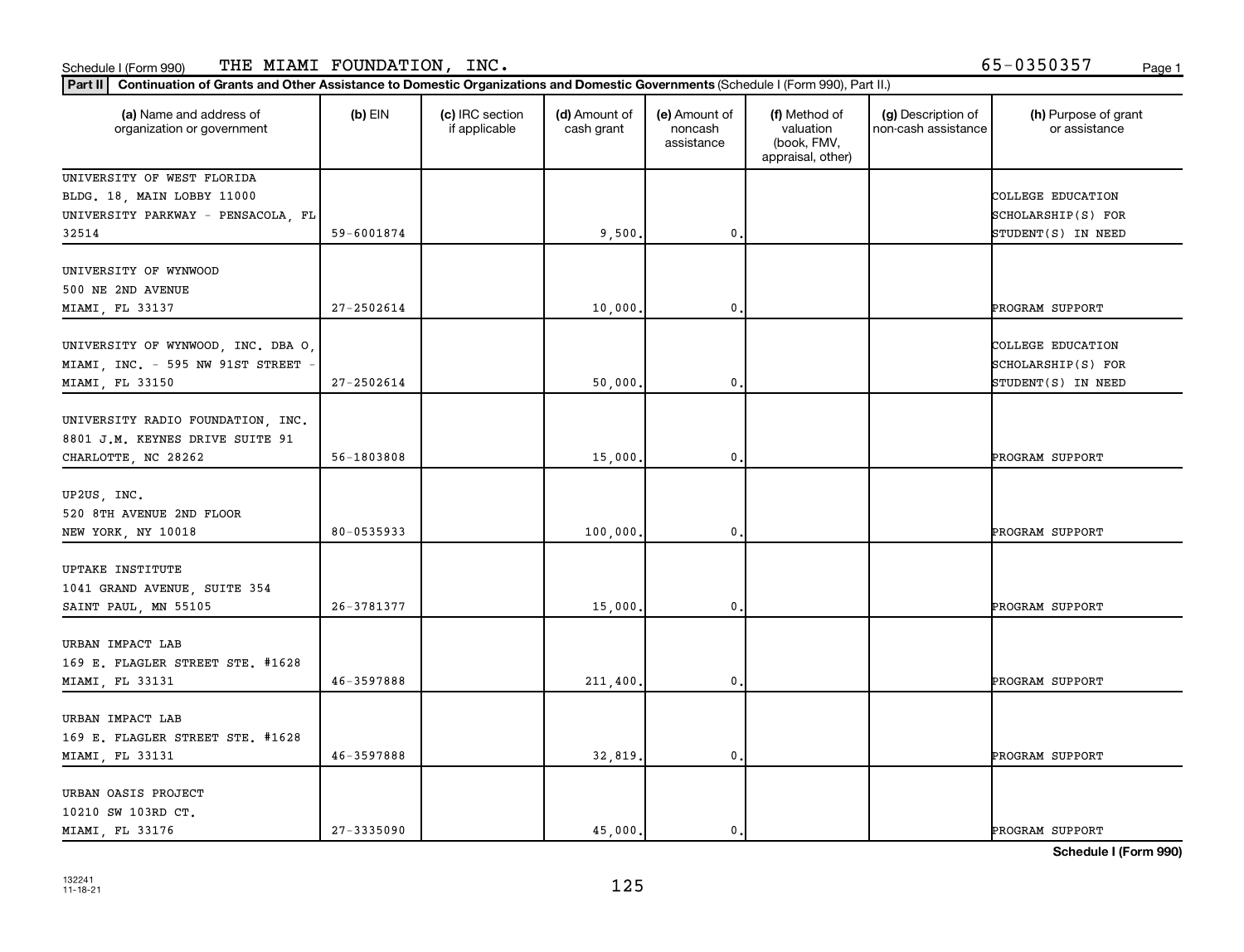| 55-0350357 | Page |
|------------|------|
|------------|------|

| Continuation of Grants and Other Assistance to Domestic Organizations and Domestic Governments (Schedule I (Form 990), Part II.)<br>Part II |            |                                  |                             |                                        |                                                                |                                           |                                       |
|---------------------------------------------------------------------------------------------------------------------------------------------|------------|----------------------------------|-----------------------------|----------------------------------------|----------------------------------------------------------------|-------------------------------------------|---------------------------------------|
| (a) Name and address of<br>organization or government                                                                                       | $(b)$ EIN  | (c) IRC section<br>if applicable | (d) Amount of<br>cash grant | (e) Amount of<br>noncash<br>assistance | (f) Method of<br>valuation<br>(book, FMV,<br>appraisal, other) | (g) Description of<br>non-cash assistance | (h) Purpose of grant<br>or assistance |
| URBAN STRATEGIES, INC.<br>4055 LACLEDE AVENUE, SUITE 122                                                                                    |            |                                  |                             |                                        |                                                                |                                           |                                       |
| ST. LOUIS, MO 63108                                                                                                                         | 43-1141027 |                                  | 27,000.                     | 0.                                     |                                                                |                                           | PROGRAM SUPPORT                       |
| URGENT, INC.<br>1000 NW 1ST AVENUE, SUITE 100                                                                                               | 65-0516506 |                                  | 5,100.                      | 0.                                     |                                                                |                                           | PROGRAM SUPPORT                       |
| MIAMI, FL 33136                                                                                                                             |            |                                  |                             |                                        |                                                                |                                           |                                       |
| UTAH INVESTIGATIVE JOURNALISM<br>PROJECT - 333 N. 1000 WEST - SALT<br>LAKE CITY, UT 84116                                                   | 81-2402242 |                                  | 15,000                      | $\mathbf 0$                            |                                                                |                                           | PROGRAM SUPPORT                       |
|                                                                                                                                             |            |                                  |                             |                                        |                                                                |                                           |                                       |
| VENTURE EDUCATION FOUNDATION, INC.<br>707 WEST AZEELE STREET                                                                                |            |                                  |                             |                                        |                                                                |                                           |                                       |
| TAMPA, FL 33606                                                                                                                             | 81-3483485 |                                  | 10,000,                     | 0.                                     |                                                                |                                           | PROGRAM SUPPORT                       |
| VERMONT JOURNALISM TRUST DBA<br>VTDIGGER - 26 STATE STREET SUITE 8                                                                          |            |                                  |                             |                                        |                                                                |                                           |                                       |
| - MONTEPELIER, VT 05602                                                                                                                     | 27-1553931 |                                  | 15,000                      | $\mathbf 0$                            |                                                                |                                           | PROGRAM SUPPORT                       |
| VOICE OF OC<br>P.O. BOX 10020                                                                                                               |            |                                  |                             |                                        |                                                                |                                           |                                       |
| SANTA ANA, CA 92711                                                                                                                         | 27-0550219 |                                  | 19,850                      | $\mathbf 0$                            |                                                                |                                           | PROGRAM SUPPORT                       |
| VOICE OF SAN DIEGO<br>110 WEST A STREET SUITE 650                                                                                           |            |                                  |                             |                                        |                                                                |                                           |                                       |
| SAN DIEGO, CA 92101                                                                                                                         | 20-1585919 |                                  | 35,000                      | 0.                                     |                                                                |                                           | PROGRAM SUPPORT                       |
| VOICES FOR CHILDREN FOUNDATION,                                                                                                             |            |                                  |                             |                                        |                                                                |                                           |                                       |
| INC. - 601 NW 1ST COURT 10TH FLOOR                                                                                                          |            |                                  |                             |                                        |                                                                |                                           |                                       |
| - MIAMI, FL 33136                                                                                                                           | 59-2746076 |                                  | 152,000                     | $\mathbf 0$                            |                                                                |                                           | PROGRAM SUPPORT                       |
| VOICES FOR CHILDREN OF BROWARD                                                                                                              |            |                                  |                             |                                        |                                                                |                                           |                                       |
| COUNTY - 401 E. LAS OLAS<br>BOULEVARD, SUITE 130-301 - FORT                                                                                 |            |                                  |                             |                                        |                                                                |                                           |                                       |
| LAUDERDALE, FL 33301                                                                                                                        | 45-1964037 |                                  | 5,378.                      | $\mathbf{0}$ .                         |                                                                |                                           | PROGRAM SUPPORT                       |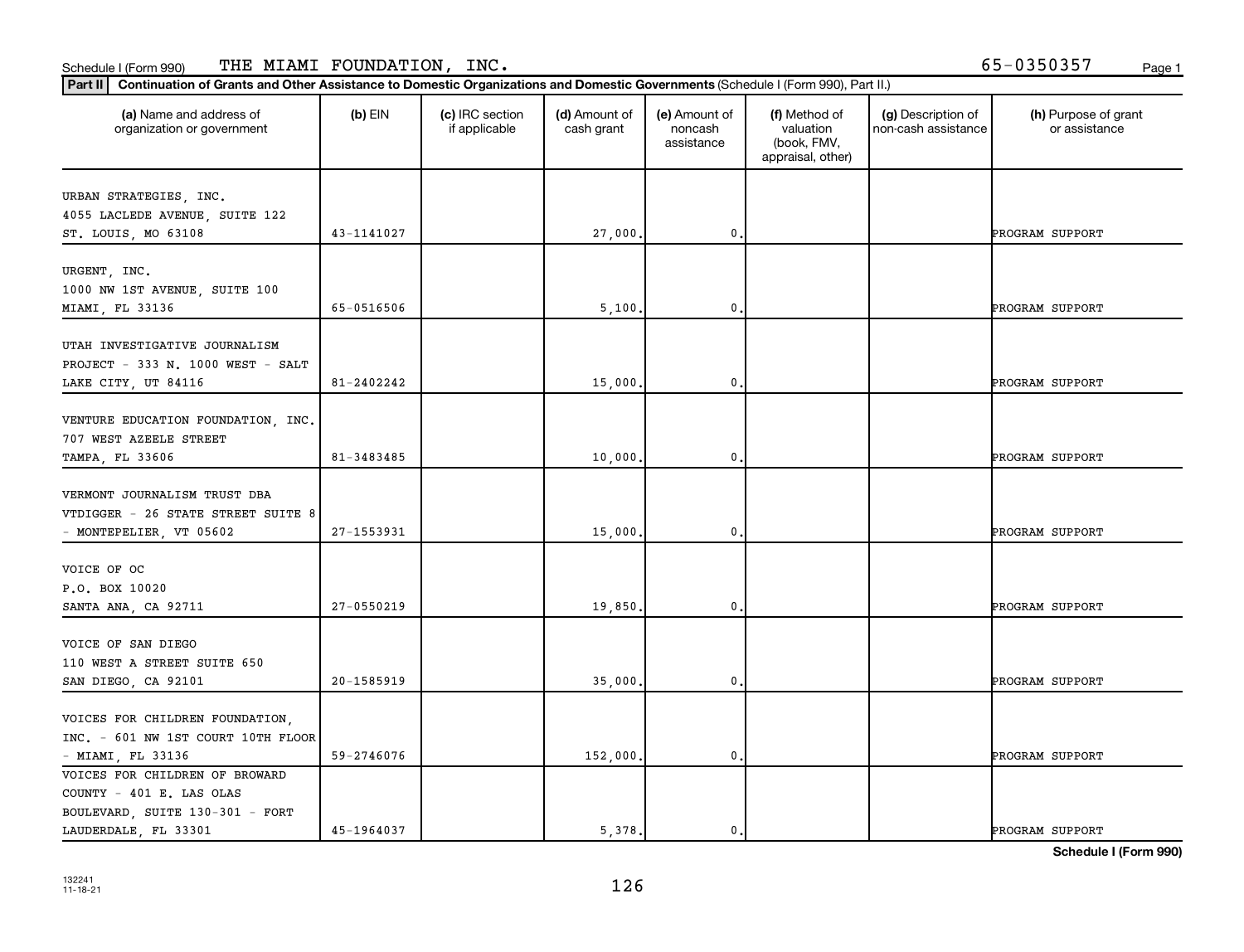| 55-0350357 |  |  |  |  | Page |
|------------|--|--|--|--|------|
|            |  |  |  |  |      |

| (a) Name and address of<br>organization or government | $(b)$ EIN      | (c) IRC section<br>if applicable | (d) Amount of<br>cash grant | (e) Amount of<br>noncash<br>assistance | (f) Method of<br>valuation<br>(book, FMV,<br>appraisal, other) | (g) Description of<br>non-cash assistance | (h) Purpose of grant<br>or assistance |
|-------------------------------------------------------|----------------|----------------------------------|-----------------------------|----------------------------------------|----------------------------------------------------------------|-------------------------------------------|---------------------------------------|
| VOLTA COMMUNICATIONS GROUP, LLC                       |                |                                  |                             |                                        |                                                                |                                           |                                       |
| 2512 N MCKINLEY STREET                                |                |                                  |                             |                                        |                                                                |                                           |                                       |
| ARLINGTON, VA 22207                                   | 85-2845651     |                                  | 41,498.                     | 0                                      |                                                                |                                           | PROGRAM SUPPORT                       |
| WASHINGTON CITY PAPER                                 |                |                                  |                             |                                        |                                                                |                                           |                                       |
| 1405 S FERN STREET UNIT 538                           |                |                                  |                             |                                        |                                                                |                                           |                                       |
| ARLINGTON, VA 22202                                   | 38-4056032     |                                  | 15,000                      | 0                                      |                                                                |                                           | PROGRAM SUPPORT                       |
|                                                       |                |                                  |                             |                                        |                                                                |                                           |                                       |
| WASHINGTON MONTHLY CORPORATION                        |                |                                  |                             |                                        |                                                                |                                           |                                       |
| 1200 18TH STREET NW SUITE 330                         |                |                                  |                             |                                        |                                                                |                                           |                                       |
| WASHINGTON, DC 20036                                  | 80-0434806     |                                  | 15,000                      | $\mathbf{0}$                           |                                                                |                                           | PROGRAM SUPPORT                       |
| WAUSAU PILOT AND REVIEW                               |                |                                  |                             |                                        |                                                                |                                           |                                       |
| CORPORATION - 602 RUDER STREET -                      |                |                                  |                             |                                        |                                                                |                                           |                                       |
| WAUSAU, WI 54403                                      | 81-4399324     |                                  | 15,000                      | 0                                      |                                                                |                                           | PROGRAM SUPPORT                       |
|                                                       |                |                                  |                             |                                        |                                                                |                                           |                                       |
| WAYNE STATE UNIVERSITY                                |                |                                  |                             |                                        |                                                                |                                           |                                       |
| P.O. BOX 02788                                        |                |                                  |                             |                                        |                                                                |                                           |                                       |
| DETROIT, MI 48202                                     | 38-3555142     |                                  | 15,000                      | 0                                      |                                                                |                                           | PROGRAM SUPPORT                       |
| WCIJ INC.                                             |                |                                  |                             |                                        |                                                                |                                           |                                       |
| 5006 VILAS COMMUNICATION HALL 821                     |                |                                  |                             |                                        |                                                                |                                           |                                       |
| UNIVERSITY AVENUE - MADISON, WI                       |                |                                  |                             |                                        |                                                                |                                           |                                       |
| 53706                                                 | $26 - 2143608$ |                                  | 35,000,                     | 0                                      |                                                                |                                           | PROGRAM SUPPORT                       |
|                                                       |                |                                  |                             |                                        |                                                                |                                           |                                       |
| WECOUNT!, INC.                                        |                |                                  |                             |                                        |                                                                |                                           |                                       |
| 201 N. KROME AVENUE SUITE 204-206                     |                |                                  |                             |                                        |                                                                |                                           |                                       |
| HOMESTEAD, FL 33030                                   | 56-2638368     |                                  | 142,750                     | $\mathbf{0}$                           |                                                                |                                           | PROGRAM SUPPORT                       |
|                                                       |                |                                  |                             |                                        |                                                                |                                           |                                       |
| WECOUNT!, INC.                                        |                |                                  |                             |                                        |                                                                |                                           |                                       |
| 201 N. KROME AVENUE SUITE 204-206                     |                |                                  |                             |                                        |                                                                |                                           |                                       |
| HOMESTEAD, FL 33030                                   | 56-2638368     |                                  | 18,000                      | 0                                      |                                                                |                                           | PROGRAM SUPPORT                       |
| WEST COAST UNIVERSITY                                 |                |                                  |                             |                                        |                                                                |                                           | COLLEGE EDUCATION                     |
| ATTN: FINANCIAL AID OFFICE 9250 NW                    |                |                                  |                             |                                        |                                                                |                                           | SCHOLARSHIP(S) FOR                    |
| DORAL, FL 33178                                       | 45-5500721     |                                  | 23,105.                     | 0.                                     |                                                                |                                           | STUDENT(S) IN NEED                    |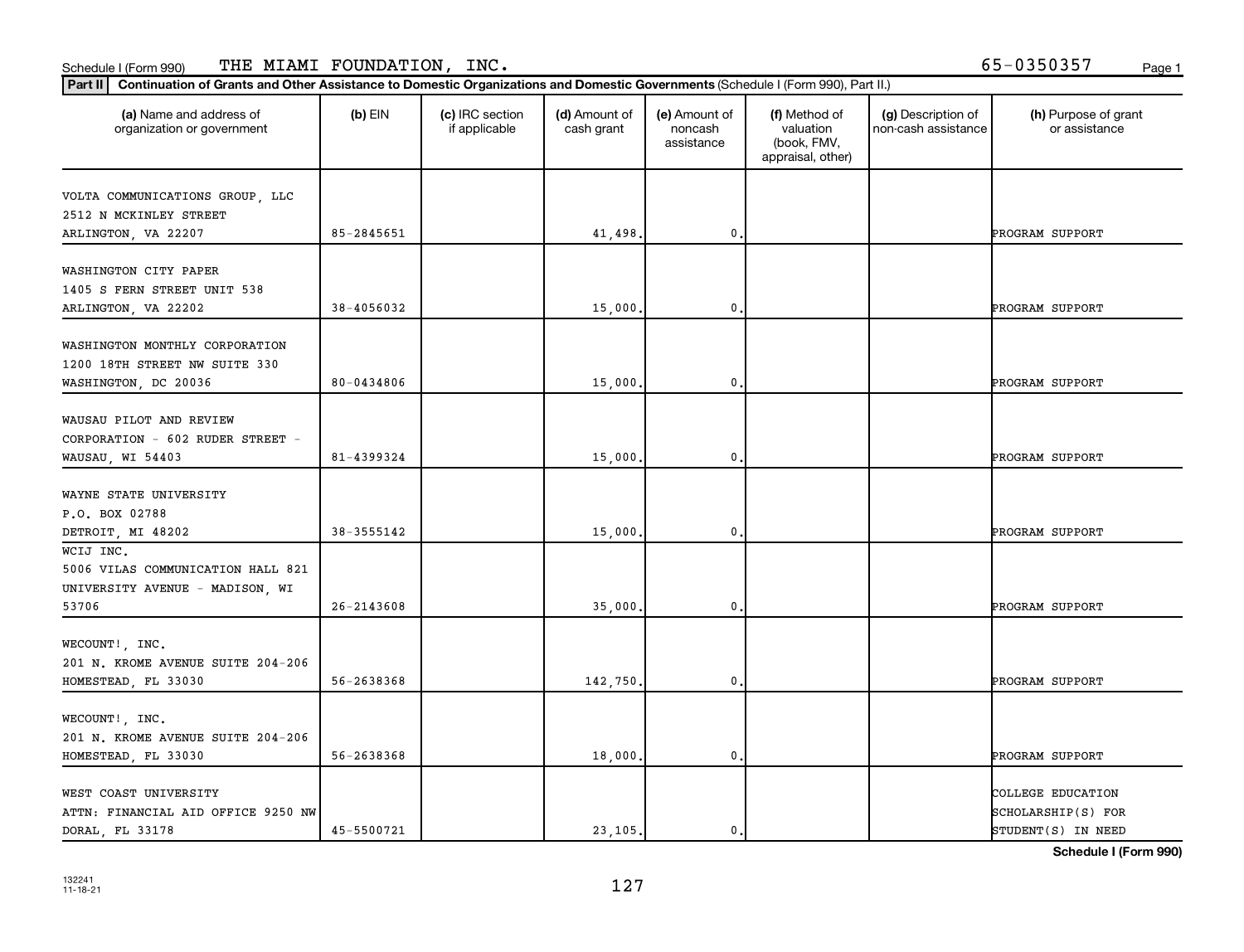|  |  | 55-0350357 | Page |
|--|--|------------|------|
|  |  |            |      |

| Continuation of Grants and Other Assistance to Domestic Organizations and Domestic Governments (Schedule I (Form 990), Part II.)<br>Part II |            |                                  |                             |                                        |                                                                |                                           |                                       |
|---------------------------------------------------------------------------------------------------------------------------------------------|------------|----------------------------------|-----------------------------|----------------------------------------|----------------------------------------------------------------|-------------------------------------------|---------------------------------------|
| (a) Name and address of<br>organization or government                                                                                       | $(b)$ EIN  | (c) IRC section<br>if applicable | (d) Amount of<br>cash grant | (e) Amount of<br>noncash<br>assistance | (f) Method of<br>valuation<br>(book, FMV,<br>appraisal, other) | (g) Description of<br>non-cash assistance | (h) Purpose of grant<br>or assistance |
| WEST VIRGINIA UNIV FOUNDATION INC.<br>62 MORRILL WAY, 4TH FLOOR<br>MORGANTOWN, WV 26505                                                     | 55-6017181 |                                  | 10,352.                     | 0.                                     |                                                                |                                           | PROGRAM SUPPORT                       |
| WGBH EDUCATIONAL FOUNDATION<br>ONE GUEST STREET<br>BOSTON, MA 02135                                                                         | 42-2104397 |                                  | 15,000.                     | $\mathbf{0}$ .                         |                                                                |                                           | PROGRAM SUPPORT                       |
| WHYY, INC.<br>150 N. 6TH STREET<br>PHILADELPHIA, PA 19106                                                                                   | 23-1438083 |                                  | 17,000.                     | $\pmb{0}$                              |                                                                |                                           | PROGRAM SUPPORT                       |
| WITF, INC.<br>4801 LINDLE ROAD<br>HARRISBURG, PA 17111                                                                                      | 23-1629016 |                                  | 17,000.                     | 0.                                     |                                                                |                                           | PROGRAM SUPPORT                       |
| WJCT, INC.<br>100 FESTIVAL PARK AVENUE<br>JACKSONVILLE, FL 32209                                                                            | 59-0711482 |                                  | 15,000                      | 0                                      |                                                                |                                           | PROGRAM SUPPORT                       |
| <b>WNET</b><br>825 EIGHTH AVENUE<br>NEW YORK, NY 10019                                                                                      | 26-2810489 |                                  | 22, 275                     | $\mathbf{0}$ .                         |                                                                |                                           | PROGRAM SUPPORT                       |
| WNIN TRI STATE PUBLIC MEDIA, INC.<br>TWO MAIN STREET<br>EVANSVILLE, IN 47708                                                                | 35-1307165 |                                  | 15,000.                     | $\mathbf 0$ .                          |                                                                |                                           | PROGRAM SUPPORT                       |
| WOMEN MAKE MOVIES, INC.<br>423 WEST 30TH STREET<br>MIAMI BEACH, FL 33140                                                                    | 13-2740460 |                                  | 10,000.                     | $\mathbf 0$                            |                                                                |                                           | PROGRAM SUPPORT                       |
| WOMEN PHOTOGRAPHERS INTERNATIONAL<br>ARCHIVE - 1100 BRICKELL BAY DRIVE<br>SUITE 310331 - MIAMI, FL 33231                                    | 83-2565094 |                                  | 26, 275.                    | 0.                                     |                                                                |                                           | PROGRAM SUPPORT                       |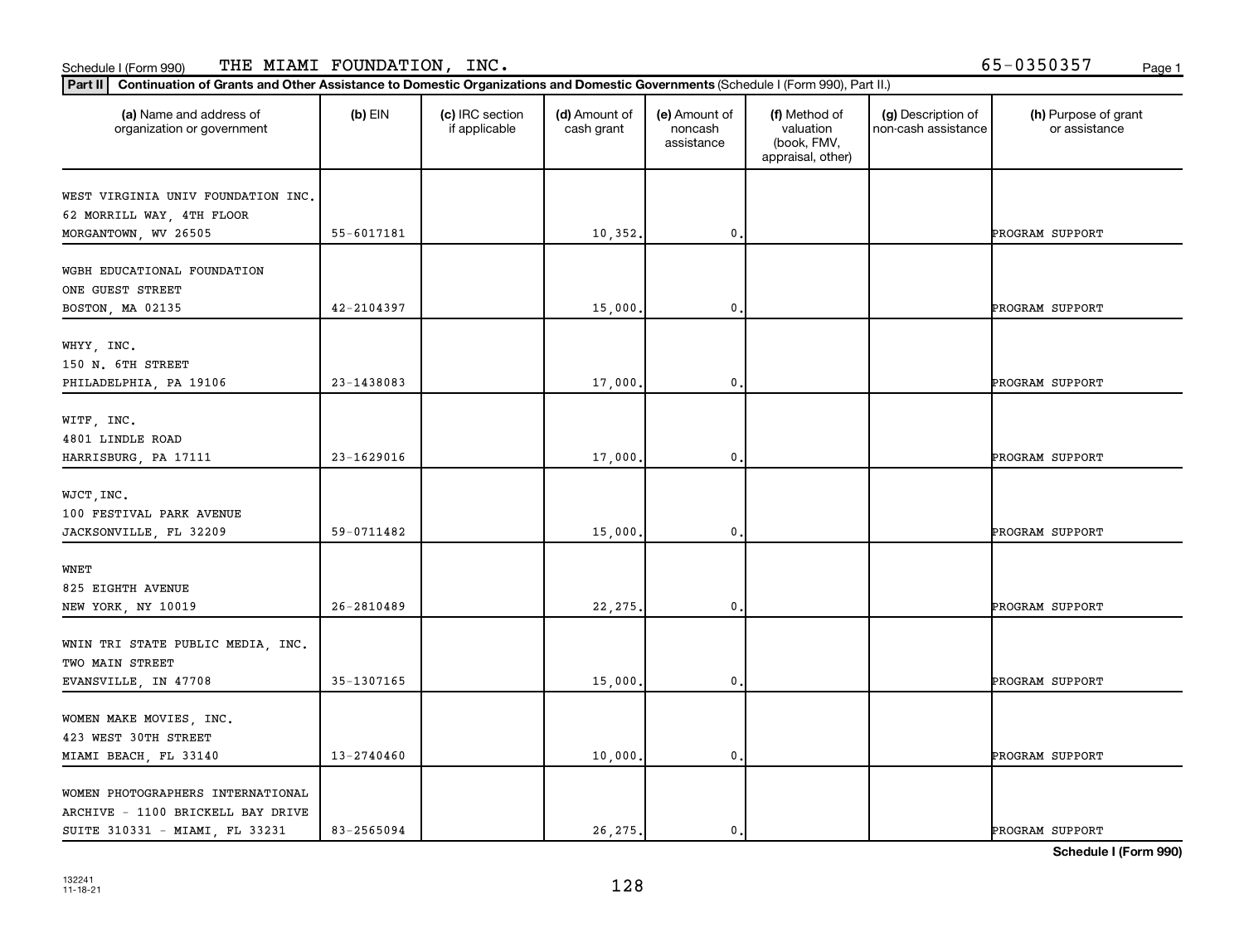| 55-0350357 |  |  |  |  | Page |
|------------|--|--|--|--|------|
|            |  |  |  |  |      |

| Continuation of Grants and Other Assistance to Domestic Organizations and Domestic Governments (Schedule I (Form 990), Part II.)<br>Part II |                |                                  |                             |                                        |                                                                |                                           |                                       |
|---------------------------------------------------------------------------------------------------------------------------------------------|----------------|----------------------------------|-----------------------------|----------------------------------------|----------------------------------------------------------------|-------------------------------------------|---------------------------------------|
| (a) Name and address of<br>organization or government                                                                                       | $(b)$ EIN      | (c) IRC section<br>if applicable | (d) Amount of<br>cash grant | (e) Amount of<br>noncash<br>assistance | (f) Method of<br>valuation<br>(book, FMV,<br>appraisal, other) | (g) Description of<br>non-cash assistance | (h) Purpose of grant<br>or assistance |
| WOMEN PHOTOGRAPHERS INTERNATIONAL                                                                                                           |                |                                  |                             |                                        |                                                                |                                           |                                       |
| ARCHIVE - 1100 BRICKELL BAY DRIVE                                                                                                           |                |                                  |                             |                                        |                                                                |                                           |                                       |
| SUITE 310331 - MIAMI, FL 33231                                                                                                              | 83-2565094     |                                  | 10,000                      | $\mathfrak o$ .                        |                                                                |                                           | PROGRAM SUPPORT                       |
| WOUNDED WARRIORS PROJECT, INC.                                                                                                              |                |                                  |                             |                                        |                                                                |                                           |                                       |
| 4899 BELFORT ROAD SUITE 300                                                                                                                 |                |                                  |                             |                                        |                                                                |                                           |                                       |
| JACKSONVILLE, FL 32256                                                                                                                      | 20-2370934     |                                  | 10,000.                     | $\mathbf{0}$                           |                                                                |                                           | PROGRAM SUPPORT                       |
|                                                                                                                                             |                |                                  |                             |                                        |                                                                |                                           |                                       |
| WYOFILE                                                                                                                                     |                |                                  |                             |                                        |                                                                |                                           |                                       |
| 1740 DELL RANGE BLVD SUITE H, # 462                                                                                                         |                |                                  |                             |                                        |                                                                |                                           |                                       |
| CHEYENNE, WY 82009                                                                                                                          | 27-0410642     |                                  | 15,000                      | $\mathbf{0}$                           |                                                                |                                           | PROGRAM SUPPORT                       |
| YALE UNIVERSITY                                                                                                                             |                |                                  |                             |                                        |                                                                |                                           |                                       |
| P.O.BOX 208215                                                                                                                              |                |                                  |                             |                                        |                                                                |                                           |                                       |
| NEW HAVEN, CT 06520                                                                                                                         | 06-0646973     |                                  | 139,740                     | $\mathbf 0$ .                          |                                                                |                                           | PROGRAM SUPPORT                       |
|                                                                                                                                             |                |                                  |                             |                                        |                                                                |                                           |                                       |
| YALE UNIVERSITY                                                                                                                             |                |                                  |                             |                                        |                                                                |                                           |                                       |
| 127 WALL STREET                                                                                                                             |                |                                  |                             |                                        |                                                                |                                           |                                       |
| NEW HAVEN, CT 06511                                                                                                                         | 06-0646973     |                                  | 130,000                     | $\mathbf{0}$                           |                                                                |                                           | PROGRAM SUPPORT                       |
| YEAR UP                                                                                                                                     |                |                                  |                             |                                        |                                                                |                                           |                                       |
| 45 MILK STREET, 9TH FLOOR                                                                                                                   |                |                                  |                             |                                        |                                                                |                                           |                                       |
| BOSTON, MA 02109                                                                                                                            | $04 - 3534407$ |                                  | 15,000,                     | 0                                      |                                                                |                                           | PROGRAM SUPPORT                       |
|                                                                                                                                             |                |                                  |                             |                                        |                                                                |                                           |                                       |
| YEAR UP, INC.                                                                                                                               |                |                                  |                             |                                        |                                                                |                                           |                                       |
| 25 NE 2ND STREET BUILDING 5, ROOM                                                                                                           |                |                                  |                             |                                        |                                                                |                                           |                                       |
| MIAMI, FL 33132                                                                                                                             | 04-3534407     |                                  | 10,000                      | $\mathbf 0$ .                          |                                                                |                                           | PROGRAM SUPPORT                       |
|                                                                                                                                             |                |                                  |                             |                                        |                                                                |                                           |                                       |
| YESHIVA UNIVERSITY                                                                                                                          |                |                                  |                             |                                        |                                                                |                                           |                                       |
| 500 WEST 185TH STREET                                                                                                                       | 13-1624225     |                                  | 100,000                     | $\mathbf 0$ .                          |                                                                |                                           | PROGRAM SUPPORT                       |
| NEW YORK, NY 10033                                                                                                                          |                |                                  |                             |                                        |                                                                |                                           |                                       |
| YESHIVA UNIVERSITY                                                                                                                          |                |                                  |                             |                                        |                                                                |                                           | COLLEGE EDUCATION                     |
| 500 WEST 185TH STREET                                                                                                                       |                |                                  |                             |                                        |                                                                |                                           | SCHOLARSHIP(S) FOR                    |
| NEW YORK, NY 10033                                                                                                                          | 13-1624225     |                                  | 15,000.                     | $\mathbf{0}$ .                         |                                                                |                                           | STUDENT(S) IN NEED                    |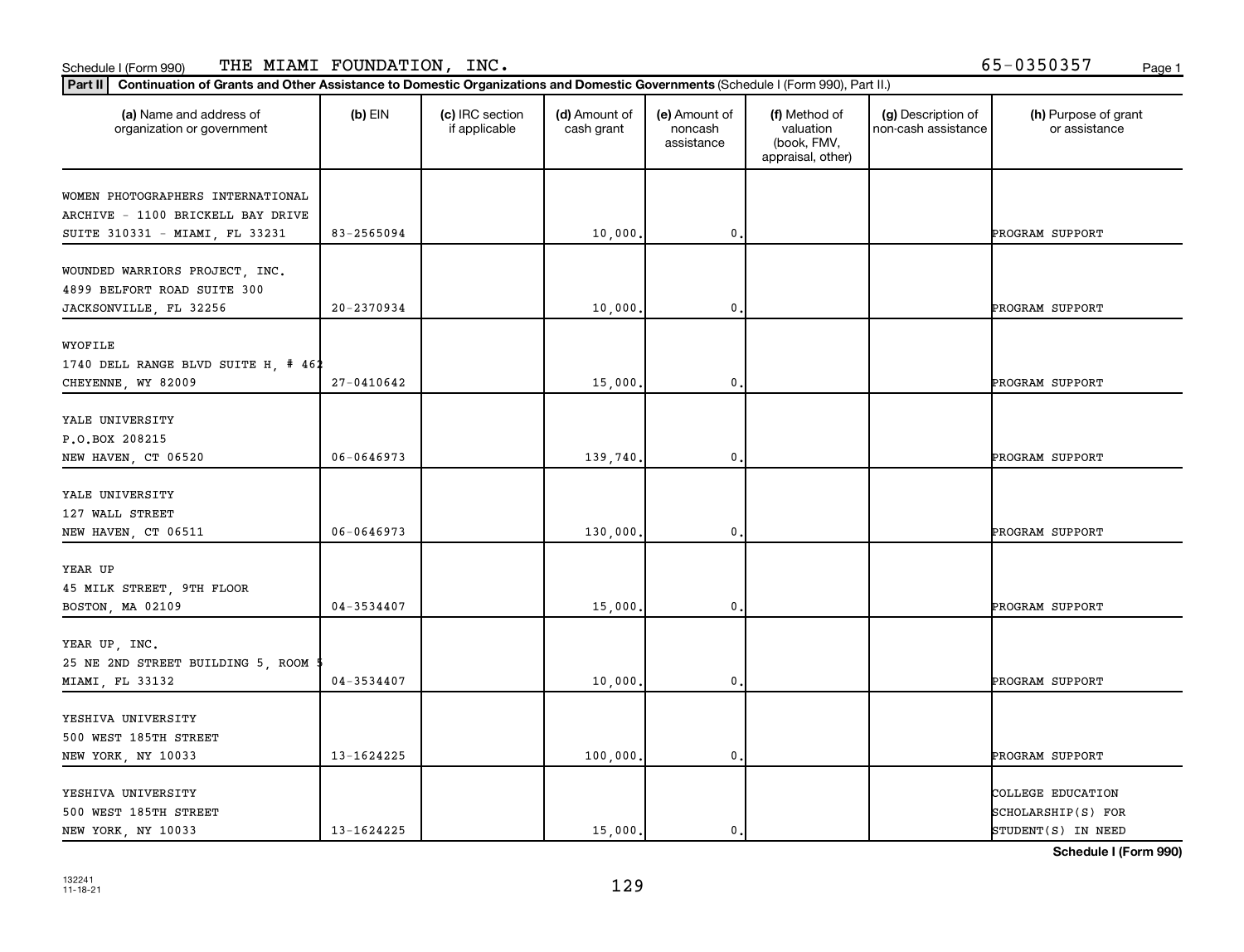| 55-0350357 |  |  |  |  | Page |
|------------|--|--|--|--|------|
|            |  |  |  |  |      |

| (a) Name and address of<br>organization or government | $(b)$ EIN      | (c) IRC section<br>if applicable | (d) Amount of<br>cash grant | (e) Amount of<br>noncash<br>assistance | (f) Method of<br>valuation<br>(book, FMV,<br>appraisal, other) | (g) Description of<br>non-cash assistance | (h) Purpose of grant<br>or assistance |
|-------------------------------------------------------|----------------|----------------------------------|-----------------------------|----------------------------------------|----------------------------------------------------------------|-------------------------------------------|---------------------------------------|
| YOUGOV AMERICA, INC.                                  |                |                                  |                             |                                        |                                                                |                                           |                                       |
| 999 MAIN STREET, SUITE 101                            |                |                                  |                             |                                        |                                                                |                                           |                                       |
| REDWOOD CITY, CA 94063                                | 98-0547173     |                                  | 41,000                      | $\mathbf 0$ .                          |                                                                |                                           | PROGRAM SUPPORT                       |
|                                                       |                |                                  |                             |                                        |                                                                |                                           |                                       |
| YOUNG LEADERSHIP ADDICTION                            |                |                                  |                             |                                        |                                                                |                                           |                                       |
| AWARENESS INC - 33 SOUNDVIEW DRIVE                    |                |                                  |                             |                                        |                                                                |                                           |                                       |
| - WESTPORT, CT 06880                                  | 84-1971832     |                                  | 25,000                      | 0                                      |                                                                |                                           | PROGRAM SUPPORT                       |
| YOUNG MEN'S CHRISTIAN ASSOCIATION                     |                |                                  |                             |                                        |                                                                |                                           |                                       |
| OF SOUTH FLORIDA, INC. - 900 SE                       |                |                                  |                             |                                        |                                                                |                                           |                                       |
| 3RD AVENUE SUITE 300 - FORT                           |                |                                  |                             |                                        |                                                                |                                           |                                       |
| LAUDERDALE, FL 33316                                  | 59-0624464     |                                  | 11,750.                     | 0.                                     |                                                                |                                           | PROGRAM SUPPORT                       |
|                                                       |                |                                  |                             |                                        |                                                                |                                           |                                       |
| YOUNG MUSICIANS UNITE                                 |                |                                  |                             |                                        |                                                                |                                           |                                       |
| P.O. BOX 371021                                       |                |                                  |                             |                                        |                                                                |                                           |                                       |
| MIAMI, FL 33137                                       | 46-2610764     |                                  | 1,946,236.                  | $\mathbf 0$                            |                                                                |                                           | PROGRAM SUPPORT                       |
|                                                       |                |                                  |                             |                                        |                                                                |                                           |                                       |
| YOUNG MUSICIANS UNITE, INC.                           |                |                                  |                             |                                        |                                                                |                                           |                                       |
| P.O. BOX 371021                                       |                |                                  |                             |                                        |                                                                |                                           |                                       |
| MIAMI, FL 33137                                       | 46-2610764     |                                  | 70,525.                     | $\mathbf 0$ .                          |                                                                |                                           | PROGRAM SUPPORT                       |
|                                                       |                |                                  |                             |                                        |                                                                |                                           |                                       |
| YOUNG NATION                                          |                |                                  |                             |                                        |                                                                |                                           |                                       |
| 9232 FALCON STREET                                    | $26 - 2296175$ |                                  | 123,695.                    | $\mathbf{0}$                           |                                                                |                                           | PROGRAM SUPPORT                       |
| DETROIT, MI 48209                                     |                |                                  |                             |                                        |                                                                |                                           |                                       |
| YOUR HERITAGE QUILTS, LLC                             |                |                                  |                             |                                        |                                                                |                                           |                                       |
| 1834 STREAMEDGE CT                                    |                |                                  |                             |                                        |                                                                |                                           |                                       |
| ROCHESTER HILLS, MI 48309                             | 22-3891518     |                                  | 6,000.                      | $\mathbf 0$ .                          |                                                                |                                           | PROGRAM SUPPORT                       |
|                                                       |                |                                  |                             |                                        |                                                                |                                           |                                       |
| YOUTH RADIO                                           |                |                                  |                             |                                        |                                                                |                                           |                                       |
| 1701 BROADWAY                                         |                |                                  |                             |                                        |                                                                |                                           |                                       |
| OAKLAND, CA 94612                                     | 94-3180825     |                                  | 24,850                      | $\mathbf{0}$                           |                                                                |                                           | PROGRAM SUPPORT                       |
|                                                       |                |                                  |                             |                                        |                                                                |                                           |                                       |
| YWCA OF GREATER MIAMI-DADE, INC.                      |                |                                  |                             |                                        |                                                                |                                           |                                       |
| 351 NORTHWEST 5TH STREET                              |                |                                  |                             |                                        |                                                                |                                           |                                       |
| MIAMI, FL 33128                                       | 59-0624450     |                                  | 25,000.                     | $\mathbf{0}$ .                         |                                                                |                                           | PROGRAM SUPPORT                       |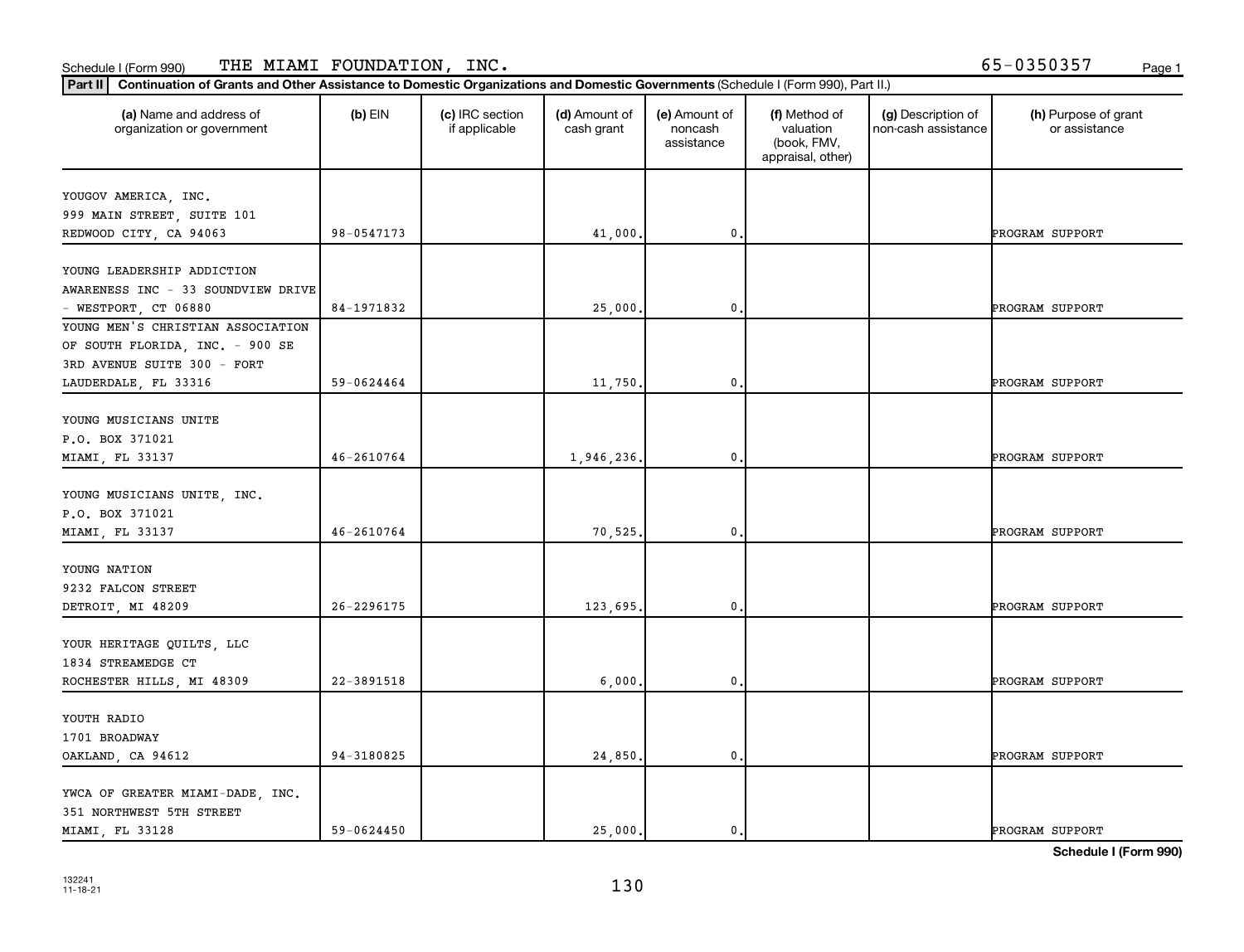| Schedule I (Form 990) | THE<br><b>MIAMI</b><br><b>FOUNDATION</b><br>INC. | - -<br>0350357<br><u>.</u><br>Page<br>ບປ |
|-----------------------|--------------------------------------------------|------------------------------------------|
|-----------------------|--------------------------------------------------|------------------------------------------|

| Part II   Continuation of Grants and Other Assistance to Domestic Organizations and Domestic Governments (Schedule I (Form 990), Part II.) |                |                                  |                             |                                        |                                                                |                                           |                                       |
|--------------------------------------------------------------------------------------------------------------------------------------------|----------------|----------------------------------|-----------------------------|----------------------------------------|----------------------------------------------------------------|-------------------------------------------|---------------------------------------|
| (a) Name and address of<br>organization or government                                                                                      | $(b)$ EIN      | (c) IRC section<br>if applicable | (d) Amount of<br>cash grant | (e) Amount of<br>noncash<br>assistance | (f) Method of<br>valuation<br>(book, FMV,<br>appraisal, other) | (g) Description of<br>non-cash assistance | (h) Purpose of grant<br>or assistance |
| YWCA SOUTH FLORIDA, INC.                                                                                                                   |                |                                  |                             |                                        |                                                                |                                           |                                       |
| 351 NORTHWEST 5TH STREET                                                                                                                   |                |                                  |                             |                                        |                                                                |                                           |                                       |
| MIAMI, FL 33128                                                                                                                            | $59 - 0624450$ |                                  | 91,500.                     | $\mathfrak o$ .                        |                                                                |                                           | PROGRAM SUPPORT                       |
|                                                                                                                                            |                |                                  |                             |                                        |                                                                |                                           |                                       |
|                                                                                                                                            |                |                                  |                             |                                        |                                                                |                                           |                                       |
|                                                                                                                                            |                |                                  |                             |                                        |                                                                |                                           |                                       |
|                                                                                                                                            |                |                                  |                             |                                        |                                                                |                                           |                                       |
|                                                                                                                                            |                |                                  |                             |                                        |                                                                |                                           |                                       |
|                                                                                                                                            |                |                                  |                             |                                        |                                                                |                                           |                                       |
|                                                                                                                                            |                |                                  |                             |                                        |                                                                |                                           |                                       |
|                                                                                                                                            |                |                                  |                             |                                        |                                                                |                                           |                                       |
|                                                                                                                                            |                |                                  |                             |                                        |                                                                |                                           |                                       |
|                                                                                                                                            |                |                                  |                             |                                        |                                                                |                                           |                                       |
|                                                                                                                                            |                |                                  |                             |                                        |                                                                |                                           |                                       |
|                                                                                                                                            |                |                                  |                             |                                        |                                                                |                                           |                                       |
|                                                                                                                                            |                |                                  |                             |                                        |                                                                |                                           |                                       |
|                                                                                                                                            |                |                                  |                             |                                        |                                                                |                                           |                                       |
|                                                                                                                                            |                |                                  |                             |                                        |                                                                |                                           |                                       |
|                                                                                                                                            |                |                                  |                             |                                        |                                                                |                                           |                                       |
|                                                                                                                                            |                |                                  |                             |                                        |                                                                |                                           |                                       |
|                                                                                                                                            |                |                                  |                             |                                        |                                                                |                                           |                                       |
|                                                                                                                                            |                |                                  |                             |                                        |                                                                |                                           |                                       |
|                                                                                                                                            |                |                                  |                             |                                        |                                                                |                                           |                                       |
|                                                                                                                                            |                |                                  |                             |                                        |                                                                |                                           |                                       |
|                                                                                                                                            |                |                                  |                             |                                        |                                                                |                                           |                                       |
|                                                                                                                                            |                |                                  |                             |                                        |                                                                |                                           |                                       |
|                                                                                                                                            |                |                                  |                             |                                        |                                                                |                                           |                                       |
|                                                                                                                                            |                |                                  |                             |                                        |                                                                |                                           |                                       |
|                                                                                                                                            |                |                                  |                             |                                        |                                                                |                                           |                                       |
|                                                                                                                                            |                |                                  |                             |                                        |                                                                |                                           |                                       |
|                                                                                                                                            |                |                                  |                             |                                        |                                                                |                                           |                                       |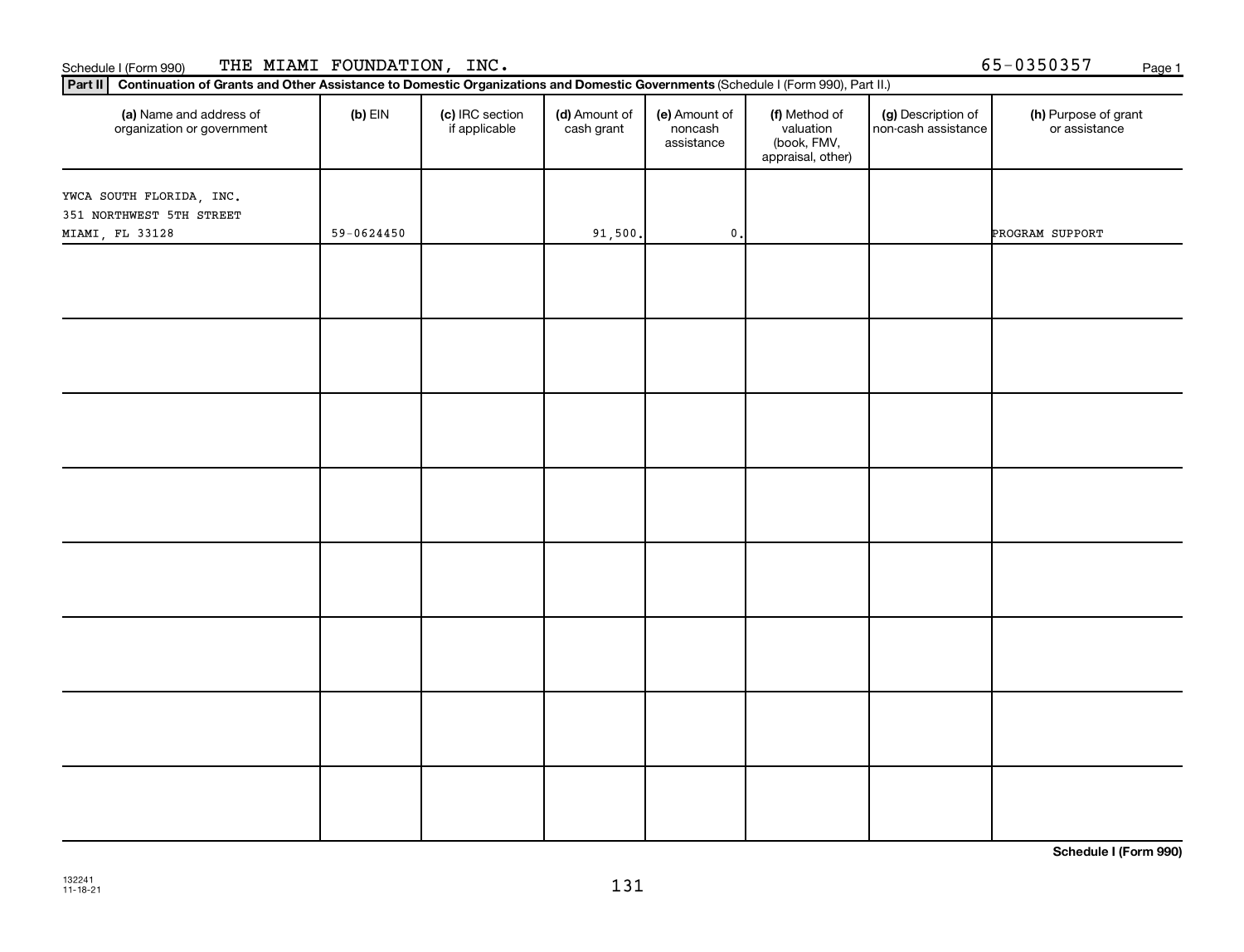**2**

**Part III | Grants and Other Assistance to Domestic Individuals.** Complete if the organization answered "Yes" on Form 990, Part IV, line 22. Part III can be duplicated if additional space is needed.

| (a) Type of grant or assistance                                                                                                                      | (b) Number of<br>recipients | (c) Amount of<br>cash grant | (d) Amount of non-<br>cash assistance | (e) Method of valuation<br>(book, FMV, appraisal, other) | (f) Description of noncash assistance |  |  |  |  |  |
|------------------------------------------------------------------------------------------------------------------------------------------------------|-----------------------------|-----------------------------|---------------------------------------|----------------------------------------------------------|---------------------------------------|--|--|--|--|--|
|                                                                                                                                                      |                             |                             |                                       |                                                          |                                       |  |  |  |  |  |
| PROGRAM SUPPORT                                                                                                                                      | 84                          | 862,071.                    | 0.                                    |                                                          |                                       |  |  |  |  |  |
|                                                                                                                                                      |                             |                             |                                       |                                                          |                                       |  |  |  |  |  |
|                                                                                                                                                      |                             |                             |                                       |                                                          |                                       |  |  |  |  |  |
|                                                                                                                                                      |                             |                             |                                       |                                                          |                                       |  |  |  |  |  |
|                                                                                                                                                      |                             |                             |                                       |                                                          |                                       |  |  |  |  |  |
|                                                                                                                                                      |                             |                             |                                       |                                                          |                                       |  |  |  |  |  |
|                                                                                                                                                      |                             |                             |                                       |                                                          |                                       |  |  |  |  |  |
|                                                                                                                                                      |                             |                             |                                       |                                                          |                                       |  |  |  |  |  |
|                                                                                                                                                      |                             |                             |                                       |                                                          |                                       |  |  |  |  |  |
| Supplemental Information. Provide the information required in Part I, line 2; Part III, column (b); and any other additional information.<br>Part IV |                             |                             |                                       |                                                          |                                       |  |  |  |  |  |
| FORM 990, SCH I, PART I, LINE 2:                                                                                                                     |                             |                             |                                       |                                                          |                                       |  |  |  |  |  |
| WHEN THE FOUNDATION AWARDS GRANTS FOR A SPECIFIC PROJECT THROUGH A                                                                                   |                             |                             |                                       |                                                          |                                       |  |  |  |  |  |

GRANT PROGRAM, ALL GRANTEES SIGN AN AGREEMENT THAT DOCUMENTS THE

PURPOSE, TERMS AND CONDITIONS OF THE AWARD AND REPORTING REQUIREMENTS.

FOR GENERAL SUPPORT GRANTS, THERE ARE NO REPORTING REQUIREMENTS.

HOWEVER, PRE-GRANT DUE DILIGENCE FOR ALL SUCH GRANTS INCLUDES VERIFYING

THE CHARITABLE PURPOSE OF THE GRANT, AND TAX STATUS AND PUBLIC CHARITY

CLASSIFICATION OF EACH RECIPIENT. IF ADVERSE INFORMATION ABOUT POSSIBLE

MISUSE OF FUNDS BY A GRANTEE IS OBTAINED, E.G., THROUGH REPORT IN THE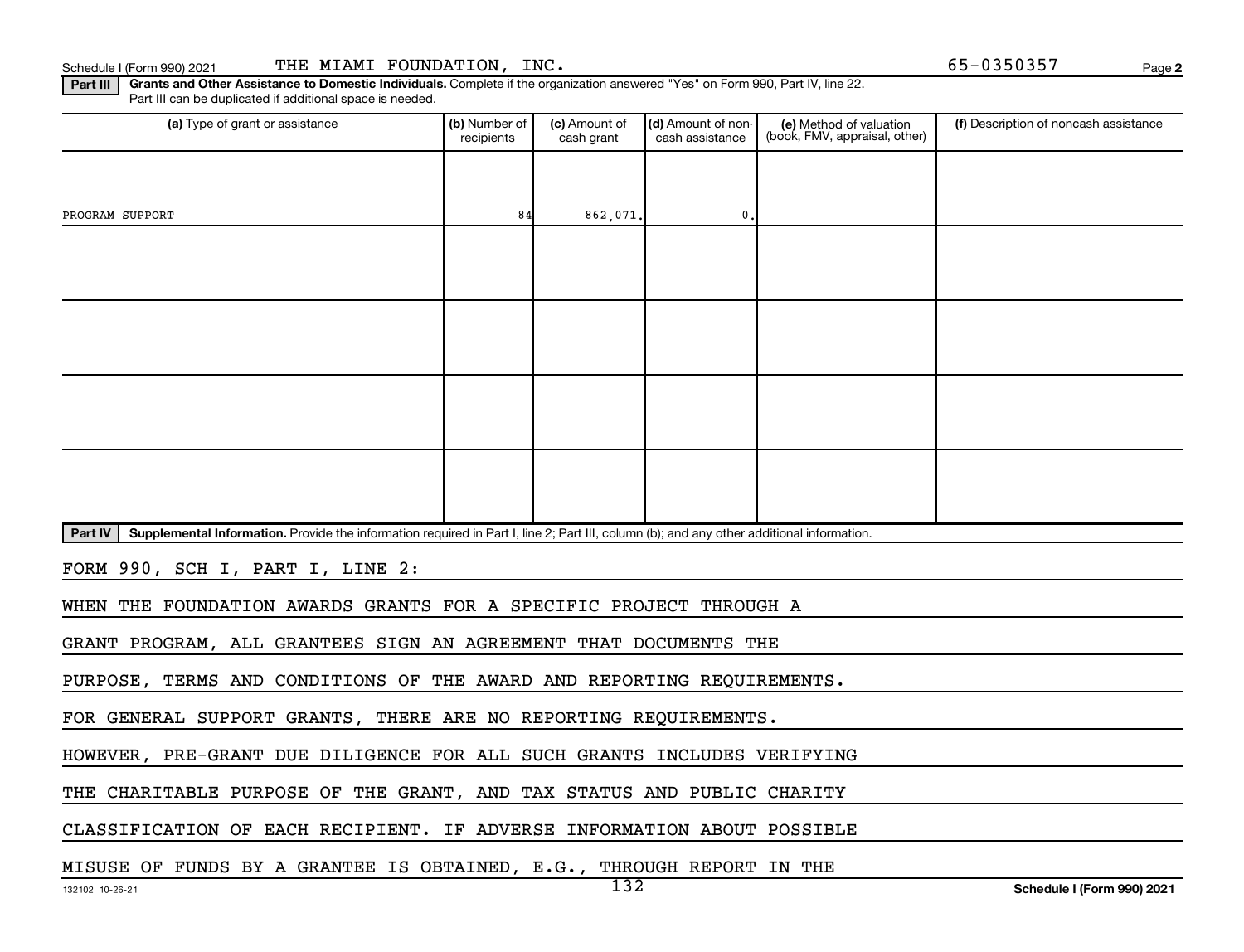| Schedule I (Form 990) |  |                                         | THE MIAMI FOUNDATION, | $INC$ . |                                                                  | 65-0350357 | Page 2 |
|-----------------------|--|-----------------------------------------|-----------------------|---------|------------------------------------------------------------------|------------|--------|
|                       |  | <b>Part IV Supplemental Information</b> |                       |         |                                                                  |            |        |
|                       |  |                                         |                       |         |                                                                  |            |        |
|                       |  |                                         |                       |         | MEDIA OR OTHER RELIABLE SOURCES, GRANTS TO THAT ORGANIZATION ARE |            |        |

SUBJECT TO FURTHER SCRUTINY AND ADDITIONAL INFORMATION MAY BE REQUIRED.

THE FOUNDATION USES A NUMBER OF TOOLS TO MANAGE THE FULL LIFECYCLE OF

OUR GRANT PROGRAMS INCLUDING DONOR ADVISED FUNDS, SCHOLARSHIPS,

COMPETITIVE GRANTS, AND OTHERS. TO COLLECT GRANT APPLICATIONS AND

REVIEW SUBMISSIONS WE USE BLACKBAUD'S GRANTED-GE (GE) AND SUBMITTABLE.

TO COLLECT GRANT AGREEMENTS, GRANT REPORTS, AND PAYMENT INFORMATION WE

USE SUBMITTABLE. TO PROCESS PAYMENTS, WE USE GE WHICH IS INTEGRATED

WITH FINANCIAL EDGE (FE), OUR FINANCIAL SOFTWARE.

**Schedule I (Form 990)**

132291 04-01-21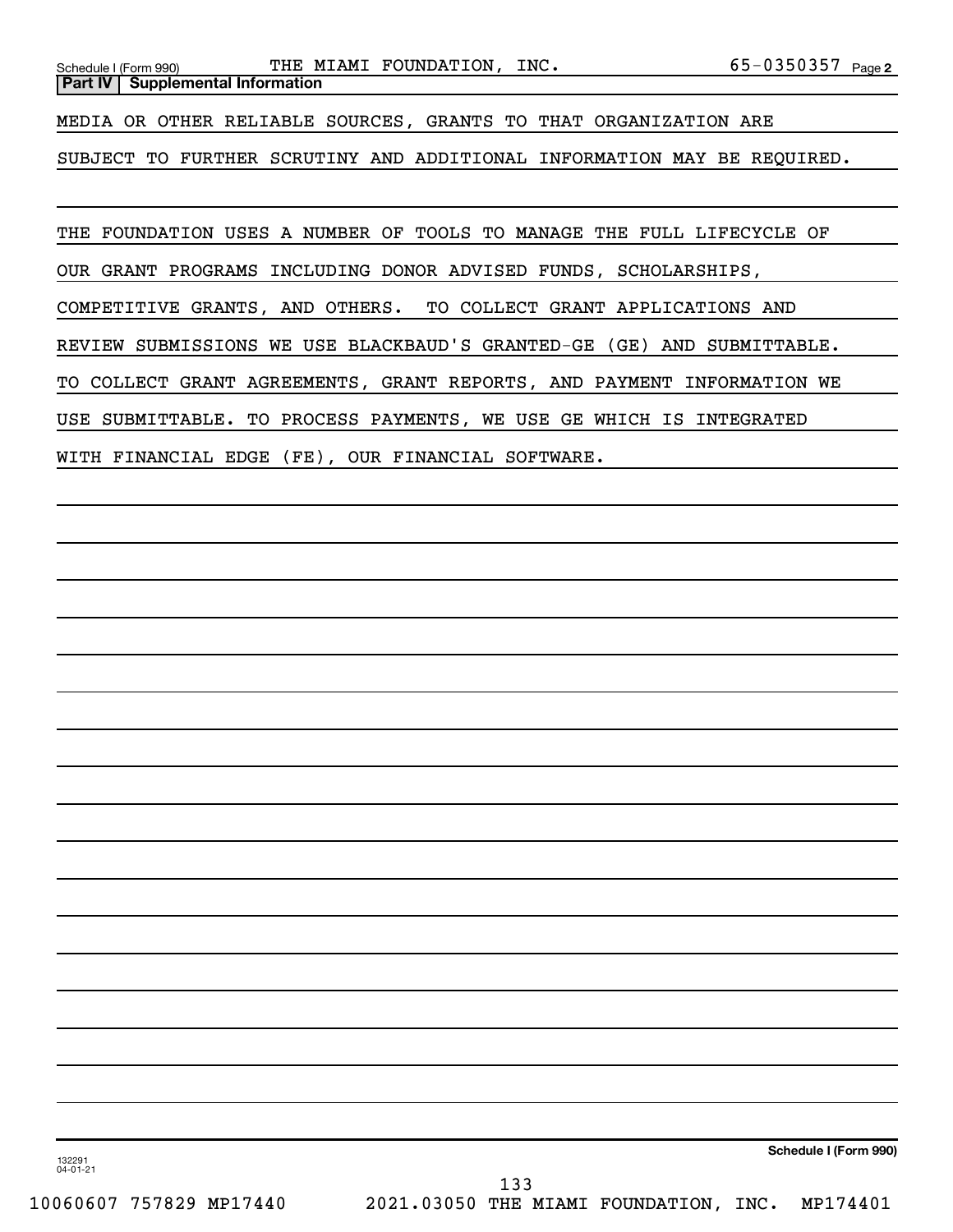| <b>Compensation Information</b><br>(Form 990)<br>For certain Officers, Directors, Trustees, Key Employees, and Highest<br>2021<br><b>Compensated Employees</b><br>Complete if the organization answered "Yes" on Form 990, Part IV, line 23.<br><b>Open to Public</b><br>Attach to Form 990.<br>Department of the Treasury<br>Inspection<br>Go to www.irs.gov/Form990 for instructions and the latest information.<br>Internal Revenue Service<br><b>Employer identification number</b><br>Name of the organization<br>65-0350357<br>THE MIAMI FOUNDATION, INC.<br>Part I<br><b>Questions Regarding Compensation</b><br><b>Yes</b><br>Check the appropriate box(es) if the organization provided any of the following to or for a person listed on Form 990,<br>1a<br>Part VII, Section A, line 1a. Complete Part III to provide any relevant information regarding these items.<br>First-class or charter travel<br>Housing allowance or residence for personal use<br>Travel for companions<br>Payments for business use of personal residence<br>Health or social club dues or initiation fees<br>Tax indemnification and gross-up payments<br>Discretionary spending account<br>Personal services (such as maid, chauffeur, chef)<br><b>b</b> If any of the boxes on line 1a are checked, did the organization follow a written policy regarding payment or<br>1b<br>Did the organization require substantiation prior to reimbursing or allowing expenses incurred by all directors,<br>2<br>$\mathbf{2}$<br>з<br>Indicate which, if any, of the following the organization used to establish the compensation of the organization's<br>CEO/Executive Director. Check all that apply. Do not check any boxes for methods used by a related organization to<br>establish compensation of the CEO/Executive Director, but explain in Part III.<br>Compensation committee<br>Written employment contract<br>Independent compensation consultant<br>Compensation survey or study<br>Form 990 of other organizations<br>Approval by the board or compensation committee<br>During the year, did any person listed on Form 990, Part VII, Section A, line 1a, with respect to the filing<br>4<br>organization or a related organization:<br>Receive a severance payment or change-of-control payment?<br>4a<br>а<br>4b<br>b<br>4c<br>c<br>If "Yes" to any of lines 4a-c, list the persons and provide the applicable amounts for each item in Part III.<br>Only section 501(c)(3), 501(c)(4), and 501(c)(29) organizations must complete lines 5-9.<br>For persons listed on Form 990, Part VII, Section A, line 1a, did the organization pay or accrue any compensation<br>contingent on the revenues of:<br>5a<br>5b<br>If "Yes" on line 5a or 5b, describe in Part III. |                         |
|---------------------------------------------------------------------------------------------------------------------------------------------------------------------------------------------------------------------------------------------------------------------------------------------------------------------------------------------------------------------------------------------------------------------------------------------------------------------------------------------------------------------------------------------------------------------------------------------------------------------------------------------------------------------------------------------------------------------------------------------------------------------------------------------------------------------------------------------------------------------------------------------------------------------------------------------------------------------------------------------------------------------------------------------------------------------------------------------------------------------------------------------------------------------------------------------------------------------------------------------------------------------------------------------------------------------------------------------------------------------------------------------------------------------------------------------------------------------------------------------------------------------------------------------------------------------------------------------------------------------------------------------------------------------------------------------------------------------------------------------------------------------------------------------------------------------------------------------------------------------------------------------------------------------------------------------------------------------------------------------------------------------------------------------------------------------------------------------------------------------------------------------------------------------------------------------------------------------------------------------------------------------------------------------------------------------------------------------------------------------------------------------------------------------------------------------------------------------------------------------------------------------------------------------------------------------------------------------------------------------------------------------------------------------------------------------------------------------------------------------------------------------------|-------------------------|
|                                                                                                                                                                                                                                                                                                                                                                                                                                                                                                                                                                                                                                                                                                                                                                                                                                                                                                                                                                                                                                                                                                                                                                                                                                                                                                                                                                                                                                                                                                                                                                                                                                                                                                                                                                                                                                                                                                                                                                                                                                                                                                                                                                                                                                                                                                                                                                                                                                                                                                                                                                                                                                                                                                                                                                           |                         |
|                                                                                                                                                                                                                                                                                                                                                                                                                                                                                                                                                                                                                                                                                                                                                                                                                                                                                                                                                                                                                                                                                                                                                                                                                                                                                                                                                                                                                                                                                                                                                                                                                                                                                                                                                                                                                                                                                                                                                                                                                                                                                                                                                                                                                                                                                                                                                                                                                                                                                                                                                                                                                                                                                                                                                                           |                         |
|                                                                                                                                                                                                                                                                                                                                                                                                                                                                                                                                                                                                                                                                                                                                                                                                                                                                                                                                                                                                                                                                                                                                                                                                                                                                                                                                                                                                                                                                                                                                                                                                                                                                                                                                                                                                                                                                                                                                                                                                                                                                                                                                                                                                                                                                                                                                                                                                                                                                                                                                                                                                                                                                                                                                                                           |                         |
|                                                                                                                                                                                                                                                                                                                                                                                                                                                                                                                                                                                                                                                                                                                                                                                                                                                                                                                                                                                                                                                                                                                                                                                                                                                                                                                                                                                                                                                                                                                                                                                                                                                                                                                                                                                                                                                                                                                                                                                                                                                                                                                                                                                                                                                                                                                                                                                                                                                                                                                                                                                                                                                                                                                                                                           |                         |
|                                                                                                                                                                                                                                                                                                                                                                                                                                                                                                                                                                                                                                                                                                                                                                                                                                                                                                                                                                                                                                                                                                                                                                                                                                                                                                                                                                                                                                                                                                                                                                                                                                                                                                                                                                                                                                                                                                                                                                                                                                                                                                                                                                                                                                                                                                                                                                                                                                                                                                                                                                                                                                                                                                                                                                           |                         |
|                                                                                                                                                                                                                                                                                                                                                                                                                                                                                                                                                                                                                                                                                                                                                                                                                                                                                                                                                                                                                                                                                                                                                                                                                                                                                                                                                                                                                                                                                                                                                                                                                                                                                                                                                                                                                                                                                                                                                                                                                                                                                                                                                                                                                                                                                                                                                                                                                                                                                                                                                                                                                                                                                                                                                                           |                         |
|                                                                                                                                                                                                                                                                                                                                                                                                                                                                                                                                                                                                                                                                                                                                                                                                                                                                                                                                                                                                                                                                                                                                                                                                                                                                                                                                                                                                                                                                                                                                                                                                                                                                                                                                                                                                                                                                                                                                                                                                                                                                                                                                                                                                                                                                                                                                                                                                                                                                                                                                                                                                                                                                                                                                                                           |                         |
|                                                                                                                                                                                                                                                                                                                                                                                                                                                                                                                                                                                                                                                                                                                                                                                                                                                                                                                                                                                                                                                                                                                                                                                                                                                                                                                                                                                                                                                                                                                                                                                                                                                                                                                                                                                                                                                                                                                                                                                                                                                                                                                                                                                                                                                                                                                                                                                                                                                                                                                                                                                                                                                                                                                                                                           | No                      |
|                                                                                                                                                                                                                                                                                                                                                                                                                                                                                                                                                                                                                                                                                                                                                                                                                                                                                                                                                                                                                                                                                                                                                                                                                                                                                                                                                                                                                                                                                                                                                                                                                                                                                                                                                                                                                                                                                                                                                                                                                                                                                                                                                                                                                                                                                                                                                                                                                                                                                                                                                                                                                                                                                                                                                                           |                         |
|                                                                                                                                                                                                                                                                                                                                                                                                                                                                                                                                                                                                                                                                                                                                                                                                                                                                                                                                                                                                                                                                                                                                                                                                                                                                                                                                                                                                                                                                                                                                                                                                                                                                                                                                                                                                                                                                                                                                                                                                                                                                                                                                                                                                                                                                                                                                                                                                                                                                                                                                                                                                                                                                                                                                                                           |                         |
|                                                                                                                                                                                                                                                                                                                                                                                                                                                                                                                                                                                                                                                                                                                                                                                                                                                                                                                                                                                                                                                                                                                                                                                                                                                                                                                                                                                                                                                                                                                                                                                                                                                                                                                                                                                                                                                                                                                                                                                                                                                                                                                                                                                                                                                                                                                                                                                                                                                                                                                                                                                                                                                                                                                                                                           |                         |
|                                                                                                                                                                                                                                                                                                                                                                                                                                                                                                                                                                                                                                                                                                                                                                                                                                                                                                                                                                                                                                                                                                                                                                                                                                                                                                                                                                                                                                                                                                                                                                                                                                                                                                                                                                                                                                                                                                                                                                                                                                                                                                                                                                                                                                                                                                                                                                                                                                                                                                                                                                                                                                                                                                                                                                           |                         |
|                                                                                                                                                                                                                                                                                                                                                                                                                                                                                                                                                                                                                                                                                                                                                                                                                                                                                                                                                                                                                                                                                                                                                                                                                                                                                                                                                                                                                                                                                                                                                                                                                                                                                                                                                                                                                                                                                                                                                                                                                                                                                                                                                                                                                                                                                                                                                                                                                                                                                                                                                                                                                                                                                                                                                                           |                         |
|                                                                                                                                                                                                                                                                                                                                                                                                                                                                                                                                                                                                                                                                                                                                                                                                                                                                                                                                                                                                                                                                                                                                                                                                                                                                                                                                                                                                                                                                                                                                                                                                                                                                                                                                                                                                                                                                                                                                                                                                                                                                                                                                                                                                                                                                                                                                                                                                                                                                                                                                                                                                                                                                                                                                                                           |                         |
|                                                                                                                                                                                                                                                                                                                                                                                                                                                                                                                                                                                                                                                                                                                                                                                                                                                                                                                                                                                                                                                                                                                                                                                                                                                                                                                                                                                                                                                                                                                                                                                                                                                                                                                                                                                                                                                                                                                                                                                                                                                                                                                                                                                                                                                                                                                                                                                                                                                                                                                                                                                                                                                                                                                                                                           |                         |
|                                                                                                                                                                                                                                                                                                                                                                                                                                                                                                                                                                                                                                                                                                                                                                                                                                                                                                                                                                                                                                                                                                                                                                                                                                                                                                                                                                                                                                                                                                                                                                                                                                                                                                                                                                                                                                                                                                                                                                                                                                                                                                                                                                                                                                                                                                                                                                                                                                                                                                                                                                                                                                                                                                                                                                           |                         |
|                                                                                                                                                                                                                                                                                                                                                                                                                                                                                                                                                                                                                                                                                                                                                                                                                                                                                                                                                                                                                                                                                                                                                                                                                                                                                                                                                                                                                                                                                                                                                                                                                                                                                                                                                                                                                                                                                                                                                                                                                                                                                                                                                                                                                                                                                                                                                                                                                                                                                                                                                                                                                                                                                                                                                                           |                         |
|                                                                                                                                                                                                                                                                                                                                                                                                                                                                                                                                                                                                                                                                                                                                                                                                                                                                                                                                                                                                                                                                                                                                                                                                                                                                                                                                                                                                                                                                                                                                                                                                                                                                                                                                                                                                                                                                                                                                                                                                                                                                                                                                                                                                                                                                                                                                                                                                                                                                                                                                                                                                                                                                                                                                                                           |                         |
|                                                                                                                                                                                                                                                                                                                                                                                                                                                                                                                                                                                                                                                                                                                                                                                                                                                                                                                                                                                                                                                                                                                                                                                                                                                                                                                                                                                                                                                                                                                                                                                                                                                                                                                                                                                                                                                                                                                                                                                                                                                                                                                                                                                                                                                                                                                                                                                                                                                                                                                                                                                                                                                                                                                                                                           |                         |
|                                                                                                                                                                                                                                                                                                                                                                                                                                                                                                                                                                                                                                                                                                                                                                                                                                                                                                                                                                                                                                                                                                                                                                                                                                                                                                                                                                                                                                                                                                                                                                                                                                                                                                                                                                                                                                                                                                                                                                                                                                                                                                                                                                                                                                                                                                                                                                                                                                                                                                                                                                                                                                                                                                                                                                           |                         |
|                                                                                                                                                                                                                                                                                                                                                                                                                                                                                                                                                                                                                                                                                                                                                                                                                                                                                                                                                                                                                                                                                                                                                                                                                                                                                                                                                                                                                                                                                                                                                                                                                                                                                                                                                                                                                                                                                                                                                                                                                                                                                                                                                                                                                                                                                                                                                                                                                                                                                                                                                                                                                                                                                                                                                                           |                         |
|                                                                                                                                                                                                                                                                                                                                                                                                                                                                                                                                                                                                                                                                                                                                                                                                                                                                                                                                                                                                                                                                                                                                                                                                                                                                                                                                                                                                                                                                                                                                                                                                                                                                                                                                                                                                                                                                                                                                                                                                                                                                                                                                                                                                                                                                                                                                                                                                                                                                                                                                                                                                                                                                                                                                                                           |                         |
|                                                                                                                                                                                                                                                                                                                                                                                                                                                                                                                                                                                                                                                                                                                                                                                                                                                                                                                                                                                                                                                                                                                                                                                                                                                                                                                                                                                                                                                                                                                                                                                                                                                                                                                                                                                                                                                                                                                                                                                                                                                                                                                                                                                                                                                                                                                                                                                                                                                                                                                                                                                                                                                                                                                                                                           |                         |
|                                                                                                                                                                                                                                                                                                                                                                                                                                                                                                                                                                                                                                                                                                                                                                                                                                                                                                                                                                                                                                                                                                                                                                                                                                                                                                                                                                                                                                                                                                                                                                                                                                                                                                                                                                                                                                                                                                                                                                                                                                                                                                                                                                                                                                                                                                                                                                                                                                                                                                                                                                                                                                                                                                                                                                           |                         |
|                                                                                                                                                                                                                                                                                                                                                                                                                                                                                                                                                                                                                                                                                                                                                                                                                                                                                                                                                                                                                                                                                                                                                                                                                                                                                                                                                                                                                                                                                                                                                                                                                                                                                                                                                                                                                                                                                                                                                                                                                                                                                                                                                                                                                                                                                                                                                                                                                                                                                                                                                                                                                                                                                                                                                                           |                         |
|                                                                                                                                                                                                                                                                                                                                                                                                                                                                                                                                                                                                                                                                                                                                                                                                                                                                                                                                                                                                                                                                                                                                                                                                                                                                                                                                                                                                                                                                                                                                                                                                                                                                                                                                                                                                                                                                                                                                                                                                                                                                                                                                                                                                                                                                                                                                                                                                                                                                                                                                                                                                                                                                                                                                                                           |                         |
|                                                                                                                                                                                                                                                                                                                                                                                                                                                                                                                                                                                                                                                                                                                                                                                                                                                                                                                                                                                                                                                                                                                                                                                                                                                                                                                                                                                                                                                                                                                                                                                                                                                                                                                                                                                                                                                                                                                                                                                                                                                                                                                                                                                                                                                                                                                                                                                                                                                                                                                                                                                                                                                                                                                                                                           |                         |
|                                                                                                                                                                                                                                                                                                                                                                                                                                                                                                                                                                                                                                                                                                                                                                                                                                                                                                                                                                                                                                                                                                                                                                                                                                                                                                                                                                                                                                                                                                                                                                                                                                                                                                                                                                                                                                                                                                                                                                                                                                                                                                                                                                                                                                                                                                                                                                                                                                                                                                                                                                                                                                                                                                                                                                           |                         |
|                                                                                                                                                                                                                                                                                                                                                                                                                                                                                                                                                                                                                                                                                                                                                                                                                                                                                                                                                                                                                                                                                                                                                                                                                                                                                                                                                                                                                                                                                                                                                                                                                                                                                                                                                                                                                                                                                                                                                                                                                                                                                                                                                                                                                                                                                                                                                                                                                                                                                                                                                                                                                                                                                                                                                                           | х                       |
|                                                                                                                                                                                                                                                                                                                                                                                                                                                                                                                                                                                                                                                                                                                                                                                                                                                                                                                                                                                                                                                                                                                                                                                                                                                                                                                                                                                                                                                                                                                                                                                                                                                                                                                                                                                                                                                                                                                                                                                                                                                                                                                                                                                                                                                                                                                                                                                                                                                                                                                                                                                                                                                                                                                                                                           | $\overline{\textbf{x}}$ |
|                                                                                                                                                                                                                                                                                                                                                                                                                                                                                                                                                                                                                                                                                                                                                                                                                                                                                                                                                                                                                                                                                                                                                                                                                                                                                                                                                                                                                                                                                                                                                                                                                                                                                                                                                                                                                                                                                                                                                                                                                                                                                                                                                                                                                                                                                                                                                                                                                                                                                                                                                                                                                                                                                                                                                                           | X                       |
|                                                                                                                                                                                                                                                                                                                                                                                                                                                                                                                                                                                                                                                                                                                                                                                                                                                                                                                                                                                                                                                                                                                                                                                                                                                                                                                                                                                                                                                                                                                                                                                                                                                                                                                                                                                                                                                                                                                                                                                                                                                                                                                                                                                                                                                                                                                                                                                                                                                                                                                                                                                                                                                                                                                                                                           |                         |
|                                                                                                                                                                                                                                                                                                                                                                                                                                                                                                                                                                                                                                                                                                                                                                                                                                                                                                                                                                                                                                                                                                                                                                                                                                                                                                                                                                                                                                                                                                                                                                                                                                                                                                                                                                                                                                                                                                                                                                                                                                                                                                                                                                                                                                                                                                                                                                                                                                                                                                                                                                                                                                                                                                                                                                           |                         |
|                                                                                                                                                                                                                                                                                                                                                                                                                                                                                                                                                                                                                                                                                                                                                                                                                                                                                                                                                                                                                                                                                                                                                                                                                                                                                                                                                                                                                                                                                                                                                                                                                                                                                                                                                                                                                                                                                                                                                                                                                                                                                                                                                                                                                                                                                                                                                                                                                                                                                                                                                                                                                                                                                                                                                                           |                         |
|                                                                                                                                                                                                                                                                                                                                                                                                                                                                                                                                                                                                                                                                                                                                                                                                                                                                                                                                                                                                                                                                                                                                                                                                                                                                                                                                                                                                                                                                                                                                                                                                                                                                                                                                                                                                                                                                                                                                                                                                                                                                                                                                                                                                                                                                                                                                                                                                                                                                                                                                                                                                                                                                                                                                                                           |                         |
|                                                                                                                                                                                                                                                                                                                                                                                                                                                                                                                                                                                                                                                                                                                                                                                                                                                                                                                                                                                                                                                                                                                                                                                                                                                                                                                                                                                                                                                                                                                                                                                                                                                                                                                                                                                                                                                                                                                                                                                                                                                                                                                                                                                                                                                                                                                                                                                                                                                                                                                                                                                                                                                                                                                                                                           |                         |
|                                                                                                                                                                                                                                                                                                                                                                                                                                                                                                                                                                                                                                                                                                                                                                                                                                                                                                                                                                                                                                                                                                                                                                                                                                                                                                                                                                                                                                                                                                                                                                                                                                                                                                                                                                                                                                                                                                                                                                                                                                                                                                                                                                                                                                                                                                                                                                                                                                                                                                                                                                                                                                                                                                                                                                           | х<br>X                  |
|                                                                                                                                                                                                                                                                                                                                                                                                                                                                                                                                                                                                                                                                                                                                                                                                                                                                                                                                                                                                                                                                                                                                                                                                                                                                                                                                                                                                                                                                                                                                                                                                                                                                                                                                                                                                                                                                                                                                                                                                                                                                                                                                                                                                                                                                                                                                                                                                                                                                                                                                                                                                                                                                                                                                                                           |                         |
|                                                                                                                                                                                                                                                                                                                                                                                                                                                                                                                                                                                                                                                                                                                                                                                                                                                                                                                                                                                                                                                                                                                                                                                                                                                                                                                                                                                                                                                                                                                                                                                                                                                                                                                                                                                                                                                                                                                                                                                                                                                                                                                                                                                                                                                                                                                                                                                                                                                                                                                                                                                                                                                                                                                                                                           |                         |
| For persons listed on Form 990, Part VII, Section A, line 1a, did the organization pay or accrue any compensation<br>6.<br>contingent on the net earnings of:                                                                                                                                                                                                                                                                                                                                                                                                                                                                                                                                                                                                                                                                                                                                                                                                                                                                                                                                                                                                                                                                                                                                                                                                                                                                                                                                                                                                                                                                                                                                                                                                                                                                                                                                                                                                                                                                                                                                                                                                                                                                                                                                                                                                                                                                                                                                                                                                                                                                                                                                                                                                             |                         |
| 6a                                                                                                                                                                                                                                                                                                                                                                                                                                                                                                                                                                                                                                                                                                                                                                                                                                                                                                                                                                                                                                                                                                                                                                                                                                                                                                                                                                                                                                                                                                                                                                                                                                                                                                                                                                                                                                                                                                                                                                                                                                                                                                                                                                                                                                                                                                                                                                                                                                                                                                                                                                                                                                                                                                                                                                        | х                       |
| 6b                                                                                                                                                                                                                                                                                                                                                                                                                                                                                                                                                                                                                                                                                                                                                                                                                                                                                                                                                                                                                                                                                                                                                                                                                                                                                                                                                                                                                                                                                                                                                                                                                                                                                                                                                                                                                                                                                                                                                                                                                                                                                                                                                                                                                                                                                                                                                                                                                                                                                                                                                                                                                                                                                                                                                                        | $\overline{\mathbf{X}}$ |
| If "Yes" on line 6a or 6b, describe in Part III.                                                                                                                                                                                                                                                                                                                                                                                                                                                                                                                                                                                                                                                                                                                                                                                                                                                                                                                                                                                                                                                                                                                                                                                                                                                                                                                                                                                                                                                                                                                                                                                                                                                                                                                                                                                                                                                                                                                                                                                                                                                                                                                                                                                                                                                                                                                                                                                                                                                                                                                                                                                                                                                                                                                          |                         |
| 7 For persons listed on Form 990, Part VII, Section A, line 1a, did the organization provide any nonfixed payments                                                                                                                                                                                                                                                                                                                                                                                                                                                                                                                                                                                                                                                                                                                                                                                                                                                                                                                                                                                                                                                                                                                                                                                                                                                                                                                                                                                                                                                                                                                                                                                                                                                                                                                                                                                                                                                                                                                                                                                                                                                                                                                                                                                                                                                                                                                                                                                                                                                                                                                                                                                                                                                        |                         |
| 7                                                                                                                                                                                                                                                                                                                                                                                                                                                                                                                                                                                                                                                                                                                                                                                                                                                                                                                                                                                                                                                                                                                                                                                                                                                                                                                                                                                                                                                                                                                                                                                                                                                                                                                                                                                                                                                                                                                                                                                                                                                                                                                                                                                                                                                                                                                                                                                                                                                                                                                                                                                                                                                                                                                                                                         | x                       |
| Were any amounts reported on Form 990, Part VII, paid or accrued pursuant to a contract that was subject to the<br>8                                                                                                                                                                                                                                                                                                                                                                                                                                                                                                                                                                                                                                                                                                                                                                                                                                                                                                                                                                                                                                                                                                                                                                                                                                                                                                                                                                                                                                                                                                                                                                                                                                                                                                                                                                                                                                                                                                                                                                                                                                                                                                                                                                                                                                                                                                                                                                                                                                                                                                                                                                                                                                                      |                         |
| 8                                                                                                                                                                                                                                                                                                                                                                                                                                                                                                                                                                                                                                                                                                                                                                                                                                                                                                                                                                                                                                                                                                                                                                                                                                                                                                                                                                                                                                                                                                                                                                                                                                                                                                                                                                                                                                                                                                                                                                                                                                                                                                                                                                                                                                                                                                                                                                                                                                                                                                                                                                                                                                                                                                                                                                         | x                       |
| If "Yes" on line 8, did the organization also follow the rebuttable presumption procedure described in<br>9                                                                                                                                                                                                                                                                                                                                                                                                                                                                                                                                                                                                                                                                                                                                                                                                                                                                                                                                                                                                                                                                                                                                                                                                                                                                                                                                                                                                                                                                                                                                                                                                                                                                                                                                                                                                                                                                                                                                                                                                                                                                                                                                                                                                                                                                                                                                                                                                                                                                                                                                                                                                                                                               |                         |
| 9                                                                                                                                                                                                                                                                                                                                                                                                                                                                                                                                                                                                                                                                                                                                                                                                                                                                                                                                                                                                                                                                                                                                                                                                                                                                                                                                                                                                                                                                                                                                                                                                                                                                                                                                                                                                                                                                                                                                                                                                                                                                                                                                                                                                                                                                                                                                                                                                                                                                                                                                                                                                                                                                                                                                                                         |                         |
| LHA For Paperwork Reduction Act Notice, see the Instructions for Form 990.<br>Schedule J (Form 990) 2021                                                                                                                                                                                                                                                                                                                                                                                                                                                                                                                                                                                                                                                                                                                                                                                                                                                                                                                                                                                                                                                                                                                                                                                                                                                                                                                                                                                                                                                                                                                                                                                                                                                                                                                                                                                                                                                                                                                                                                                                                                                                                                                                                                                                                                                                                                                                                                                                                                                                                                                                                                                                                                                                  |                         |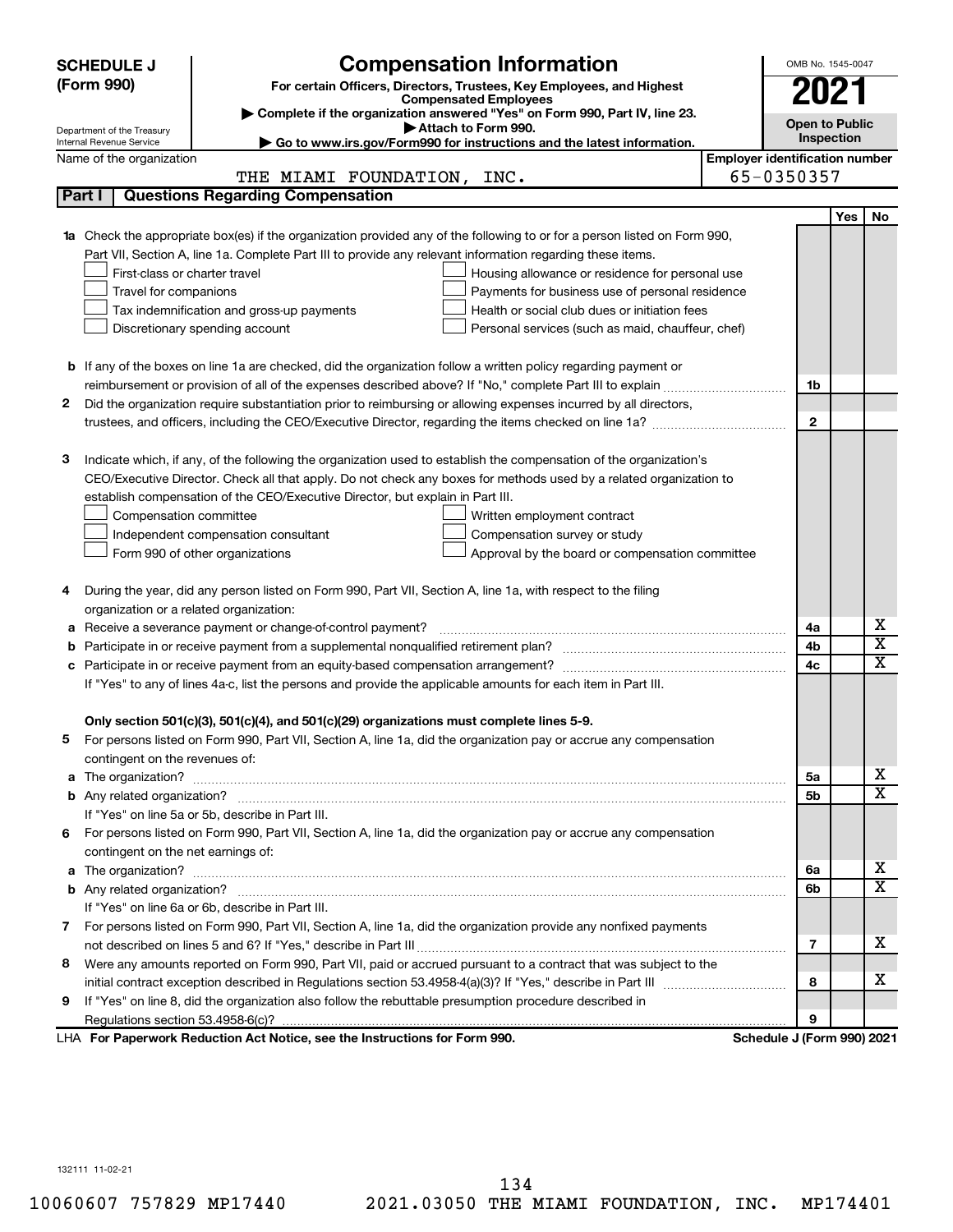#### Part II | Officers, Directors, Trustees, Key Employees, and Highest Compensated Employees. Use duplicate copies if additional space is needed.

For each individual whose compensation must be reported on Schedule J, report compensation from the organization on row (i) and from related organizations, described in the instructions, on row (ii). Do not list any individuals that aren't listed on Form 990, Part VII.

Note: The sum of columns (B)(i)-(iii) for each listed individual must equal the total amount of Form 990, Part VII, Section A, line 1a, applicable column (D) and (E) amounts for that individual.

|                               |             |                          | (B) Breakdown of W-2 and/or 1099-MISC and/or 1099-NEC<br>compensation |                                           | (C) Retirement and<br>other deferred | (D) Nontaxable<br>benefits | (E) Total of columns<br>$(B)(i)-(D)$ | (F) Compensation<br>in column (B)         |
|-------------------------------|-------------|--------------------------|-----------------------------------------------------------------------|-------------------------------------------|--------------------------------------|----------------------------|--------------------------------------|-------------------------------------------|
| (A) Name and Title            |             | (i) Base<br>compensation | (ii) Bonus &<br>incentive<br>compensation                             | (iii) Other<br>reportable<br>compensation | compensation                         |                            |                                      | reported as deferred<br>on prior Form 990 |
| REBECCA FISHMAN LIPSEY<br>(1) | (i)         | 280,772.                 | 20,000.                                                               | $\overline{0}$ .                          | 12,426.                              | 20,410.                    | 333,608.                             | $\overline{0}$ .                          |
| PRESIDENT AND CEO             | (ii)        | $\overline{0}$ .         | $\overline{0}$ .                                                      | $\overline{0}$ .                          | $\overline{0}$ .                     | $\overline{0}$ .           | $\overline{\mathfrak{o}}$ .          | $\overline{0}$ .                          |
| CHARISSE L. GRANT<br>(2)      | (i)         | 162, 269.                | 1,800.                                                                | $\overline{0}$ .                          | 7,532.                               | 15,456.                    | 187,057.                             | $\overline{0}$ .                          |
| SR. VP AND STRATEGY ADVISOR   | (ii)        | $\overline{0}$ .         | $\overline{\mathfrak{o}}$ .                                           | $\overline{0}$ .                          | $\overline{\mathfrak{o}}$ .          | $\overline{0}$ .           | $\overline{0}$ .                     | $\overline{0}$ .                          |
|                               | (i)         |                          |                                                                       |                                           |                                      |                            |                                      |                                           |
|                               | (ii)        |                          |                                                                       |                                           |                                      |                            |                                      |                                           |
|                               | (i)         |                          |                                                                       |                                           |                                      |                            |                                      |                                           |
|                               | (ii)        |                          |                                                                       |                                           |                                      |                            |                                      |                                           |
|                               | (i)         |                          |                                                                       |                                           |                                      |                            |                                      |                                           |
|                               | (ii)        |                          |                                                                       |                                           |                                      |                            |                                      |                                           |
|                               | (i)         |                          |                                                                       |                                           |                                      |                            |                                      |                                           |
|                               | (ii)        |                          |                                                                       |                                           |                                      |                            |                                      |                                           |
|                               | (i)         |                          |                                                                       |                                           |                                      |                            |                                      |                                           |
|                               | (ii)        |                          |                                                                       |                                           |                                      |                            |                                      |                                           |
|                               | (i)         |                          |                                                                       |                                           |                                      |                            |                                      |                                           |
|                               | (ii)        |                          |                                                                       |                                           |                                      |                            |                                      |                                           |
|                               | (i)         |                          |                                                                       |                                           |                                      |                            |                                      |                                           |
|                               | (ii)        |                          |                                                                       |                                           |                                      |                            |                                      |                                           |
|                               | (i)<br>(ii) |                          |                                                                       |                                           |                                      |                            |                                      |                                           |
|                               | (i)         |                          |                                                                       |                                           |                                      |                            |                                      |                                           |
|                               | (ii)        |                          |                                                                       |                                           |                                      |                            |                                      |                                           |
|                               | (i)         |                          |                                                                       |                                           |                                      |                            |                                      |                                           |
|                               | (ii)        |                          |                                                                       |                                           |                                      |                            |                                      |                                           |
|                               | (i)         |                          |                                                                       |                                           |                                      |                            |                                      |                                           |
|                               | (ii)        |                          |                                                                       |                                           |                                      |                            |                                      |                                           |
|                               | (i)         |                          |                                                                       |                                           |                                      |                            |                                      |                                           |
|                               | (ii)        |                          |                                                                       |                                           |                                      |                            |                                      |                                           |
|                               | (i)         |                          |                                                                       |                                           |                                      |                            |                                      |                                           |
|                               | (ii)        |                          |                                                                       |                                           |                                      |                            |                                      |                                           |
|                               | (i)         |                          |                                                                       |                                           |                                      |                            |                                      |                                           |
|                               | (ii)        |                          |                                                                       |                                           |                                      |                            |                                      |                                           |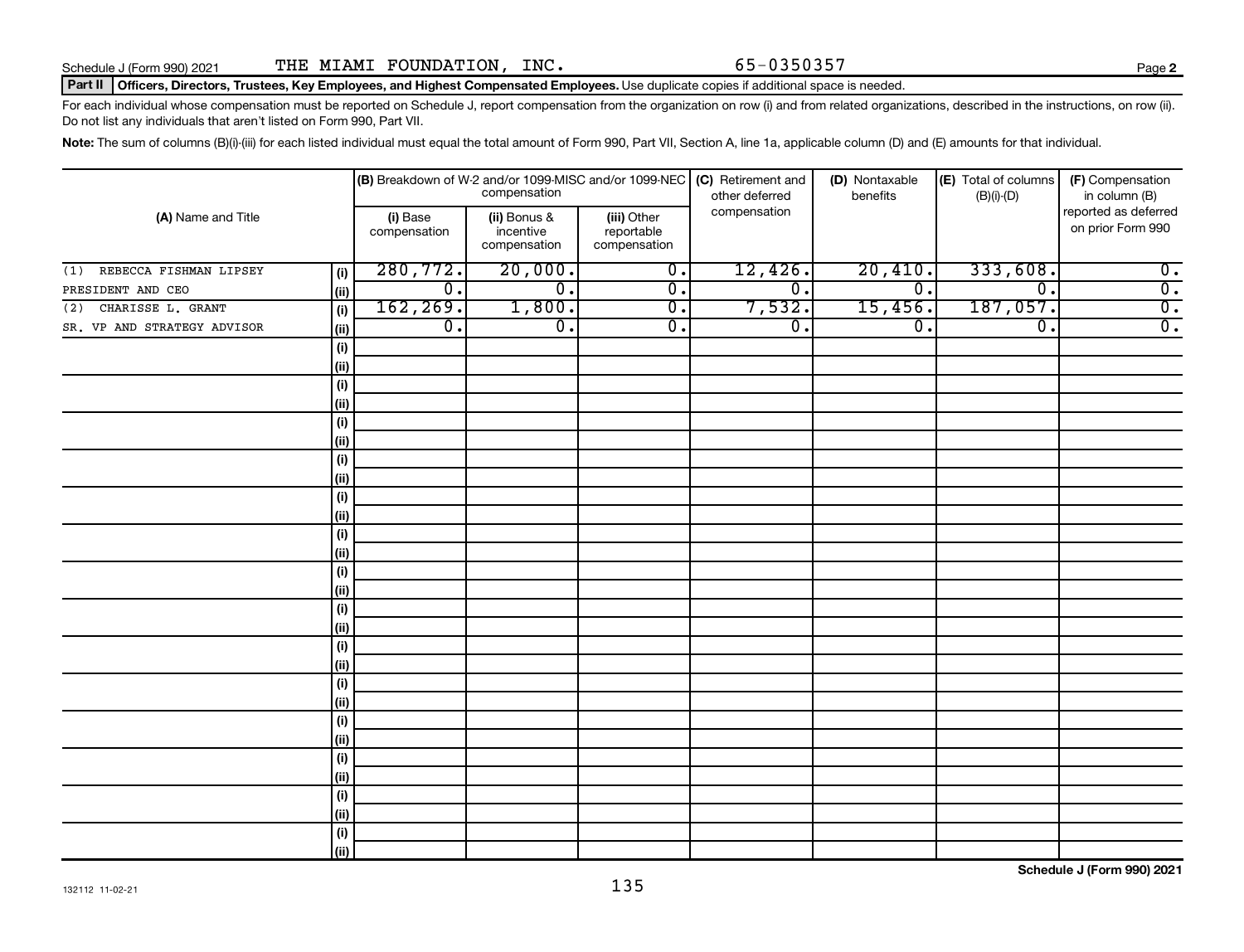## **Part III Supplemental Information**

Provide the information, explanation, or descriptions required for Part I, lines 1a, 1b, 3, 4a, 4b, 4c, 5a, 5b, 6a, 6b, 7, and 8, and for Part II. Also complete this part for any additional information.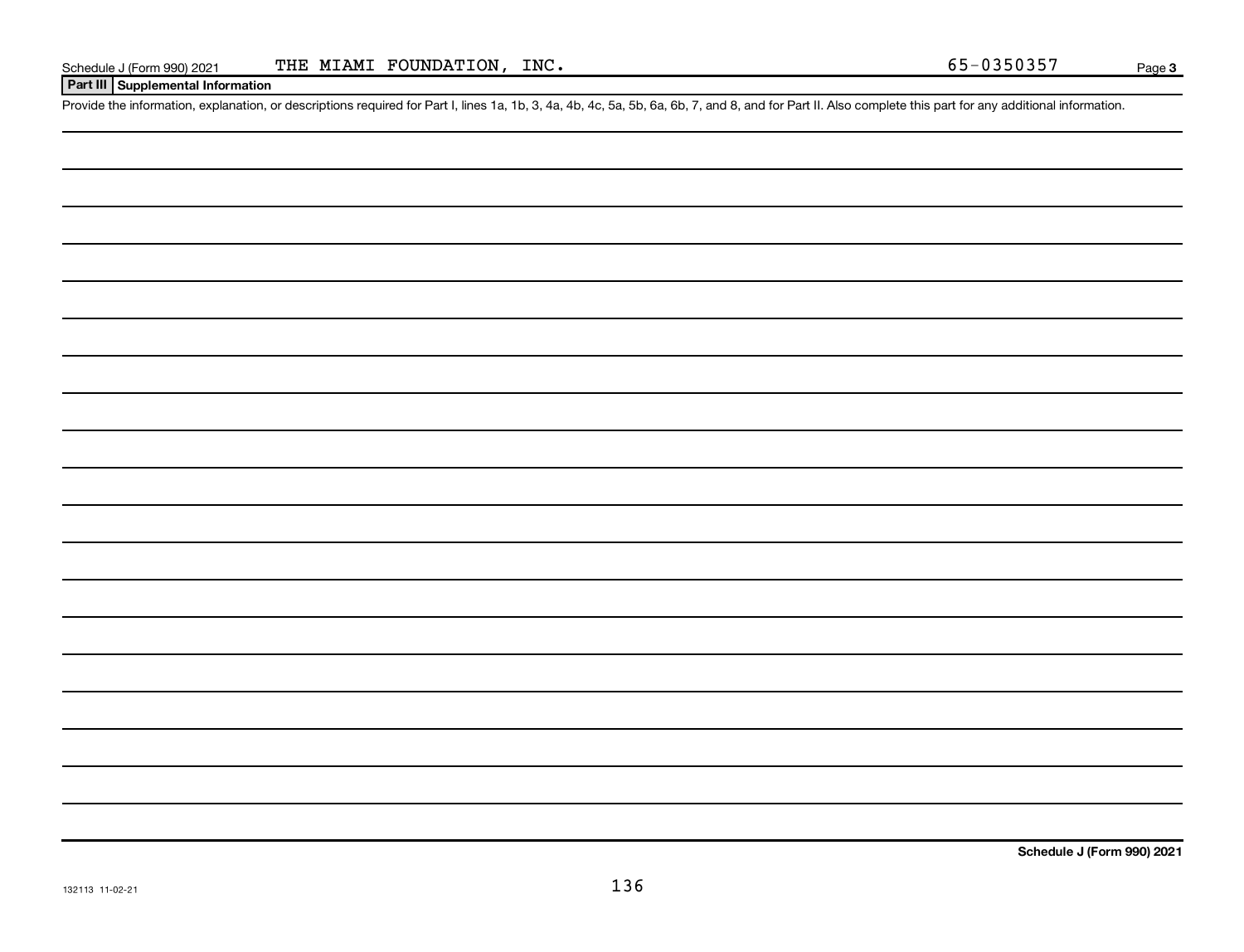## **SCHEDULE M (Form 990)**

# **Noncash Contributions**

OMB No. 1545-0047

| Department of the Treasury |  |
|----------------------------|--|
| Internal Revenue Service   |  |

◆ Complete if the organizations answered "Yes" on Form 990, Part IV, lines 29 or 30.<br>▶ Complete if the organizations answered "Yes" on Form 990, Part IV, lines 29 or 30.  $\blacktriangleright$ 

**Open to Public**

| Attach to Form 990.<br>Department of the Treasury<br>Internal Revenue Service | <b>Open to Public</b><br>Inspection |                                                                        |                                                     |                                                                                                       |                                                              |
|-------------------------------------------------------------------------------|-------------------------------------|------------------------------------------------------------------------|-----------------------------------------------------|-------------------------------------------------------------------------------------------------------|--------------------------------------------------------------|
| Name of the organization                                                      | THE MIAMI FOUNDATION, INC.          | Go to www.irs.gov/Form990 for instructions and the latest information. | <b>Employer identification number</b><br>65-0350357 |                                                                                                       |                                                              |
| <b>Types of Property</b><br>Part I                                            |                                     | (a)<br>Check if<br>applicable                                          | (b)<br>Number of<br>contributions or                | (c)<br>Noncash contribution<br>amounts reported on<br>litems contributed Form 990, Part VIII, line 1g | (d)<br>Method of determining<br>noncash contribution amounts |
| 1                                                                             |                                     |                                                                        |                                                     |                                                                                                       |                                                              |
| 2                                                                             |                                     |                                                                        |                                                     |                                                                                                       |                                                              |
| 3                                                                             |                                     |                                                                        |                                                     |                                                                                                       |                                                              |
| Books and publications<br>4                                                   |                                     |                                                                        |                                                     |                                                                                                       |                                                              |
| Clothing and household goods<br>5                                             |                                     |                                                                        |                                                     |                                                                                                       |                                                              |
| 6                                                                             |                                     |                                                                        |                                                     |                                                                                                       |                                                              |
| 7                                                                             |                                     |                                                                        |                                                     |                                                                                                       |                                                              |
| 8                                                                             |                                     |                                                                        |                                                     |                                                                                                       |                                                              |
| 9<br>Securities - Publicly traded                                             |                                     | $\overline{\textnormal{x}}$                                            | 86                                                  | 4, 275, 149.                                                                                          |                                                              |
| Securities - Closely held stock<br>10                                         |                                     |                                                                        |                                                     |                                                                                                       |                                                              |
| Securities - Partnership, LLC, or<br>11                                       |                                     |                                                                        |                                                     |                                                                                                       |                                                              |
| Securities - Miscellaneous<br>12                                              |                                     |                                                                        |                                                     |                                                                                                       |                                                              |
| 13<br>Qualified conservation contribution -                                   |                                     |                                                                        |                                                     |                                                                                                       |                                                              |
| 14<br>Qualified conservation contribution - Other                             |                                     |                                                                        |                                                     |                                                                                                       |                                                              |
| 15                                                                            |                                     | $\overline{\texttt{x}}$                                                |                                                     | 33,000,000.                                                                                           |                                                              |
| 16<br>Real estate - Commercial                                                |                                     |                                                                        |                                                     |                                                                                                       |                                                              |
| 17                                                                            |                                     |                                                                        |                                                     |                                                                                                       |                                                              |
| 18                                                                            |                                     |                                                                        |                                                     |                                                                                                       |                                                              |
| 19                                                                            |                                     |                                                                        |                                                     |                                                                                                       |                                                              |
| Drugs and medical supplies<br>20                                              |                                     |                                                                        |                                                     |                                                                                                       |                                                              |
| 21                                                                            |                                     |                                                                        |                                                     |                                                                                                       |                                                              |
| 22                                                                            |                                     |                                                                        |                                                     |                                                                                                       |                                                              |
| 23                                                                            |                                     |                                                                        |                                                     |                                                                                                       |                                                              |
| 24                                                                            |                                     |                                                                        |                                                     |                                                                                                       |                                                              |
| Other $\blacktriangleright$<br>25                                             |                                     |                                                                        |                                                     |                                                                                                       |                                                              |
| 26<br>Other $\blacktriangleright$                                             |                                     |                                                                        |                                                     |                                                                                                       |                                                              |

**29** Number of Forms 8283 received by the organization during the tax year for contributions for which the organization completed Form 8283, Part V, Donee Acknowledgement  $\ldots$ 

|     |                                                                                                                                                                                                                                                                                                       |                            | Yes | No |
|-----|-------------------------------------------------------------------------------------------------------------------------------------------------------------------------------------------------------------------------------------------------------------------------------------------------------|----------------------------|-----|----|
| 30a | During the year, did the organization receive by contribution any property reported in Part I, lines 1 through 28, that it<br>must hold for at least three years from the date of the initial contribution, and which isn't required to be used for<br>exempt purposes for the entire holding period? | 30a                        |     |    |
|     | <b>b</b> If "Yes," describe the arrangement in Part II.                                                                                                                                                                                                                                               |                            |     |    |
| -31 | Does the organization have a gift acceptance policy that requires the review of any nonstandard contributions?                                                                                                                                                                                        | 31                         |     | х  |
|     | 32a Does the organization hire or use third parties or related organizations to solicit, process, or sell noncash<br>contributions?                                                                                                                                                                   | 32a                        |     |    |
|     | <b>b</b> If "Yes." describe in Part II.                                                                                                                                                                                                                                                               |                            |     |    |
| 33  | If the organization didn't report an amount in column (c) for a type of property for which column (a) is checked,<br>describe in Part II.                                                                                                                                                             |                            |     |    |
|     | $1\,\mathrm{\mu\Lambda}$ . For Panerwork Reduction Act Notice, see the Instructions for Form 000.                                                                                                                                                                                                     | Schodule M (Form 990) 2021 |     |    |

**For Paperwork Reduction Act Notice, see the Instructions for Form 990. Schedule M (Form 990) 2021** LHA

132141 11-17-21

**27 28**

**Other Other**   $\blacktriangleright$  $\blacktriangleright$ 

**29**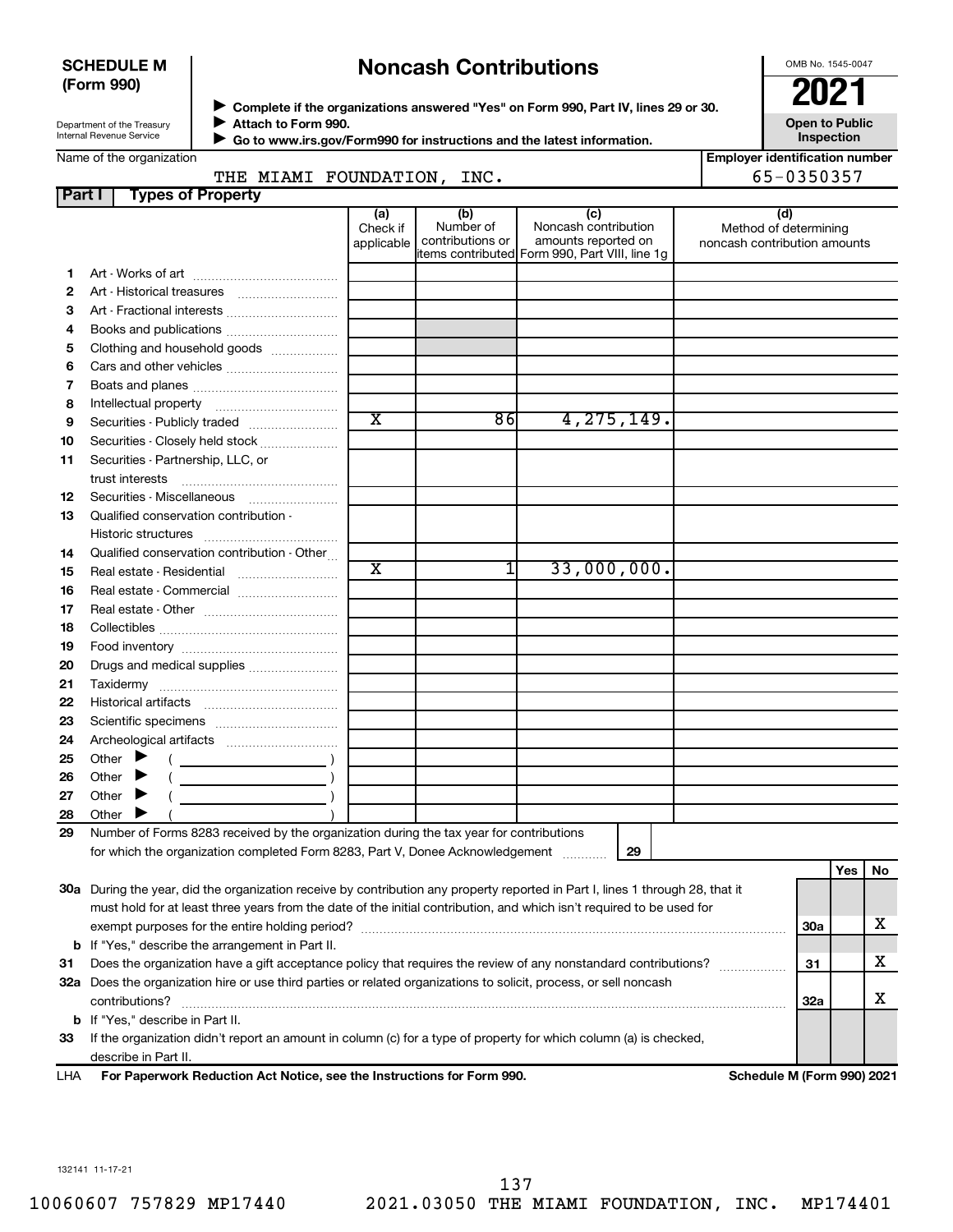Provide the information required by Part I, lines 30b, 32b, and 33, and whether the organization is reporting in Part I, column (b), the number of contributions, the number of items received, or a combination of both. Also complete this part for any additional information. **Part II Supplemental Information.** 

| 132142 11-17-21 | Schedule M (Form 990) 2021                                             |
|-----------------|------------------------------------------------------------------------|
|                 | 138                                                                    |
|                 | 10060607 757829 MP17440 2021.03050 THE MIAMI FOUNDATION, INC. MP174401 |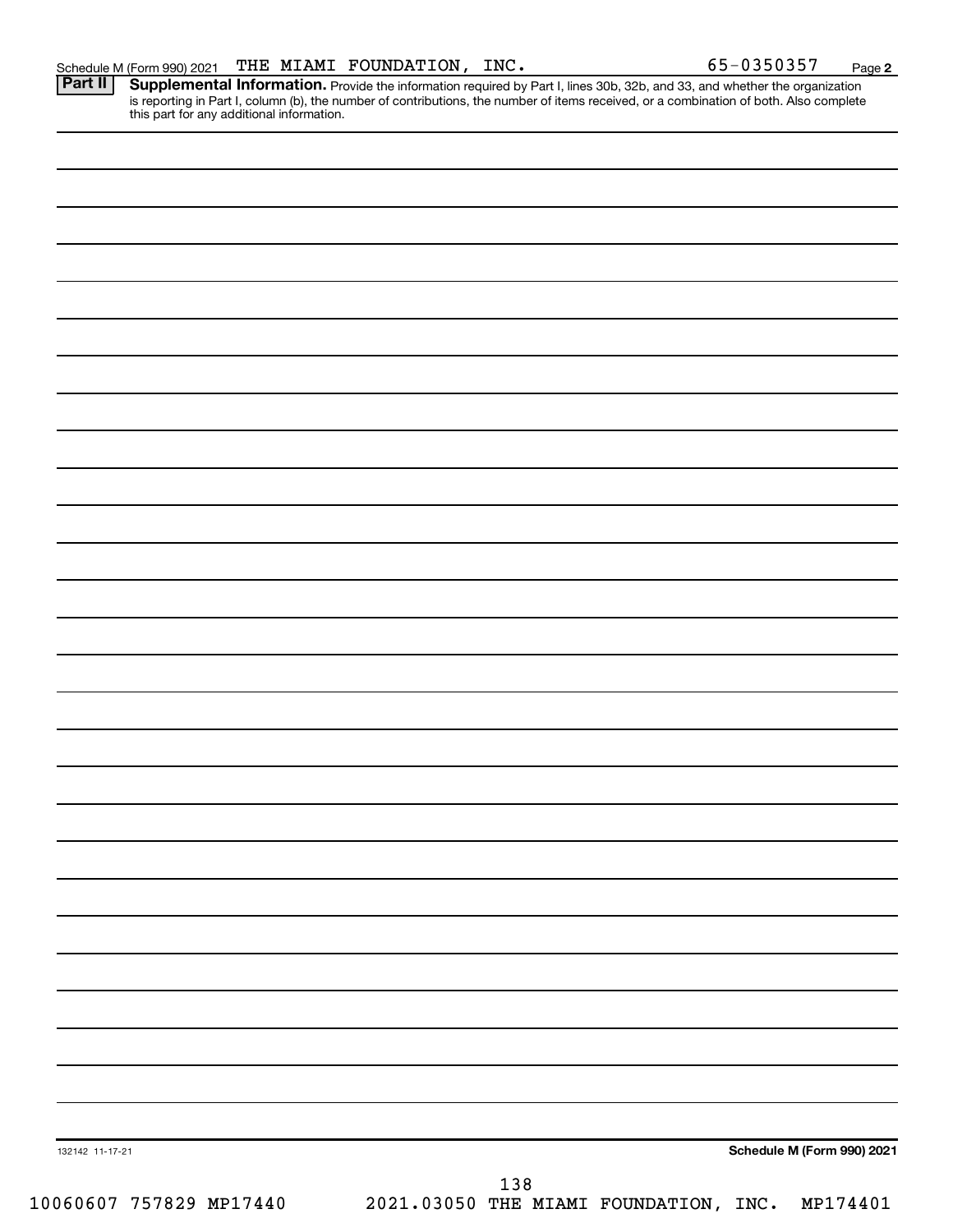Department of the Treasury Internal Revenue Service

Name of the organization

**(Form 990)**

**Complete to provide information for responses to specific questions on SCHEDULE O Supplemental Information to Form 990 or 990-EZ**  $\frac{1000000}{202}$ 

**Form 990 or 990-EZ or to provide any additional information. | Attach to Form 990 or Form 990-EZ. | Go to www.irs.gov/Form990 for the latest information.**

**Open to Public Inspection Employer identification number**

OMB No. 1545-0047

THE MIAMI FOUNDATION, INC.

FORM 990, PART III, LINE 1, DESCRIPTION OF ORGANIZATION MISSION:

HUNDREDS OF MILLIONS OF PHILANTHROPIC DOLLARS TO STRENGTHEN OUR

COMMUNITY, AND HAS PLAYED A CRITICAL LEADERSHIP ROLE MOBILIZING THE

REGION TO WORK COLLABORATIVELY TO ADDRESS CRITICAL ISSUES, FROM CLIMATE

RESILIENCE TO EDUCATIONAL EQUITY.

FORM 990, PART VI, SECTION A, LINE 2:

YOLANDA BERKOWITZ, BOARD MEMBER, IS THE SISTER-IN LAW OF RICHARD BERKOWITZ, CHAIRMAN.

FORM 990, PART VI, SECTION B, LINE 11B:

THE FORM 990 IS MADE AVAILABLE TO THE BOARD MEMBERS PRIOR TO FILING. STAFF

OF THE MIAMI FOUNDATION ALSO REVIEW THE FORM 990.

FORM 990, PART VI, SECTION B, LINE 12C:

ANNUALLY ALL BOARD MEMBERS ARE ASKED TO SIGN A CONFLICT OF INTEREST POLICY. THE POLICY REQUIRES THAT IN THE EVENT THERE IS ANY MATERIAL CHANGE IN THE INFORMATION CONTAINED IN ANY DISCLOSURE STATEMENT, THE PERSON WHO SUBMITTED IT SHALL PROMPTLY SUBMIT WRITTEN NOTIFICATION OF THE CHANGE.

FORM 990, PART VI, SECTION B, LINE 15:

THE EXECUTIVE COMMITTEE DETERMINES THE PRESIDENT'S SALARY BASED ON MARKET

CONSIDERATIONS, SURVEYS OF OTHER FOUNDATIONS AND CONSULTATIONS WITH

RECRUITING FIRMS.

FORM 990, PART VI, LINE 17, LIST OF STATES RECEIVING COPY OF FORM 990:

139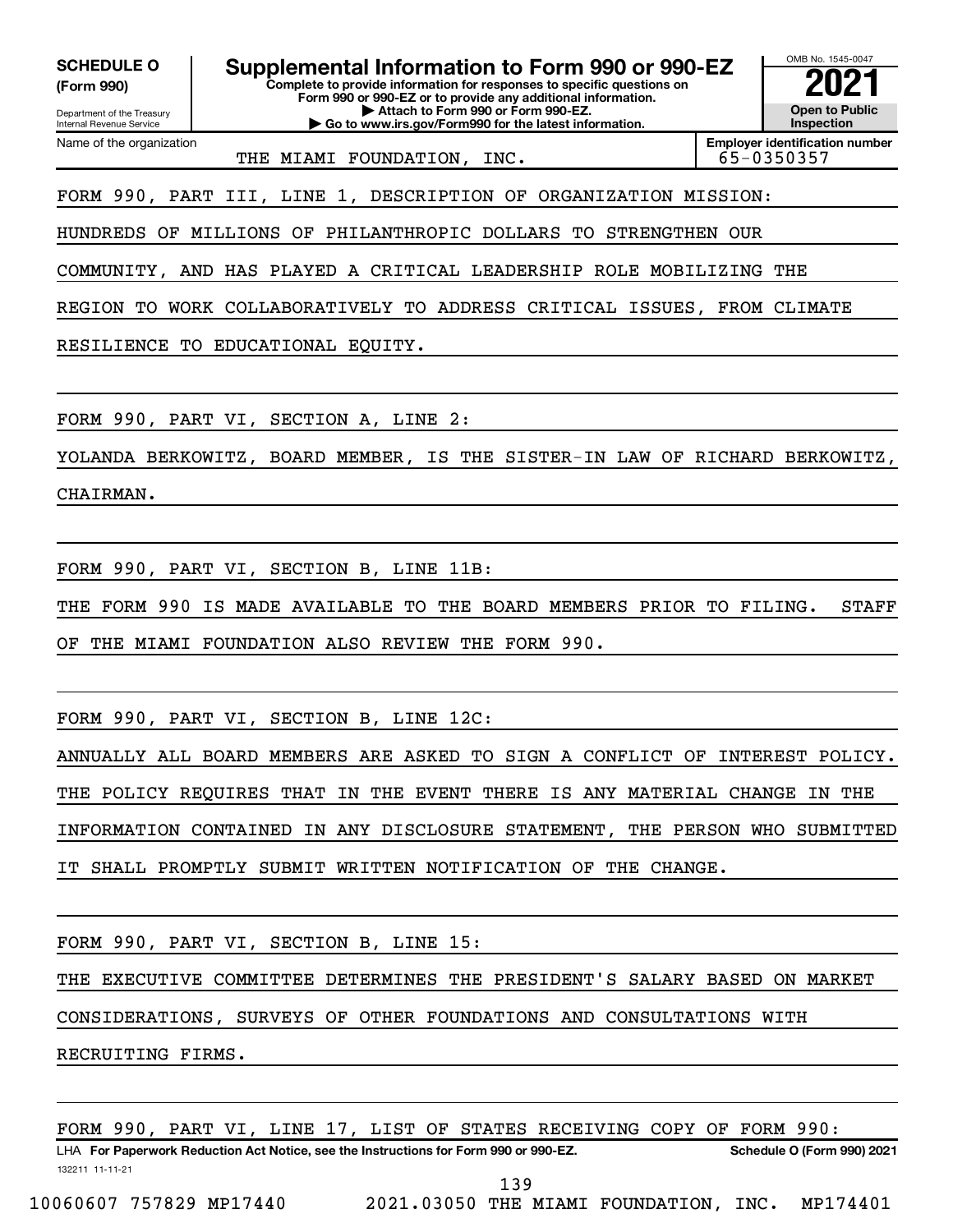| Schedule O (Form 990) 2021                                                                         | Page 2                                              |
|----------------------------------------------------------------------------------------------------|-----------------------------------------------------|
| Name of the organization<br>THE MIAMI FOUNDATION, INC.                                             | <b>Employer identification number</b><br>65-0350357 |
| AL, AR, CA, FL, GA, HI, IL, KS, KY, MD, MA, MI, MN, MS, NJ, NM, NY, NC, OR, PA, RI, SC, TN, UT, NH |                                                     |
| VA,WV,WI                                                                                           |                                                     |
|                                                                                                    |                                                     |
| FORM 990, PART VI, SECTION C, LINE 19:                                                             |                                                     |
| THE FOUNDATION MAKES ITS GOVERNING DOCUMENTS, CONFLICT OF INTEREST POLICY                          |                                                     |
| AND FINANCIAL STATEMENTS AVAILABLE TO THE PUBLIC UPON REQUEST. THE                                 |                                                     |
| FOUNDATION'S CONSOLIDATED AUDITED FINANCIAL STATEMENTS ARE AVAILABLE ONLINE                        |                                                     |
| AT WWW.MIAMIFOUNDATION.ORG.                                                                        |                                                     |
|                                                                                                    |                                                     |
| FORM 990, PART XI, LINE 9, CHANGES IN NET ASSETS:                                                  |                                                     |
| <b>CHANGE</b><br>IN VALUE OF<br>PENSION BENEFITS                                                   | 218,798.                                            |
| CHANGE<br>IN VALUE OF ANNUITIES AND REMAINDER TRUST                                                | 511,786.                                            |

DONOR FUND RECLASSIFICATION  $-1,123,989$ . OTHER INTERCOMPANY ADJUSTMENTS 733,841.

TOTAL TO FORM 990, PART XI, LINE 9 340, 2006

FORM 990, PART XII, LINE 2C:

THE FOUNDATION'S AUDIT COMMITTEE IS RESPONSIBLE FOR THE SELECTION OF

THE INDEPENDENT AUDITORS AND OVERSIGHT OF THE ANNUAL AUDIT. THIS

PROCESS HAS NOT CHANGED FROM THE PREVIOUS YEAR.

FORM 990, PART VI, SECTION A, LINE 2:

YOLANDA BERKOWITZ, BOARD MEMBER, IS THE SISTER-IN LAW OF RICHARD

BERKOWITZ, CHAIRMAN.

|  |  |  |  | FORM 990, PART VI, SECTION C, LINE 18: |  |  |  |
|--|--|--|--|----------------------------------------|--|--|--|
|--|--|--|--|----------------------------------------|--|--|--|

THE FOUNDATION MAKES ITS FORM 1023, 990, 990-T AVAILABLE FOR PUBLIC

**Schedule O (Form 990) 2021**

10060607 757829 MP17440 2021.03050 THE MIAMI FOUNDATION, INC. MP174401

132212 11-11-21

140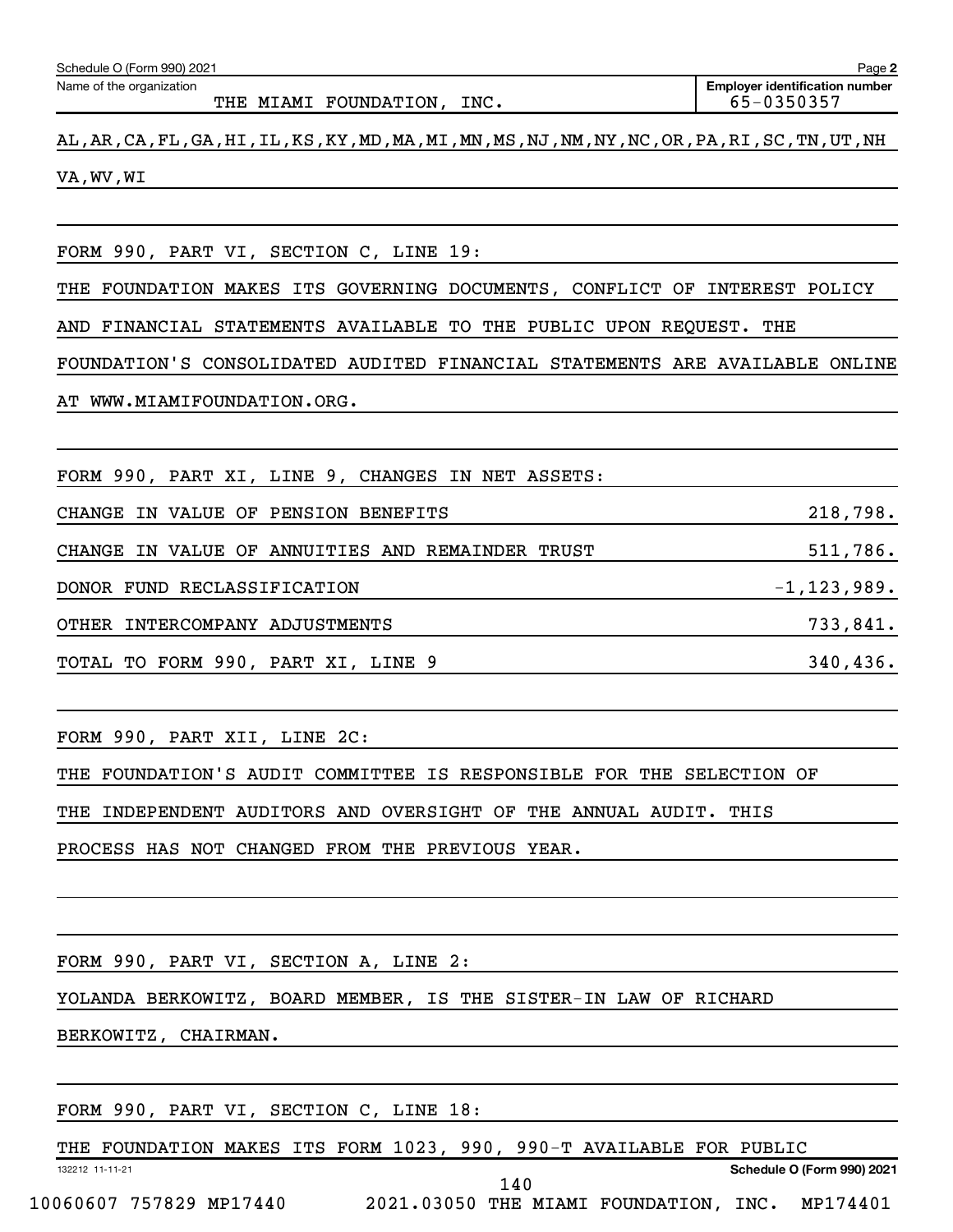| Schedule O (Form 990) 2021<br>Name of the organization            | THE MIAMI FOUNDATION, INC. |  |     |                                       | Employer identification number<br>$65 - 0350357$ | Page 2                     |
|-------------------------------------------------------------------|----------------------------|--|-----|---------------------------------------|--------------------------------------------------|----------------------------|
| INSPECTION UPON REQUEST AND/OR ONLINE AT WWW.MIAMIFOUNDATION.ORG. |                            |  |     |                                       |                                                  |                            |
|                                                                   |                            |  |     |                                       |                                                  |                            |
|                                                                   |                            |  |     |                                       |                                                  |                            |
|                                                                   |                            |  |     |                                       |                                                  |                            |
|                                                                   |                            |  |     |                                       |                                                  |                            |
|                                                                   |                            |  |     |                                       |                                                  |                            |
|                                                                   |                            |  |     |                                       |                                                  |                            |
|                                                                   |                            |  |     |                                       |                                                  |                            |
|                                                                   |                            |  |     |                                       |                                                  |                            |
|                                                                   |                            |  |     |                                       |                                                  |                            |
|                                                                   |                            |  |     |                                       |                                                  |                            |
|                                                                   |                            |  |     |                                       |                                                  |                            |
|                                                                   |                            |  |     |                                       |                                                  |                            |
|                                                                   |                            |  |     |                                       |                                                  |                            |
|                                                                   |                            |  |     |                                       |                                                  |                            |
|                                                                   |                            |  |     |                                       |                                                  |                            |
|                                                                   |                            |  |     |                                       |                                                  |                            |
|                                                                   |                            |  |     |                                       |                                                  |                            |
|                                                                   |                            |  |     |                                       |                                                  |                            |
|                                                                   |                            |  |     |                                       |                                                  |                            |
|                                                                   |                            |  |     |                                       |                                                  |                            |
|                                                                   |                            |  |     |                                       |                                                  |                            |
|                                                                   |                            |  |     |                                       |                                                  |                            |
|                                                                   |                            |  |     |                                       |                                                  |                            |
|                                                                   |                            |  |     |                                       |                                                  |                            |
|                                                                   |                            |  |     |                                       |                                                  |                            |
|                                                                   |                            |  |     |                                       |                                                  |                            |
|                                                                   |                            |  |     |                                       |                                                  |                            |
|                                                                   |                            |  |     |                                       |                                                  |                            |
|                                                                   |                            |  |     |                                       |                                                  |                            |
|                                                                   |                            |  |     |                                       |                                                  |                            |
|                                                                   |                            |  |     |                                       |                                                  |                            |
|                                                                   |                            |  |     |                                       |                                                  |                            |
|                                                                   |                            |  |     |                                       |                                                  |                            |
| 132212 11-11-21                                                   |                            |  | 141 |                                       |                                                  | Schedule O (Form 990) 2021 |
| 10060607 757829 MP17440                                           |                            |  |     | 2021.03050 THE MIAMI FOUNDATION, INC. |                                                  | MP174401                   |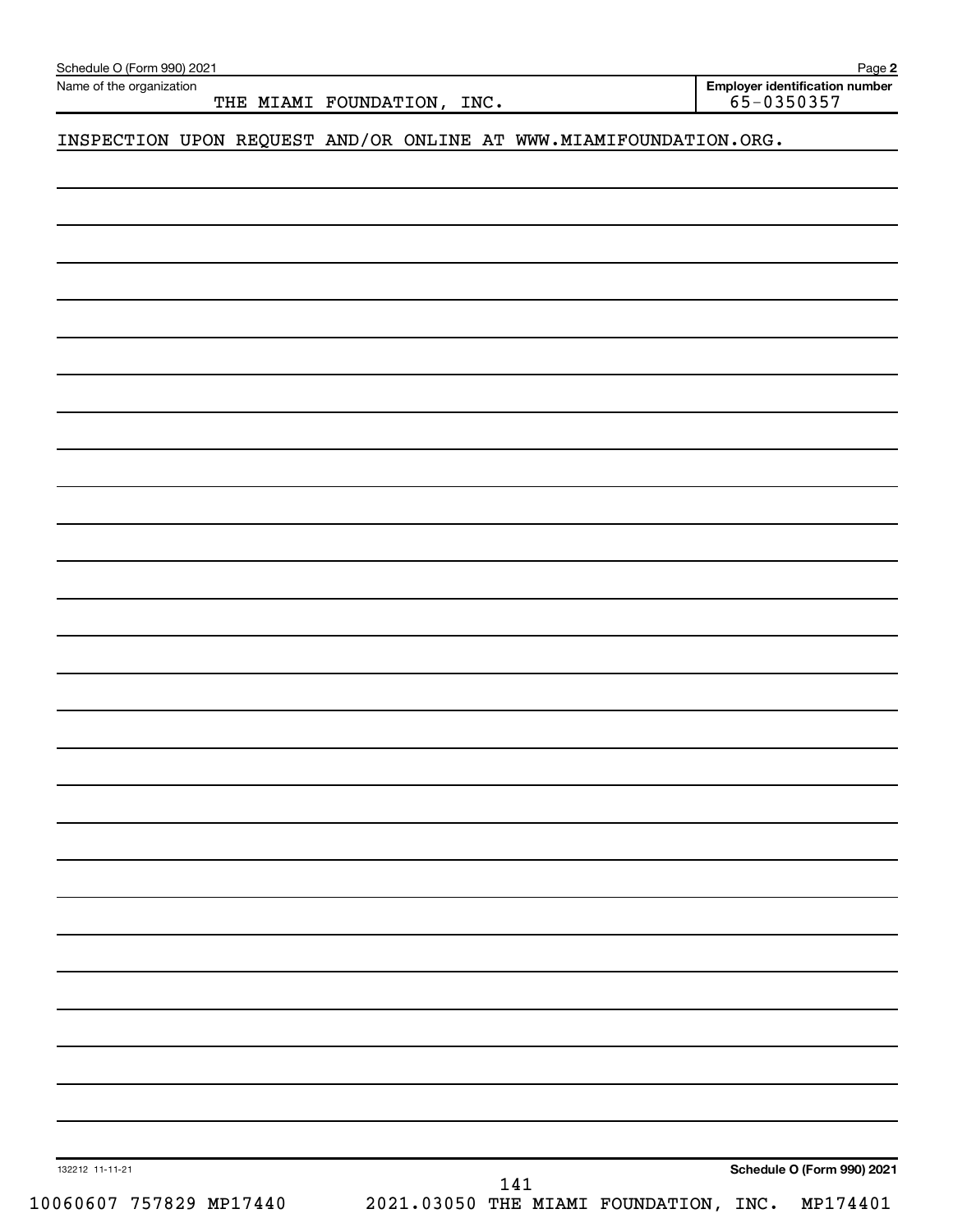| <b>SCHEDULE R</b> |  |
|-------------------|--|
|                   |  |

## **Related Organizations and Unrelated Partnerships**

**(Form 990) Complete if the organization answered "Yes" on Form 990, Part IV, line 33, 34, 35b, 36, or 37.** |

▶ Attach to Form 990. **Open to Public** 

OMB No. 1545-0047

**| Go to www.irs.gov/Form990 for instructions and the latest information. Inspection 2021**<br>Open to Public

**Employer identification number**

Department of the Treasury Internal Revenue Service Name of the organization

THE MIAMI FOUNDATION, INC.

Part I ldentification of Disregarded Entities. Complete if the organization answered "Yes" on Form 990, Part IV, line 33.

| (a)<br>Name, address, and EIN (if applicable)<br>of disregarded entity | (b)<br>Primary activity | (c)<br>Legal domicile (state or<br>foreign country) | (d)<br>Total income | (e)<br>End-of-year assets | (f)<br>Direct controlling<br>entity |
|------------------------------------------------------------------------|-------------------------|-----------------------------------------------------|---------------------|---------------------------|-------------------------------------|
|                                                                        |                         |                                                     |                     |                           |                                     |
|                                                                        |                         |                                                     |                     |                           |                                     |
|                                                                        |                         |                                                     |                     |                           |                                     |
|                                                                        |                         |                                                     |                     |                           |                                     |

**Part II** Identification of Related Tax-Exempt Organizations. Complete if the organization answered "Yes" on Form 990, Part IV, line 34, because it had one or more related tax-exempt<br>Part II acconizations during the tax ye organizations during the tax year.

| (a)<br>Name, address, and EIN<br>of related organization | (b)<br>Primary activity | (c)<br>Legal domicile (state or<br>foreign country) | (d)<br>Exempt Code<br>section | (e)<br>Public charity<br>status (if section | (f)<br>Direct controlling<br>entity |     | $(g)$<br>Section 512(b)(13)<br>controlled<br>entity? |
|----------------------------------------------------------|-------------------------|-----------------------------------------------------|-------------------------------|---------------------------------------------|-------------------------------------|-----|------------------------------------------------------|
|                                                          |                         |                                                     |                               | 501(c)(3))                                  |                                     | Yes | No                                                   |
| DADEFUND, INC. - 65-0366144                              |                         |                                                     |                               |                                             |                                     |     |                                                      |
| 40 NW 3RD STREET, SUITE 305                              |                         |                                                     |                               |                                             |                                     |     |                                                      |
| MIAMI, FL 33128                                          | GRANTS                  | FLORIDA                                             | 501(C)(3)                     | 11A                                         | N/A                                 |     | х                                                    |
| COLLEGE ASSISTANCE PROGRAM (CAP) OF MIAMI                |                         |                                                     |                               |                                             |                                     |     |                                                      |
| DADE COUNTY, INC. - 65-0082772, 40 NW 3RD                |                         |                                                     |                               |                                             |                                     |     |                                                      |
| STREET, SUITE 305, MIAMI, FL 33128                       | GRANTS                  | FLORIDA                                             | 501(C)(3)                     | 11A                                         | N/A                                 |     | х                                                    |
|                                                          |                         |                                                     |                               |                                             |                                     |     |                                                      |
|                                                          |                         |                                                     |                               |                                             |                                     |     |                                                      |
|                                                          |                         |                                                     |                               |                                             |                                     |     |                                                      |
|                                                          |                         |                                                     |                               |                                             |                                     |     |                                                      |
|                                                          |                         |                                                     |                               |                                             |                                     |     |                                                      |

**For Paperwork Reduction Act Notice, see the Instructions for Form 990. Schedule R (Form 990) 2021**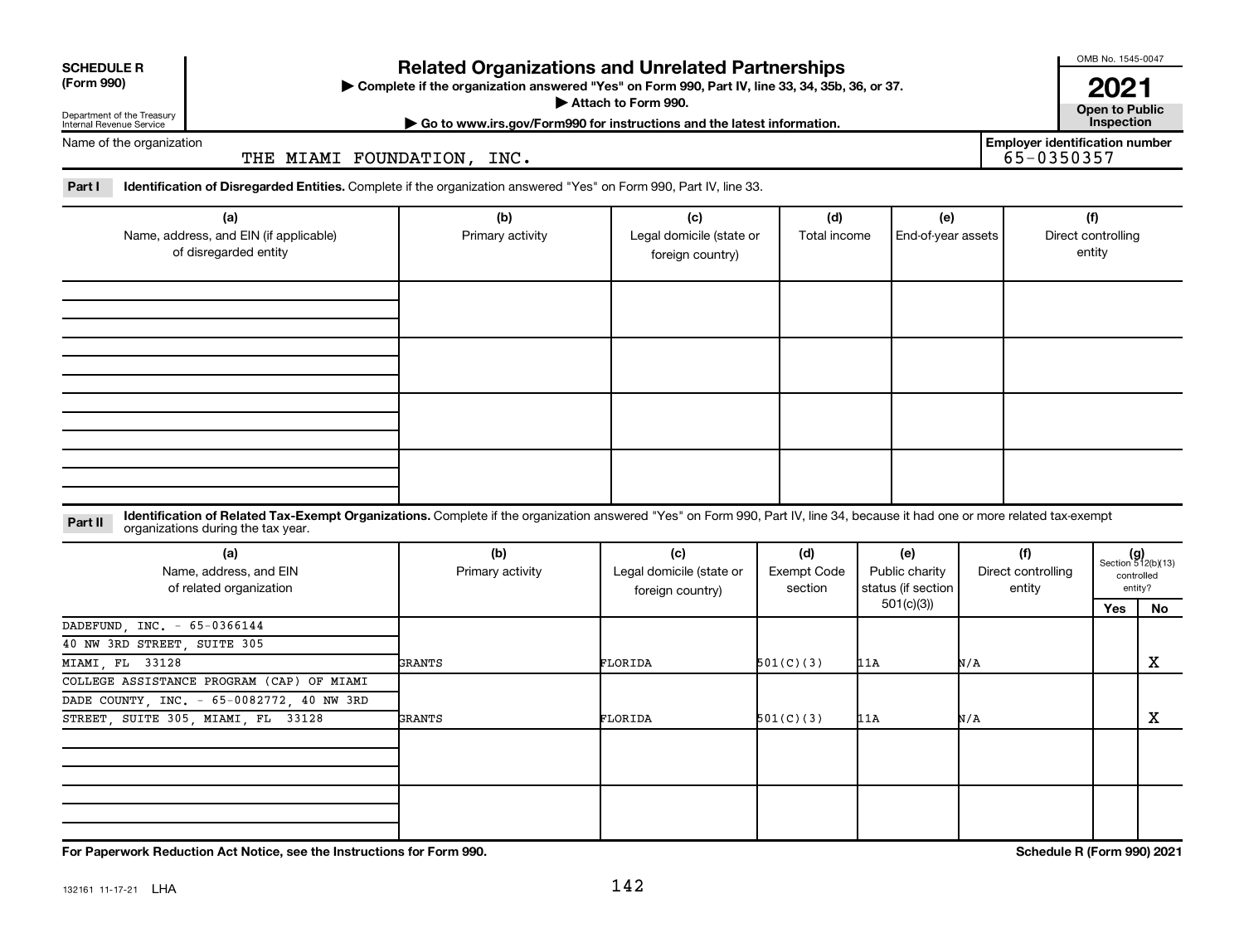**2**

Disproportionate allocations? Legal domicile (state or foreign country) General or Percentage managing partner? Section 512(b)(13) controlled entity? Legal domicile (state or foreign country) Part III Identification of Related Organizations Taxable as a Partnership. Complete if the organization answered "Yes" on Form 990, Part IV, line 34, because it had one or more related<br>Read to the organizations tracted as **(a) (b) (c) (d) (e) (f) (g) (h) (i) (j) (k) Yes No Yes No** K-1 (Form 1065) Part IV Identification of Related Organizations Taxable as a Corporation or Trust. Complete if the organization answered "Yes" on Form 990, Part IV, line 34, because it had one or more related **(a) (b) (c) (d) (e) (f) (g) (h) (i) Yes No** Predominant income<br>(related, unrelated, excluded from tax under sections 512-514) Schedule R (Form 990) 2021 Page THE MIAMI FOUNDATION, INC. 65-0350357 organizations treated as a partnership during the tax year. Name, address, and EIN of related organization Primary activity  $\left| \begin{array}{c} \text{Legal} \\ \text{demi} \end{array} \right|$  Direct controlling entity Share of total income Share of end-of-year assets Code V-UBI<br>amount in box 20 of Schedule ownership organizations treated as a corporation or trust during the tax year. Name, address, and EIN of related organization Primary activity |Legal domicile | Direct controlling entity Type of entity (C corp, S corp, or trust) Share of total income Share of end-of-year assets Percentage ownership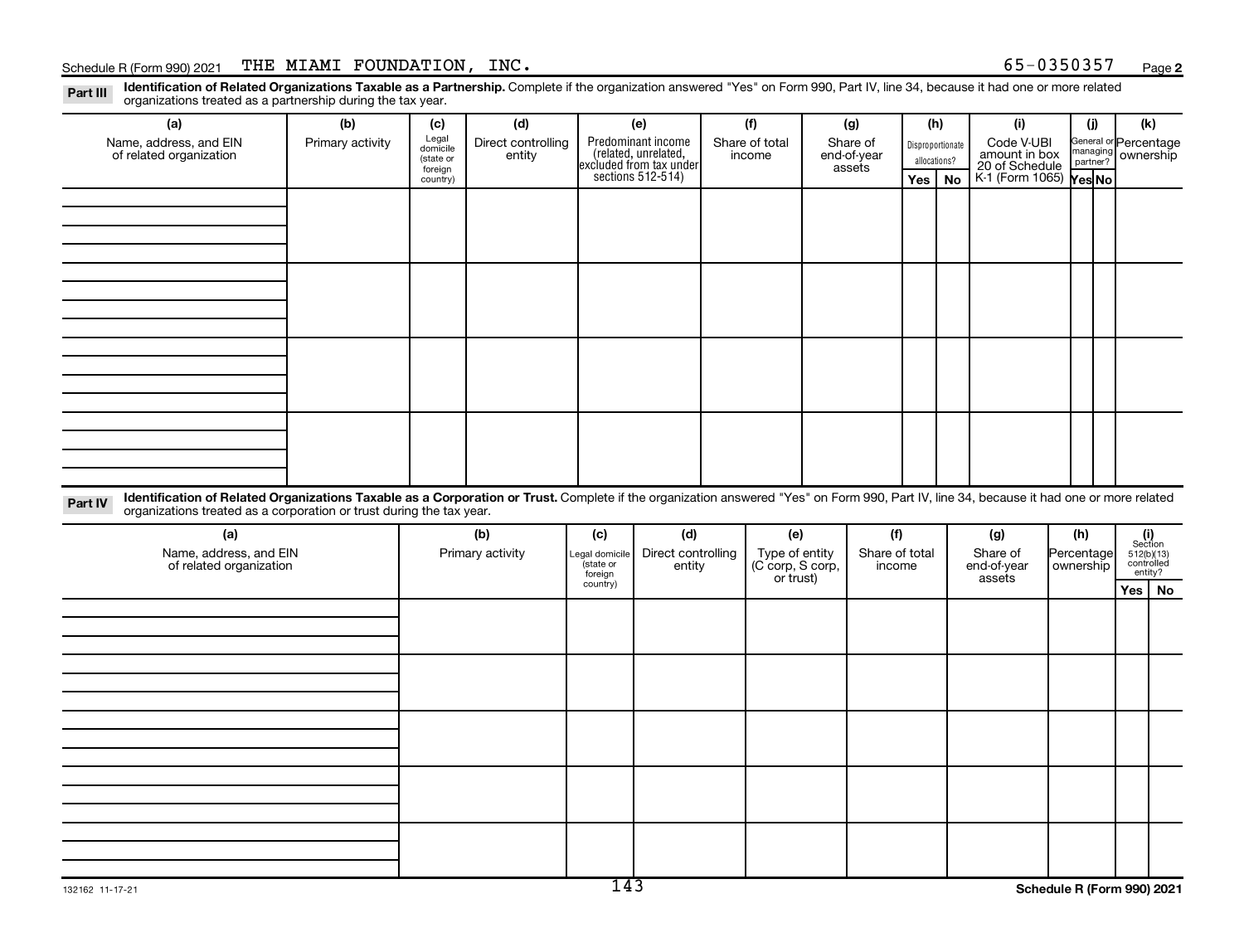## Schedule R (Form 990) 2021 Page THE MIAMI FOUNDATION, INC. 65-0350357

|  | Part V Transactions With Related Organizations. Complete if the organization answered "Yes" on Form 990, Part IV, line 34, 35b, or 36. |
|--|----------------------------------------------------------------------------------------------------------------------------------------|
|  |                                                                                                                                        |

| <b>Note:</b> Complete line 1 if any entity is listed in Parts II, III, or IV of this schedule. |                                                                                                                                                                                                                                |                 |                         |                             |  |
|------------------------------------------------------------------------------------------------|--------------------------------------------------------------------------------------------------------------------------------------------------------------------------------------------------------------------------------|-----------------|-------------------------|-----------------------------|--|
|                                                                                                | During the tax year, did the organization engage in any of the following transactions with one or more related organizations listed in Parts II-IV?                                                                            |                 |                         |                             |  |
|                                                                                                |                                                                                                                                                                                                                                | 1a              |                         | $\overline{\textbf{x}}$     |  |
|                                                                                                | b Gift, grant, or capital contribution to related organization(s) manufaction content and content and contribution to related organization(s) manufaction content and content and contribution to related organization(s) manu | 1 <sub>b</sub>  | $\overline{\textbf{x}}$ |                             |  |
|                                                                                                | c Gift, grant, or capital contribution from related organization(s) manufaction content to content the content of the contribution from related organization(s) manufaction content to content the content of the content of t | 1 <sub>c</sub>  |                         | $\overline{\mathbf{X}}$     |  |
|                                                                                                | d Loans or loan guarantees to or for related organization(s) www.communities.com/www.communities.com/www.communities.com/www.communities.com/www.communities.com/www.communities.com/www.communities.com/www.communities.com/w | 1 <sub>d</sub>  |                         | $\overline{\textbf{x}}$     |  |
|                                                                                                |                                                                                                                                                                                                                                | 1e              |                         | $\overline{\textbf{x}}$     |  |
|                                                                                                |                                                                                                                                                                                                                                |                 |                         |                             |  |
|                                                                                                | Dividends from related organization(s) manufactured and contract and contract and contract and contract and contract and contract and contract and contract and contract and contract and contract and contract and contract a | 1f              |                         | X                           |  |
| a                                                                                              | Sale of assets to related organization(s) www.assettion.com/www.assettion.com/www.assettion.com/www.assettion.com/www.assettion.com/www.assettion.com/www.assettion.com/www.assettion.com/www.assettion.com/www.assettion.com/ | 1g              |                         | $\overline{\text{x}}$       |  |
|                                                                                                | h Purchase of assets from related organization(s) manufactured content to the content of the content of the content of the content of the content of the content of the content of the content of the content of the content o | 1 <sub>h</sub>  |                         | $\overline{\textbf{x}}$     |  |
|                                                                                                |                                                                                                                                                                                                                                | 11              |                         | $\mathbf x$                 |  |
|                                                                                                | Lease of facilities, equipment, or other assets to related organization(s) manufaction content and content and content and content and content and content and content and content and content and content and content and con | 1j              |                         | $\mathbf x$                 |  |
|                                                                                                |                                                                                                                                                                                                                                |                 |                         |                             |  |
|                                                                                                |                                                                                                                                                                                                                                | 1k              |                         | X                           |  |
|                                                                                                |                                                                                                                                                                                                                                | 11              | х                       |                             |  |
|                                                                                                |                                                                                                                                                                                                                                | 1 <sub>m</sub>  |                         | $\overline{\textnormal{x}}$ |  |
|                                                                                                | n Sharing of facilities, equipment, mailing lists, or other assets with related organization(s) marror manufactured manufactured content and the Sharing of facilities, equipment, mailing lists, or other assets with related | 1n              |                         | $\overline{\textnormal{x}}$ |  |
|                                                                                                | o Sharing of paid employees with related organization(s) manufaction(s) and contain an example and contained and contained and contained and contained and contained and contained and contained and states and contained and  | 10 <sub>o</sub> |                         | $\overline{\textnormal{x}}$ |  |
|                                                                                                |                                                                                                                                                                                                                                |                 |                         |                             |  |
| D                                                                                              |                                                                                                                                                                                                                                | 1p              |                         | х                           |  |
|                                                                                                |                                                                                                                                                                                                                                | 1q              |                         | $\overline{\text{x}}$       |  |
|                                                                                                |                                                                                                                                                                                                                                |                 |                         |                             |  |
|                                                                                                | Other transfer of cash or property to related organization(s) manufactured content to the content of cash or property to related organization(s)                                                                               | 1r              |                         | х                           |  |
|                                                                                                |                                                                                                                                                                                                                                | 1s              |                         | $\overline{\mathbf{x}}$     |  |
|                                                                                                | 2 If the answer to any of the above is "Yes," see the instructions for information on who must complete this line, including covered relationships and transaction thresholds.                                                 |                 |                         |                             |  |

| (a)<br>Name of related organization                                | (b)<br>Transaction<br>type (a-s) | (c)<br>Amount involved | (d)<br>Method of determining amount involved |
|--------------------------------------------------------------------|----------------------------------|------------------------|----------------------------------------------|
| COLLEGE ASSISTANCE PROGRAM (CAP) OF MIAMI                          |                                  | 41,764.CASH            |                                              |
| (1) DADE COUNTY, INC.<br>COLLEGE ASSISTANCE PROGRAM (CAP) OF MIAMI |                                  |                        |                                              |
| (2) DADE COUNTY, INC.                                              | в                                | $16, 266.$ CASH        |                                              |
| (3)                                                                |                                  |                        |                                              |
| (4)                                                                |                                  |                        |                                              |
| (5)                                                                |                                  |                        |                                              |
| (6)                                                                | 1 A A                            |                        |                                              |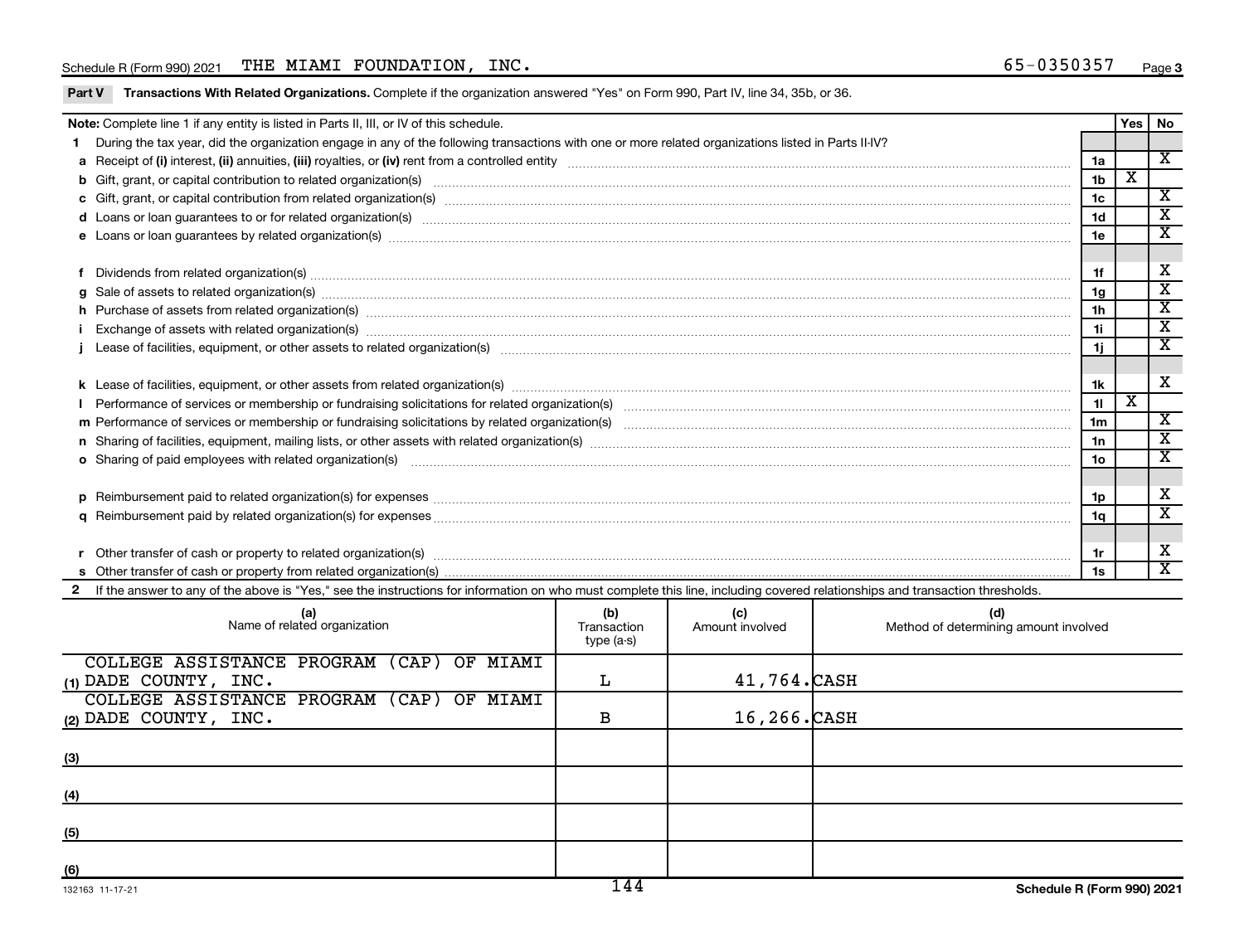#### Schedule R (Form 990) 2021 Page THE MIAMI FOUNDATION, INC. 65-0350357

Part VI Unrelated Organizations Taxable as a Partnership. Complete if the organization answered "Yes" on Form 990, Part IV, line 37.

Provide the following information for each entity taxed as a partnership through which the organization conducted more than five percent of its activities (measured by total assets or gross revenue) that was not a related organization. See instructions regarding exclusion for certain investment partnerships.

| <br>(a)                | (b)              | (c)               | .  . <b>.</b> . <b>.</b><br><br>(d)                                                        |                                                          |  | (f)      | (g)         | (h)                    |  | (i)                                                                                                                                               | (i)    | (k) |
|------------------------|------------------|-------------------|--------------------------------------------------------------------------------------------|----------------------------------------------------------|--|----------|-------------|------------------------|--|---------------------------------------------------------------------------------------------------------------------------------------------------|--------|-----|
| Name, address, and EIN | Primary activity | Legal domicile    |                                                                                            | (e)<br>Are all<br>partners sec.<br>$501(c)(3)$<br>orgs.? |  | Share of | Share of    |                        |  |                                                                                                                                                   |        |     |
| of entity              |                  | (state or foreign |                                                                                            |                                                          |  | total    | end-of-year | Dispropor-<br>tionate  |  |                                                                                                                                                   |        |     |
|                        |                  | country)          | Predominant income<br>(related, unrelated,<br>excluded from tax under<br>sections 512-514) |                                                          |  | income   | assets      | allocations?<br>Yes No |  | Code V-UBI<br>amount in box 20 managing<br>of Schedule K-1<br>(Form 1065)<br>$\overline{V}$<br>$\overline{V}$<br>$\overline{V}$<br>$\overline{V}$ |        |     |
|                        |                  |                   |                                                                                            | Yes No                                                   |  |          |             |                        |  |                                                                                                                                                   | Yes NO |     |
|                        |                  |                   |                                                                                            |                                                          |  |          |             |                        |  |                                                                                                                                                   |        |     |
|                        |                  |                   |                                                                                            |                                                          |  |          |             |                        |  |                                                                                                                                                   |        |     |
|                        |                  |                   |                                                                                            |                                                          |  |          |             |                        |  |                                                                                                                                                   |        |     |
|                        |                  |                   |                                                                                            |                                                          |  |          |             |                        |  |                                                                                                                                                   |        |     |
|                        |                  |                   |                                                                                            |                                                          |  |          |             |                        |  |                                                                                                                                                   |        |     |
|                        |                  |                   |                                                                                            |                                                          |  |          |             |                        |  |                                                                                                                                                   |        |     |
|                        |                  |                   |                                                                                            |                                                          |  |          |             |                        |  |                                                                                                                                                   |        |     |
|                        |                  |                   |                                                                                            |                                                          |  |          |             |                        |  |                                                                                                                                                   |        |     |
|                        |                  |                   |                                                                                            |                                                          |  |          |             |                        |  |                                                                                                                                                   |        |     |
|                        |                  |                   |                                                                                            |                                                          |  |          |             |                        |  |                                                                                                                                                   |        |     |
|                        |                  |                   |                                                                                            |                                                          |  |          |             |                        |  |                                                                                                                                                   |        |     |
|                        |                  |                   |                                                                                            |                                                          |  |          |             |                        |  |                                                                                                                                                   |        |     |
|                        |                  |                   |                                                                                            |                                                          |  |          |             |                        |  |                                                                                                                                                   |        |     |
|                        |                  |                   |                                                                                            |                                                          |  |          |             |                        |  |                                                                                                                                                   |        |     |
|                        |                  |                   |                                                                                            |                                                          |  |          |             |                        |  |                                                                                                                                                   |        |     |
|                        |                  |                   |                                                                                            |                                                          |  |          |             |                        |  |                                                                                                                                                   |        |     |
|                        |                  |                   |                                                                                            |                                                          |  |          |             |                        |  |                                                                                                                                                   |        |     |
|                        |                  |                   |                                                                                            |                                                          |  |          |             |                        |  |                                                                                                                                                   |        |     |
|                        |                  |                   |                                                                                            |                                                          |  |          |             |                        |  |                                                                                                                                                   |        |     |
|                        |                  |                   |                                                                                            |                                                          |  |          |             |                        |  |                                                                                                                                                   |        |     |
|                        |                  |                   |                                                                                            |                                                          |  |          |             |                        |  |                                                                                                                                                   |        |     |
|                        |                  |                   |                                                                                            |                                                          |  |          |             |                        |  |                                                                                                                                                   |        |     |
|                        |                  |                   |                                                                                            |                                                          |  |          |             |                        |  |                                                                                                                                                   |        |     |
|                        |                  |                   |                                                                                            |                                                          |  |          |             |                        |  |                                                                                                                                                   |        |     |
|                        |                  |                   |                                                                                            |                                                          |  |          |             |                        |  |                                                                                                                                                   |        |     |
|                        |                  |                   |                                                                                            |                                                          |  |          |             |                        |  |                                                                                                                                                   |        |     |
|                        |                  |                   |                                                                                            |                                                          |  |          |             |                        |  |                                                                                                                                                   |        |     |
|                        |                  |                   |                                                                                            |                                                          |  |          |             |                        |  |                                                                                                                                                   |        |     |
|                        |                  |                   |                                                                                            |                                                          |  |          |             |                        |  |                                                                                                                                                   |        |     |
|                        |                  |                   |                                                                                            |                                                          |  |          |             |                        |  |                                                                                                                                                   |        |     |
|                        |                  |                   |                                                                                            |                                                          |  |          |             |                        |  |                                                                                                                                                   |        |     |
|                        |                  |                   |                                                                                            |                                                          |  |          |             |                        |  |                                                                                                                                                   |        |     |
|                        |                  |                   |                                                                                            |                                                          |  |          |             |                        |  |                                                                                                                                                   |        |     |
|                        |                  |                   |                                                                                            |                                                          |  |          |             |                        |  |                                                                                                                                                   |        |     |
|                        |                  |                   |                                                                                            |                                                          |  |          |             |                        |  |                                                                                                                                                   |        |     |